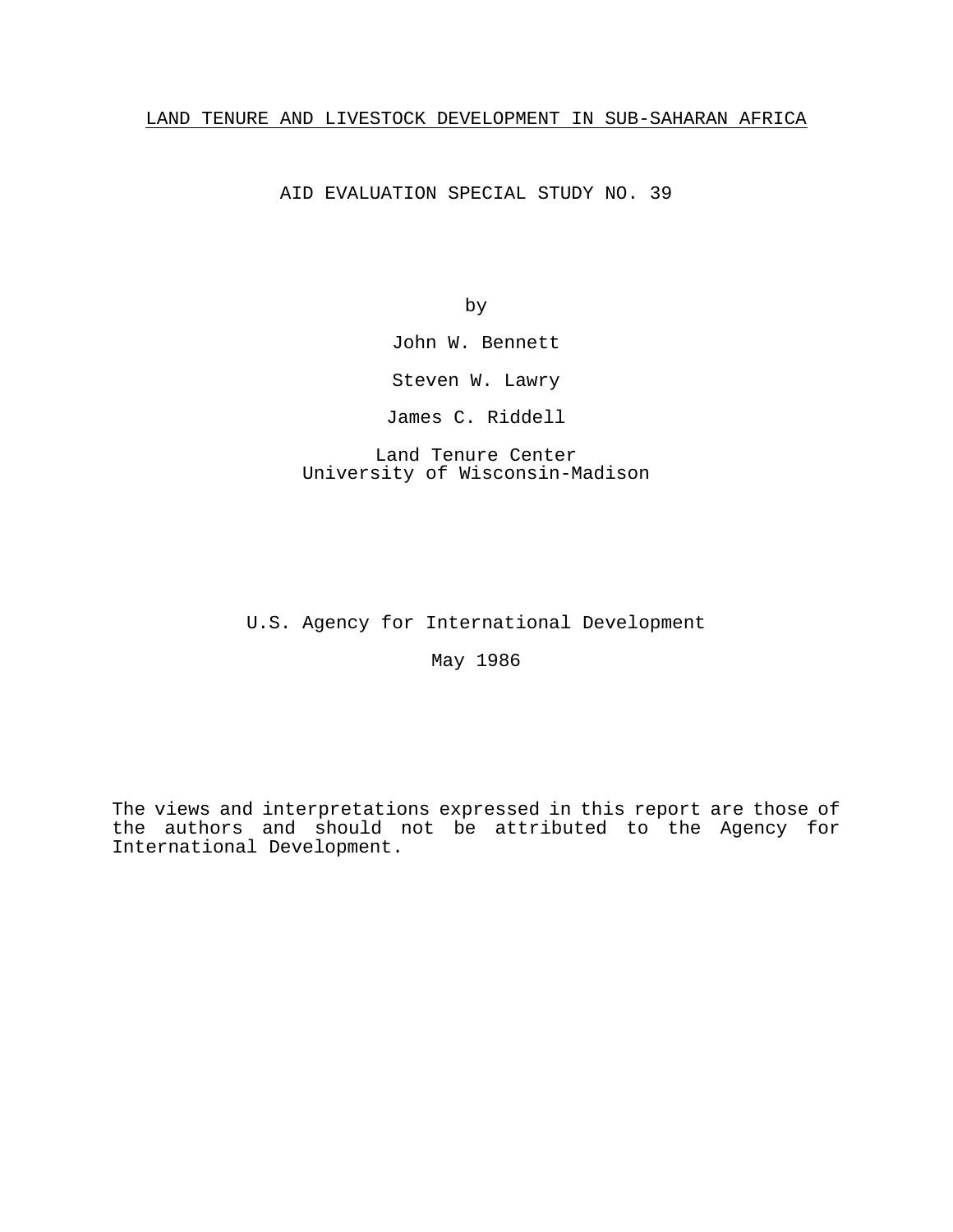# TABLE OF CONTENTS

| FOREWORD |     |                                                                                                                                                                                                                                                           | iii            |
|----------|-----|-----------------------------------------------------------------------------------------------------------------------------------------------------------------------------------------------------------------------------------------------------------|----------------|
| SUMMARY  |     |                                                                                                                                                                                                                                                           | iv             |
| PREFACE  |     |                                                                                                                                                                                                                                                           | viii           |
|          |     | GLOSSARY OF ABBREVIATIONS                                                                                                                                                                                                                                 | X              |
| $1$ .    |     | PASTORALISTS IN TRANSITION: A FRAME OF REFERENCE                                                                                                                                                                                                          | $\mathbf 1$    |
|          | 1.1 | Changing Perspectives on Pastoralism                                                                                                                                                                                                                      | $\overline{2}$ |
| 1.2      |     | An Organizing Concept: From Subsistence to Commercial                                                                                                                                                                                                     |                |
|          |     | Livestock Production                                                                                                                                                                                                                                      |                |
| 2.       |     | THE EAST AFRICAN EXPERIENCE WITH LIVESTOCK PROJECTS                                                                                                                                                                                                       | 8              |
|          | 2.1 | Somalia: The Central Rangelands Development                                                                                                                                                                                                               | 8              |
|          | 2.2 | Program<br>Kenya: The Kenya Range, Livestock, and Ranch                                                                                                                                                                                                   |                |
|          |     | Development Program.                                                                                                                                                                                                                                      | 14             |
|          | 2.3 | Tanzania                                                                                                                                                                                                                                                  | 23             |
|          |     | 2.3.1<br>The Livestock Development Program: Phase                                                                                                                                                                                                         |                |
|          |     | II                                                                                                                                                                                                                                                        | 24             |
|          |     | 2.3.2<br>The Masai Livestock and Range Management<br>Project                                                                                                                                                                                              | 31             |
|          | 2.4 |                                                                                                                                                                                                                                                           | 35             |
|          |     | A Comparative Essay: The Group Ranch Experience.<br>2.4.1 Concepts, Definitions, and Rights of                                                                                                                                                            |                |
|          |     | Tenure                                                                                                                                                                                                                                                    | 35             |
|          |     | 2.4.2 Project Planning and Design                                                                                                                                                                                                                         | 40             |
|          |     | 2.4.3<br>Problems of Operation                                                                                                                                                                                                                            | 46             |
|          | 2.5 | Some Concluding Observations                                                                                                                                                                                                                              | 51             |
|          |     | 3.<br>WEST AFRICAW EXPERIENCE WITH LIVESTOCK<br>THE                                                                                                                                                                                                       |                |
|          |     | PROJECTS                                                                                                                                                                                                                                                  | 53             |
|          |     | 3.1 Mauritania                                                                                                                                                                                                                                            | 55             |
|          |     | 3.2 <u>Senegal</u> .                                                                                                                                                                                                                                      | 59             |
|          | 3.3 | Niger.                                                                                                                                                                                                                                                    | 64             |
|          |     | 3.4 Cameroon .                                                                                                                                                                                                                                            | 72             |
|          | 3.5 | Mali                                                                                                                                                                                                                                                      | 76             |
|          |     | 4.1 The Colonial Era<br>$\mathbf{r}$ . The contribution of the contribution of the contribution of the contribution of the contribution of the contribution of the contribution of the contribution of the contribution of the contribution of the contri | 87             |
|          |     | Achieving Free Marketability of Cattle<br>4.1.1                                                                                                                                                                                                           | 88             |
|          |     | 4.1.2<br>The Traditional Tenure System                                                                                                                                                                                                                    | 90             |
|          | 4.2 | The Evolution of the Tribal Grazing Land Policy                                                                                                                                                                                                           | 95             |
|          | 4.3 | The Search for Smallholder Livestock Policies Under                                                                                                                                                                                                       |                |
|          |     | TGLP                                                                                                                                                                                                                                                      | 104            |
|          |     | 4.3.1<br>Background                                                                                                                                                                                                                                       | 104            |
|          |     | 4.3.2<br>оf<br>Smallholder<br>Environment<br>The                                                                                                                                                                                                          |                |
|          |     | Production<br>of<br>4.3.3<br>Communal<br>Improvement<br>Resource                                                                                                                                                                                          | 105            |
|          |     | Management                                                                                                                                                                                                                                                | 111            |
|          | 4.4 | The Limits to Collective Action at the Village                                                                                                                                                                                                            |                |
|          |     | Level<br>.                                                                                                                                                                                                                                                | 124            |
|          | 4.5 | Institutional Framework<br>for<br>Resource<br>An                                                                                                                                                                                                          |                |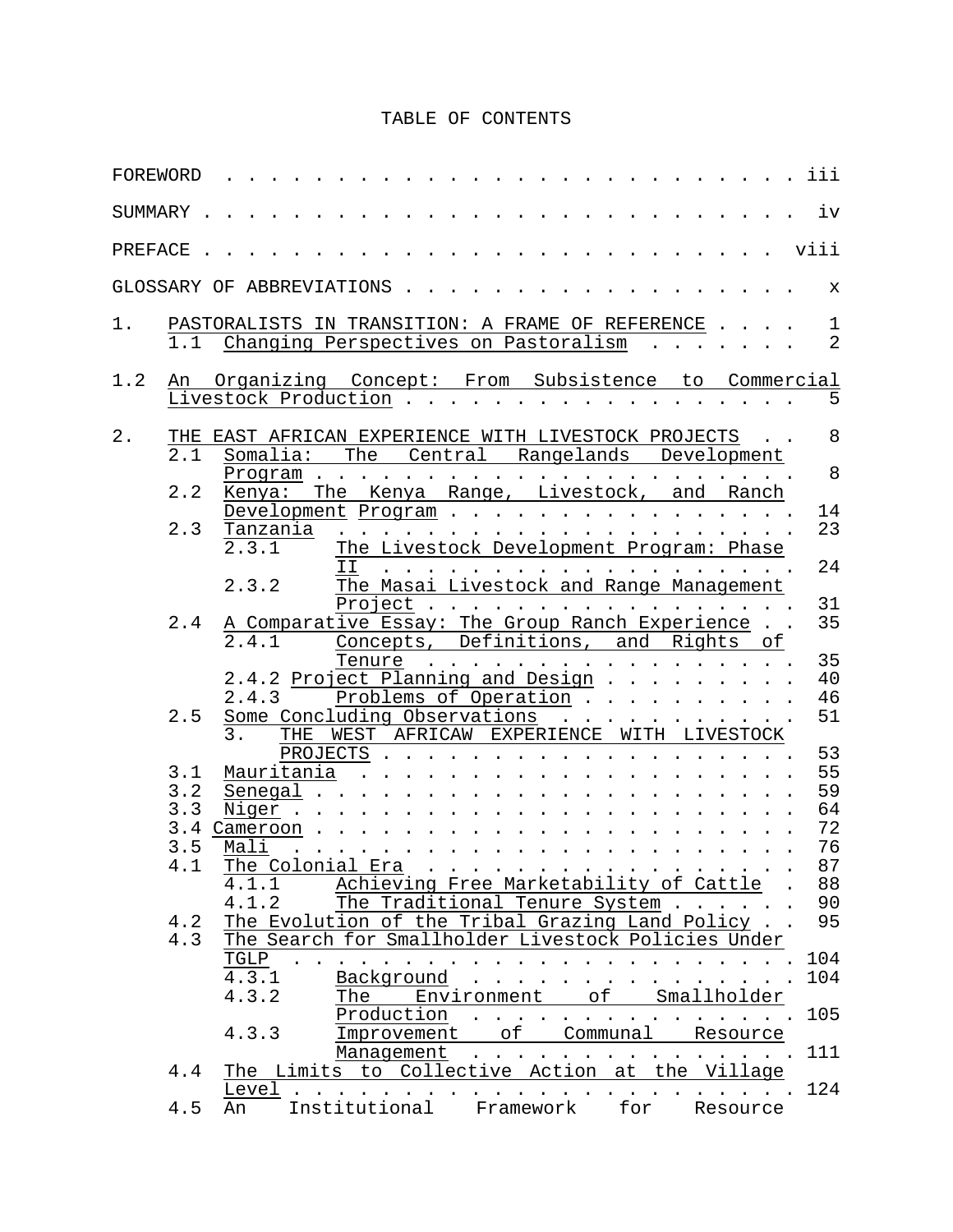|     | Management   | $\cdot$ $\cdot$ $\cdot$ $\cdot$ $\cdot$ $\cdot$   |  | 127 |
|-----|--------------|---------------------------------------------------|--|-----|
| 4.6 | Framing      | New Policies: Their Institutional                 |  |     |
|     | Implications | $\frac{1}{2}$                                     |  | 130 |
|     | 4.6.1        | Institutional Structure                           |  | 130 |
|     | 4.6.2        | Household Income Strategies and Economic          |  |     |
|     |              | Policy<br>. 132                                   |  |     |
|     |              |                                                   |  |     |
| 5.  | TENURE.      | LIVESTOCK DEVELOPMENT<br>IN AFRICAN<br>POLICY     |  | 135 |
| 5.1 |              |                                                   |  | 135 |
| 5.2 |              | Transitional Economies and Tenure Policy 139      |  |     |
| 5.3 |              | A Model of Tenure Policy for Pastoral Systems 143 |  |     |
| 5.4 |              | Implications for Land Tenure Policy               |  | 144 |
| 5.5 |              |                                                   |  | 146 |

For any Tables, Figure Boxes, or Graphs that may be omitted from this document may be found on Microfiche.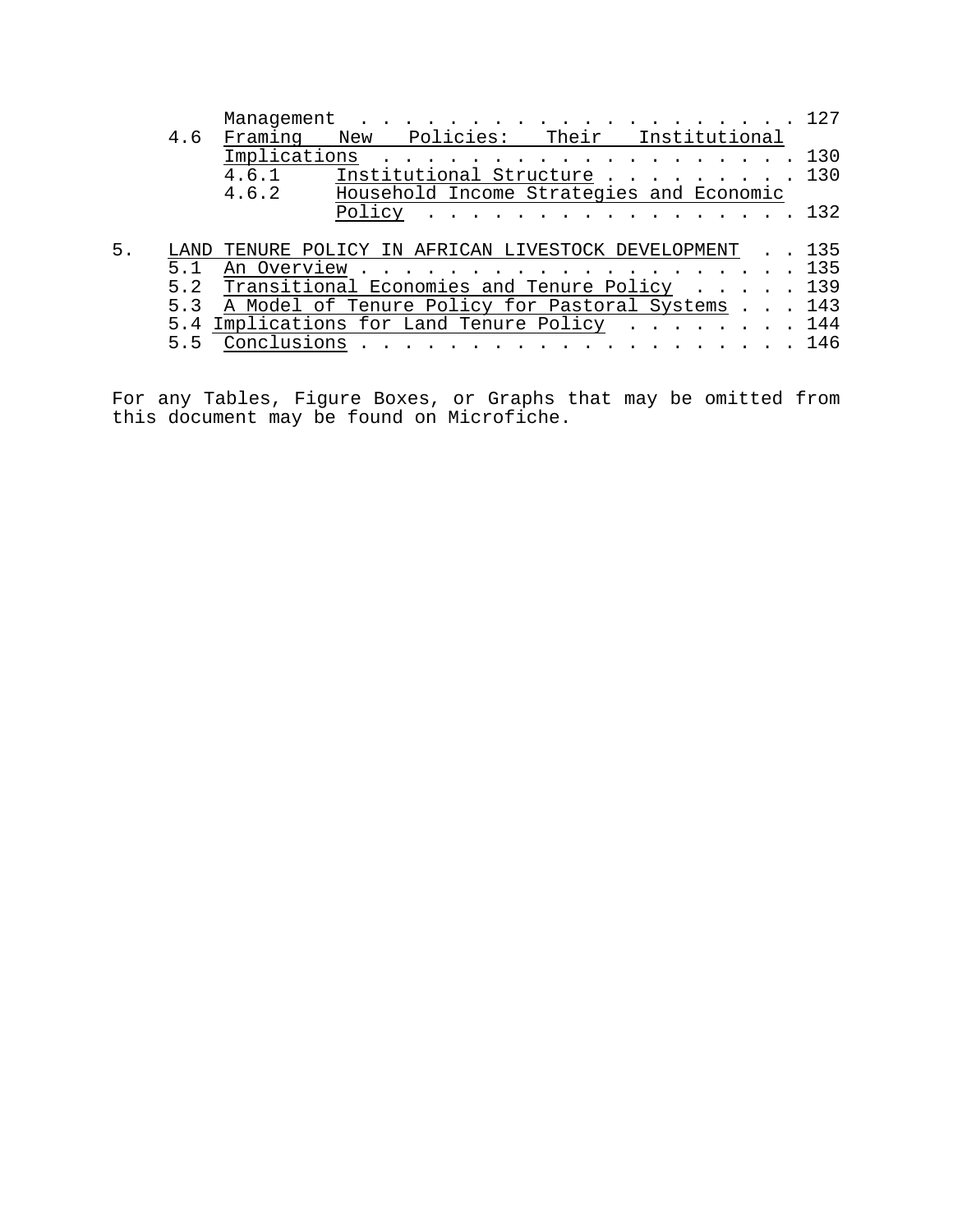#### FOREWORD

This paper emerges from a process of rethinking Agency for International Development (AID) livestock interventions in Africa. Both the Bureau for Program and Policy Coordination/ Center for Development Information and Evaluation (PPC/CDIE) and the Bureau for Science and Technology/Office of Rural and Institutional Development (S&T/RD) have participated in this rethinking process.

In the late 1970s, an emerging consensus on the generally disappointing results of AID livestock interventions in Africa led CDIE to commission papers by Michael Horowitz (The Sociology of Pastoralism and African Livestock Projects) and Allan Hoben (Lessons From a Critical Examination of Livestock Projects in Africa). Insights presented in these two papers provided the basis for a workshop held in 1979 on pastoralism and African livestock development organized by CDIE and the Africa Bureau. Staff and cooperating institutions of S&T/RD were significant contributors to and participants in the workshop. A second workshop in 1981 saw the emergence of a consensus among project technical officers, social scientists, and academics that interventions to improve pastoral production required both a sound technical base and an understanding of the resilience and constraints of pastoral production systems.

During the year of the first workshop, S&T/RD signed a cooperative agreement with the University of Wisconsin Land Tenure Center. Land tenure in pastoral development projects was seen as one of the most important African land tenure problems to be examined over the life of the cooperative agreement. The present document summarizes a series of pastoral land tenure and land management studies done under the cooperative agreement in West, East, and Southern Africa.

The rethinking process embodied in the Horowitz and Hoben papers, the two workshops, and the Land Tenure Center's research has been followed by two recent developments: a sharp decline in the number of African pastoral development projects and formulation by the Africa Bureau in 1982 of a livestock sector strategy. Both the decline in number of projects and the Africa Bureau strategy indicate a continued concern with developing only those livestock interventions in pastoral areas that are sustainable, productive, and of benefit to pastoralists. We hope that this paper contributes to the development of such approaches.

W. Haven North Christopher H. Russel Associate Assistant Administrator birector, Office of Rural Center for Development Information and Institutional and Evaluation Development Bureau for Program and Policy **Bureau for Science and** Coordination and the coordination of the coordination of the coordination of the coordination of the coordination of the coordination of the coordination of the coordination of the coordination of the coordination of the c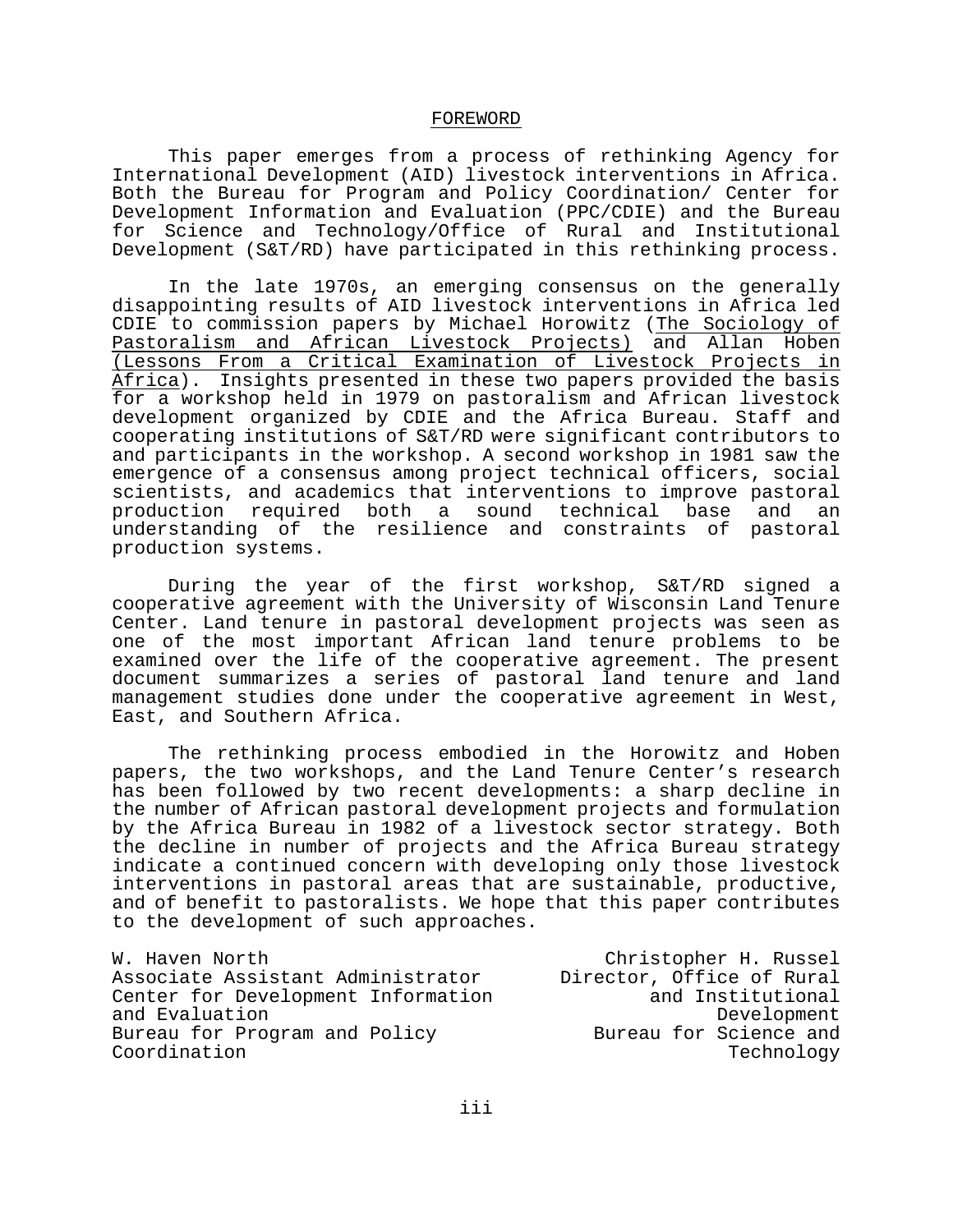#### SUMMARY

The conventional policy model for livestock projects in the 1960s and early 1970s is described in Section 1, "Pastoralists in Transition: A Frame of Reference." The aim of the policy was to make livestock systems more productive in terms of producing more beef for market. Typically, projects were concerned primarily with the physical and technical dimensions of the production process--with animals, pasture, and water--and with organizational and infrastructural aspects of livestock marketing, including establishment of marketing boards and slaughtering facilities and<br>trek routes. As animal numbers grew (for projectand trek routes. As animal numbers grew (for projectand nonproject-related reasons), declining range conditions became an additional concern. Thus livestock programs came to have three main thrusts: improve the quality of animals, increase "offtake" for the market, and improve range conditions. Land tenure was often seen as a major concern with reference to the last objective.

This particular combination of policies was rarely successful in reordering the decision behavior of livestock producers. Pastoralists continued to make the key decisions about production and resource use, and they did so in a way that was consistent with strategies that followed tested procedures. In uncertain environments this often involved reduction of risk. Whatever the strategy, it became increasingly clear that livestock policies had been promulgated without sufficient understanding of the broad social, economic, and ecological environment within which pastoralists operate.

Recognition of the absence of adequate knowledge for sound policy led, in the mid-1970s, to increased study of pastoral production systems. The "economic" perspective characteristic of conventional project design was broadened to include behavioral and institutional features not easily incorporated into econometric calculations. It became clear that many pastoralists produce livestock for market, but the importance of the market to individual pastoralists varies considerably and depends upon such factors as the role of other income sources in the household economy, other economic uses made of livestock (for milk, meat, draft power, and so forth), and the relative importance of social obligations met through animal exchanges. This suggested greater focus on the kinds of social and economic benefits required by pastoralists in return for their efforts at changing their production strategies and learning to manage diminished resources.

Nonetheless, an enhanced appreciation of the broader social and economic aspects of the production system does not ensure successful projects. Although efforts have been made to learn about indigenous systems, how indigenous systems interact with new market opportunities and with project activities remains unpredictable. More recent approaches have recognized that pastoral systems in Africa are in an awkward transitional stage, in which pastoralists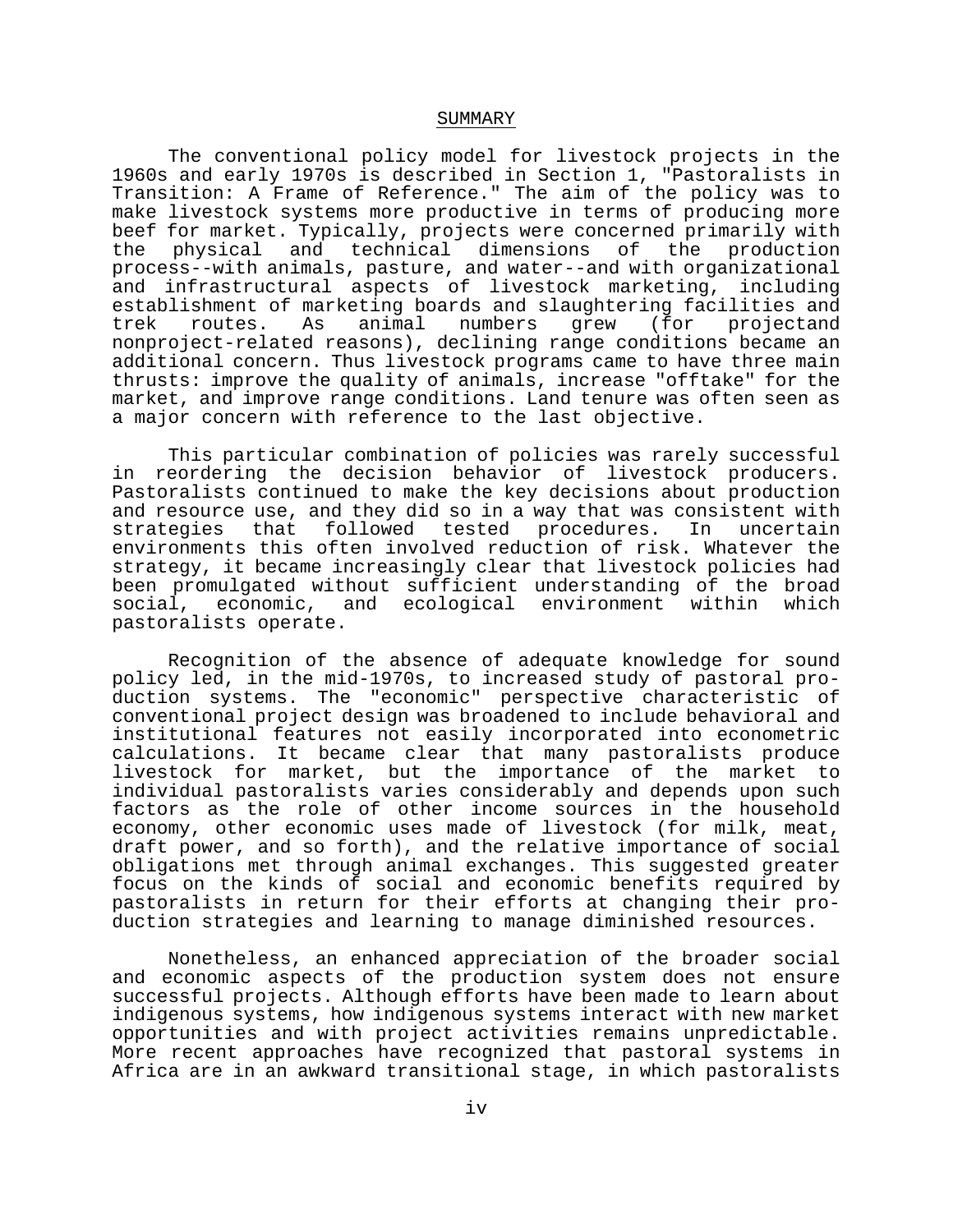retain many attributes of older systems while responding in often unexpected ways to incentives offered by markets and by projects. Section 1 concludes with a frame of reference that describes the character of the transition process, incorporating some of its key implications to land tenure change.

Although the change process affecting pastoralists has certain commonalities throughout the continent which are, to a certain extent, generalizable for their implications to tenure change, sufficient regional differences exist to warrant emphases on different aspects of change and somewhat different approaches to the key issues in the regional studies in Sections 2, 3, and 4.

Section 2, "The East African Experience With Livestock Projects," examines World Bank and USAID projects in Somalia, Kenya, and Tanzania. In Somalia, the USAID-funded Central Rangelands Development Program concentrated on building up the National Range Agency (NRA), a multipurpose national institution for marketing and processing animals and for controlling range use through ranch development. The review of the experience with the NRA gives rise to a major conclusion: too often governments, through donor-assisted projects, have emphasized building up bureaucratic institutions such as marketing boards and range control agencies without sufficient reference to the production environment faced by producers or a sufficient understanding of the kinds of incentives to which producers would respond.

The analysis of the Kenya Range, Livestock, and Ranch Development Program (1960-1985) focuses on Kenya's use of various ranch-type tenure models to promote livestock management and range conservation objectives. Ranches incorporated a variety of tenure and management arrangements, ranging from communal to cooperative to individual corporate entities. For Tanzania, the USAID-funded Masai Livestock and Range Management Project and the Livestock Development Program, Phase II, supported by the World Bank, are reviewed. Examining the group ranch experience, it is concluded that the group ranch can be expected to evolve, with or without development projects, for the simple reason that pastoralists are coming to see that their political survival depends on some form of tenured grazing land.

Section 3, "The West African Experience With Livestock Projects," reviews livestock projects in Mauritania, Senegal, Niger, Cameroon, and Mali. In Mauritania, political reforms and new Government-owned water supplies had the effect of obliterating tenure rules based on traditional hierarchy and reflecting a large measure of social inequality. General, nontenure changes were advanced without giving due regard to the need for a new principle of exclusivity to landed resources. This issue has been left to amorphous, traditional, rule-making procedures which have proven incapable of generating a new, generally acceptable system of resource rights.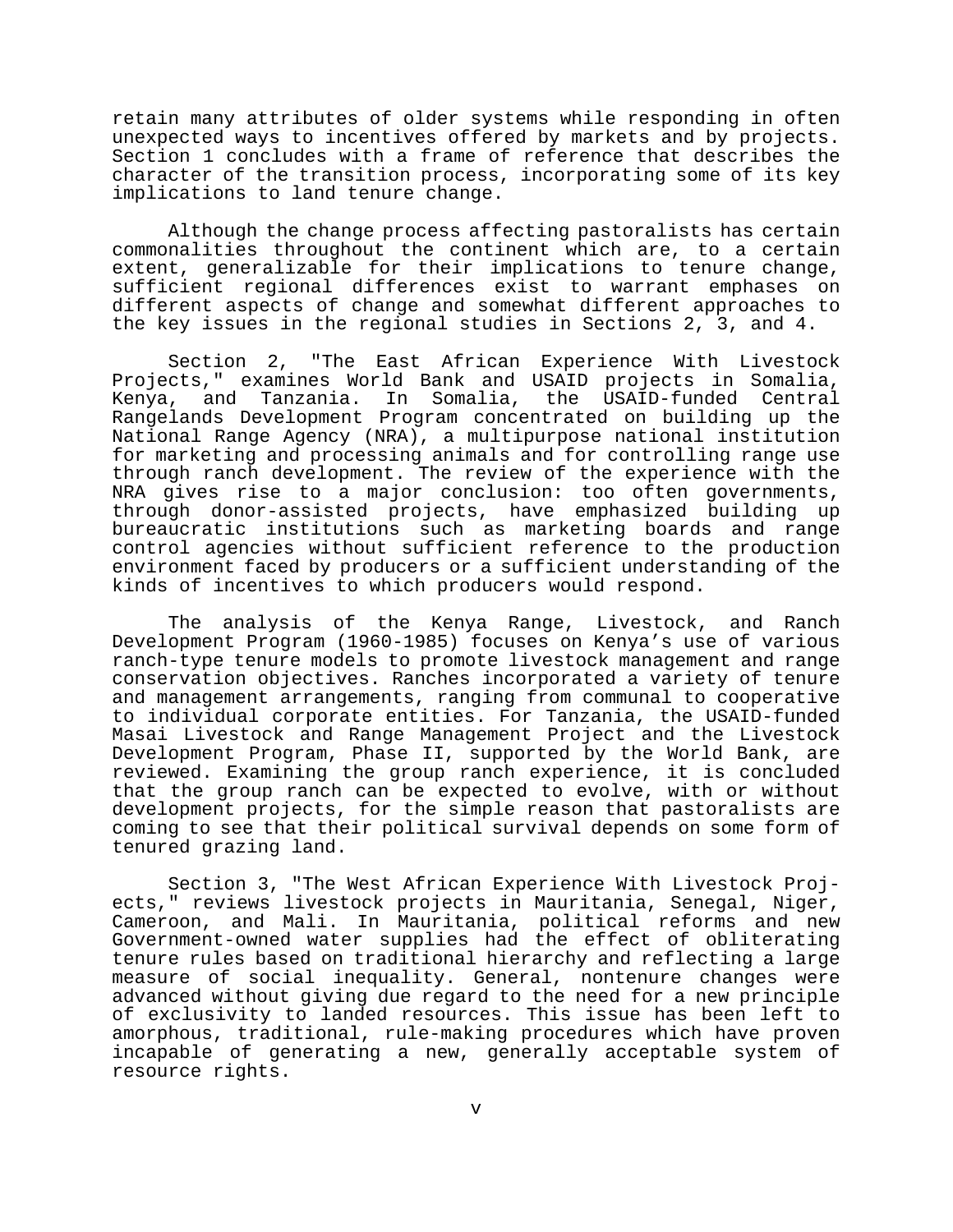In eastern Senegal, World Bank and USAID livestock projects have granted exclusive land and water rights to grazing groups as an incentive to adopt project-mandated management improvements, such as grazing rotations and fire-breaks. Although this approach has merit, project designers failed to account for the predominant role of crop production among members of the target group. Project design assumed a predisposition to commercial livestock production, when livestock were actually inputs into the crop enterprise and only supplementary sources of income. Similarly, project experience in Niger underscores the extent to which the pastoral sector exists as a part of a larger regional economy. The character of trade and other relations between the pastoralist Tuareg and Fulbe with their more sedentary neighbors is changing in important respects. For the time being, formalized range control may very well prove impossible. A tenure policy for wells probably has the best chance of succeeding.

Experience in Cameroon illustrates the difficulty of promoting production opportunities for mixed livestock-and-crop farmers when local political and economic resources are controlled by large absentee landowners. In a more optimistic vein, recent proposals to modernize the Dina, Mali's traditional system of grazing rights, point to a promising strategy for building upon, through reform, traditional resource regimes in advancing contemporary development policies.

Section 4, "Botswana's Tribal Grazing Land Policy," reviews the colonial and postindependence antecedents to the framing of grazing tenure policy in the mid-1970s. Tenure reform drew heavily upon the "tragedy of the commons" paradigm as formulated by Garrett Hardin.<sup>1</sup> Through creation of a leasehold instrument, the Tribal Grazing Land Policy (TGLP) grants exclusive rights to extensive areas of sparsely settled land. Despite a rhetorical commitment to improvement of the circumstances of smallholders in communal areas, most TGLP resources have gone to large, commercial holders in exclusive tenure areas. Early evidence suggests that most largeholders are not adopting many of the improved production and land use practices envisaged by TGLP and offered as justification for the tenure reform.

The concluding paragraphs of Section 4 are devoted to a review of efforts to improve smallholder production and management under communal tenure. A popular notion among many planners--the revitalization of the management authority of traditional authorities--is criticized. The suggestion is made that communal land management in Botswana, and elsewhere in Africa, might best be approached as a public lands management problem, similar in concept to the control and administration of individual rights to public

<sup>&</sup>lt;sup>1</sup>Garrett Harden, "The Tragedy fo the Commons," Science 162 (1978): 1248.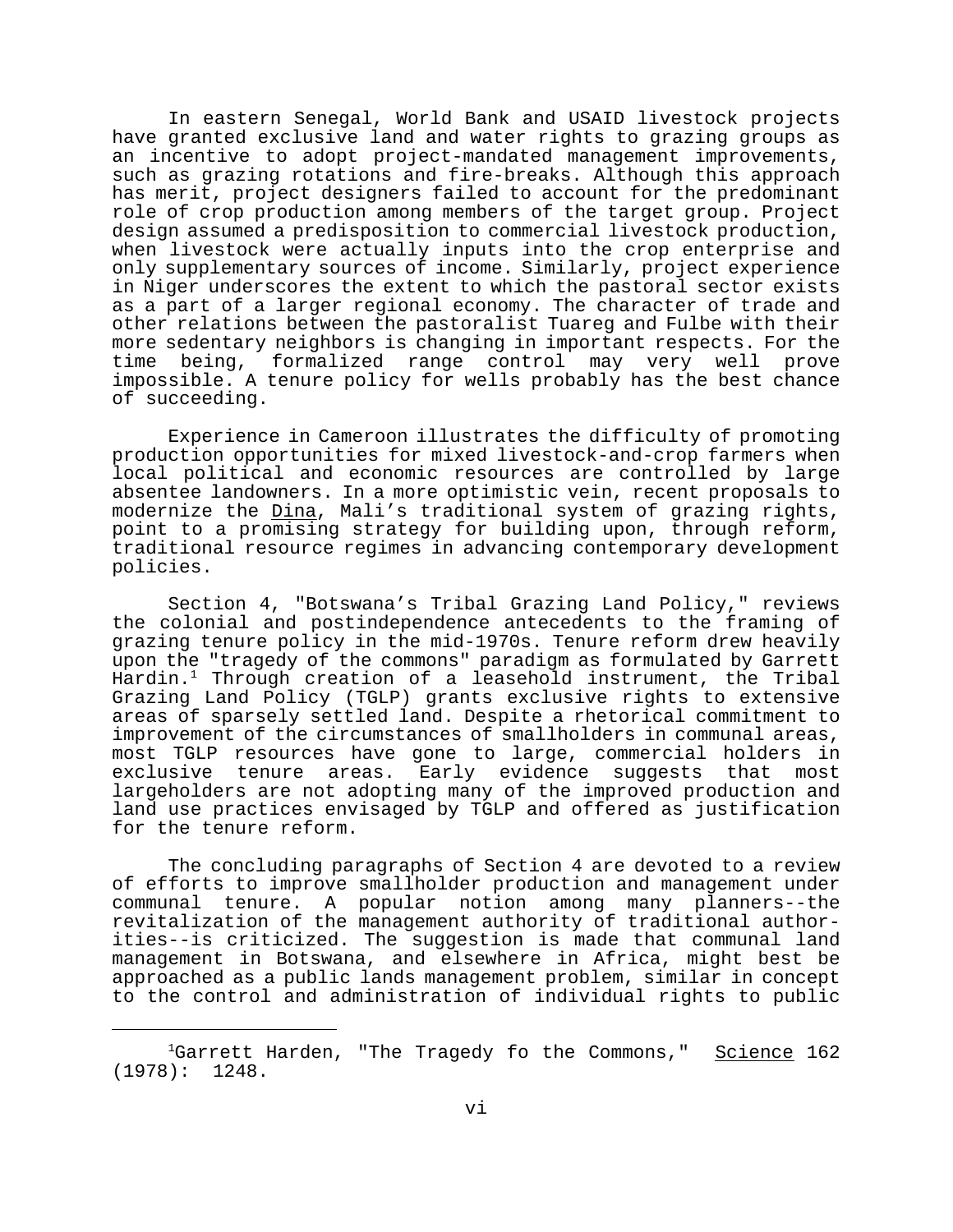grazing lands in North America. Section 4 concludes with a discussion of possible institutional arrangements for better managing grazing land in Botswana. A model is presented that assumes continued individual autonomy over most herd management decisions and producer membership in local grazing associations. Associations would develop local grazing plans and represent producer interests before a district-level land board, which would enforce grazing regulations consistent with incremental development objectives.

In the fifth and final section, "Land Tenure Policy in African Livestock Development," the authors summarize their findings on the effects of economic change in the pastoral sector upon resource management, access to resources, and traditional tenure rules. The authors present a model which suggests that effective tenure reforms will be based on pastoralists' production environment and management practices: (1) Large, commercially oriented producers may need exclusive rights to extensive grazing areas, secured either through conversion to freehold or, more likely, through creation of a long-term leasehold. (2) Small- to medium-size producers, because of their inability to capitalize private range investments, will require some kind of modified communal tenure. The diversity of income strategies within this segment of the pastoral population suggests that the development of workable group structures will often be difficult. This is an issue that merits much closer consideration in the project design stage. (3) Smallholder itinerant producers present special problems best dealt with through land use zoning and projects which bolster mixed farming strategies or, in some cases, promote off-farm employment opportunities.

Some form of communal tenure will be the rule for the foreseeable future. This requires that attention be given to devising a specific body of laws governing individual rights and limits of access to communal resources. At the same time, developing an institutional framework for allotting land rights and policing land use is of paramount importance. Both tasks are long-term undertakings, but are necessary if small- to mediumsize producers are to have an opportunity to participate in any significant way in commercial livestock production in the future.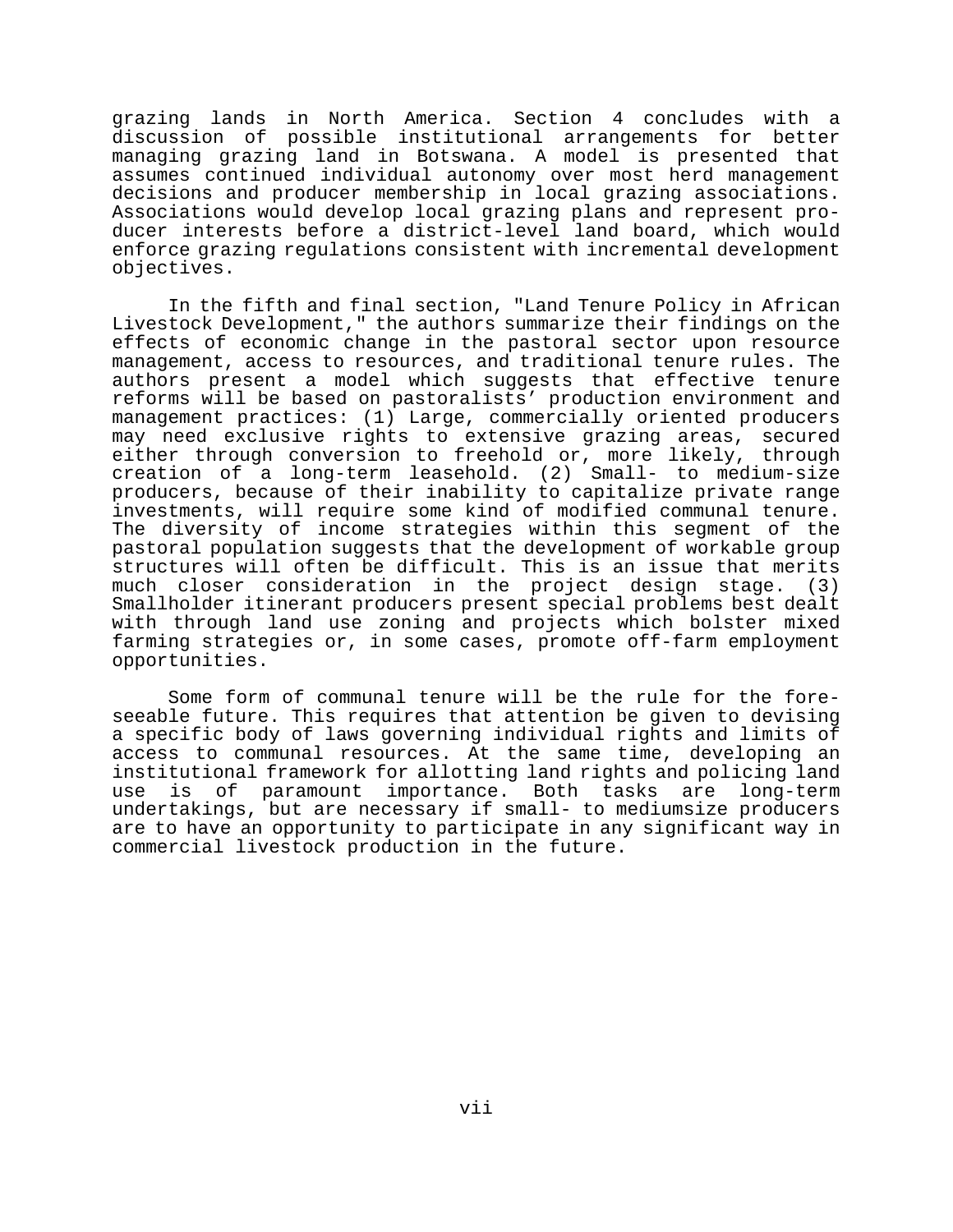### PREFACE

This report is the culmination of a series of coordinated studies on land tenure issues in pastoralist development projects which have been underway at the Land Tenure Center, University of Wisconsin-Madison, since 1979. The Land Tenure Center focused upon this topic as a result of discussions at that time with the U.S. Agency for International Development (USAID) concerning research topics to be pursued under the Center's new 4-year Cooperative Agreement with USAID. USAID was beginning a review of its policies toward the livestock sector, prompted by the disappointing performance of its livestock and range management projects. At the Center, a number of staff members had become increasingly uneasy about what appeared to be insufficient empirical and theoretical understanding of land issues in rapidly changing pastoralist societies.

The report aims to fill a gap in our understanding of pastoral systems of production in Sub-Saharan Africa, and in particular those systems based upon the extensive use of arid land resources by cattle-herders. Specifically, the study considers the relationship between the changing economic uses of cattle, changing livestock production strategies and resource use practices, and changing land tenure systems. Land tenure--the structure of rights in land, their distribution, and administration--is important both as a factor interacting with broader economic changes and as an instrument for managing change processes. The study considers how tenure systems are changing as a result of general changes in pastoral societies (for instance, the growing importance of market relations, new technologies for land and water use, and changing patterns of political authority over land), and what these and other factors imply for tenure reform.

Three Land Tenure Center associates have been directly involved in this study, and portions of their individual and combined efforts are presented here. First, Professor John W. Bennett provides a frame of reference for considering pastoralists in transition. Then, individually authored chapters are presented on three main regions of study: John W. Bennett on projects in East Africa, James C. Riddell on projects in West Africa, and Steven W. Lawry on the experience of Botswana, which provides important tenure policy insights for Southern Africa. A final integrative chapter on land tenure policy in African livestock development gleans some critical lessons from this diverse body of experience.<sup>2</sup>

 ${}^{2}$ Expanded versions of the regional studies contained in Sections 2, 3, and 4 are available in three Land Tenure Center Research Papers:

John W. Bennett, Political Ecology and Development Projects Affecting Pastoralist Peoples in East Africa, LTC Research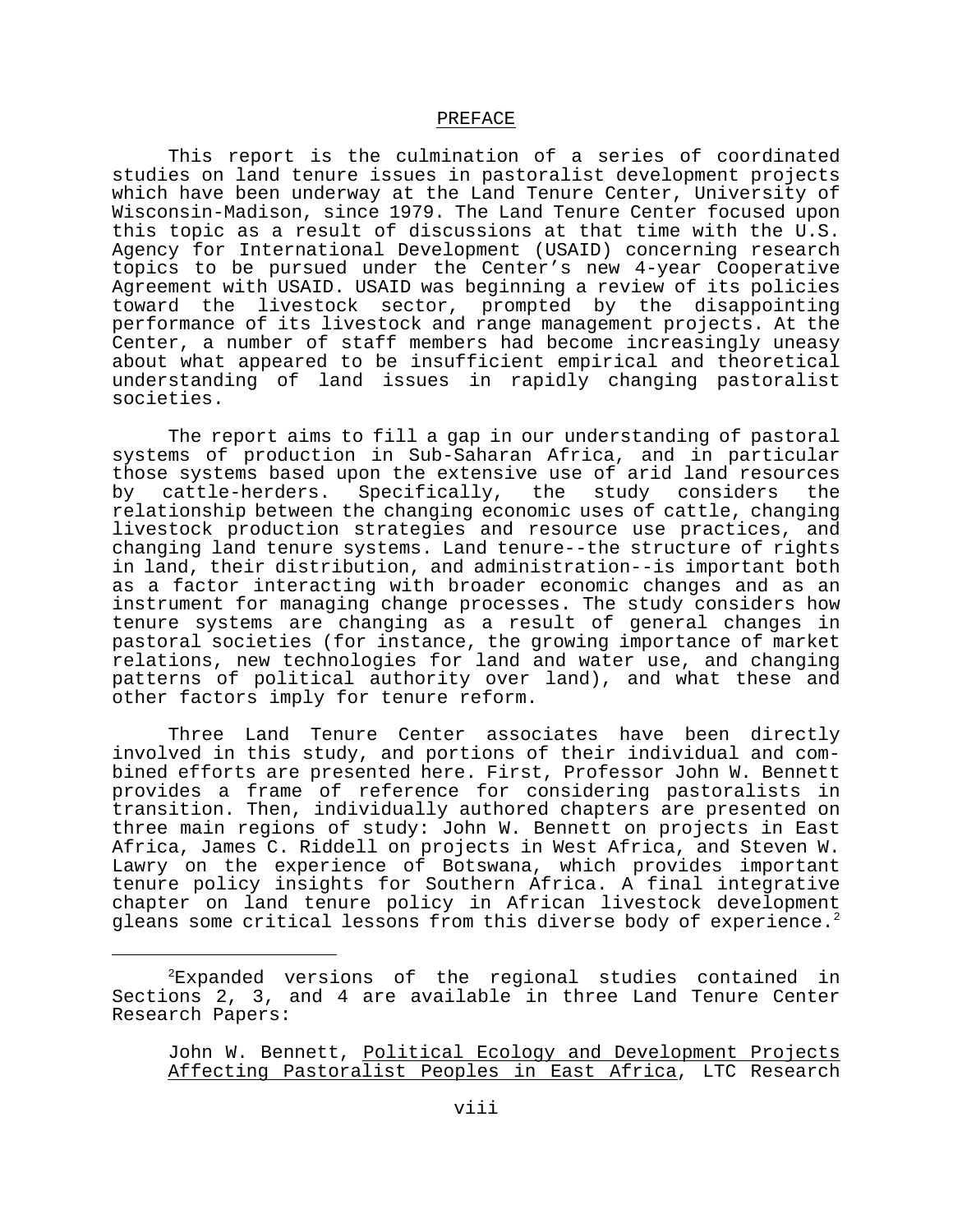The Center is grateful to the authors for their commitment to and perseverance in the formidable task of research and rethinking set for them by this project. We believe they have made substantial and much-needed contributions. We are also grateful to Professor Don Kanel, who as the then-Director of the Center formulated and organized this project; and to Jane Dennis-Collins, who typed and retyped the several parts of this report at various stages of maturity. I have learned a great deal through my involvement in the final assembling and editing of this report, and I hope that others will find it equally illuminating.

> John W. Bruce African Program Coordinator Land Tenure Center University of Wisconsin-Madison May 1984

Paper, No. 80 (Madison: Land Tenure Center, University off Wisconsin, May 1984);

James C. Riddell, Land Tenure Issues in West African Livestock and Range Development Projects, LTC Research Paper, No. 77 (Madison: Land Tenure Center, University of Wisconsin, December 1982);

Steven W. Lawry, Land tenure, Land Policy, and Smallholder Livestock Development in Botswana, LTC Research Paper No. 78 (Madison: Land Tenure Center, University of Wisconsin, March 1983).

Section 5 appeared in slightly dikfferent form as Chapter 16, "Land Tenure Policy in African Livestock Development," in Livestock Development in Subsaharan Africa: Constraints, Prospects, Policy [papers presented at Conference on Overcoming Constraints to Livestock Development in Subsaharan Africa, held August 3-6, 1983, at the University off Florida-Gainesville], edited by James R. Simpson and Phylo Evangelou, (Boulder, Colorado: Westview Press, 1984).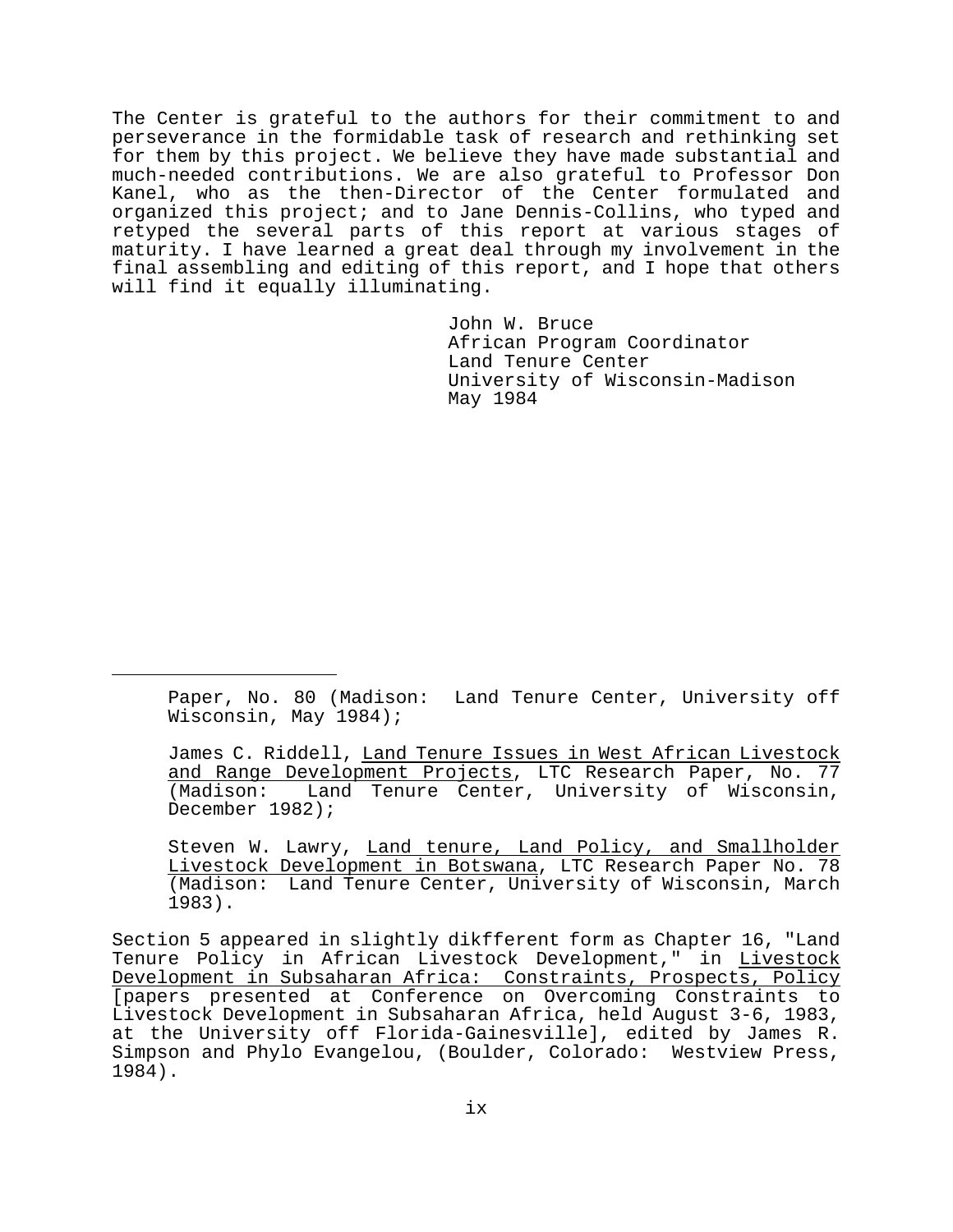# GLOSSARY OF ABBREVIATIONS

| AFC          |                   | Agricultural Finance Corporation (Kenya)                                                                                                         |  |  |  |  |  |
|--------------|-------------------|--------------------------------------------------------------------------------------------------------------------------------------------------|--|--|--|--|--|
| AOF          |                   | French East Africa (Afrique Orientale Francaise)                                                                                                 |  |  |  |  |  |
| CIDA         | $\qquad \qquad -$ | Canadian International Development Agency                                                                                                        |  |  |  |  |  |
| CNRS         |                   | National Center for Scientific Research (Centre<br>National de la Recherche Scientific)                                                          |  |  |  |  |  |
| CRED         |                   | for Research<br>Economic<br>Development,<br>Center<br>on<br>University of Michigan                                                               |  |  |  |  |  |
| DDC          |                   | District Development Corporation (Tanzania)                                                                                                      |  |  |  |  |  |
| FAC          |                   | Fund for Assistance and Cooperation (Fonds d'Aide<br>et de Cooperation)                                                                          |  |  |  |  |  |
| FAO          |                   | Food and Agriculture Organization (United Nations)                                                                                               |  |  |  |  |  |
| FED          |                   | European Development Fund, (Fond Europeen pour<br>Developpement)                                                                                 |  |  |  |  |  |
| IBRD         |                   | International Bank<br>for<br>Reconstruction<br>and<br>Development (World Bank)                                                                   |  |  |  |  |  |
| IDA          |                   | International Development Association                                                                                                            |  |  |  |  |  |
| <b>IEMVT</b> |                   | Institute for Animal Husbandry and Veterinarian<br>Medicine in the Tropics (Institut d'Elevage et de<br>Medecine Veterinaire des Pays Tropicaux) |  |  |  |  |  |
| IFAN         |                   | Institut Fran~ais d'Afrique Noire                                                                                                                |  |  |  |  |  |
| NACO         | -                 | National Agricultural Company (Tanzania)                                                                                                         |  |  |  |  |  |
| <b>NARCO</b> |                   | National Ranching Company (Tanzania)                                                                                                             |  |  |  |  |  |
| NRA          |                   | National Range Agency (Somalia)                                                                                                                  |  |  |  |  |  |
| RIDS         |                   | Rural Income Distribution Survey                                                                                                                 |  |  |  |  |  |
| SATEC        |                   | Society for Technical Assistance and Cooperation<br>(Societe d'Aide Technique et de Cooperation)                                                 |  |  |  |  |  |
| SEDES        |                   | Society for the Study of Economic and Social<br>Development (Societe d'Etudes pour Developpement<br>Economique et Social)                        |  |  |  |  |  |
| SODEFITEX -  |                   | Society for the Development of Textile Fibers<br>(Societe pour le Developpement<br>des<br>Fibres                                                 |  |  |  |  |  |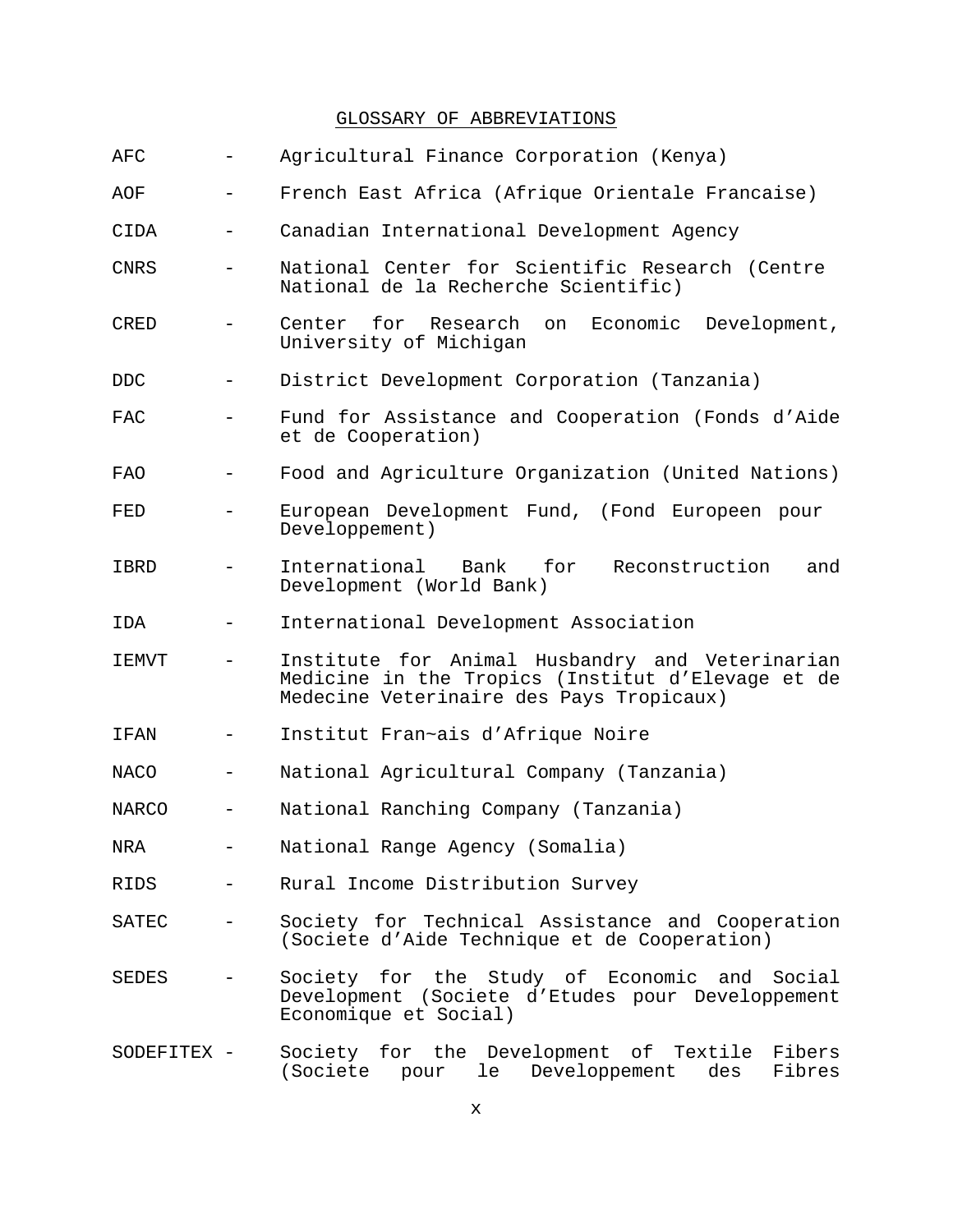Textiles), a Senegalese parastatal

| Tribal Grazing Land Policy (Botswana) |
|---------------------------------------|
|                                       |

- TLMC Tanzania Livestock Marketing Company
- UBT Standard international measure of livestock: 1.2 cattle or 5 goats
- UNDP United Nations Development Program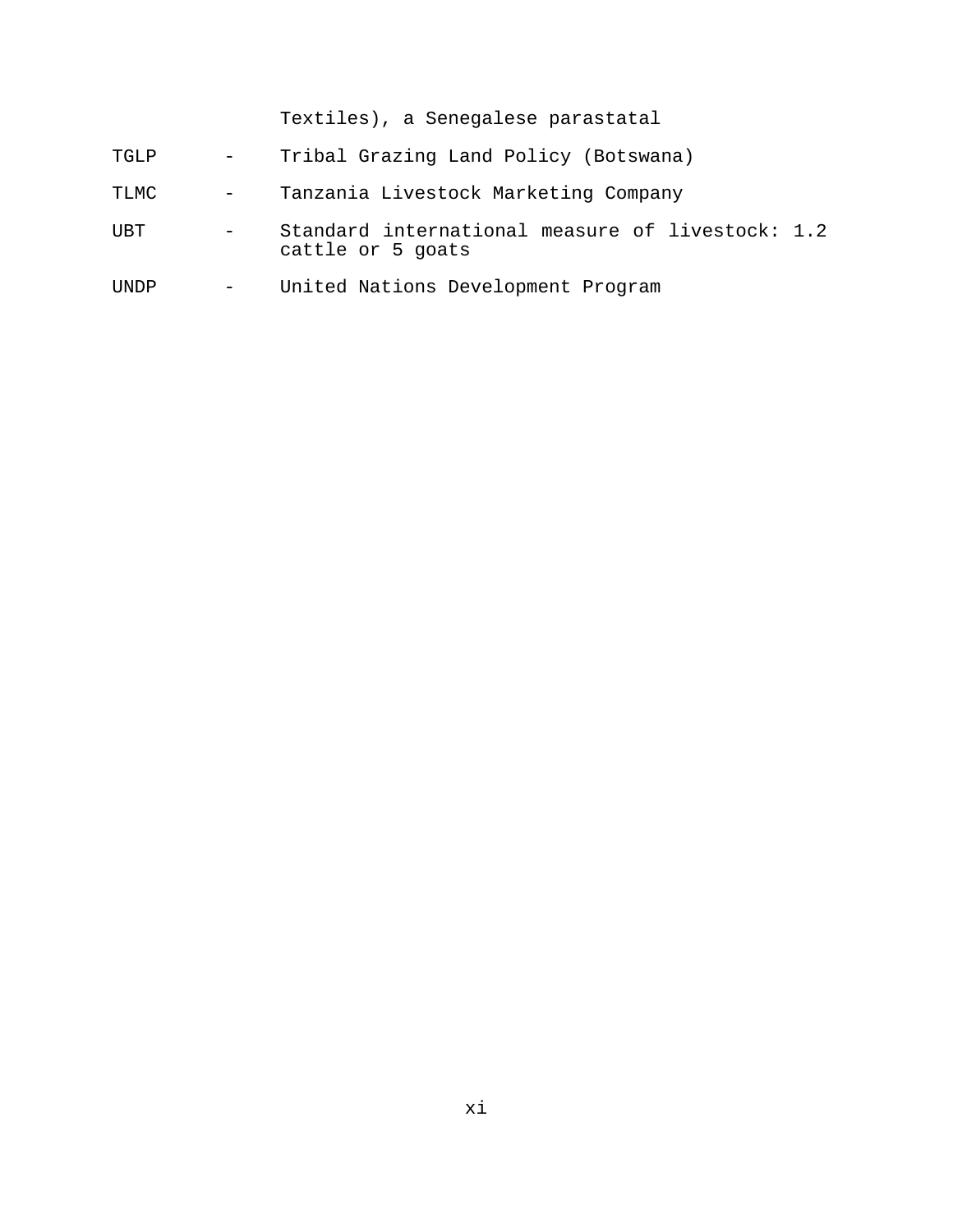## 1. PASTORALISTS IN TRANSITION: A FRAME OF REFERENCE

In its basic geographical context, the problem of African pastoralists and livestock development concerns the nature of dryland resources and how best these might be made agriculturally productive to serve social and economic ends. These lands degrade rapidly when irrigation, cultivation, and other uses are developed without proper safeguards. These same safeguards tend to slow down development and reduce animal yield to safe, but relatively low, levels not in accord with national objectives.

This is viewed as a serious problem for those African countries seeking to produce commercial agricultural commodities on arid and semiarid lands for their own food needs as well as international markets. Pastoralist peoples--those who raise livestock in desert or on range and migrate with their herds in order to exploit the resources efficiently--evolved environmentally sound practices over the generations, but these practices yield animal products of a quality and quantity considered to be less than adequate for the new demands. In addition, many pastoralists have occupied rangelands which are capable of accommodating grain production, game reserves for tourism, and other uses which may provide more immediate monetary returns. The importance of animal industry is generally appreciated in those countries as a source of food, hides, and other products, but frequently these commodities appear to be of lower priority than food grains, sugar plantations, and the like. Development planners are asking pastoralists to raise more and better animals, more efficiently, on increasingly restricted acreage.

At the beginning of the "Development Decade" in the early 1960s, probably less knowledge existed about arid-semiarid resource development, and indigenous animal industries, than for any other comparable geographical habitat or form of production. Arid lands research is really in its initial stages everywhere. In the United States, most arid lands research institutes date from the 1950s, and much of their current work concerns research on thoughtless and damaging practices in the United States and how to repair the deterioration they have caused. "Desertification," the French-derived term referring to varied activities with degradational effects on land and water resources, became a matter of international currency only in the 1970s. Among the many problem situations included in the term were the effects on vegetation, soil, and water tables of intensive restricted grazing by pastoralist peoples in various parts of Africa. "Over-grazing," another vague but pregnant term, was always with us as a local and intermittent problem, but its spreading effects began to add up to large-scale deterioration of rangelands only when development began to alter grazing regimes, the freedom of range use, indigenous land tenure, and water use in the 1960s.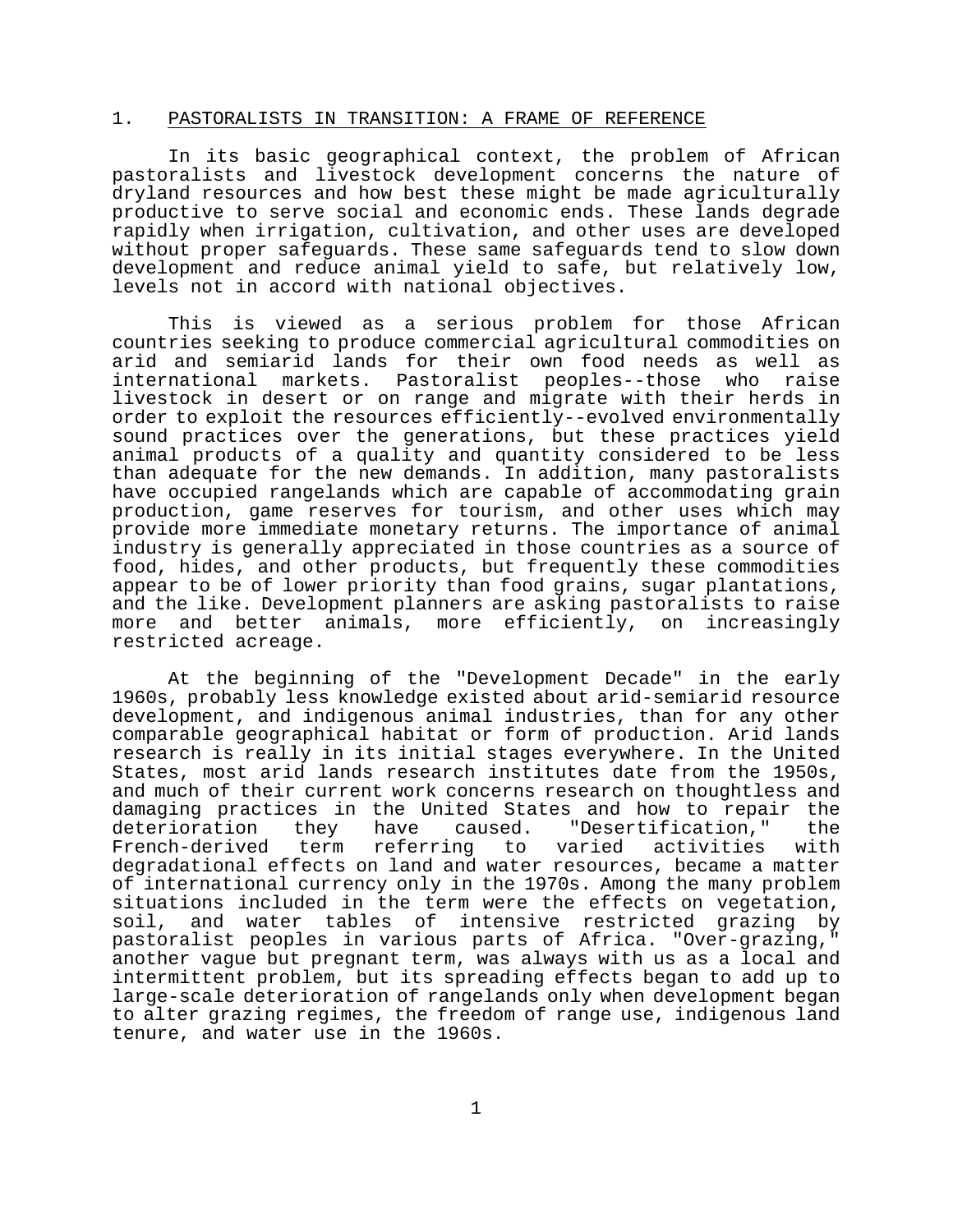The failures--or at least the very limited achievements--of livestock and range development projects in African countries during the 1960s and 1970s were based on this general ignorance of dryland management under unfamiliar social and economic circumstances. The urgency of the development efforts in the countries concerned did not permit a generation or so of lead-in research before various instrumentalities were tried, and the available technical expertise consisted mainly of people trained in the commercial regimes of the Western world, with their many subsidies and regulatory practices designed to make up for resource deficiencies. Such methods, translated into the African reality, were not only less than effective, but interacted with poorly understood livestock-production institutions to result in lowered productivity and serious resource depletion. By the 1980s, it was clear that basic research needed to be done, and, in effect, a fresh start on the livestock development problem is being made. In the past decade, probably more research and conference activity have been devoted to African livestock than to any other agricultural sector for the continent, and our perceptions of pastoralism have altered in several important respects.

## 1.1 Changing Perspectives on Pastoralism

This decade of research has a number of distinctive characteristics which may constitute the framework for a very different type of development planning and execution. First, the "economics" approach to livestock development has been broadened to include more detailed consideration of behavioral and institutional features not easily incorporated in econometric calculations. This came about because the difficulties of development projects showed that the methods used to raise livestock in indigenous systems were based on distinctive forms of land tenure, animal management, geographical settlement, and resource conservation. Since these practices were part and parcel of the "culture"--that is, the distinctive styles of viewing the world and interacting with nature and other people--of the pastoral populations, anticipated changes in productive activity on the basis of Western styles of incentive did not materialize. Consequently, the indigenous systems had to be learned. Moreover, the reactions within these systems when one component was altered could not be predicted. For example, early projects assumed that if livestock prices increased, herd owners would sell more animals. In many cases, such sales did not materialize. Recent research has demonstrated that this response is a completely "rational" one, given the need to build herds to cushion the effects of recurrent drought, or to retain animals in expectation of a further rise in prices, and so on through a number of factors.

Second, the emerging approaches give greater importance to research done prior to the planning of projects in order to ascertain possible behavioral and institutional responses. This effort has meant more extensive use of academic specialists like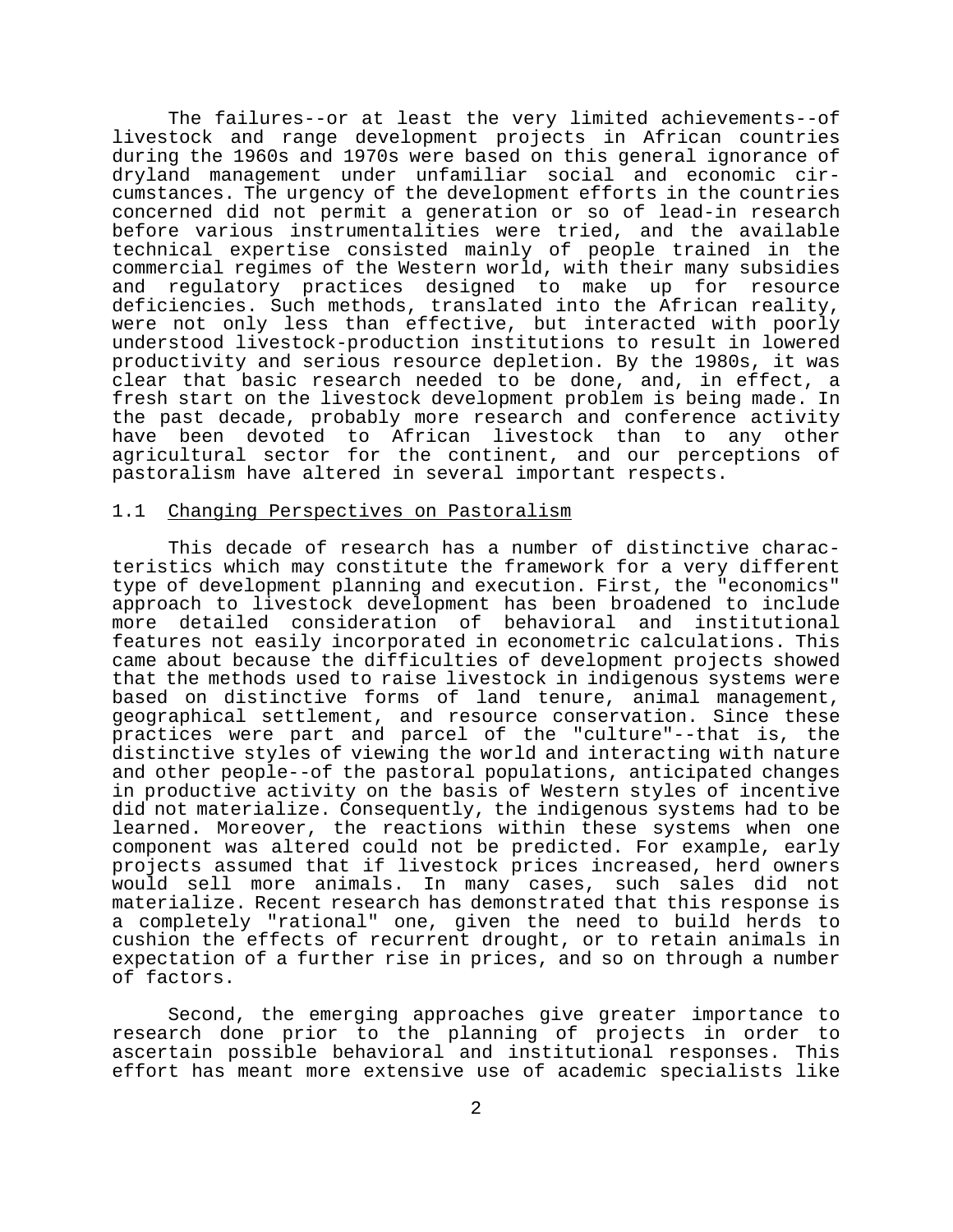anthropologists skilled in social-ecological analysis. Project design increasingly incorporates "scholarly" analyses of social relational structures, customary land and water tenure systems, and property ownership. These institutions and practices were found to be remarkably resistant to inducements to change, not because pastoralists are innately "conservative," but because the older, existing procedures seem to provide less risk than the advocated new ones. This attitude has been reinforced by the fact that country governments have repeatedly reneged on promises made to livestock producers to supply facilities for pasture development, water, price support, and marketing. In turn, many of these government promises had been generated by the conviction of the foreign technical assistants that their development projects would succeed, that is, that the economic incentives created by such projects would induce appropriate behavior on the part of the producers. As we have already suggested, much of this was built on a basic ignorance of how these livestock production and resource utilization systems really operated--ignorance shared by the government ministry people and the foreign specialists.

Third, the newer approaches to development also include more concern for the welfare of the pastoralist people themselves. In the first decade the livestock development projects in Africa were almost exclusively concerned with animals, pasture, and water, and with the cooperative infrastructural components like marketing boards, slaughtering facilities, and so on. The critical attack on development planning which emerged in the several international conferences of the late 1970s and early 1980s, based on the research that had been accumulating through the 1970s, celebrated the common theme of neglect of the pastoralist populations. The thrust of the development efforts was to improve the quality of the animal breeds, the amount of offtake, and the condition of the range. These emphases can be traced far back into the colonial era (as we shall show in subsequent sections), and they were carried forward into the era of independent states by ministry people and development agency personnel.

However, because the almost exclusive focus on production factors (granting a good deal of lip service paid to pastoralist income and welfare) did not live up to expectations (at least as promised in the project papers), it became evident that something was fundamentally wrong. The producers themselves had been neglected. It was they who made the decisions, not the government ministries or the parastatal creations; it was their welfare they were attempting to safeguard, and they were doing it the only way they knew how: to minimize risk by following tested procedures. Consequently, it has become clear that these risks--risks actually enhanced by the development initiatives--have somehow to be minimized by focusing more clearly on the social and economic benefits required by the pastoralists in return for their efforts at changing their production strategies and learning to manage diminished resources. This perspective for the first time has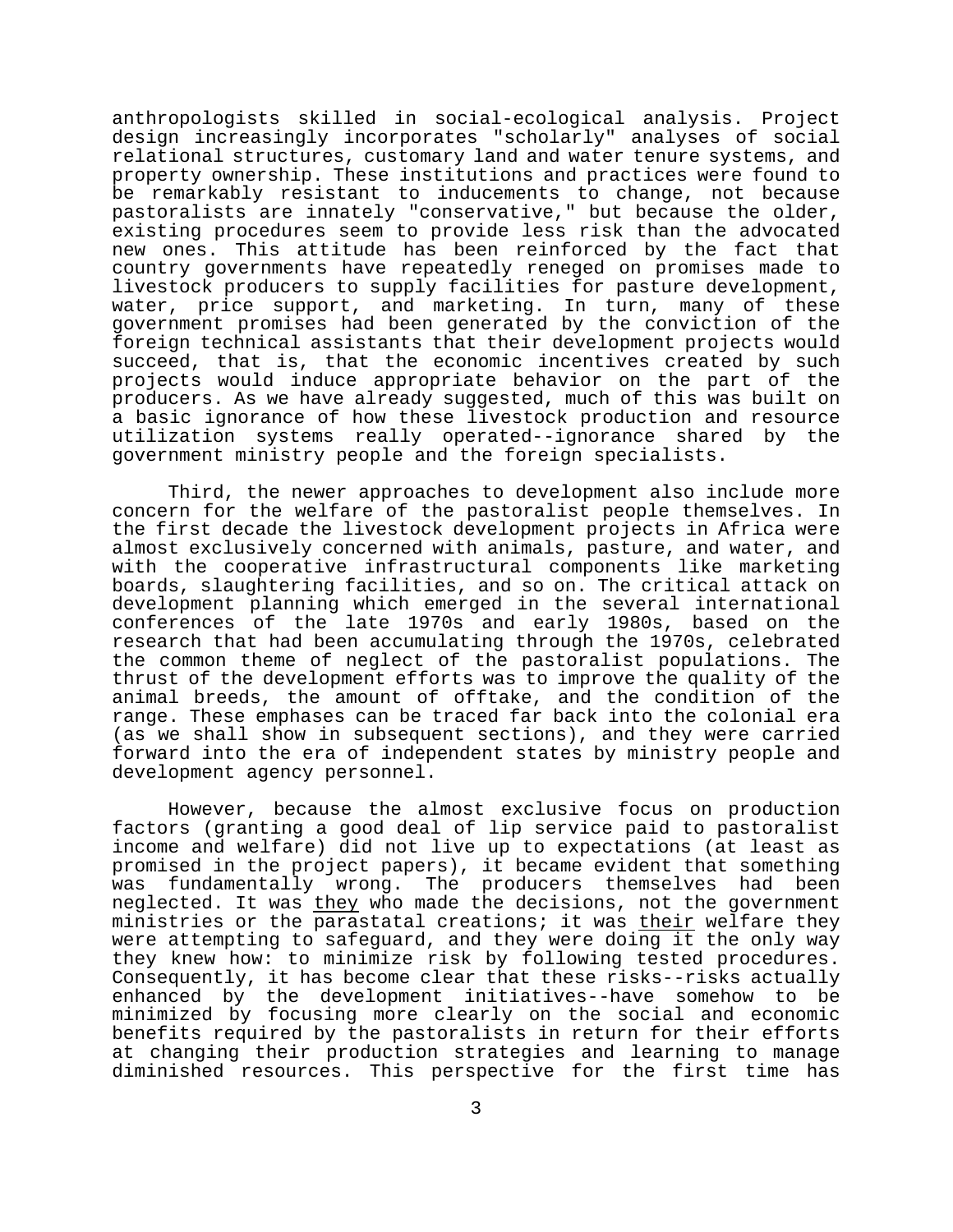appreciated the fact that pastoralists are capable managers of their own economy, and not incompetents unaware of the fine points of livestock production. Their priorities were simply more complex than simple output for markets; they produced for a basic social living, much as the early ranchers in North America, Australia, and the South American pampas did, with sales of animals as only one of several objectives.

Fourth, newer approaches to the development of pastoralism have come to recognize that the animal industries of African countries are in an awkward transitional stage. Much of the failure by specialists to comprehend the subtleties of production strategies was based on the incompleteness of historical information, that is, on the differential patterns of change. Thus, the basic ethnological information available at the beginning of intensive development efforts in the 1960s was derived in the main from ethnographic research carried on in the 1920-1940 period, research which had as its primary goal a reconstruction of precontact production and social systems. The concept of the "East African cattle complex" is a case in point. This conception, created in the late 1920s by Melville Herskovits and others, portrayed East African pastoralism as a unified cultural endeavor, in which animal production served mainly social and ceremonial purposes, with the principal values residing not in commercial transaction, but in livestock as symbols of collective wealth.

Many elements of this "traditional" or precontact system have survived into the present, despite changes in the resource base, income demands, and political position of pastoralist populations. Pastoralists in many parts of Africa continue in varying degrees to use animals as wealth and continue to produce animals to finance socioceremonial activities; but at the same time, they are capable of participating in commercial markets when the conditions are right and the needs are apparent. There is evidence that in many pastoralist societies sales of animals have long been part of the livestock economy, although this fact was neglected in the earlier ethnographic research.

Moreover, the earlier research neglected to note that pastoralists have been accustomed to participate in other economies when the occasions arise: wage labor, cultivation, trading, and urban employment. This cosmopolitan adaptability of pastoralists has come to be appreciated only recently as a protection against the results of interruptions to their herding activity deriving from natural and political sources. A recognition of this situation of almost permanent transition and pastoralist accommodation of change argues for development approaches in which pastoralists are provided with useful information and inputs and then presented with alternatives, not forced into positions they have already learned to evade.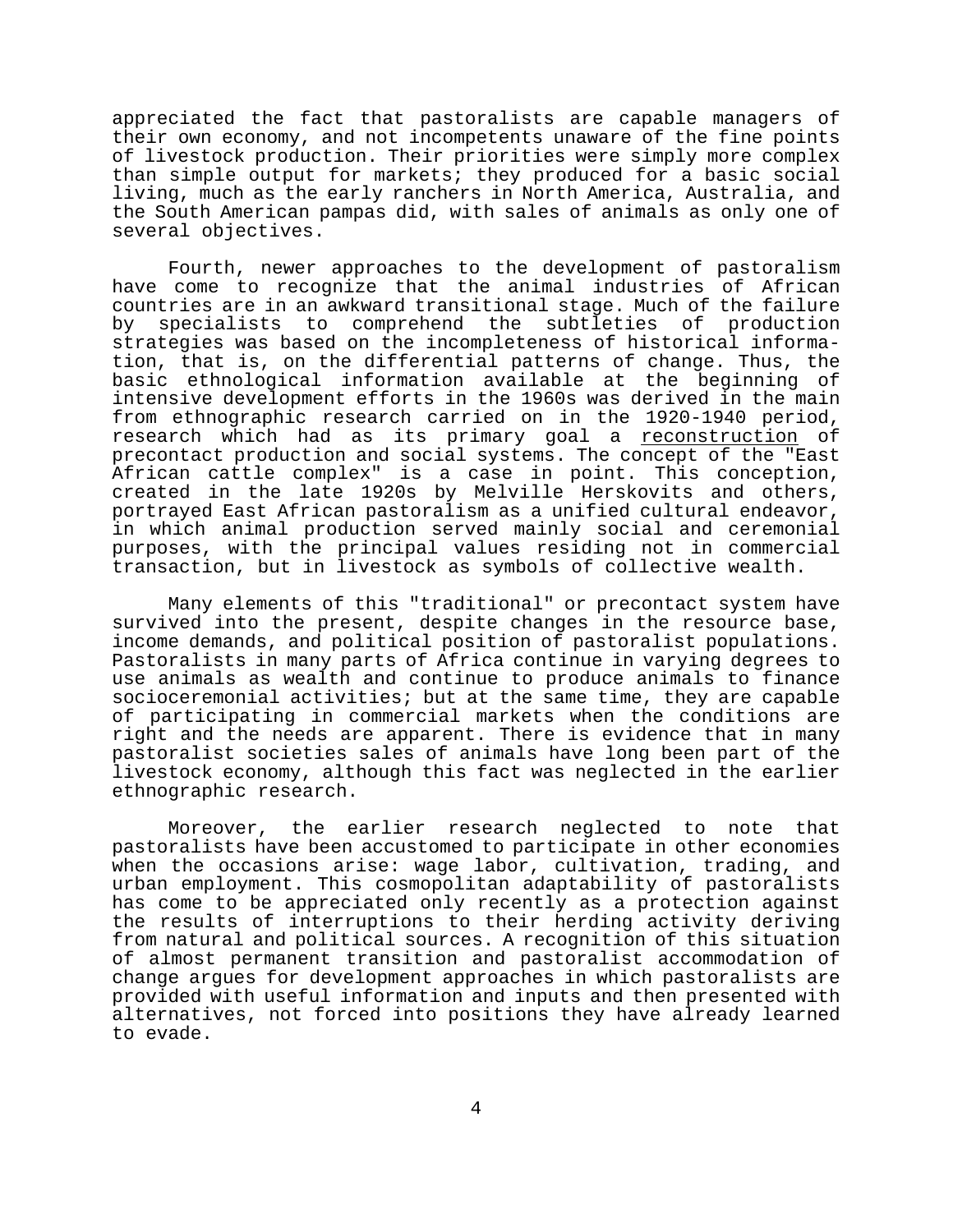## 1.2 An Organizing Concept: From Subsistence to Commercial Livestock Production

It is possible, and we believe useful, to organize what we now understand about pastoralists in an evolutionary schema. This effort is facilitated by the accompanying diagram, Figure 1. The events and processes indicated are set forth on a rough time scale, beginning with the reconstructed systems of the precolonial era in the l9th century, passing through the colonial era of European intervention, and concluding with the contemporary era of intensified intervention associated with the "planned change" version of development.

Below the time scale are listed two basic social institutions used by pastoralists to manage livestock, or at least those institutions we have chosen to represent the key to the problem of change in the development projects. These are a form of "communal" land tenure or pasture utilization combined with ownership of herds by individuals (not collectivities like whole tribes, clans, and so on). Producers move with the herds at intervals and, in varying patterns and combinations of semipermanent residence or encampments, they move to maximize the availabilities of pasture in a droughty or seasonally variable climate. If herds are going to move at intervals, then it is impossible to assign permanent "ownership" to particular tracts of land; in its place will arise a complex system of customary "rights to use" land (and wells and the like) at certain times and under certain conditions. The individual cattle-owner's right to graze his cattle over broad areas was derived from his membership in a group which held grazing rights in those areas, and hence the term, "communal."

The combination of communal tenure and individual herd ownership has an inherent  $\sim$ otential for resource abuse; that is, the problems envisaged by the "tragedy of the commons" model can emerge, given appropriate conditions. That such conditions emerged at times in the precolonial era can be assumed; there is no intention here of glorifying the ecology of tri-bal pastoralism--it had its problems like any other human production system. But the point is that, as suggested by the left-hand column of Figure 1 entitled "Preintervention Systems," the herd owners worked out mutual arrangements to handle "commons" management problems if they appeared. Both by negotiation and by pushing and shoving, understandings were reached among tribes or herding groups as to mutual needs for pasture and water--understandings which were flexible in order to allow for the inherent variability of climate characteristics of arid and semiarid areas. Usurpation of pasture by a herding group outside the customary rights system might be met by armed resistance or raiding. Depending upon the pressure on pasture resources, the rightholding groups developed lesser or greater controls over their members' grazing practices. Among individual herders, "herdfriend" relationships developed between herd owners at considerable distance from each other (and often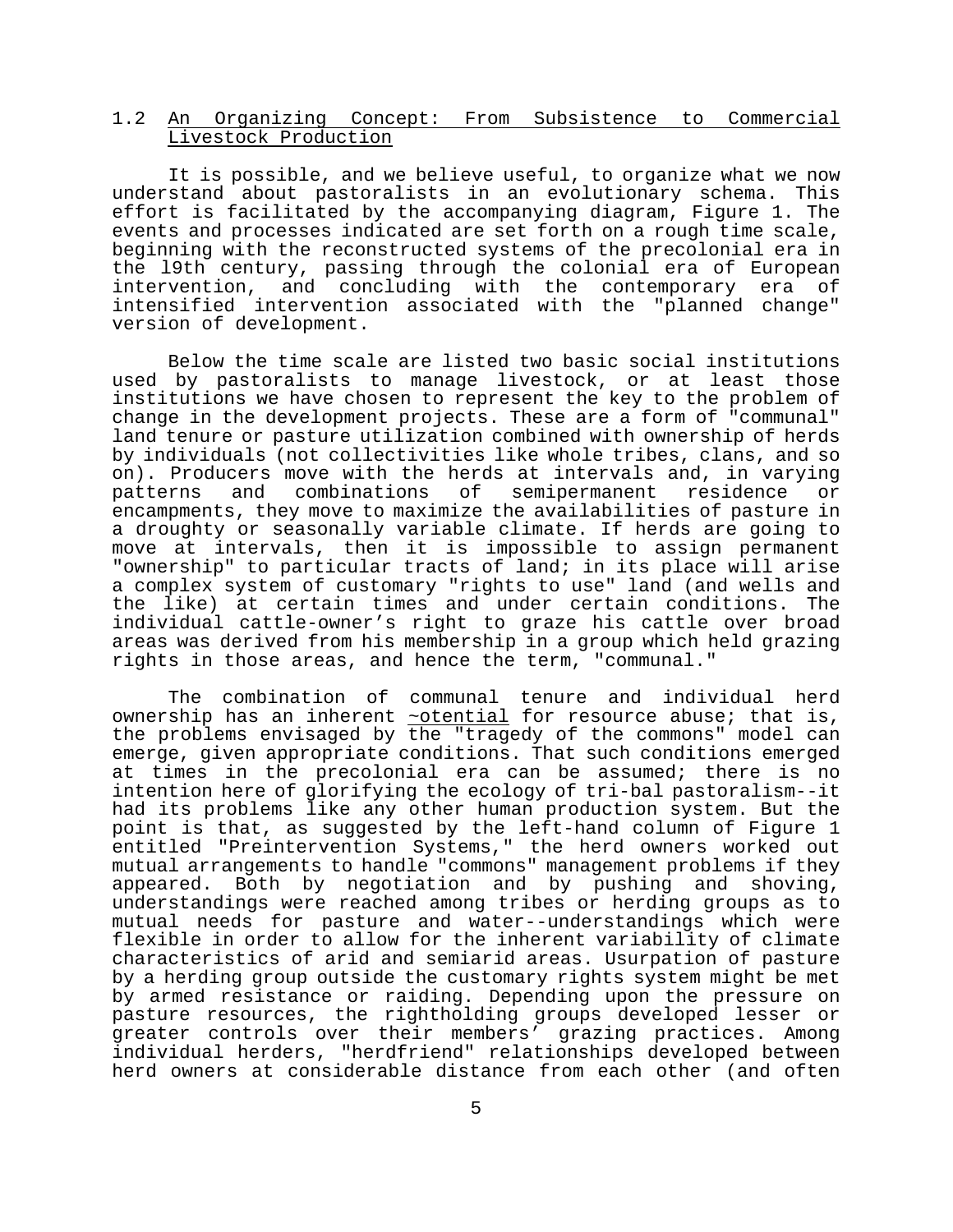related by kinship), which operated so that, if one of the pair were affected by drought, his partner would take a portion of his herd on a borrowing basis and return the animals and portions of the increase when the first herder's territory had returned to normal production.

These and other techniques, functioning in a low-fertility and low-density population, were reasonably effective in maintaining an ecological balance among humans, animals, and land and water resources. The balance was probably facilitated by recurrent natural crises--extreme droughts, disease outbreaks, and the like. That is, the pastoralists were never in complete control of the situation; it was simply that, through time, a reasonable continuity of production at a subsistence and traditional wealth-excess level was maintained by processes which can be subsumed, at least in generalizing retrospect, by concepts of "ecosystemic control." Helge Kjekshus has attempted to reconstruct this system for East Africa and its disestablishment by the colonial governments; although there are problems with her analysis, in the main it appears to explain a good deal.<sup>3</sup>

Changes introduced in this socionatural system by colonialism, and their prolongation into the era of independence, had the effect of disturbing the balance among the human, animal, and physical components. So far as basic institutions were concerned, land and water tenure rights and use patterns were greatly altered. The indigenous systems of communal-usufruct tenure were modified in a variety of ways, depending on appropriation of pasture and rangeland for other uses and on the political settlement of landownership accompanying independence. Each African country now has its own particular mix of tenures--some traditional, others borrowed from European law, yet others recently developed to meet particular local needs.

These changes and experiments have had the effect of restricting pasture acreage for migratory pastoral production, introducing competition for available range, and inducing relative overproduction of animals and over-grazing when animal management methods are not changed to cope with altered resource conditions. The system of agreements designed to control resource use has broken down or is gradually deteriorating in many areas, since the physical and economic basis of these arrangements has changed. Pressures by government for more off-sale of animals have driven many herders out of business and encouraged others to move toward a ranching form of production. The human populations are gradually losing their adapted balance with resources, with some areas overpopulated and others underpopulated. This is, of course, a generalized profile of the situation; later portions of this paper

<sup>&</sup>lt;sup>3</sup>Helge Kjekshus, <u>Ecology Control and Economic Development in</u> East African History (London and Nairobi: Heinemann, 1977).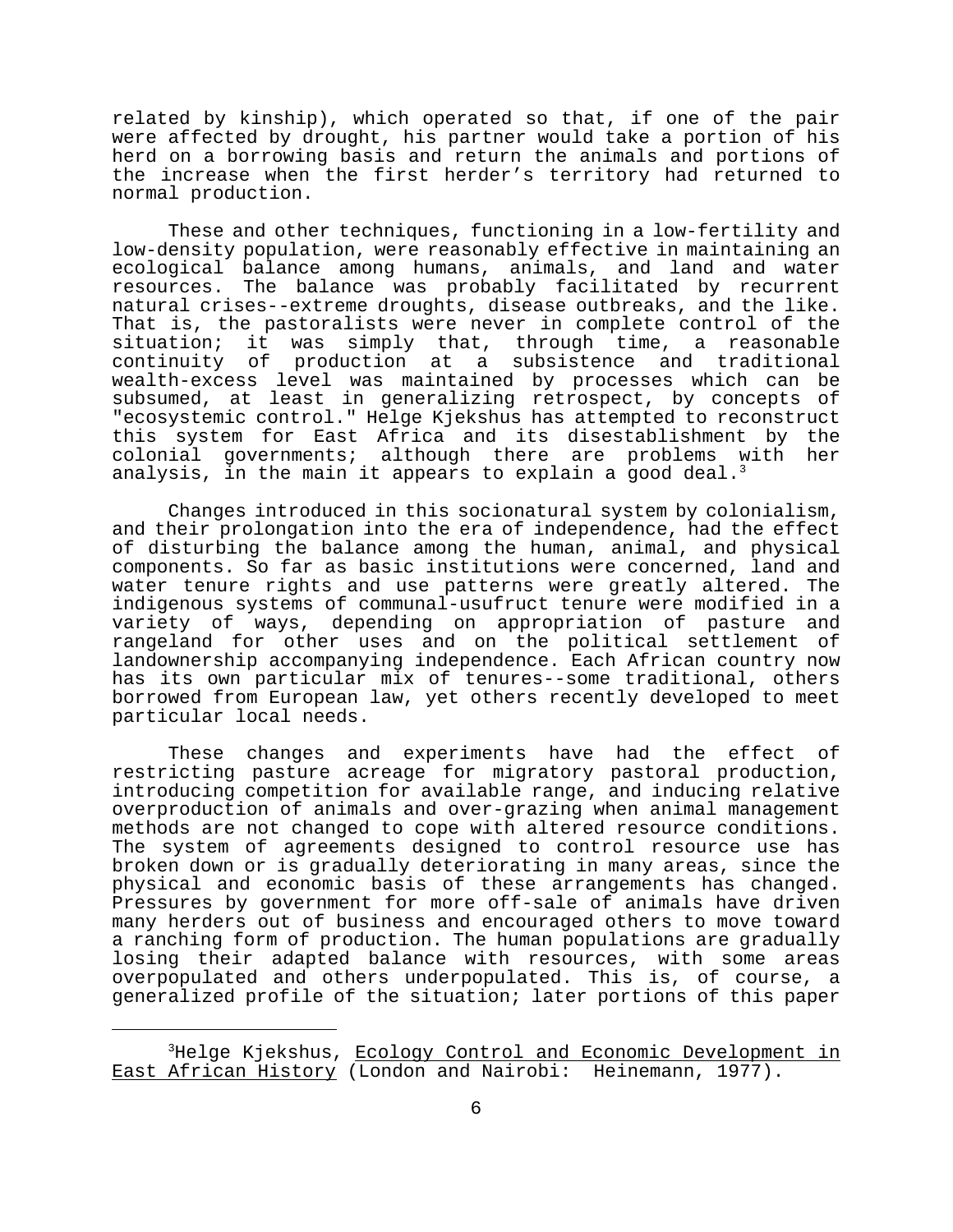will examine some of these changes, and others, in greater detail.

Figure 1 indicates two major overall consequences: first, a general drift toward entrepreneurship, such as the move toward individual or kin-group "ranching" (which often results in exclusion of small herd owners from the system). This change means that the collective benefits sought under the indigenous system are replaced by an attempt to maximize individual gain--or at any rate benefits for the effective local producing groups acting entrepreneurially in the absence of the socionatural "ecosystemic" controls. It should be noted that such entrepreneurship does represent "development" insofar as it means that pastoralists move toward commercial regimes, as sought in development programs. However, the process occurs at the expense of the collective welfare of the tribe or general population. "Excess population" emerges; these people move into the towns if farming or trading is not possible. The second major consequence is a disturbance of the physical controls of animal management. Herd size is no longer governed by collective controls operating in consonance with physical factors, but by the search for individual gain, commercial opportunities, and the like. The equilibrium reached under indigenous conditions between human and animal populations, in relationship to resource potential at given levels of exploitation, is upset, and populations fluctuate, or grow, in response to "extraneous" factors.

The predictable results for the resource base are chronic overgrazing of available pasture and chronic shortages of water. These conditions exert a continuous demand for improvement or amelioration. Thus, the dominant theme of the colonial government development efforts was resource conservation--finding ways to alleviate pressure on land and water. In the era after independence, these goals have continued, but added to them has been a series of projects designed to increase commercialization of livestock production in an effort both to remove the "excess" animal population from grazing lands and to increase the quantity of animal products available to the national economy or international markets. To accommodate this commercial development, development projects in the 1970s emphasized government and parastatal companies designed to receive and process animal offtake.

These projects had limited success (most were considered "failures") because of inadequate pricing mechanisms and a lack of follow-through on guarantees of enhanced resource development. Pastoralists commonly considered that, in light of low or fluctuating prices, they might experience less risk by continuing in the transitional production regime, hoping to benefit from the mixed subsistence-commercial strategy they had utilized since colonial times. While the communal tenure situation has been selectively and locally modified in some situations, the pastoralists have not adapted it in a general or comprehensive manner;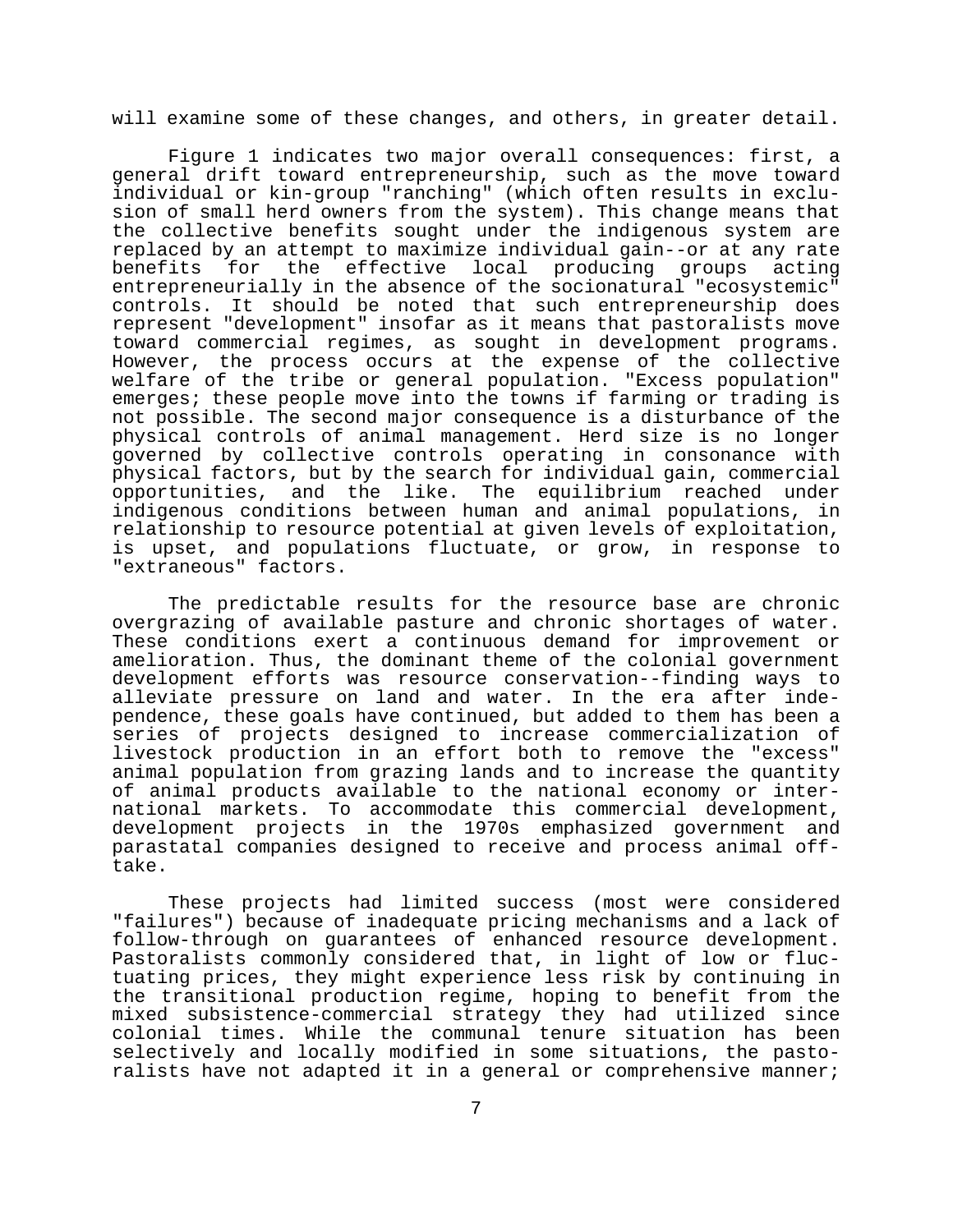that is, they have attempted to maintain a migratory strategy as best they can, given the various constricting factors.

#### 2. THE EAST AFRICAN EXPERIENCE WITH LIVESTOCK PROJECTS

This section of the paper reviews livestock development projects in East Africa funded principally by AID and the World Bank group, with contributions from other national and international agencies. This review is based on a series of papers representing the final plans and budgets of the projects involved in each program, together with, where available, evaluative studies of the success and failure of these projects and programs. At the close of the country reviews, the general pattern of development planning and implementation followed by the agencies will be discussed with reference to a number of scholarly critiques.

The review will dwell mainly on three countries, in this north-to-south order: Somalia, Kenya, and Tanzania. This order is also one of expanding treatment and analysis, since this section of the paper is concerned mainly with the East African countries proper.

If there is a major theme in this review, it is that the style of development used in East Africa for livestock development is based mainly on the theory that by creating state agencies, or semiautonomous bureaucratic organizations, facilities for production will automatically provide adequate incentives for the pastoralist producers to increase and improve their production. This approach to development apparently has not provided the incentives; in addition, the activities assigned to these organizations have tended to disrupt the traditional and relatively effective modes of production without supplementing them with more effective strategies. Few of the evaluative reports assess this crucial issue; their criticisms pertain to more specific failings. At the same time, certain features of the development programs have provided infrastructure which possibly may permit a more adequate regime in the future. The professional method of evaluation of development programs makes it difficult to discern these possible contributions or successes, while at the same time it criticizes efforts for a lack of realism, which is more easily understood as part of the necessary enthusiasm associated with the building of new institutions in new nations.

This section of the paper concludes with a comparative examination of the group ranch phenomenon in Kenya and Tanzania.

## 2.1 Somalia: The Central Rangelands Development Program

Nearly half of Somalia is rangeland, with a fluctuating and geographically variable precipitation of 50 to 200 millimeters annually. Seventy percent of the population lives in village settlements, their populations practicing transhumant grazing plus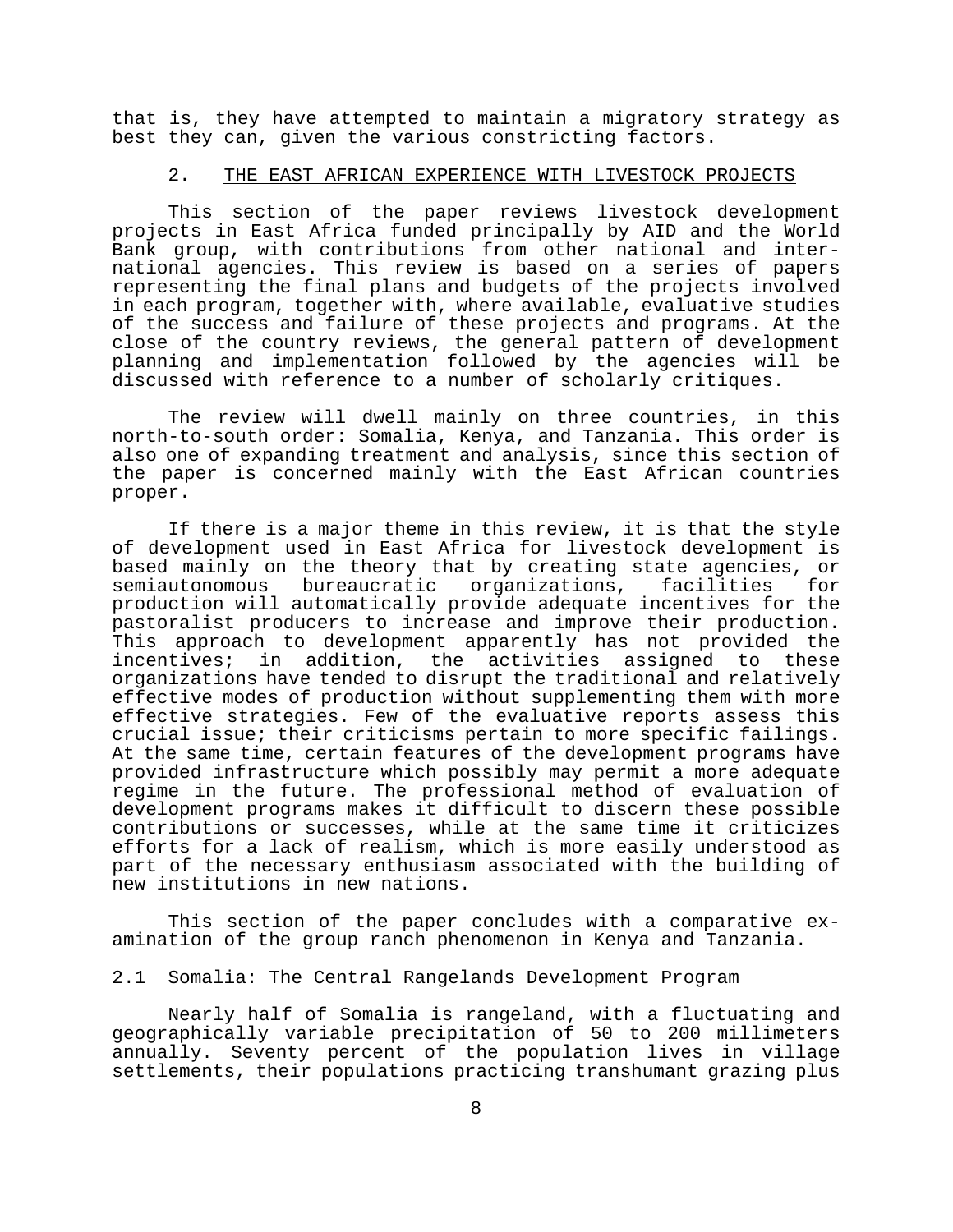crop raising. In the late 1970s, when the livestock development projects to be reviewed here began, Somalia was one of the poorest countries in Africa, with a per capita GNP of about US\$110. Because of usual circumstances--deteriorating rangeland, increasing population, political unrest, and other factors--many pastoralist groups have found it increasingly difficult to operate even as subsistence herders.

It would appear that development of the livestock industry is, therefore, a matter of high priority for Somalia, more so than for other East African countries with more diversified agricultural and light industrial sectors. These facts help to explain the distinctive character of the projects reviewed, that is, the strong emphasis on creating governmental organizations and agencies which could act as patrons for the principal national source of wealth. In the 1960s and 1970s, livestock exports from Somalia were increasing rapidly. In the period 1974-1976, livestock furnished about 80 percent of all foreign exchange earnings. Of the animals exported, 57 percent were sheep and 38 percent were goats, while cattle and camels accounted for only 3 percent and 2 percent, respectively. One of the main objectives of the development programs was to increase the number of highquality beef cattle for export.

The mechanisms of change described elsewhere in this report also have affected the Somalian pastoralist system. Prior to the beginnings of modernization of the economy and the land tenure system, pastoralists adapted to drought by permitting herds to contract and expand through slaughtering and uncontrolled breeding and by transferring animals through migration from one part of the range to another. Constraints on movement, plus encouragement of production and the introduction of veterinary services, resulted in herd growth and consequent range deterioration. This established the need for control of the animal population and for intensive management of the range flora and water resources. Under the present conditions, drought has a growing impact; each period of rainfall contraction leaves the herds, the range, and the human population in worse condition. Considering the dependence of Somalia on its range and livestock resources, it is essential that a new socionatural system be established; simple conservationism is an inadequate response, since it does not deal effectively with human-use strategies.

The project reviewed casts the measures in the context of development, insofar as the overall objective is to stabilize and improve resources in order to increase the output of quality animals, and by so doing, supposedly to improve the economic position of the pastoralist population. As with other livestock projects in Africa, resource control and enhancement is viewed as a bureaucratic activity requiring government intervention. It is also seen from the viewpoint of crisis management: something must be done rapidly to avert an anticipated catastrophe.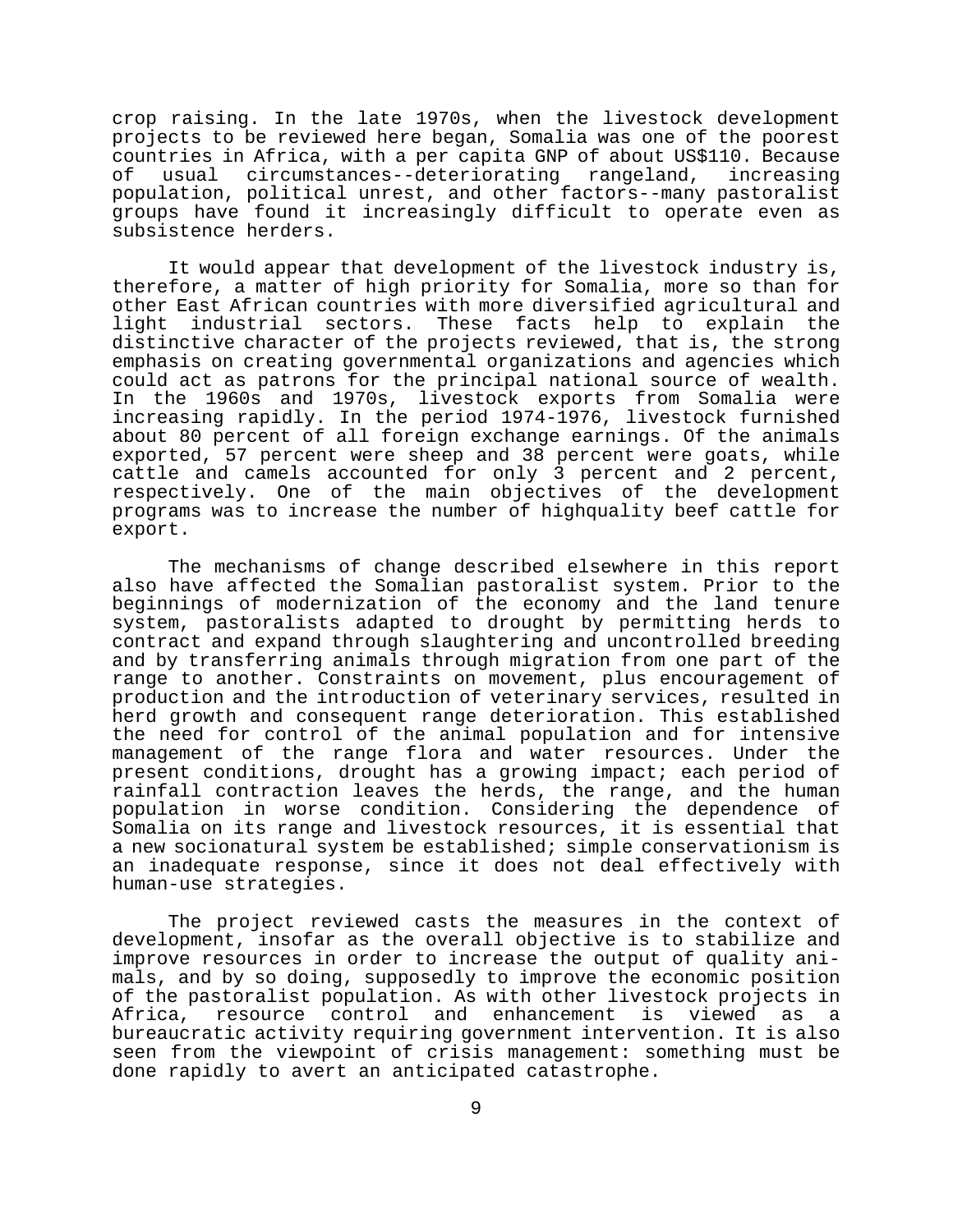The Central Rangelands Development Program dealt mainly with a government organization, the National Range Agency (NRA), and the economic, technological, and production activities administered by this agency. The program was concerned with the development and management of a 149-square kilometer (sq km) area within the Central Rangelands region of Somalia. This region comprises about 25 percent of the total land area of the country and is the portion subject to the most severe droughts. In the drought of 1973-1974, herd losses were as high as 50 percent. Many pastoralist families went on relief; others migrated permanently to Kenya;<sup>4</sup> and an unknown but substantial number died.

The rangelands program was designed to operate over a period of 6 years--hardly enough time to make a start on the problems--but with the expectation that it would continue indefinitely as a long-term program, since most of the projects were concerned with building functioning departments. To quote the AID description:

The project would... consolidate and improve rangeland and livestock production in the project area, increase the income of the pastoralists through the introduction of a system of range utilization, and make way for the gradual concentration of pastoral communities, which would help in the provision of social services. This would be achieved by conducting an aerial survey of the rangelands, including livestock and human habitation, and the preparation of a vegetation map. This would be followed by a ground survey of the rangelands and the pastoral communities. This survey would form the basis for the establishment of grazing reserves and selection of those reserves where stock water supplies would be developed. The veterinary services would be expanded; nonformal and formal education would be provided. The National Range Agency's administration would be strengthened and nurseries, town shelter belts, and water and soil conservation activities would be initiated. Specifically, the project would provide staff, equipment, housing, and transport $5$ 

The National Range Agency--the organization receiving and administering the funds--was established in 1969 under Somalian laws controlling conservation of game, wildlife, and forests. As in other countries, range management was conceived originally as a conservation issue rather than as one of development. This has both favorable and unfavorable implications: favorable for the range;

<sup>4</sup> Ben Wisner, "An example of Drought-Induced Settlement in Northern Kenya," in <u>Abbar: The Somali Drought</u>, edited by I.M. Lewis (London: International Africa Institute, 1975).

<sup>&</sup>lt;sup>5</sup>U.S. Agency for International Development, Somalia: Central rangeland Development, AID Project No. 649-0108 (Washington, DC: AID, 1979), pp. 3-4.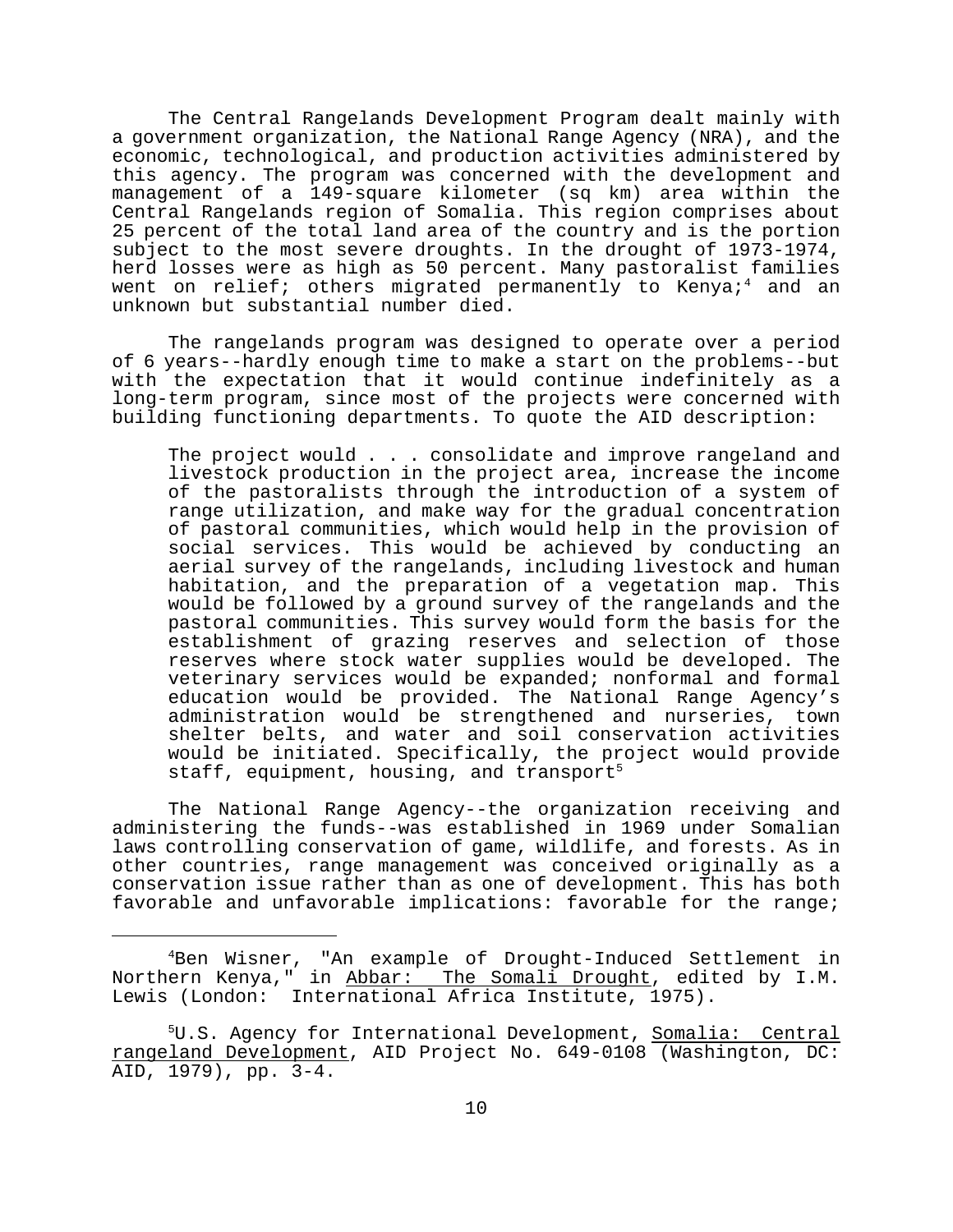often unfavorable for pastoralists, whose cyclical strategies for forage use are often misunderstood by the specialists trained in conservation science.

The NRA has considerable powers. It can open and close grazing reserves, establish grazing associations, control stockwater facilities, seize and arrest individuals for offenses, and undertake research. The NRA powers also have significance in the light of the emphasis on persuasive compulsion on pastoralists to conform, exerted by some of the activities in the rangelands project (to be noted later). The most important department in the NRA, from the standpoint of pastoralists and pastoralist development, is the Department of Range and Environment. This contains divisions which plan, implement, and enforce various programs of land, plant, and water conservation; plan and direct the formation of grazing associations; monitor the activities of grazing cooperatives; and establish experimental cooperatives with different functions. Agents of this department are essentially range police.

In the early and mid-1970s, many of the difficulties with pastoralist production described for other countries made their appearance in Somalia. This accounts for the attention paid to the pastoralist activities and social organization in the World Bank and AID papers for the rangelands program. The AID rangelands Project Paper provides about 15 pages (out of a total of about 70 textual pages) of description of pastoralist production and its organization. The material presented reflects a sophisticated view of the system, and it is clear that qualified anthropological consultants were called upon for assistance.

The most important aspect of this material concerns the institutions of grazing associations and grazing cooperatives. The cooperatives were started in 1974 under the sponsorship of the Ministry of Livestock, Forestry, and Range as a preferred method of adjusting pastoral land tenure to modern conditions and grazing restrictions. These cooperatives have had the usual problems of group-production organizations in Africa: the size of the grazing areas assigned to the cooperatives rarely meets the needs of the herds and herders in periods of drought when flexibility of movement is necessary. The expansion and contraction of the herds in relation to the drought cycles have not been modified in the direction of stable, intensified production, although many of the initiatives of the rangelands project were designed to do that--that is, to provide special grazing reserves, watering, roads, and other facilities which might provide backup resources and cushions in periods of special need.

Grazing cooperatives in Somalia were about 12 in number in 1980, most of them in the north on superior grazing land. Each family in the cooperatives had access to more than 300 hectares (ha) of range per family unit. The cooperatives also retained the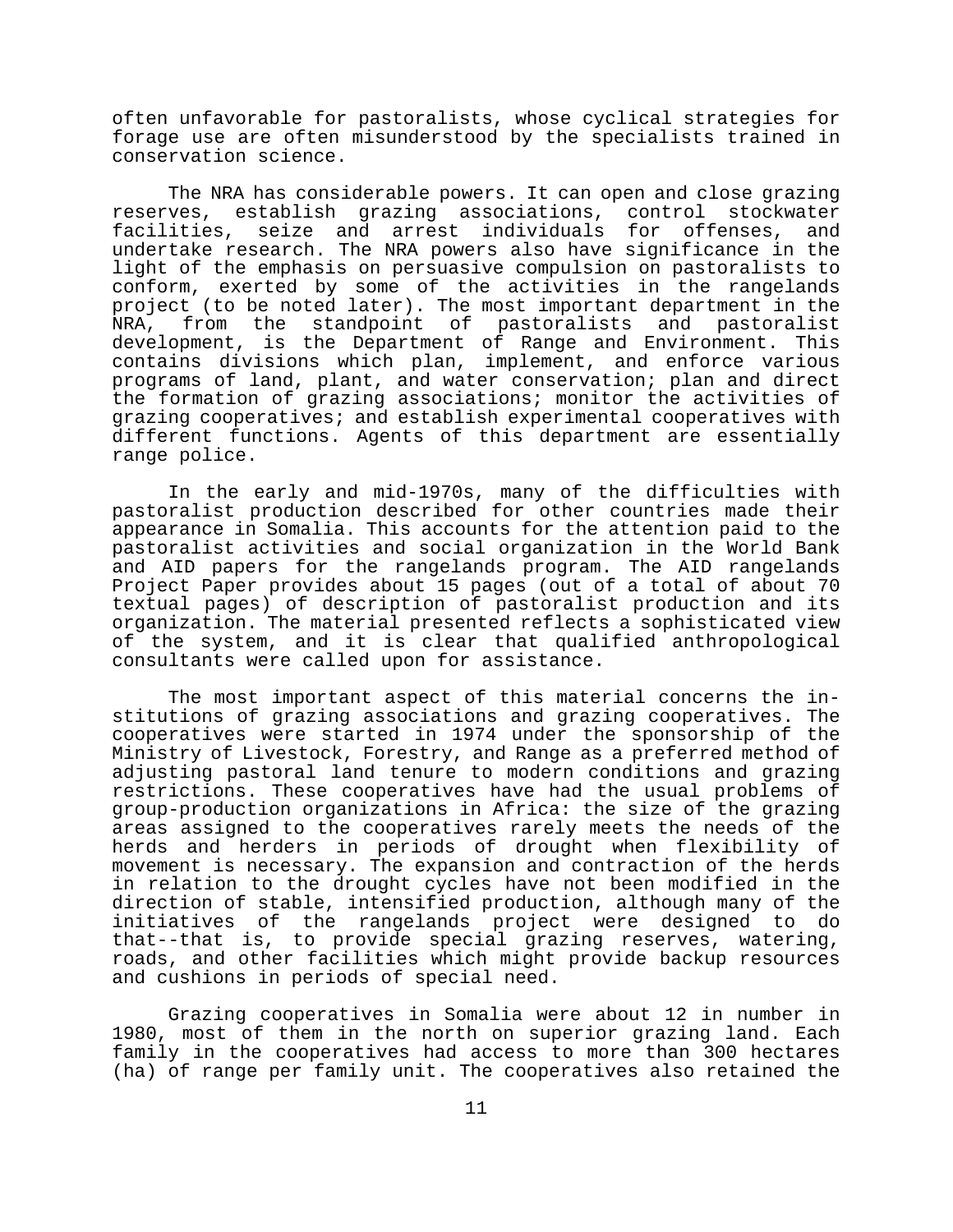right to graze common rangeland in drought emergencies. The development of the cooperative system by 1979 was beginning to squeeze smaller herd owners not belonging to cooperatives out of the areas, since the cooperative system was in effect enclosing grazing lands. One of the secondary or incidental objectives of the rangelands project was to develop grazing lands so that the nonmembers would be assured of pasture. Presumably, the countervailing force would be grazing associations, but some cooperatives on a different plan are also alluded to. (The Project Papers hints subtly of a realignment of the political economy and ecology of grazing.)

The grazing association comprises a rather different tenure system and has indigenous roots in Somalian sociopolitical structure. The associations emerged over the past 40 years and were fitted into the Somalian system of village and district local government. Transhumant herding groups from outside the association region are given the right of limited grazing in the territory--a practice that the cooperatives did not permit. By late 1979, there were 34 grazing associations in the rangelands region, each consisting of a group of pastoralist families who are elected or chosen by their respective village or district council. The members meet as a body at intervals to decide on management of their grazing territory and its rules. District Range Assistants, employees of the National Range Agency, supervise the grazing operations and activities of the associations and also provide a certain amount of extension assistance. The project includes funds for the strengthening and buildup of these services.

The grazing associations were viewed by the project designers as more than desirable organizations. They were, in fact, prerequisites for assistance of any kind to the pastoralists.

In order to enhance the participation of pastoralists and their acceptance of restrictions on grazing, a strong non-formal training component has been incorporated into the Project. Establishment of reserves and stock water development has been made contingent on the dec4ared willingness of pastoralists to cooperate<sup>6</sup>

That is, the pastoralists were required to conform to the project's definition of what is good for livestock production before any benefits could flow to the range areas. The point, of course, can be argued: since the grazing associations had strong indigenous roots in Somalian land tenure and local government, the demand may not have been unreasonable. It was, however, a competitive strategy designed to favor the grazing associations over the cooperatives, the latter being seen as a constraint on grazing and production in certain localities.

<sup>6</sup> USAID, Somalia, Annex 10, p. 8.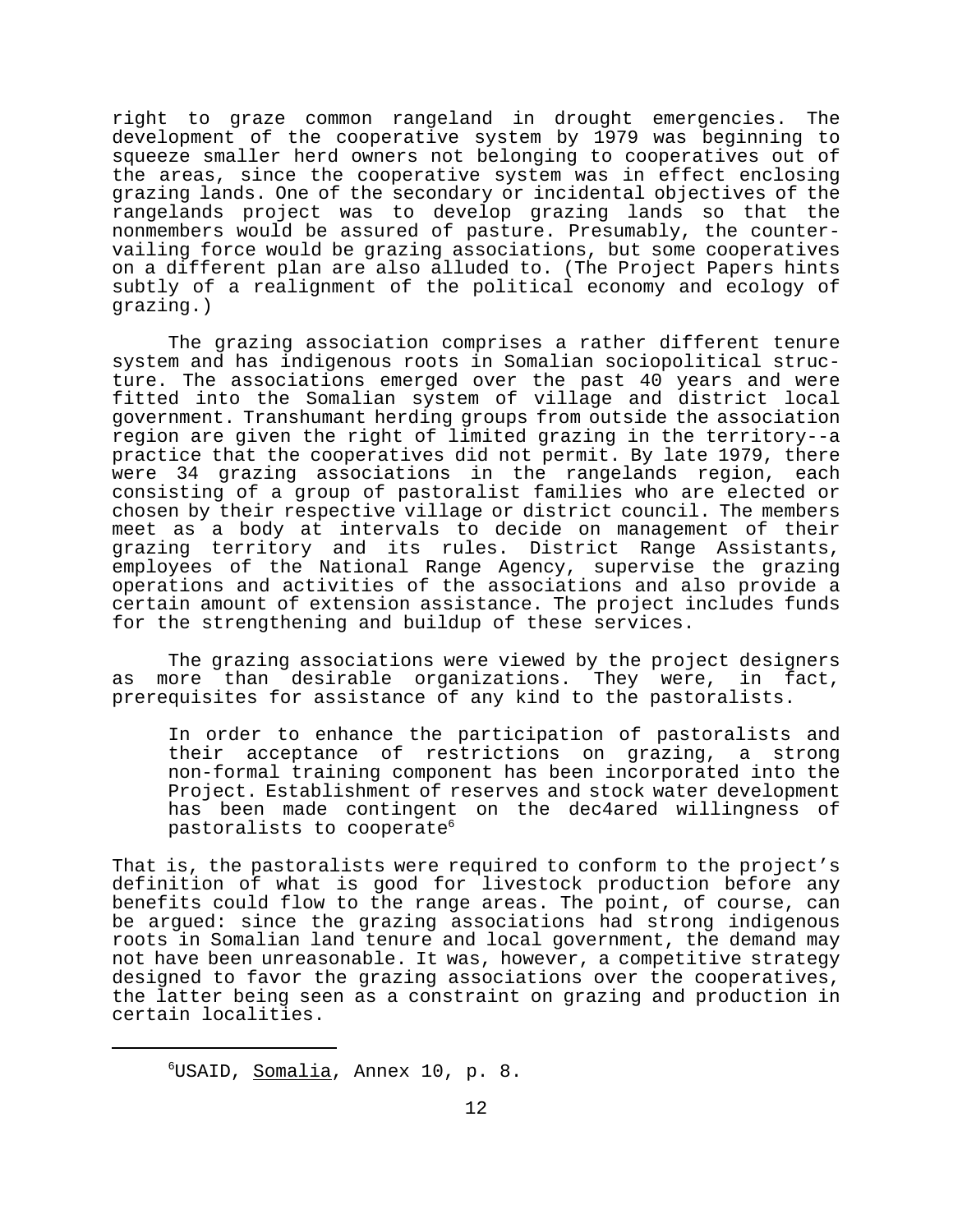Whatever the merits or demerits of requiring conformity, the question here is whether the project made adequate provision for the "nonformal training" and education functions which it felt would be required as a means of persuading pastoralists to accept the rangelands program. To determine this requires an examination of the fund allocations. The logistic items--construction, vehicles, machinery, equipment, furniture, vehicle and machine operations, maintenance and utilities, and food rations--constitute a total of US\$24.4 million, or more than half of the grand total. Salaries for foreign technical assistants add another US\$10.93 million. Items which conceivably might reflect the training and education functions--professional services, fellowships, and perhaps local salaries--are funded at US\$9.59 million. The two Project Papers do not include a description or presentation of the "nonformal training" or extension program, although they do contain a single paragraph describing the formal training at the Livestock and Range School, an institution to be funded by the program and operated by the NRA. The fellowships and professional services items refer to this operation, not to the work with pastoralists. Thus, the nature of the important educational functions directed toward pastoralists, to obtain their important consent and participation, cannot be determined from these papers, and no budgetary item specifically pertaining to it is apparent.

Although it might be argued that the extension training services are to emerge out of the reconstructed and strengthened National Range Agency as a matter of course, one can conceive of a rather different rangelands program which would achieve more effective integration of government agencies and the producer population. Such a program would consider the pastoralists as the target beneficiaries--not as secondary or "effect" beneficiaries. Major funding allocations would be made for extension services involving local, semipermanent training schools and facilities in which pastoralists would participate directly in the construction of grazing reserves, water facilities, and the like. Unless producers participate directly in resource development and conservation projects, they have little understanding of or sympathy with them.

There is no question that the rangelands program will be of great benefit to Somalia insofar as important organizations have been created and their functions defined. In a monocultural economy (mainly livestock) like Somalia, perhaps centralization of control is required. However, the producers are still vital to the realization of national goals; if their interests are not safeguarded, or their incentives cultivated, the system will not prosper.

# 2.2 Kenya: The Kenya Range, Livestock, and Ranch Development Program

The principal organizational form emphasized in the Kenya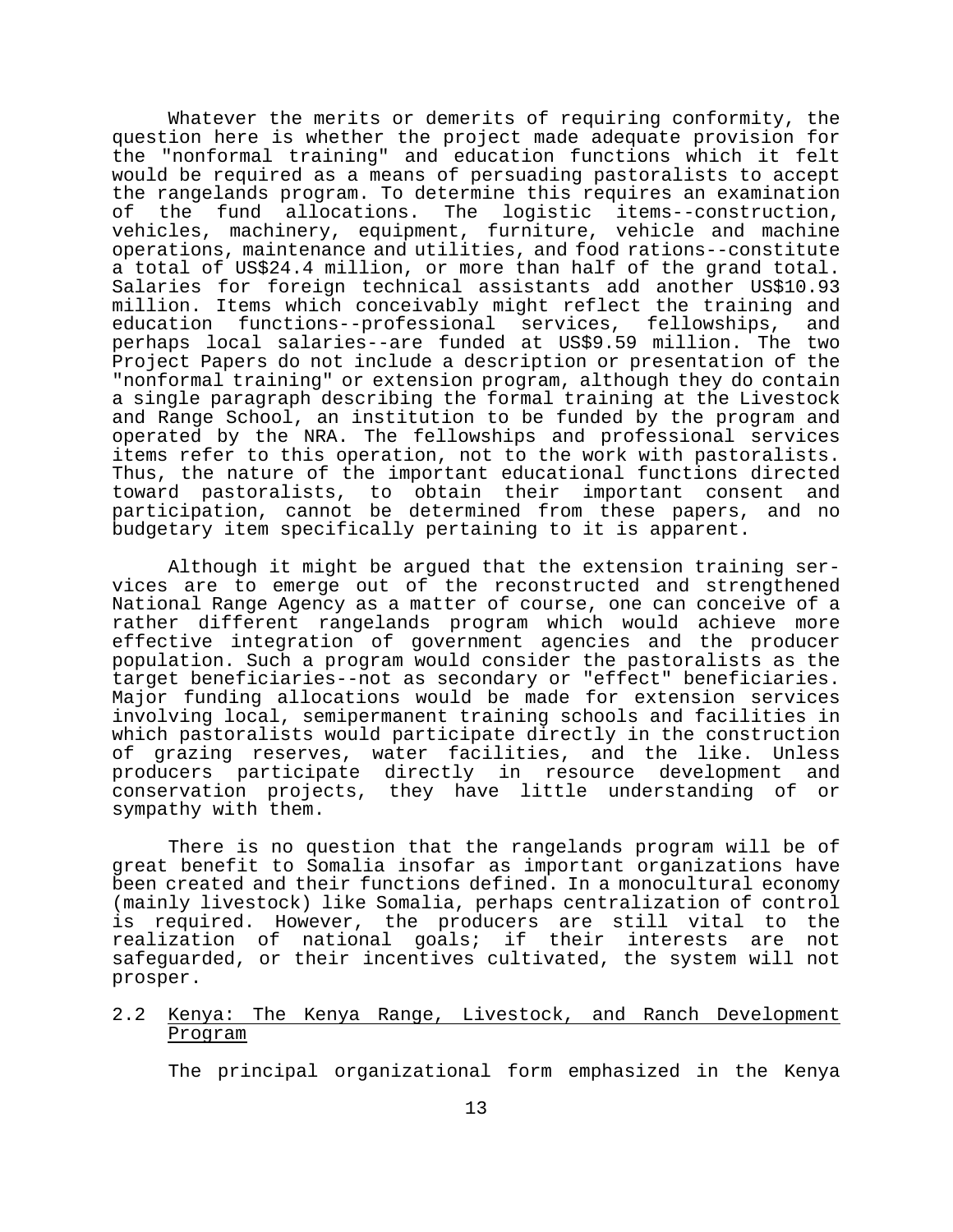program was the ranch, conceived as an entrepreneurial organization designed to raise livestock under a variety of tenure and management arrangements from communal, to cooperative, to independent corporate identity. The Kenya and Tanzania projects have done more with the ranch models than the Somalia program has with the grazing association. For reasons of comparative analysis, we have decided to reserve treatment of certain problems associated with the group ranch and other forms of grazing control in Kenya until it can be handled comparatively in the section of the report dealing with Tanzania. Since the problems are similar in both countries, and since one substantial tribal group, the Masai, has been the object of development measures associated with ranch organizations in both cases, it seems wise to delay the detailed treatment of this feature.

The Kenya<sup>7</sup> program began in 1960 and has included development projects covering all aspects of livestock production: range conservation and improvement; water development; livestock breeding and management; marketing, including roads, holding pens, and other facilities; and, as a major emphasis, the strengthening of various types of ranching operations and grazing schemes. At the time of writing, this program is in what the World Bank calls "Phase II," which began in 1975-76 and is designed to run through 1985. This livestock-oriented program has paralleled one for crop agriculture with a similar duration. The congeries of projects involved in both of these programs probably should not be described as a coherent planned program of agricultural development. Overall planning began to emerge in, at least, Phase II of the livestock program, although evaluative reports on the program have continued to fault the effort for lack of coherent or informed planning. The program has been, on the whole, a matter of numerous, separate, loosely coordinated projects funded by many different donors.

In the mid-1970s, when Phase II commenced, the livestock population of Kenya was as depicted in Table 1. About one-half of the cattle were located in agricultural areas and belonged to farmers and semipastoralist peoples. The other half were on rangeland, and about 2.5 million of these were in herds belonging to migratory pastoralists. An estimated 0.5 million head of cattle of those considered to be in "agricultural areas" were on large "commercial" and "company" ranches (these are technical terms, defined below). That is, this half-million head represented the prime commercial beef herd of Kenya, used mainly for export sales. Farmer cattle served mainly the domestic meat market and also subsistence needs. Pastoralist livestock served subsistence and

<sup>&</sup>lt;sup>7</sup>International Bank for Reconstruction and Development, International Development Association [IBRD-IDA], Appraisal of Livestock Development Program; Kenya, Report No. 51a-TA (n.p.: IBRD-IDA Agriculture Projects Department, Eastern Africa Regional Office, 1974).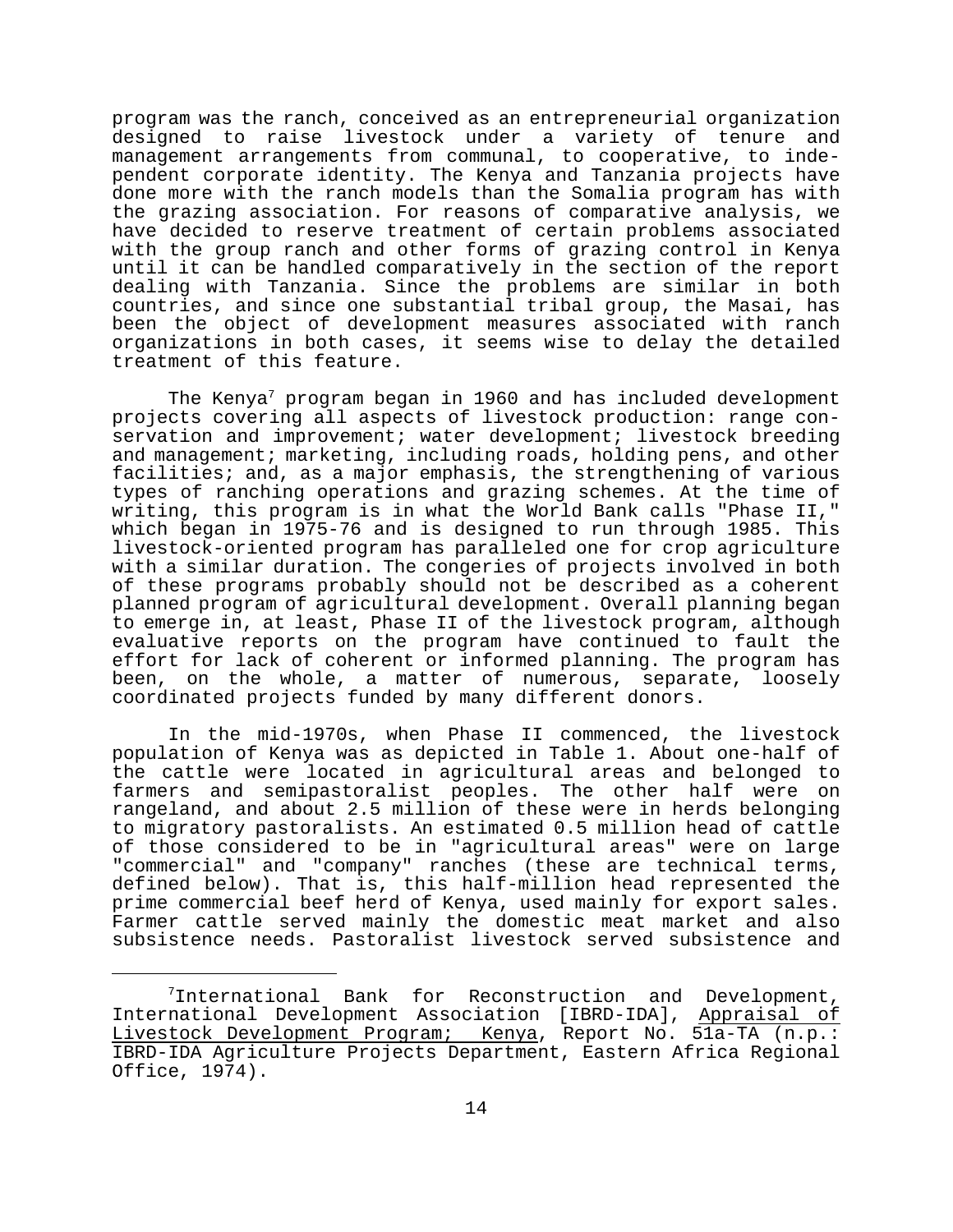some commercial domestic market needs. All dairy animals were on commercial farms.

|                 | Table 1. Livestock in Kenya (ca. 1975) |  |                |
|-----------------|----------------------------------------|--|----------------|
| Category        |                                        |  | No. of Animals |
| Cattle          |                                        |  | 9.5 million    |
| Dairy Cows      |                                        |  | 0.5 million    |
| Sheep and Goats |                                        |  | 8.0 million    |

## Source: IBRD-IDA, Appraisal of Livestock Development Program: Kenya, Report No. 51a-TA, 1974

During the mid-1970s, approximately 800,000 head of cattle were slaughtered in Kenya, making an offtake rate of about 9 percent--although an averaged figure like this hardly represents the great variation in output between the various modes of ranch and pastoralist production (ranch offtake was as high as 12 percent; pastoralist, as low as 3 percent). Moreover, in the same period, only about 285,000 head of cattle were actually sold on Kenya markets, which reduces the 9-percent rate to about 3 percent in terms of animals actually sold. (The difference between the 9-percent and the 3-percent rate is one possible rough index of the extent of use of cattle for subsistence purposes.) Of the 3-percent rate, about half was from the commercial and company ranches; the remainder, from farmer and pastoralist herds. Precise figures on the number of cattle sold for beef purposes from pastoralist herds in the north and northeast and from the Masai group ranches in the south are difficult to determine. An unknown fraction, south are difficult to determine. An unknown fraction, incidentally, consists of pastoralist cattle sold through illegal or covert channels to buyers in other countries.

During the 1970s, Kenya's official export trade in beef cattle increased steadily: in 1972, the sales totaled about US\$24 million; by 1980, the figure was about US\$35 million. These are important figures for Kenya; they help account for the interest shown by the Government in livestock production.

The domestic per capita beef consumption in Kenya in 1972 was about 13 kilograms--the highest amount for East ~frican countries and a reflection of the relative prosperity of Kenya, which, after independence, elected to preserve a capitalist, export-industry financial posture.

The principal objective of Phase II was to improve and facilitate livestock production on the several types of "ranches"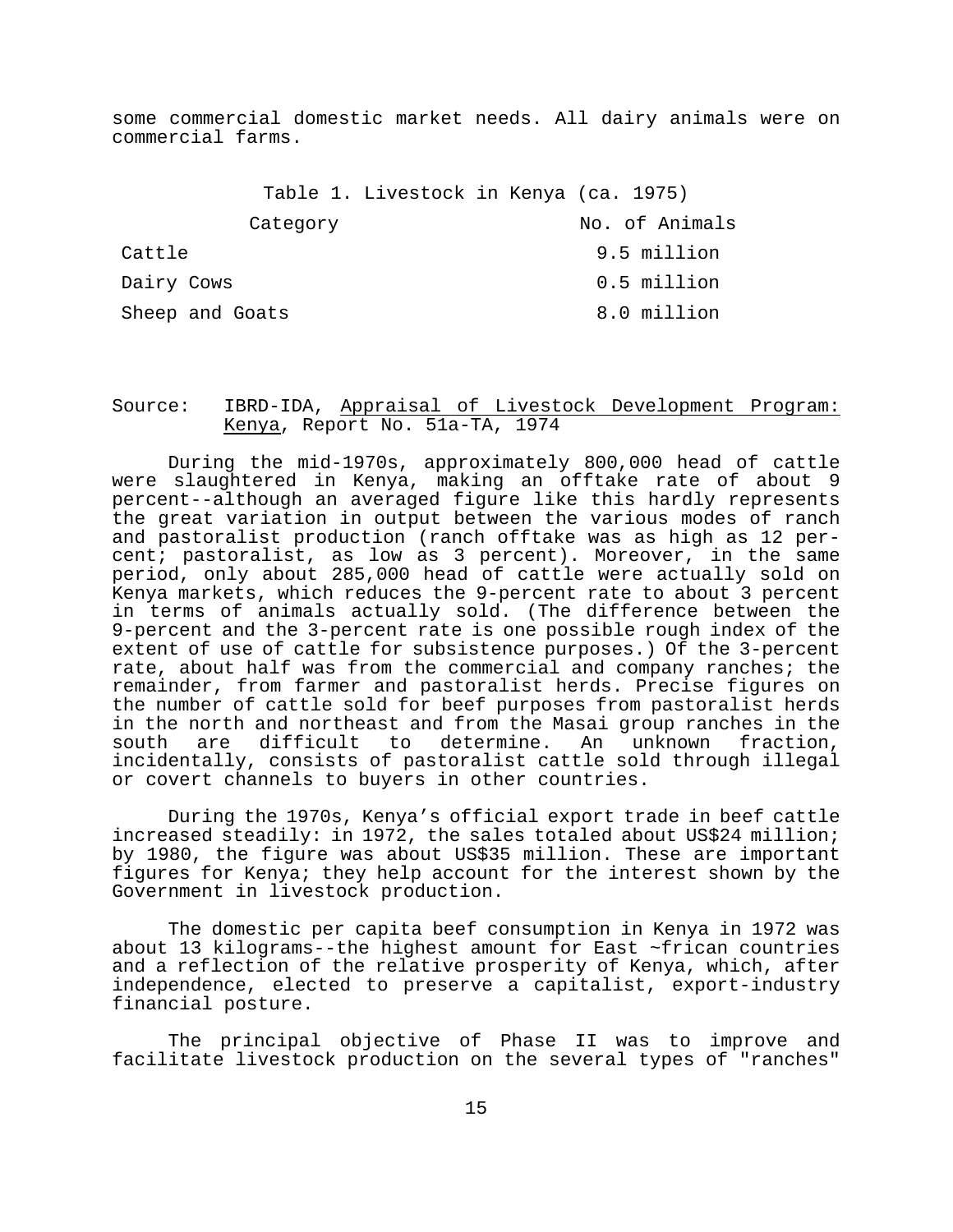in Kenya (these are described below). The nature of the ranching organizations constituted the prime focus of effort in the development program.<sup>8</sup>

The Group Ranch. Mostly in the southern Masai country, with a few in Samburu territory in the central northwest of Kenya, group ranches are carved out of the old British tribal reserves. A total of 60 were targeted for development in the early 1960s. A group ranch consists of from 50 to 100 nuclear families (many of whom constitute a single kin group) who have received a clear title from the Government to a tract of land and who are expected to remain within the boundaries of that tract, raising cattle primarily (and other livestock if they can graze them). The ranch families choose a managing committee which establishes stocking rates and marketing arrangements (surplus stock is sold on a rotational basis among the families); the families maintain their own family-owned herds but have collective title to the land. Financial arrangements are also a group function, and repayment of loans and all services is made by a per-head charge to the herd owners. Sharing in the profits of cattle sales is based on the number of individually owned animals sold minus any charges due for services or loans.<sup>9</sup>

The Company Ranch. Company ranches are commercial enterprises leasing land on an annual fee basis from the Government. They are limited companies, responsible to at least 50 shareholders per ranch, most of whom do not live on the property, some not in Kenya, although many are Kenya Government employees. A few Africans are included in the shareholder group of many ranches, and the number is increasing. Shares can be purchased with either cash or cattle. In contrast to the individual-family herd-ownership pattern in the group ranch, the company ranch cattle are collectively owned by the shareholders. Animals are managed and sold according to agreements

<sup>&</sup>lt;sup>8</sup>For a description, see Lucas J. Ayuko, <u>Organization,</u> Structure and Ranches in Kenya, Pastoral Network Paper No. 11b (London: Overseas Development Institute, Agricultural Administration University, 1981).

Pror an introduction to the role of the group ranch, see G.B. Hedlund, The Impact of Group Ranches on a Pastoralist Society, Institute for Development Studies Paper No. 100 (Nairobi: University of Nairobi, 1971); J. Helland, An Anthropologist's View of group Ranch Development, Livestock Development Course Note No. 24 (Nairobi: International Livestock Centre for Africa, 1978); J. Helland, An Outline of Group Ranching in Pastoral Maasai Areas of Kenya, Working Document No. 24 (Nairobi: International Livestock Centre for Africa, 1980); and John G. Galaty "The Maasai Group-Ranch: Politics and Development in an African Pastoral Society," Chapter 11 in When Nomads Settle: Processes of Sedentarization as Adaptation and Response, edited by P.C. Salzman (New York: J.F. Bergin and Praeger, 1980).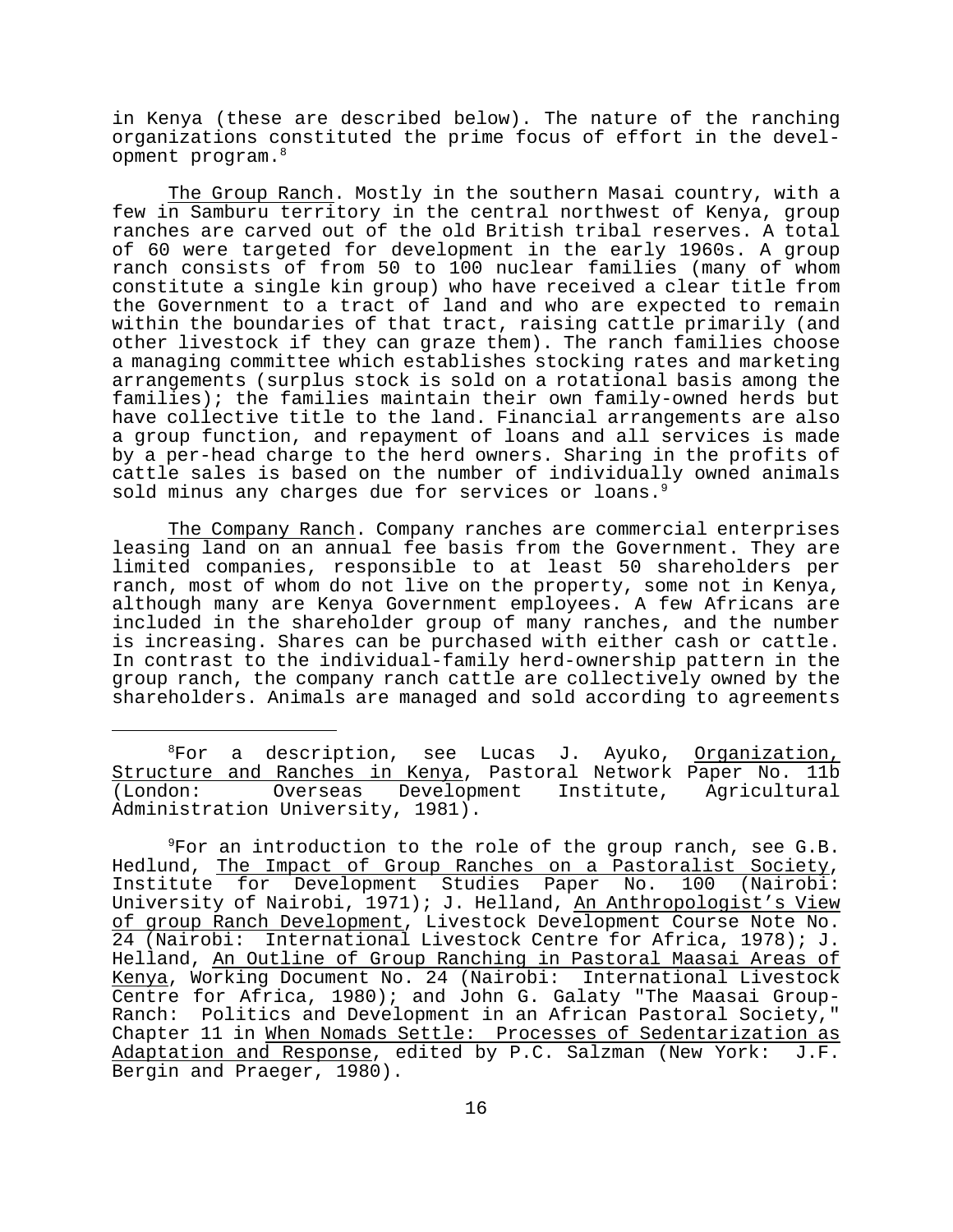between the shareholders and the managers, who are paid by a board of directors. Shareholders can sell their shares at any time.

The Cooperative Ranch. The cooperative ranch is essentially the same as a company ranch, but established in accordance with Kenya Government cooperative legislation, which requires a different method of shareholding and compensation. Cooperative ranches are also entitled to certain Government benefits as cooperatives, including low-interest loans for development. Members cannot arbitrarily sell their membership to an outsider; arrangements for partial equity vesting must be made with the cooperative society. A total of 21 company and cooperative ranches were listed for development.

The Commercial Ranch. The label "commercial ranch" is used to describe the 100-odd large enterprises operated by shareholders on top-grade rangeland in central and southern Kenya. Some have been purchased from European owners by Africans in recent years. About half are owned by from 50 to 100 farmer shareholders as a result of the land repatriation policy--land purchased by the Government from British owners. Again, Government employees are among the shareholders. The lands are in freehold tenure and are territory appropriated by the British during the protectorate. A variety of management patterns exist: a few are cooperatives; most are limited companies; some are operated by the owners; others by hired managers for absentee owners, many of whom live in England and Canada. These ranches control the best beef herds in Kenya and sell most of their stock to export traders or hotels.

The Grazing Block. As noted earlier, experiments in the assignment of grazing lands to pastoralists in north and northeast Kenya began under the British, with little success in restricting pastoralist herd and population movements. While the program under examination here appears to have focused mainly on the established ranches (including the southern pastoralist group ranches), the northern pastoralists were expected to move toward the creation of group ranches out of the old grazing blocks. To facilitate this, the program included assistance in providing water sources, roads, marketing facilities, and so on, as well as a strengthened program of land tenure reform and consolidation. The grazing blocks also were conceived as the focus of future village settlements, since as the pastoralists increased offtake and sent their immature animals south for feeding on ranches or farms, they were expected to settle down and become ranchers.

Of the funds for Phase II (about US\$60 million), 72 percent were allocated by the World Bank to the improvement of group, company, cooperative, and commercial ranches.10 Data were not available to permit calculation of what percentage within this

 $10$ IBRD-IDA, Appraisal: Kenya, p. 13.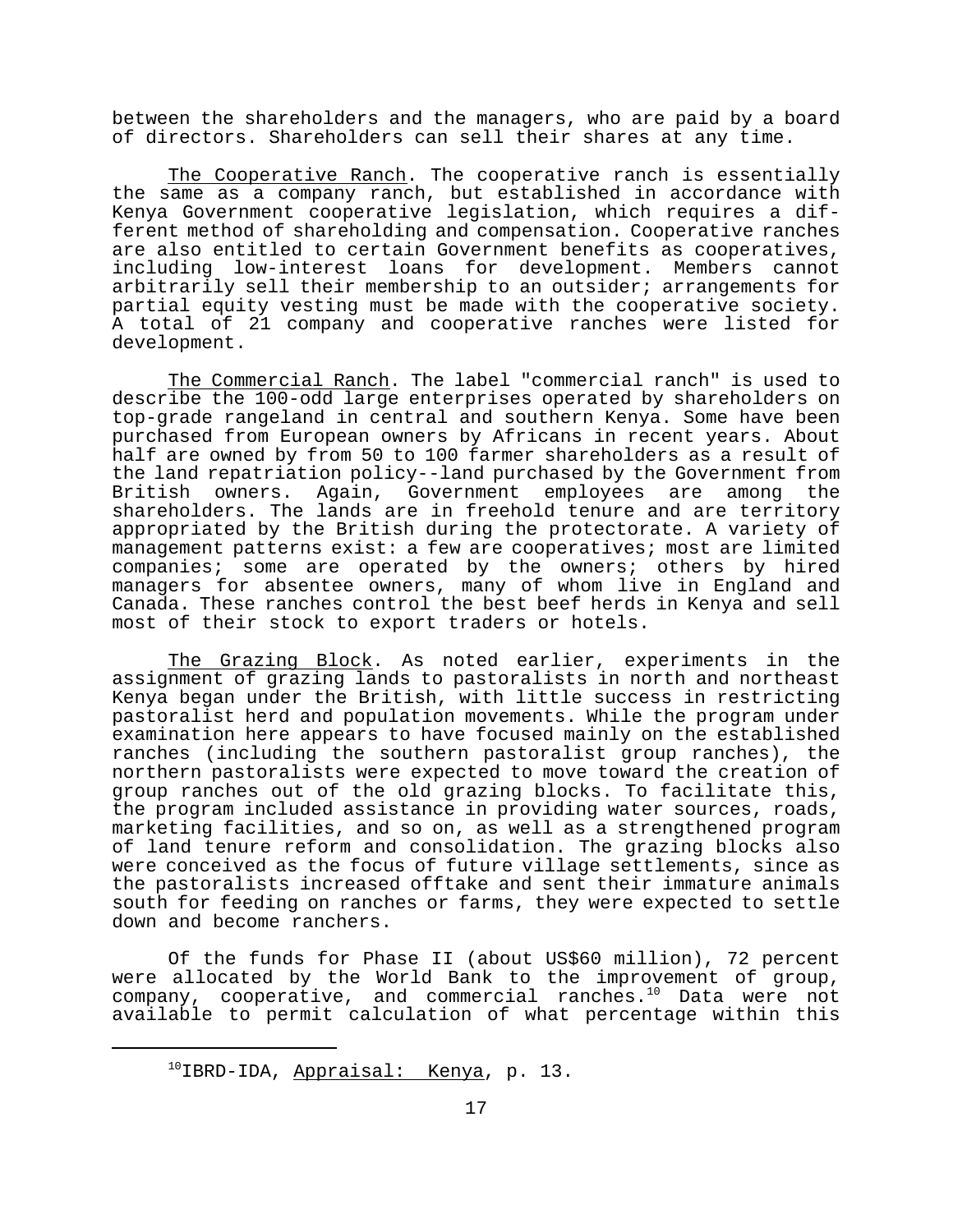category went to the pastoralists' group ranches, but, from indirect references, it would appear that the amount was not in proportion to the number of cattle held on these ranches. As noted previously, about 0.5 million animals were on the big commercial ranches and another 3 or 4 million on other ranches, as against the 2.5 million in pastoralist herds, including the group ranches. The value in foreign exchange earning power of the half-million animals was, of course, many times that of the pastoralist herds, which were used mainly for domestic consumption at Government-stabilized low prices. Internal evidence in project papers suggests that the per-head expenditures on the commercial and company-cooperative ranches was about twice that for the pastoralist herds, with some exceptions in the case of one or two southern Masai group ranches. USAID data provide a figure of 45 cents as the return on every development dollar spent on commercial, company, and some cooperative ranches. A single figure is lacking for the group ranches, but quantities from 0 to 15 cents on the dollar appear in other accounts. There seems no doubt that if the livestock development program is viewed in economic terms, then investments in group ranches and other pastoralist herding operations would have to be considered risky. It is clear that the Phase II program was conceived in terms of high-value production output. $11$ 

Financial benefits to the "beneficiaries" who invested in the project were projected as fairly substantial: "The rate of return on incremental investment would range from 12 to 23% on the ranches . . . ."12 Since pastoralists did not make investments in the ranch improvement facilities other than, perhaps, their own labor, one could not expect them to benefit on the scale described. The paragraph refers (though it is not entirely clear) to the company and commercial ranches and some of the cooperative ranches (no data could be found on the relative amounts of investments in the projects by the various ranch beneficiaries).

Although some benefits did flow to pastoralists and to the group ranches, the World Bank Phase II program probably should be viewed as a Government investment scheme to build up cattle-ranching ventures in the private business sector of the Kenya economy to increase the flow of foreign exchange from tourist and export trade. This would benefit many African shareholders as well as Europeans. It is doubtful if this program should be viewed as a serious attempt to improve pastoralist livestock production, increase the income of pastoralists, or otherwise improve or modify the position of these people in the national socioeconomic structure.

It is time now to turn to a critique of the operations of the

 $11$ IBRD-IDA, Appraisal: Kenya, pp. 19-20.

 $12$ IBRD-IDA, Appraisal: Kenya, p. 19.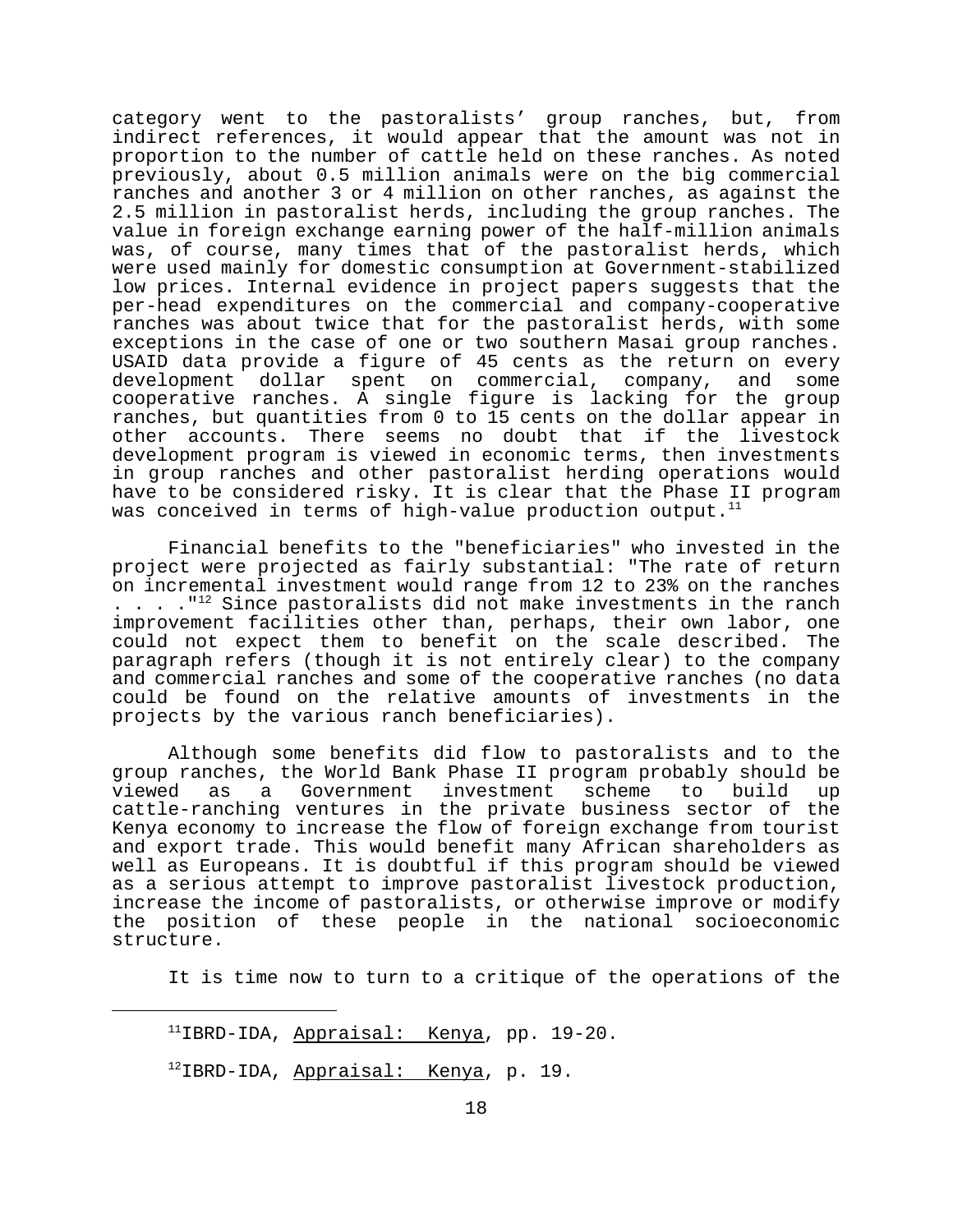Kenya livestock development program. The principal document used for this analysis is referred to as USAID-Devres 1979, and it constitutes an evaluative report by an outside consultant firm of USAID participation in the overall Kenya programs. $^{13}$  The Devres analysis is sufficient to document the major issues, since the projects are the same as those in the World Bank segment. There is no need to list all the analyses and conclusions of the report, and we shall make a selection of the items which have special relevance to the topic of this paper. In the most general terms, the report concluded that the program was based on the desire to increase livestock production in Kenya--all other purposes were secondary or derived from this production goal. The report found that this goal could not be achieved with the means used; but even more important, it was by no means evident that an increase in livestock in Kenya was wise or could be supported on the resource base available. The design was accordingly judged to be faulty both in its basic assumptions and in the administration of the projects. It was by no means a total failure, however. Significant gains were made in a number of important infrastructural areas: livestock health, marketing facilities, water development, and, of course, the training of hundreds of Kenyans in new skills. Much of the groundwork for a future livestock industry was created in the 20-odd years of the program to date--this is no mean accomplishment, considering the "faulty assumptions" and inflated objectives. Much planning in human affairs is of this type; to get a massive effort involving basic change off the ground, it is necessary to overplan, overbuild, in order to instill optimism and enthusiasm. The social cost of this method is, of course, an inevitable aftermath of failed expectations.

What, more precisely, was the nature of the shortfall in this case? The Devres evaluation finds the project goals to be economic, both in the nature of their assumptions and in the indicators selected to test accomplishments. These indicators and assumptions differ only slightly from those used in the World Bank paper. The principal assumptions are based on the projected increase in numbers of livestock resulting from the project operations (and other benefits), which have to be valued in some fashion. Both the World Bank paper and the Devres evaluation of the USAID version of the program use projections of favorable price-cost ratios for livestock production for the duration of the project (roughly, mid-1970s to mid-1980s). This yielded a return on investment of 30 percent for the USAID calculations, and ranged from 17 percent to 25 percent for the World Bank. By 1979, when the Devres evaluation was completed, the price-cost ratios for livestock production and sales were unfavorable, and many Kenyan ranches were in financial

<sup>&</sup>lt;sup>13</sup>U.S. Agency for International Development [USAID/Devres], Evaluation of the Kenyan National Range and Ranch Development Project, AID Project No. 615-0157 (Washington, DC: AID, G.H. Axinn et al., 1979).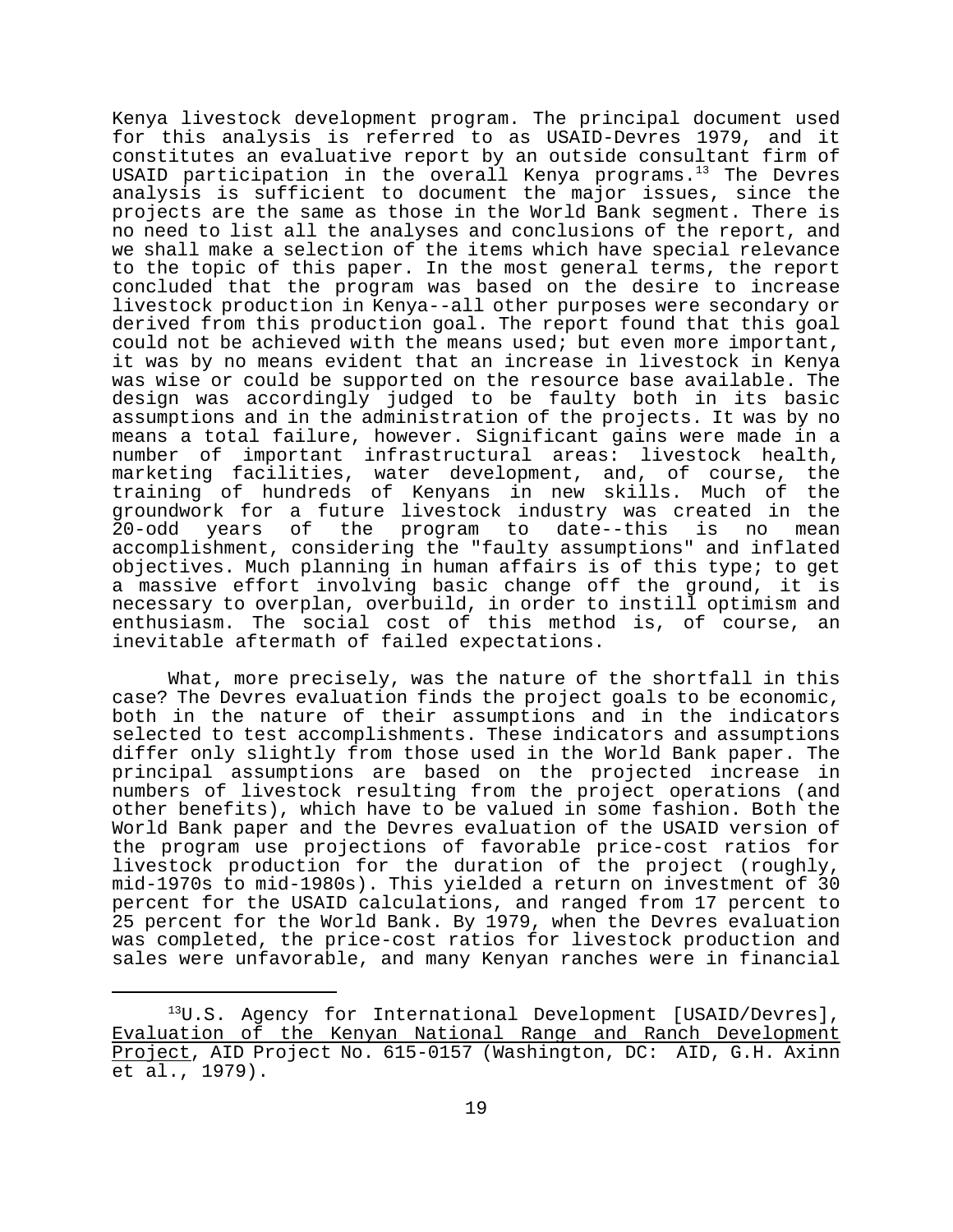trouble. Demand for livestock remained high in Kenya, but the demand was not producing marketed animals. This was due to the fact that the volume of animals predicted has not materialized, since volume was based on expectations of substantial numbers of immature animals coming from the northern pastoralist herds. The program was supposed to create conditions which would induce these people to send their immature animals south for feeding, where facilities were to be created for finishing and marketing. There was, however, no increase over the 1960 figures in the number of immature animals sent south. Thus, the northern pastoralists were not induced to participate on the basis of promised cash income. In addition, the rising costs of production in an inflationary economy made production on the southern ranches increasingly difficult.

The pastoralists did not respond to the economic incentives anticipated by the program for several reasons: partly for the reasons discussed in Section 1.1 concerning the response of livestock raisers, especially when a severe drought has encouraged them to retain stock or rebuild depleted herds; partly because they had little need for cash, since consumer aspirations were low in the north; partly because of the low prices for domestic beef; and partly because certain development measures to improve livestock care were provided gratis by the Government. Offtake was estimated by the Devres team at about 4 percent for a mid-1970s average and could not at any time have reached 8 percent, the figure selected by the USAID project planners to create the favorable economic outcome predicted. Anthropologists consider 8 percent as outlandish; livestock specialists who know Africa regard 4 percent as optimistic. Actual sales offtake, as already noted, was around 3 percent.

As noted, the Kenya program, like others, assumed that increased production would result in enhanced income and, hence, improved welfare for the target populations. Therefore, indicators of the expected results needed to be devised. USAID called these "objectively verified indicators."<sup>14</sup> Three of these were presented: the first was called "family real income" for both the northern pastoralist populations and the more developed ranching areas in the south and central portions. Since nearly all of the families in the north, and many of those in the ranching areas of Kenya (e.g., the small-farmer shareholders in the commercial ranches), were subsistence producers in greater or lesser degree, family income cannot be determined with any degree of accuracy, nor is cash income a measure of economic status. The Devres team performed its own calculations on data collected in the field, finding that "only from 5 to 20% of the total flow of energy and materials recycled within the family or clan unit" were exchanged in the

 $14$ USAID/Devres, Evaluation, p. 24.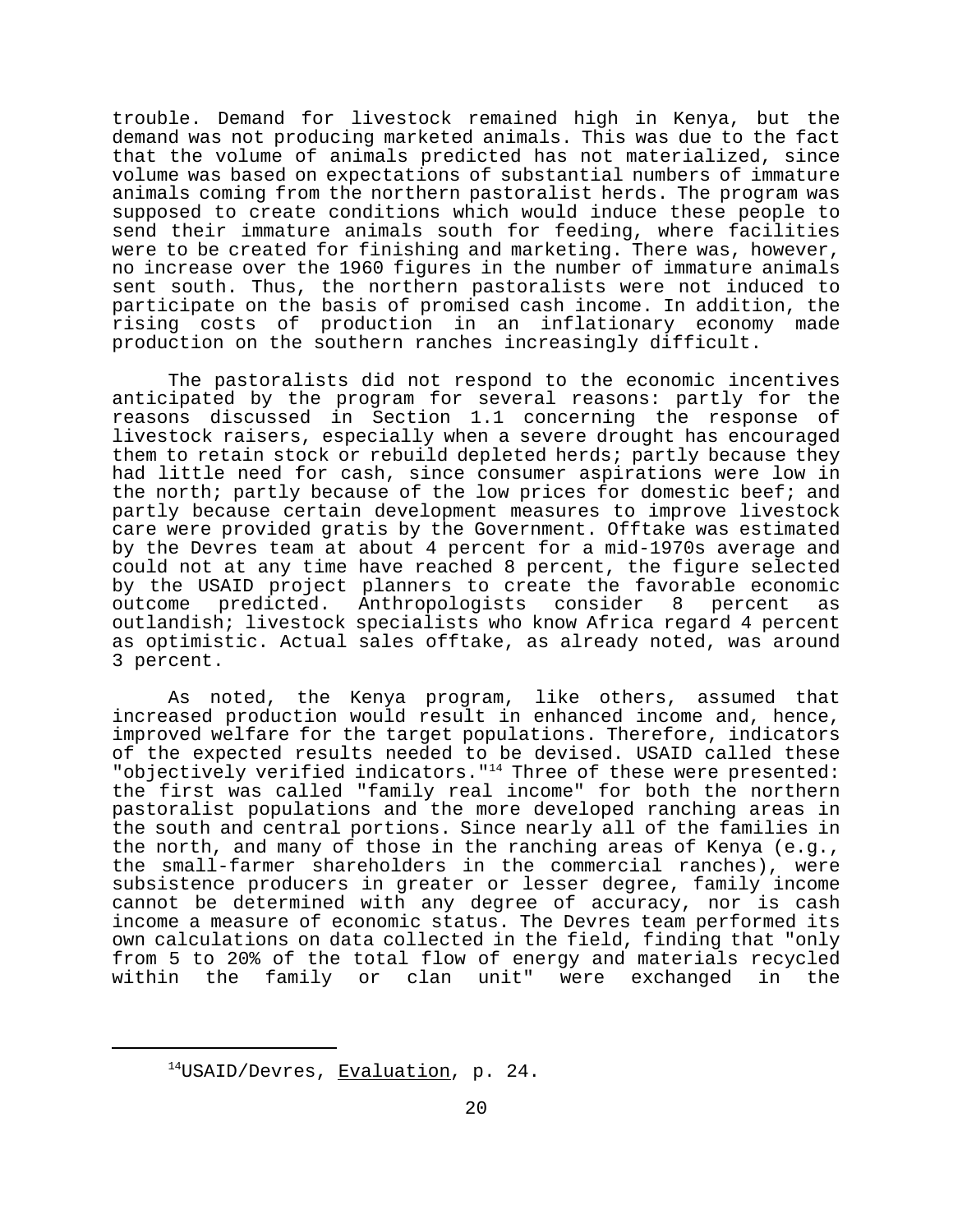marketplace.15

For the ranches, the team noted that USAID papers did not specify what was meant by family income, nor was an attempt made to measure it. This was due to the fact that, for the companycooperative ranches, most shareholders do not live on the premises nor manage the livestock. Since 1974, none of the ranches paid dividends to shareholders due to the loss of livestock in the severe East African drought. These same ranches, however, were given 10-year loans by the Agricultural Finance Corporation (AFC) of Kenya out of the overall program funds. The Devres team found that this resulted in a majority of ranches going into debt to the AFC with poor prospects for repayment, and most were actually in arrears on payments by 1979. Managers of many of these ranches are junior-grade Government officers, salaried by the bureau and, therefore, unaffected by the financial condition of the ranch (this is a service to the ranches from the Government due to the shortage of qualified managerial personnel).

The Devres team reported flatly that, in their fieldwork, they "found no evidence of any change in quality of life that could be associated with the grazing block program" in the northern pastoralist areas.

USAID also devised a second set of indicators related to an expected increase in sedentation among pastoralists. These people were supposed to settle in village areas, enjoying the social services to be provided by the Government and encouraged to do so by the increased income derived from their sale of animals for feeding elsewhere. Since this objective of stratification of livestock production did not materialize to the extent predicted, no settlement occurred, and the pastoralists apparently remained migratory and adapted to transient pasturage. The team also questioned the merits of sedentation, suggesting it "may not be in the interests of those pastoralists. $^{16}$ 

The third set of indicators concerned the services to be enjoyed by pastoralists (education, local government, and the like) and the improved ranching and marketing facilities the program was supposed to provide. The team decided that since these services develop very slowly, no evaluation could be made. So far as the southern ranches were concerned, the team noted that, if anything, marketing facilities had deteriorated during the period of the program due to unfavorable cost-price conditions.

The team also noted that the assumption that improvements in income and the assignment of permanent landholdings to pastoralists

<sup>&</sup>lt;sup>15</sup>USAID/Devres, Evaluation, p. 24.

<sup>&</sup>lt;sup>16</sup>USAID/Devres, Evaluation, p. 26.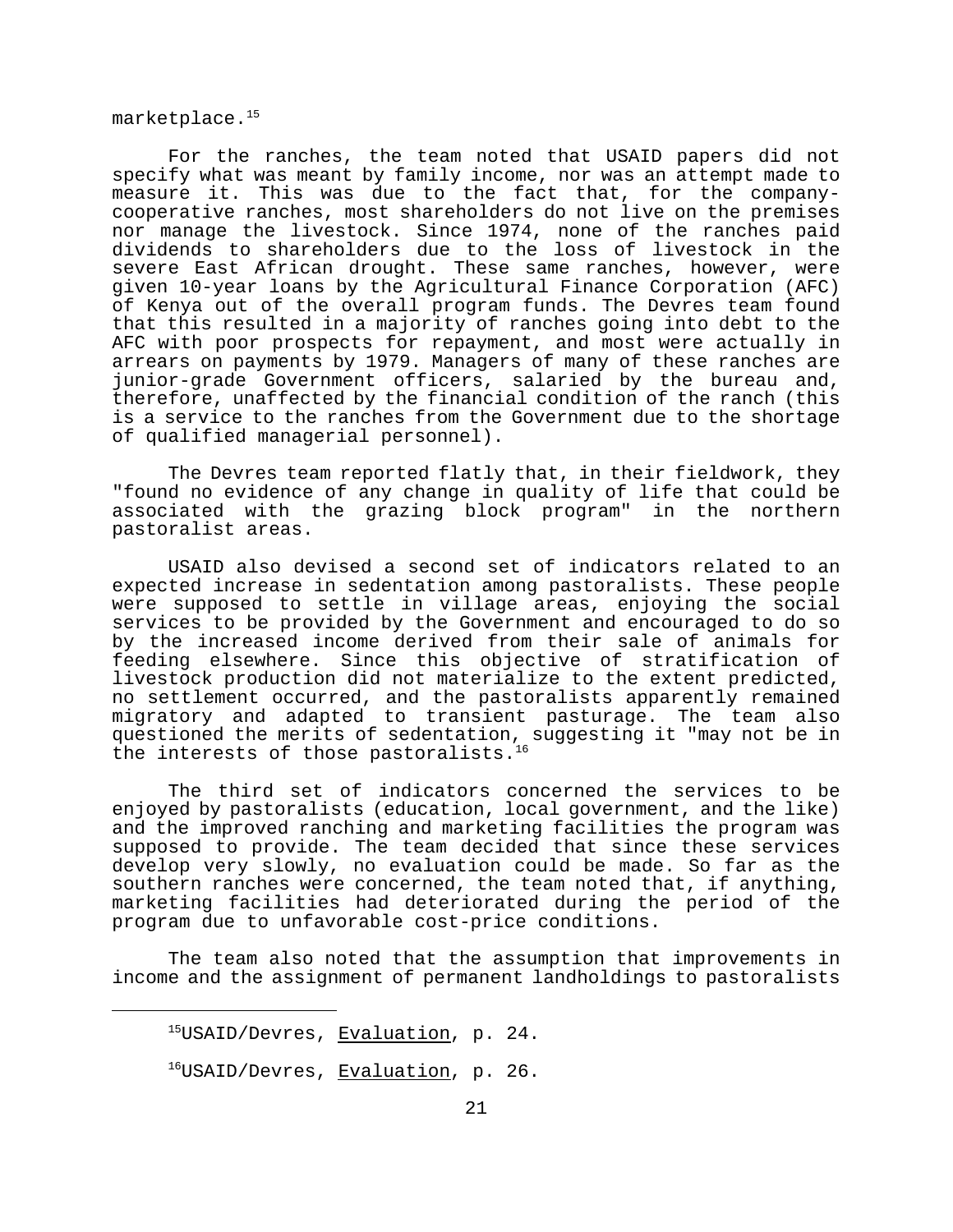currently operating on ambiguous grazing blocks could be expected to encourage sedentation was invalid, since the land program was behind schedule. Moreover, the Government was known to be considering individual property ownership for herd owners, thus confusing the issue. They might well have added that Masai pastoralists regard permanent tenure as a valuable investment, but not necessarily requiring restriction of pasturage to the particular tracts, especially in periods of drought. Moreover, the subsistence factor and the value of herds as wealth can coexist with market sales of animals--one factor does not automatically create or cancel the other--although, if sales are linked to a concept of money capital, the subsistence function and the definition of livestock as wealth will begin to change.

With respect to the question of economic incentives relating to commercialization of pastoralist production, the Devres team noted that Government assistance in the provision of water holes, cattle dips, veterinarian services, and the like appears to delay, rather than facilitate, conversion. Pastoralists simply accept these facilities and use them for whatever fraction of the herds they choose to sell. However, since they do not have to finance these facilities out of their income, there is no incentive for increasing offtake. The team urged that pastoralists be required to pay, at least in part, for services and that stronger efforts at extension work and education be instituted.

Ranch development (group, company-cooperative, and commercial) was found to have proceeded close to schedule. The program originally called for the establishment or improvement of 60 group, 21 company-cooperative, and 100 commercial ranches. In 1979, 50 group ranches were found to be functioning; all 21 of the company-cooperative ranches were operative, but no data were given for the commercial ranches (however, from other sources it is known that about 100 existed in the late 1970s and early 1980s). It should be noted also that these numbers date from the early 1960s and are by no means all the result of Phase II. The establishment of the ranches represents a long-term process and should not be considered simply as an accomplishment of the project.

This development program was based on a set of assumptions which forecast economic behavior of a certain type. The whole structure was erected on the expectation that northern pastoralists would begin to ship immature stock south to permit the ranches and farmers to feed them out, increasing sales of beef to various buyers, particularly export markets. Thus everybody would benefit from the increased offtake. The scheme was based on the assumption that pastoralists decide on offtake on the basis of motives of economic gain. The low prices established by the Government, however, invalidated the assumption. Nor was the initial assumption a sound one, for pastoralists make decisions about offtake on the basis of a number of factors, many of which have no relation to monetary gain. Perhaps the most damaging criticism of the program,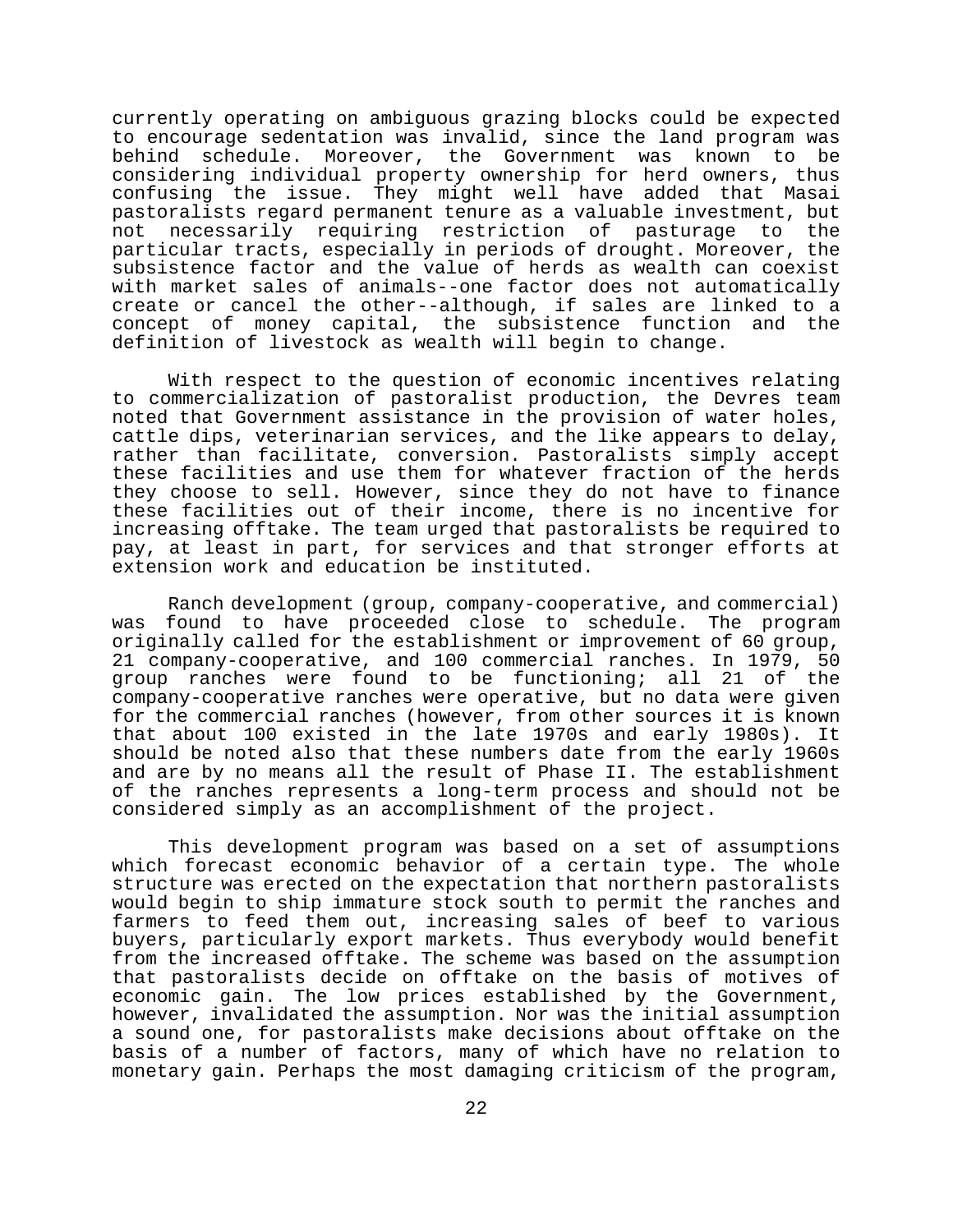then, is that it did not do its homework and failed to determine in advance just what forces govern herd management, especially offtake in migratory pastoralist societies.

### 2.3 Tanzania

In contrast to Kenya, Tanzania has the majority of its land in diversified farm production, the product mix varying by location and climate. Some five agricultural regions are distinguished, four of which contain substantial numbers of livestock. The migratory pastoralist style of production is confined to the north, along the Kenya border, and is associated mainly with the Masai and Gogo tribal groups. Agriculture provides a living for 90 percent of the country's population of 17 million, and most of this agriculture furnishes subsistence as well as marketed products.

Livestock constitutes about 11 percent of the country's agricultural production. The total value of agricultural exports in 1971 was about US\$178 million, of which about US\$8 million, or 4.5 percent, came from processed meat and live beef cattle. The national herd is around 13 million head, the second largest in Africa, and is owned by diversified farmers and pastoralists in various parts of the country. However, the majority of the animals are found in the northern part of the country, since tsetse limits the cattle in the rest of the country, excepting a limited area around Mbuya in the southwest. In the north, the majority of cattle are owned by the Sukuma people, who manage small herds (20-30 animals) along with their cotton and maize cultivation. The Gogo and Masai herds in the north-central and northeast areas are larger, averaging around 50 head. Most of the family income, along with subsistence, is provided by these herds, grazed on communal lands. The expansion of these pastoralist herds provided the main increment in the expansion of the national cattle herd from 3 million in 1923 to an estimated 13 million in the early 1970s. That is, the pastoralist segment of livestock production has furnished the main part of the increase in livestock production; but, at the same time, this increase represents the main source of range degradation and the problem of offtake. The main thrust of the livestock development programs in Tanzania has been toward these pastoralist herds in the north, seeking to increase offtake, to add to the food and income supply, and also to control herd size to reduce grazing abuse. The situation is similar to that in Somalia and Kenya, but the geographical focus of the problem is sharper for Tanzania since the pastoralist population is more concentrated.

This concentration helps account for the substantial investments in development projects in this northern region. However, the interest shown in the area is also explained by the significant experiments in land tenure and settlement carried on by the Tanzanian Government. The pastoralist livestock producers were the targets of many of these experiments. Development projects thus were conducted in the setting of attempts to introduce new forms of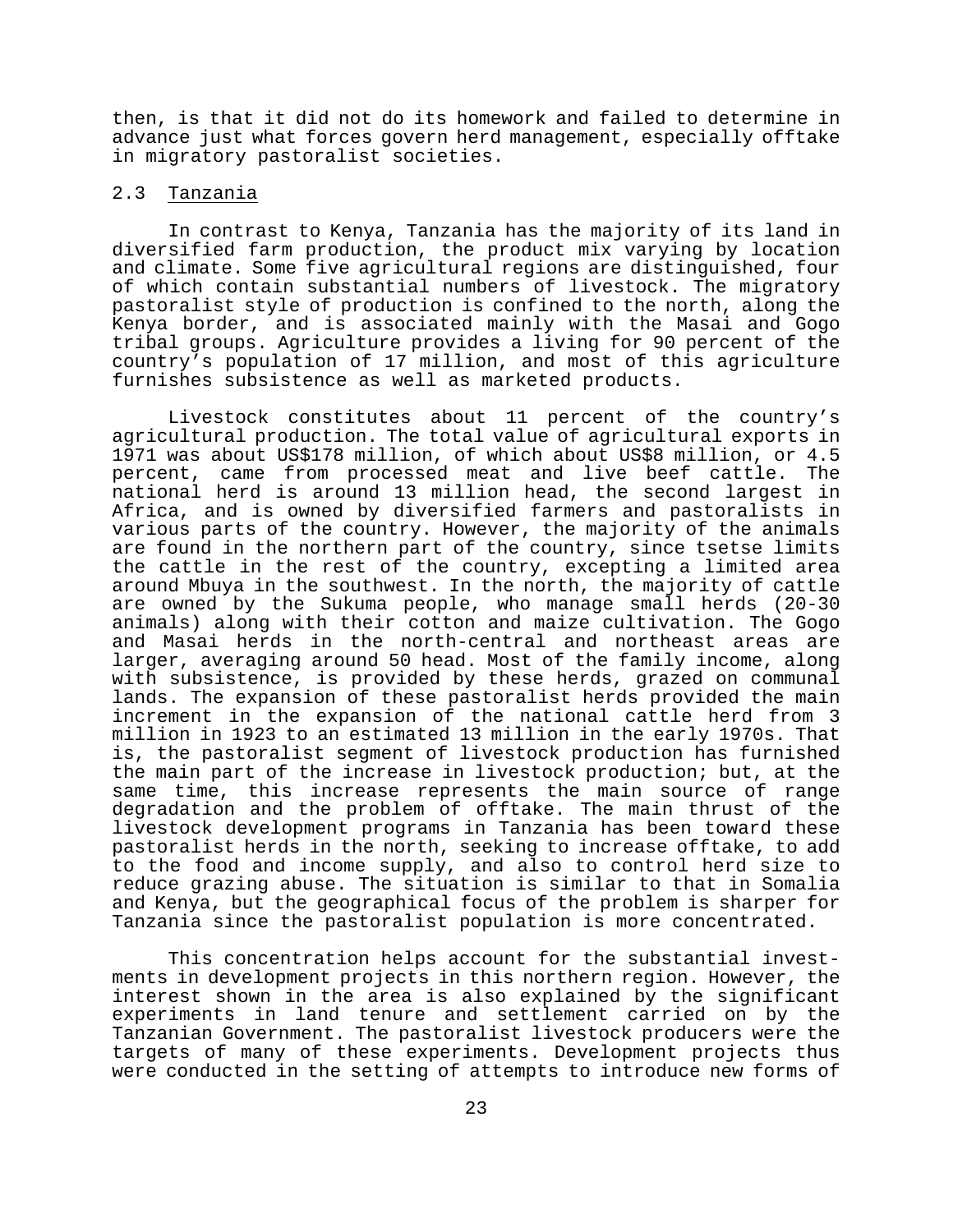communal tenure and village consolidation.

The principal factor in the social experiments of the Nyerere Government is designated by the Swahili word, "ujamaa", meaning fraternal cooperation or family solidarity. The ujamaa village is a constructed community resembling, in some respects, the "intentional" rural settlements established on the basis of communitarian or communal-property religious ideals in the United States and other Western nations. It is important to note at this point that the ujamaa village, when fully developed, has few ties to the traditional settlement and social organization of the tribal communities whose members constitute the volunteer family units of the ujamaa. This is particularly important with respect to the pastoralists, who lack clear-cut nuclear settlements and the kind of social organization and production systems associated with them. The "social amenities" $17$  of the livestock development program were, in the stated objectives of the Government and the development program, to be furnished by moving the target population--the "beneficiaries"--toward ujamaa village settlement. The impetus toward ujamaa was particularly strong in the late 1960s and early 1970s, when the program was conceived.

Two projects are reviewed here in which both USAID and the World Bank were involved to varying degrees, though major funding was provided by one or the other agency. As with Kenya and Somalia, these and other projects made up a national program beginning in 1969 or 1970 and continuing until the 1980 period, when international development agency funding for East African livestock projects came to a close or was sharply curtailed.

## 2.3.1 The Livestock Development Program: Phase II

The original livestock program for Tanzania began in 1968 or 1969 and included a number of projects financed by the World Bank. The objective of these projects was institution-building: "five large scale National Agricultural Company (NACO) ranches are being developed. Government's original request comprised continued NACO support and substantial development of ujamaa and ranches sponsored by the DDCs [District Development Corporations], together with a foot and mouth disease (FMD) vaccine production plant and marketing and processing facilities. $18$ <sup>18</sup> As the original projects came close to implementation in the late 1960s or early 1970s, the Government commenced its slowdown on fostering ujamaa communities due to the

<sup>&</sup>lt;sup>17</sup>International Bank for Reconstruction and Development International Development Assocation [IBRD-IDA], Appraisal of Second Livestock Project: Tanzania, Report No. 51a-TA (n.p.: IBRD-IDA Agricultural Credit and Livestock Division, Eastern Africa Regional Officer, 1973), Annex 1.

 $18$ IBRD-IDA, Appraisal: Tanzania, p. 1.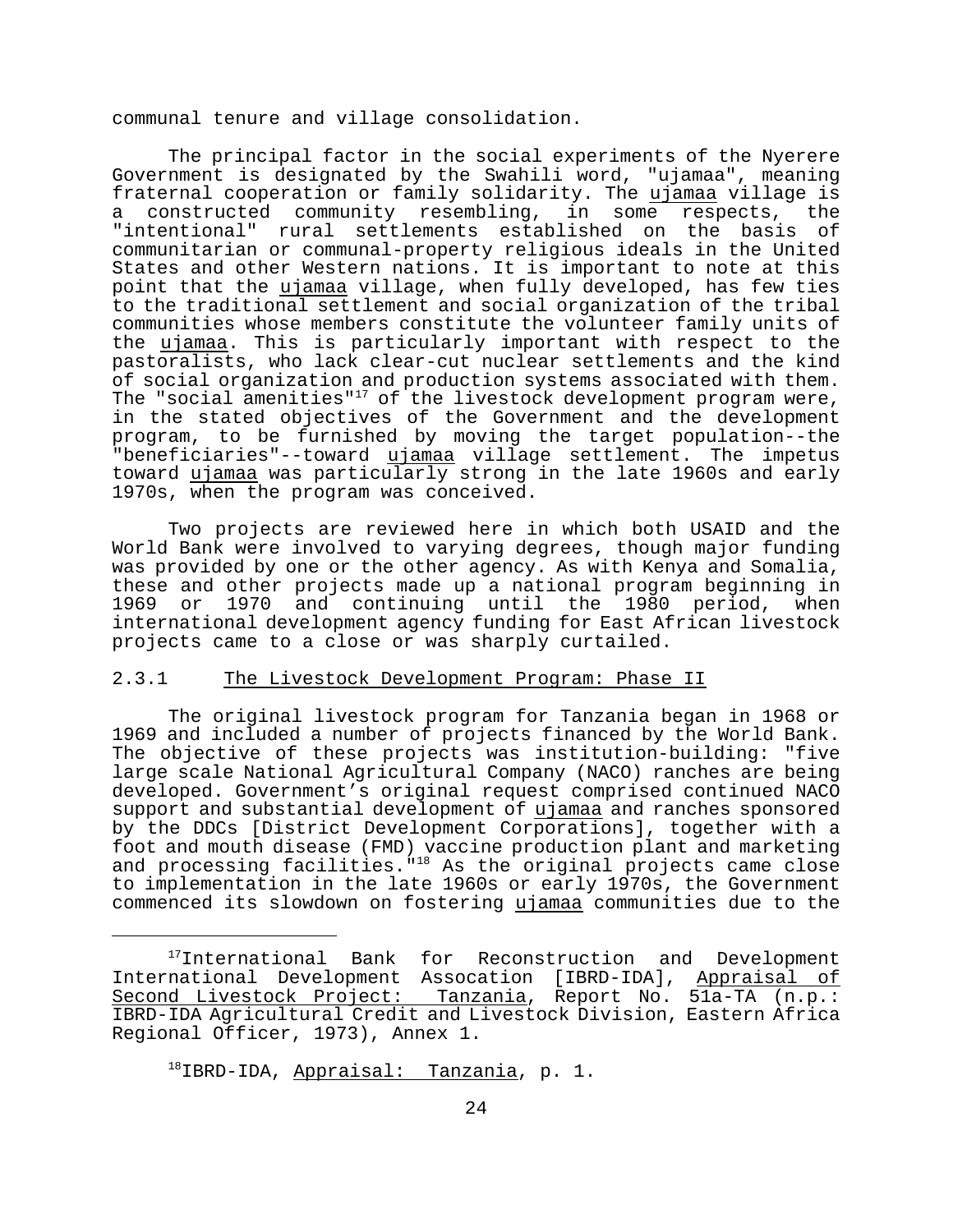difficulties experienced by these experiments. The World Bank teams also recommended deemphasis of the DDC ranches as well, and felt that the vaccine plant could not be justified in terms of its minimal use. Therefore, for Phase II, the World Bank decided that the task would be to give NACO and its Government-operated ranches strong support, inaugurate important new projects dealing with livestock marketing and meat processing, and provide limited support for the further development of ujamaa and DDC ranches. It is the credits pursuant to these objectives which are referred to here as "Phase II."

The first credit advanced by the International Development Association (IDA) for the livestock sector amounted to US\$1.3 million for a ranching project with a total price tag of US\$3 million. The project aimed "to increase the output of beef, expand the development of improved breeding stock, and demonstrate the advantages of modern ranching techniques by developing five cattle ranches and a training program for ranch management."<sup>19</sup>

The Phase II World Bank project, in detail, would include:

- -- Development of 11 NACO ranches, 4 DDC ranches, and 22 ujamaa cooperative ranches
- -- Development of 3 large markets, 10 medium-size markets, and 20 small markets, and the remodeling of 104 small existing markets
- -- Development of 2,300 km of new stock routes and 2,200 km of existing stock routes, and establishment of 4 new holding grounds and improvement of 23 existing ones
- Reconstruction of 1 meat processing plant and the construction of 2 new ones
- -- Provision of technical services, training, and project preparation

The total cost of the project was estimated by the World Bank at US\$24.7 million, of which 49 percent was for ranch development, with the majority (30 percent) for the Government-operated NACO ranches. Marketing and meat processing received 33 percent of the funds, with technical services and contingencies allocated 21 percent and 12 percent, respectively.

Three types of ranch organizations are supported by the project.

District Development Corporation Ranches (DDCs). These four

<sup>&</sup>lt;sup>19</sup>IBRD-IDA, Appraisal: Tanzania, p. 8.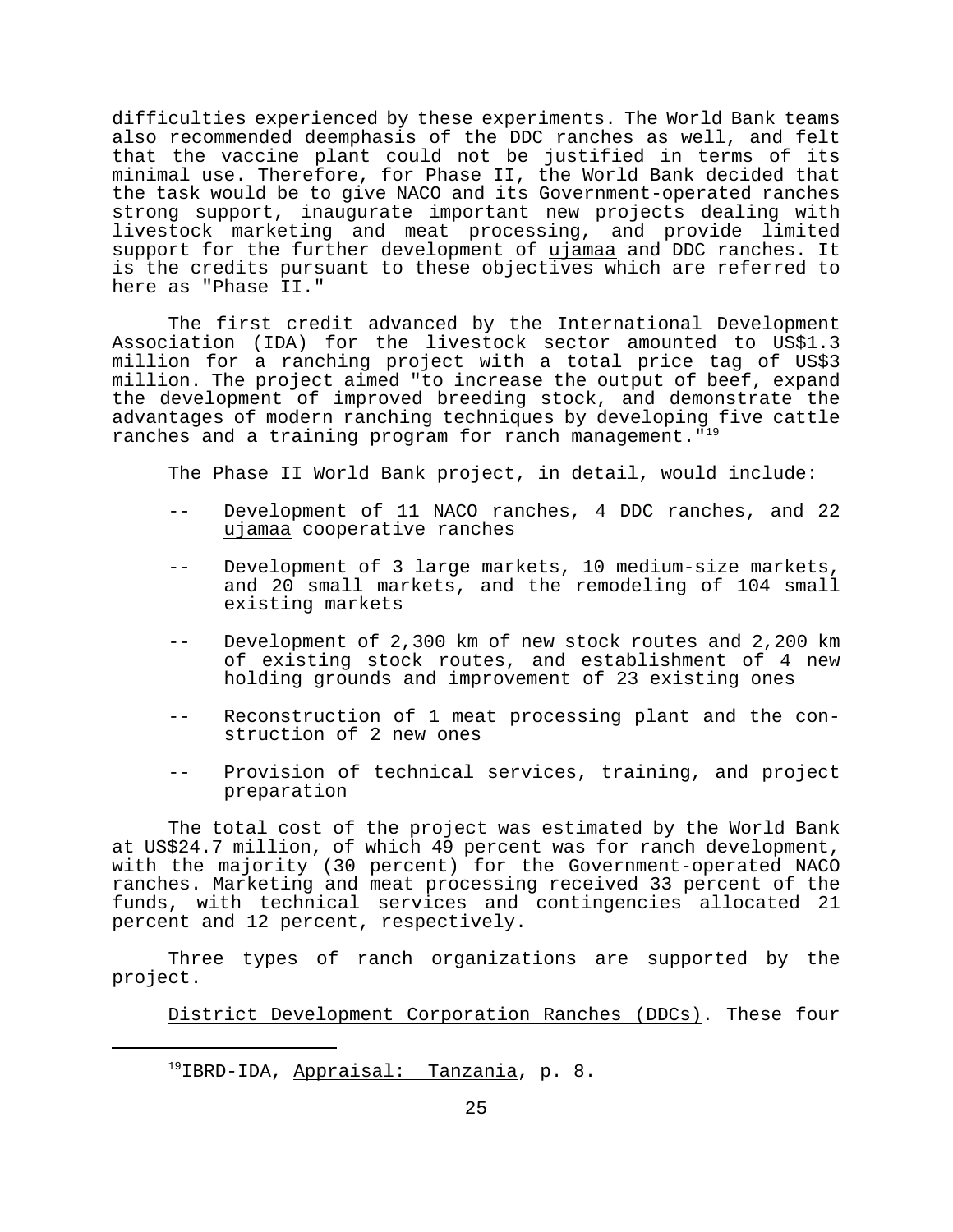ranches, supported by the Phase II program, were located in districts selected by the Government as targets of intensive development of regional governmental authority or decentralization--the first steps in Tanzania toward true local governing bodies. The ranches were essentially Government-operated cattle ranches similar in structure to the NARCO ranches to be described next. However, their control was vested in the regional district development body, and this made a considerable difference, as we shall see.

The DDC ranches averaged around 40,000 ha; the typical ranch had about 2,200 head, with 1,500 cows, 30 bulls, and 675 calves. In 1976-1977, the typical ranch sold about 2,500 fat steers, all to local butchers in the district. Most ranches were located in sparsely populated portions of their districts, where competition for land was minimal.

National Ranching Company Ranches (NARCO). These were begun in 1968 or 1969 in the World Bank Phase I program. The operation was a direct result of President Nyerere's publicly stated belief that Government-operated facilities would be needed to supply cattle for export, tourism, and also for critical food needs during a period of national transformation. The ranches were originally under NACO, as previously noted, but were given their own organization in 1974 (and were virtually bankrupt by 1976--of which, more later). A total of 12 of these ranches were operating in Phase I, and 6 were added in Phase II when the decision was made to foster this form of production.

Ujamaa Ranches. These originated as an opportunity to make use of the ujamaa philosophy for the organization and improvement of livestock production and the pastoralist population. Thus, two objectives might be served: the livestock output of pastoralists would be controlled and enhanced, and the peoples themselves would be induced to settle down in villages.

Fifteen such ranches were funded by the World Bank. Most were relatively small "village" units, with 50 or 60 cattleowning families in each, most volunteers. Most ujamaa ranches were formed by members of mixed farming communities or transhumant pastoralists; only two or, at most, three were formed out of Masai true migratory pastoralists, and these tentatively, as experiments. However, such classifications into sedentary or nonsedentary producers in northern Tanzania are deceptive. The region has been one of considerable transition and mixing of production styles: many Masai groups have continued to farm intermittently or even routinely; many village people move with livestock almost as often as the Masai or Gogo; and so on. In general, the ujamaa ranches were viewed as a way of stabilizing human and animal settlement in varying degrees for different communities.

As is the case with the Kenya and Somalia projects, the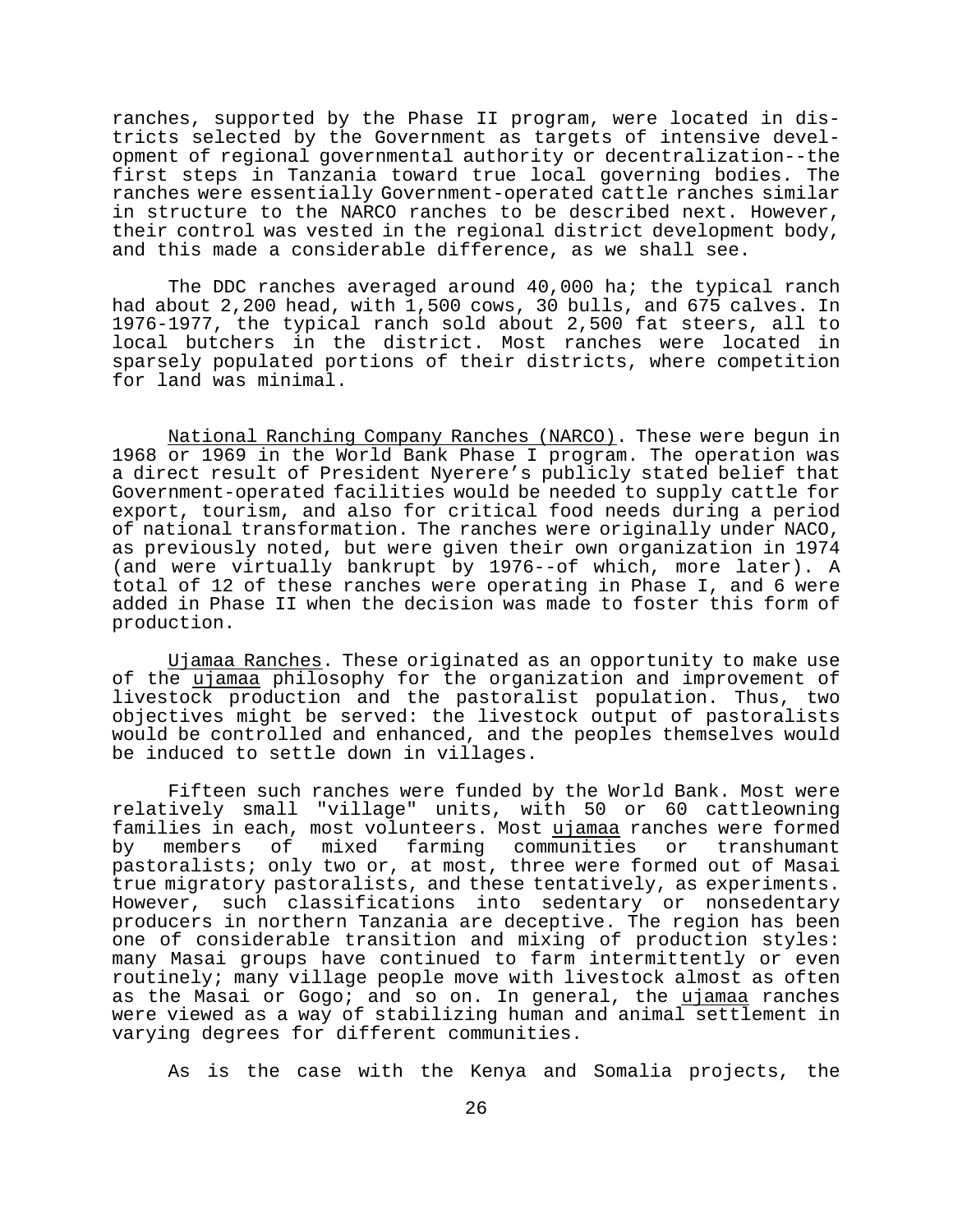criteria for evaluation of Phase II mainly concerned the vitality and productivity of organizations and construction projects. The project appraisal paper reviewed the accomplishments of Phase I in this light, $20$  that is, not with reference to gains or losses to the general population or to the producers of livestock. The later Phase II evaluation in  $1977^{21}$  is also concerned mainly with the bureaucratic operations of the companies and ranches, but it does note that the benefits for the producers and populations involved in livestock were not realized. Such critiques are, of course, expressed indirectly as failures of the project to achieve the projected rates of return or income gains.

On the other hand, a large number of Tanzanian bureaucrats received salaries from these companies for a number of years, and most of them probably continue to do so. In 1980, all of the organizations described in the 1977 report as "virtually bankrupt," nearly defunct, and so on, were continuing to employ agents and occupy offices in Government buildings. The organizational bias of the program is indicated in the evaluation report, which notes that Phase I was a success "in achieving planned ranch development and the buildup of the National Agricultural Company (NACO).  $122$  Since much of the remainder of the annex is devoted to describing the failures, inefficiency, and corruption of NACO, the reader is required at least to question whether the construction of such parastatal companies in nations with severely limited managerial skills is the ideal route to development.

Management problems were identified as a major issue in their own right in the evaluation, as was the critical financial position of the Tanzanian Meat Processing Company due to a cattle supply insufficient to maintain a profitable volume. A third main issue concerned the ujamaa ranches. The ranches were not progressing according to the plan and had departed from their original conception as a means of organizing dispersed population into village settlements. All of the ujamaa ranches had been established by the Government in densely populated areas, and thereby constituted enclosed grazing areas in districts already short of adequate pasturage. Hence, the evaluation report observed that IDA credits were being used to finance cattle purchases in overgrazed areas.<sup>23</sup>

 $^{20}$ IBRD-IDA, Appraisal: Tanzania, Annex 1, p. 1.

21IBRD-IDA, Tanzania: Second Livestock Development Project: Report of the Review Mission (Nov. 6-Dec. 2, 1976; Mar. 8 -Mar. 12, 1977), Report No. 382-TA (n.p.: IBRD-IDA Agricultural Credit and Liveestock Divsion, Eastern Africa Region, 1977), Annex 1, p. 1.

<sup>22</sup>IBRD-IDA, <u>Tanzania: review Mission</u>, Annex 1, p. 1.

 $^{23}$ IBRD-IDA, tanzania: Review Mission, Annex 1, pp. 6-7.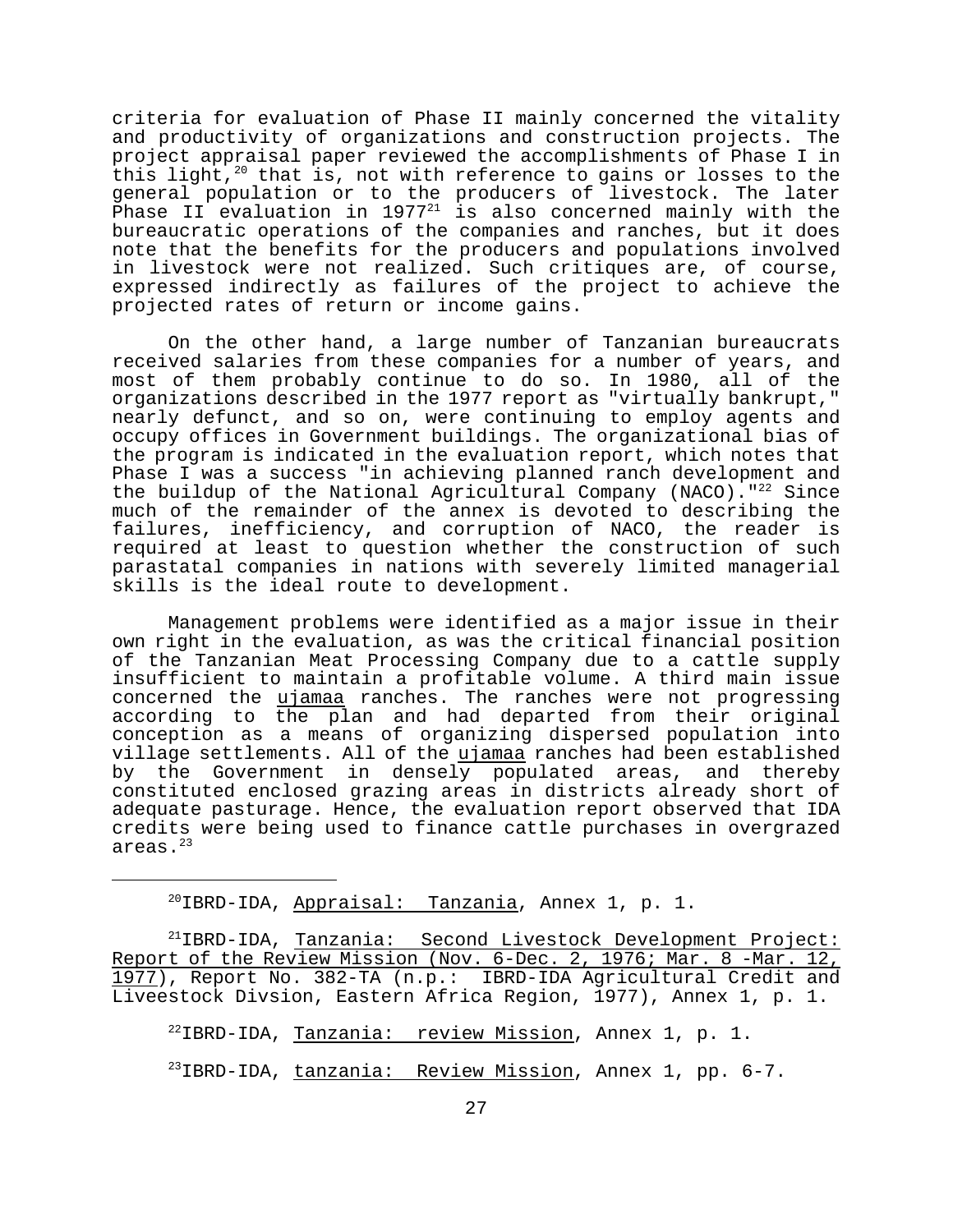Following these "main issues" come the "specific problems,  $124$ several of which concern the ranches.

Out of the grand total of 15 ujamaa ranches that accumulated in both phases of the program, only 3 had actually begun stocking cattle during the Phase II period of operations being evaluated. All of the ranches had stocking problems of one kind or another- some understocked, some overstocked at the time of observation. This was evidence that the "ranch" concept was simply not taking hold among transhumants or pastoralists: the ranches were being used more as holding areas, and the herds were being manipulated by their former or appropriating "owners" despite the official designation of the herds as communally owned.

In fact, the chief problem found by the evaluation team with respect to the ujamaa ranches concerned the fact that the members were allowed to continue to own private herds of cattle in addition to those they contributed to the communal herd. These privately owned animals were being grazed on the ujamaa land, and the members took full advantage of dips and other  $f$ acilities.<sup>25</sup> The ranches were opportunities for "free riders" in the classic sense of Moncur Olson's analysis of the "public goods" problem in organizations like labor unions or cooperatives. The concept of ujamaa had simply not been communicated, nor was it being institutionalized. The Masai were probably interested in accepting the ujamaa ranchland as property and securing the free bulls and ranches they were given, but without accepting the production scheme or social obligations involved.

In the literature on the Tanzanian community experiments, a certain amount of confusion has emerged with reference to the nature of these entities. The program of communal settlements was given a final legal status by the Village Registration Act of 1975, which required villages to register with the Government as communal settlements if they so chose (or could be persuaded to do so by the Government agents). Registration of a village meant that it accepted the idea that all commercial production henceforth must be communal, that is, carried out collectively and the proceeds shared equally. That is, ujamaa, or at least village, registration did not require subsistence production to be communal. So long as livestock producers continued to gain some or most of their subsistence from the animals, they would be entitled to keep private herds. At any rate, the situation meant that all ujamaa ranches had this problem to some extent, and, by 1977, serious overgrazing was the common condition.

Ranch members were also found to be ignoring the Tanzanian

| <sup>24</sup> IBRD-IDA, tanzania: <u>Review Mission</u> , Annex 1, pp. 7-13. |  |  |  |
|------------------------------------------------------------------------------|--|--|--|
| <sup>25</sup> IBRD-IDA, Tanzania: Review Mission, Annex 3, p. 3.             |  |  |  |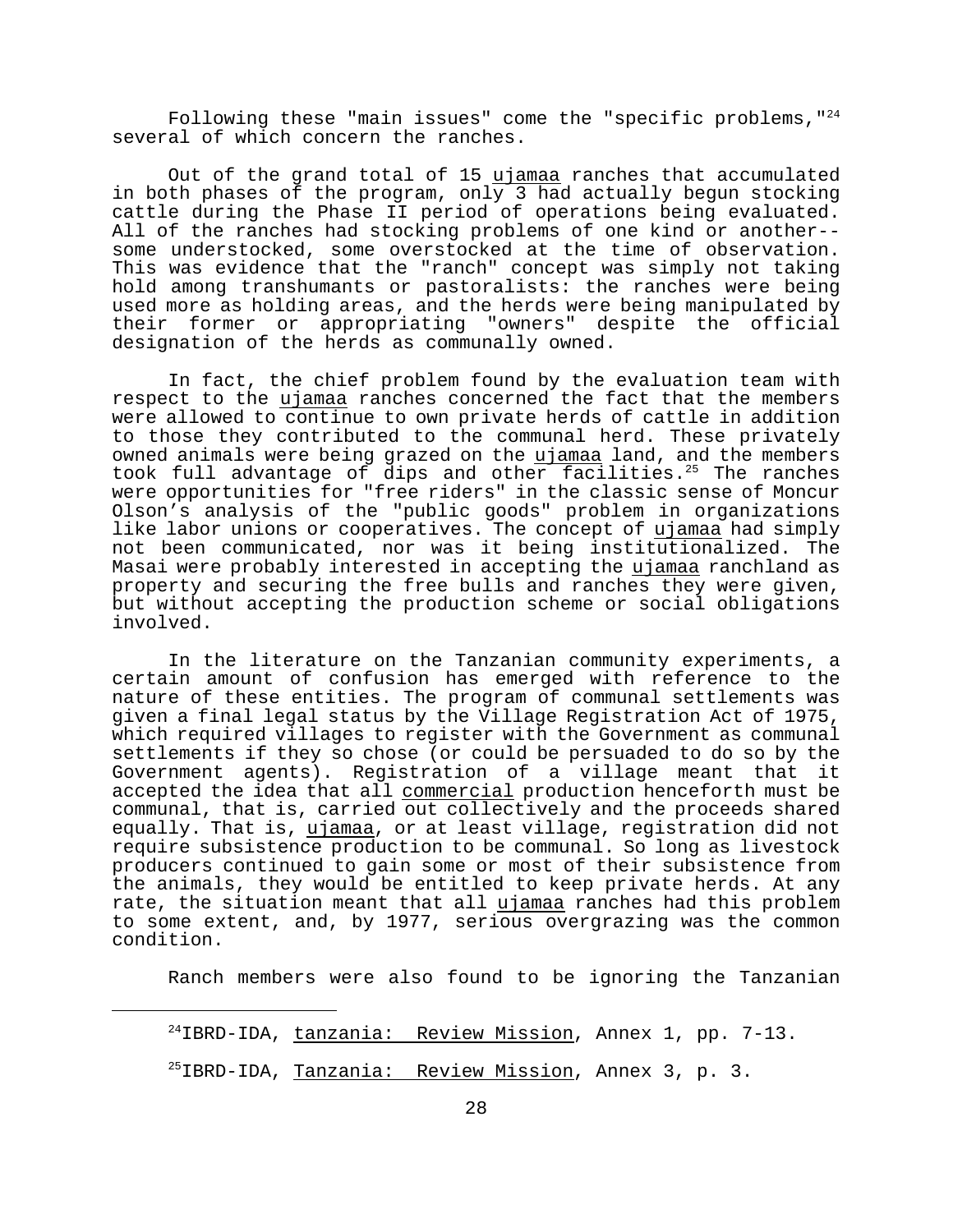Livestock Marketing Company (TLMC) as an agent for sales and for purchase of stock. Low Government prices for beef made it difficult to pay adequate prices to Tanzanian farmers and pastoralists who had private buyers, especially in the north where Kenyan merchants were inducing farmers and pastoralists to "smuggle" cattle across the border. At the same time, the company was charging higher prices for cattle bought from it by the producers for breeding, feeding, and so forth, than they needed to pay in local markets. Since many of the ranches (not so much the ujamaa, but the NARCO and DDC) were required to buy from the TLMC by the terms of the scheme, this meant that book losses on animals were common.

The stocking up process lagged through the 1970s on all the ranches, but especially NARCO and the pastoralist ujamaa units. In 1976, the extended drought in Tanzania resulted in considerable loss of cattle, and this was blamed by some interim (19711972) World Bank evaluation examiners as the main cause of poor stocking rates. However, the 1977 team determined that on the two ranches with the worst stocking rates, no stock reduction in response to drought or with regard to pasture conservation took place until after the drought was broken, or at least until very late in the drought period. This suggests that the ranch management was thinking in pastoralist terms: never destock for drought since you may need the animals for subsistence or for herd rebuilding when the drought is over.

The one ray of light in the entire ranch situation in 1976 and 1977 was the DDC ranch, which was judged in the evaluation report as enjoying moderate success on all fronts: stocking, feeding, selling. These ranches were established to "improve the local meat  $supply^{\pi^{26}}$  and not to improve the tourist or exportsupply business. They were operated, as we noted earlier, by district development authorities. All steers finished on these ranches were sold to local butchers at local--that is, Government--prices plus whatever minor local adjustments were necessary. The success of the ranches was due to these practices, which put them into the local food chain, and also to the fact that they were all located in sparsely populated areas which had no competition for pasture or where land tenure was not in dispute. "This type of assistance [local support] contributed greatlx to the morale but also to the profitability of the ranch. $127$ 

One of the most important and useful parts of the IBRD-IDA 1977 evaluation report concerns its attempt to relate a number of variables that were never adequately interrelated in development planning. These concern the relationship of the ranches to the density of the human and livestock populations, and the relation-

| $^{26}$ IBRD-IDA, Tanzania: Review Mission, Annex 2, p. 1. |  |  |  |  |
|------------------------------------------------------------|--|--|--|--|
|                                                            |  |  |  |  |

 $27$ IBRD-IDA, Tanzania: Review Mission, Annex 2, p. 4.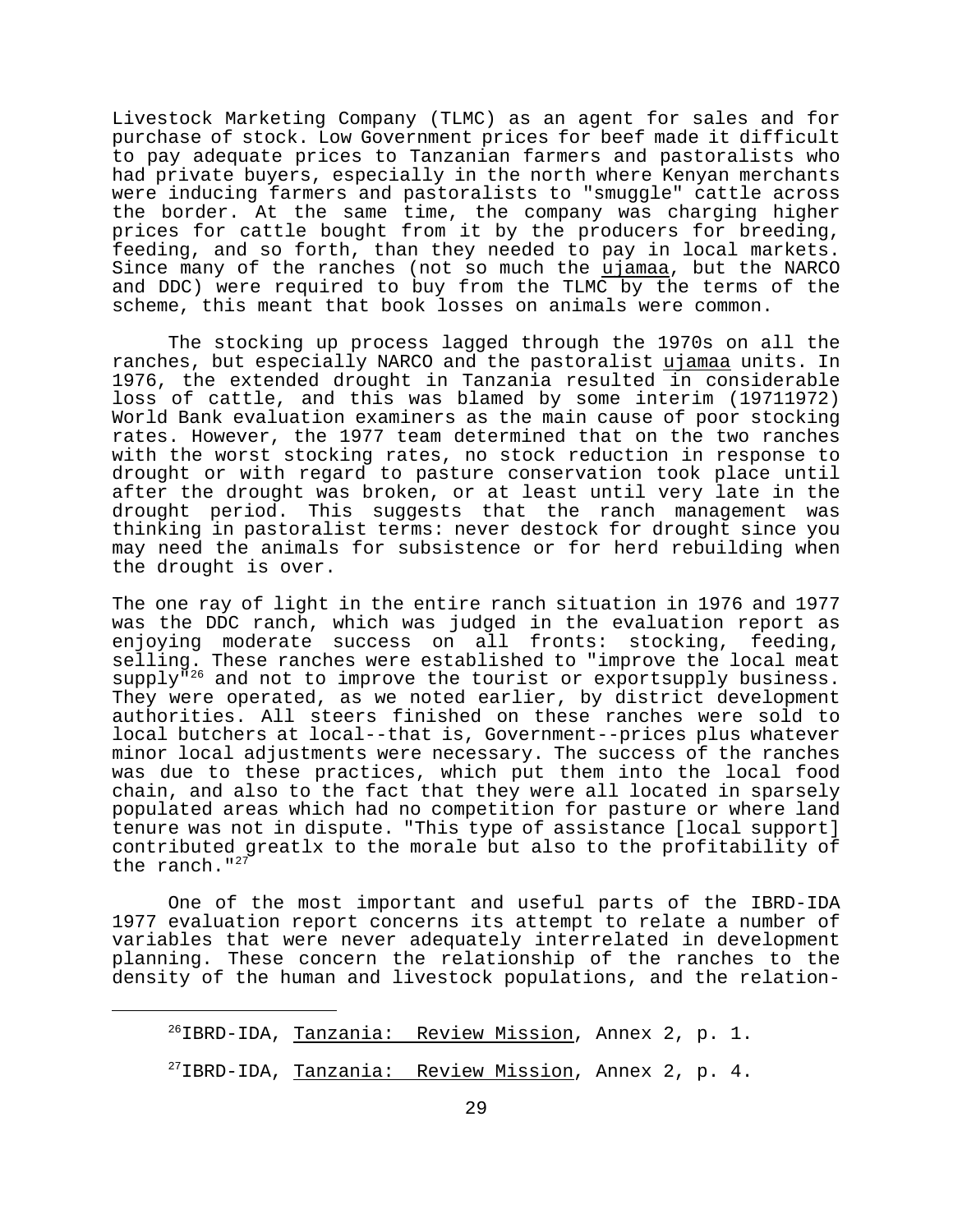ship of these variables in turn to the type of ranch established by Government and/or the development program. The team distinguished four situations:

- High densities for both human and livestock populations
- -- Low densities for both human and livestock populations (these were the types of areas selected in the project appraisal paper as ideal for new ranch development, but were not selected by the Government save for the few DDC ranches)
- Areas without previous livestock herds
- -- The special case of the Masai ranches (pastoralists expected to conform to intensive livestock production standards)

The high-human/high-livestock density situation was encountered in nearly every one of the ujamaa ranches. However, not all of the so-called ujamaa ranches were, in fact, based on ujamaa villages. As we noted earlier, the ubiquity of the "ujamaa" term often conceals a complex situation in which villages may have agreed to enter the process of <u>ujamaa</u> (which is really a matter of turning themselves into multipurpose cooperatives with turning themselves into multipurpose cooperatives with communal-property trimmings) but remained a long way from attaining that status. This stage is equivalent to what is called a "Registered Village." The evaluation report recommended that attempts at establishing communal herds--which then compete with the private herds of the members--be replaced with what is in essence a grazing cooperative in which all the livestock would be owned individually but would be managed as a unit, with employed managers, stock limits, and so forth. These would be established in Registered Villages, which have the flexibility needed for such an organization. Whether this scheme would obviate some of the difficulties found with ujamaa ranches remains to be seen, but the writers hope it has at least been tried.

With respect to the NARCO ranches, the 1977 evaluation report is a chamber of horrors, with everything implied from embezzlement to cattle thievery:

- The lowest weaning rates occurred not on ranches affected by drought
- -- "Unacceptable" low per-cow costs of production (considered to be much too high for extensive cattle production)
- -- Bureaucratic milking [not a term used in the report] of the organization by the Government, that is, using it as a source of funds, employment, or the like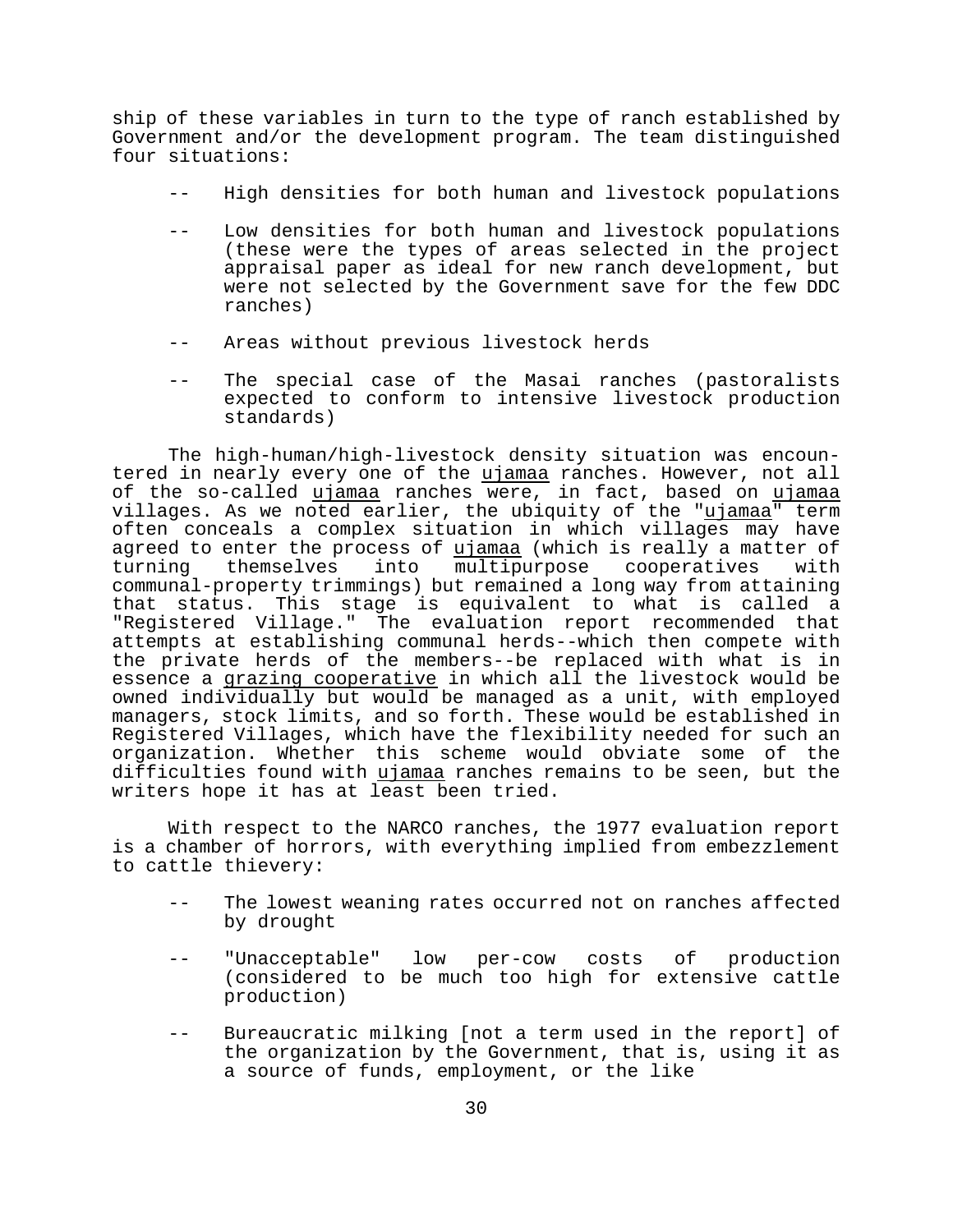- Poorly trained managers (although they were given some courses at the university, these were mainly concerned with technical matters of livestock, and not with the economic and managerial aspects of large organizations)
- Obvious theft of pre-weaning calves (This was considered easy to do because of the method of record keeping: the reports simply recorded the total number of calves each month; hence, it was a simple matter to under-report by a few each month, these animals possibly being appropriated by employees or their relatives.)<sup>28</sup>

It would appear that any lessons to be learned must come from the DDC ranches, and their applicability on a broader base depends upon whether modes can be found to apply those lessons in the ujamaa ranch context.

## 2.3.2 The Masai Livestock and Range Management Project

In many respects, the Masai project was a bellwether for other livestock projects involving migratory pastoralists in eastern Africa, and the project attracted a good deal of professional interest from anthropologists, range specialists, resources people, livestock management technicians, and veterinarians. This was a USAID venture, inaugurated in 1969 and operating continuously from 1970 to late 1979 or early 1980, with elements still under way with Tanzanian Government sponsorship. USAID considered the project a crucial one; thus, the project was used as a locus for a number of research and interim evaluative studies, some of which have been published in professional journals in various fields. A reasonably complete bibliography can be found in the biblioqraphical section of the 1981 Nairobi conference report volume.<sup>29</sup> Other documents are contained in the bibliography to the present paper.

The Masai people originally inhabited most of the central and southern portion of Kenya and all of northern Tanzania (i.e., the prime range areas of East Africa). The Masai were in a process of expansion at the time of European contact in the mid-19th century. Both British and German occupations included attempts to "pacify" them and measures designed to restrict their grazing areas. In general, these efforts did not cease with the independence of Kenya and Tanzania, although they have taken different forms. In essence, the effort included four approaches: (1) an attempt to restrict grazing, often by indirect methods of permitting agricultural

 $28$ These criticisms are selected from IBRD-IDA, Tanzania: Review Mission, Annex 6 on the NARCO ranches.

 $^{29}$ John galaty, D. Aronson, and P.C. Salzman, eds., The Future of Pastoral Peoples (Ottawa and Montreal: International Development and Research Center and McGill University, 1981).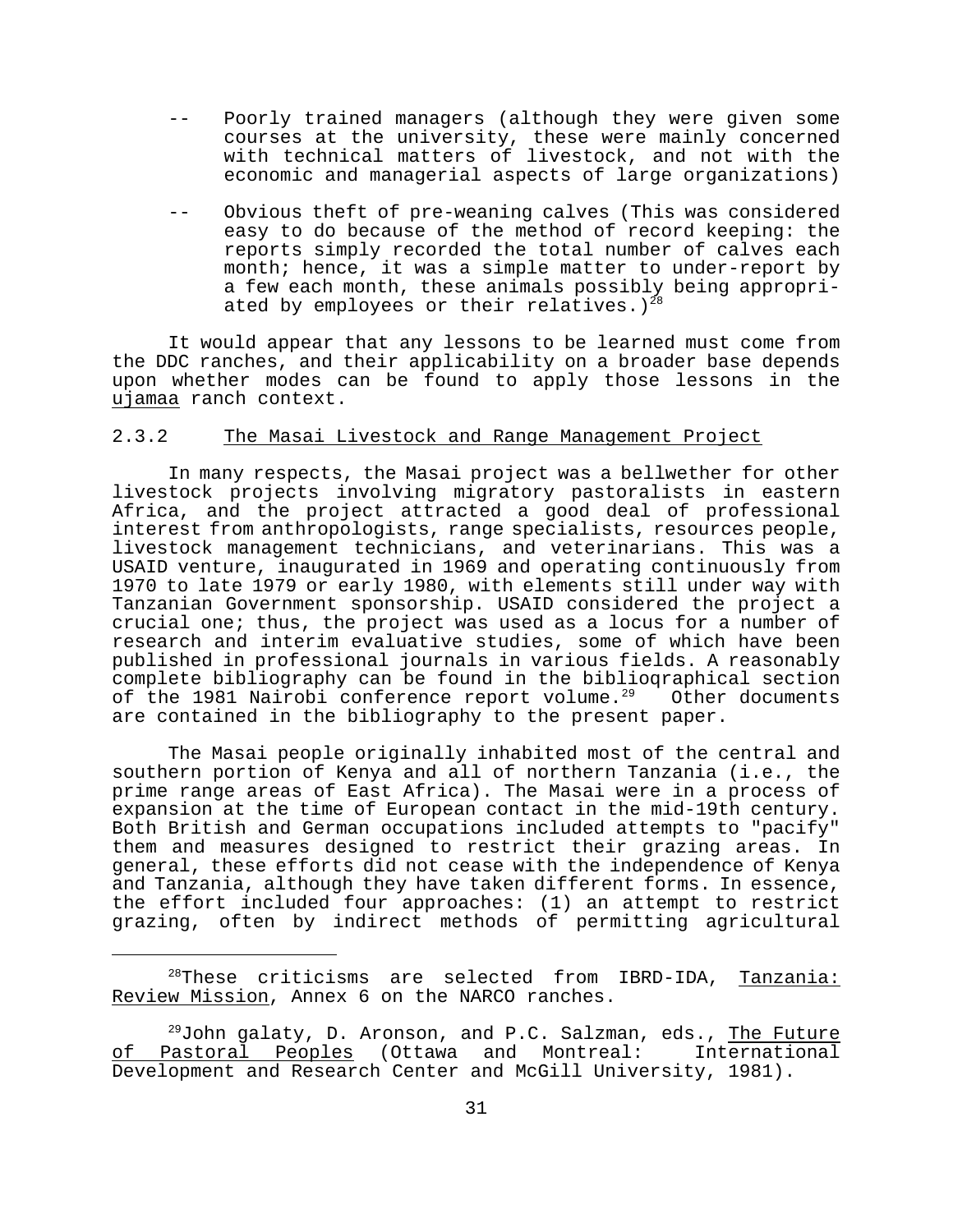settlers to move into range areas or by preventing grazing in the game parks; (2) attempts to clarify landownership and tenure by assigning grazing areas called "ranches" under varying administrative arrangements--group ranches in Kenya, village ranches in Tanzania, and so forth; (3) encouraging sedentation through the granting of social services at designated points; and (4) establishing a set of measures to improve animal husbandry through veterinary and other animal health programs, better marketing facilities, and encouragement of increased offtake, especially of younger animals, in order to assist in the development of a stratified production regime.

The accomplishments in all of these fields were meager, according to evaluation reports of the various projects. Yet there have been some accomplishments, and there is evidence that the Masai themselves are changing--sometimes in the directions desired in the project purposes and goals, sometimes in other ways. The effort to change Masai ways--both economic and social --has been massive in the sense that a large number of projects have been attempted, but it has been minimal in the sense that none of these projects--World Bank, USAID, and the country governments--has effectively incorporated the Masai themselves into the planning and execution. In some respects, they constitute a case study in the basic deficiencies or misconceptions of the "project" approach to structural economic and social change in developing countries--especially of the attempt to convert migratory pastoralists into sedentary livestock producers of beef.

The Masai program under consideration was the mainline effort of a series of projects enjoying support from a variety of development agencies and governments. The program was supported for a period of 10 years by USAID at a cost of US\$10 million from its inception in 1969-1970 to the terminal evaluation and close of the project in 1979. USAID's discouragement with the general results of the project was a major factor in bringing the Agency to sponsor a number of conferences and research studies, like the 1979 Harper's Ferry Workshop.<sup>30</sup>

The program included separate projects designed to improve range and livestock management; control diseases; assist in development of security of land tenure; train Tanzanian specialists; develop training for Masai and Tanzanian livestock and range officers; and assemble baseline data on all facets of Masai

<sup>&</sup>lt;sup>30</sup>U.S. Agency for International Development, The Workshop on Pastoralism and African Livestock Development, AID Program Evaluation Report No. 4. (Washington, DC: AID, 1980). The document available for the present analysis is the terminal report on the project, done by the Devres consulting firm: USAID/Devres, Terminal Evaluation of the Masai Livestock and Range Management Project (Washington, DC: Devres, 1979).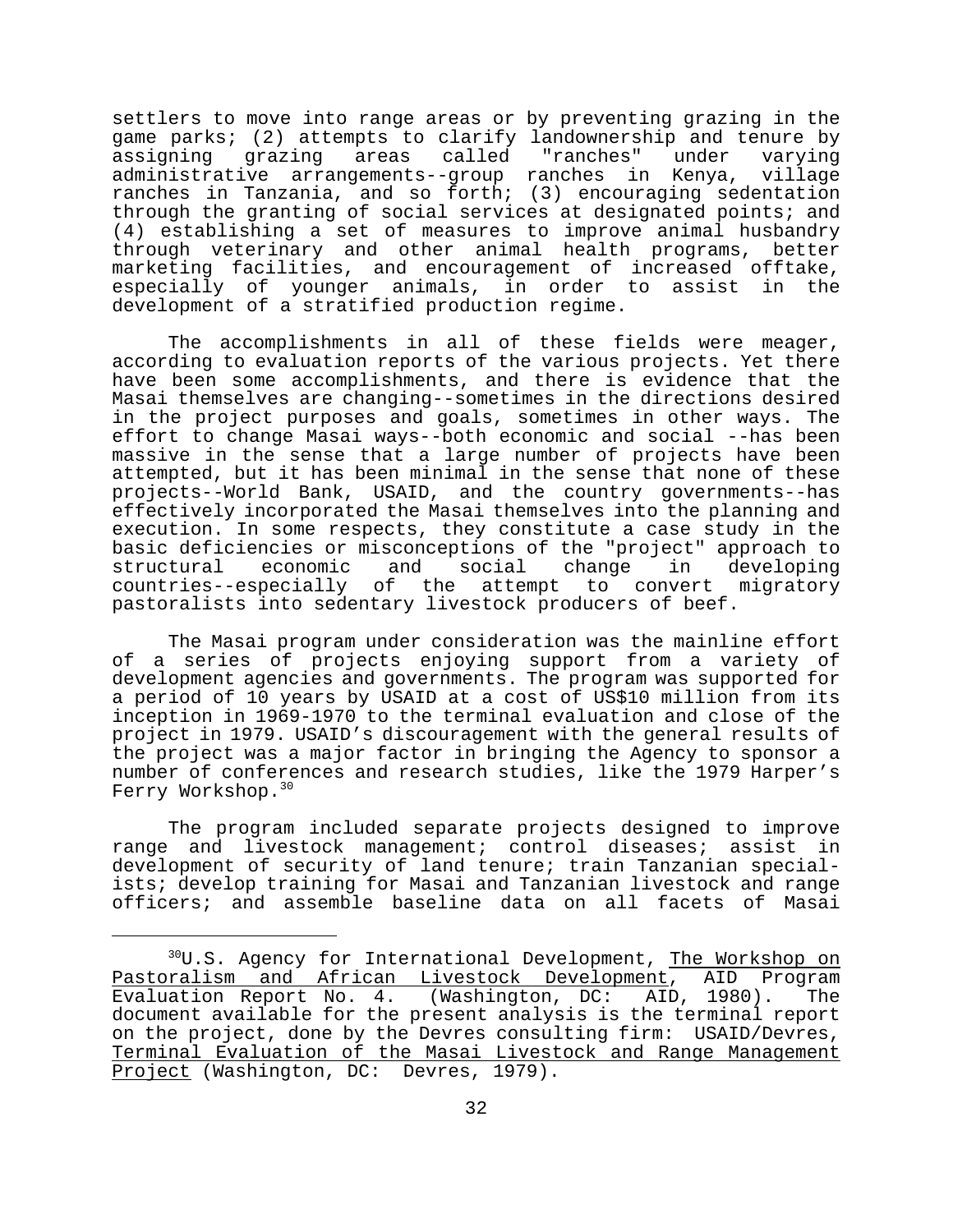population, economic life, range conditions, climate, and other aspects. The anticipated benefits were the improvement of the well-being and "quality of life" of the Masai by raising income and by helping them establish village life. The Tanzanian Masai numbered about 156,000 persons in the mid-1970s; the project estimated that about 110,000 of these lived "almost entirely on livestock and livestock products.<sup>31</sup>

The project's "Logical Framework" and the specific goal were similar to all other projects reviewed: "to assist the [Tanzanian Government] in attaining its objective of self-sufficiency in livestock products and an exportable surplus to earn foreign exchange."<sup>32</sup> The sedentation of the Masai and the desire to integrate them into national life by helping them commercialize their production and, thereby, providing them more easily with social services (education, health services) would presumably follow from accomplishment of the economic purposes.

Annex 3 of the terminal report is the longest and most detailed Logical Framework document in all the East African development projects for livestock.<sup>33</sup> It contains a total of 41 "objectively verifiable indicators" of "goal achievement" and 38 "important assumptions." Of the assumptions, about 25 are distinct; the others are duplicates cited more than once for particular goals. In our opinion, the crucial assumptions and the experience under each are those listed in Table 2.

This list could be extended; no single assumption in the long list turned out to be completely valid. Many of them were really facets of the same issue; for example, about five assumptions were related to project personnel, technical equipment, prompt delivery of funds, and the like. All of these proved to be a source of frequent and persistent difficulty. In a project as ambitious and as delicately balanced as this one, even slight delays or failures might prove crucial for a particular objective.

The list of "verifiable indicators" had the usual problems associated with migratory pastoralist projects, as discussed in the Somalia and Kenya sections of the paper. This was particularly the case for the indicators of improved Masai status, which relied on the usual data on income, job-opportunities, number of "villages" or "ranching associations" established, and so on. Some of these, like outside job opportunities, do not measure welfare from the Masai point of view, but rather represent an attack on or failure of their own way of life:

31USAID/Devres, Terminal Evaluation, p. 2. <sup>32</sup>USAID/Devres, Terminal Evaluation, p. 2. 33USAID/Devres, Terminal Evaluation Annex 3, pp. 102-9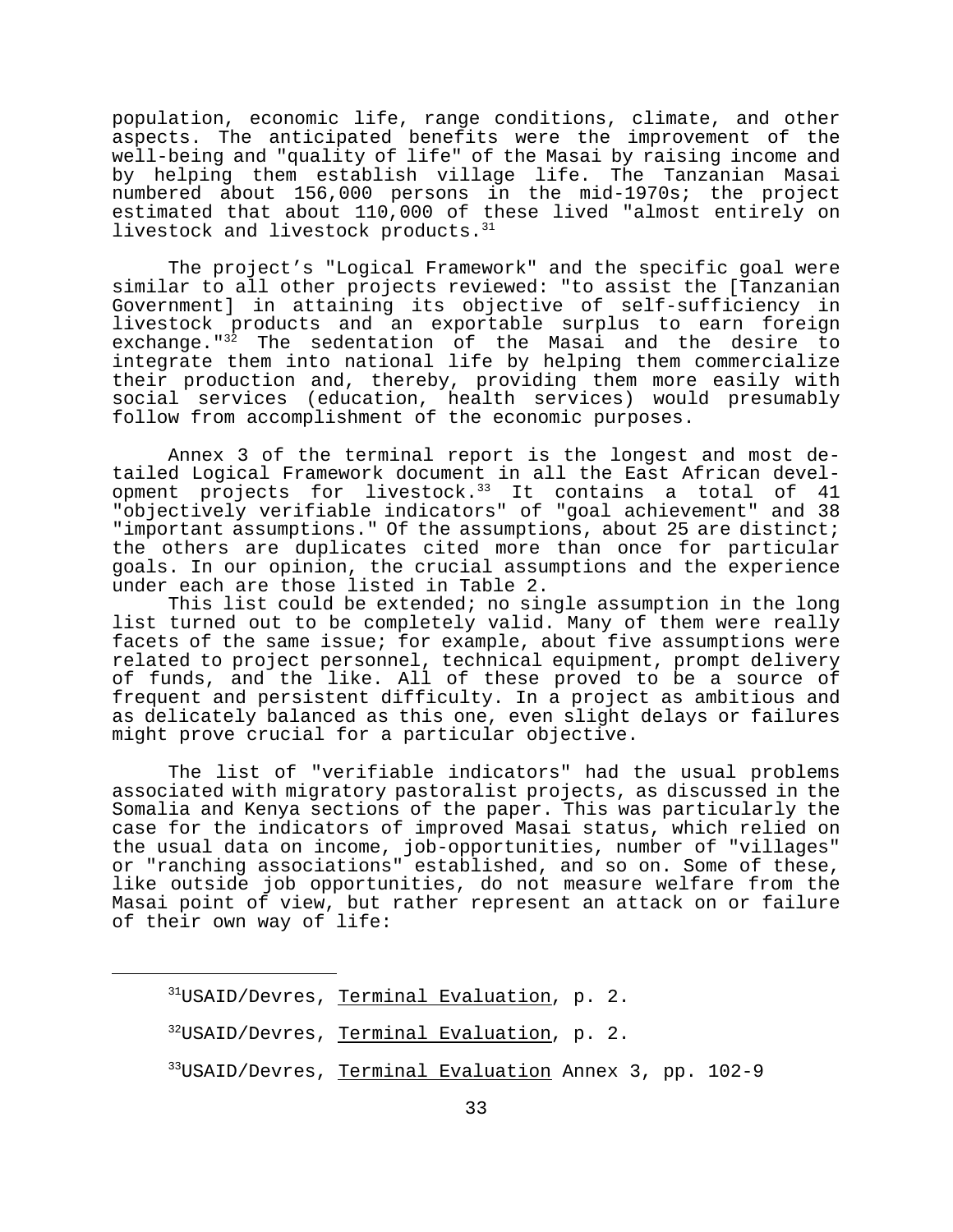Furthermore, there is proof that up to 200-300 families in the Moipo division of Kiteto had moved into the "Saunyi" area east of Kitivei B, where there are no project or development inputs, in order to "escape" efforts to improve their quality of life. Likewise, such claims--i.e., claims on the part of the Tanzanian government that the Masai have "increased awareness" of their "rights" to village facilities, like wells, schools, shops, etc.--overlook the fact that certain project-assisted inputs stifle Masai efforts at selfhelp and self-reliance. For example, Tangov policies prohibited Masai fund raising to support dam construction at Monduli  $JU.^{34}$ 

The settlements formed under the various projects may have existed, but, on the basis of the research reports and the terminal report, most of them did so in little more than name only--at least so far as their contribution to Masai social change and welfare was concerned.

In two aspects, the Masai project could register certain gains from the standpoint of favorable reception from the Masai people.

The first of these concerned the projects involving new facilities for stock watering. In discussions with the Masai, the terminal evaluation team was told that new wells, dams, reservoirs, and tank trucks for emergency distribution were the "project's greatest contribution to them and it was the project activity they would most like continued."<sup>35</sup> A second area of relative success, in terms of both actual accomplishment and Masai attitudes, is in the field of animal health. The key items here were livestock dips, of which 60 were constructed, raising the total available in Masai areas of northern Tanzania to 94, about a 60-percent increase over the preproject period. About 28 million cattle were dipped, almost 6 million sheep, and over 7 million goats during the period of the project. Some Masai traveled long distances to reach dips, and in one district Masai contributed cash to the construction of dips. During the first 2 years of the project, Masai paid dipping fees. These services were also supplemented by improved veterinarian services, anthrax vaccine, rinderpest protection, and other services, some of them free, others available at cost.

The terminal report fails to mention the fact that animal health measures have been welcomed by pastoralists in Kenya and Tanzania since the days of the British and that, desirable as these may be, they have made a contribution to the increase in cattle numbers which has in turn formed the background for much of the contemporary problem of pastoralist development and change. This does not mean that animal health services should be withdrawn, only

<sup>&</sup>lt;sup>34</sup>USAID/Devres, Terminal Evaluation, p. 79.

<sup>35</sup>USAID/Devres, Terminal Evaluation, p. 46.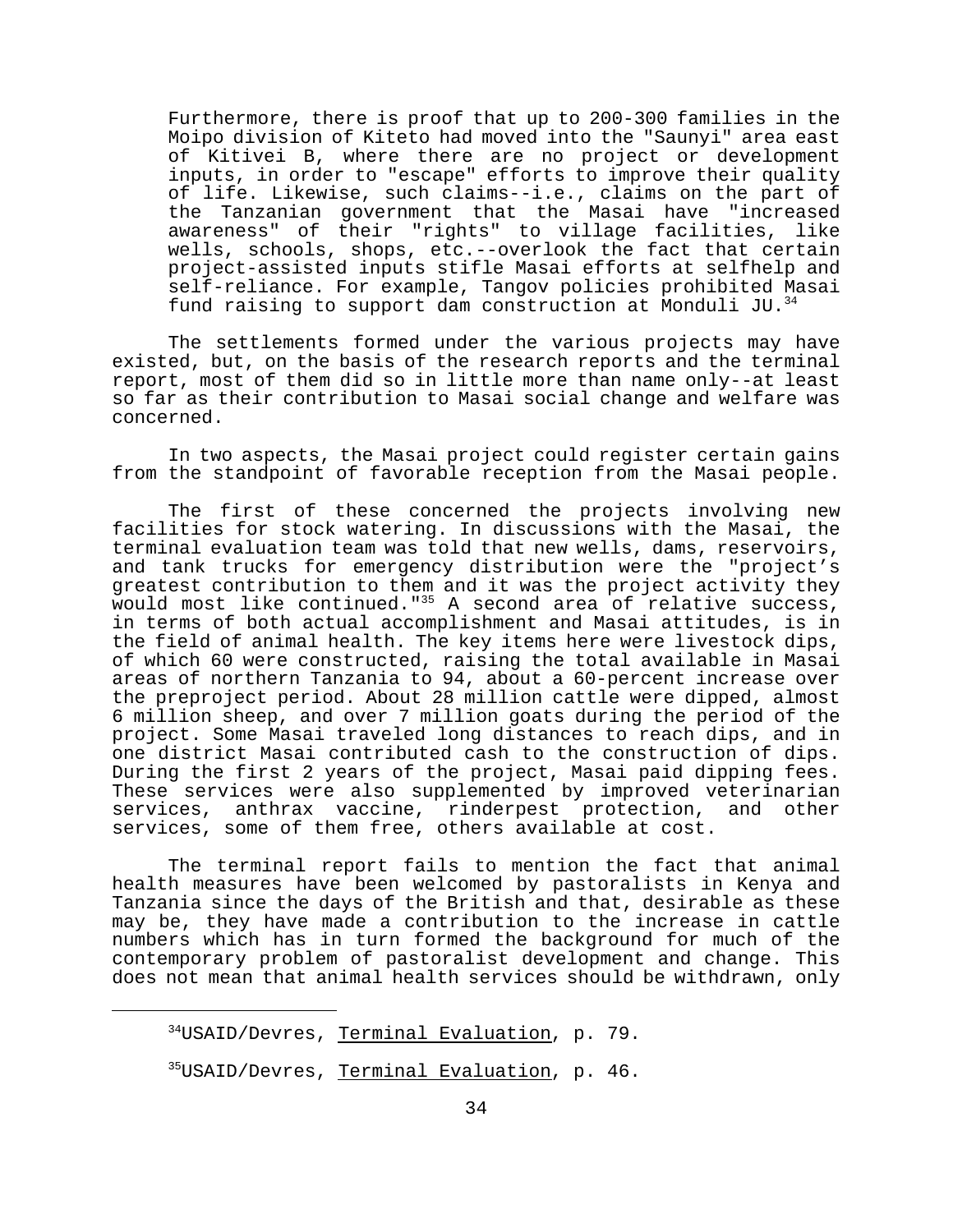that without other and compensatory changes, they can have the usual effects that health measures have had in both animal and human species.

## 2.4 A Comparative Essay: The Group Ranch Experience

# 2.4.1 Concepts, Definitions, and Rights of Tenure

The convergence of a number of related tenure institutions toward the "group ranch" concept is a product of the past decade of development work and the exchange of ideas among development specialists in various countries and agencies. In actuality, group ranches are varied in structure, and the variations reflect different national priorities and capacities to handle the problems of grazing, stocking, and marketing of animals. The relationship of institutions of land tenure and use to indigenous patterns of property ownership, grazing, and animal management constitutes another set of variables which makes generalizations about the relative effectiveness of different types of group ranches difficult and hazardous. If the experiences of the past decades with these instrumentalities provide any general conclusion, it is simply that group ranches must be adjusted to the distinctive social, economic, and resource conditions prevailing in particular districts, regions, and pastoralist groups. The only across-the-board conclusion one might reach is that restricting grazing opportunities for pastoralists without substantially modifying the communal tenure-household/individual herdownership system leads to serious abuse of resources and, in addition, seriously reduces the capacity of the herders to cope with recurrent drought.

The best, but all-too-brief, general description of group ranches in Africa is a paper by Clare Oxby. She defines the group ranch as "a demarcated area of rangeland to which a group of pastoralists, who graze their individually owned herds on it, have official land rights."36 However, nowhere in Africa are the group ranches--usually quite large--fenced, like ranches in North America. Fencing is very expensive; no country has been able to afford such operations on the scale required, and no development project has attempted to fund them. The lack of fencing means that the boundaries, while often surveyed and marked with posts, are permeable to pastoralists who seek pasturage outside the ranch and to pastoralists on the outside who enter and use the ranch acreage for grazing. This lack of fencing is a major material factor which has accentuated many of the difficulties in enforcing sole use of the ranch territory by the designated "owners." That is, while the group ranch proprietors may understand and appreciate the

<sup>&</sup>lt;sup>36</sup>Clare Oxby, Group Ranches in Africa, W/P3098 (Rome: Food and Agriculture Organization, 1981), p. 2.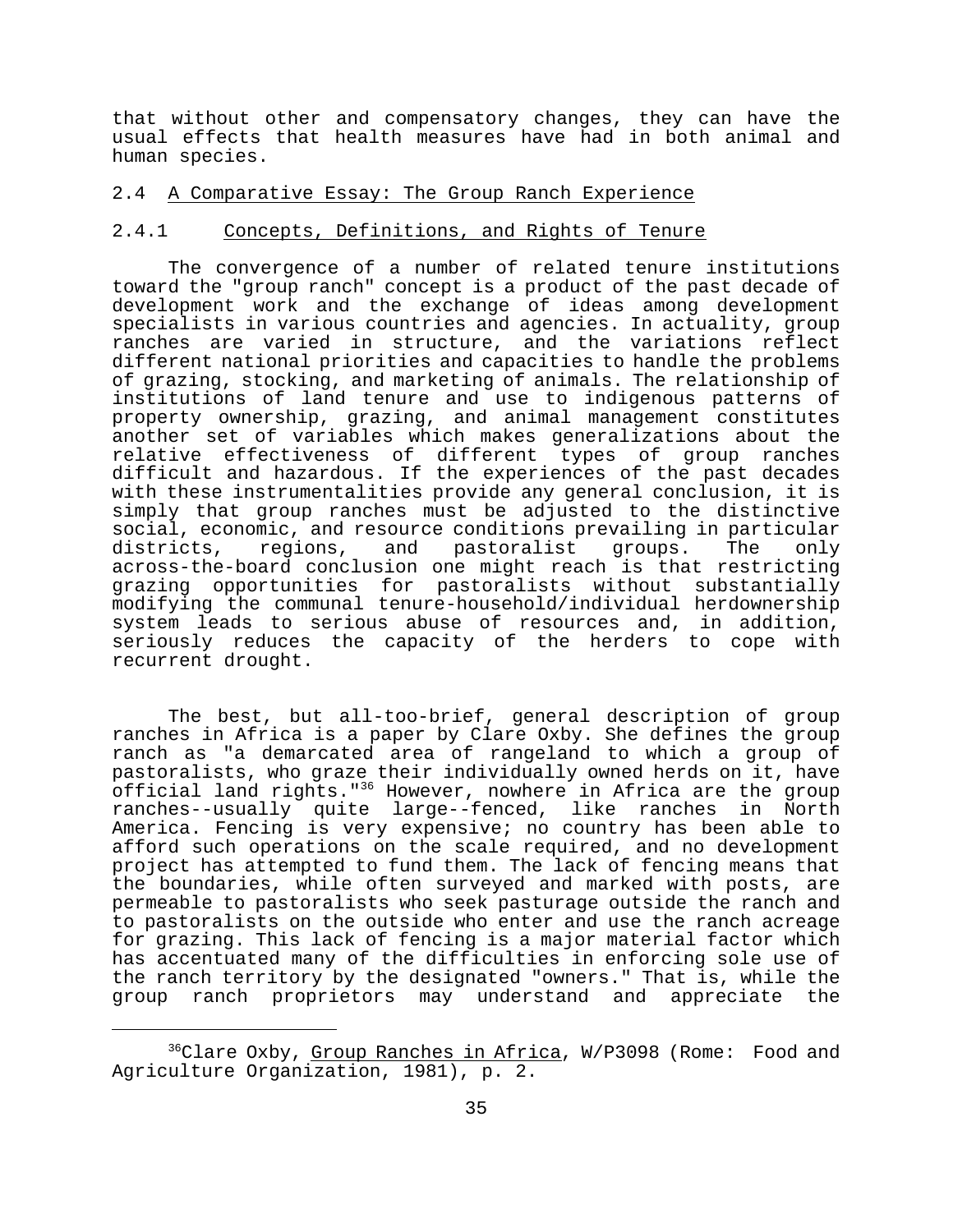assignment of land title to them, they distinguish between landownership, on the one hand, and grazing needs and rights, on the other. No African country has seriously resorted to armed force to compel pastoralists to stay within their ranch boundaries or to keep other pastoralists out--especially in periods of drought, which compel more flexible and expansive grazing movements. We are not implying that the problems of group ranches can be solved by fencing them, only that the lack of fencing aggravates the difficulties deriving from the distinctive production system of migratory pastoralism.

How are group ranches defined in relation to other modes of ranching? There are (1) "individual ranches," to which pastoralists have been assigned tenure rights on the basis of individual or household herding units; (2) "cooperative ranches," in which the livestock are owned jointly by the herding or household units; (3) combinations of the two; and (4) "grazing blocks," in which the pastoralists do not have tenure rights, but are simply assigned a given territory by the Government to use for grazing. The group ranch, then, consists of a tract of land collectively managed by herders who own their livestock individually or as household units. Of the several types, the group ranch is by far the most common and, on the whole, has had the most staying power.

Kenya is the country with the longest experience with group ranches and also with the largest variety of types. The first group ranches anywhere in Africa were established in the late 1960s and early 1970s in the Kajiado district of southern Kenya Masailand. These were planned partly on the model of demarcated, tenured grazing territories established by the British colonial Government in the 1930s in more northerly Samburu districts--schemes which the Samburu resisted and finally voted out of existence in the drought of the early 1960s. The concept, however, did not die and formed the basis of all subsequent experiments. However, there was an interlude of individual ranches. After independence, the Kenyan Government believed that the key to the incorporation of the Masai, Samburu, and other pastoralists into the new nation and its economy would be the assignment of land titles to individual herd-owning households on the familiar Western capitalist assumption that ownership of land is the key to successful market entrepreneurship. The individual ranches were failures. In the Masai districts in which they were established, the best tracts went to the few entrepreneurially inclined Masai, who promptly tried to exclude their poor neighbors and relatives. The idea of the group ranch, based on the earlier British experiments, was adopted as a way of guaranteeing the rights of a majority of pastoralists in a given territory to use pasture.

The crucial variables among group ranch models are the type of land title assigned to the pastoralists and the methods by which this title can be acquired. This is where differences between group ranches in various countries become apparent. In Kenya, the steps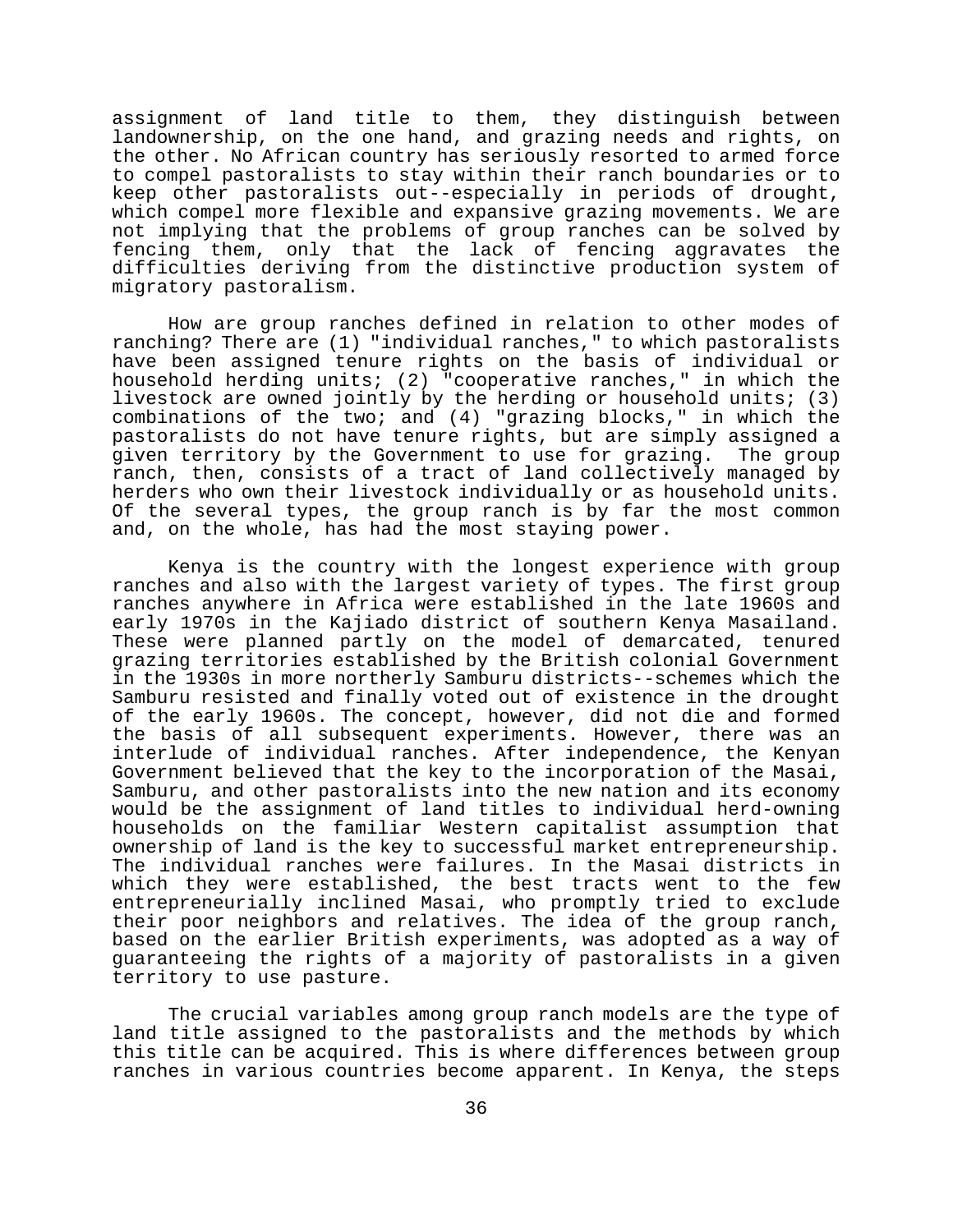are as follows: (1) The idea of a group ranch assignment may originate in a Government bureau or, to an increasing extent, in a group of pastoralist herders who apply to the Government for assistance. This assistance takes two major forms: first, arrangements to transfer land titles of grazing land, usually in Government ownership, to the pastoralists; second, plans to acquire a loan from the Government, via its Livestock Development Program, funded mainly by international development agencies (mainly World Bank and USAID). (2) After the decision has been made to establish a group ranch, the land selected has to pass through an adjudication process, which is simply a procedure to determine who might have to use the land. Customary tribal grazing rights, residual private rights dating from the colonial era, and Government titles dating from various periods all have to be researched. (3) If the land titles can be cleared, then a Government registrar assigns a title to the group of pastoralists which has been selected. That is, the title clearance procedure involves a determination of which herding households are most eligible for the ranch assignment--usually people who have used the land consistently over a long time and have customary rights to use it on a priority basis. (4) Next, the ranch is officially incorporated as a business enterprise, which entitles it under Kenyan law to engage in financial business (e.g., receive loans) and to be treated as a legal entity (to sue and be sued). The act of incorporation requires the ranch to create an Assembly of Members which must meet at regular intervals and a smaller group of assembly members to act as trustees ("Group Representatives"--the term deriving from the key piece of legislation, the "Group Representatives Act," which legalized the group ranch institution and established a collective ownership and management principle for land). A third body consists of the Ranch Committee which plans the development and management procedures. When all these bodies are formed, the ranch is declared in existence and it becomes eligible for loans from the fund established by the World Bank via the Kenya Livestock Development Project (a continuing program, described elsewhere in this paper).

Procedures for establishing group ranches differ in various countries, but the Kenyan system may be taken as a fair sample. In all cases, land titles must be established or cleared, and the putative "ranch" must be manifested by a social organization of some kind. That is, the ranch is not simply the activities of the herders; they must become "members" of or participants in a body that is recognized by the central government and that now has the rights and responsibilities granted to such legally recognized bodies in a nation-state. This is, of course, a big step for pastoralists to take if they have been clinging to an autonomous tribal or local existence, ignoring their incorporation in a new national social system. The cultural and political implications of this institutionalization process are not always appreciated by the government officials or by the herders themselves.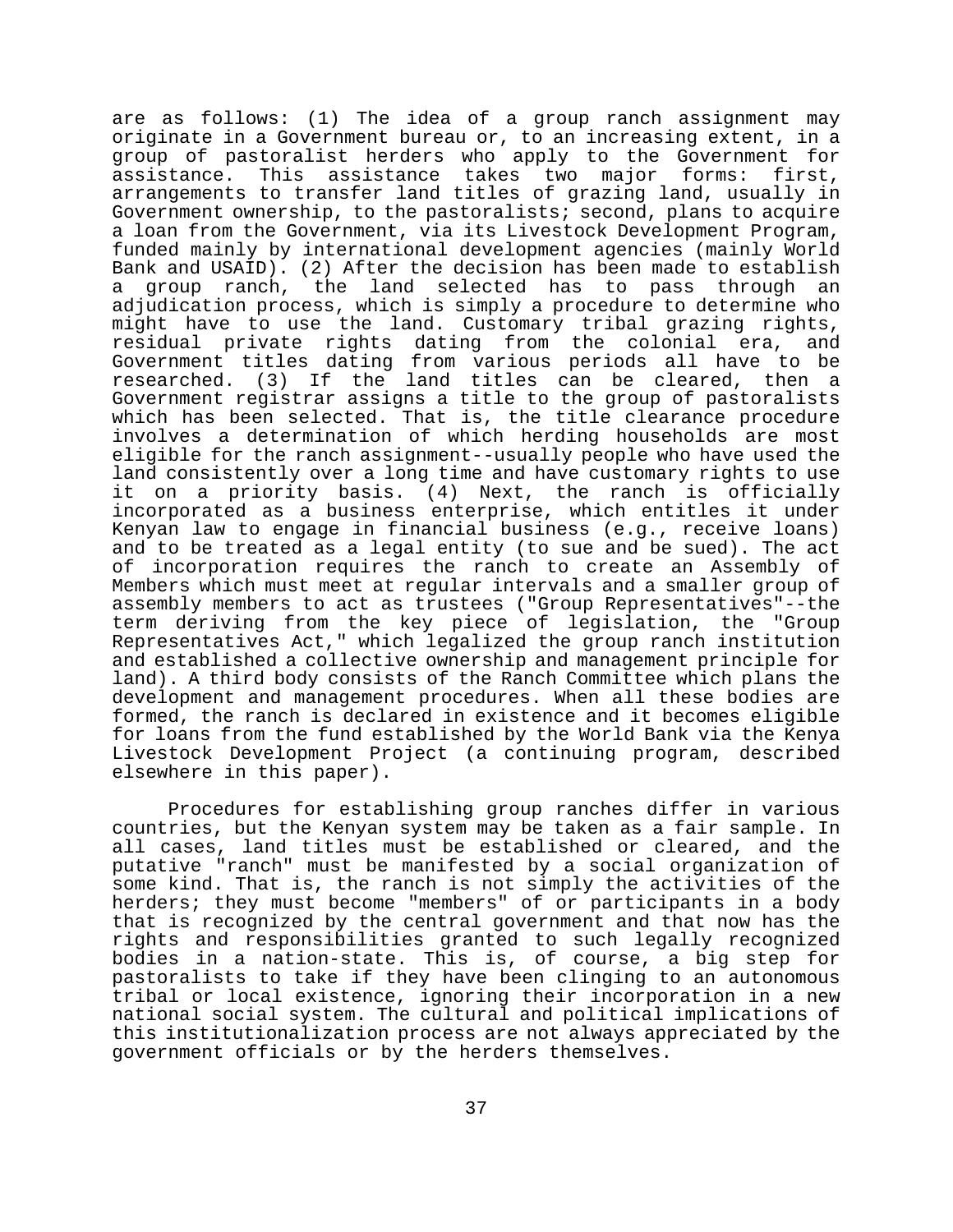A classification of tenure rights held by group ranch members in various African countries is as follows: (1) what we shall call the "Kenya" system, in which ownership is granted to a group of herders which has been shown to have customary rights over the range or pastureland in question; (2) the "Botswana" system, in which long-term leases on designated grazing lands are assigned to "agricultural management associations"; and (3) the "Rwanda" system, in which the Government gives short-term grazing licenses to a number of individual and household herders to use the same tract of grazing land--the patterns of actual usage to be worked out by the herders themselves, but with numerous restrictions.

The implications of these differences in tenure arrangements may be described as follows.

In the "Kenya" system, the crucial element is the assignment of freehold title to a corporate group, a group which becomes the owner of the land in perpetuity. The organization can be terminated only if the group representatives vote to do so, in which case the land title reverts to the Government. The relation of this de facto group to traditional social organization is a complex question. $37$ 

In the "Botswana" system (also Upper Volta) the instrument of transfer is a common-law lease. This lease can be transferred to an Agricultural Management Association consisting of one or more household heads. The aim here is not, as in Kenya, to establish a permanent collective management-ownership body, but simply to assemble a group of producers who declare their intention of exploiting the land. Actual ownership of the land is retained by a quasi-government body, the Tribal Land Board, which receives rentals from the land paid by the producer association. Leases are for 50 or more years, at the discretion of the board, and can be renewed. Rights are inheritable during the tenure of the lease. The key legislation is the Agricultural Management Associations Act, which is concerned mainly with establishing the machinery for transferring benefits to the producers in the form of inputs, resource development schemes, assistance on new production regimes like forestry, and so on.

In the "Rwanda" system (also used in Senegal) the basic instrument of tenure is a land contract between the administrative head of the region and the individual pastoralists. The contract contains restrictions on grazing practices and on the transferability of the contract. It also requires the contractee to observe a number of management practices like stock dipping and adherence to stocking quotas. Contracts can be cancelled by the government if these practices are not followed.

<sup>37</sup>Galaty, "the Maasai Group-Ranch."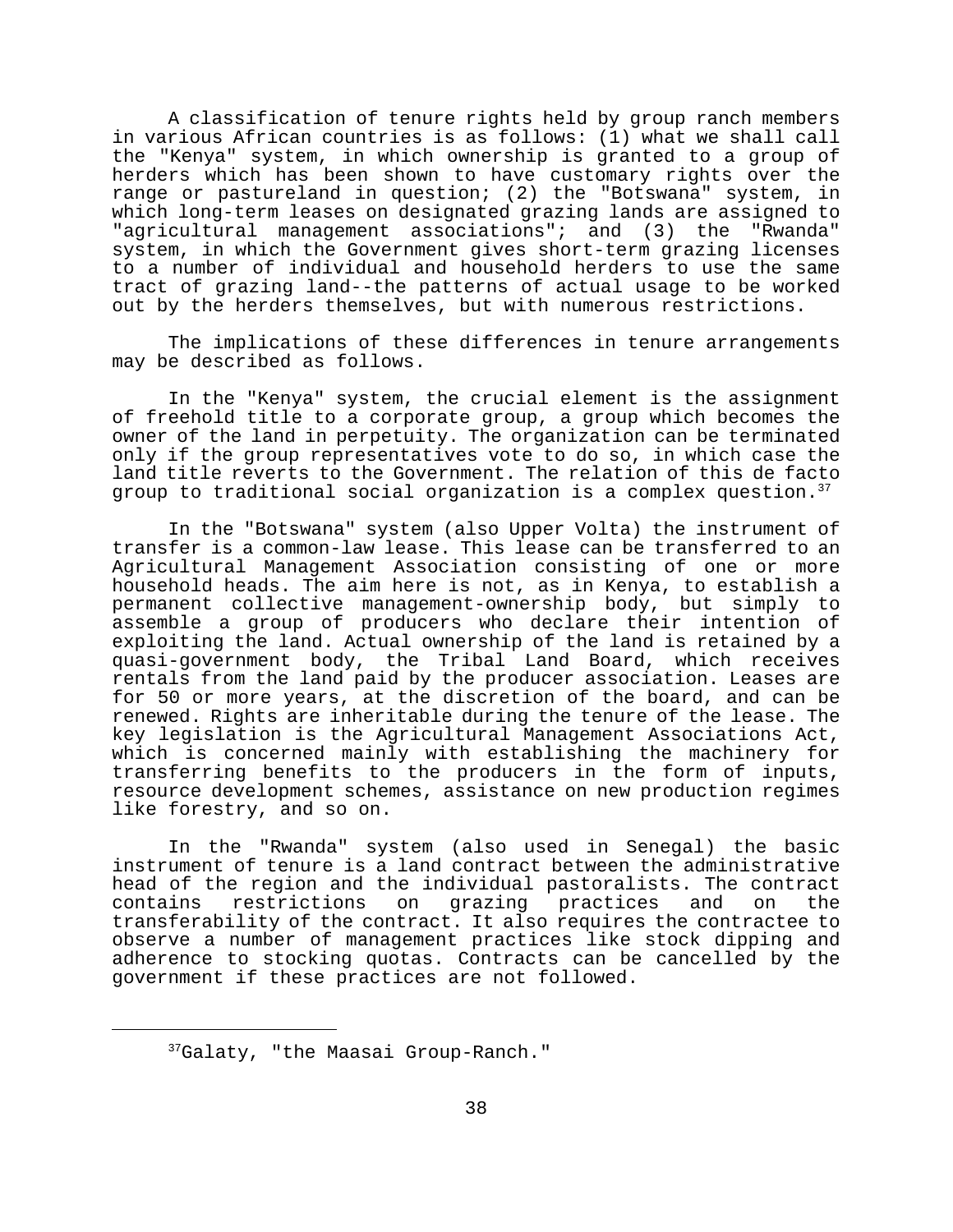In very general terms, it is possible to say that the Kenyan system was devised primarily with the interests of the pastoralists in mind: their needs for grazing land and production facilities. The Rwandan system was designed with much more concern for control by government of range and stock production. The Botswana system falls somewhere in between: the pastoralists are expected to benefit from land leases, but ultimate ownership and control is vested in the Tribal Land Board so the Government can exert pressure on leaseholders. Oxby's survey of these schemes concludes, "The initial objective of encouraging the pastoralists' responsibility for the land they use, in the hope they will exploit it in an ecologically viable way, is therefore more likely to occur under the Kenya arrangements than under the Rwanda and Botswana arrangements, where the pastoralists, as tenants, have only limited responsibility for the land."38 This is a logical assumption, based on the significance of a singlefactor: landownership. But the ecological viability of range use by pastoralists also depends on other factors in the social and management sphere. Pastoralists have tended to consider landownership as a good, but do not necessarily relate it to methods of grazing or stock management.

However, as Oxby also notes, lease and contract methods of assignment may be viewed by pastoralists as a way of diminishing, not granting, rights to land that had been used previously under customary-communal rules. Moreover, in two of the systems, the instruments can be terminated by government without consent of the users. Even the Kenyan system contains constraints: accepting a group ranch means that pastoralists have to terminate their grazing on lands outside of the ranch. The most frequently cited "problem" or "failure" of the group ranch system in Kenya and elsewhere has been the tendency for pastoralists to move outside of the ranch boundaries when their grazing requires it.

These failures--which we shall discuss later--should be viewed in relationship to the time dimension and to the complexity of the pastoralist system of production. The group ranch tenure experiment is recent, the schemes formulated in most cases by ministry experts and foreign technical advisers, and its objectives characterized by desires on the part of governments to gain economic and political control over migratory pastoralists. The welfare of the pastoralists has not been a consistent or dominant theme even in the Kenyan experiments. As time passes, the group ranch "solution" to the pastoralist development program can be expected to evolve into a variety of schemes adapted to particular conditions. As pastoralists gradually come to play a definite role in the national economy, their ability to influence the nature of their tenure position will also improve. Consequently, the group ranch schemes can be expected to change and evolve. The experiences summarized in the subsections that follow should be considered as the symptoms of

<sup>&</sup>lt;sup>38</sup>Oxby, Group Ranches, p. 8.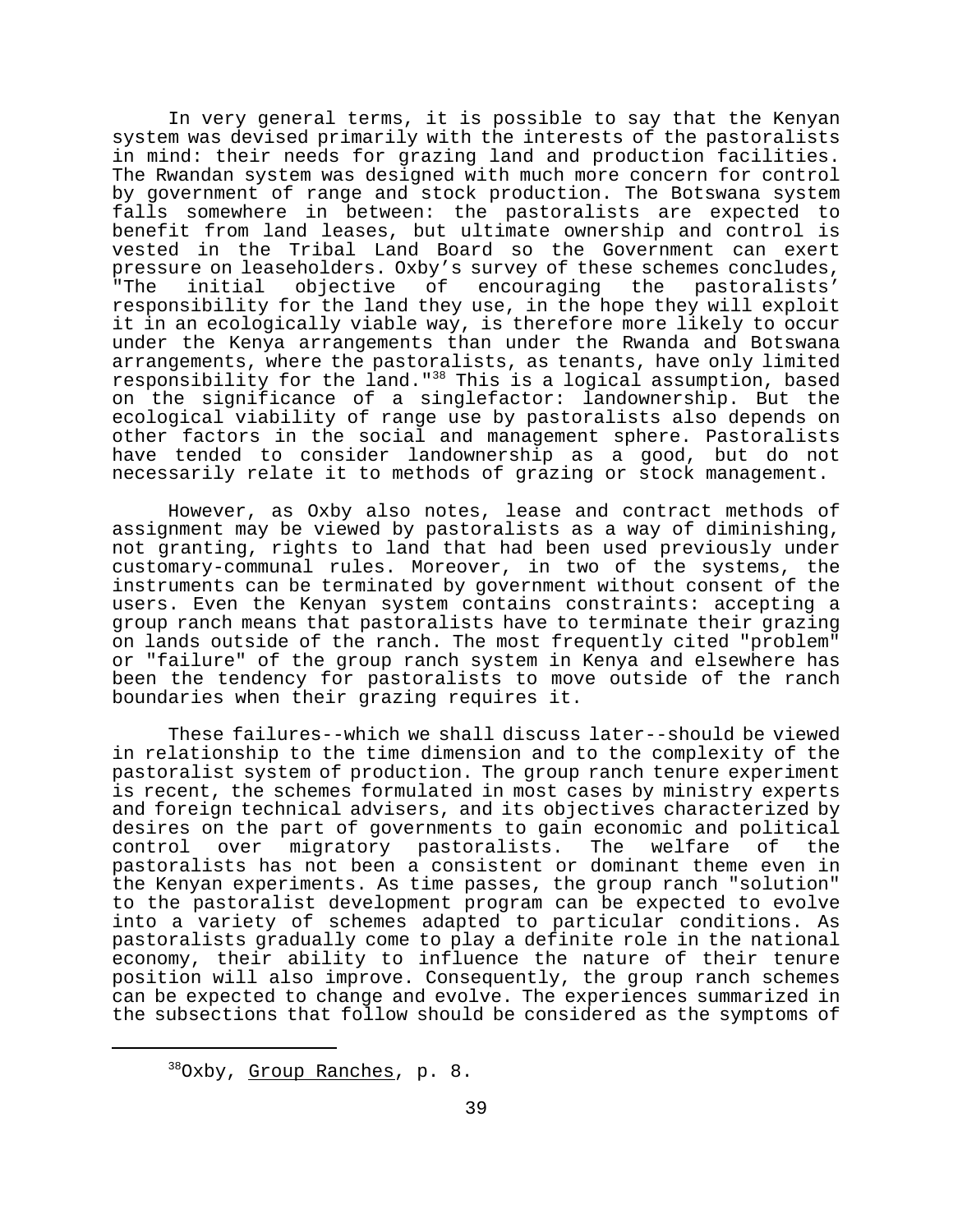immaturity and the basis for subsequent improvements.

#### 2.4.2 Project Planning and Design

International development agencies were asked to fund group ranch-related projects beginning in the mid-1960s, and the first projects were established in Kenya. In most countries the group ranch component was included in larger programs and not as separately funded ventures. In Kenya, the World Bank and USAID projects were (with participation by CIDA and other national agencies) all part of the overall Kenya Livestock Development Program. Since expenditures related to group ranches were combined with many other items, it is often difficult to determine from the project papers just what benefits were received by the group ranches. Expected offtake percentage, for example, may be a figure based on or applied to several types of livestock producers: peasant farmers, pastoralists, commercial ranches, and so on. Funds for loans to pastoralists may be lumped into a general loan appropriation designed to fund all livestock producers and not just the group ranches. But some specific items--for example, water borehole work--may be designated as pertaining to the group ranches, or to "Masai herders," or to similar labels which connote group ranches.

Since details of project design and funding are provided in the earlier East African materials, we shall concentrate here on more general aspects of development planning and concepts.<sup>39</sup> Two issues are of concern: one is the sociopolitical genesis of the group ranch idea; the other is the conception of the group ranch and its needs and development as expressed in project planning.

The first consideration is the political situation in which the Masai found themselves after independence in 1963. Although the Masai, like pastoralists generally, were wealthy in the sense of the equity value of their grazing territories and herds, they were

 $39A$  number of documents assist this effort. An interesting early one is an unpublished paper by Oleen Hess, "The Establishment of Cattle Rranching Associations Among the Masai in tanzania", prepared for the USAID Mission at Accra, Ghana in 1976, but based on observations of the Tanzanian Masai group ranches, then receiving some funding from USAID and World Bank support for the tanzania Livestock Development Program. Accounts of the Kenya Masai ranches are available in the papers of John Galaty, in particular "Maasai Group-Ranch" (1980); and there are various paper published by Kenyan Government offices and research institutions. USAID Mission files contain numerous unpublished surveys and observational accounts. There is no dearth of materials, but there is no single comprehensive synthesis of the history and operations of the group ranches; perhaps it is too early in their history to produce one.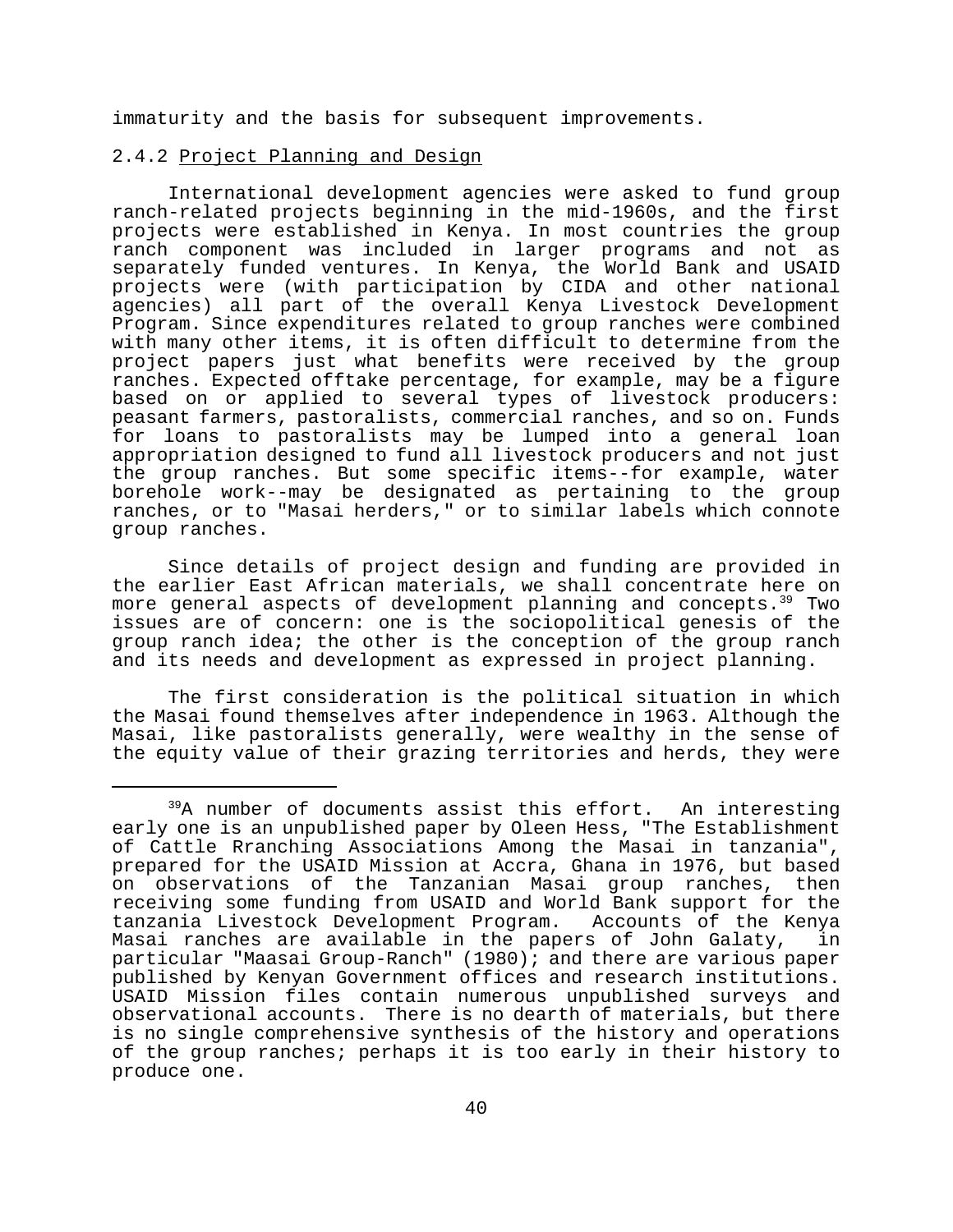poor in the sense of cash derived from commercial operations. Moreover, their distinctive ethnic culture, preserved by the British policy of permitting them to remain as autonomous as possible, prevented them from taking part in the political decisions attending the granting of independence and the formation of a new national state. This state was dominated by the Kikuyu, the powerful agricultural tribe that had accepted British rule and education--in preparation for eventual freedom. The Masai were aware that Kenyan independence meant the beginning of the end of tribal autonomy and relatively free pursuit of migratory herding. Their feelings of vulnerability centered principally on issues of land tenure. The Masai were aware of the equation of pasturage with land--territory--by the Kenyan Government. These fears were rapidly documented as agricultural settlers and commercial and Government grain farms began appropriating large sections of the better rangelands. Other sources of anxiety have been mentioned--the early experiments with individual ranching and the disadvantages thereto for poorer herding households. These growing feelings of political vulnerability generated an awareness among Masai leaders that changes were in order. The people were therefore prepared for schemes which might guarantee some kind of political stake in land tenure.

Government actions with respect to the pastoralist problem in Kenya were, on the whole, prompt and generally serious. Protection of Masai and other pastoralist grazing lands was seen as a necessity, and legislation was passed enabling the Government to conduct land adjudication procedures; this was followed by a report by J. Lawrance which sketched out the basic concept of the group ranch.<sup>40</sup> Masai supported these proposals, and planning for group ranches began in various parts of Masailand: the first eventual formal assignment of title to a particular ranch occurred in Kajiado in 1975, although ranch development activities extended back into the mid-1960s. Masai approval was predicated not only on the land tenure issue, but also on the fact that acceptance of a group ranch entitled them to receive benefits they had always sought: animal health measures, breeding stock, and extension services. The point of all this is that the Masai were not opposed to the group ranch concept because their political situation had evolved to the point that they were prepared to accept any reasonable guarantee of economic continuity. If the system imposed difficulties in stocking and grazing, these were problems that could be met in the future.

From the point of view of the Government, it was hoped that the group ranch would provide the Masai with economic support, but this objective was probably secondary to two other aims: the need to reduce and control the number of cattle on the range and the

 $^{40}$ J.C.D. Lawrance, Report of the Mission on Land Consolidation and Registration, 1965-1966 (Nairobi: Republic of Kenya, 1966).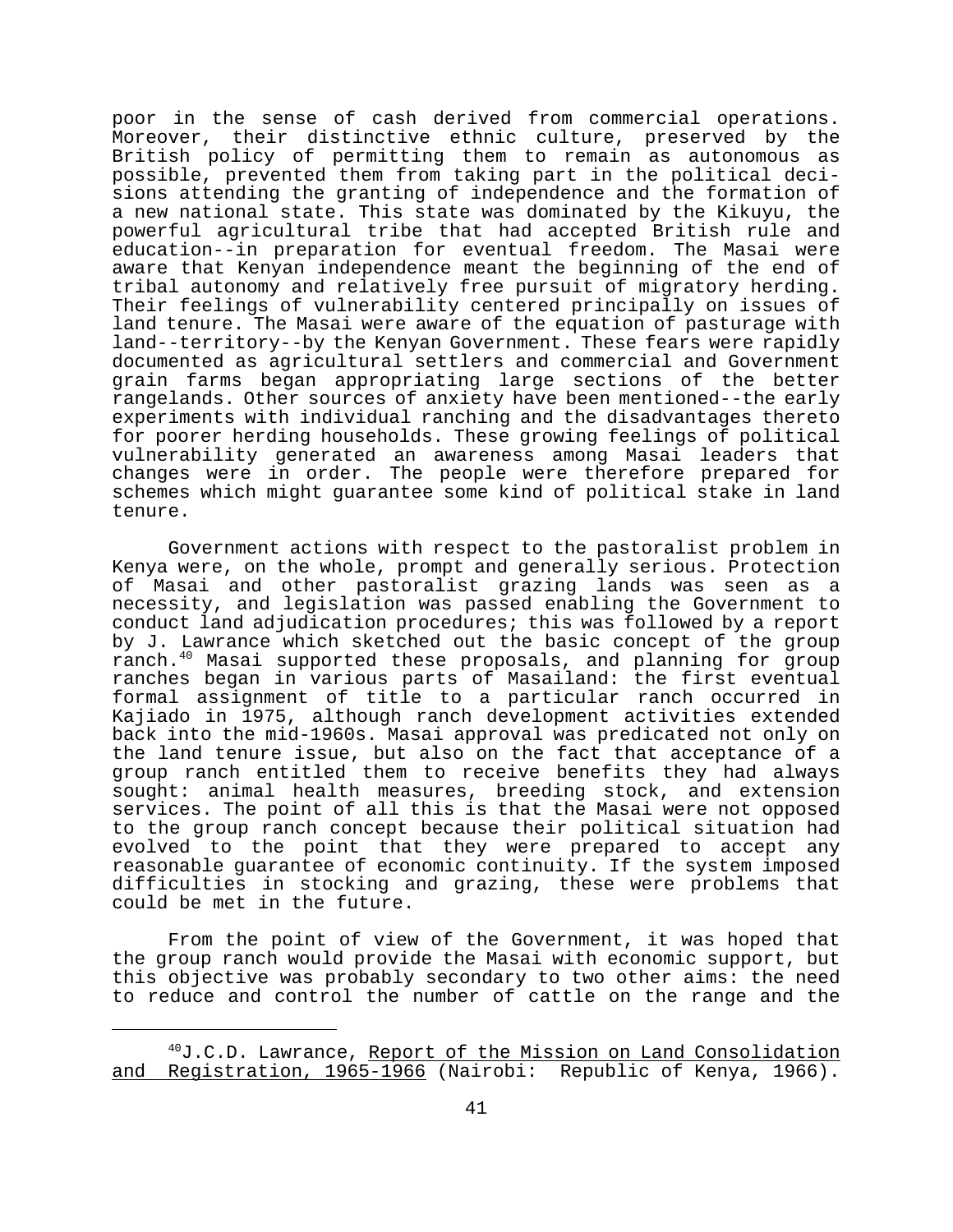amount of territory that the Masai considered open range. The philosophy of the ranch concept, as already implied, was that, by having title to a particular tract of land, the pastoralists would automatically reduce their herd size and cease to wander at will across communal lands. That is, the idea was to abolish wide-ranging communal grazing by substituting titled landholdings. Similar concepts have been at work in all the other countries in which some form of group ranch has appeared.

The language in Hess's paper is typical of development project planning during the late 1960s and early 1970s. The following quotation documents the primary objectives of the first Masai ranching associations in Tanzania:

The major objective for the eight Ranching Associations initially selected to be fully activated is an annual average market offtake of 12 percent or more. In order to achieve this objective, the following targets have been established:

- a. Average live weight of steers slaughtered should increase from 550 to 650 pounds.
- b. Average age when steers reach market weight for slaughter should be reduced from six to four years.
- c. Average age when females have their first calf should be reduced from five to four years.
- d. Calf drop by females should increase from 50 to 80 percent per annum.
- e. Calf mortality should be reduced from 35 to 20 percent.
- f. Overall annual calving rate should increase from 35 to 50 percent with a comparable weaning rate.

These goals may not appear very ambitious compared to levels in livestock production enterprises in developed nations. However, achieving them in a ten year period, given the initial conditions and constraints, will result in a vast improvement, and should move the program along to a point where it will continue to grow and develop on its own initiative.41

Although Hess may be correct in noting that the objectives were modest compared with "livestock enterprises in developed

<sup>&</sup>lt;sup>41</sup>Hess, The Establishment of Cattle Ranching Associations Among the Masai in Tanzania, Occasional Paper No. 7 (Washington, DC: AID, 1976). pp. 11-12.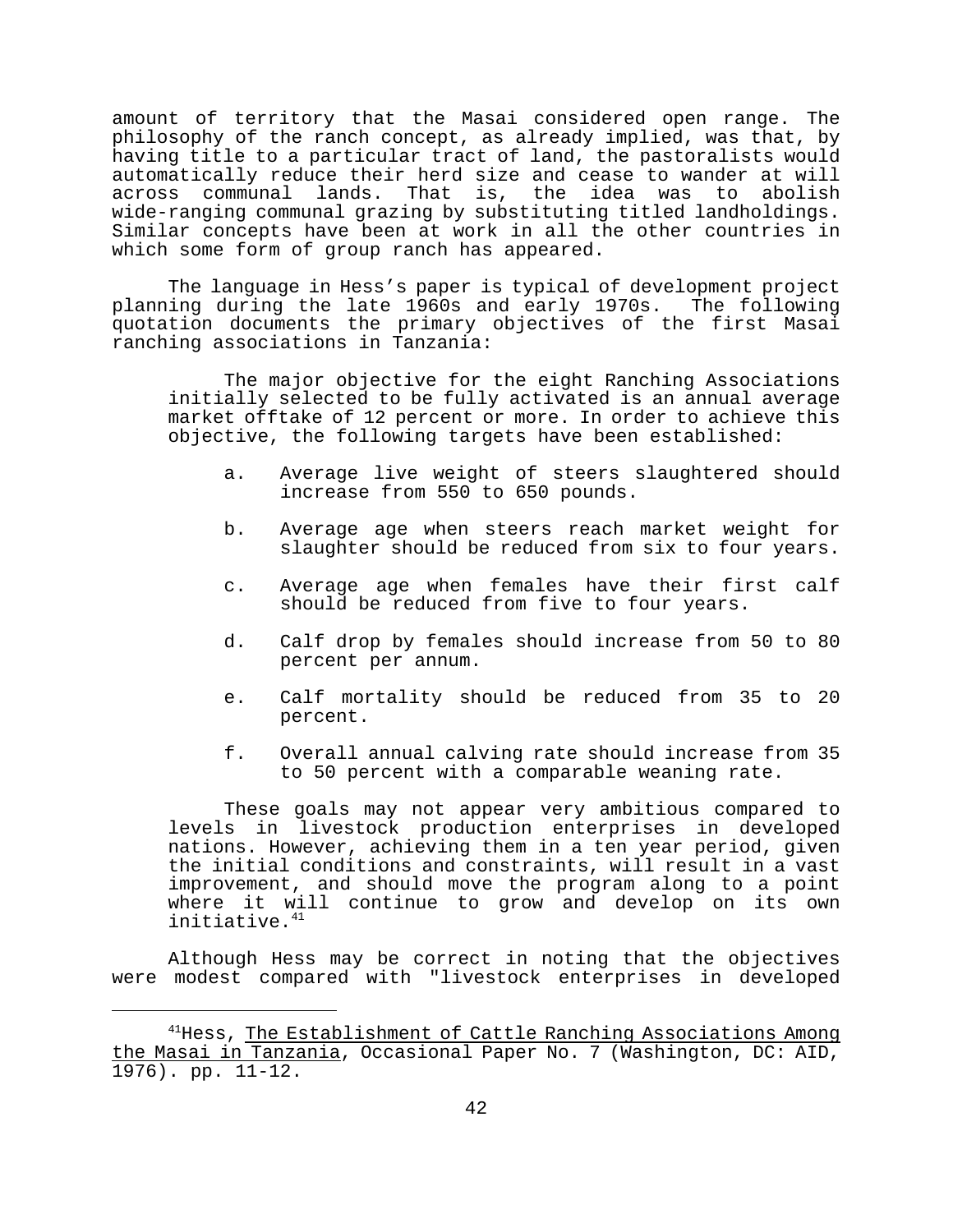nations," the goals are extraordinarily ambitious viewed against contemporary knowledge of Masai pastoralism and its distinctive management style. Hess did observe that in order to fulfill such objectives "a host of supporting activities" would need to be mounted, and other passages in his paper testify to a general comprehension of the difficulties in converting a partsubsistence migratory livestock regime to a sedentary-intensive commercial one. But what Hess and so many other specialists in the country ministries and development agencies could not appreciate in this period was the complexity of the production system and the way this was geared to demographic and resource factors: that is, the way the Masai conceived of what Westerners called "conservation"--that God provided the grass and it was mankind's purpose to raise as many animals as possible on it, moving these animals around to make full use of available pasture and water in a sufficiently large territory. Territorial size was a variable, not a constant. While it might be argued that assigned ranch tenure could be interpreted as a limit on territorial size and therefore a limit on herd size, this point was not obvious to the Masai. In particular, the argument ignored the factor of intermittent drought, which had the effect of varying the productivity of the range, that is, of making "territorial size" a variable in terms of productivity.

Whereas in the recent past the pastoralists had operated their livestock regime alone, with minimal assistance from government and extension agents, with the group ranch system the number of supporting and supervising personnel from the outside increased. These people were employed by or were advisers to a series of new organizations and agencies. In Tanzania, Range Commissions were established in the more arid range areas, consisting of Masai representatives, the District Commissioner, and representatives from as many as five different ministries and Government agencies concerned with agriculture, range, livestock, and water. The commissions are supposed to encourage group ranch formation, supervise loans and technical assistance, and develop plans for range management and conservation programs. In one such commission, some 10 non-Masai persons regularly participated in commission activities along with Masai. Supplemental salaries for these people were, in part, paid out of World Bank and USAID project funds. Added to these people were numbers of specialists from Government and technical assistance (foreign) teams who visited the ranch area at intervals in connection with various services and programs.

This commission and its satellite technicians operated in the background of the ranch structure formed as a consequence of the legislation. Each ranch was governed by an association, with an elected Steering Committee to supervise all activities and Government inputs. The committee would outline plans, then the members would return to their districts to discuss the issues with their constituency; then another committee meeting would be held to hear criticisms and suggestions and so on. This procedure created an overlay of decision-making and political interaction that in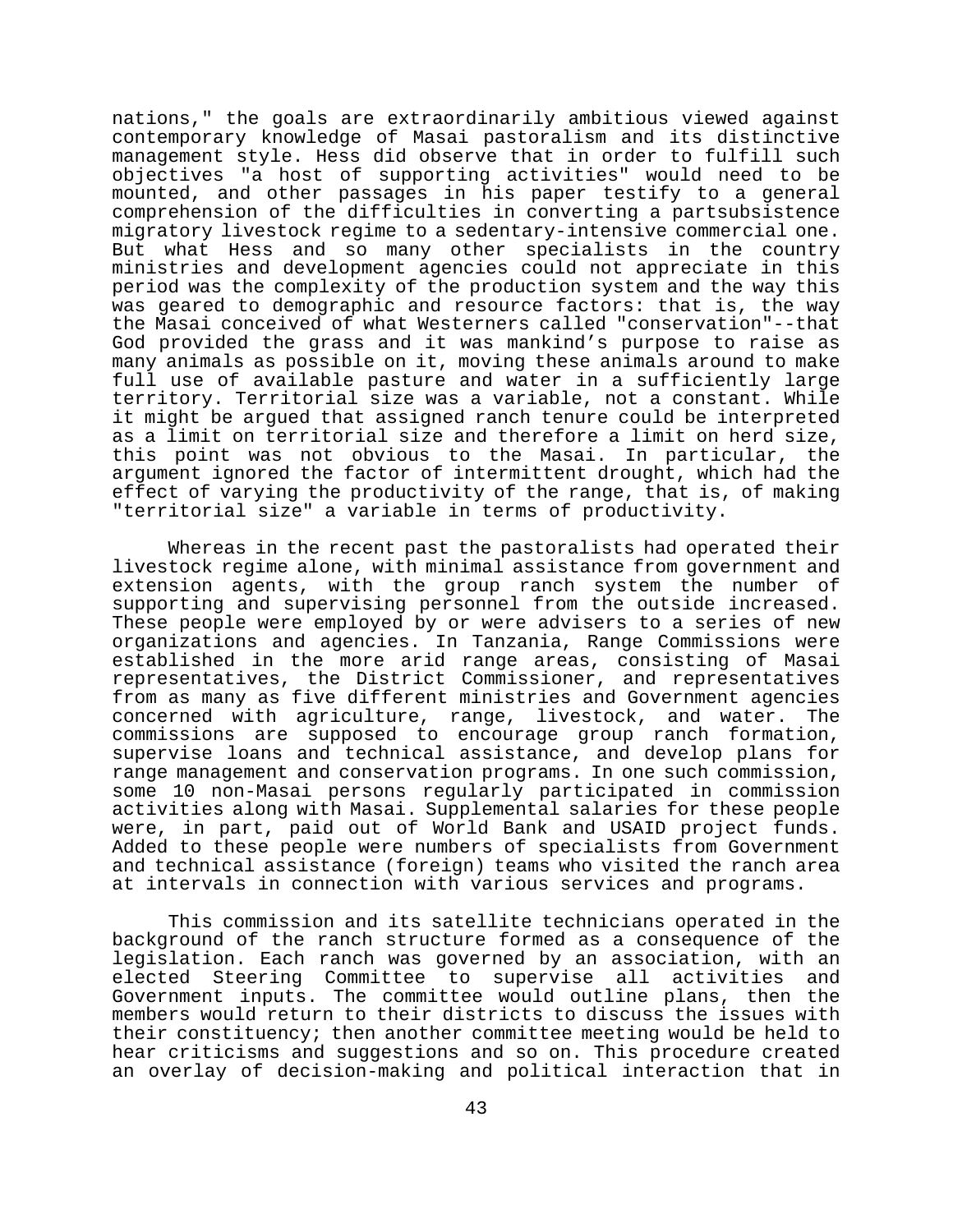preranch times did not exist. In addition to the committee, each association was required to choose persons to function as managers and directors of the various activities, like water maintenance, stock dipping, and so forth. Dues were assessed by the association and the proceeds recorded and deposited. Government auditors supervised all accounting procedures and checked records. Some associations encouraged the building of schools and other social service centers, seeking Government help to do so.

This thumbnail profile of the bureaucratic structure of a group ranch can be taken as representative of most group ranches and related types of restricted grazing tenure institutions in other countries. The group ranch is not a free and independent entity, but must organize so as to provide accountability to the government and development authorities. Galaty, writing on the Kenyan ranches, makes the point that while these organizational structures represented something new in Masai social structure, the power and lines of authority and decision-making followed traditional social patterns of age-grading, clans, and territorial groupings. That is, the existing Masai social system tends to assume that the group ranch is another form of socioeconomic activity to be controlled by the same instrumentalities that herding always possessed. To the extent that this is the case, it can be expected that elements of the traditional production system and its interest in maintaining the largest number of animals will persist.42

Another element of the planning and development process in Tanzania concerns the interest of the Government in furthering sedentation or "villagization" of migratory herders--an objective shared by every African country with herding populations. The Tanzanian case is an especially instructive one because of the special ideological elements, namely, the ujamaa concept of cooperative-collective village organization.

The original Government plans for Masai areas included eventual settlement of the population in these villages with collective and cooperative institutions of social relations, production, marketing, and so on. The group ranches were seen as a first step in this direction, with the ranch headquarters becoming the village site. Foreign livestock specialists used by Tanzania and the development agencies consistently argued against this practice, since it was formulated for farming (cropping communities) and not livestock producing--another example, in its way, of the tendency in the new countries for agricultural tribal people to do the planning for migratory pastoralists. Hess observed, "The provision of requisite social services can be quite a different proposition with very limited crop production. Some food crop production can and should be practiced in the range livestock areas, but the sites

<sup>42</sup>Galaty, "The Maasai Group-Ranch."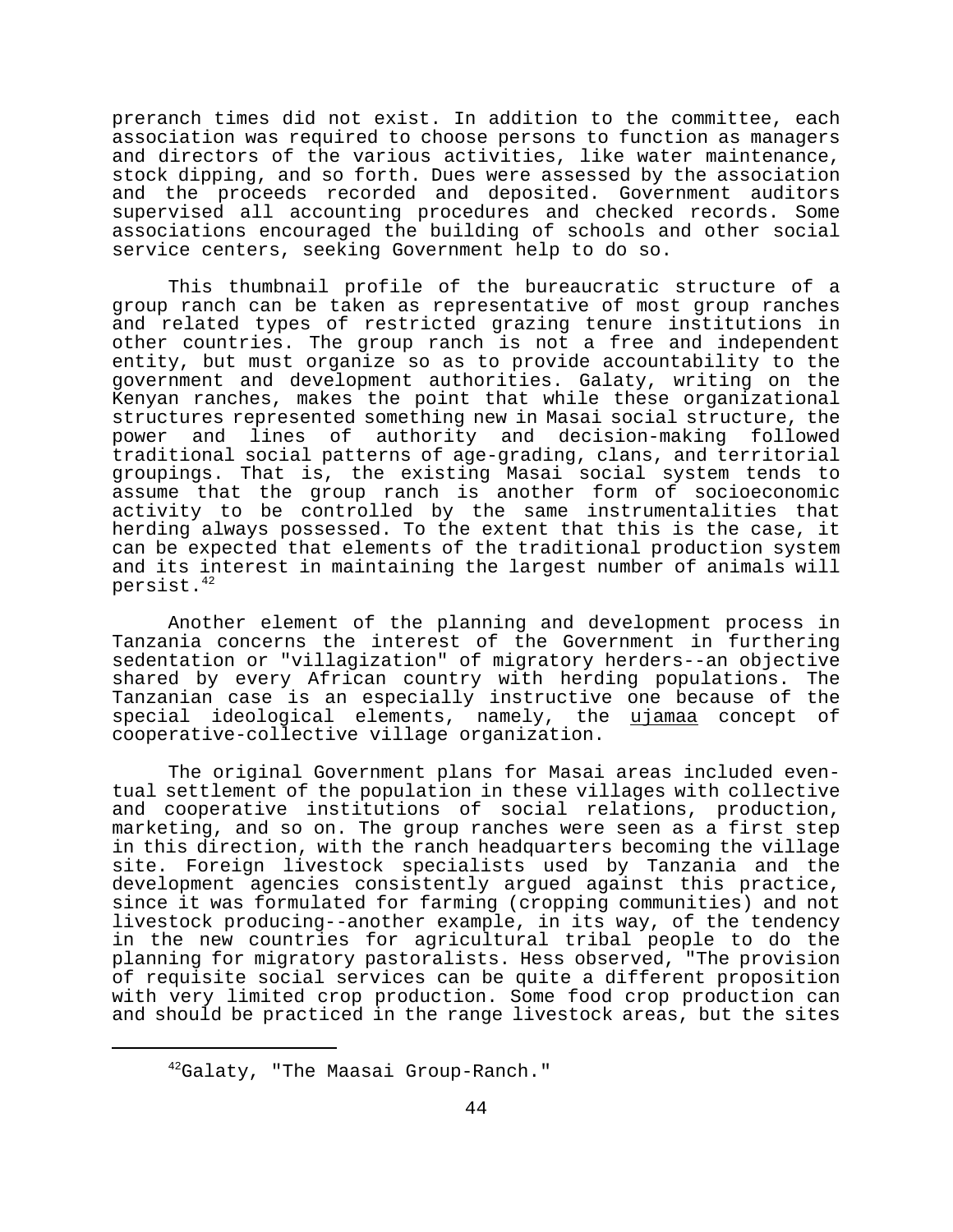for cultivation must be very carefully selected. Areas such as Masailand lend themselves to livestock production very well, but the majority of the soils cannot support sustained cultivation. . . . Settled for crop-production as large permanent ujamaa villages, they are likely to become a wasteland of weeds and eroded soil very soon."<sup>43</sup> And by the late 1970s many of them had become so, according to reports in the files of the USAID/Dar es Salaam Mission and evaluation studies made on USAID and World Bank projects.

Hess recommended that the "villagization" experiments be carried out in the form of small, scattered villages used as centers for delivery of services, schools, and retirement of the aged, and in subsequent years this policy was adopted by the Tanzanian Government, at least tacitly. By 1980, the Arusha area had approximately 15 such small settled loci, connected by new roads ("drought roads") constructed for assisting in livestock marketing. Reports on these communities in the USAID/Dar es Salaam Mission files leave no doubt that the Masai have begun to utilize these settlement possibilities, but that no real villages are forming (i.e., settlements with substantial permanent populations engaging in the full range of social activities). Hatfield's report seems to show that this degree of "villagization" in Masailand was caused less by the ujamaa philosophy and planning and more by the fact that stock dipping and other services have to be done at a given point, selected as convenient to the herding groups in that area or in a group ranch territory.<sup>44</sup> That is, the modification of  $\frac{1}{2}$  jamaa policy advocated by Hess and others in the early 1970s is coming to pass as a matter of evolution and not formal planning.

However, it would be necessary to study the situation in detail before one could be confident of trends. The Arusha region--the heart of Tanzanian Masailand--is the recipient of a comprehensive development plan headquartered in the town of Arusha. Tanzania has grouped supervision of all development projects affecting a particular region in a central regional office. This system has concentrated and coordinated development efforts in Masailand for the past decade, and Arusha has received a considerable share.

#### 2.4.3 Problems of Operation

The history of group ranches is recent, and the sense of failure that pervades many development projects may well be the consequence of premature assessment. It is clear that group ranches are not simply instruments of production, but organizations that

<sup>&</sup>lt;sup>43</sup>Hess, Establishment.

<sup>&</sup>lt;sup>44</sup>C.D. Hatfield, "Masai Ranch Development Project, Aug. 1973-Aug. 1975: End of Tour Report" (Arusha, Tanzania, 1975).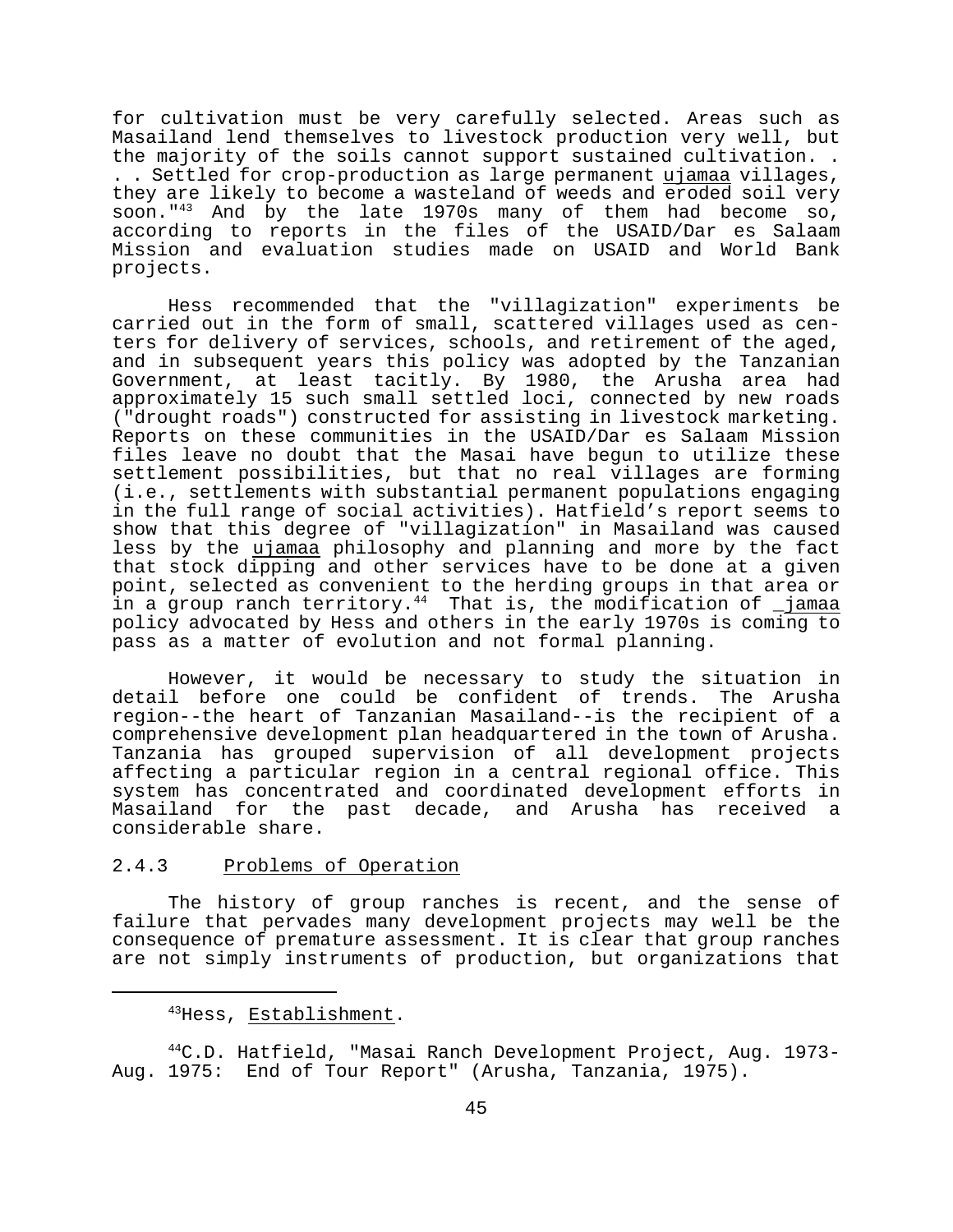must combine existing social patterns with innovative forms. The group ranch can be expected to evolve, with or without development projects, for the simple reason that pastoralists are coming to see that their political survival depends on some form of tenured grazing lands.

The most commonly cited problem of group ranch operation has already been mentioned in various contexts: the tendency for pastoralists to attempt to enlarge their individually or household-owned herds to take advantage of as much grazing as possible. The conferring of title, lease, or license to a restricted tract has not, on the whole, turned pastoralists into sedentary, intensive ranchers. In any case, no country has supplied the training and inputs necessary to transform migratory herders into irrigated forage-producing ranchers, if this is what is required to effect the full transformation. To pursue the North American analogy, group-ranch pastoralists are at the present time in a stage of development comparable to open-range ranchers in the U.S. and Canadian West circa 1870-1900. That is, they have acquired some "home" or headquarters land; have accepted small home-ranch or hamlet settlements for conducting business, animal health<br>management, and marketing; but continue to utilize free or but continue to utilize free or unsurveyed range to the extent possible and practical. Under such conditions, pastoralists--or open-range ranchers--cannot be expected materially to reduce or limit herd size. This might be accomplished by establishing cooperatively owned and managed herds, but, to do this successfully, marketing and price circumstances have to be more securely established. No African country can offer to meet such conditions at the time of writing--their agrarian systems are simply not this comprehensive nor are their markets so predictable.

Other problems emanate from the process of ranch organization. One of the difficulties in discussing group ranches is ascertaining precisely how many are in operation at any one moment. The organizations called group ranches are usually in various stages of formation, management, or disuse. Landownership and transfer is a long and complex process in all cases, and ranches can remain in a suspended state for years, caught in the midst of the process. Moses Olang, a Kenyan range ecologist now working in the Ministry of Natural Resources, notes that a Kenyan ranch cannot be considered to exist until it has been officially registered. This signifies that the land adjudication process has been terminated and all the land has now been titled to the ranching group. However, this can be accomplished on schedule only in cases in which the land is owned by the clan; when individual households hold titles, the process can take years, during which time the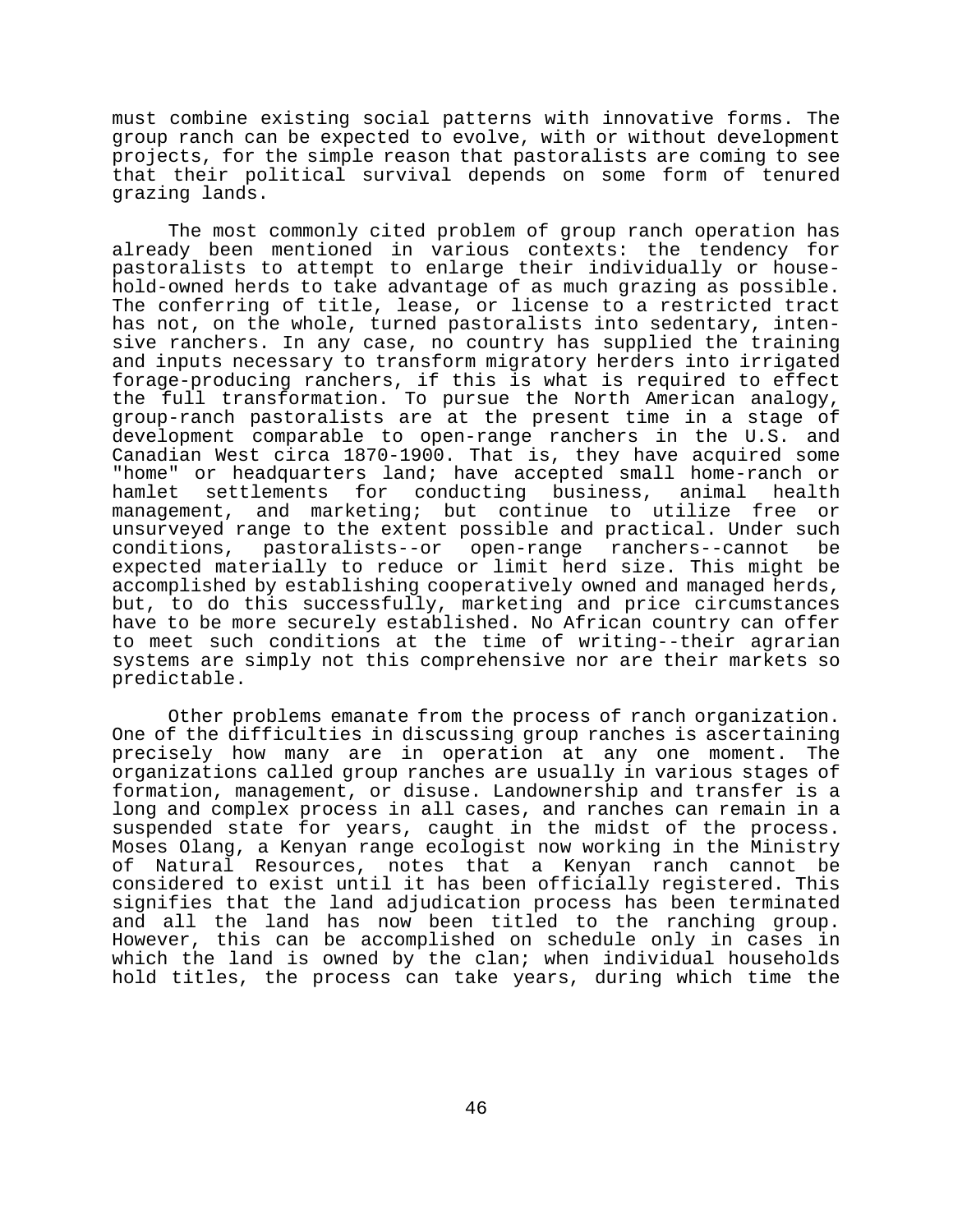ranch exists in a legal and economic twilight zone.<sup>45</sup>

Considering the fact that many, if not a majority of, group ranches are only partly constituted, it can hardly be expected that the full schedule of operations, inputs, and production can live up to the standards established.

Since a dominant objective of ranch establishment is reduction in herd size in order to reduce grazing pressure on constricted pasturage, all types of group ranches have grazing quotas. These take the form of a restriction on the number of animals allowed to use the range. A secondary objective of most quotas is to establish criteria for loans--when a pastoralist can prove that he has reduced his stock in accordance with the set number, he may become eligible for a loan. The quota system contains the assumption that all herders using the land in the ranch property will be equal in wealth (as defined by herd size). Aside from the difficulties in fixing and enforcing quotas because of the pastoralist conception of elastic and maximal herd size, other practices make it difficult to accept herd equality. As Olang notes, among the Masai a young man receives a cow at birth, and it is his duty as he grows up to increase the number of cattle he owns in his name--by purchase, reproduction, occasional raiding, and other methods. This dynamic process is ingrained in Masai social structure--Olang states that we have no power to make them equal in wealth."<sup>46</sup> To enforce quotas at any point in time would mean that some households would have to accept a reduction in wealth, while others, the poorer herders, would be allowed to increase their herds. Since the normal process of herd accumulation does discriminate among herders in terms of ability and managerial acumen, the quota system violates basic entrepreneurial incentives and values. In addition, the purchase of additional animals by small herders requires cash or property which these people usually lack and have no means of acquiring. Consequently, few group ranches have been able to enforce quotas. The following passage from Olang's paper illustrates some of the problems in quota allocation:

A livestock census is carried out for the purpose of grazing quota allocation. The figures which are obtained are then converted into animal units [A.U.] (which are later used in calculating grazing quotas).

Example:

<sup>46</sup>Olang, Group Ranch Development, p. 4.

<sup>&</sup>lt;sup>45</sup>Moses Olang, Organizations and Procedures in Group Ranch Development in Kenya, Pastoral Network Paper 13c (London: Agricultural Administration Unit, Overseas Development Institute, 1982).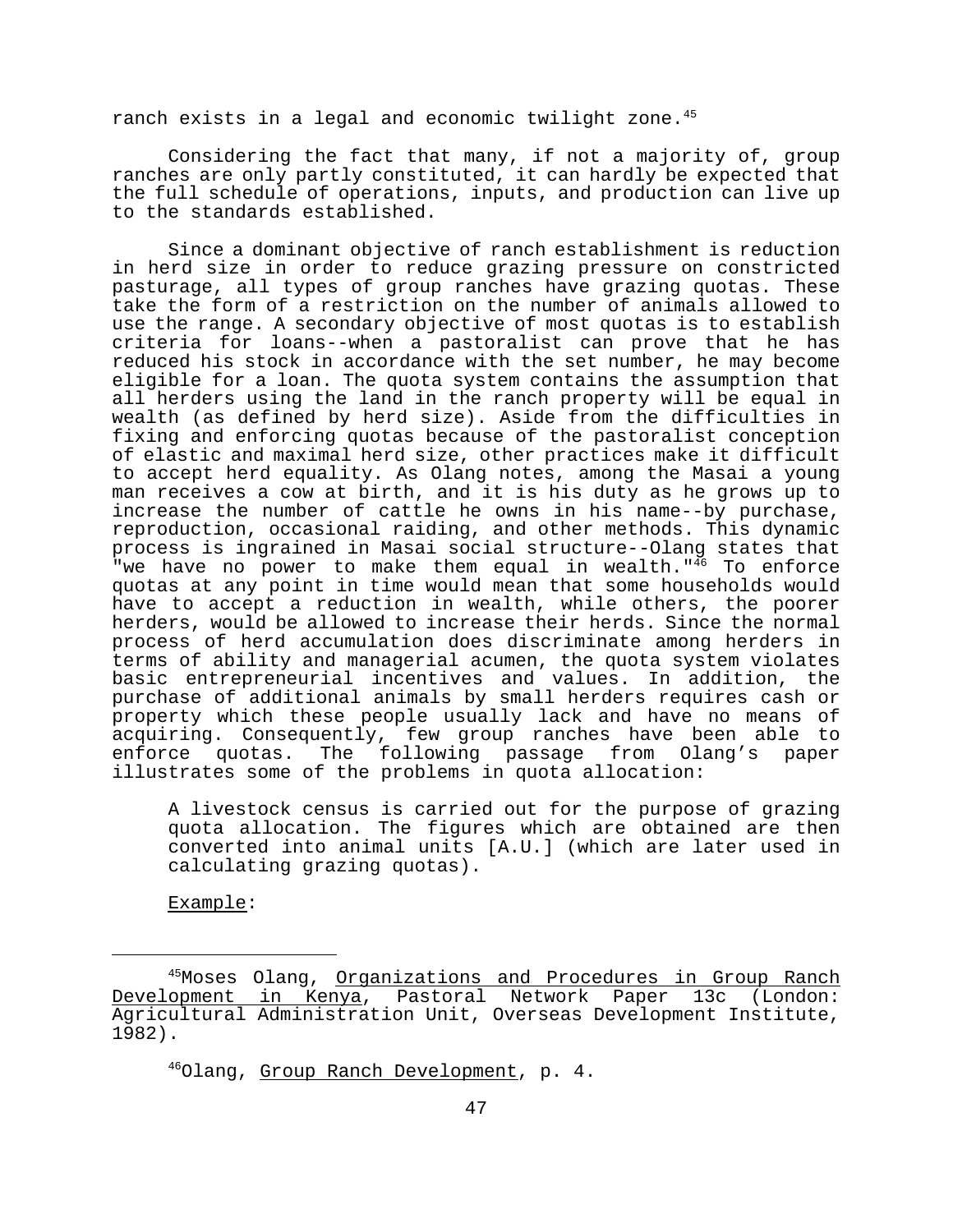|             | Livestock |      | Grazing Quota |
|-------------|-----------|------|---------------|
| Family Name | Numbers   | A.U. | Allocated     |
| Family "A"  | 250       | 150  | 108           |
| Family "B"  | 120       | 72   | 72            |
| Family "C"  | 40        | 24   | 40            |
| Family "D"  | 75        | 45   | 50            |
| Total       | 485       | 291  | 270           |

Let this group ranch be for only four families, for the purpose of grazing quota allocation. And also let its maximum permissible animal units be 270. So, the grazing quotas should not total more than 270. It has also been found out that a family of six will need 40 animals to provide the minimum home requirement. The allocation starts with the poorest family, which is "C." This family is given a quota of 40 A.U., then family "D" is given 40 A.U. Family "B" is left at 72 while family "A"'s quota is brought down to 108. If the ranch is overstocked then this is the figure used for destocking.

This calculation is done in year 1 while loan repayment starts in year 4. But in the fourth year family "A" may have 170 A.U. In this case what figure should be used for loan repayment? It must also be realized that when the loan was being apportioned to the ranchers it was 150 A.U. which was used for family "A." And at the moment it is that figure (150) which is used throughout the loan period, because figures are never adjusted later on. So it is just in theory that the grazing quota is used for loan repayment. It is used only in destocking. $47$ 

We have noted that the establishment of the group ranch concept has required an elaborate government bureaucracy. This is deemed necessary in order to effect the needed changes, but it is also a requirement imposed on the country governments by the terms of technical aid. Accountability for funds and guarantees of successful outcome in order to maintain eligibility for future funding require governmental or parastatal offices for keeping records, maintaining pressure on the pastoralists to conform to standards, and delivering the inputs which facilitate performance. Galaty has observed that pastoralist development projects frequently contain an element of built-in failure or criticism due to this concentration on organizations and bureaus. When the objectives sought in the project are not met adequately, the pastoralists are blamed for not responding appropriately. That is,

 $47$ Olang, Group Ranch Development, pp. 4-5.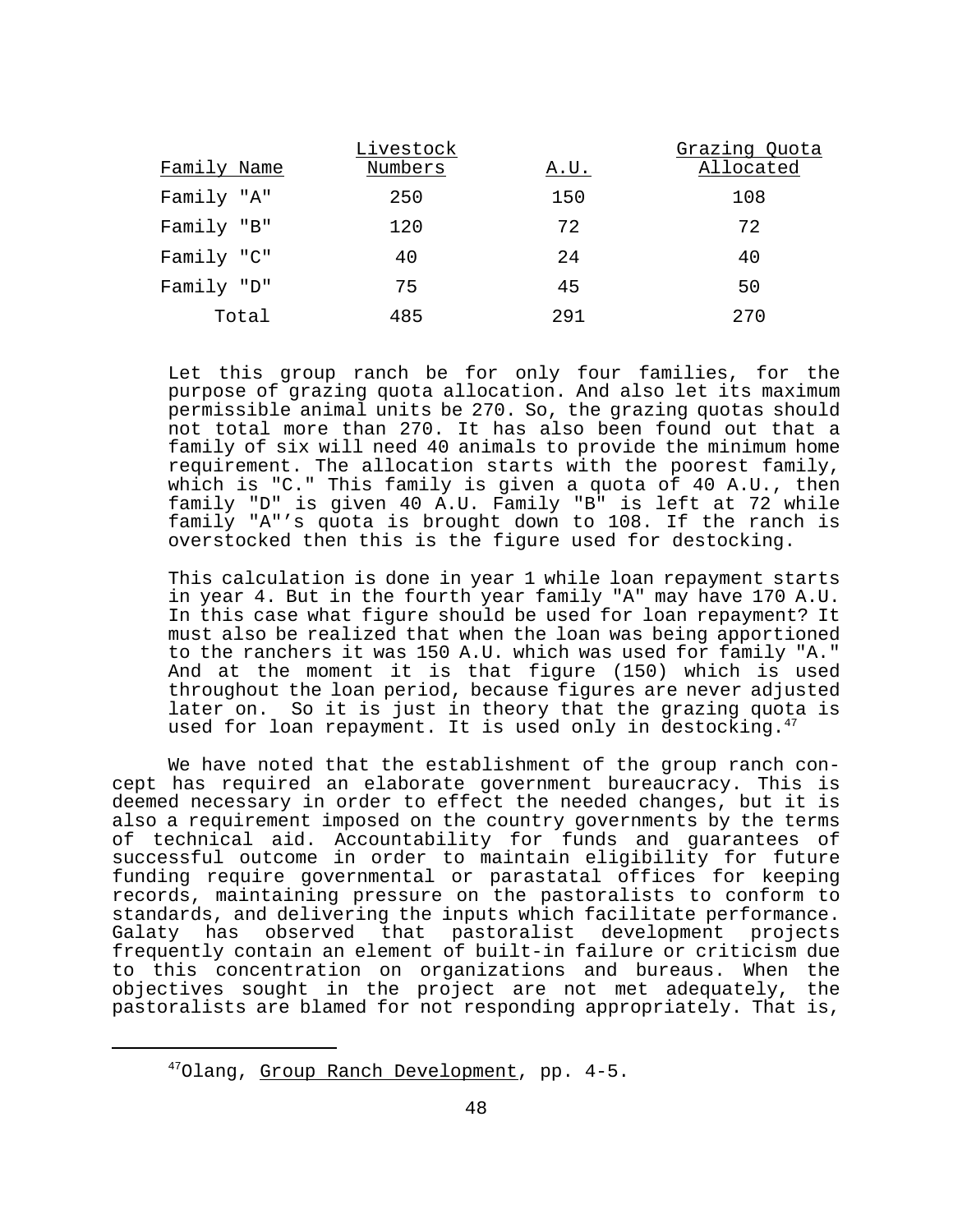the targets of planned change are made responsible for the failure, not the organizations created to engineer the change. $48$ 

While large bureaucracies are created, key activities are often underfunded. For instance, adjudication in Kenya is done by a Government department with two sections: one that conducts the land survey, another that discusses the proposed ranch boundaries with owners of the herds who have been using the tract and that determines who is most eligible for membership. This has proved to be a time-consuming procedure, sometimes taking years before the necessary surveys and decisions have been made and the precise land area selected. Each ranch, once its adjudication procedure is complete, then falls under the jurisdiction of a Group Representatives Officer, whose duty it is to see that all members live up to the requirements and to advise the members on patterns of conformity. The problem is that there are too many group ranches for the available staff to service. A single officer may have 10 or 15 ranches to oversee, and, since the budgets are limited, he may have difficulty obtaining sufficient gasoline to make enough visits; during the rainy season roads are often impassable. Lacking close contact with the supervisory personnel, group ranch members tend to go their own way.

Water development has been an especially difficult problem- not only for group ranches, but for all pastoralist development schemes in the drier countries (Sudan has had considerable trouble, since water development is in the hands of a parastatal company which sets domestic human water supply priorities above those of wells and boreholes).

Such priorities are not idiosyncratic or completely reflective of domestic political pressures: foreign aid representatives in the 1970s pressed water development agencies in the country governments to reorient their expenditures toward villagers and other domestic users in line with the change in development policy involving the favoring of "basic needs" and poor people. Bureaucracy is another problem in water development. A plan for a borehole, requested by the agricultural ministries, must pass through many levels of officeholders before it can be acted upon; and equipment for the wells, once dug, may take as long or longer to obtain. Two years is considered about average for Kenyan group ranches.

Installing and servicing facilities for group ranches is usually a low policy priority in most countries--despite the need to make their dryland regions more productive and their populations more self-supporting. But pastoralists, usually a national minority and difficult to incorporate in national social and economic plans

<sup>48</sup>John G. galaty et al., "Organizations for Pastoral Development: Contexts of Causality, Change, and Assessment," in The Future of Pastoral Peoples.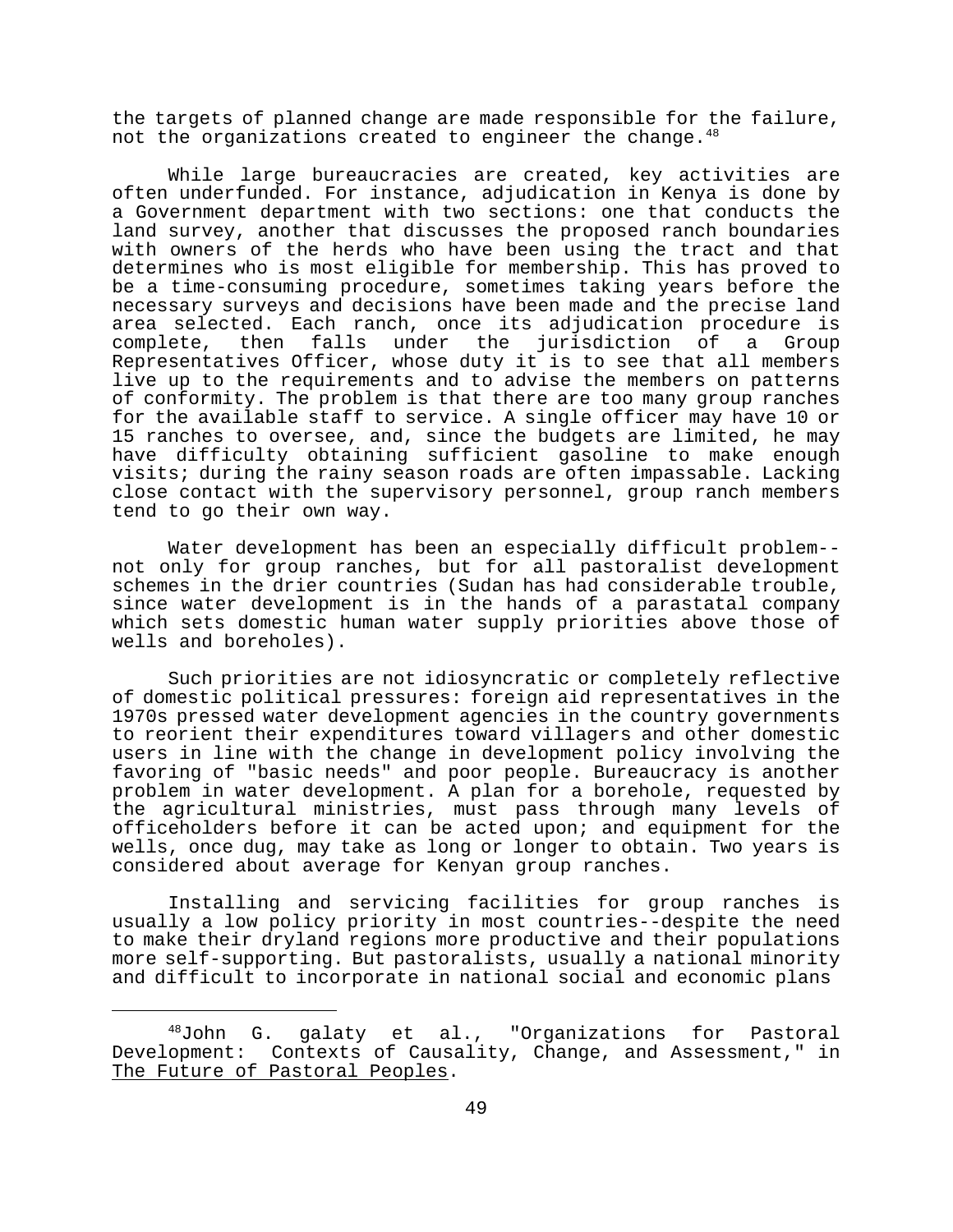and activities, are persistently downgraded as a priority population. They lack political power; their performance record in the livestock development projects has been disappointing to all concerned; and, despite the general awareness that the nature of the projects is a major factor in their failure, the limited returns and resultant indebtedness have not inclined governments to move vigorously. Even the welfare argument is difficult to apply: pastoralists evade simple classifications for members of the "rural poor" because their economic position is difficult to classify with the criteria used for farmers and villagers.

The very transitional or ambiguous nature of so many group ranches makes it difficult to apply the rules established in the various schemes. Loans and other services advanced to the ranches that require repayment or delivery of stock to marketing facilities are seldom enforced, since the ranch owners are usually not in full compliance with the ranching scheme and regime. In Kenya, failure to repay loans to the Government is supposed to be followed by a Government foreclosure and sale of the ranchland, but this has never happened despite many cases of default. Pastoralists do possess one weapon: they have a reputation for taking matters into their own hands if they feel they have been exploited or their rights violated. African governments are extremely nervous about unruly rural populations; they are not likely to move against pastoralists if the group concerned has a reputation for forceful action.

With some exceptions, notably Botswana, where members of pastoralist tribes have played important roles as Government officials and planners, pastoralists have not been consulted freely in the planning of group ranches. This is undergoing change, as pastoralists take increasingly important public roles in their own defense, but the difficulties remain. Again, one can find a transitional situation: language difficulties, hostility and when confronted by government requirements, and unwillingness openly to subscribe to measures requiring modification of traditional livestock regimes have made it difficult for government planners to obtain cooperation from pastoralists. Still, the curtailment of free grazing movements becomes an imperative when alternative uses for the better rangelands arise, so the ranch schemes are legislated and put into effect. There is no doubt that many of the defects are the result of failure to consult the "target population," but there seems to be little alternative. As noted, this is changing as pastoralists come to accept the necessity for change.

The need for intensified extension services to assist pastoralists in managing group ranches is acknowledged by everyone concerned, but provision of such services on a regular basis has proved difficult and expensive. Since ranches are in a transitional status, with many or all of their members moving regularly at great distances from transportation or settlement points or beyond the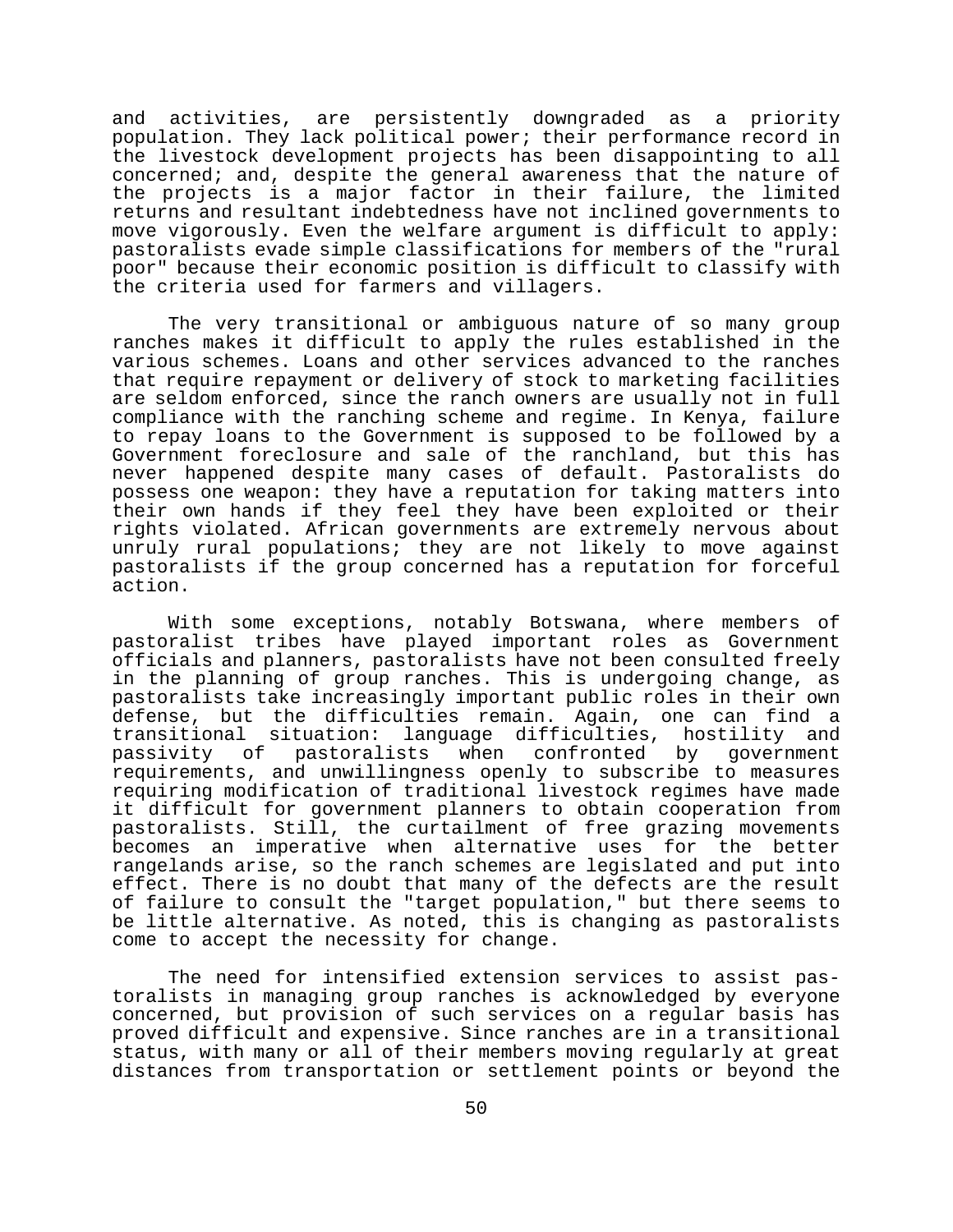boundaries of the ranch, extension agents have found it difficult to reach them. Again, one finds a financial priority issue: extension work with pastoralists in many regions is at least twice as costly as with settled farmers due to the need for adequate vehicles, much gasoline, the long distances, and the salaries paid in relation to the results obtained. In Kenya, houses were constructed for range assistants near key boreholes, but, since the group ranchers were at some distance from the wells during much of the year and since the assistants lacked adequate transportation, most officers moved back into towns where their families could find better services and facilities.<sup>49</sup>

## 2.5 Some Concluding Observations

This paper takes the position that the key to change and development in pastoralist livestock production is to be found in the institutions of land tenure. The group ranch is the most obvious example of the use of land tenure to effect changes in economic activity and habits of settlement, and, in a sense, it is the inevitable or ultimate form that pastoralist transformation must take in most countries and regions. However, this is not equivalent to arguing that all group ranches are desirable or well planned.

In the first place, the group ranch system appears most suitable for the better range areas, where restricted grazing, better watering, and, consequently, improved possibilities for intensified production are obtainable. However, since these areas are precisely those for which alternative uses for the land are also in view, the group ranch is automatically in a situation of resource competition with farming, agribusiness, game parks, and tourism. The relatively low-priority status of many pastoralist populations means that group ranches tend to be established in compromise localities--not the best range, but, one hopes, not the worst. However, the poorer the range, the larger the ranch needs to be; and size creates financial problems for the delivery of services. Large size, plus marginal grazing, also encourages pastoralists to follow traditional migratory strategies.

Second, while a land tenure device may lie at the base of development, it is by no means the only important factor in the success or failure of ranches. Tenure has to be inserted into existing social systems--or, at least, if some aspect of the social system requires change, this has to be researched carefully in order to plan the ranch accordingly. The most essential factors are, of course, the institutions of property ownership and transmission: when land is considered to be held by a collectivity, a group ranch tenure tract may be more easily introduced than in cases in which land is a matter of fragmented household rights.

<sup>49</sup>Galaty, "Organizations," p. 10.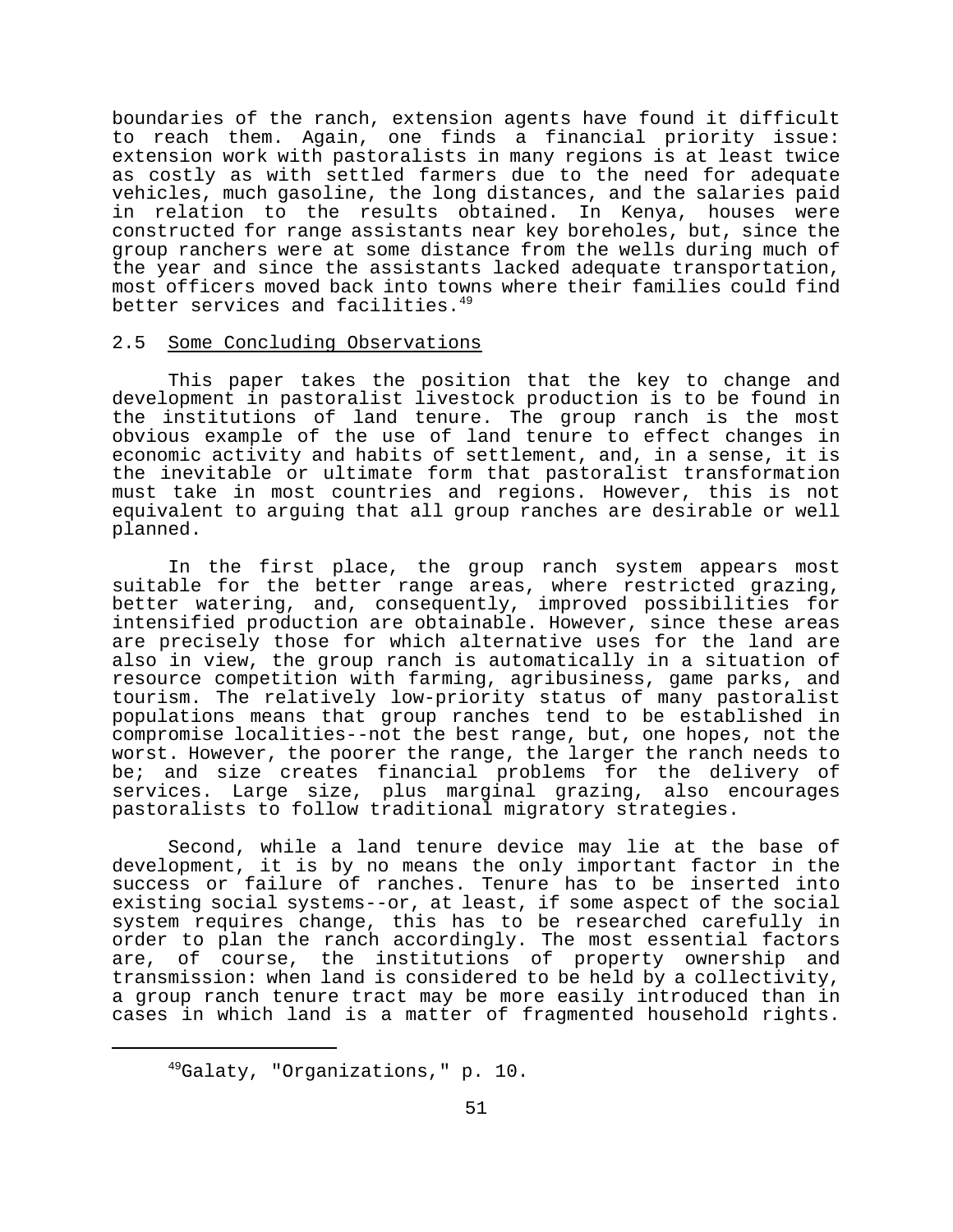Colonial tenure arrangements have persisted in many countries; the presence of these residual rights complicates the transition to a group title. Clearly no group ranch should be formed until detailed research on property rights and institutions has been conducted. Governments and development agencies have tended to view group ranches as an opportunity: give the pastoralists land and let them accept the incentive to change production. However, as we have shown, the matter is not this simple. The group ranch is both a social and an economic institution; neither side of the equation can be neglected in its planning.

While the group ranch seems the likely outcome for migratory pastoralists, it is no solution for the many African mixed farmer-herder groups who practice both crop cultivation and transhumant or wet/dry-season pastoralism. This group, plus the migratory pastoralists in the exceedingly dry regions where farming is largely impossible, will require some form of tenure adjusted to their need for continued movement. For the mixed cases, large community pastures, such as those used in parts of western Sudan, may be the only suitable tenure arrangement. Such pastures are reserved for use in the dry season and maintained by the Government, but the farmer-herders may also become members and pay small annual fees for use and development.

For pastoralists in very dry regions, other solutions will be required. For the time being, there seems no good alternative to some form of migratory movement. Since the arid regions are also inappropriate for crop farming, there exists less competition from other types of land use. Grazing blocks, appropriately planned and administered, may be the best solution. These can be flexible, with monitored boundaries in order to keep herding groups reasonably separate, but, in periods of unusual drought or other dislocations of the normal annual grazing pattern, these boundaries could be opened and the herders permitted to move freely or to work out their own arrangements for range sharing.

These various solutions to the grazing problem must be considered experimental and transitional. The final disposition of migratory and transhumant livestock economies in Africa is bound up with many social and demographic factors, as well as with the changing vector of relationships of the herders to central governments and their planning processes. All of these factors are constantly changing and evolving. Pastoralists are moving into new occupations and playing new and different roles in the national and regional economies; their position in African countries is subject to constant review. The group ranch has much to recommend it, but it is not the only tenure arrangement, and its precise terms must be expected to vary by region and situation.

### 3. THE WEST AFRICAW EXPERIENCE WITH LIVESTOCK PROJECTS

Most of the projects of West Africa are relatively new in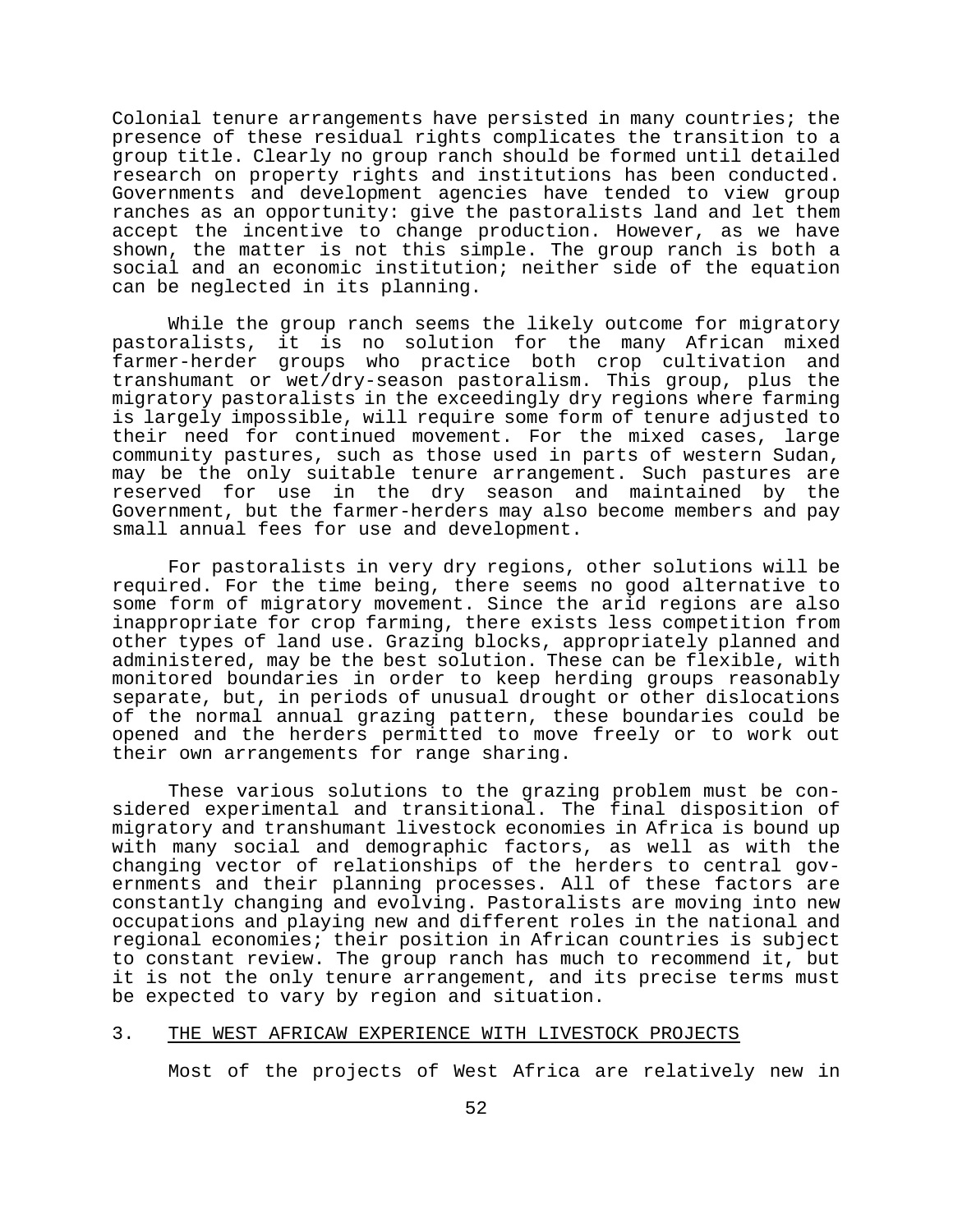comparison with those of East Africa. In a sense they give us an opportunity to see what has been learned, what the state of the art is in project design, and what land tenure issues remain to be addressed in future livestock development efforts. In this section we will organize our analysis around a framework of the relationships of these pastoral development projects to four related issues:

- 1. The creation or enhancement of existing social inequalities that have already proved nonresponsive to development initiative
- 2. The rights and obligations of the existing land tenure systems that are in place
- 3. Who actually owns the animals in the project zone
- 4. The pastoral-cultivator interaction that characterizes the project area

These projects, like those in East Africa, do not exist without historical precedent. The data on the amount of meat protein in the African diet have indicated to planners since the beginning of the colonial period a natural area for development. What better place to start than a vast range with hundreds of thousands of animals in one ecological niche and millions of protein-hungry consumers in another.<sup>50</sup> For the French administration of the Afrique Orientale Fransaise (AOF), the Sudan-Sahelian zone represented an ideal place to introduce Americanstyle ranches. By 1929 M. Piettre enthusiastically endorsed two large sheep-raising projects using Merino mixtures and also large-scale (for the time) cattle projects using Charolais crossbreeds. $51$  All this activity was advocated and promoted by the AOF Director, M. Carougeau, at the 1928 International Congres du Mouton. Despite the early fervor, all these projects had failed before World War II. $^{52}$ The AOF veterinary service had learned to appreciate the skills of traditional herders in keeping animals alive in what was to the managers of the European ranching schemes a difficult environment. At the 1936 AOF Livestock Conference (Conference Consultative de

<sup>51</sup>M. piettre, "Les bases d'un grand élevage colonial" (Paris: IEMVT files, 1929).

 $52H.$  Giraud, "L' élevage au Soudan: son avenir," Thesis, Ecole Vétérinaire, Maison-Alfort, 1946.

<sup>50</sup>Pierre, Les produits de l'élevage en A.O.F. (Paris: A Challamel, 1906); G. Francois, "Les productions de l'Afrique Oriental Francaise" (Meluni Impimerie Administrative, 1918), E. Aldige, Situation d'évage et disponibilité en viande de l'Afrique Orientale Francaise (Paris: Libraire Emile Larose, 1919).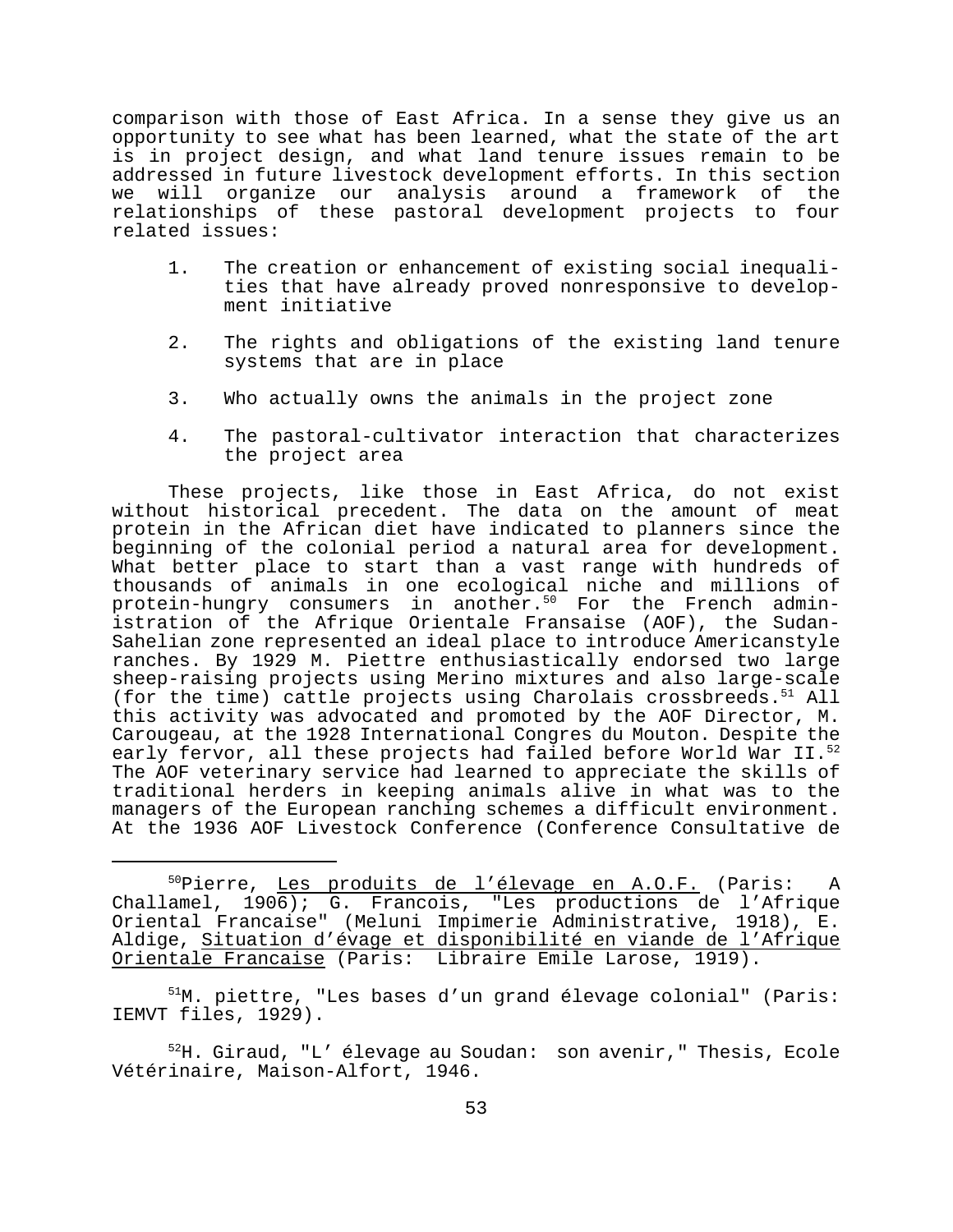l'Elevage), held in Dakar, it was decided to develop the local economies rather than proceed with any more American-style ranching projects. The basic thrust of the new colonial policy was based on a report by M. Feunteum (livestock inspector of the colonial ministry) which pointed out the low animal protein intake in the traditional diet in the French colonies. The figure was then placed at about 6 kg per year (or about twice what it is today), and the new policy was to stimulate local production to double this figure. The way to do this was to overcome the inertia of tradition through experimental demonstration ranches, veterinary medicine, and, above all, pasture development.<sup>53</sup>

By the 1940s, then, there had developed the basic paradigm that is found in all of the subsequent and current livestock development projects in Francophone Africa: stimulate animal production on already overtaxed pasture resources through improved animal health (veterinary medicine), encourage waterpoint development to extend the range, and preserve the pasture through increased offtake to meet the existing demand for meat. In 1936 this was called une politique de la viande (meat policy), and today it is called developpement.

How has this generation of livestock projects fared in West Africa?

## 3.1 Mauritania

Projects, even well-designed ones, cannot control all variables. Nothing better demonstrates the dynamic character of land tenure institutions along several dimensions than the changes that have taken place in Mauritania's livestock sector as a result of the recent Sahelian drought. The idea of developing Mauritania's animal products sector had its modern inception in a number of Fonds d'Aide et de Cooperation (FAC), United Nations Development Program (UNDP), and Food and Agriculture Organization (FAO) studies initiated in the late 1960s. They resulted in a sector project designed by an FAO-financed team (Fond Europeen pour Developpement [FED]). The Government of Mauritania then asked the World Bank group for financial assistance, and in 1971 the project was finalized. This was before the major impact of the Sahelian drought had been felt.

The purpose of the project was to maintain and improve the production of the country's livestock herds in the southwestern section of the country (Administrative Regions 3, 4, and 5), where 50 percent of the population lived and 40 percent of the animals were kept. The major financial commitments of the project were to the improvement of a network of wells, veterinarian health

<sup>53</sup>Giraud, "L'élevage au Soudan," p. 9 and passim.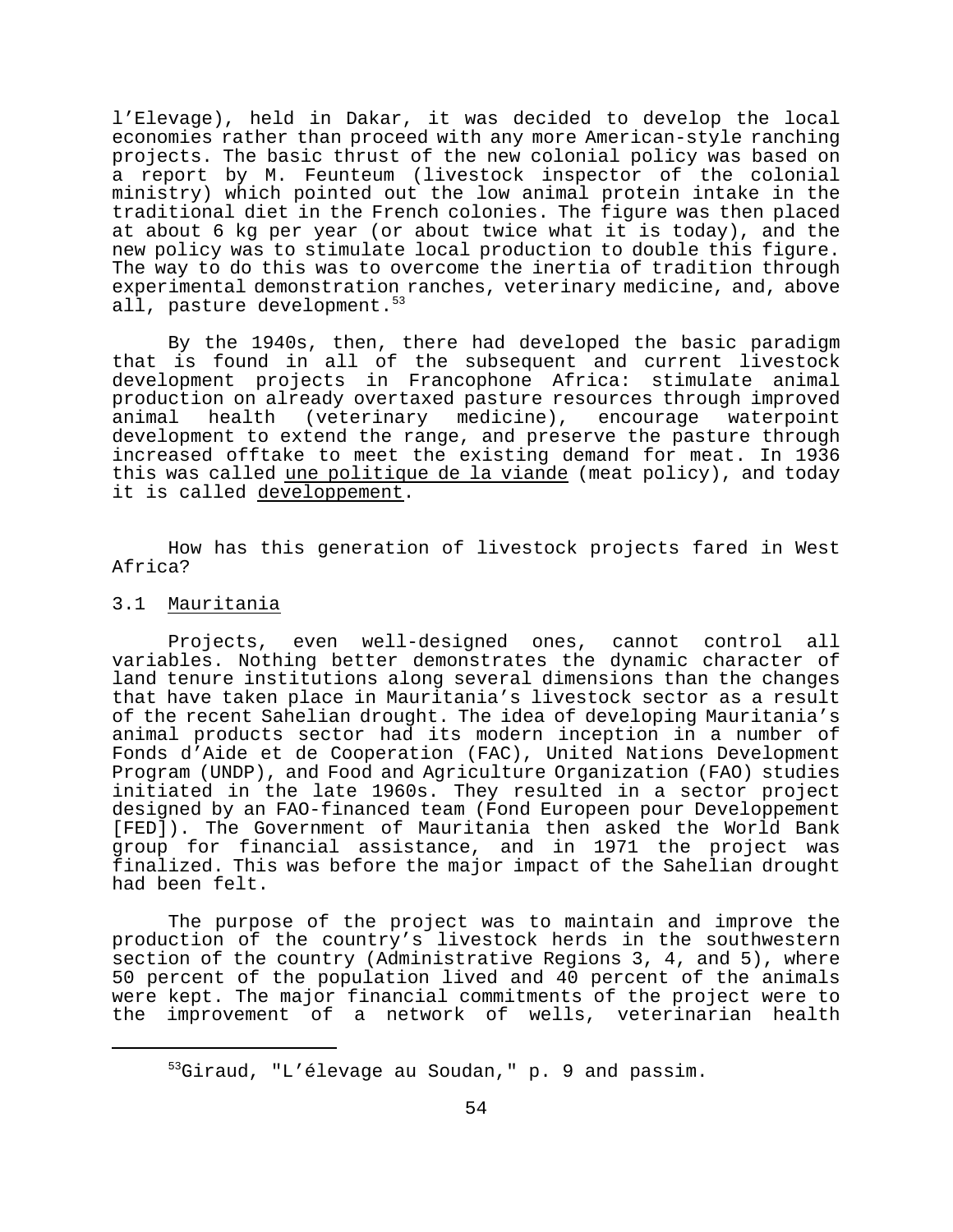services, and the protection of pastures against fire through the rehabilitation of firebreaks.

The World Bank recommended that no changes be made in the existing transhumant and nomadic pattern of land use, even though the appraisal team felt that these were not conducive to modern techniques of animal husbandry. Any changes, the World Bank's appraisal document argued, would increase losses due to drought. The project designers took the position that any attempts to alter the traditional transhumant movement of the herds between the dry-season pasturage close to the Senegal River and the rainy season utilization of the fresh grasses to the north would be premature. Besides, the document noted that the various Western measures tried for controlled grazing in West Africa had not worked. Finally, it was not a pressing issue then, since overgrazing was not a problem at that time.

Yet tenure policy issues have emerged: (1) who has access rights to national range as it is improved, and (2) who controls and cares for the water points that enhance areas of this range?

Like most livestock projects, the designers left these issues to be worked out by the herders themselves. Their resolution is made difficult by the fact that there are at least four different herding strategies potentially competing for the same pasture resources. The first are the large Maure cattle and camel herds managed largely by the vassals of the noble families.<sup>54</sup> The second are the small stock herds of the vassals and poor herders who traditionally used the more marginal resources.<sup>55</sup> The third are the domestic animals of the sedentary populations that will be pastured close to or far from home depending on the conditions prevailing that year. Finally, there are the large herds of the transhumant and nomadic Peul (Fulani) who have been making increasing use of Mauritanian range since 1950.<sup>56</sup>

These are problems that will be encountered in most livestock projects in West Africa. In the Mauritanian case, there are several added complexities. The first is the changing power base for the

54P. Dubié, "La vie materielle des Maures," IFAN Mémoires [Dakar] 23 (1953): 111-252.

55C. Toupet, "La sédentarisation des nopmades en Mauritanie centrale sahelienne," thesis, Université de Paris VII (Parris: Librairie Honoré Champion, 1977); and P. Bonte, Etude du changement social: évolution des modes d'accumulation et transformations sociales en Mauritanie (Nouakchott, Mauritania: USAID/RAMS, 1980).

<sup>56</sup>P. Wadoud, <u>Changements sociaux: le dévenir du pastoralisme</u> (Nouakchott, Mauritania: USAID/RAMS, 1980); J. Grayzel, personal communication.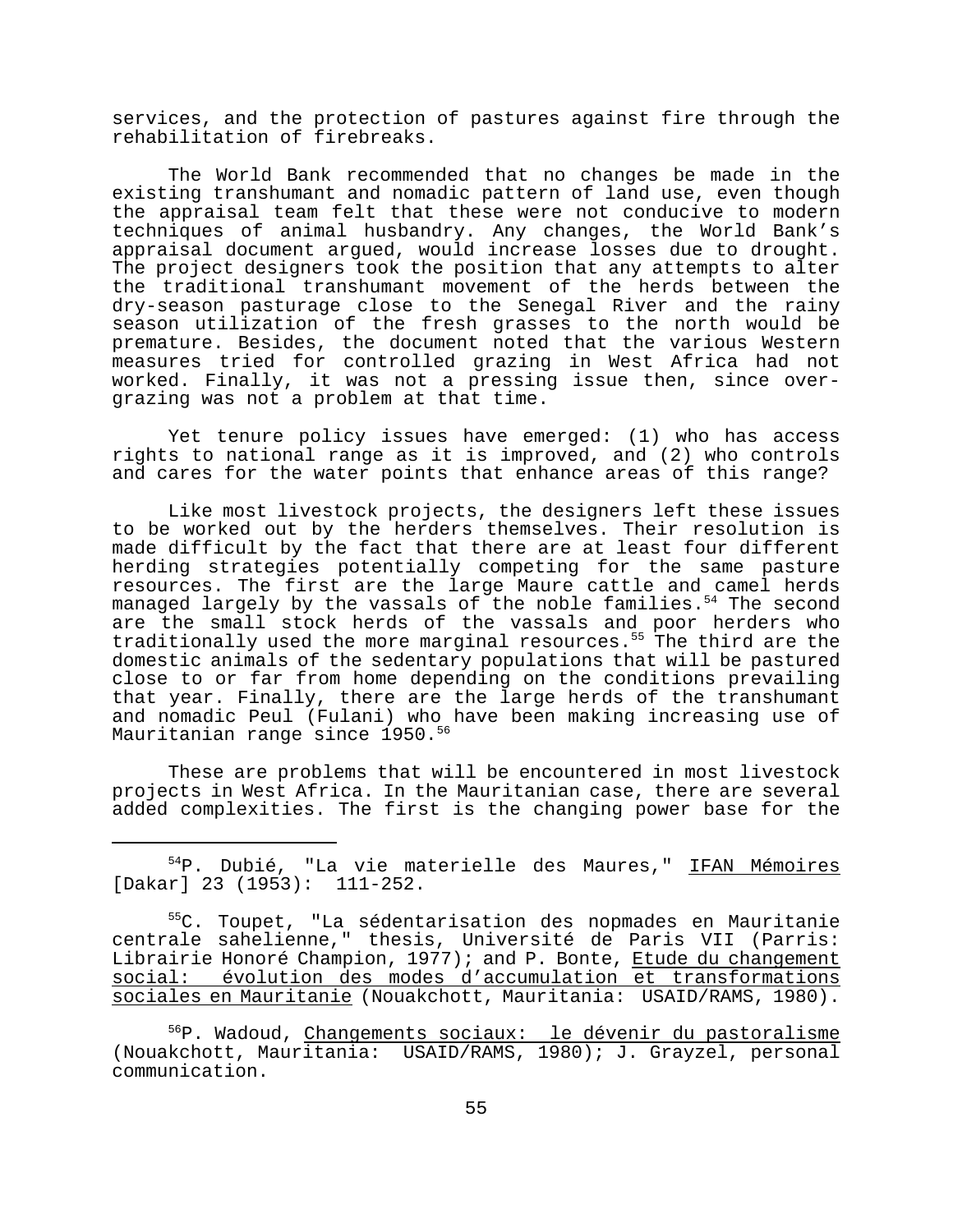Mauritanian elite. Traditionally, they were all associated in some way with pastoralism. Water points could be appropriated at will by the nobles of a particular region. Which noble tribes and clans controlled a particular area had been determined by battle and treaty. This has been in a state of slow change since the establishment of French colonial dominance and subsequent independence in 1960. Still, in spite of constitutional guarantees, one need not travel far in Mauritania today to see the control of valuable traditional resources exercised in a most direct way by members of the ancien regime.

The tenure issue here is whether the resources provided for pastoralist development will enhance the Government's attempt to increase the equality of its citizenry in the economic sphere or or whether they will lend themselves to the old exclusionary practices. This is more than just an ideological commitment on the part of developers to liberal philosophical notions of economic rights. If Mauritania is to feed itself, those herders who are willing to use the range as efficiently and as effectively as possible must be allowed access to the pasture and water resources. Nobles may or may not be effective resource managers on an individual basis, but class-caste membership is no guarantee of this. Also, resource use by servile populations is never conducive to capital investment resource improvement. Any long-term return accrues to the dominant class and not to the user. How does this work in relation to the project's two components: improvement of existing wells, and new wells in areas where water is not available at the present?

The existing water points are associated with natural sources, the locations of which are not uniformly distributed in relation to the range. Wells can reach a depth of 75 meters, and the deeper the well, the more major the undertaking it represents to the group that historically supervised its construction and maintenance. Once the project improves these wells, who controls them? New wells, since they are put in place by the project, can be used by any herd. This will alter transhumant routes, introducing competition for the intervening water and grasses where none existed before. These are not insurmountable problems, but they clearly demand greater recognition than they received in the project documents, as well as the development of a strategy to deal with them.

The FAC/IBRD project we have been discussing was designed prior to the full impact of the drought of 1969-1974. At that time, 70 percent of Mauritanians lived off livestock production; today, only 30 percent do. Major droughts have occurred in Mauritania as a fairly regular climatic variation. In this century, there have been droughts in 1913, 1941, and the recent one. Learning what effects the previous droughts had on land tenure will have to await historical analysis. One thing we do know is that the last drought has had tremendous implications for the nature of land use and the attendant rights to use land.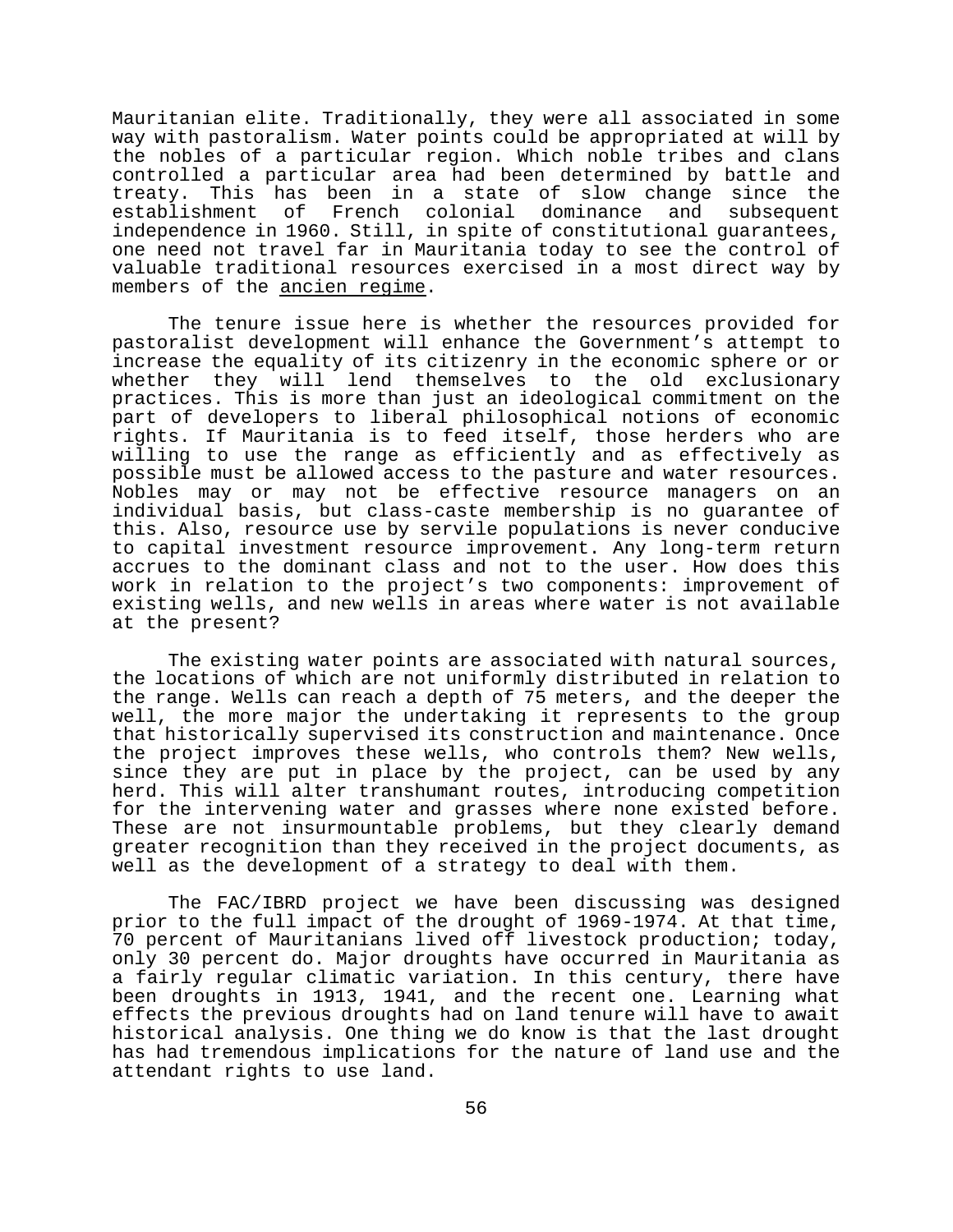In the past, as well as today, Mauritania has been an arid region best suited to livestock production. Traditionally, as mentioned above, local elites were usually large herd owners. Dryland farming could not compete with the returns possible from livestock production, and the majority of the population that was free to do so turned to pastoralism, leaving the labor of cultivation to those of the lowest social stratum. This historical fact has resulted in a situation in which the land used by many cultivators was (and is) claimed to be ultimately owned by noncultivators.

As the pastureland became increasingly desiccated, pastoralists moved ever southward and competed with the settled agriculturists for the limited available resources. (The problem was worsened by the fact that during the 1960s rainfall had been higher than average and the herds had expanded. By 1968, the year of the highest recorded rainfall, the national herd was estimated at close to 10 million head.) The drought continued to worsen at a steady pace and, only 3 years later, in 1972, there was the lowest rainfall ever recorded for the region. The effect on livestock numbers was equally dramatic. The national herd fell from 10 million in 1968 to approximately 7.5 million.

This overall 24-percent reduction does not tell the whole story, however. Whereas the more drought-resistant sheep and goats were reduced by 14 percent and camels by only 7 percent, cattle, the mainstay of a majority of the pastoralists, were reduced by 55 percent.<sup>57</sup>

The rainfall continued below normal, and even the most desperate measures could not prevent herd after herd from falling below levels of economic viability. Consequently, a large proportion of pastoralists who had traditionally exploited an arid grassland environment abandoned that way of life and encroached upon the agricultural population. Thus, areas with the greatest development potential, such as water points or land in the recession flood basins, became crowded and fraught with conflict.

Today, range management projects must deal with the issue of developing some sort of principle of exclusivity of range use after just such a system, with all its attendant inequalities, has ceased to operate, and they must do so in the context of a range and herd composition that has been completely altered by the drought. Some form of policy will have to be developed that defines rights to range resources, with all the competing historical claims, before anything in the way of development can take place.

The foregoing explains why there are so few data on the actual

<sup>57</sup>Government of Mauritania, Third Plan of Development (Nouakchott, 1981), pp. 40-42.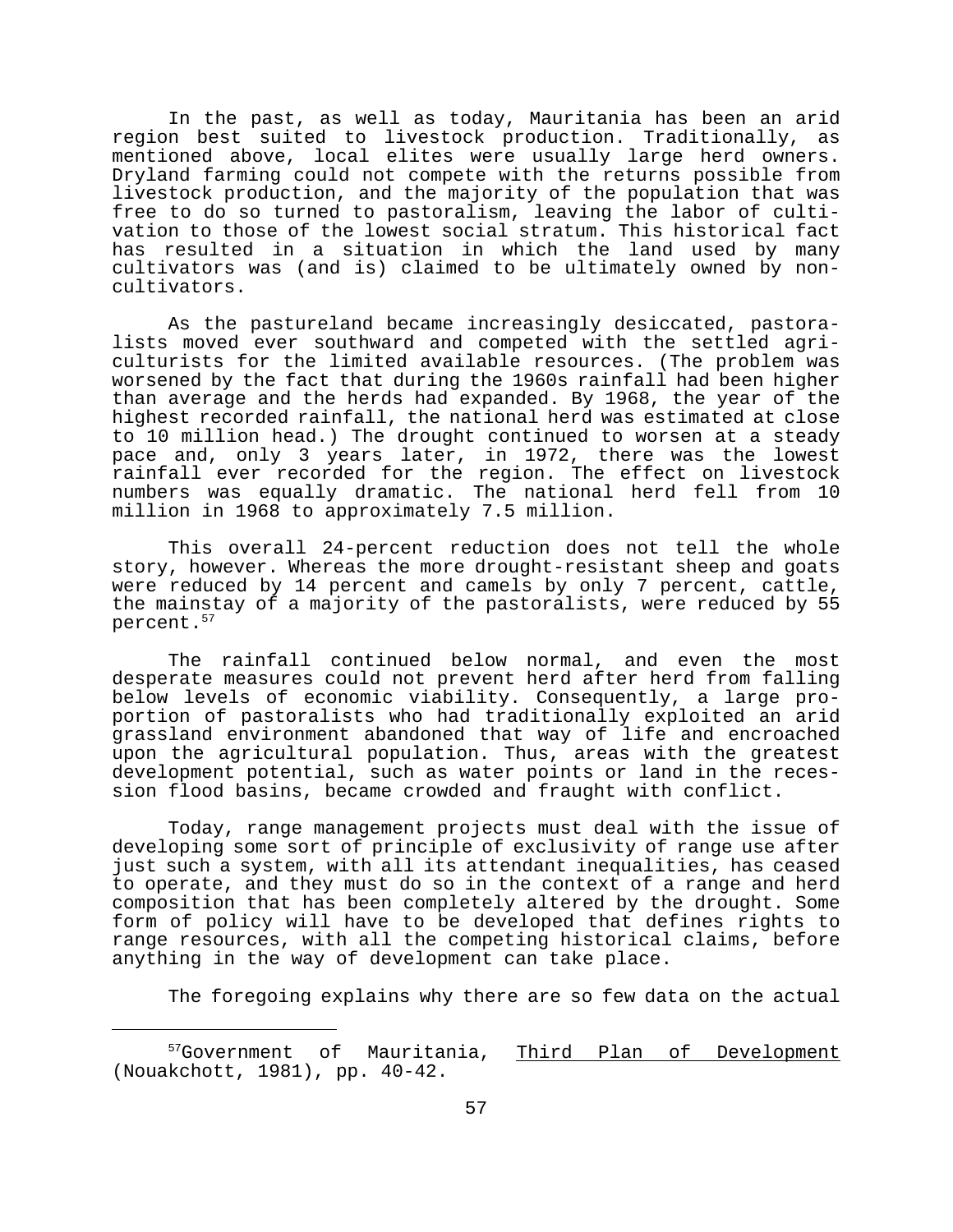land tenure systems in operation at any given project site, and why it has proved so difficult for the Mauritanian Government to formulate effective policy in these matters. One point is abundantly clear: traditional rules cannot be counted on to reflect the ongoing, day-to-day activities vis-a-vis the land.

The postdrought period has stimulated several project designs to help the devastated livestock industry recover. USAID is involved in improving livestock production in the Selibaby region through its integrated rural development project. This project rightly sees animal husbandry as just one aspect of a regional economy. Project personnel are working closely with animal inspectors and health services. The most startling result of this project in the area of land tenure and management, however, is associated with its natural range demonstration zone. The regional government allowed the project to fence off a small sector of the range to provide a demonstration of what the pasture would look like if it were not grazed. The contrast is startling.

On one side of the fence there is bare ground, with small tufts of grass here and there, while on the other side are waisthigh, fully mature savanna grasses. One will remember that the World Bank appraisal team found no evidence of overgrazing in the predrought and immediate postdrought periods. The greater population concentrations in the southern regions of both people and livestock in the postdrought period have meant that overgrazing is a very real problem in all current livestock-related projects, and, as a result, current project solutions talk about "grassland protection." Grassland protection must inevitably push the land use and tenure issue to the fore, because it takes some land out of active production and use.

USAID is in the final stages of developing its new livestock project, but is viewing it--quite rightly, we believe--as part of an overall resource development effort. That is, livestock development will be integrated with reforestation, afforestation, grassland protection, and water-point development. The basic tenure issues are, of course, those we have outlined above. Who really controls the resources and allocates use and protection? Also, given the social constraints of vested resource control in Mauritania, its class structure, and strongly hierarchical institutions, and given the fact that more and more of the population are crowding onto the land closest to the Senegal and Gorgul Rivers, major tenure issues will have to be resolved by the Government based on a realistic land allocation policy. Mauritanian officialdom has so far been unable to formulate any effective land policy to carry it out in a systematic manner. All projects will have tenure problems, and the success or failure of a project may be beyond the control of the project personnel, depending instead on the host government's willingness and capability to provide leadership in this area. USAID/Nouakchott is attempting to enhance the Government's capabilities in this area through a combined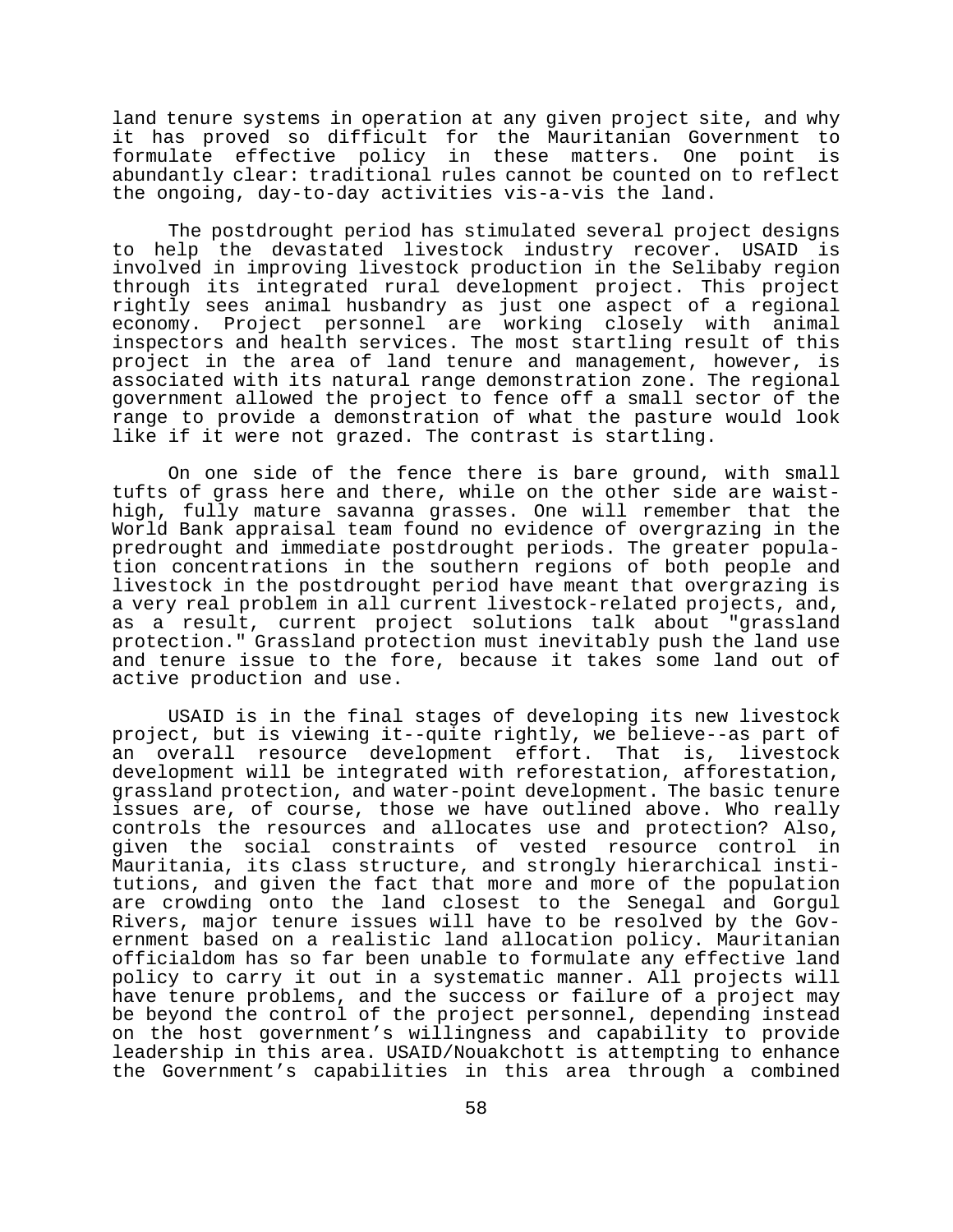training and applied research project aimed at creating a cadre of competent land policymakers.

# 3.2 Senegal

The problem of just who will constitute the group holding use and allocation rights to land resources enhanced by a project is also central to a number of current livestock projects in Senegal. By 1971, the Senegalese Government realized that the combination of greater demands placed on the livestock sector by urban consumers and on the Senegal River basin for growing more grain meant that a plan had to be developed that would make these two sectors of the national food economy complementary. These needs were underlined by the Sahelian drought which reached a climax in 1972 and 1973 in Senegal and caused an estimated 15-percent drop in the national herd. Until 1972, Senegal was able to meet 80 percent of its meat needs, with the rest coming from Mauritania. With the greater devastation of the drought on the Mauritanian herds and the subsequent shift in the Mauritanian economy, greater productivity was going to have to be developed in the Senegalese national livestock sector.

In 1971 the World Bank prepared a project identification report; on the basis of this document and its findings the UNDP financed a project design exercise. This was done by the Societe d'Aide Technique et de Cooperation (SATEC) in 1973-1974. By 1976, when the first project was begun in eastern Senegal, (IBRD/ Eastern Senegal Livestock Development), the loan agreements and grants had reached US\$13 million.

A 1.4 million-ha region was selected in eastern Senegal for the livestock development project, because the poor soils were judged to be unsuitable for cultivation. This area was said to contain perhaps as many as 30,000 livestock owners. The basic idea was to organize these people into 65 grazing units, each of which would be given exclusive land and water rights. In order to achieve resource parity among the 65 units, the project would construct an estimated 100 wells. In addition, 2,400 km of firebreaks were designed to serve as boundary markers between grazing units and to facilitate pasture rotation.

The World Bank project, however, did not cover the whole region and the Government of Senegal asked USAID to design a complementary livestock project for the area east of the World Bank's project.<sup>58</sup> The USAID design team followed the major outlines of the project proposed by the World Bank. The USAID Range and Livestock Development Project, similar to the World Bank project in

<sup>58</sup>U.S. Agency for International Development, Joint Assessment of U.S. Assistance Programs in Senegal (Dakar: USAID/Senegal, 1980), Annex 1.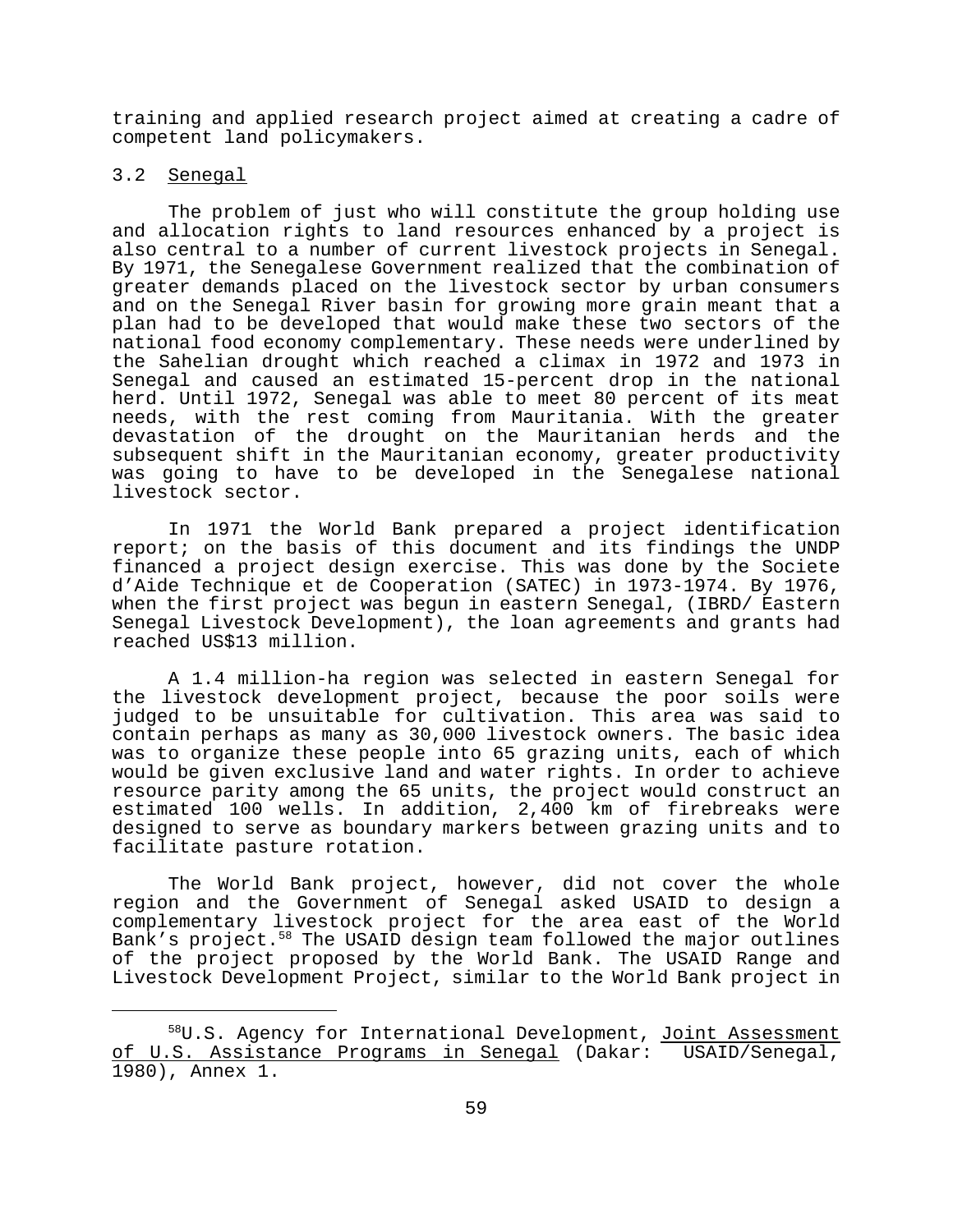its intention to introduce managed grazing reserves, comprehensive health programs, training, and fire-breaks, also differs in several important respects. The principal one is in terms of water-point development. Instead of the wells proposed by the World Bank project, USAID will emphasize catchment ponds, sand reservoirs, and dikes. If well executed, this would provide an ingenious method of range management, as the length of time water would be available for each part of the range could be engineered into the size of the catchment pond, and other water sources. In addition, the herder groups in the USAID project are to be organized around existing villages.

In both the IBRD and the USAID projects, the critical tenure issue is the transfer of exclusive use rights to the persons making up the herding groups. In both a legal and a sociocultural context this is recognized in both project documents to be a difficult task. Senegalese Law 64-46, formalized in 1964, nationalized all nonregistered land, to which individual citizens have use rights only.<sup>59</sup> This law was promulgated for a variety of reasons, but one among them was to help those who wanted to use land in more modern ways to escape the often feudal-like institutions that characterize the relationships between producers and controllers of land,<br>especially along the Senegal River.<sup>60</sup> The impact of this especially along the Senegal River. $^{60}$  The impact of this legislation at the local level in eastern Senegal has been minimal, but projects will have to formalize the relationship of participants to improved land resources if the intent of this law is to be realized. The legal process faced by project personnel is cumbersome, to say the least. The Government would have to declare the area a development zone and then assign primary responsibility to an acceptable, established, parastatal organization. In this case it will be SODEFITEX (Societe pour le Developpement des Fibres Textiles), following a recommendation by the World Bank based on the parastatal's experience and previous record.

Once the request to have an area declared a development zone is made by an acceptable parastatal, it must be approved by the Ministries of Justice, Finance, and Planning; the Prime Minister; and finally by the President. The IBRD appraisal team estimated that the first step, if undertaken, would take at least 3 to 4 years. Once the land has been entrusted to SODEFITEX, or a similar organization, it cannot be transferred to the users until they are organized into legally constituted bodies, such as cooperatives.

It might seem that the USAID project would have an easier time of it in this regard since it plans to use already existing

<sup>59</sup>G.-A. Kouassigan, L'Homme et la terre (Paris: Office de la Recherche Scientifique et Technique Outre-Mer, 1966).

 $60K$ ouassigan, L'homme; Government of Senegal, Decree 1142, December 17, 1976.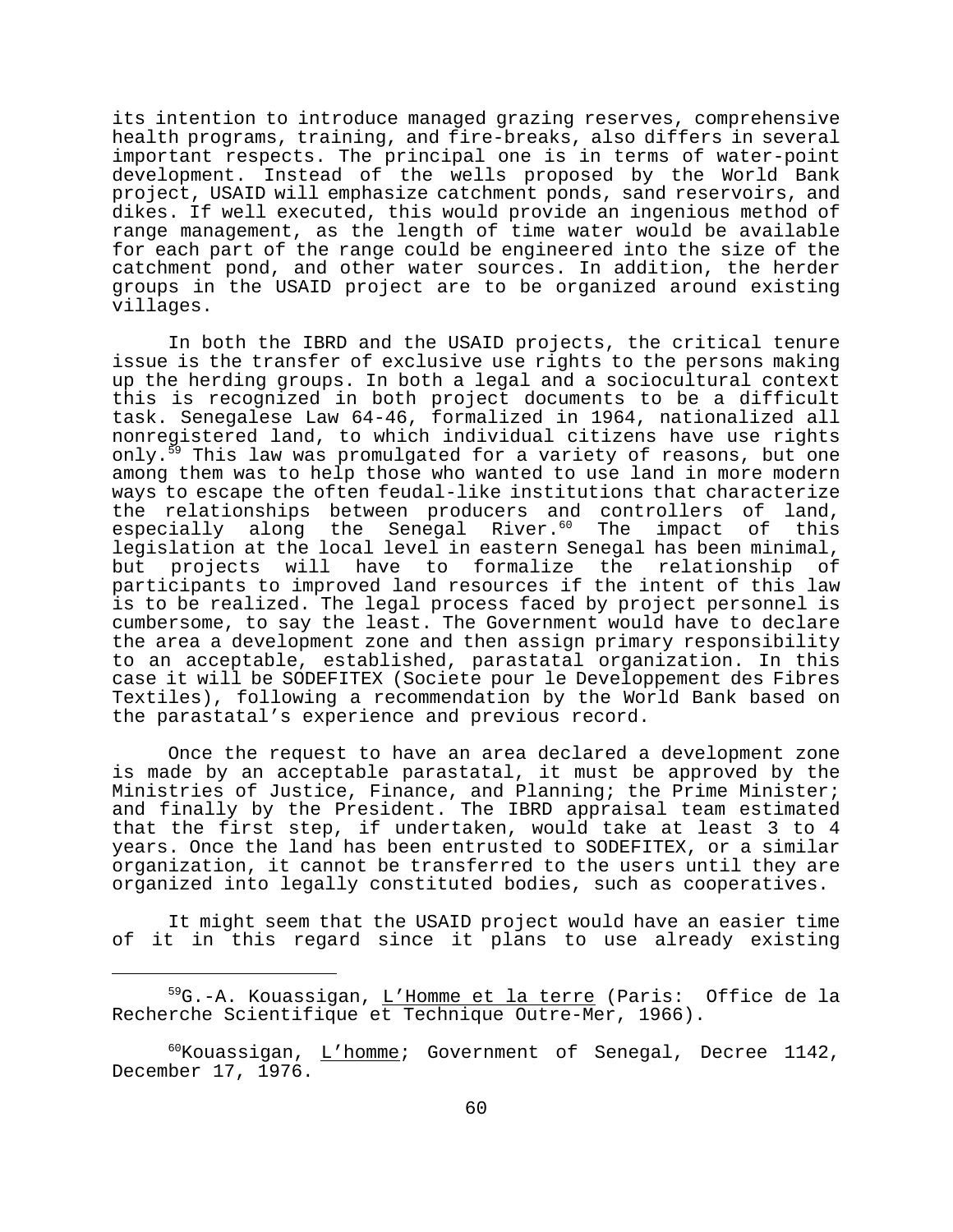villages as its range management units. However, the Senegalese Government does not include villages in its legal governmental hierarchy.<sup>61</sup> Rather, each village or village-group herding unit first will have to be organized into a precooperative with an elected council, grazing committee, and president.

The group (either the village in the USAID project or the herding group in the IBRD project) then must enter into a contractual arrangement whereby it agrees to follow grazing rotation, maintain firebreaks and water points, apply veterinary medicine measures, follow prescribed breeding practices, and participate in all education and training programs. In exchange for this, they will be given exclusive use rights to a section of the range and its improvements. Security, however, is there only as long as they follow all the rules. Therefore, land tenure is to be used as incentive for acceptance of development tactics.

Anyone who has worked in African livestock development knows that the changes in group resource control outlined above will not come easily. The projects, as planned, foresee the most profound changes in land tenure; yet neither project explores the social, political, and cultural ramifications of the contemplated changes in rights. The IBRD team was well aware of the difficulties of granting exclusive rights under Senegalese law<sup>62</sup> (presumably, the USAID project team did not feel compelled to investigate them as the IBRD team had already done so, since they are not discussed at all). What was missing in both cases was any investigation of, reference to, or speculation on the actual land tenure rules in operation.63 Subsequent research and data gathering by project personnel, Senegalese social scientists, and Land Tenure Center (LTC) staff indicate that the project has a very different socioeconomic base from that assumed by the project designers.  $64$ 

61Government of Senegal, Code de l'administration comunale (Rufisque: Imprimerie Nationale, 1974).

 $62^{\circ}$ David C. Korten, "Social Development: Putting People First," in Bureaucracy and the Poor: Closing the Gap, edited by D. Korten and Felipe B. Alfonso (Singapore: McGraw-hill, 1980).

63U.S. Agency for International Development Eastern Senegal Livestock Project, AID Project No. 685-11-120-202 (Washington, DC: AID, 1974), p. 44, expresses this need.

64Equipe SEPH [Secretariat d'Etat a la Promotion Humaine], "Etudes socio-économique de les zones Toulékedi et Sarré," in "Promotion Humaine" (mimeographed) (Dakar: Secrétariat D'Etat, 1980); C. Kane, "Rapport" (mimeographed) (Bakel: USAID/Senegal, 1980); and U.S. Agency for International Development, "Report" (Bakel: USAID/Bakel, 1980).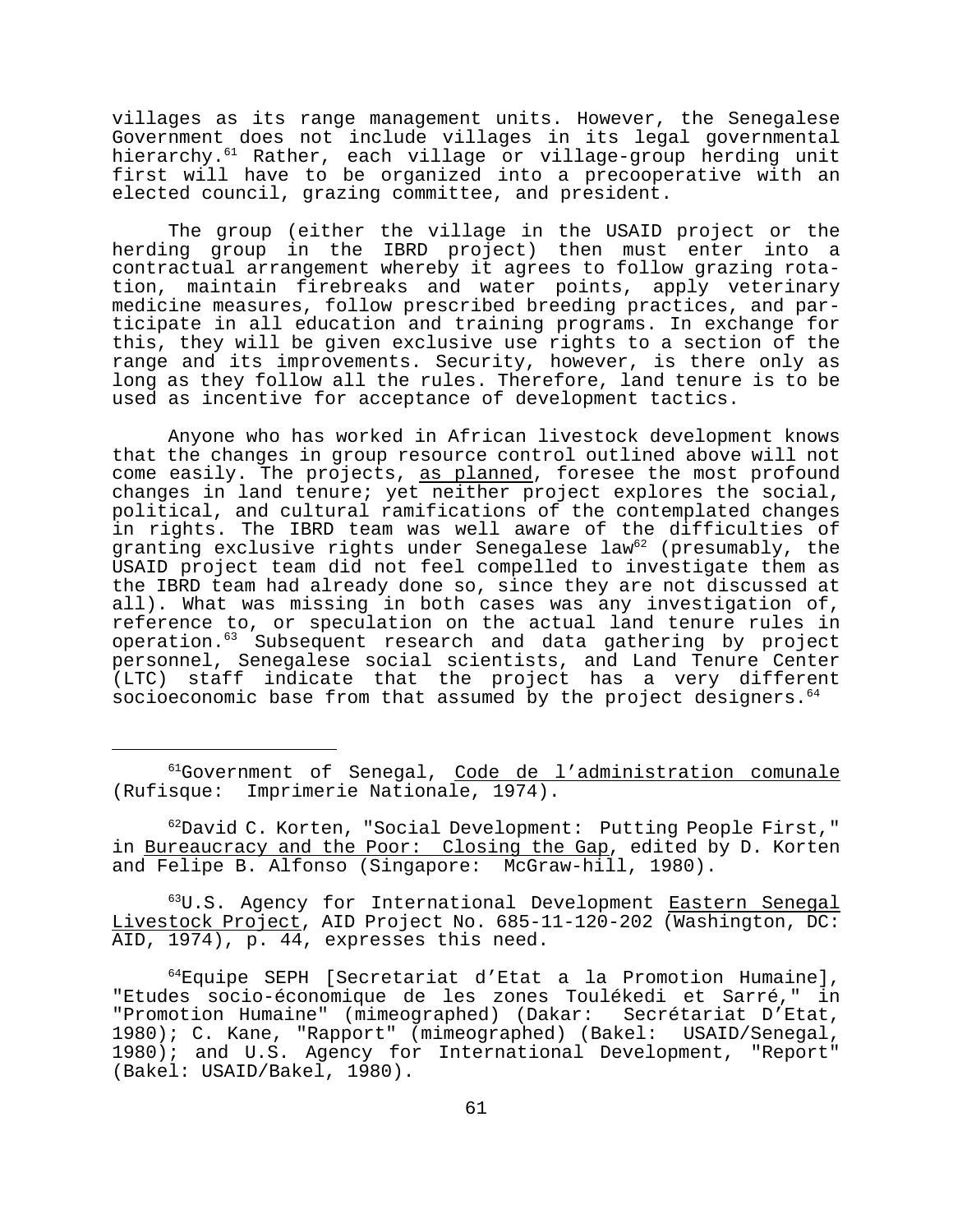Both project documents assume that the dominant populations living year-round in the area are Peul and that they are primarily herders. In actual fact, they tend to be Toucouleur, that is, cultivating populations who keep cattle as a capital investment.<sup>65</sup> Cattle are allowed to roam unguarded during the day and are expected to wander home in the evening for milking. When the USAID project director and a consultant sat down with village headmen and showed them the degree of erosion that had taken place in recent years by comparing aerial photographs of their particular village area, they all agreed to the damage and to the cause--the village cattle were using the same low-lying areas as exit and return routes each day. When the rains came, these became natural runoff troughs since no vegetation remained. Most villagers cannot really control their herds and, when this is necessary as fields are reaching maturity, they must hire Peul herders from the north.

Toucouleur villages are noted for their caste-like, hierarchical organization. It was stated both in the written reports and in our interviews that all castes had cattle. We found that each village probably has a very few major herd owners and many small ones. This fact raises the issues of exclusive rights to resources in a village and of how broad-based the intended economic incentives will be.

Our interviews tended to indicate a remarkable autonomy for each village. This makes the role of the village chief critical in project administration. As a descendant of the original founder, the chief admits any new members, and all other residents owe the chief or his ancestors the recognition of this fact.<sup>66</sup> He is also the center of any conflict settlement--something that is bound to occur as rights in range and water resources become defined by the projects. Neither project document discusses the chief's role in the new tenure relations that are proposed.

In the USAID project, the villages are unevenly divided between three long-established villages and six that have been established since the turn of the century. (Two villages are unaccounted for, because they will not discuss their history with project personnel.) The point is that the more recent a village, the more clear is the memory that it has been built on established transhumant routes. In a sense, the herds preceded the people, and the herders from the north have some residual rights in the area that may make it difficult for them to see why old migration routes and watering holes are being assigned to relative newcomers unless they are compensated in some way.

 ${}^{65}$ Equipe DEPH, "Etudes," p. 23.

<sup>66</sup>Equipe SEPH, "Etudes," p. 36.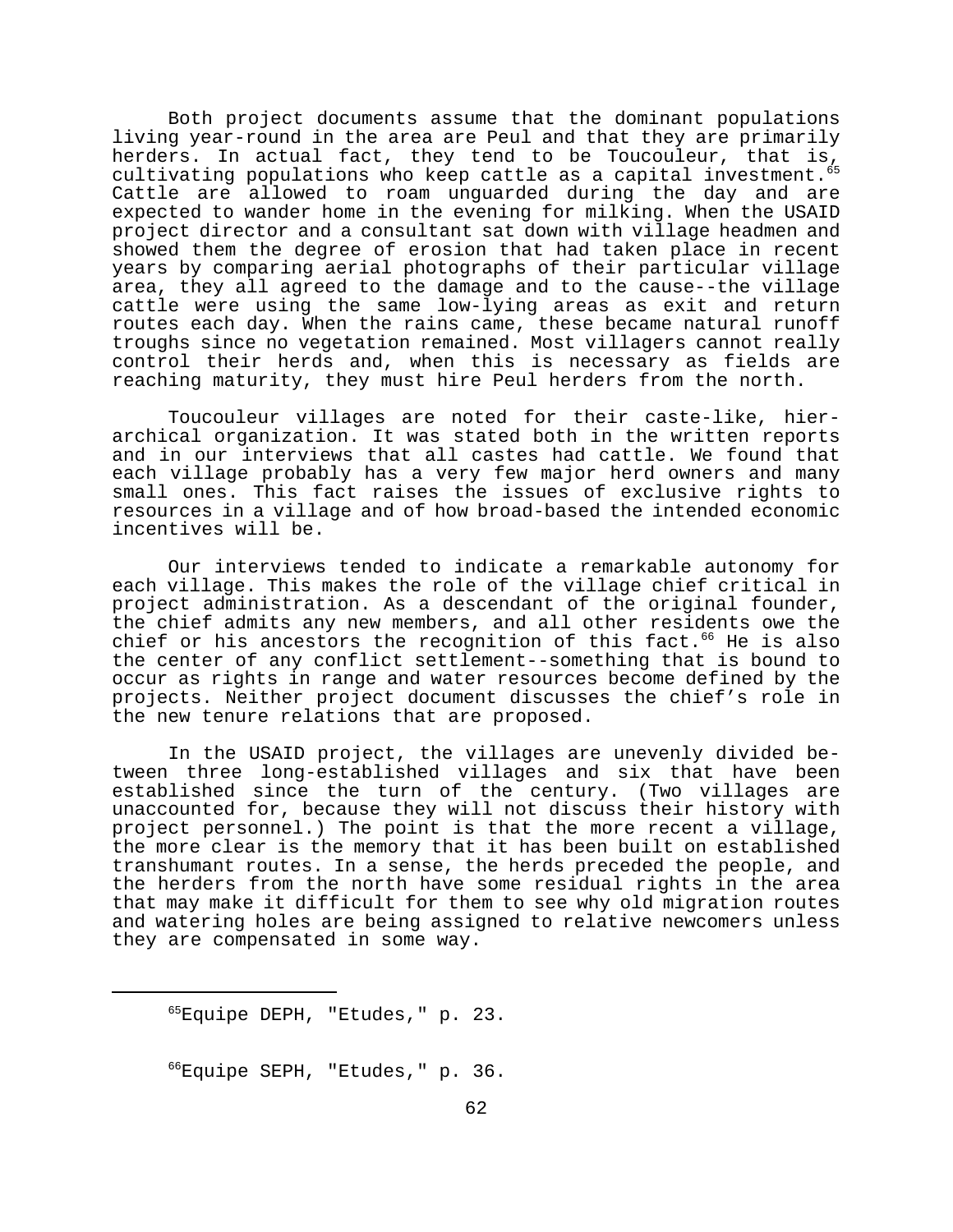Although one expects to find some form of economic relationship between the villagers and the herders, there is very little interaction of an economic nature between the two groups. The migrating pastoralists do not herd cattle for the villagers, nor do the villagers charge for water or grazing. Large herd owners in the villages may hire herders from time to time during peak labor periods, but they contract individually with men looking for work. Smaller herd owners will group their animals and take turns managing the larger collective herd. However, this seems to take place only during the final months of the rainy season and during the harvest period.

Given the differential size of the herds owned by individuals, range resources are being developed and then assigned to individuals in a way that freezes social differentiation that has already demonstrated a nonresponsiveness to range management. Before such populations can form the nuclei of groups who will be granted exclusive rights to range and water, the problems of residual usage rights of the pastures by transhumant animalkeepers will have to be resolved. Finally, before tenure rights in these vital resources are changed, information needs to be gathered on who uses each range, when, and for how long, especially in light of the erratic rainfall patterns. In poor rainfall years who goes where, and how are these reciprocal emergency accommodations to be handled in terms of the new tenure system? The basic data have yet to be collected.<sup>67</sup>

Finally, if the projects are dealing primarily with cultivators who keep cattle on a haphazard basis, then perhaps a project design should be developed that has a more mixed farming orientation and in which domestic animals are used to enhance marginal soils. Cattle in this case would become an investment in the overall agricultural strategy rather than functioning as a form of savings for remittances or grain preservation strategies. Such an approach would of course raise quite a different set of land tenure issues.

## 3.3 Niger

In 1979 some of the authors had the opportunity to visit the field site of two livestock projects in Niger, one by USAID and the other by the World Bank. The World Bank's Livestock Project follows the basic design suggested by USAID in its Niger Range and Livestock Project, initiated in 1977 with a budget of US\$5.3 million. USAID's efforts were prompted by a request from the Niger Government following a Society for the Study of Economic and Social

<sup>67</sup>USAID/Senegal, Joint Assessment, Annex 1, p. 17.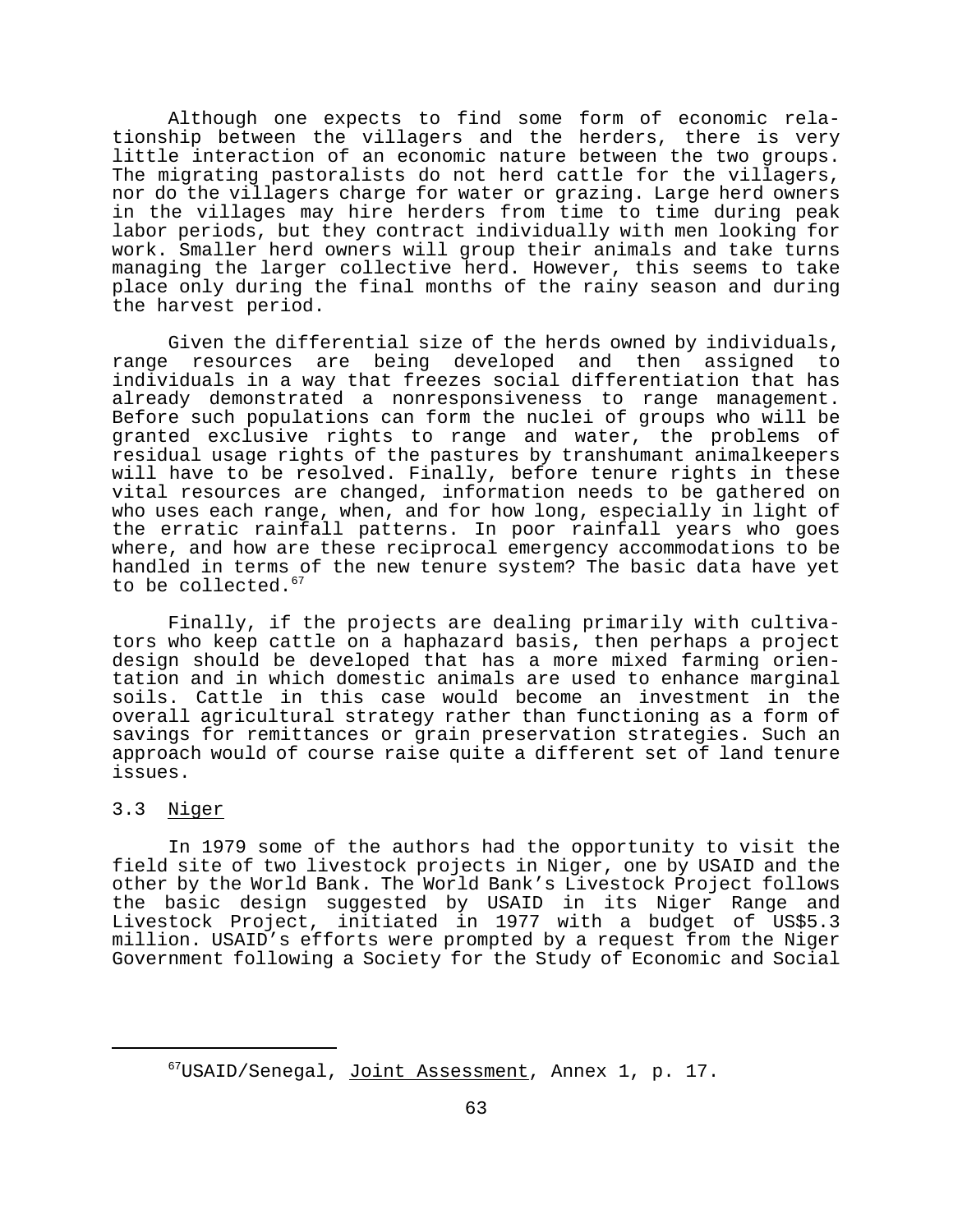Development (SEDES) study financed by FAO and finished in 1976.<sup>68</sup> The Government was seeking assistance in revitalizing the livestock industry in the central and southeastern sections of the country, where over 50 percent of the national herd is found and where estimates of herd depletion during 1968-1969 and 1972-1973 due to the drought itself and to droughtinduced sales reached perhaps 60 percent or more.<sup>69</sup>

Much of Niger, like Mauritania, is suited to little else than range-related agricultural pursuits. Only 10 percent of the total land area is judged suitable for arable cultivation; 15 percent is semi-arid; and 75 percent is desert. The rural sector accounts for 40 percent of the GDP and 30 percent of exports, of which livestock account for 30 percent and 67 percent, respectively.

The pastoral zone, which is legally defined as the area with between 200 and 400 mm of rainfall annually, stretches from the Malian border on the west to Lake Chad on the east. Within this zone of 23.4 million ha, 600,000 pastoralists, predominantly Tuareg and Peul, are responsible for the greater part of a national herd of an estimated 6 million UBT.<sup>70</sup> Three problems of effective range revitalization were identified at the time the projects were designed. The first problem identified by the SEDES study was range deterioration. As more animals gathered on those parts of the range<br>serviced by large Government wells, the range naturally large Government wells, the range naturally deteriorated. The second problem concerned the fact that the two different ethnic groups dominating the pastoral economy each relied on a different system of range utilization. The third problem was the continual movement of cultivators and their small herds into the pastoral zone.

The Tuareg are the historically dominant population in the area. They have long been involved in markets, trade, and longterm relations with cultivator and urban populations to the south. $71$ Traditionally, they were noted as camel specialists, with goats and sheep as a secondary specialty. Since the drought, they, like all Sahelian groups, have diversified their herds with an increasing

<sup>70</sup>Food and Agriculture Organization, FAO, Production Yearbook (Rome: FAO, 1980).

 $71$ Baier, "African Merchants in the Colonial Period: A History of Commerce in Damagaram (Central Niger), 1880-1960," Ph.D. thesis, University of Wisconsin-Madison, 1974.

<sup>68</sup>Food and Agriculture Organization, "Food Composition Tables for Uuse in Africa (Rome: FAO, 1976).

 $^{69}$ J.W. Sutter, "Commercial Strategies, Drought, and Monetary Pressure: Wo'Daa 'Be Nomades of FTanout Arrondissement, Niger," prepublication draft, 1980.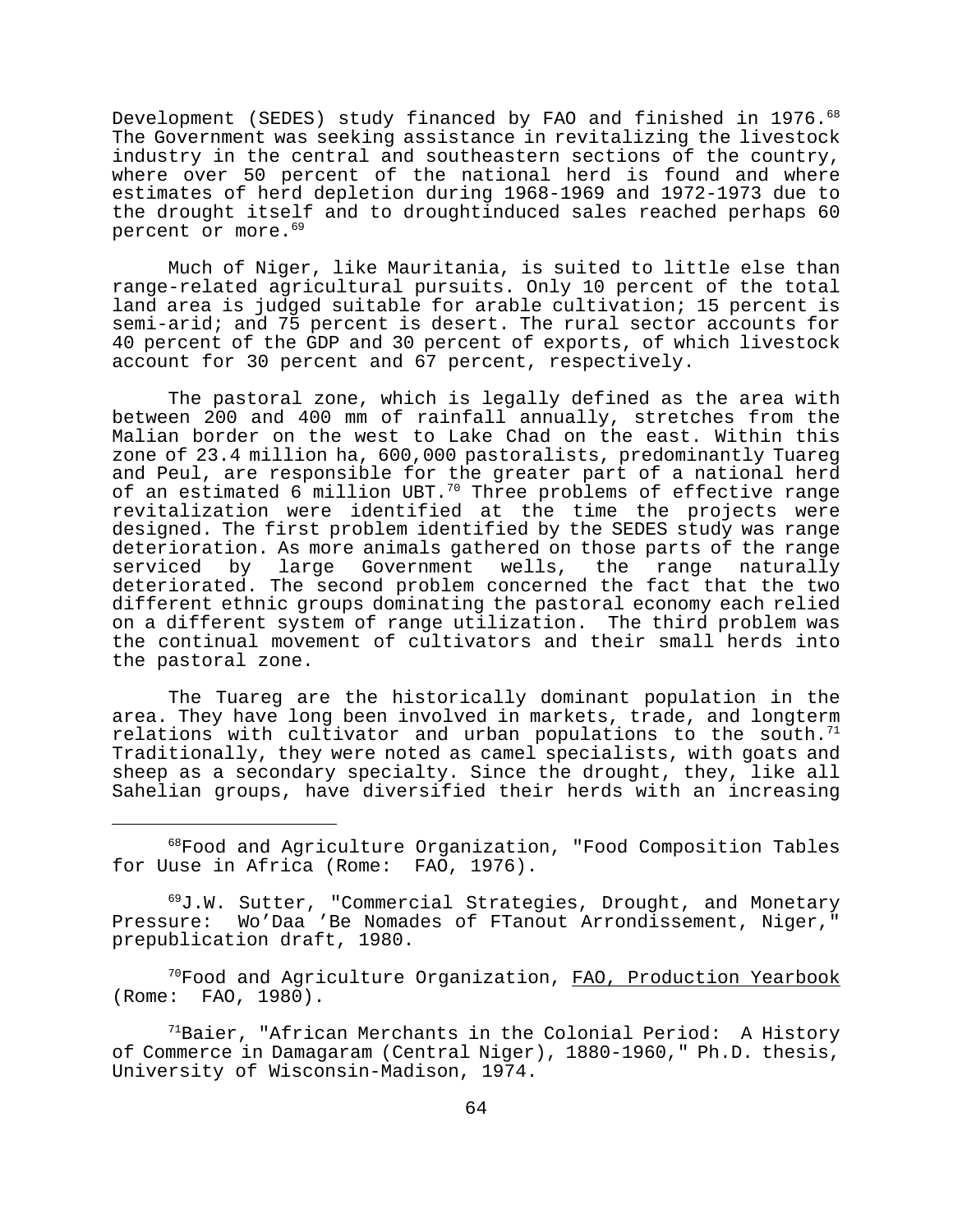dependence on cattle and small stock.<sup>72</sup> Traditionally, they remained relatively sedentary during the dry season in the south, and then, as the rains provided forage and new browse to the north, they would move to the Agades region for the cure salee (salt cure).73 But since the entrance of the Peul into the region following the French domination, and also because of pastoral displacement due to population growth northward and the expanding Sahara southward, the Tuareg have become increasingly reluctant to leave their southern, dry-season pastures following the rains for fear others will overgraze them.

The Government of Niger has called for all land tenure policies in the projects to follow as closely as possible the traditional systems. In the Tuareg case this would have been simpler had the Peul not entered the picture. Tuareg range management traditionally centered around the control of wells and water points in the southern range. These wells were owned, and limits imposed on water access exerted a degree of control over who could use the surrounding pastures. Also, in the precolonial period the Tuareg were militarily dominant, and force of arms could be resorted to for control over a particular range.

The Tuareg may have dominated militarily, but they needed trade. With per capita millet consumption estimated to be as high as 150 kg per year, they had to have a source, other than oases, and the like in the north. $74$  Tuareg nobles dominated certain villages in the south that had to pay tribute and provide hospitality for all of a particular noble's followers. These southern villages provided both the needed grain and a retreat in times of drought.

The need to be prepared for the possibility of drought in any

<sup>73</sup>Bernus, "Les Illabaken"; Susan Smith, "The Environmental Adaptation of Nomads in the West African Sahel: A Key to Understanding Prehistoric Pastoralists," in The Sahara and the Nile, edited by M.A.J. Williams and Hugues Faure (Rotterdam: Balkema, 1980).

 $^{74}$ Stephen Baier and David J. King, "Drought and the Development of Sahelian Economies: A Case Study of Hausa-tuareg Interdependence," Land Tenure Center Newsletter No 45 (1974), p. 16.

 $72E$ . Bernus, Les Illabaken (Niger): une tribue Touaréque et son aire de nomadisation (Paris: Office de la Reccherche Scientifique et techniquue Outre-Mer, 1974); E. Bernus, "Le contrôle du milieu naturel et du tropeau par les éleveurs Touareg Sahelines," in Pastoral Production and Society, edited by Claude Lefebure (Cambridge: Cambridge University Press for the Equipe Ecologie et Anthropologie de Sociétés Pastorales, 1979).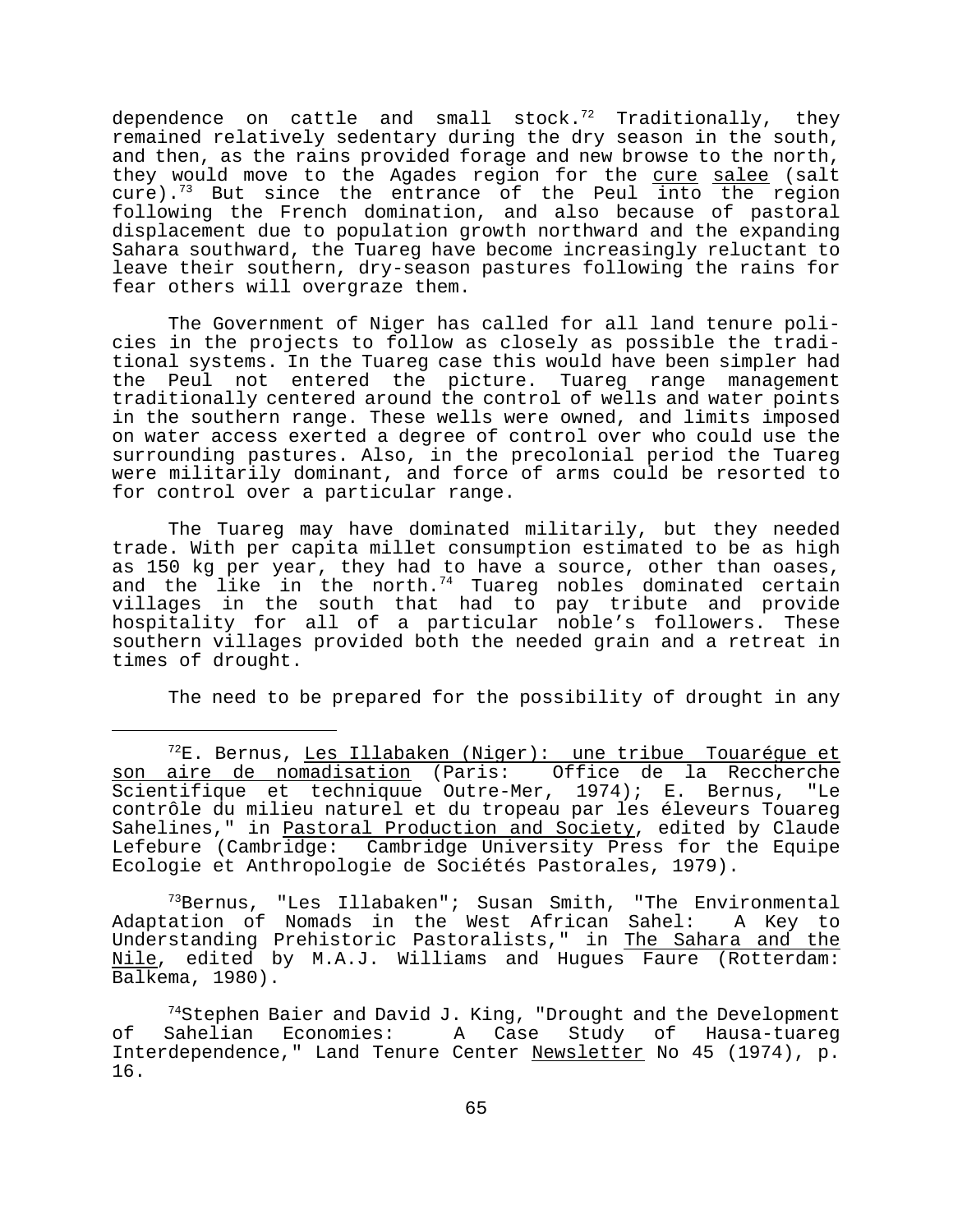herding season and strategy meant that the pastoral sector could exist only as part of a larger regional economy providing access to pasture in times of short rainfall and a market for the exchange of desert and Sahelian products. For this reason, the Tuareg noble lineages jealously guarded their rights to extract surpluses from the villages they dominated. In the retelling, the situation sounds nearly ideal.<sup>75</sup> By controlling both northern pastures and southern villages, the Tuareg were able to weld together a long-term, successful strategy for dealing with a harsh and parsimonious and unpredictable environment. The populations long dominated by the Tuareg, however, felt a nostalgia for old social and land tenure regimes once the French took control in 1918. This has two implications for current attempts to introduce control over specific pastures.

Following the onset of French dominance in the region, the colonial power saw the major threat to its suzerainty primarily in the Tuareg. Therefore, they supported the claims of villagers and all formerly subservient groups in matters of land tenure. And now, because a majority of the present administration in the project zone come from ethnic groups formerly dominated by the Tuareg, there is little chance that the Tuareg will be willingly given a great deal of control in the project zone.

This historical factor of dominance and competition for control of the region also helps account for the emergence of another major pastoral group in the area in the last 50 years. After the French removed the Tuareg as a military threat, Fulfulde-speaking herders (Peul in French; Fulani in English); who refer to themselves as Wo'daa'be in Niger and Bororo in Cameroons) began to herd extensively in central Niger.<sup>76</sup> In Niger they have a relationship with the Tuareg much like they have with the Maure in Mauritania. They are considered to be superior livestock managers, being able to create a new niche in existing pasturages due to their highly flexible and selfsufficient single-household herding units (compared with the Maure and Tuareg herding groups composed of family members, vassals, retainers, and subservients). They are primarily cattle raisers, but, like the Tuareg, they have

 $75$ See, for example, S. Baier and P. Lovejoy, "The Desert Side Economy in the Natural Sudan," in Politics of a Natural Disaster, edited by M.H. Glantz (New York: Praeger, 1976).

 $76$ Derrick J. Stenning, "Africa: The Social Background," in Man and Cattle, edited by F.E. Zeuner and A.E. Mourant (London: Royal Anthropological Institute, 1963); Marguerite Dupire, Peuls nomades: Etude descrriptive de Wo'daa'de du Sahel Nigérien, Travaux et memoires No. 64 (Paris: Institut d'Ethnologie, 1962); Michael M. Horowitz, "Ethnic Boundary Maintenance Among Pastoralistss and Ffarrmers in Western Sudan (Niger)," Journal of Asia and African Studies 7 (1972): 105-114.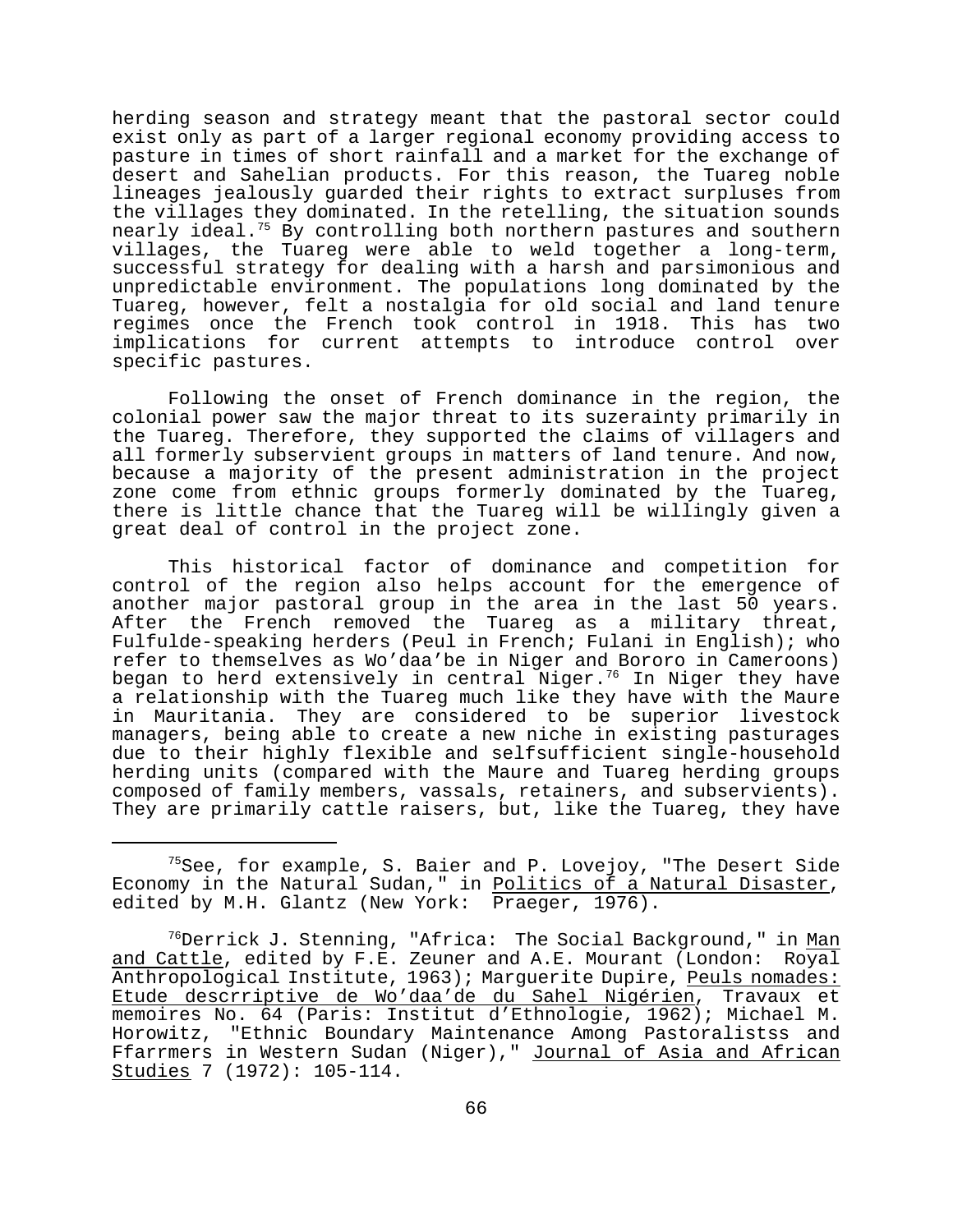diversified their herds since the drought and have even taken up camel racing like their Tuareg neighbors.<sup>77</sup>

In addition to the difficulties of range deterioration and multiple ethnic group use is the problem of the constant movement of Hausa cultivators north of the official line demarcating the pastoral zone. Since the loss of power by the Tuareg in 1918, almost all conflicts between cultivators and herders ultimately have been judged in favor of arable agriculture. Not only are farmers moving across a broad belt, in small villages north of the line they also are to be found at modern high-yield well sites that were put in for the benefit of herders. This movement of cultivators, in addition to the movement of the Sahara southward, means that each year there is less and less range available for any kind of management.

Cultivators take advantage of the free range created by the French in two ways: they plant their crops on the best soils of what is essentially a free commodity, and (2) they then put their small herds onto the surrounding range.<sup>78</sup> Even though each individual villager's herd may be small by comparison with pastoral populations, in the aggregate they are an important factor in the use of the southern dry-season pasturage. Taken together this means that the arable fields are controlled under land tenure rules traditional to the Hausa, and so on, while the remaining range is at once village commons for one ethnic group and dry-season range for another ethnic group. This has resulted in two changes for the pastoralists. For the Tuareg, there is an increasing reluctance to leave dry-season pasture unattended during the rainy season. For the Peul, it has meant an evernorthward movement of the dry-season range--increasing susceptibility to overgrazing and drought, on the one hand, and moving these herders ever farther from access to national and projectinfrastructure, on the other.<sup>79</sup> Ninety percent of Niger's population are cultivators and, until a viable solution is found to their problem, pastoralists will always come out second best.

The project papers for both projects address a series of tenure issues explicitly and implicitly. In the World Bank's project, the allocation of wet- and dry-season range resources as

79Sutter, "Pastoral Herding."

 $77$ John W. Sutter, "Pastoral Herding in the Arrondissement of Tanout" (mimeographed) (Zinder, Niger: USAID/Ministry of Rural Development, 1978); Sutter "Commercial Strategies, p. 18.

<sup>78</sup>G. Mainet, "L'élevage dans la région de Maradi," Cahiers d'Outre Mer 18 (1965): 32-72: P. Bonte, L'élevage et le commerce du bétail dans l'Aderr Doutchi-Majya, Etudes Nigériennes No. 23 (Niger andd Paris: IFAN and CNRS, 1967).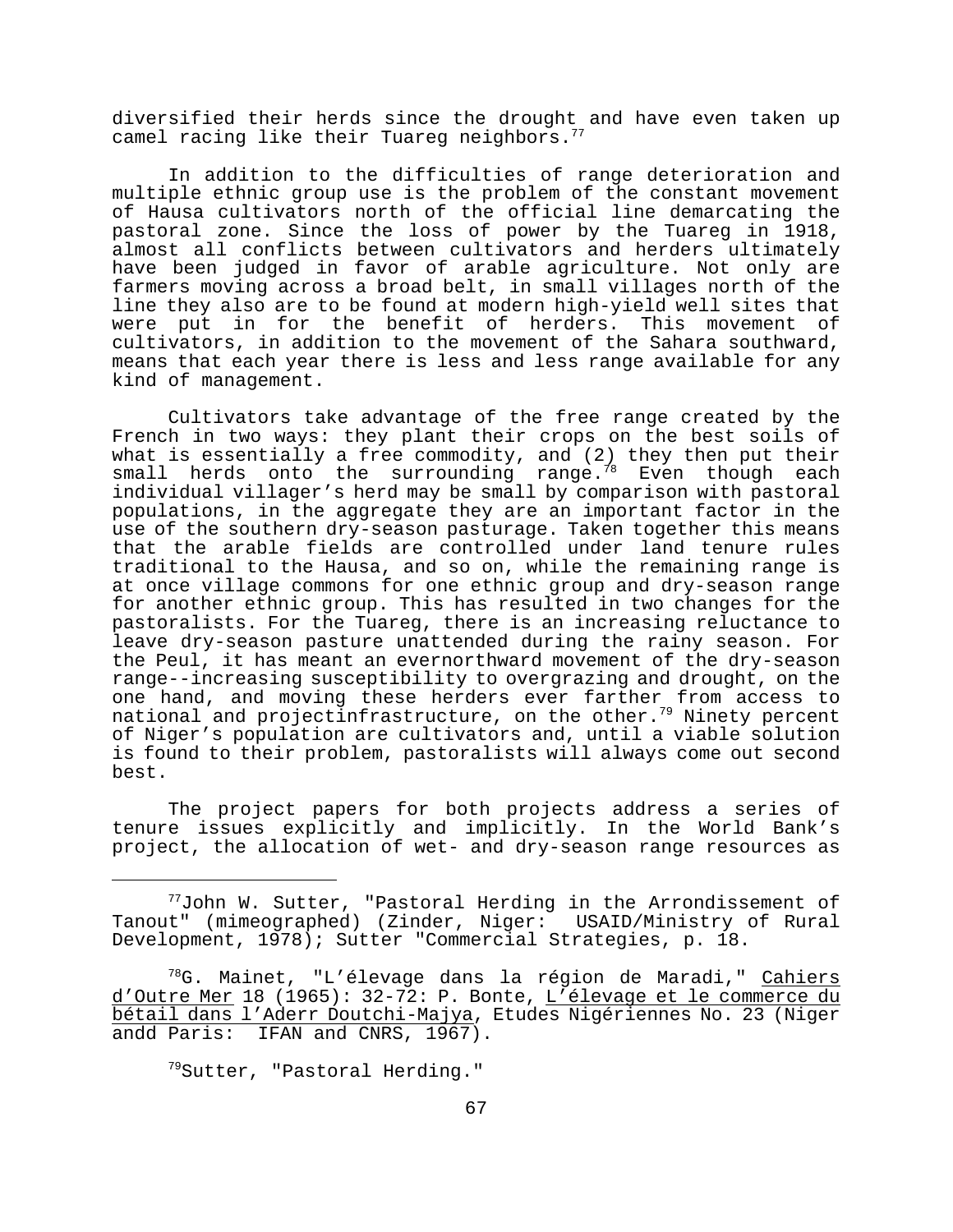well as boreholes and wells seems more applicable to the Tuareg herding strategy than to that of the Peul. Any strict application would not provide adequate flexibility to deal with the dynamic environmental and social situations described above and will have to be modified as conflicting situations arise. The World Bank's project paper does not set any prescribed way for handling this, as does the USAID document with its ongoing research component.

While the USAID project paper states repeatedly that traditional tenure and use rights for land and water must serve as the basis for any plan, it is quite clear that changes are to be made--"the problem is one of who can take the first steps toward . . . a more limited land use system"--and that the project sees itself in the position of an activist "honest broker." The abuse of the range is seen as the "result of the inevitable clash between private ownership of livestock and the free and undirected use of a public resource." Therefore, following a succinct review of the evolution of western U.S. grazing management, it is suggested that "American land management policy and philosophy should capture the attention and interest of the GON [Government of Niger]." Once formal rights are given, it is envisioned that, ultimately, titles will be issued.<sup>80</sup>

The USAID project is impressive in its commitment to first studying the very complex mosaic of ecological, social, economic, and technical factors at play before taking any specific actions. Still, an underlying assumption is that more control is needed. Such control may very well prove impossible, given the almost constant state of flux as well as the still-evolving social relations between Tuareg and Peul. If Faure and Gac are right in their projections that the zone will return to a wetter-thanaverage rainfall and more favorable grazing and water conditions,  $81$  then the extension of the pastoral zone northward could change migration patterns dramatically and encourage the buildup of larger herds. This could cause a breakdown in herder associations and management plans as pastoralists see benefits in returning to less structured systems in times of more bountiful resources. The point is that any land tenure rules for the foreseeable future must also be dynamic and flexible and perhaps initially different for Tuareg, Peul, and sedentary populations, just as they are now. There is nothing to indicate that there is only one right system for everybody.

Where, then, would we begin to look for a foundation upon which to build a land tenure policy for rangeland in a country like Niger? In the project area, the major resource with value is water.

<sup>80</sup>USAID, "Niger Range and Livestock Management Project Paper," (mimeographed) (Niamey and Washington, 1978).

 $81$ Hugues Faure and Jean-Yves Gac, "Will the Sahelian Drought End in 1985?" Nature 291 (1981): 475-78.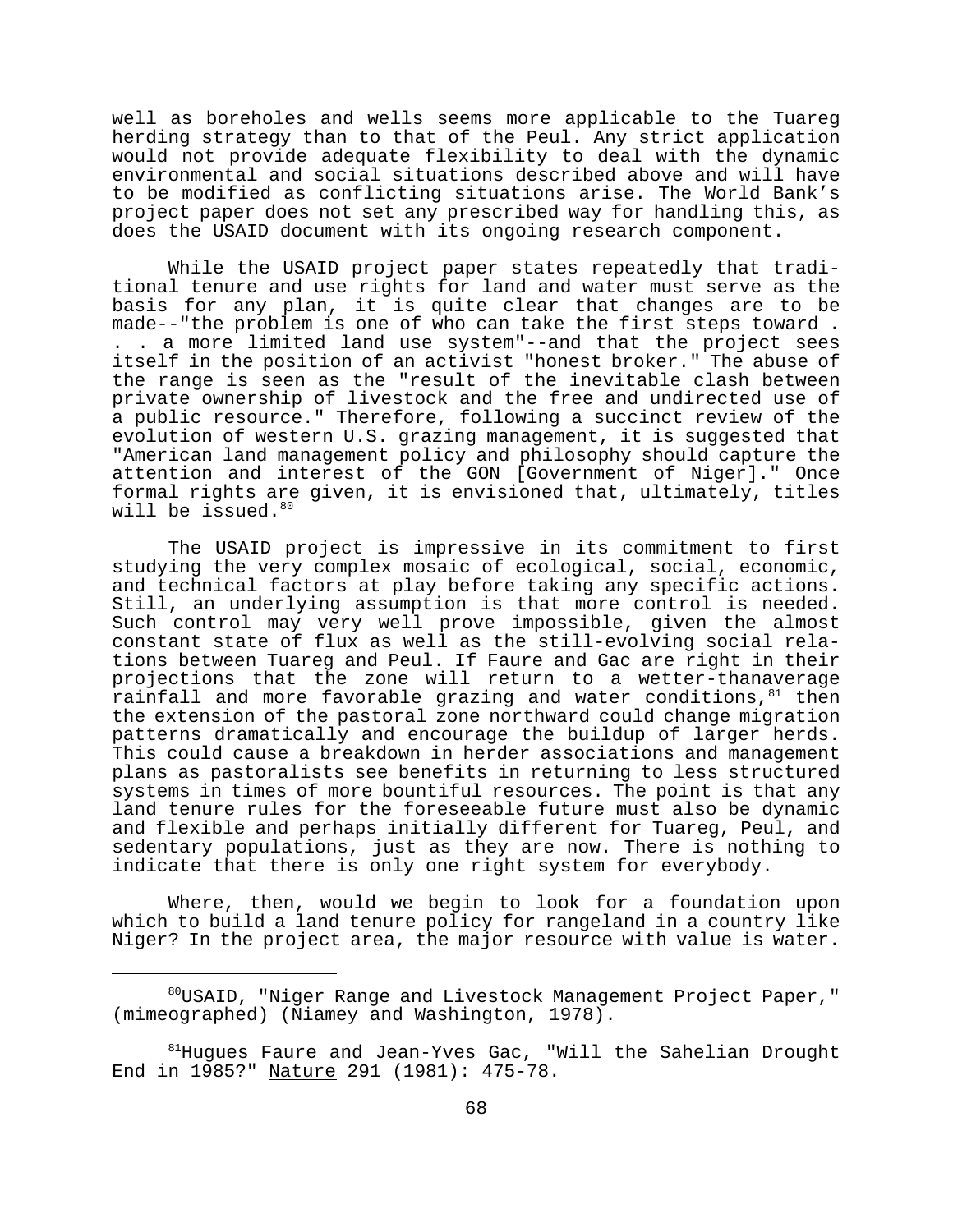It is with the issue of access to wells that a land tenure policy has its best chance for success, and we need to explore what rules are evolving in this domain.

Since the French conquest of the area, the Tuareg have lost control over the former serf villages, oases, trade routes, and exclusive use of pastures. Only their control over wells remains--a person or a group of persons who has put in a well owns that well. Over the last 20 years, the Peul have begun to follow suit and have purchased wells or hired someone to dig them in their summer range. When a well is owned by a particular group, that group can determine how much water can be used and how often and by whom. This right of ownership is recognized by all.

The matter is different when the well is put in by or in the name of the government. This well then belongs to all. It has been the policy of both the colonial and the postcolonial governments since the 1950s to put in modern, high-yielding wells. The intention is to open the range on a wider basis by providing predictable water sources for pastures formerly usable only in exceptional years. These wells have turned out to be the loci of innumerable conflicts, with fights over watering turns being common. In addition, since any herd can use the well, the surrounding pasture is severely overgrazed. Bernus cites a case where Tuareg petitioned to have a Government well turned off because of the lack of control and overgrazing in the immediate area, one that traditionally had been Tuareg prime dry-season pasture.<sup>82</sup> Also, it was felt that several pump failures in the region were the result of sabotage by traditional users of the range to rid themselves of outsider herds. Our own brief visit indicated that, when you asked any given herders where they would like to see a well put in at Government or project expense, they always indicated a location that was in the traditional range of another, usually of a different ethnic (Tuareg or Peul) group.

Yet, in spite of the fact that it is generally conceded that public-sponsored boreholes are a disaster, the projects (the World Bank's project in particular) envision putting in more--30 in the Bank's project alone. Putting in wells runs counter to any effective land tenure policy formation in several important respects. First, most studies report that traditional wells last only a dozen years to a couple of decades as opposed to the expected life of 50 years or more for a carefully constructed well. It is conventional wisdom that the longer something lasts the better it is. But is this necessarily the case in an environmental niche as dynamic and changeable as this? Perhaps not. Cycles of 12 to 20 years may be more convenient for realigning the actual pastures used by various groups and for redefining the groups themselves.

<sup>82</sup>Bernus, "Le contrôle."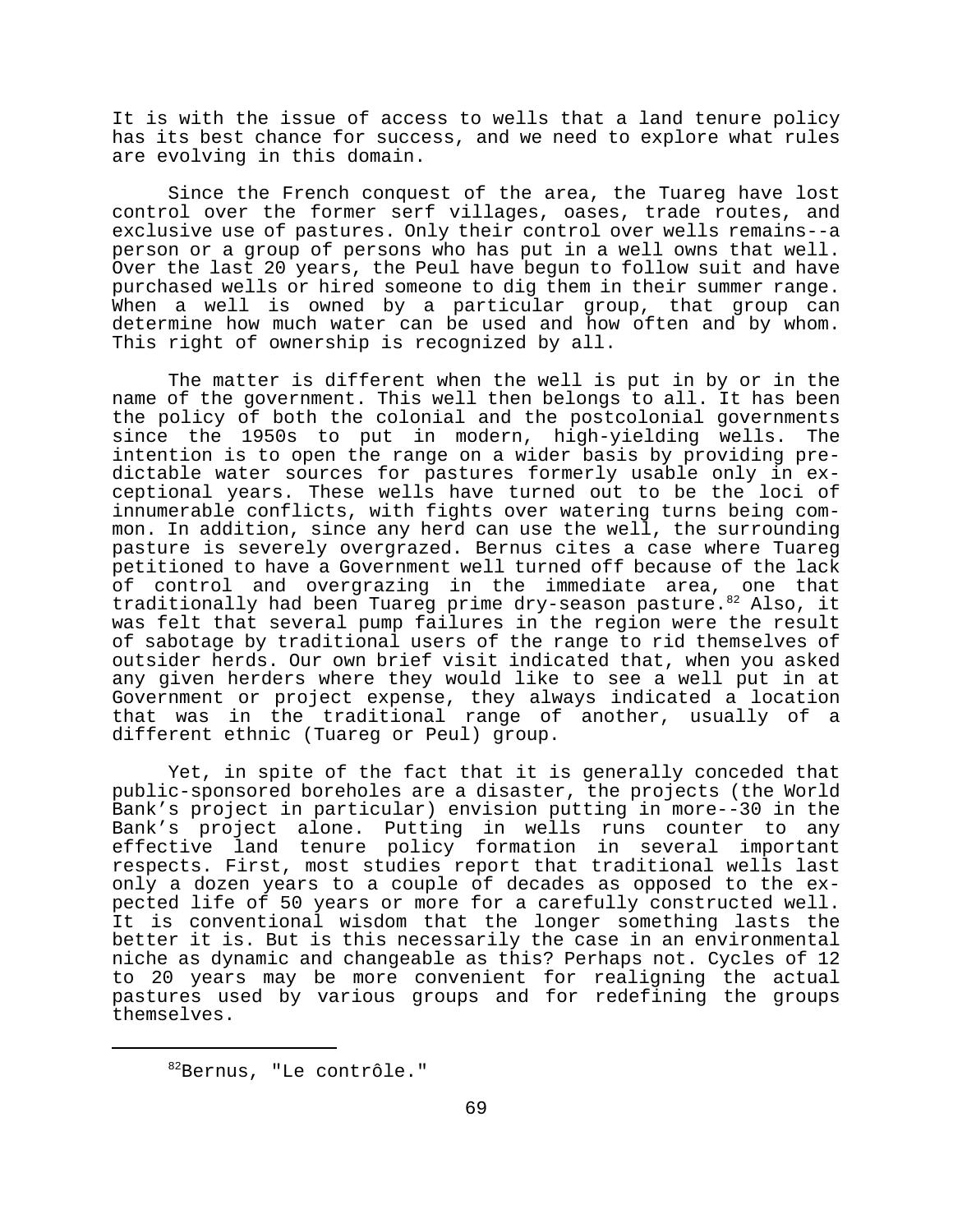This brings us to the second point. Traditional wells are not so expensive as to be beyond the scope of indigenous financing. Project papers and Sutter's work in the area indicate that the cost of a traditional well dug by Hausa "specialists" costs about the same as the selling price of a prime export bull. $83$  As wells are within the capitalization capabilities of the local population, they will potentially be placed with a regard to the social reality of range usage and competition.

The African country that has done the most thinking in regard to the land tenure implications of well placement is Botswana (examined in detail in Section 4). One point that the Botswana experience underlines is that local capitalization of wells stimulates land tenure formulation; Government wells do not. What is important is to space the wells so that groups who finance them are establishing water rights to different ranges. The range can be used only within a restricted distance of a water point, depending on the species of animal and, if wells are sufficiently far apart, the well owners controlling different pastures.

How the project is to pass on to others exclusive rights to allocate water from a well and its pumping apparatus is not just a problem in range management but also one in Islamic jurisprudence. It would seem most prudent to focus on those areas in which already well-defined principles of tenure rights in landed resources exist. The USAID project is the only one that makes systematic provision for a study that could determine the strength and extent of these principles. Herder association status would recognize and assist those collectivities of individuals that have access rights in the main resource to have value --well water. Research will be needed to see which other areas emerge as having value. The idea of a block of land as a commodity may prove to be one that does not occur. If we look at other tenure situations in Africa, we see that often, it is not land but trees, or long-term cash crops, that become the defining tenure element in any local system.  $84$ 

These projects in Niger indicate the necessity of finding out which resources have value (in the local, ongoing system) before trying to identify the starting point for formulating a tenure policy. In terms of creating security of economic expectations and stable patterns of resource use, it may be that the essential first step is to confer tenure on resources other than land. Second, these projects indicate most clearly the power behind Barth's observation (1964) that pastoral economies do not exist in

<sup>83</sup>Sutter, "Pastoral Herding," p. 29; Sutter, "Commercial Streategies."

<sup>&</sup>lt;sup>84</sup>T.O. Elias, <u>Nigerian Land Laws</u>, 4th ed. (London: Sweet and Maxwell, 1971); Polly Hill, Studies in Rural Capitalism in West Africa (Cambridge: Cambridge University Press, 1970).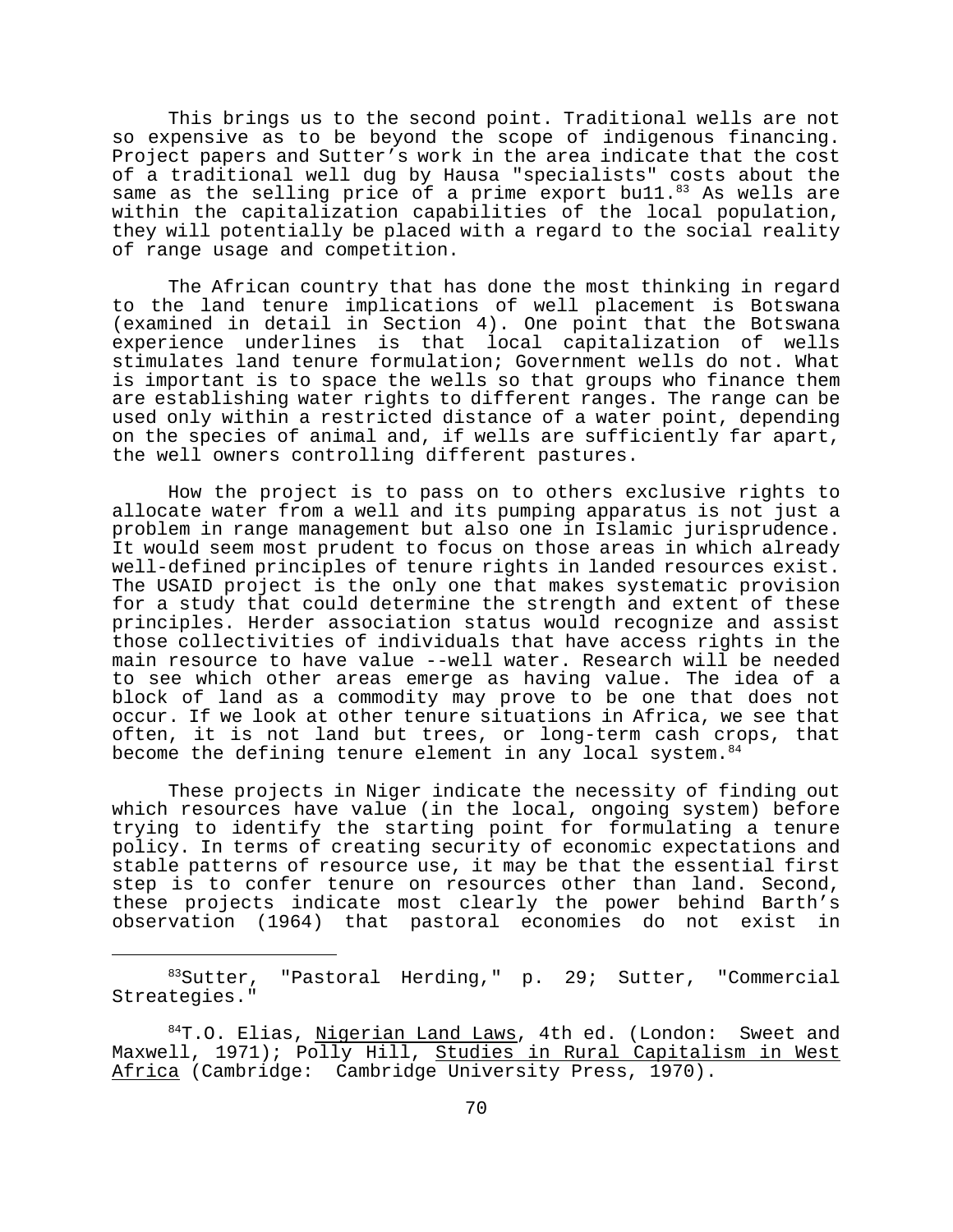isolation. If we formulate projects for only one sector of what is really a multiethnic, multienvironmental, niche economy, each aspect with its own specialization, we are not only doomed to disappointment but to the very real possibility of doing more harm than good by upsetting carefully evolved, but not overly rigid, mechanisms that allow an inherently dynamic and changeable desert-side economy to articulate with a nondesert one.<sup>85</sup>

#### 3.4 Cameroon

In the Republic of the Cameroon, the highest political offices are held by people of pastoral tradition, and, as in Mauritania, the owners of livestock are still culturally dominant. Unlike Mauritania, however, northern Cameroon, has relatively abundant rainfall (1,000 mm or more per annum).

The USAID Livestock and Agricultural Development Project agreements (initially conceived of as a US\$8.3-million effort) were signed in 1978. The project team did not assemble until 1980, and the initial research called for in the project paper was just beginning in the fall of that year. The project appears well thought out. The original USAID design teams rightly recognized that the problems of the northern region were larger than those of just herders or sedentary cultivators. The project therefore calls for an integration of the region's livestock production and cultivation, while halting and reversing environmental deterioration.

In the area selected for a pilot or demonstration effort it is estimated that as much as 80 percent of the land had been cropped at one time or another.<sup>86</sup> This is to be anticipated in an area with an expected annual rainfall in the neighborhood of 1,000 mm. Cultivation has exacerbated the range condition by the systematic elimination of grass species through plowing and weeding during the cultivation cycle, and thus making the land more susceptible to wind and water erosion. Although much is made in the literature of the symbiosis between pastoralists and cultivators in the use of

<sup>85</sup>S. Baier and P. Lovejoy, "Desert Side Economy"; Michael M. Horowitz, "The Sociology of Pastoralism and African Livestock Project," background paper for USAID Workshop on Pastoralism and African Livestock Projects, Harper's Ferry West Virginia, Septemer 24-26, 1979 (Binghamton, New York: Institute of Development Anthropology, 1979).

<sup>86</sup>USAID, "North Cameroun Livestock and Agriculture Development Project," AID Project No. 631-00044 (mimeographed) (Washington, DC, 1978).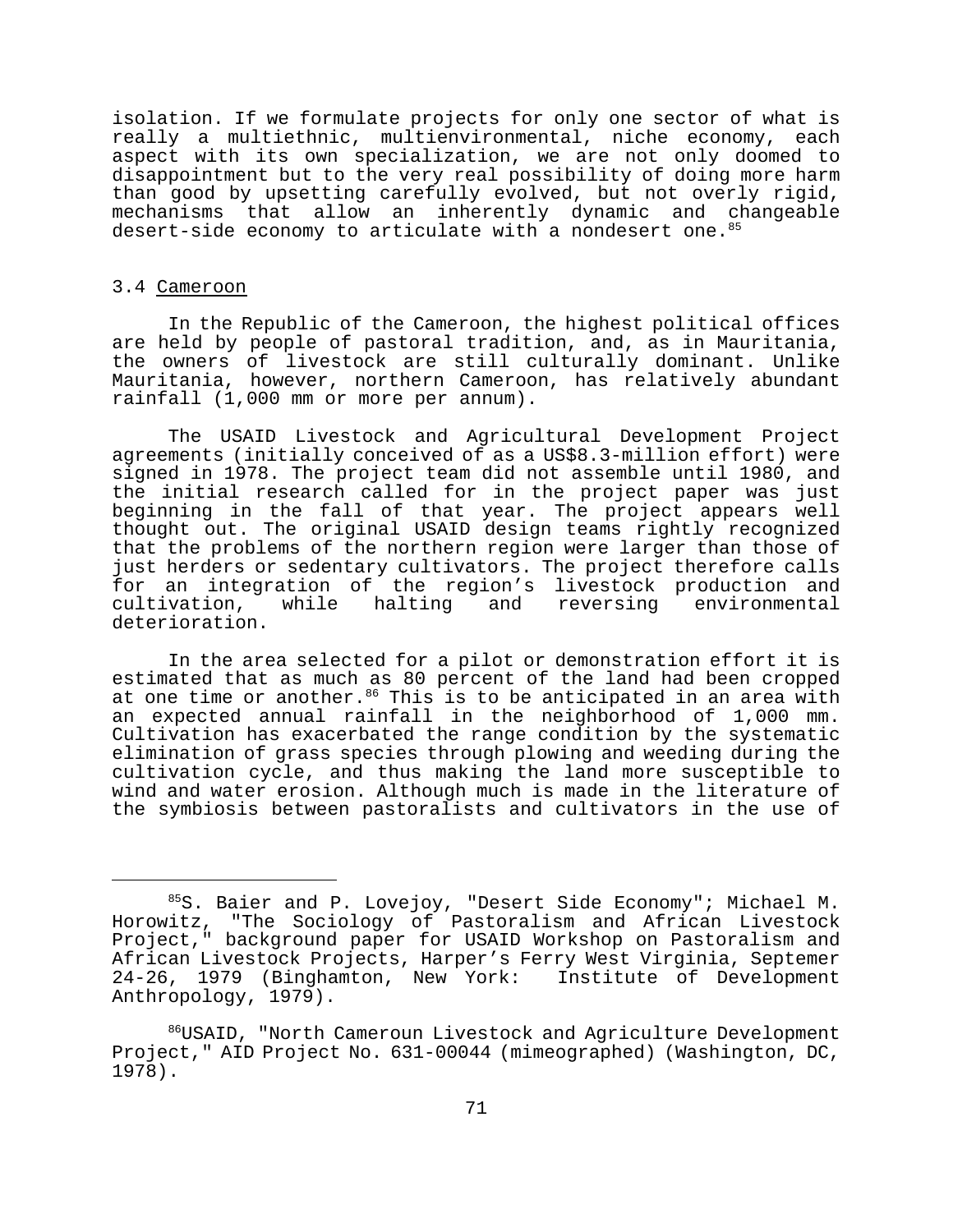fallow for pasture, it does not provide good grazing. $87$ 

The high level of rainfall makes cultivation a real alternative. The dominance historically of livestock management in the region is due to political factors. Even the most superficial survey of northern Cameroon makes abundantly clear that demographic growth among cultivators is much higher than among pastoralists<sup>88</sup> and that land pressure will be a factor in any livestock project. The project aims to meet these realities head on by increasing the carrying capacity of an already overtaxed range and stimulating farmers to grow fodder crops. The project sees water-point development, seeding, and range management as the key ingredients.

The project plans to introduce certain "proven" livestock management practices. Just where these have been proven in the African context is not spelled out, but they include rotational grazing, rest rotational grazing, and uniform grazing. Each of these techniques will be modified to adapt it to the northern Cameroon situation. All of this is contingent on the establishment of local-level organization for disciplined livestock resource management. The traditional land use systems and tenure rights are to form the basis for this transformation. Individual rights to range are felt by the project designers to be more developed in Cameroon than elsewhere in West Africa. As they point out,  $89^{\circ}$  there are indigenous forms of renting range and the like. A form of range management is in place that is hierarchically organized through the traditional Peul (Fulbe) offices of Lamido, Lawanas, and Sarku  $S$ anu, that together form the basis of pasture use, rights, and transfers. The project hopes to marry this traditional system with modern herding theory through the development of local committees that will include these traditional officeholders.

There are several different kinds of people who will be affected by such a process, and each of them has had a different historical experience with this traditional Fulbe power structure. First, there are the sedentary non-Fulbe who have within not-too-distant memory been subject to conquest, infeudation, and enslavement by Fulbe cattle keepers. There is still considerable hostility just below the surface of everyday life that is quickly

<sup>&</sup>lt;sup>87</sup>Georges C. boudet, "Quelques observations sur les fluctuations du couvert végétal Sahelian au Gourma malien et leurs conséquences pour une stratégie de gestion sylvo-pastoral," Bois et Forêts des Tropiques 184 (1979): 31-44.

<sup>88</sup>M. Podlewski, "Etude démographique de trois ethnies paiennes: Matakam, Kapsiki, Goude," Recherches et Etudes Camerouaises 1  $(1961): 1-70.$ 

<sup>89</sup>USAID, "North Cameroun," pp. 2, 18, and 13.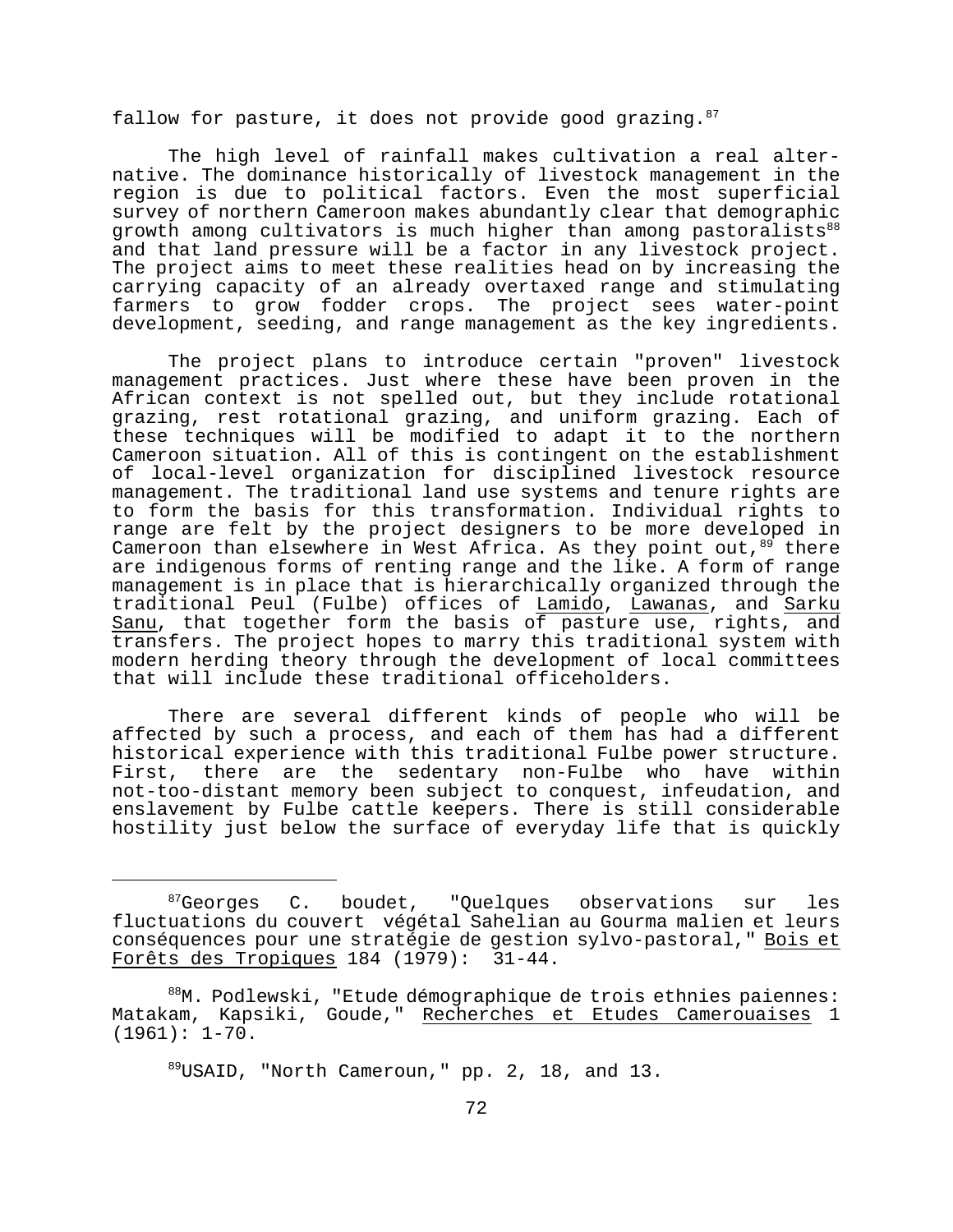revealed in even superficial farm-site interviews.<sup>90</sup> This is one of the fastest growing populations in tropicai Africa,  $91$  and their constant movement into rangeland is, in all probability, an unstoppable process.

Next there are the sedentary Fulbe who have herds that are managed by hired herders and who cultivate relatively extensively around their homesteads. Because the cattle are corralled at night and are moved from field to field on a seasonal basis, their farming system is the most productive in terms of yields per hectare and represents the most efficient means of mixed farming in the area. These sedentary cattle managers are in conflict with the two remaining major groups in the area, both Fulbe-speaking. These two groups are at opposite ends of the political spectrum. One of them is composed of the Bororo, fully nomadic pastoralists who move their herds from northern Cameroon to Nigeria, Chad, or Niger, depending on conditions, market considerations, or national policy changes; the other is the towndwelling Fulbe herd owners.

There is a certain amount of ambivalence surrounding the Bororo. On the one hand, they represent the romantic ideal from which all Fulbe in northern Cameroon trace their ancestry. On the other hand, they are not constrained by local rules; their practice of Islam is suspect; and, as exceptionally good animal managers, they always seem to show up where resources are best. They are therefore formidable competitors when range resources are scarcest.

At the other end of the sociopolitical spectrum are the large town-dwelling Fulbe herd owners. In many ways these people will represent a greater challenge to project implementation than the more spectacular (from a range management point of view) Bororo. In contrast to the Bororo--who are openly discussed by almost all segments of society, Fulbe and non-Fulbe alike--the powerful town-dwelling Fulbe herd owner is, in our experience, never openly discussed. This is a common phenomenon all across Africa. The largest herd owners have tremendous prestige and power in many sectors (in this sense, Herskovits is still correct<sup>92</sup>)--political, religious, social, as well as economic.

<sup>90</sup>David Campbell and James Riddell, "Ecological Consequences off Population Growth and Land Use Change in the Mandara Mountains of North Cameroon," East Lakes Geographer 17 (1982): 5-16; James C. Riddell, Land tenure and Access to Land in the Magui-Wandala Project Area, MSU/USAID Mandara Mountains Research Report No. 3 (East Lansing: Michigan State University, 1980).

<sup>91</sup>Podlewski, "Etude deémographique."

 $92$ Melville J. Herskovits, "The Cattle Complex in East Africa," American Anthropologist 28 (1926): 230-72, 361-88, 494-528, 634-44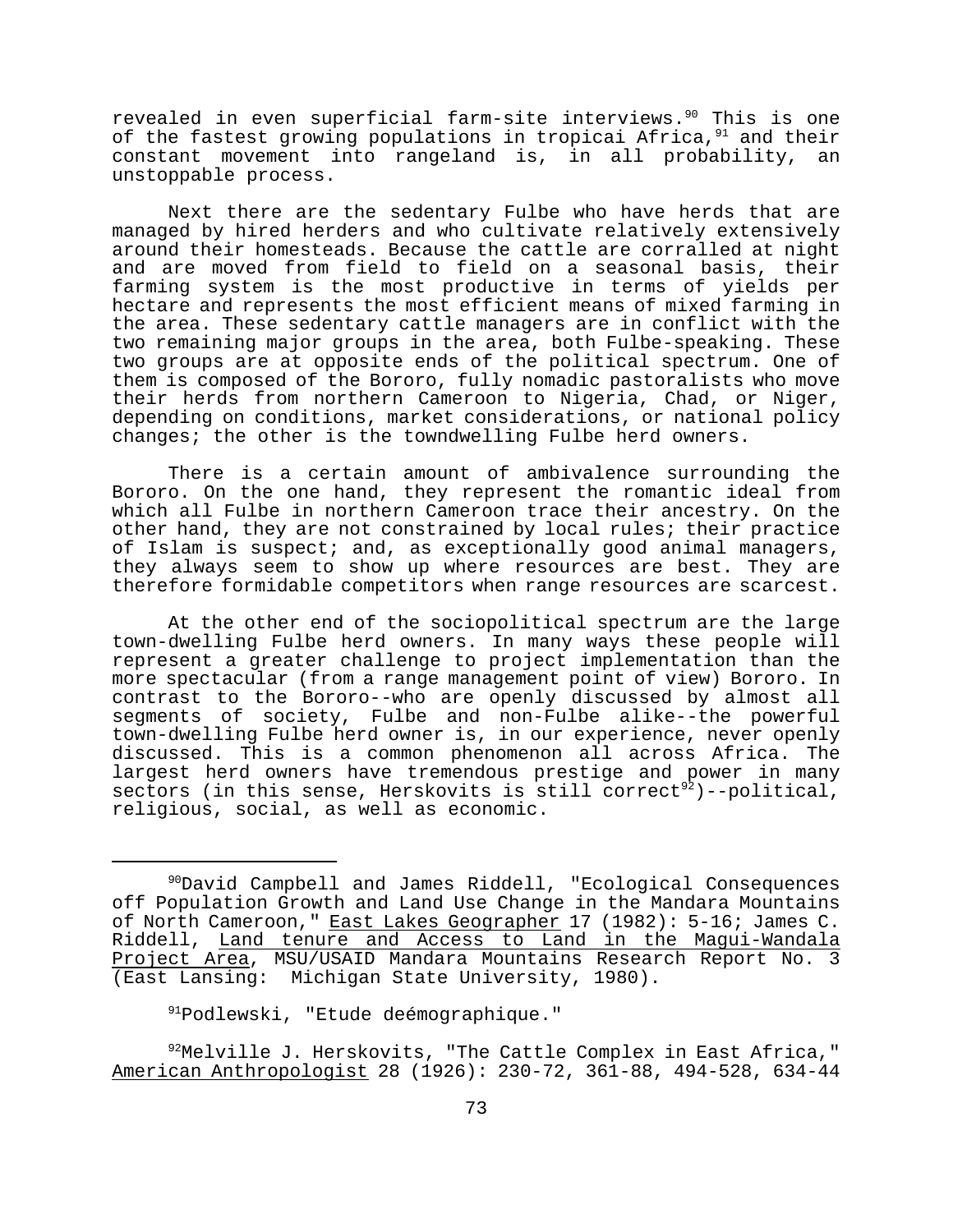This raises a certain problem with our usual paradigm. When we interview the Bororo we come away with the impression of a great shared egalitarian ideology.<sup>93</sup> This impression is often reinforced on a visit to the range, where we see numerous herds of between 50 and 150 UBT managed by each family. It is only when we try to change the system that it becomes important to find out whether or not the supposed equality of herd size on the range is the product of economic opportunity or an artifact of a management system in which the herder walks with the animals in his care. That is, it is very important to find out the types of rights that the herder has in each of his animals. In pedestrian herd management, a person is able to control only so many animals, and, for a family group, 100-150 appears to be the normal limit in Africa. The large beef herds of the American West represent an entirely different management problem in comparison with the herds on the range of Africa that must sustain the family on their byproducts. Labor is needed for milking, cheesemaking, smallstock care, and so forth, as well as for pasturing responsibilities.

Therefore, when an individual builds up a sizable herd, he will distribute many, if not most, of his animals to others through various kinds of loan, prestation, gift, and service arrangements. It was our impression during our interviews in the project area during 1980 that a majority of the stock on the range was owned by a small number of very powerful town- and city-dwelling elite Fulbe.

The tenure issue becomes one of how we enhance the role of the more efficient mixed-farming herd owners when the resources, political and economic, are controlled by large absentee herd owners. Since the animals represent, to these large herd owners, social, political, and economic alliances, the actual efficiency of the operation is not overly critical. If the animals die, the relationship between lender and lendee still holds and is still politically efficacious. That is, the small mixed-farming herd owner has everything to gain from range improvement, while the large absentee herd owner has relatively little to gain. Yet it is the latter through whom we will have to work if we have any hope of succeeding in changing the kinds of rights producers have over range and range resources. In tenure terms, at least, this is a much bigger problem than that posed by the nomadic Bororo.

In conclusion, there will be several major tenure problems to be worked out in the proposed pilot project. The first will be the necessity of finding some kind of effective policy regarding the

<sup>93</sup>Paul Riesman, <u>Freedom in Fulani Social Life: An</u> Introspective Ethnography (Chicago: University of Chicago Press, 1977); Claude Lefebure, "Introduction: The Specificity of Nomadic Pastoral Societies," in Pastoral Production and Society, edited by Claude Lefebure (Cambridge: Cambridge University Press).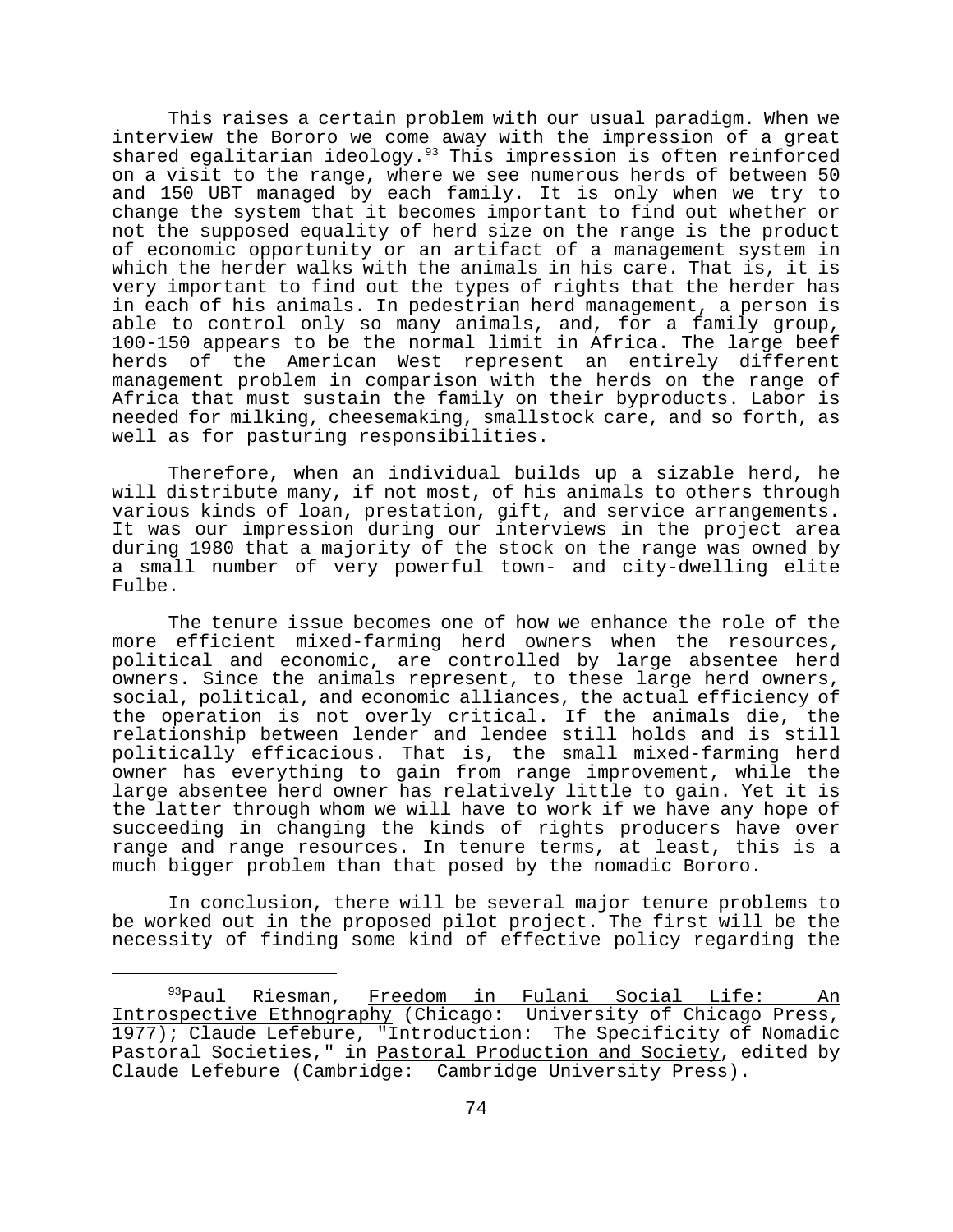continual movement of cultivators (Fulbe as well as nonFulbe) on to areas legally declared as range. Already, the pilot project area has had perhaps as much as 80 percent of its land in crops at one time or another. Resort to legal codes is of little avail in this matter. We spent a week in the spring of 1980 in an area where there was an attempt to enforce the cultivatorherder boundary. Fulbe herds were turned loose on sorghum and other fields, while the hapless and helpless farmers looked on abjectly. Even though feelings were running high, we were able to interview, both individually and en masse, about a hundred of the affected household heads. Most had been through this sort of thing before, and they planned to try the following year to put their now-destroyed farms back in operation. Even the Fulbe herders with whom we talked seemed resigned to the eventual victory of demographic pressure over legal provisions.

The second major tenure issue relates to the nature of range rights for mixed farmers. The above legal codes do not apply to Fulbe mixed farmers, only to non-Fulbe. On one side of a seasonal water course (Mayo) will be dispersed hamlets of non-Fulbe, with their domestic animals penned during the growing season, while on the other side will be the large homesteads of Fulbe cultivators, who have their herds out on the range for the day. It is our impression that tenure and development efforts should try to encourage mixed farming along lines that enhance soil fertility. Opening up the range to all will not do this, as it will reduce the amount of fertilizer available for already overtaxed poor soils; and, yet, it seems inherently wrong to restrict access to range resources along ethnic lines. We need to look for tenure rules that will reward those producers of livestock who manage the range and other resources best.

The final tenure issue is the question of who owns how many of the animals actually using the pilot zone and the project area. As has been pointed out by so many observers of the African pastoral scene, the animals in a family herd represent more than a collection of commodities. An animal can also symbolically represent a number of different residual claims and relationships. A cow is at the same time a commodity; a process owned by the herding family (milk production, and other byproducts); and an encumbered good that may have to be returned to a lender, is promised in a future relationship (such as marriage), or in some other way represents a future opportunity value. If some large proportion of the animals is tied in one or more ways to the future opportunity options of a few powerful absentee herd owners (as we suspect is the case), we must be on double guard against the possibility that the project rules end up resulting in enclosure.

#### 3.5 Mali

Mali, after Nigeria, is West Africa's leading producer of meat. Even though it is a Sahelian country, it has a higher pro-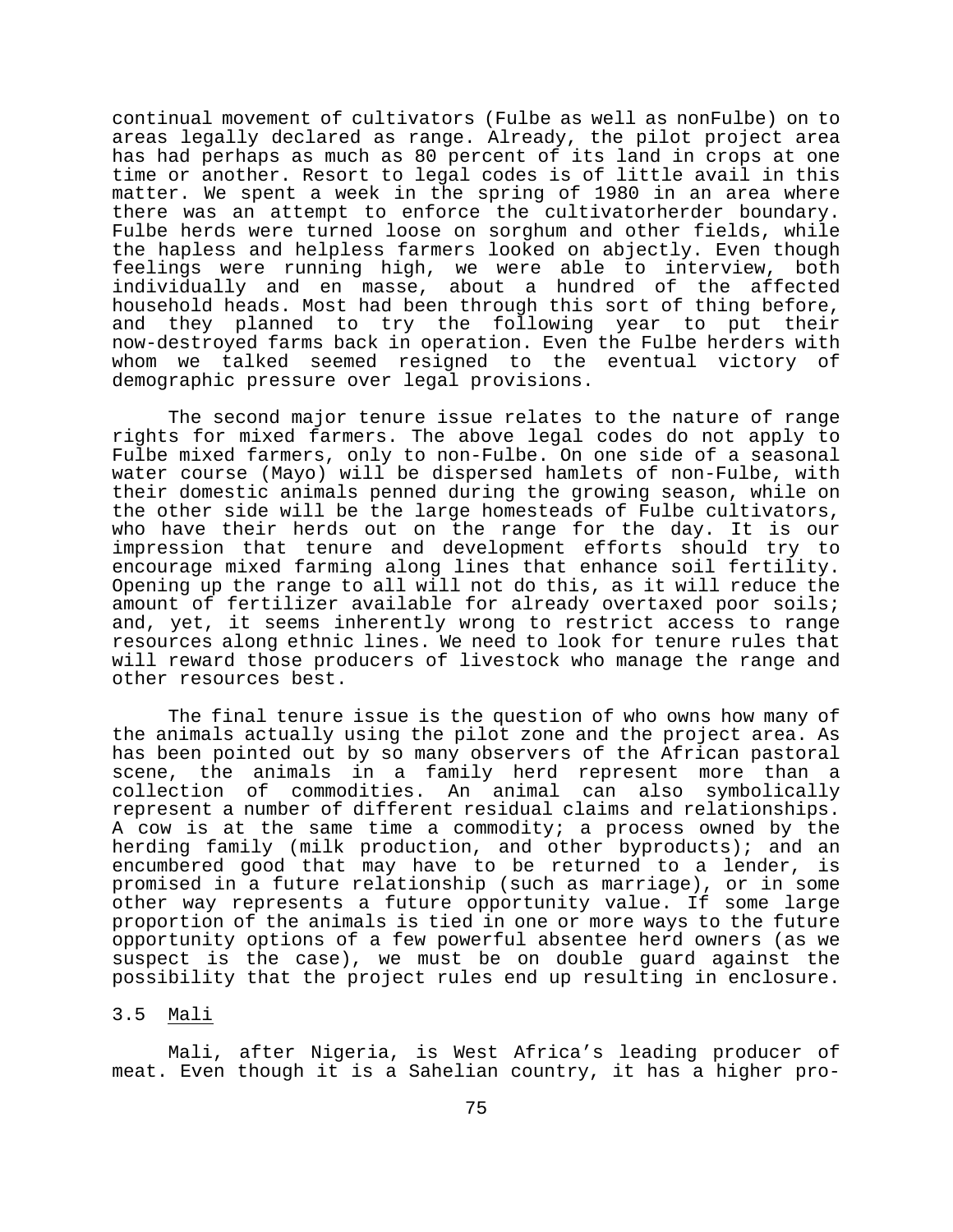ductivity than its neighbors due to the large interior delta of the Niger River and its branches, which flood from the waters coming from the Guinea highlands in August through October. The annual floods provide predictably good dry-season pasturage. Herds leave the delta as the rainy season approaches, using the Sudano-Sahelian pastures replenished by the new rains from July to October. As the surface water available dries up, the herds move back to the interior delta where, from November to May, excellent pastures are progressively uncovered.<sup>94</sup>

Until 1970, the exportation of beef, both refrigerated and on-the-hoof, accounted for more than 50 percent of Mali's exports. Ghana was the major importer until its economy collapsed in the 1960s. Since then, the Ivory Coast has accounted for 85 percent of Mali's exports. $95$  The drought of 1969-1974 saw a dramatic shift in the central Government's livestock policy. With the loss of an estimated 30 percent of the national herd due to the drought itself or through forced sales, the Government tried to stimulate more internal marketing to meet the country's internal demand, especially by the urban population. In addition, with the severe food shortfalls during the drought, grain production became the paramount focus of development activity.

Export taxes were imposed, cattle head taxes were initiated, and prices were frozen at 1970 levels. The general shortfall in meat supplies in the Ivory Coast drove prices up, and it made more sense for pastoralists to sell their animals there rather than within Mali, where the support prices were not reflective of real costs or demands. In order to rebuild the herds and to forestall political deterioration in the urban centers as the real purchasing power of local salaries (mostly Governmentrelated) began to fall, the Government in 1975 closed its borders to animal exports.  $96$  The Ivory Coast turned to the world market and bought frozen beef, largely from Argentina and the European Economic Community (EEC).<sup>97</sup>

<sup>94</sup>Jean Gallais, Le delta intérieur du Niger (Dakar: IFAN, 1967).

 $95J$ . Dirck Stryker, "The Malian Cattle Industry and Dilemma," Journal of Modern African Studies 12 (1974): 441-457; J. Staatz, The Economics of Cattle and Meat Marketing in the Ivoryy Coast (Ann Arbor, MI: Center for Research on Economic Development 1979).

<sup>96</sup>Victor D. DuBois, "Food Supply in Mali," American Universities Field Staff Reports, West Africa Series, vol. 16, no. 1 (1975); Joseph W. Glauber, "National Development and the Malian Pastoralist: An Analysis of Fulbe Land Use," Paper presented at the Land Tenure Center, University of Wisconsin-Madison, 1980.

97Staatz, Cattle and Meat Marketing.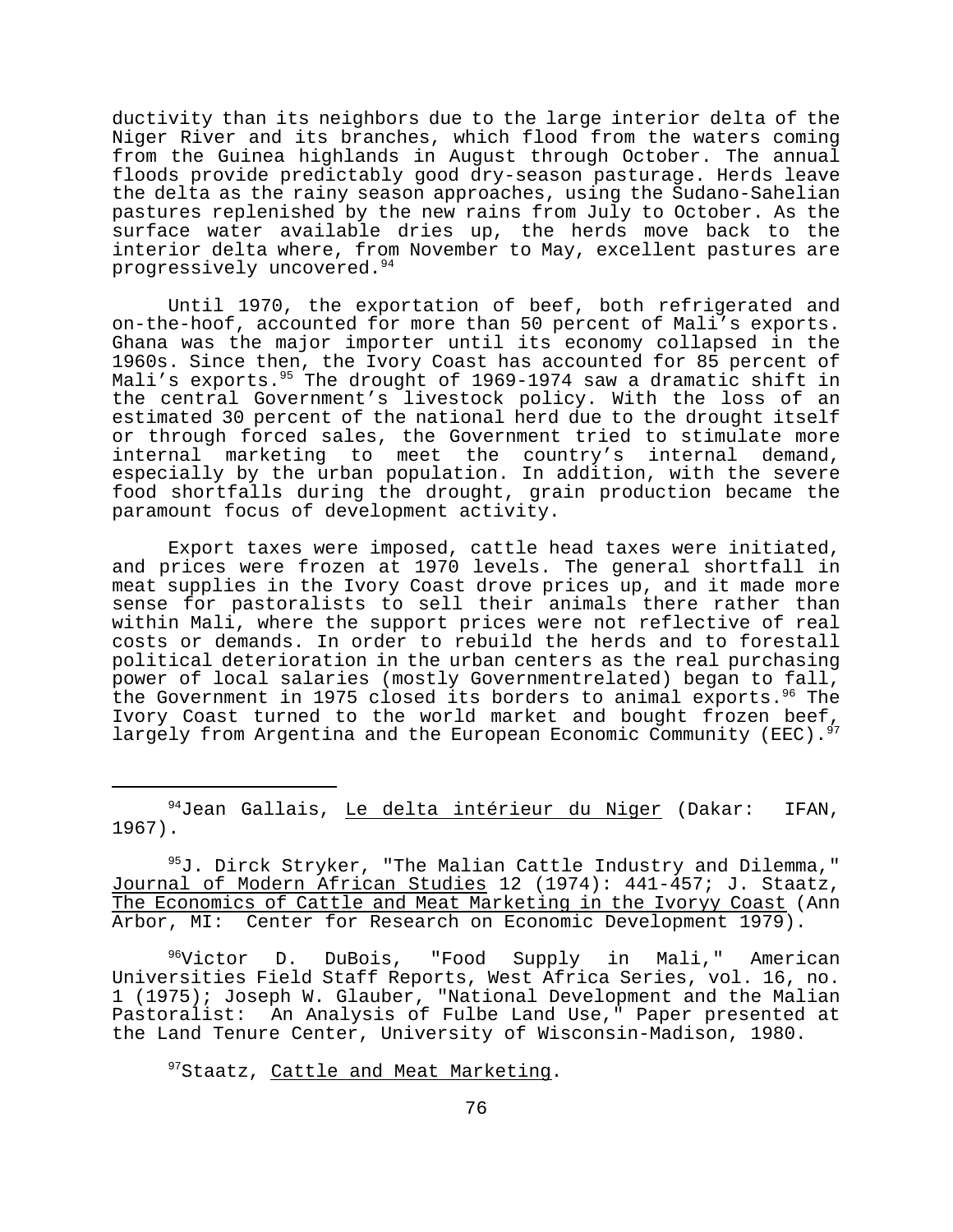Throughout this crisis the Malian Government was in no position to invest in rural development, especially in the pastoral sector which received less than 1 percent of the national budget. Many donors responded in the livestock sector, but by far the largest were USAID and the World Bank (IBRD).

IBRD identified its project focus in 1970 and developed it through a series of studies done by SEDES and the Institute for Animal Husbandry and Veterinary Medicine in the Tropics (IEMVT) and paid for by FAC. The IBRD appraisal team recommended the project in 1974, and the Livestock Development Project was initiated in 1975. The project, at a total cost of US\$17.5 million, aimed to help the herders of the interior delta rebuild their herds through the following measures:

- -- Introducing livestock extension services and grazing control in three special development areas
- Providing improved animal health services throughout the Fifth Region
- -- Constructing 70 wells and 50 ponds
- Constructing and managing an abattoir and hide-drying facilities at Mopti-Sevare
- -- Constructing and managing five livestock markets
- -- Establishing and managing a 150-ha livestock and pasture trial station
- Providing personnel training, and testing a functional literacy program for pastoralists
- -- Preparing a second-phase livestock project

USAID responded to Mali's request for help in its livestock sector with three projects and a cadre of experts, at an estimated total cost of more than US\$50 million. These three projects were designed to provide assistance in all major aspects of the livestock sector, from initial production problems to marketing. The first project, Mali Livestock Development, identified pilot farmers who would be extended credit for animal purchase. The project then initiated controlled grazing and developed feedlots. The second project, Mali Livestock Sector, was designed to introduce range management for 800,000 acres and 100 new water points. In addition, it would attempt tsetse-fly control and vaccine to open new pasturages for more intensive use. It also envisioned a livestock-fattening component.

The third USAID project, Mali Livestock Sector II is designed to put 1 million acres under controlled range management with the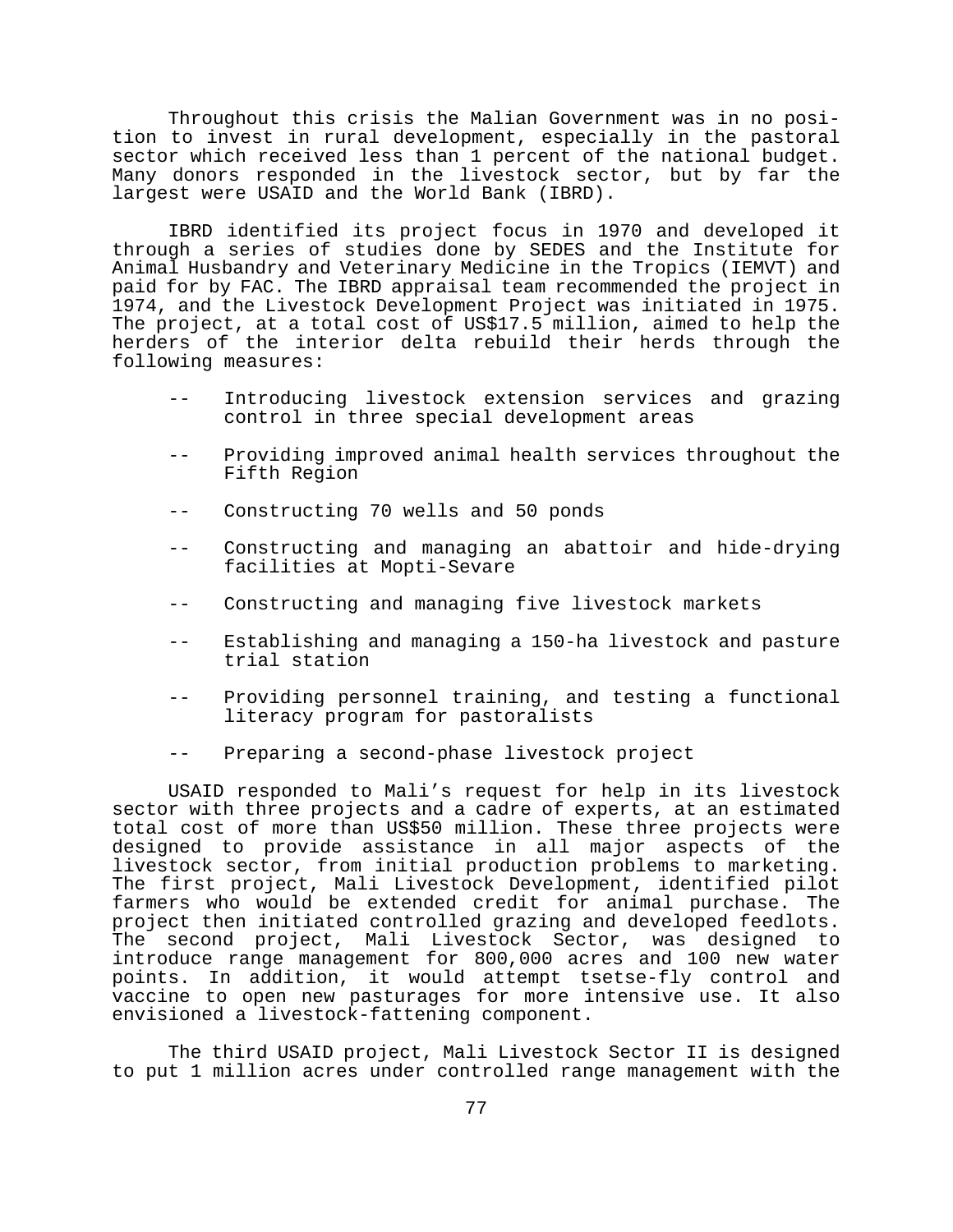development of 200 additional water points. Again, tsetse-fly eradication is important, as is animal health. The animal owners are to be organized into associations, and the hope is to combine controlled grazing with the fodder production essential for a dry-season feedlot.

That all four projects have run into major difficulties in implementation is to be expected. Mali has all of the difficulties we have discussed for other West African countries. Cattle management is multiethnic, with the Peul (Fulbe), Tuareg, and Maure the dominant pastoral populations, but the sedentary farmers also comprise a very large animal-owning group, with a fair proportion of the national herd. The herds of these sedentary populations cause a major point of friction in the overall range management of Mali. While the main herds are away at rainy season pastures, the local herds are eating the grasses that will have to sustain the total herd in the coming dry season. When the transhumant herds return, they find not only that the home pastures are depleted, but that the water holes are not replenished and are dirty and disease-ridden.

Also, as Mali emphasizes the development of grain production, the same situation exists of needing to use the Niger River more effectively that exists with the Senegal River. More and more land is being taken out of pasture and put into irrigated rice. This land is claimed by different ethnic groups practicing differing economic specializations (farmers, herders, and fishermen) with competing residual rights.

Land tenure problems have emerged as paramount in each of these attempts. Yet Mali is one of the few countries in Africa with a well-developed, traditional range management land tenure system. We have seen earlier that both the Maure and the Tuareg had pasture-control systems based on ownership of wells and general territorial claims based on contest of arms, treaty, and tribute. But Mali presents us with an indigenous planning effort that took shape over two centuries.

In the 14th century, Peul (Fulbe) herders began entering the Niger River delta area in ever greater numbers. They were expanding out of the Toucoulor-controlled State of Tukur. At this time, they most likely were coming in small family groups in a fashion that would represent our classic model of a nomadic pastoral society. This would conform to the somewhat idealized picture we have of the Peul from the work of Dupire, Stenning, and Hopen. However, as a USAID social anthropologist points out in a seminar paper, the Peul have always been associated in some fashion with state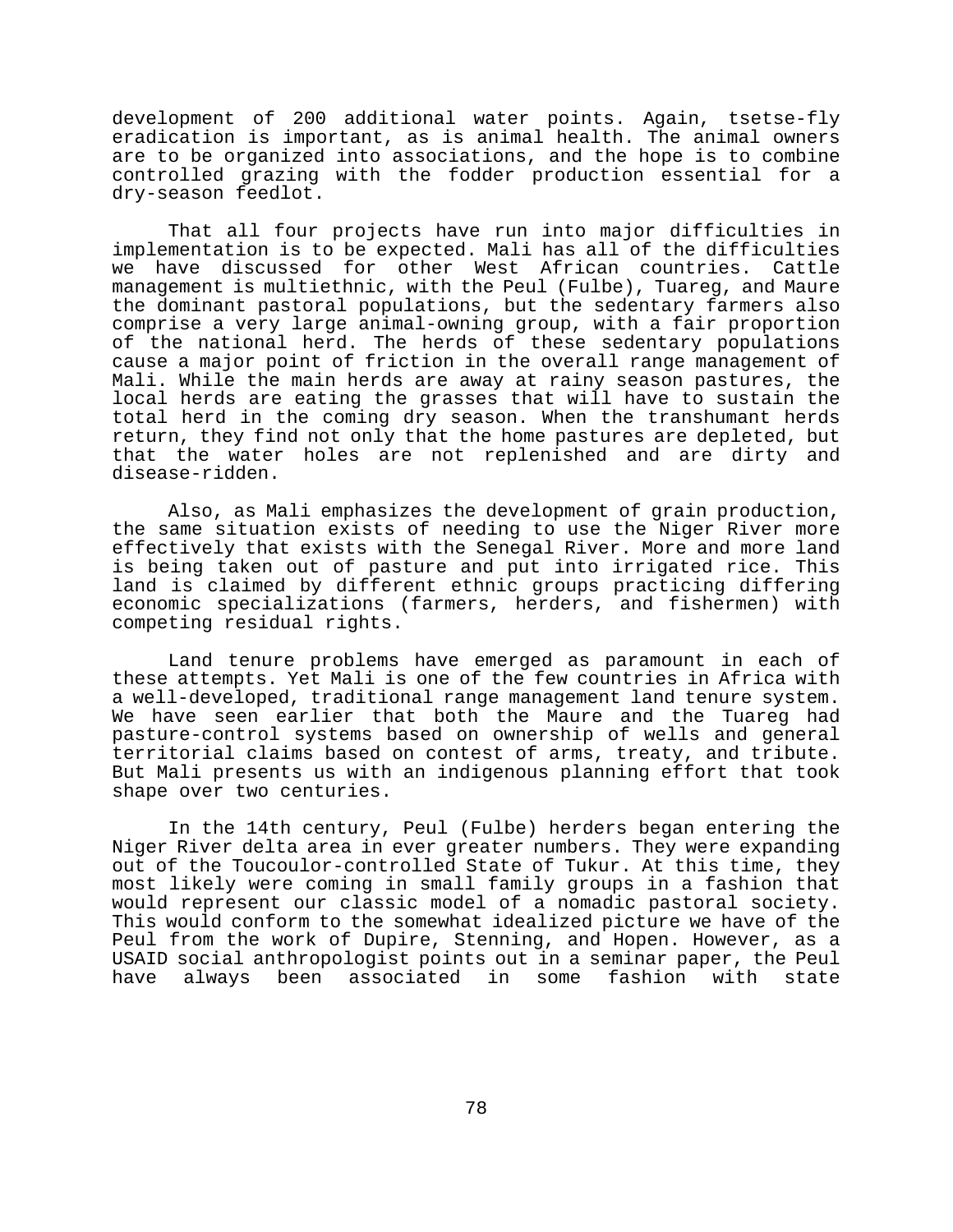organization.<sup>98</sup> In the 17th century, they conquered the delta, establishing a semiautonomous state, Macina, which now forms the administrative Fifth Region of Mali. Conquered villages and villages of captives, the Rimaibe, became part of a general economy dominated by Peul values.

As natural as the interior delta region is for transhumance, it is also conflict prone. Herds can compete with each other at fords when moving out of the delta at the beginning of the rainy season. There can be competition for pastures, water, and transhumance routes. It is the return trip, however, that is more likely to produce potentially strife-ridden situations. The herds must leave the northern pastures before the water holes to the south dry up. This puts many herds on the periphery of the delta at the same time. The herds must wait in the peripheral zone until the pastures in the delta itself have dried out sufficiently to sustain large numbers of animals, without turning it into a morass or trampling all the grass into the soft earth. To be most effective, the herds should wait until the grasses are maturing before they cross. Crowding and conflict can potentially take place at each ford.

Once the herds enter the delta they must confine themselves to the higher pastures and follow the receding water throughout the dry season. The rate at which pastures become available and the ranges which are best can change from year to year, depending on the level of flooding. This again became an area of competition and dispute as the number of herds and animals increased.

By the l9th century, the level of conflict over pasture rights had reached a level severe enough that Cheikou Ahmadou, after establishing a hegemony over the Peul of Macina, instituted a reform of herding rights. The result was a code of herding rights and schedules of herd movement called the <u>Dina</u>. In the <u>Dina</u>,<br>Cheikou Ahmadou established four types of pasturage that would constitute a group's range (leydi). $^{99}$  The best dry-season pasturage for the animals of the whole group was the bourgou. Outsider herds were permitted to graze on a group's bourgou for a variety of reasons, but most common would be that one group's range was better than another's in the early dry season, and the two would reciprocate grazing rights later on. Such access is usually accompanied by a payment of some sort. This has changed over the years, but most herders will keep a few extra male animals in a

<sup>98</sup>John van D. Lewis, "Range Use and Fulbe Social Organization: The View from Macina," (mimeographed) (Los Angeles: American Anthropological Association, 1978).

<sup>99</sup>Gallais, Le delta intérieur.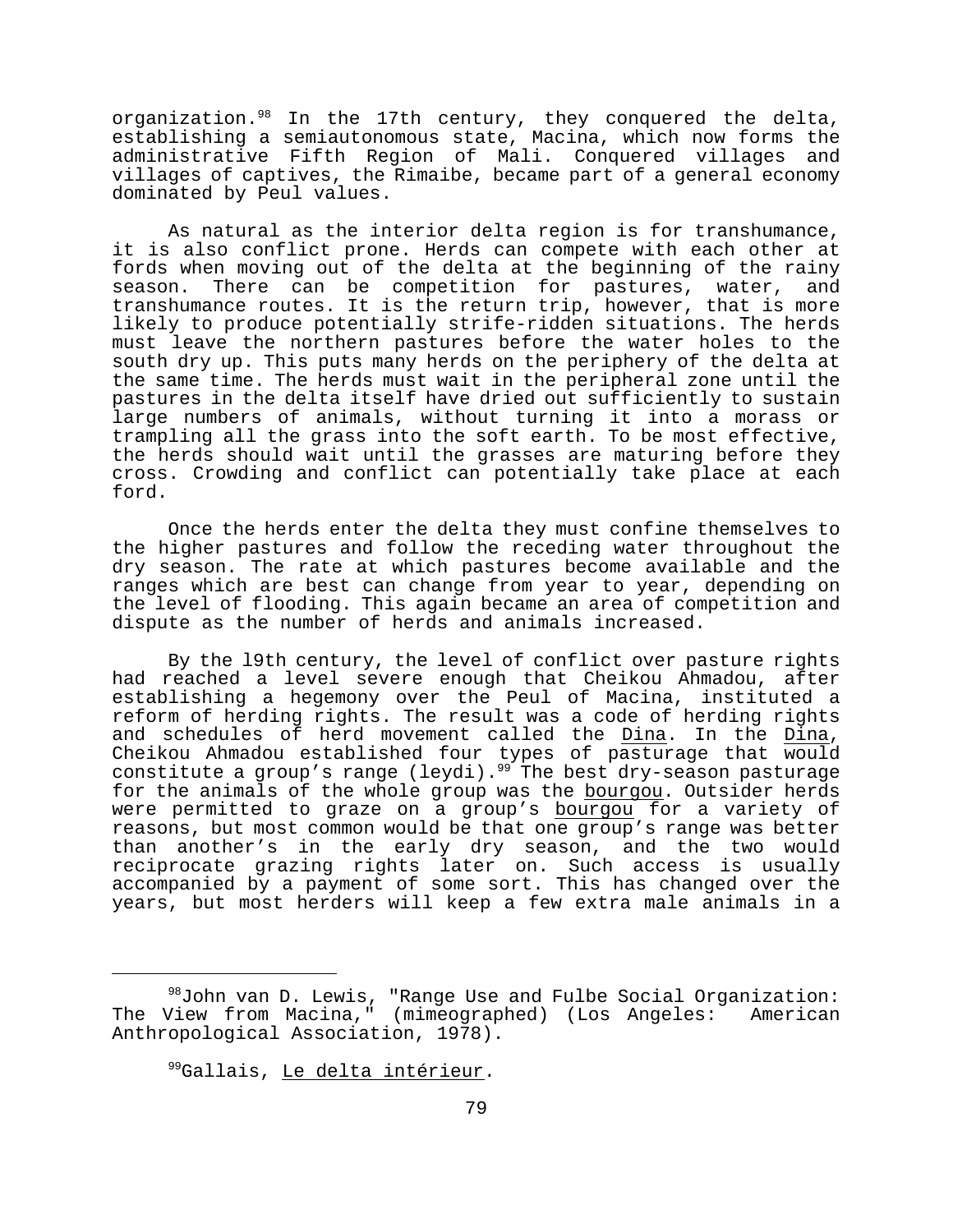family herd just for this purpose. $100$ 

Cheikou Ahmadou also allotted each group a pasture (harrima) for the milk herd that stayed behind during the transhumance to the rainy season pasturage. Since this herd was expected to deteriorate as a result of being left behind in contact with the diseases borne by the insects that accompanied the rains and the flooding, the main milk herd had to be moved further away. Therefore, each group had a pasturage, called benti, which was for short transhumance compared to that taken by the main herd.

Finally, the main herd (garti) made its movements out of and back to the delta in relation to all other herds that would use the same ford and same transhumance route (burtol) as itself. The Dina defined the departure date and the sequence for each moving group (egguirgol). Herds now left the delta and returned in a sequence that would take them back to their bourgou in conformity with the relative date when their pasture would be ready, the route they would take on the delta (gumpel), and the relationships between the group leaders (dioro).

Cheikou Ahmadou undertook this reorganization of herding regimes for two basic reasons. The first was to stem the rising level of conflict, and the second was to strengthen  $\text{Islam}^{101}$  by attempting to settle the herding populations and to change nomads into seasonally migrating populations with a home village (ouro). Land was divided between the various Peul herding groups, and, in addition, several Maraboutic (religious) Peul groups were introduced and given their own range.

The system probably never did work with the precision it appears to have in Daget and Ba's description. Minor or even major adjustments would have to be made each year between the various groups, depending on rainfall, flood levels, or drought. Even so, it provides the model of the operating rules for cattle movement in the delta today. The paper by Lewis describes the current definitions of the system for the Jafaraabe egguirgol.

It would appear on the surface that any project, in order to succeed, would have to work within this system. While this is certainly true, there are some difficulties that must be faced. First, the Dina has been responding to a series of pressures at least since the beginning of the French colonial intervention. Initially, the French agreed to sustain the Dina (Convention No. 88, 1904). The establishment of French suzerainty, however, also had the effect of opening the delta to new groups. Over the

<sup>100</sup>Lewis, "Range Use."

 $101$ J. Daget and Amadou Hampaté Ba, L'empire peul du Macina (Bamako: IFAN, 1985).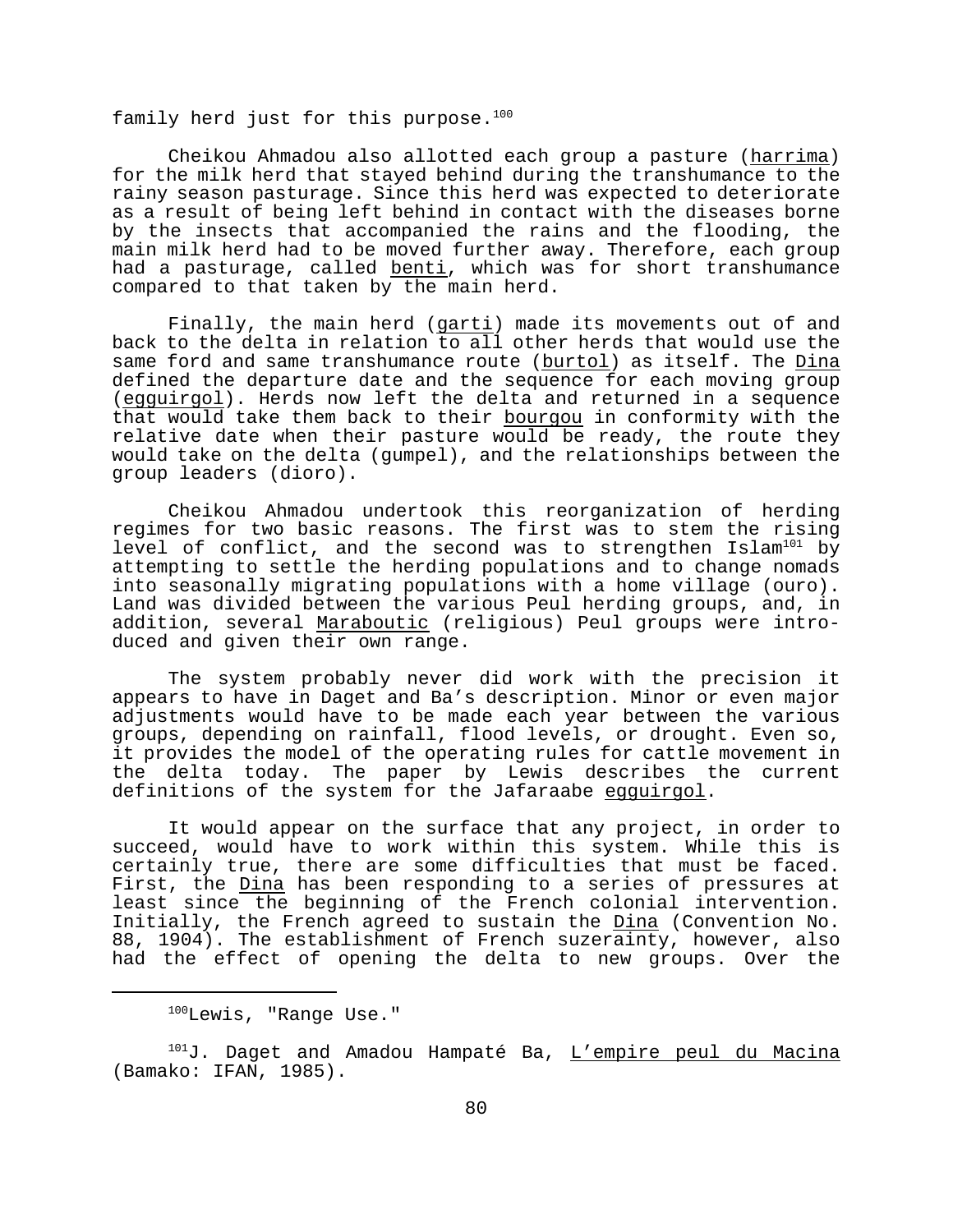intervening years, Tuareg, Bella, and Maure have been bringing in their herds. Conflicts between the Peul groups have continued, especially between the aristocrats who were descendants of the original founders and those of the Maraboutic groups installed by Cheikou Ahmadou. As the conflicts grew in severity, intervention became more necessary. Table 3 gives the dates of the major administrative interventions.

Table 3. Dates of Major Administrative Interactions in the Dina

Besides the conflicts that occurred between the various established herding groups in the delta, there were the pressures associated with the droughts of 1913-1914 and 1969-1974. Both of these brought new herds into the delta at a critical time. More animals led to environmental deterioration. Additional pressures have been placed on the livestock sector and indirectly on the effectiveness of the Dina.

Colonial policy promoted meat production as part of an economic package that saw the establishment of private ranches. Then, during World War II, meat was required for the war effort. Meat also was needed for the growing Office du Niger irrigation project after the war. The expansion of cultivation by the Office du Niger and its colonization  $s^{102}$  initiated the process of gradually reducing the amount of pasturage available, often in the best dry-season range (see Table 4).

- Table 4. Land Use Change in the Interior Delta Between 1951 and 1975
- Source: J. Gallais and G. Boudet, Projet de code pastoral con- cernant plus specialement la region du delta central du Niger au Mali (Maison-Alfort: IEMVT, 1980 ) .

Since the creation of the Office du Niger there have been additional development efforts, each of which demands new uses for existing pasture. These are Operation Mil for sorghum, Operation Riz for rice, and Operation Peche for fishing, in addition to projects of the Office de Developpement de l'Elevage de la Region de Mopti (ODEM) for increasing livestock production.

In the 1950s Marcel Drahon installed an effective animal vaccination service which helped augment an already rapidly growing herd. By the 1960s the herd had grown to four or five times the

 $102$ René Dumont, False Start in Africa(New York: Praeger, 1969).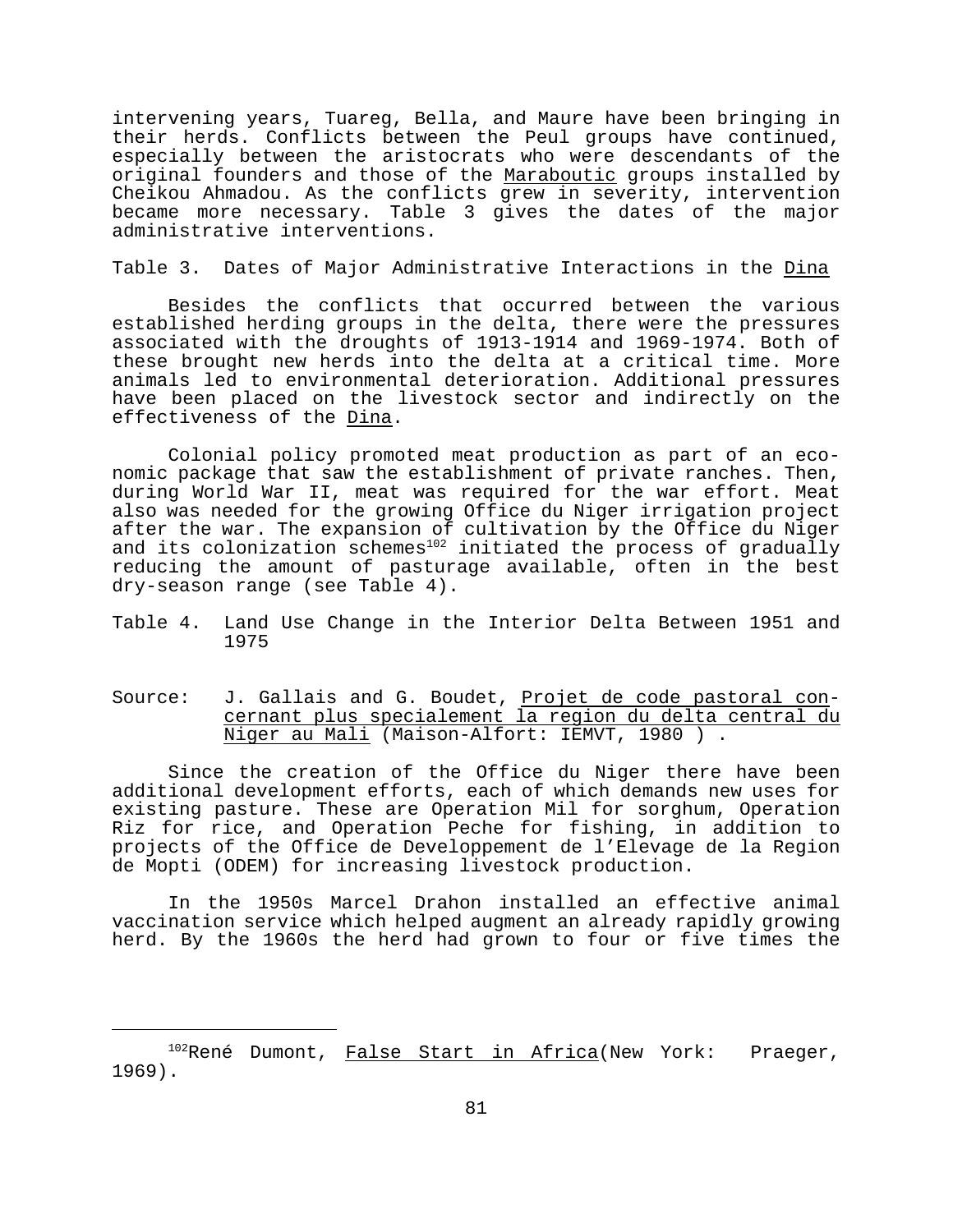size it had been when the Dina was created.<sup>103</sup>

The Dina was designed for a relatively homogeneous Peul group holding all the power. This is no longer the case. The Peul-proper make up only about 20 percent of the population of the interior, which is their stronghold. In the Seno region to the south, 64 percent of the Peul families have cattle, but then so do 39 percent of the Dogon cultivator families.

In summarizing the difficulties with the Dina faced by development agencies, Gallais and Boudet cite the lack of any juridical or institutional legal machinery for handling problems when they arise. When conflicts occur, there is no set policy; rather, problems are handled on an ad hoc basis, and there is no precedent from one situation to the next. There is a need for a code to provide predictability. Second, Gallais and Boudet say that there is a lack of a clear hierarchy of management for using the range, and there is a need for a formal structure of articulation between the Government and local leaders. Finally, they cite the lack of any mechanism for including the herders themselves in the management of existing or future pastoral codes.

Gallais and Boudet go beyond criticism, however, and elaborate a modernization of the Dina which they call a pastoral code. Their suggested code is divided into three major parts: organization of communities of herders, territorial organization, and pasture management. They attempt to set forth the policy mechanism that will result in local as well as regional and national areas of initiative. A brief description of the code follows.

Article 1 of their proposed code establishes a hierarchy of responsibility within the interior delta (Fifth Region). This allows for a coordination of the changes taking place in cultivation (especially rice), fishing, and herding, and indicates who is responsible at each level. Article 2 then defines the nature of the pastoral and agropastoral communities. These units are recognized on the basis of existing operational uses of land, exchanges of services, and other factors. It recognizes in policy formation that these communities will be multisectoral and will involve herders, cultivators with animals, and fishermen, all using the same territory in overlapping time-space frames. The basic policy unit, therefore, is an ongoing resource management unit.

Article 3 recognizes the fact that each of these multisectoral units will have to have administrative and policymaking flexibility vis-a-vis the national bureaucratic structure. Therefore, this article establishes that each community (in the sense outlined in

<sup>&</sup>lt;sup>103</sup>Gallais and g. Boudet, "Projet de code pastoral concernant plus spécialement la réegion du delta central du Niger au Mali" (Maison-Alfort: IEMVT, 1980).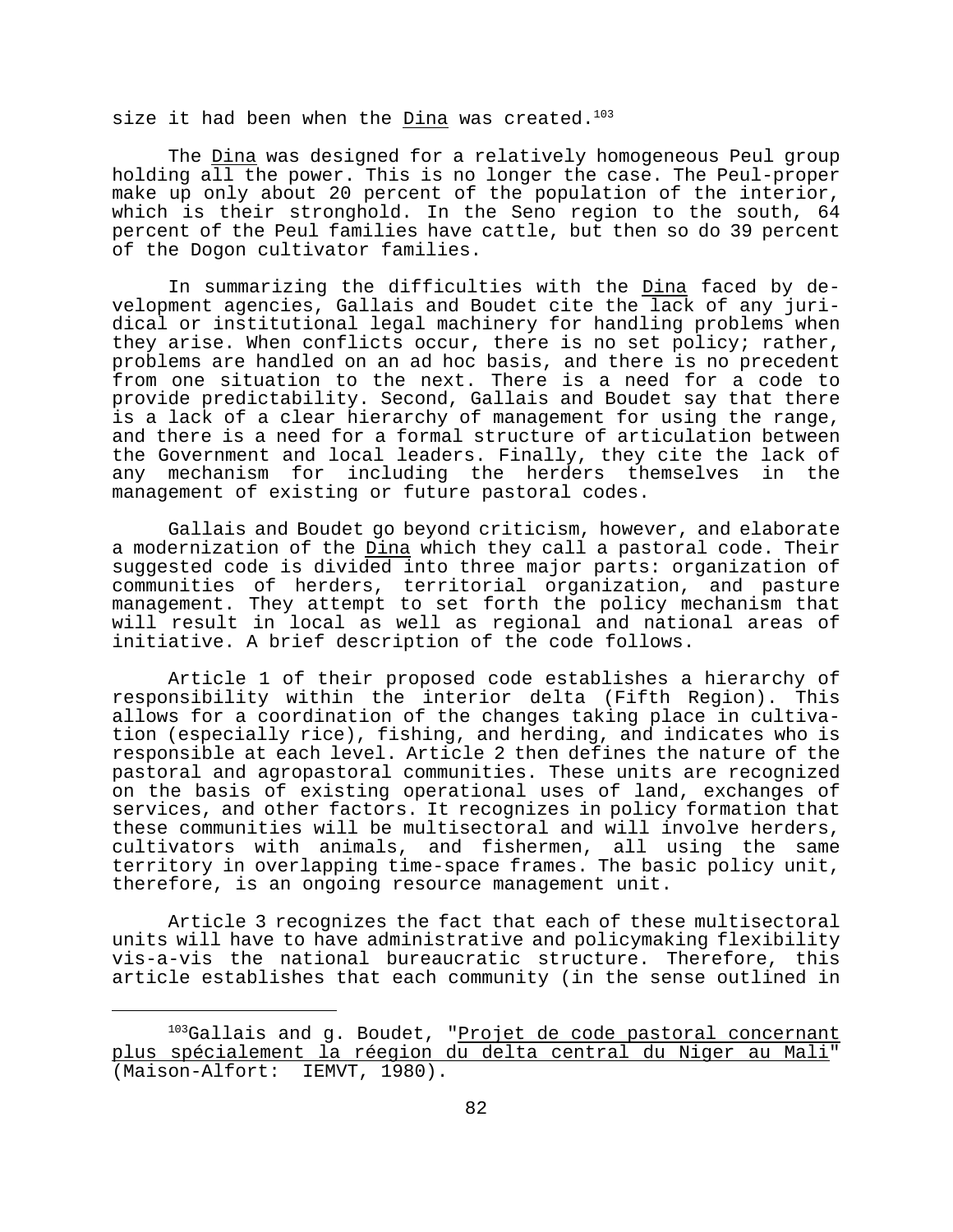Article 2) will have a council that reports directly to the commandant de cercle. The situation is recognized as dynamic, and the communities as initially defined may change. The policy for accomplishing this is set out in Article 4, in which responsibility is placed on the councils themselves to initiate any redefinition, which must be affirmed by the governor of the region.

One of the problems facing all attempts to create herder associations is the allocation of any power of enforcement. While action is expected of the newly constituted social collectivities created by a project, the juridical functions are vested elsewhere. Herders are expected to give up some rights in a range they have been using in order to reap the benefits of project improvements, while allowing juridical functions to pass from their local control to some higher level. It is small wonder that such newly created units seldom survive the project.

Gallais and Boudet propose that these juridical functions be vested in the communities (as constituted in Article 2) themselves. This is set out in Article 5, which stipulates that community councils are expected to assume the responsibility of imposing local taxes, financing their own budgets, establishing markets, hiring their own agents, creating their own production, founding buying and marketing cooperatives, and establishing the fines and rules of enforcement of pasture usage. The national governmental hierarchy need concern itself only with application of national law rather than taxing already thin local administrative personnel for decision-making about things that are better understood by the local population.

One of the strengths of the Dina was that it coordinated movement and pasture use rights throughout the interior delta. This strength is preserved in the proposed pastoral code through the mechanism by which each community council would send a representative to form a regional council. This body would be the level at which any adjudication would take place in the transhumance routes. This unit would replace and serve the function of the now-existing Conference des Bourgoutieres (see Table 3). Finally, in Article 7 there is the provision for the establishment of a commission of arbitration to resolve those problems that do not fit within the defined policy precedents.

These first seven articles define the nature of the responsibility units, the scope of their powers, judicial as well as managerial, and their relation to the national administration. The next eight articles concern themselves with matters of territorial organization. For example, Article 8 establishes the definition of rights of usage and responsibility of management in general. Article 9 does this for the lands of the communities established in Article 2. Article 10 does the same for those landed resources that are utilized by more than one community. These would include, but not be limited to, wells, salt cures, recession areas, and the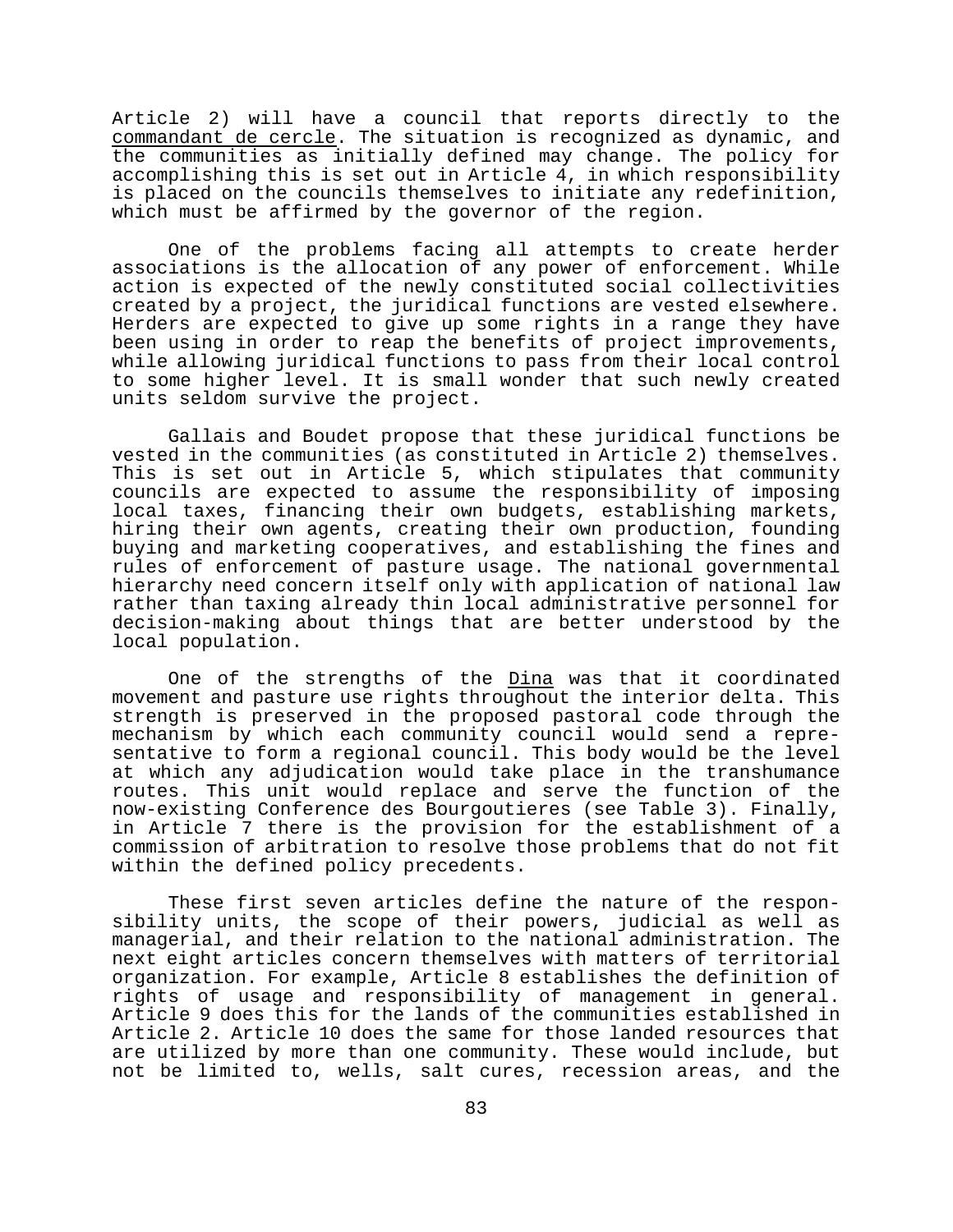like. Article 11 defines the nature of the use rights and responsibilities associated with national domain--for example, public range, water ways, and national parks.

Article 12 recognizes that traditionally there have been social groups that have had restricted access to resources, such as conquered groups of cultivators. This article states that all social levels have equal use rights to a community's resources. Any conflict between members of a community is to be resolved at the level of the council. Also left at the local level is the power to determine the length of use rights and their suspension (Article 13). The next two articles (14 and 15) cover the types of land contained within a community and the use of a community's soils. Again, control and decisions are vested at the local level.

The last seven articles concern pasture management. Article 16 sets forth that it is the local council's responsibility to establish the annual carrying capacity. This leaves the local level responsible for its decisions. If it makes bad or uninformed decisions, the situation can be rectified the next year. The point is that the people using a particular pasture have the responsibility of drawing up use plans establishing carrying capacity and the juridical power to back them up. They also have (Article 17) the responsibility of seeing to the marketing of local animals. Since the local area has control over proceeds and budget, it is to its advantage to fulfill the article's mandate that this marketing be done officially and be properly codified.

We have mentioned before the problems in the Sahel associated with range fire. Range fire control is necessary, but it must be done at the proper time. By placing control over this aspect of pasture management with the local council, any contravention can be handled quickly and efficiently. Also, this article recognizes the flexibility needed, given micro-environmental niches that will differ from one pasture to another.

Articles 19, 20, and 21 establish the responsibility of setting aside some pastures for recovery, preservation of woody plants, and periodicity of exploitation. Finally, Article 22 puts the local policing agencies at the disposal of the local councils to enforce management decisions.

We have discussed this important document at some length because it should serve as a model for the kinds of factors that must be considered when forming herding associations, with their attendant tenure rights and responsibilities. In addition, the authors recognize the necessity of a very thorough knowledge of the historical, social, and ecological framework in which tenure rules operate. Also, the Project for a Pastoral Code is in agreement with the guiding principles set forth in USAID's Workshop on Pastoralism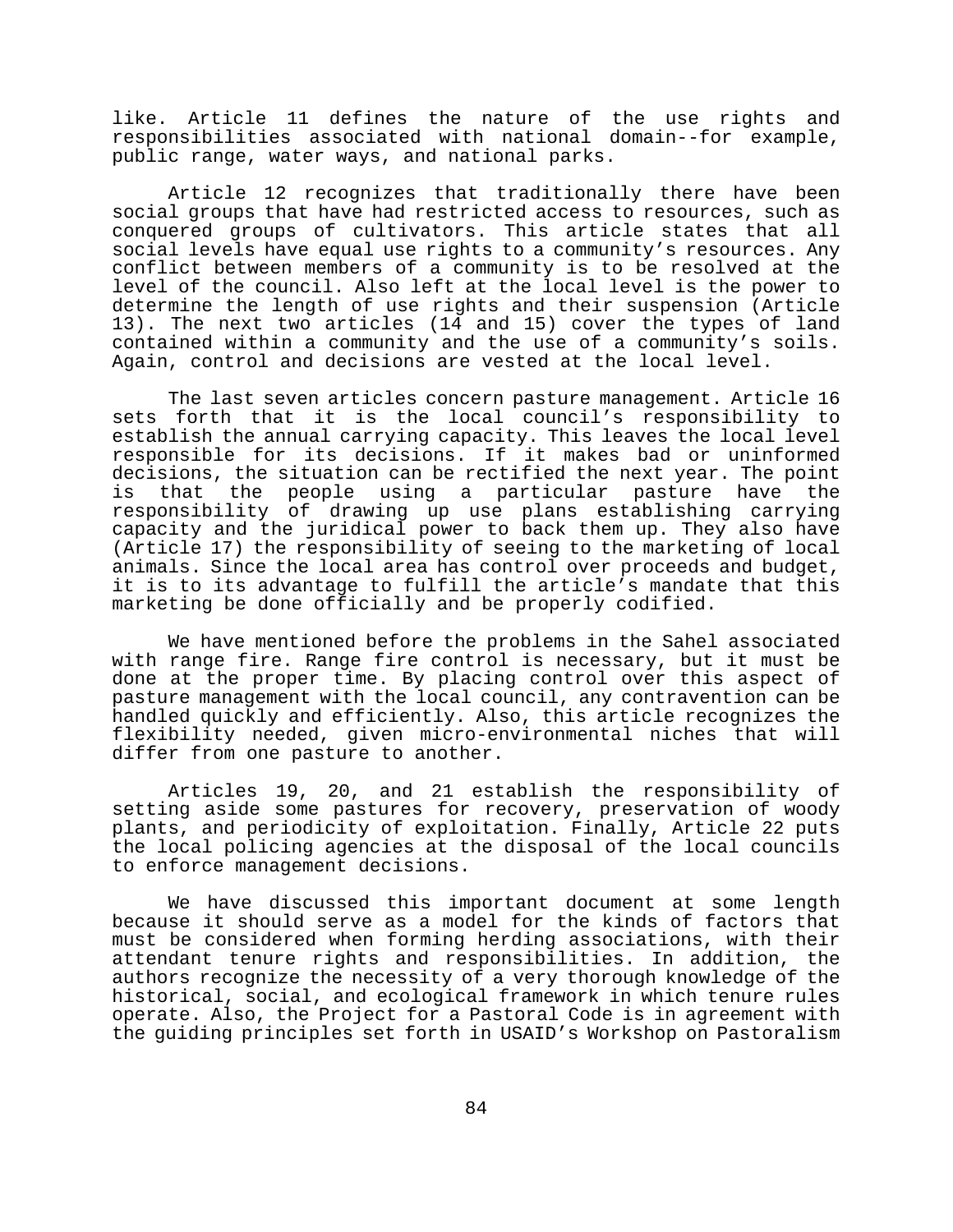and African Livestock Development<sup>104</sup> and hence represents a building on experience and not a break with current efforts.

This project, if implemented in a pilot zone as intended, will have to face a number of additional problems not addressed in this otherwise detailed work. Given the real nature of control in the Malian livestock sector, there will be a very serious problem of how to reduce the concentrations of power and prime landholdings that are currently in the hands of a few individual families. Also, an important issue not addressed is what the criteria will be for deciding who gets excluded from the delta in years when climate or other factors cause a reduction in the established carrying capacity. Although most of the power is slated to rest at the local council level, this issue involves national citizenship. Can Mali realistically expect some of its people to forego use of one of the country's major refuge areas in times of drought? In this case, a contingency plan will surely have to be drawn up at the national level. Finally, what will be the ultimate persuasive or coercive mechanism (beyond local police), particularly in critical initial phases of realigning boundaries and social groupings when resistance occurs?

#### 4. BOTSWANA'S TRIBAL GRAZING LAND POLICY

Botswana's approach to problems of pastoral change and development, although motivated by similar problems of population growth, ecological degradation, and the changing structure of traditional society, has taken a distinctly different path from strategies found elsewhere in Sub-Saharan Africa. This is particularly the case in the realm of land tenure, or in the extent to which land tenure is seen as an important contributing factor to the realization of policy objectives in agriculture and rural development.

A major focus of attention in the livestock sector has been upon the inhibitory effects of communal tenure, or the unrestricted grazing of individually owned herds upon open range, in contributing to low levels of animal productivity, in acting as a constraint to investment, and in leading to the cumulative deterioration of the land resource. The corrective for these problems was to be the Tribal Grazing Land Policy (TGLP), first announced in July 1975, after a long period of what proved to be only preliminary planning and negotiations with donor agencies, including the World Bank and USAID.

The TGLP is a complex policy and program for the development of commercial livestock production in Botswana. At the heart of the policy is the granting of exclusive, long-term leasehold rights to

<sup>&</sup>lt;sup>104</sup>USAID, Workshop on Pastoralism, especially, pp. 6, 7, 10, 11.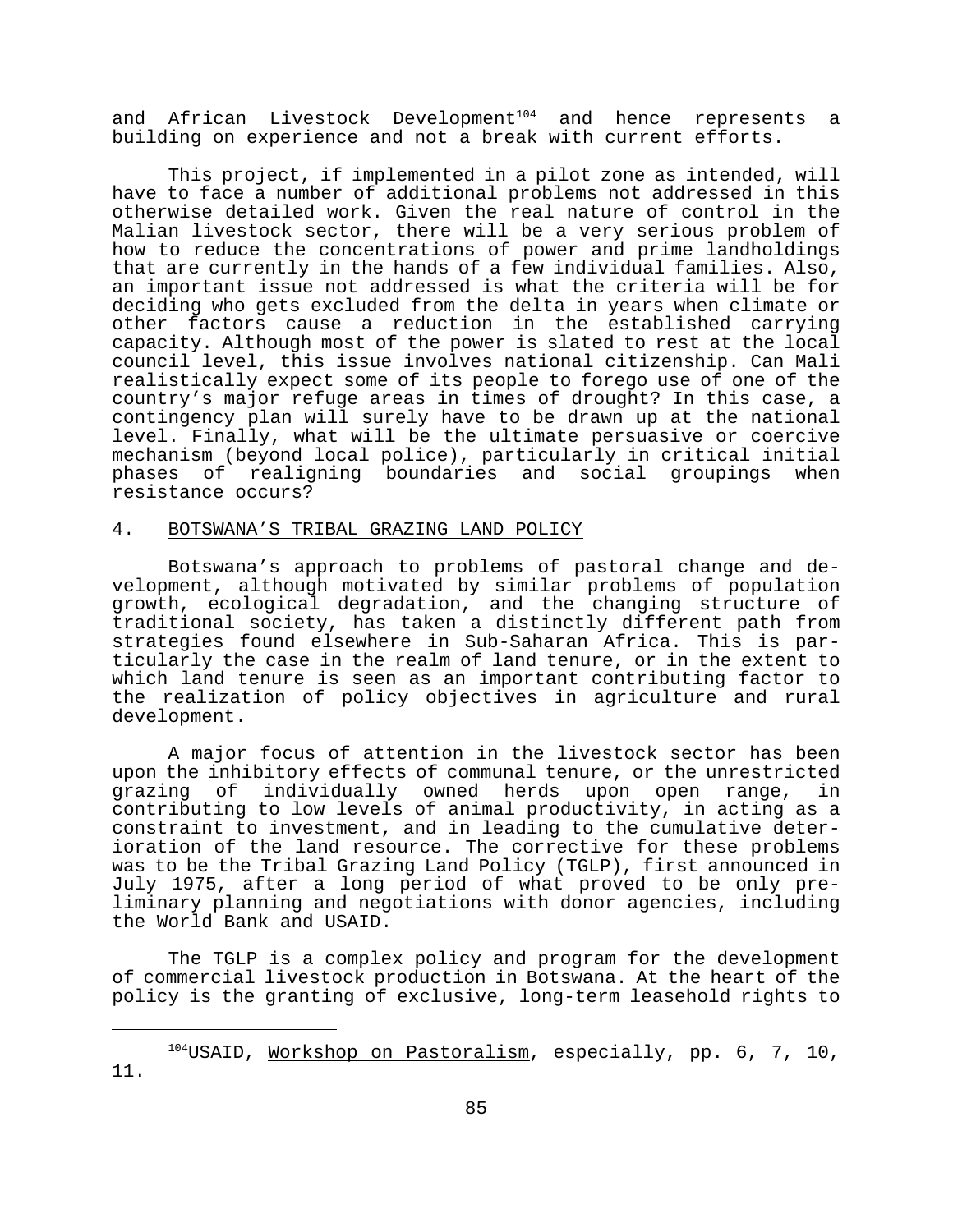extensive areas of previously communal rangeland to cattle owners commanding sufficient capital resources and management expertise to engage in strictly commercial cattle ranching enterprises. The grazing policy includes a strong rhetorical commitment to equity and fair income distribution, and at least initial program plans provided that rents generated by ranch leases would be invested in projects to improve the management of the remaining communal ranges, still occupied by smallholders.

Nearly 10 years have passed since the announcement of the policy to the Botswana Parliament by the late President Seretse Khama. The intervening years have been marked by the execution of an elaborate planning exercise. The applied research associated with the planning exercise has suggested conclusions that challenge the validity of some of the assumptions upon which the policy was built, including those related to land tenure. In some instances research conclusions have gone beyond the cautionary and pointed to alternative models for tenure change based upon a perceived better understanding of the social, economic, and ecological interrelationships that underpin pastoral production.

Although the tenure debate in Botswana tends to be characterized by a confusion of goals, and by the quiet clash of clearly different long-term policy objectives, the Tribal Grazing Land Policy provides a particularly rich example of the role of land tenure change as an instrument for rural transformation. The following paragraphs constitute a case study of the TGLP. The historical antecedents and contemporary assumptions that contributed to the formulation of TGLP as a policy for tenure change are given close attention; these bear similarity to many of the assumptions that inform thinking on tenure reform elsewhere in Africa, particularly in those countries experiencing rapid commercialization of livestock production.

## 4.1 The Colonial Era

The antecedents to Botswana's present-day approach to pastoral issues took shape in the colonial period, from 1889 to 1966. The colonial period saw the necessary modifications and evolution of social relations and the establishment of the market and infrastructure conditions which created the logic for present-day policy toward livestock development. But unlike the experience in East Africa, colonial policy toward livestock generally favored pastoral production. Recent histories of colonial policy toward livestock emphasize the widely held perception of colonial officers of the 1920s and 1930s that Botswana's comparative advantage in export markets was in livestock production--and that Government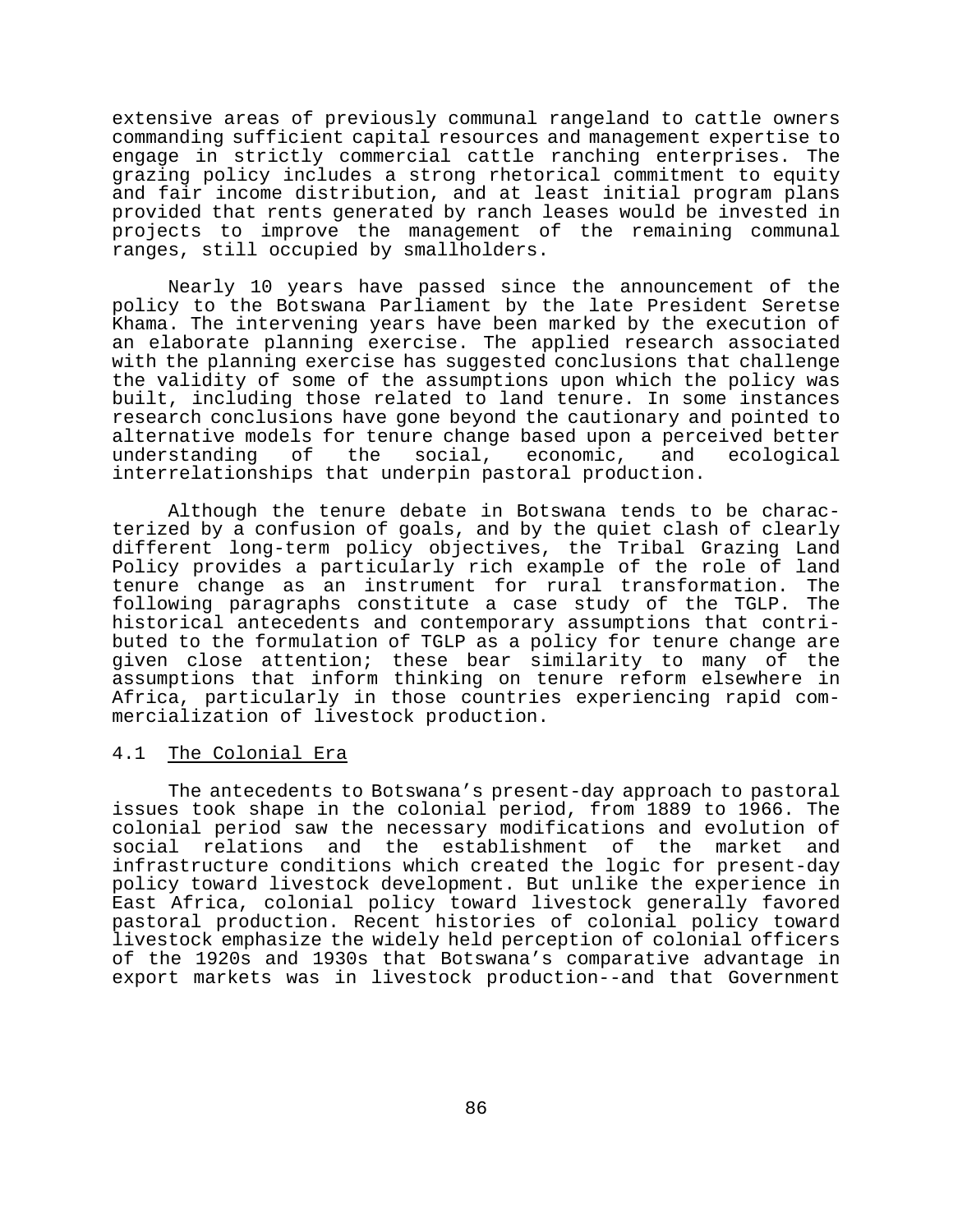policy should be directed toward promoting that advantage.<sup>105</sup>

Isaac Schapera observed that "the Tswana do not hoard cattle for mainly social and ritual ends," but rather produce for a variety of mainly subsistence or market and, on the main, economic purposes. Although cattle as social currency continued to play a role, particularly for purposes of bogadi, or bridewealth, these customs did not contribute to what writers of the time would characterize as "hoarding," or undue accumulation and retention of cattle for mainly social purposes. However, most cattle owners sold only one or two head at a time to purchase essential goods, particularly grain during deficit years, and to pay taxes; in other words, "the primary motive was to secure a means of livelihood.<sup>106</sup>

# 4.1.1 Achieving Free Marketability of Cattle

Commercialization of production had, however, required significant changes in the customary system of ownership of cattle. Parsons characterizes premarket relations in cattle in terms of a semifeudal system, whereby chiefs granted usufructuary rights in cattle to kin and vassals in return for political loyalty. Ultimate ownership rights resided with the chiefs. It was Khama I who in 1875 harmonized emergent commercial ambitions of large stockholders with rights to trade in livestock as a commodity.

[Khama's] first action (as chief) was to summon the Ngwato to the Shosbeng kgotla. To the royal headmen and to the batlanka vassal headmen he renounced any royal rights to the ownership of the cattle that they held: the cattle (and therefore the serfs with them) were now "private" property. To the "settlers" Khama renounced taxation in the form of regular tribute, and allowed them property rights to their produce. As a result, Khama later claimed: "I was left without any personal stock of my own . . . so far as prosperity was concerned, practically on the same footing as any individual member of the tribe, and like each of them I had to struggle hard for my subsistence; a matter unprecedented in the whole history of our tribe as well as of the other native tribes in

<sup>&</sup>lt;sup>105</sup>E. Roe, <u>Development of Livestock, Agriculture and Water</u> Supplies in Botswana Before Independence: A Short History and Policy Analysis, Cornell University Occasional Papers (Ithaca, New York, 1980); C. Colclough and S. McCarthyy, The Political Economy of Botswana (London: Oxford University Press, 1980); Marcia L. Odell, Botswana: First Livestock Development Project: An Experiment in Agricultural Transformation (Gaborone: Government Printer, 1980).

<sup>106</sup> Isaac Schapera, Native Land Theure in the Bechuanaland Protectorate (Johannesburg: Lovedale Press, 1943), p. 213.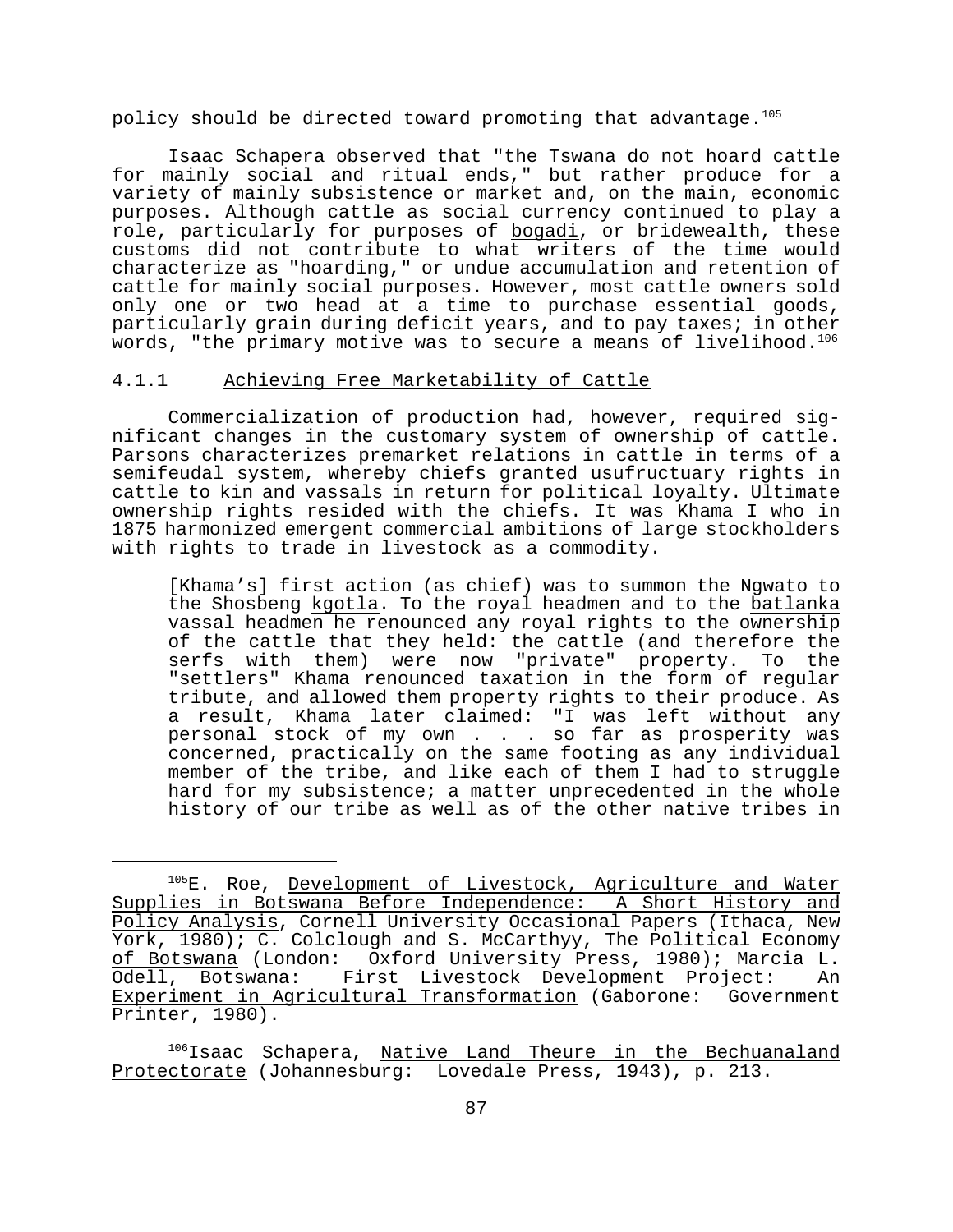general...<sup>107</sup>

Parsons notes that, true to expectations, it was the large cattle owners who gained the most by the freeing of livestock from royal ownership, by realizing cash from sales of cattle and purchasing imported goods, first from the long-distance wagon traders and later from established European trading points in Ngwato territory. Furthermore, larger holders used cash to purchase additional cattle from smaller holders, effectively building up their herds even further, only now freed from "burdensome political reciprocities (of mafisa)."<sup>108</sup>

Although chiefs and associates faced a loss of political power, their economic positions were clearly enhanced, for the private holdings of traditional authorities, accumulated by virtue of past prerogatives of traditional office and kinship, formed the basis of large-scale commercial livestock enterprises.

The less favored had essentially two alternative incomeearning options, arable crop production or labor migration, typically to mines in South Africa. Each option, or combination of options, was often pursued in concert with some form of animal husbandry, though for slightly more varied reasons than the commercial production objectives of the larger holders. For households engaged in subsistence crop production, ownership or at least access to cattle was necessary to successfully plow the arable field.

Skewed patterns of livestock ownership have given rise to differential production goals, which in turn have had implications to the framing of livestock policy. That skewed ownership patterns have their origins in traditional social relations has already been noted. Schapera observed that among the Kgatla in 1932 "nearly one-quarter of all cattle in the tribe were then owned by five men: the chief had about 5,500 head, his uncle Isang 2,500 head, two other uncles 500 cattle each, and a prominent commoner 600 head."109 The 1975 Rural Income Distribution Survey (RIDS) showed that cattle distribution had in the intervening years become even more skewed. The RIDS survey classified ownership by three cohorts, in part distinguished by the economic goals of cattle production.

The first group is those households that own no stock--about 45 percent of all rural households. This group is highly dependent

108 Parsons, "Economic History," p. 120.

<sup>109</sup>Schapera, Native Land Tenure. p. 219.

<sup>&</sup>lt;sup>107</sup>N. Parsons, "The Economic History of Khama's Country in Botswana, 1844-1930," in The Roots of Rural Poverty in Central and Southern Africa, edited by N. Parsons and R. Palmer (Berkeley: University of California Press, 1977), p. 119.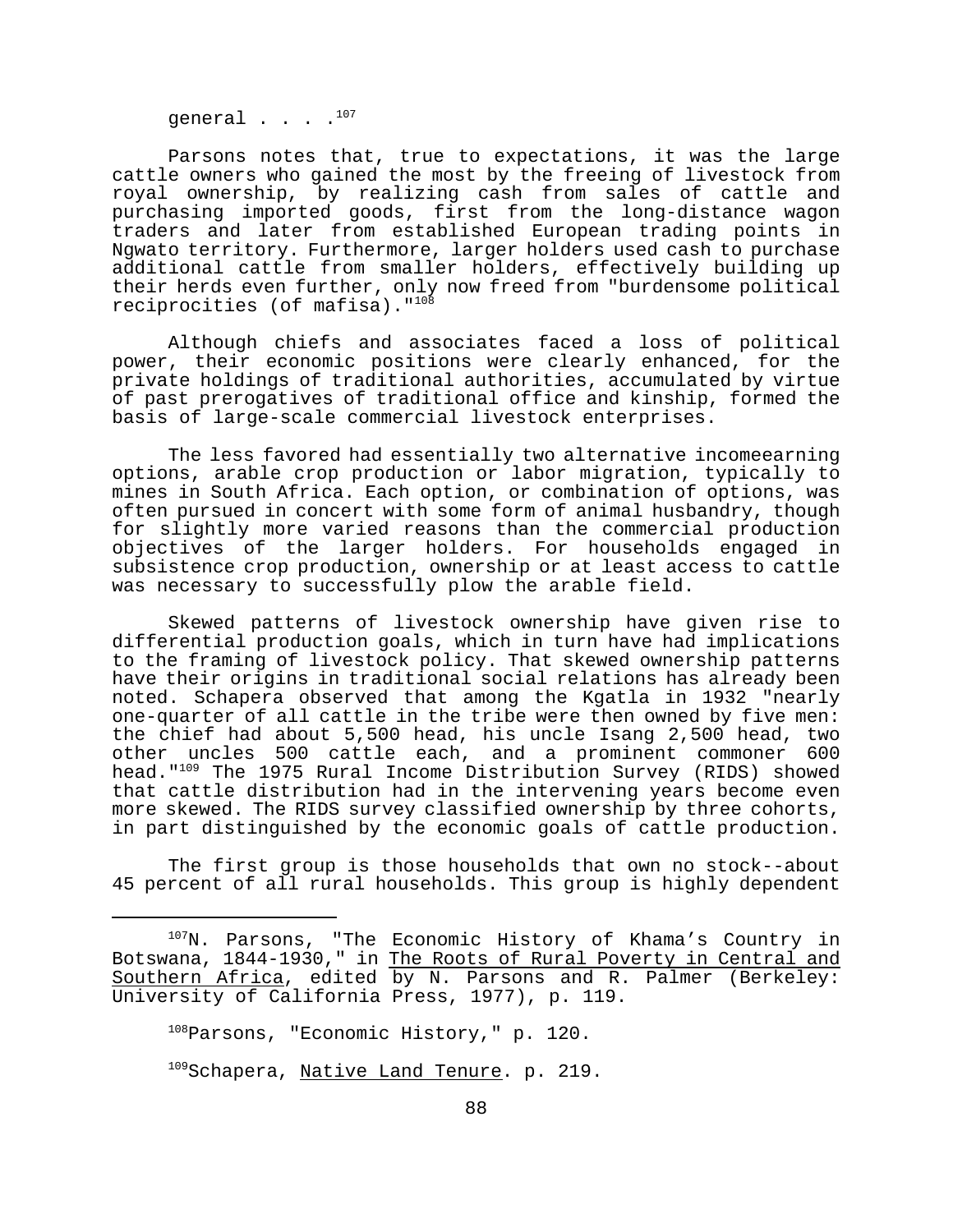upon arable crop production and labor migration of household members to meet the basic subsistence budget. Cattle for plowing must be hired or borrowed, effectively limiting the extent of area actually cultivated. Due to the higher propensity of most household heads to migrate, these households are often headed by females. "Thus households without cattle are also characteristically short of labour, and ploughing, which is traditionally regarded as men's work, is often difficult."<sup>110</sup>

The second group of farmers comprises those with up to 50 head of cattle. This group accounts for about 40 percent of rural households and owns about one-quarter of the national herd. Cattle ownership by this group allows for pursuit of a mixed farming strategy. Land under cultivation is typically much more extensive than that of the nonstockholder group, and yields per area cultivated are higher. "On the other hand, these farmers are not wealthy enough to acquire exclusive ownership of a borehole for watering their cattle, and consequently have to use the heavily overgrazed areas surrounding communal water points."<sup>111</sup>

The third group, or remaining 15 percent, owns an estimated 75 percent of the national cattle herd. For this group, arable production may not be as important in contributing to aggregate income requirements. "This group is quite small but includes some enormously wealthy individuals including the President, the Vice President, and many other leading figures in the [ruling] Botswana Democratic Party. $^{\rm 112}$ 

Differential production goals are in large part a function of these differential patterns of cattle ownership, with large stockholders producing for the market and smallholders pursuing more variegated strategies, with beef production for market having less overall importance. Furthermore, large holders of commercial herds are typically of the same families that held large herds as social capital, and who generally commanded easier access to land and other productive resources by virtue of their social position. The rapid evolution of market relations and the associated differentiation of production goals have had important implications for policies toward land and water rights in Botswana. Before describing those implications a fuller description of traditional tenure rules is in order.

# 4.1.2 The Traditional Tenure System

Grazing land in the broadest sense was and continues to be

<sup>110</sup>Colclough and McCarthy, Political Economy, p. 111. <sup>111</sup>Colclough and McCarthy, Political Economy, p. 111. <sup>112</sup>Colclough and McCarthy. Political Economy, p. 112.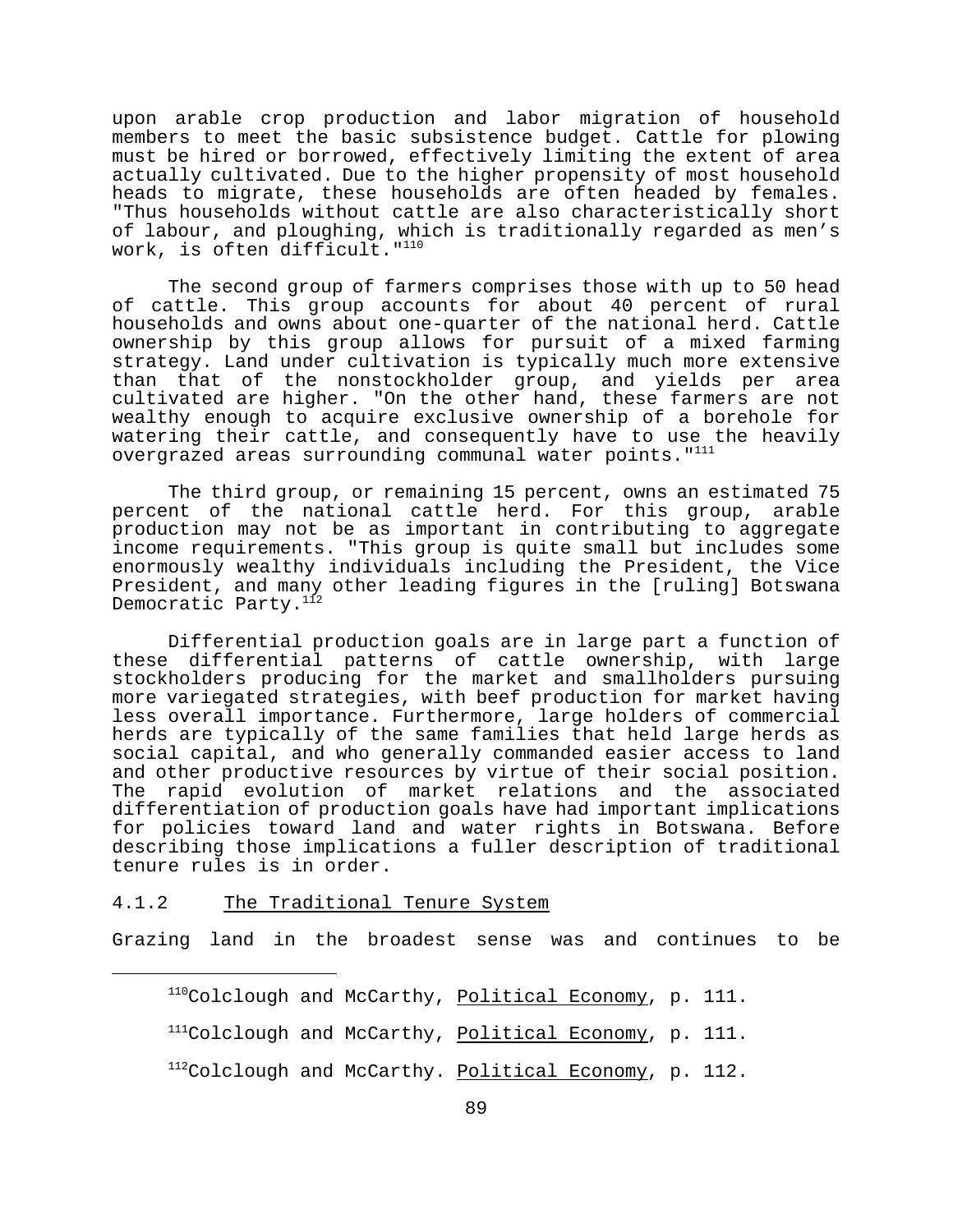communal; that is, group rights, typically vested in a territorial chief and later in a land board, assured group members access to land for grazing within the confines of the group territory. As is typically the case with systems of communal tenure elsewhere in Africa, complex rules existed, often grounded in kinship arrangements, for the distribution of territorial rights among group members and, to a certain extent, for the regulation of land use once new territories were fully occupied. In the Tswana case, blocks of land for homesteads, arable fields, and grazing areas were allocated by the paramount chief on the basis of ward associations. Land was selected for various uses on the basis of its suitability and its proximity to homesteads. An effort was made to reserve areas of more favorable soils for cropland, while more distant areas also possessing the requisite naturally occurring water sources were set aside for grazing. The notion of concentric zones, with quite large residential villages forming the core, surrounded by fields and their extensive grazing areas, more or less accurately describes the organization of Tswana agricultural settlement. The maintenance and continued order of the system depended upon the prejorative rights of the chief in allocating land rights in harmony with this system.

Land for residential and arable purposes was allocated in blocks by the chief to ward heads. The ward heads in turn would distribute land to households on the basis of need. Fresh allocations of arable land would be made, for instance, to men of the group upon marriage to women of the group or from other wards. When a block allocation was fully occupied, a new allocation would be made by the chief. Rights to residential and cultivated land were inheritable.

Allocation of land for grazing purposes followed a slightly different and less formal procedure. Areas distant from field and village were designated as grazing land. Several wards would be assigned grazing rights in a single large block, called <u>naga</u> (plural, dinaga), for which an overseer (modisa; plural, badisa) was appointed. A modisa may or may not have been a ward head. One of the modisa's functions was to ensure that only group members (that is, members of qualifying wards) established cattleposts in the naga. He also encouraged adequate spacing of cattleposts to inhibit isolated overgrazing.

There is no conclusive evidence that badisa acted as supernumerary range managers, regulating the aggregate stocking rate or directing the grazing patterns of individual herds. Rather, badisa acted primarily to protect the land rights of the group against infringement by outsiders. They provided very little in the way of actual regulation of grazing practices or control of stock numbers among group members. Furthermore, their effectiveness at executing these rather modest regulatory powers appears to have been limited to times and places of general resource abundance. Schapera had by the early 1940s already observed the breakdown of the institutional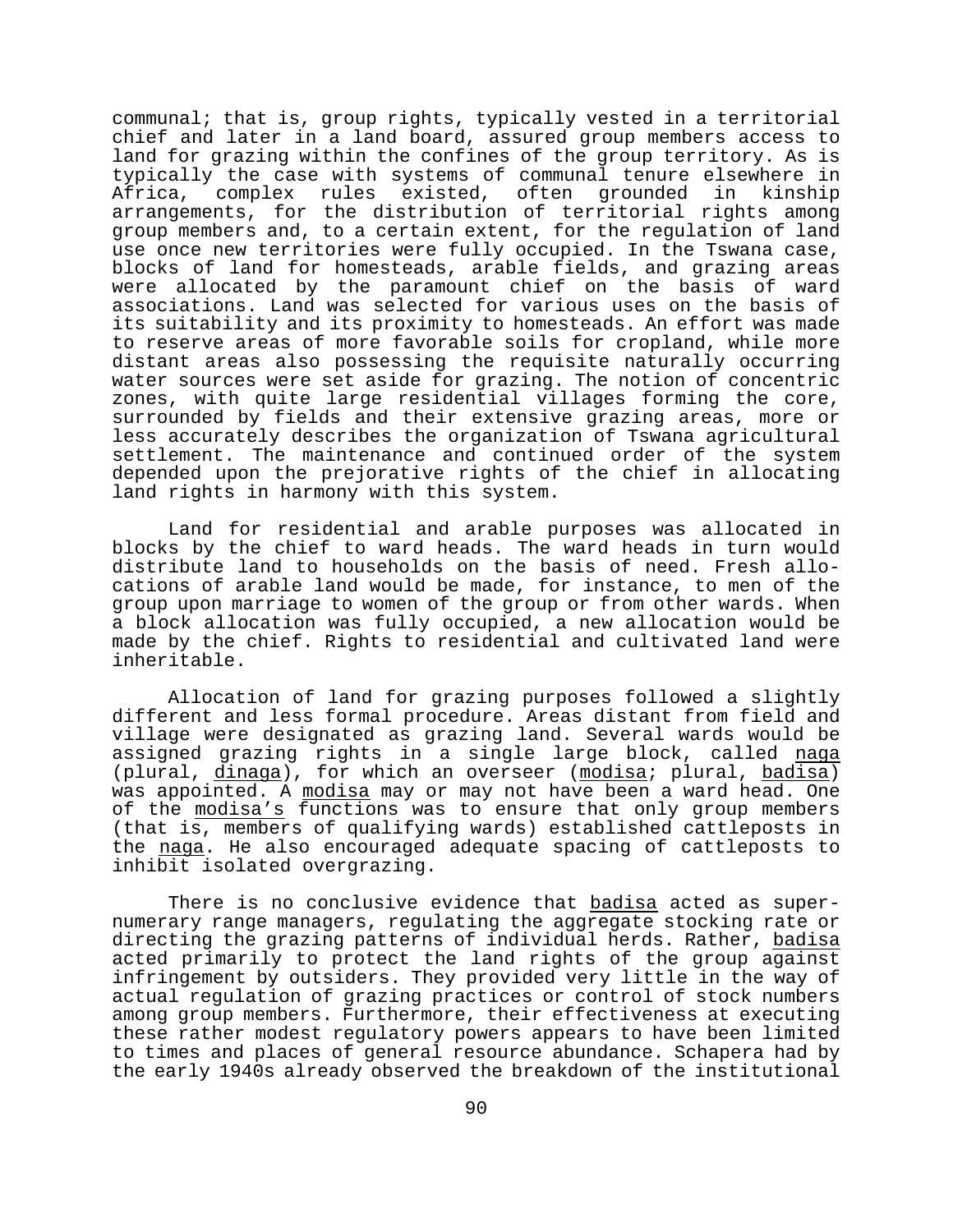basis for grazing assignment by groups in the smaller tribal territories of the Bamalete and Batlokwa:

Among the Malete and Tlokwa, the members of each ward formally had their cattle posts in one area, which was assigned to them by the chief for their common use. Outsiders, however, could be and were often admitted on request. Owing partly to this, and partly to the limited amount of grazing land available, the old system of separate ward areas has apparently broken down completely. Today [1943] a man may graze his cattle freely anywhere within those parts of the reserve that are recognized as pasture ground, i.e., he does not require special permission to move from one place to another. $113$ 

Dinaga as the territorial basis for assigning group grazing rights was retained longer by tribes with sufficient land for territorial expansion. Most notable were the Ngwato, the largest Tswana tribe, who during the colonial period occupied over onehalf of the tribal trust territories, including a large area of relatively unsettled savanna on the edge of the Kalahari, in the western portion of their territory. Hitchcock relates decreasing levels of supervisory control by Ngwato badisa to changing group composition, resulting from labor migration and other influences of the industrial and commercial economy that was coming to envelop rural life:

Changing social and economic circumstances of wards, combined with the practice of sometimes granting land to non-ward members, resulted over time in a blurring of ward boundaries and a mixing of claims to specific areas. The gradual breakdown in ward association with specific blocks of land has, in turn, affected the efficiency of land supervision. If an overseer of a grazing area died without a son to succeed him, the office might shift into the hands of an unrelated person. A kind of positive feedback resulted in less and less land being granted to the original ward members, and the process of ward disintegration speeded up. Today there are relatively few areas which belong solely to individual wards without some non-ward members having customary rights there. $^{114}$ 

Thus, customary practice regulated grazing in two ways. First, badisa, or grazing overseers, limited access to allocated grazing districts, or dinaga, to group members; and second, isolated

<sup>113</sup>Schapera, Native Land Tenure, p. 223.

<sup>&</sup>lt;sup>114</sup>Robert K. Hitchcock, "Tradition, Social Justice, and Land Reform in Central Botswana," in Land Reform in the Making: Tradition, Public Policy and Ideology in Botswana, edited by Richard P. Werbner (London: Rex Collings, 1982), p. 7.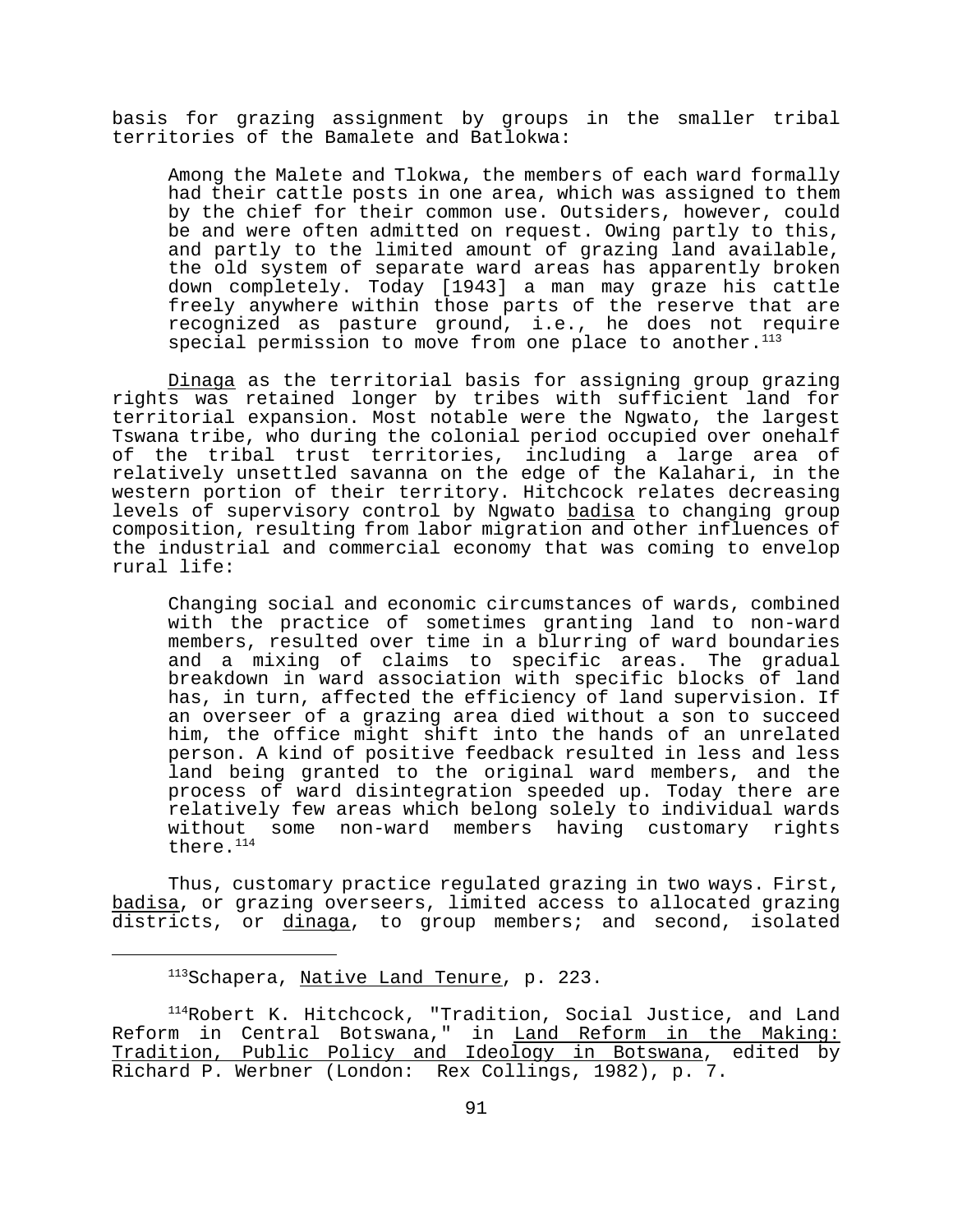overgrazing around water points was ameliorated by the spacing of cattleposts.<sup>115</sup> Typically, the group's year-round grazing Typically, the group's year-round grazing requirements were provided within the confines of the nage. During the dry season, cattleposts were situated near perennial wells or boreholes. With the coming of the rains in October and November, cattle would be moved to more favorable grazing areas near ephemeral or seasonal water sources, including pan surfaces, shallow wells and dams, and pools in seasonal riverbeds. Patterns of movement on a group level were, and are, too irregular and informal to be characterized as transhumant, or regular, movement between a permanent village and a wet season grazing area. Rather, movements are opportunistic in character, and vary with highly variable rainfall patterns and range conditions. The ability to distribute seasonal grazing pressure by moving among a variety of water points in the grazing district remains a central aspect of Tswana herding strategy. A 1980 survey of water usage found that 80 percent of herds used at least two water points in the course of a  $year.^{116}$ 

Although rights in grazing land were communal, with each and every stockholder allowed access within the rather modest regulations provided by the dinaga territorial organization, rights in water were somewhat more complicated. Customary law with respect to water distinguished between essentially communal group rights to naturally occurring waters, such as rivers and ponds, and water supplies which are secured through physical improvement and individual investment, such as hand-dug wells or machine-drilled boreholes. While private rights could never be claimed over the former, individuals did exercise exclusive rights over the latter. Before the 1930s, these permanent, privately held sources were almost exclusively hand-dug wells or hand-constructed dams of one variety or another. The 1930s, however, saw the introduction of deep borehole-drilling technology that, for reasons of higher water yield, higher development and maintenance costs, and the extended ecological zone of cattle occupation that boreholes permitted, brought on major changes in land use patterns, the distribution of cattle holdings, and de facto rights in land. The introduction of the borehole at once dramatically increased the potential for livestock development in Botswana and posed hitherto unforeseen challenges for ecologically sound resource use and equitable resource distribution.

The boreholes permitted permanent colonization of the drier sandveld of western Botswana. Permanent water allowed permanent ranching, and hundreds of boreholes were drilled in the 1930s, 1940s, and 1950s, not only in the sandveld but in the hardveld as well. Borehole development was seen both as engine for the real-

<sup>115</sup> Schapera, Native Land Tenure, p. 231.

<sup>116</sup>Roe, Development of Livestock.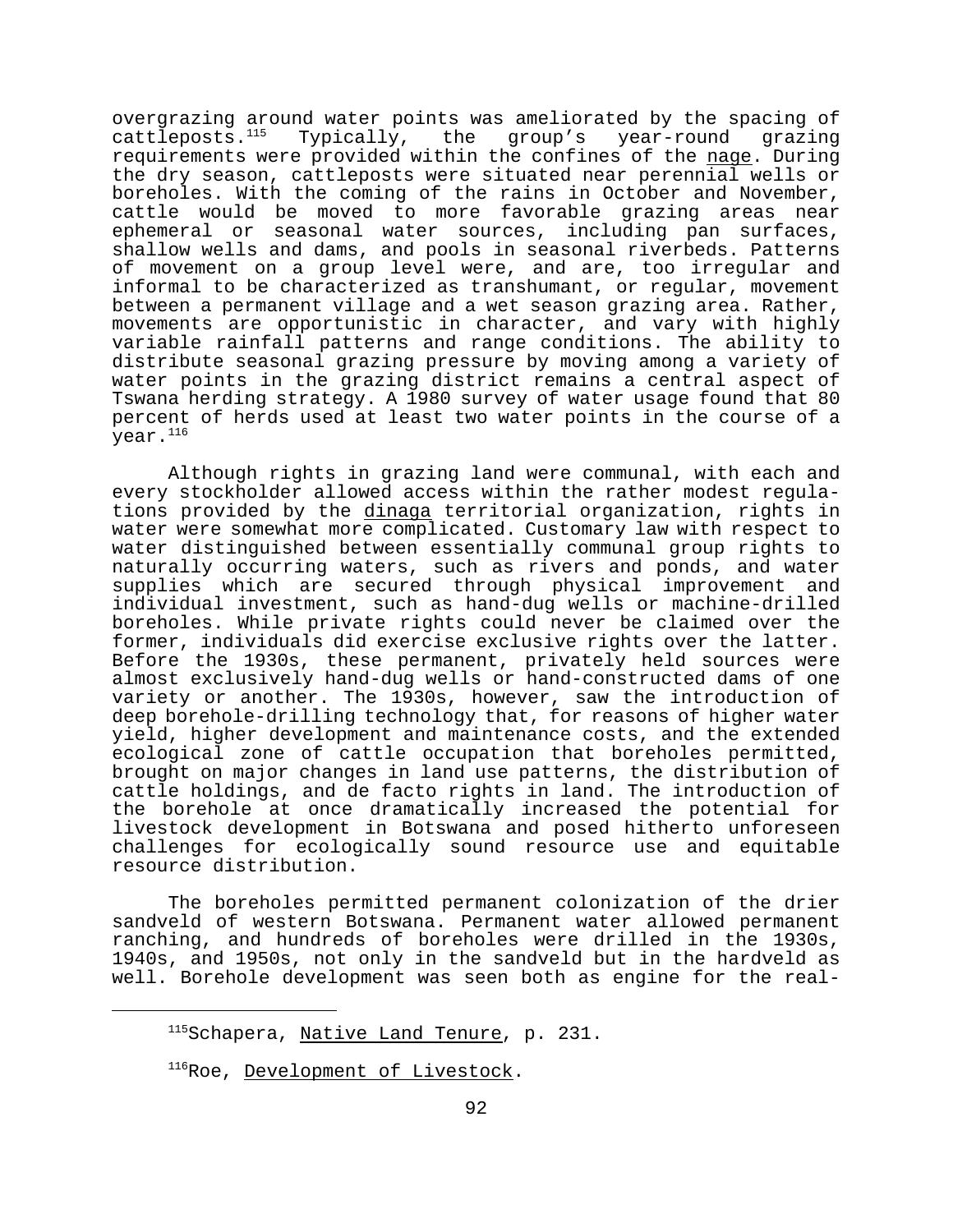ization of the Protectorate's fullest potential as a beefproducing nation and as technological solution to the overgrazing that was becoming increasingly associated with already existing boreholes in mixed farming areas. In fact, the conventional solution to overgrazing during the 1930s and 1940s lay simply in the provision of more boreholes. A direct effect was the contribution by boreholes to the dramatic increase in the size of the national herd, from 600,000 in 1940 to nearly 1.5 million at independence in 1966.

But the borehole had other implications. As boreholes were expensive to drill, equip, and operate, their development within the private sector was typically limited to those who could generate the investment capital, usually by sale of a portion of the herd, necessary to cover the costs of borehole development. Furthermore, the production advantages that borehole ownership afforded contributed to an increasingly skewed distribution of livestock ownership. In the larger tribal territories, most new borehole development was concentrated in the relatively unsettled sandveld that, in contrast to the mixed livestock and cultivation activities of the densely settled hardveld, became almost exclusively devoted to cattle production.<sup>117</sup>

The preceding has sought to trace the preindependence antecedents to the framing of tenure policy, especially with respect to grazing land. Highly skewed patterns of cattle ownership, grounded originally in traditional social relations, were preserved and exacerbated by the cumulative but differential effects of relaxed market restrictions, drought, and new water-lifting technologies. More important, skewed ownership patterns contributed to the emergence of differential livestock production strategies, with smallholders pursuing a mixed crop/livestock strategy, their small cattle herds providing milk, a pool of draft oxen, and the occasional animal for sale, while largeholders came to produce primarily for the market. The widespread introduction of the borehole, particularly in previously underdeveloped grazing lands on the edge of the Kalahari, ascribed de facto land rights to<br>those, typically market-oriented stockholders, who under those, typically market-oriented stockholders, who under traditional tenure law already enjoyed virtually exclusive rights to borehole water supplies. The social, economic, and, to a certain extent, spatial differentiations that evolved between a predominantly traditional production sector and an emergent, entrepreneurial, commercial beef-production sector (with strong ties to the political and future administrative elites) provide the essential political context to the framing of new land tenure policy during the postindependence era, to which we now turn.

## 4.2 The Evolution of the Tribal Grazing Land Policy

<sup>&</sup>lt;sup>117</sup>Schapera, Native Land Tenure, p. 249; Hitchcook, "Tradition, Social Justice," p. 8; Roe, Development of Livestock, p. 45.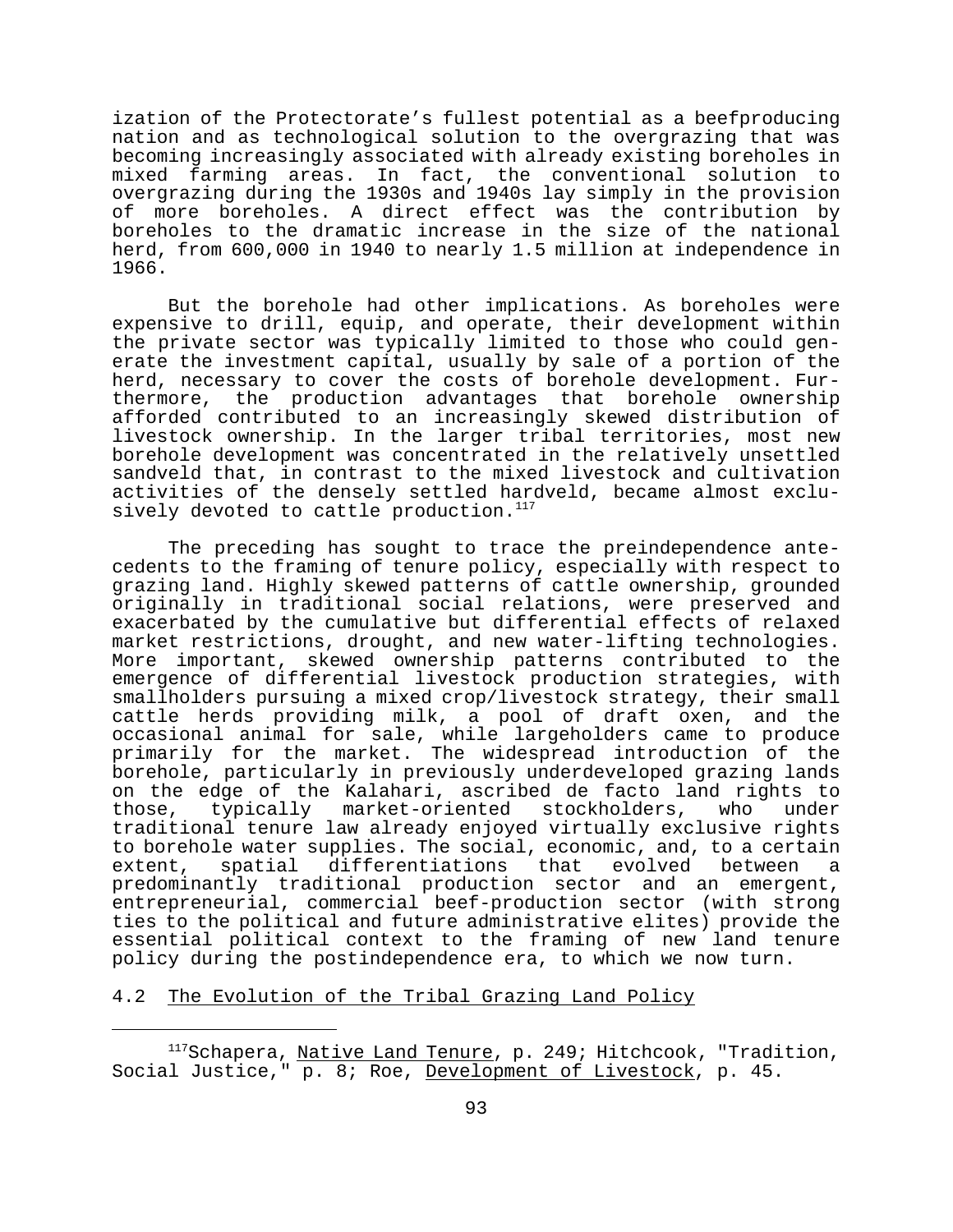Independence was soon followed by important changes in land administration, reflecting the new freedom for expression of the claims of national constituencies. Picard has described the ruling political leadership in Botswana as representative of "a coalition of the educated, cattle-owning elite committed to a programme of rapid economic growth and the development of a nonracial democratic state."<sup>118</sup> In 1968, Parliament passed the Tribal Land Act, which provided for the transfer of land allocation functions from chiefs to new administrative bodies, District Land Boards. The establishment of land boards did not involve the conversion of customary rights in land. Chiefs were in fact often retained as members and sometimes as chairmen of District Land Boards, and their network of village headmen was still needed to advise on local customary allocations. Land boards were meant preeminently to be administrative bodies, to have the benefit of the requisite professional and administrative capabilities in the form of trained staff, that chiefs, it was felt, could never provide. In a major sense, land boards were seen as a solution to perceived problems with traditional allocation procedures, which were considered too inefficient, inexact, and potentially unfair to the less well-connected or influential members of the tribal community. Loss of direct control over the land allocation apparatus led directly to an even wider loss of influence of traditional authorities in the public affairs of the tribe, perhaps to the extent that certain functions, particularly in the area of law and order and local judicial matters, have been inappropriately downgraded.

Considerations of individual ties to ward, community, and place took on less importance in land allocations now made by professionally staffed land boards (civil servant staff for land board cadres were drawn from a unified local government personnel pool and were assigned without regard to tribal affiliation). While traditional land allocation procedure had been both a legal and a territorial expression of individual rights, based upon kinship relations and drawn from group rights, the inherent neutrality of land board procedures to these questions below the most general level of tribal membership has contributed to a sharp decline in residence and field patterns reflective of group ties. One effect of this, although contrary to what was intended by the rationale of the Tribal Land Act, has been the potential loss of an important institutional form, the local social territorial association, for organizing and advancing public policy in the areas of resource use and land use planning.

On a political level, the transfer of the land allocation function from chiefs to land boards, conceived as socially and politically neutral administrative units, had important implica-

<sup>118</sup>Louis Picard, "Rural Development in Botswana: Administrative Structures and Public Policy," Journal of Developing Areas 13 (1979, p. 283.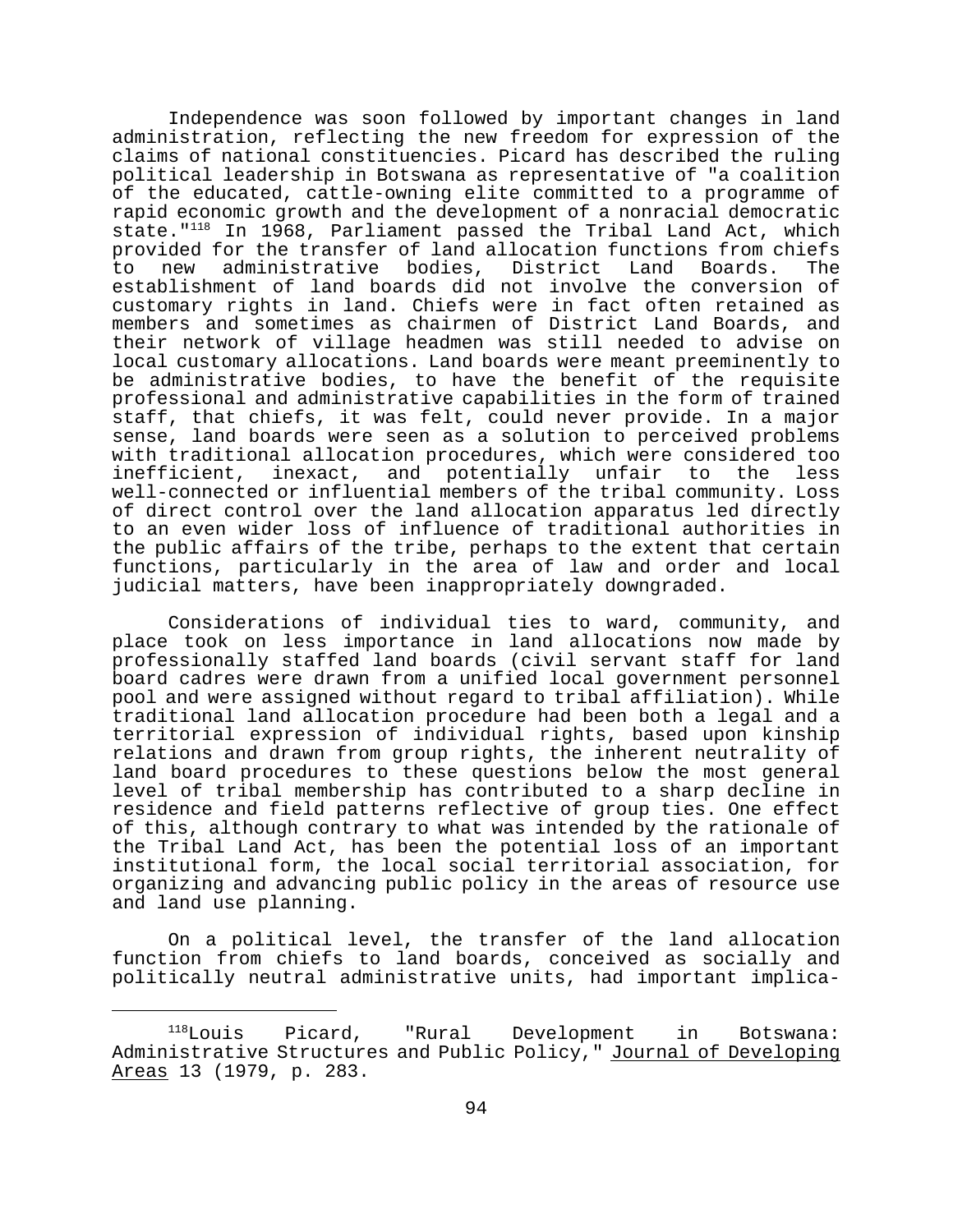tions to the evolution of Botswana's land and tenurial policies. Of greatest importance was the dramatic diminution of the real and potential ability of chiefs to use control over land as an instrument of wider political influence. Although the Government was loathe to alienate chiefs openly, it was determined to convey to the public an unambiguous sense of where power and authority lay after independence. While the chief's administrative responsibilities with respect to land were transferred to land boards, their less obvious but ultimately more important prerogatives to make land policy were now reserved for the Minister of Local Government and Lands and the Cabinet. The Tribal Land Act explicitly provides that on matters of policy, land boards will act at the behest of the minister. Land policy, then, became the virtually exclusive concern of the central Government.

The Tribal Land Act of 1968 for all intents and purposes resolved a potentially critical political complication to the framing and eventual implementation of any future land policy. The power to make land policy was now clearly in the hands of central Government elites. And the land boards themselves provided the administrative and organizational means for implementing policy. The Tribal Land Act was a critical instrument in reforging institutional arrangements and channels away from rural-based, traditional centers of power, toward modern-sector elites, possessing more cosmopolitan economic outlooks and less tied to constraints of reciprocity and social obligation characteristic of leadership roles in customary society.

Picard suggests that, at independence in 1966, the political and the administrative elites were faced with two major questions: what was the proper institutional relationship between the central Government and the districts, where policy was to be carried out; and "what rural development strategy should the central government adopt, considering limitations of resources and the ideological preferences of socioeconomic elites?"<sup>119</sup> The establishment of land boards was the answer to the first question, at least in the area of land policy. In terms of the second question, we have already traced the broad historical antecedents of tenure change to the evolution of differential livestock production strategies and to the widespread adoption of deep borehole technologies by large stockholders, which, in relatively unsettled sandveld areas at least, gave rise to de facto rights to areas of grazing land. Given this broad background, what were the contemporary, postindependence factors which contributed to the framing of land development strategy?

Land policy was the product of the interplay of a number of concerns, interests, and often conflicting national policy objectives. At the risk of slightly oversimplifying the essential

<sup>119</sup> Picard, "Rural Development," p. 283.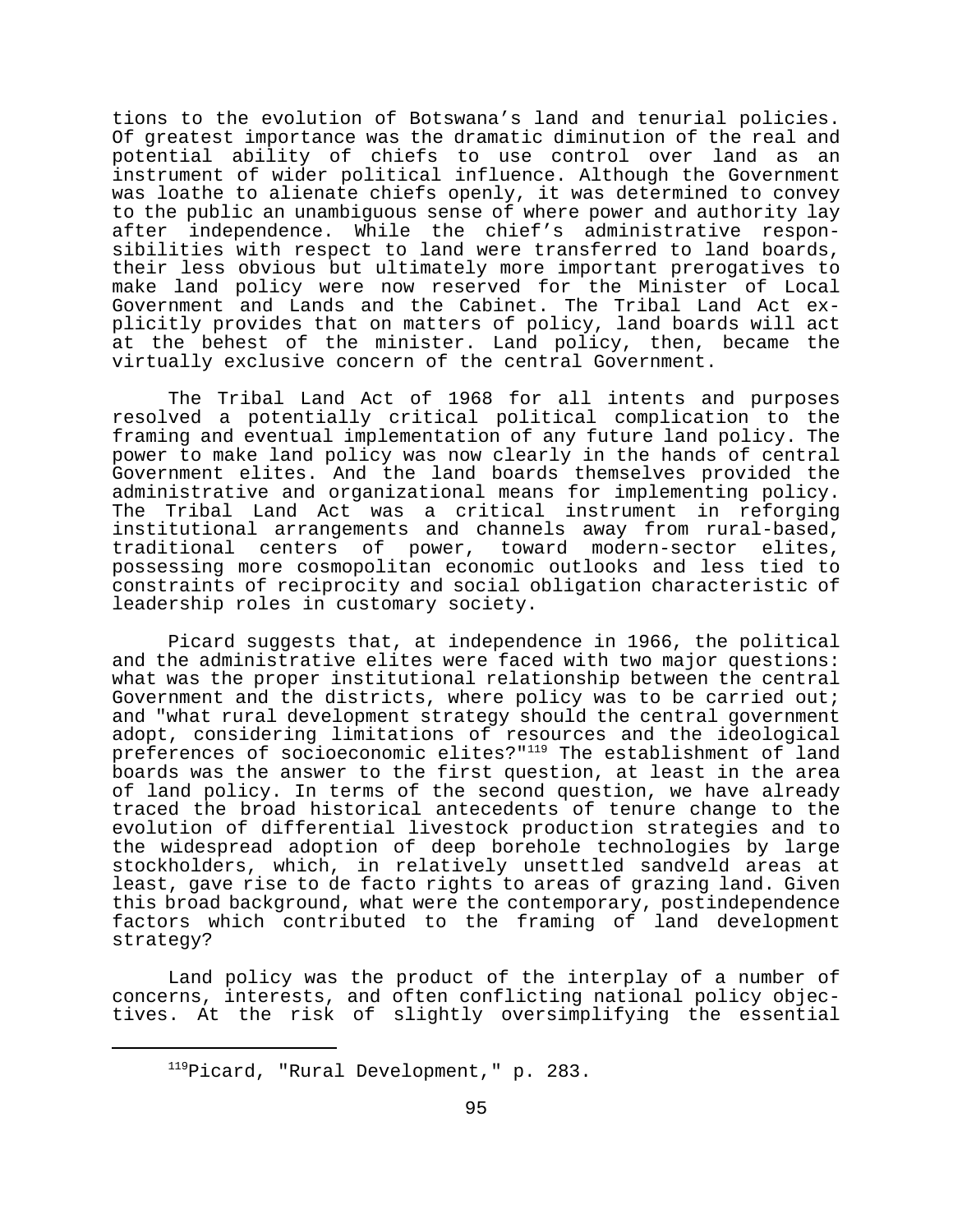concerns of the policymaking process, most of the subsequent debate can be said to have centered upon reconciling the preeminent goal of increasing national income through the progressive commercialization of the livestock sector with the desire to preserve opportunities for the widest possible participation of the rural population in livestock production. Inherent, however, in most of the remedies suggested for assuring sustained and increased commercial production were management practices and private costs which presented highly effective barriers to the participation of the great majority of smallholders and those who pursued mixed farming strategies. One of the most consistently advanced and eventually most important aspects of the land policy was a shift in land tenure from common property grazing to exclusive rights of individual or group associations to specific areas. "Privatization" or "individualization" of land tenure in the grazing sector was seen as a necessary first step to accommodate a number of largely physical improvements, such as fencing, and to create the conditions for improving range management and productivity on a sustained basis.

Virtually all assessments made of Botswana's economic future in the early 1970s shared three, interconnected themes: livestock was the basis of the rural economy, the major source of subsistence and cash income for the great majority of the rural population; livestock represented Botswana's single most important export base, and despite the increasing relative contribution of minerals to national income, livestock promised to provide a long-term and well-distributed source of export income; and the status quo and future gains to be realized in the livestock sector were threatened by an increasingly degraded land base, in large part attributable to antiquated communal tenure arrangements. Most observers agreed that unless steps were taken to correct the tenure problem, Botswana's valuable livestock base would be subjected to cyclic, drought-induced fluctuations in output, accompanied by a general decline in range productivity and ever-increasing maldistribution of the national herd.

Perhaps the single most influential contribution to the framing of grazing policy was a consultancy undertaken in 1972 by economists Robert Chambers and David Feldman. Financed by the Ford Foundation, the consultancy had a broad mandate to assess the main constraints and opportunities for rural development and to make recommendations for a comprehensive rural development strategy. A key conclusion was that "livestock is, and will continue to be, the main basis of rural development in Botswana," and the central, unresolved issue was how to "achieve production on a sustained basis, that is, how to ensure that the two main natural resources used for livestock--pasture and water--are not so depleted as to restrict production in the future." The resolution of a number of subsidiary technical and economic issues constraining sustained livestock development was considered "critically dependent on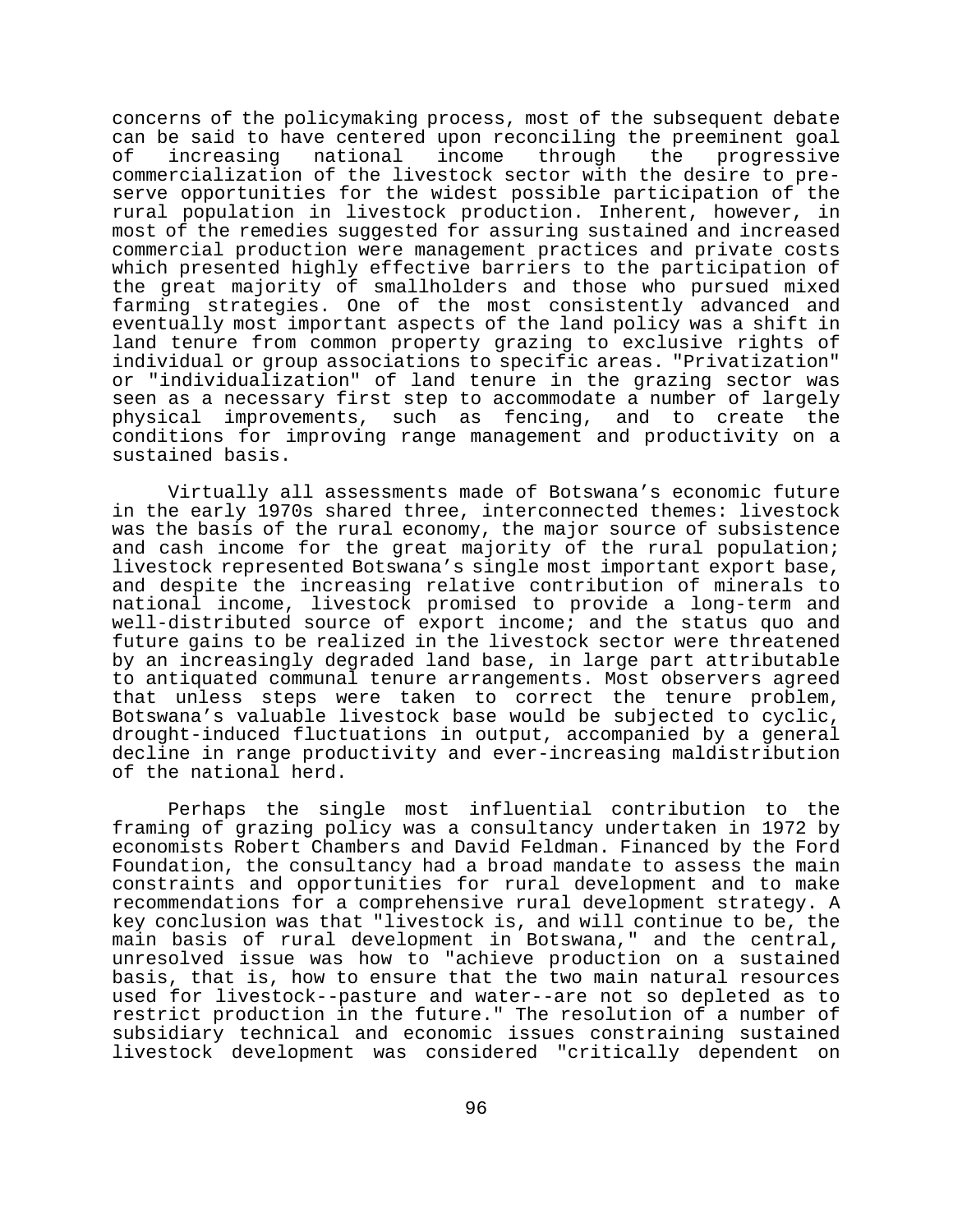evolving new methods of land tenure."<sup>120</sup> Before needed pasture management practices could be adopted, certain institutional arrangements which governed access to land must be reformed.

We believe there is an inherent contradiction between the present institutional structure of private herd ownership, communal land control and the sustained development of the livestock industry . . . . The introduction of pasture management requires generally that those responsible for the cattle are also responsible for the pasture used by the cattle. This can only be achieved effectively in the tribal areas through changes in the tenure structure to enable pasture rights in a piece of land to be identified with an individullal, a defined group, or a responsible organization.121

Chambers and Feldman were not insensitive to the implications of tenure conversion in communal areas. "Such changes have major implications, particularly in terms of income distribution and opportunities for increasing herd sizes. $122$  Small farmers would have to be organized into viable production units, perhaps on the model of a joint stock company "in which each member has a right in share proceeds but does not have any individual rights to any animal" or through group ranching arrangements, whereby individual herds are managed collectively, with stockholders covering costs in proportion to the size of their holding while retaining marketing and other prerogatives. But unless some means of cooperation is found for smallholder participation in commercially viable, restricted-tenure pasture units, their survival in an increasingly competitive, more costly, and restricted access production system will, in the long run, be doubtful.

 $120R$ . Chambers and D. Feldman, Robert on Rural Development (Gaborone: Government Printer, 1973), p. 55.

 $121$ Chambers and Feldman, Report, p. 57.

 $122$ To achieve "sustained offftake," Chambers and Feldman reckoned that a minimum herd size of 50 head was necessary. Two Hundred head were needed to finance the water and fencing improvements necessary for pasture management units (p. 57, 59).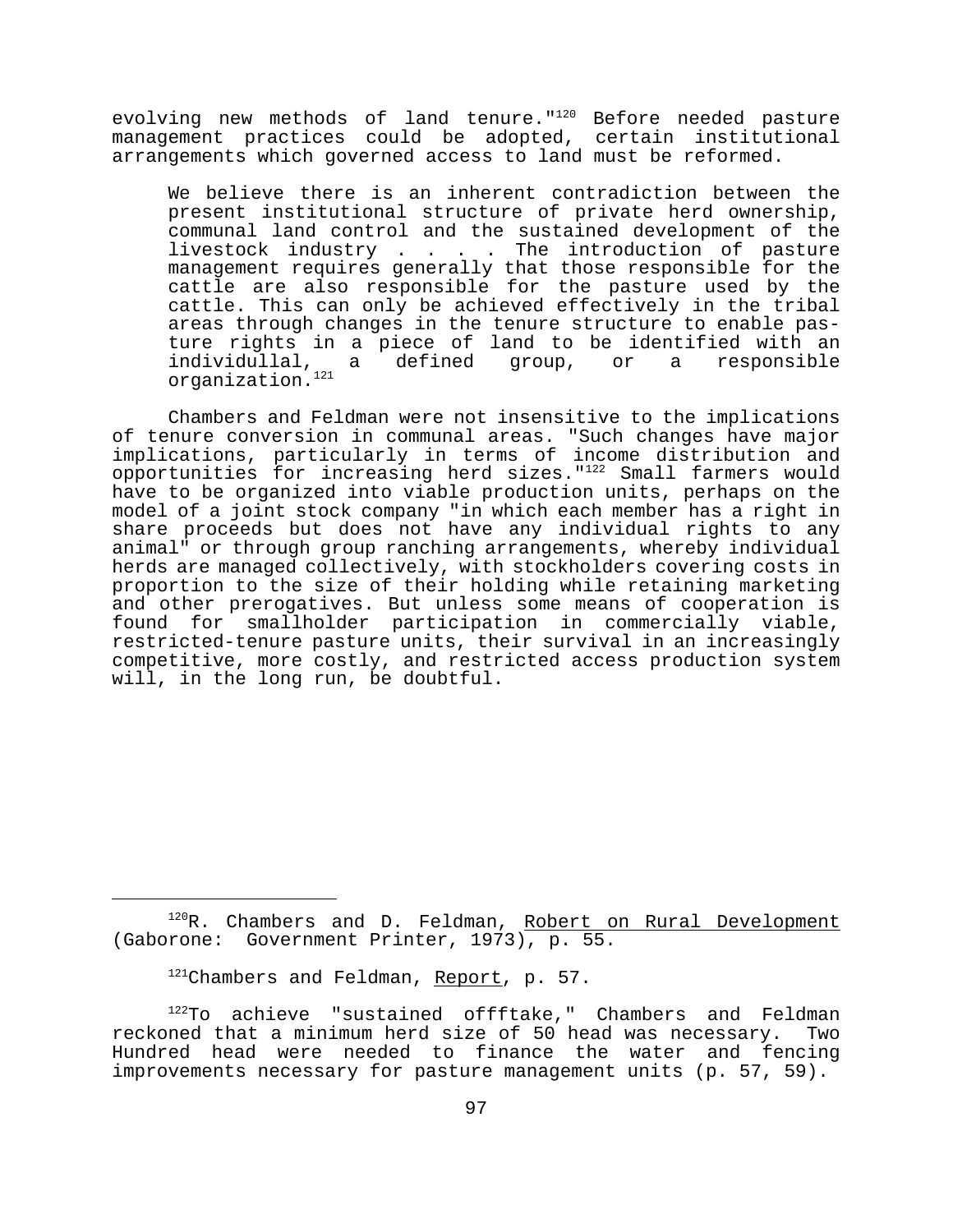If such institutions do not emerge then the long-term participation in the livestock industry by small herd owners will become increasingly difficult. Without such cooperation the national herd will divide between the expanding, managed, large herd developments, and stagnating, subsistence-based small herds maintained on progressively reduced pasture resources.123

That the potential for widespread alienation of smallholders from future income-earning opportunities was already evident in current trends did not go unnoticed by Chambers and Feldman. Publicly provided boreholes were being sold at low cost to individuals and syndicates, and "the net effect has been to provide cheaper water to fewer, better off people, while squeezing out some of those with smaller herds, forcing them to move to the already overgrazed areas near communal water supplies.<sup>124</sup> Proposed tenure changes, in the absence of safeguards and redistributive mechanisms, would undoubtedly lead to widespread landlessness, and in the absence of readily attainable incomeearning opportunities in other sectors of the economy, widespread rural impoverishment. For these reasons, Chambers and Feldman argued for a "balanced" approach to land development, involving tradeoffs between maximizing income through creation of larger, more efficient herd sizes; improving management practice through tenure conversion and associated technical improvement; and maximizing income distribution by promoting smallholder participation in large-scale ventures and by redistributing rents generated by leasehold operations to those unable to participate.125 Chambers and Feldman's recommended land policy rested upon two basic principles:

. . . the identification of individual stock-owners or of groups of stock-owners with exclusive rights to particular land surfaces. . . .

That wherever an individual or a syndicate acquires exclusive grazing rights, the tribe and community as a whole should be compensated.126

Another important recommendation of the Chambers and Feldman report that became a key aspect of Government strategy was the notion of land use zoning, initially involving four categories:

1. Reserved land, which would be areas currently not uti-

| <sup>123</sup> Chambers and Feldman, Report, p. 59. |  |  |  |  |  |
|-----------------------------------------------------|--|--|--|--|--|
|-----------------------------------------------------|--|--|--|--|--|

<sup>&</sup>lt;sup>124</sup>Chambers and Feldman, Report, p. 117.

 $125$ Chambers and Feldman, Roport, p. 123.

<sup>&</sup>lt;sup>126</sup>Chambers and Feldman, Report, pp. 123, 125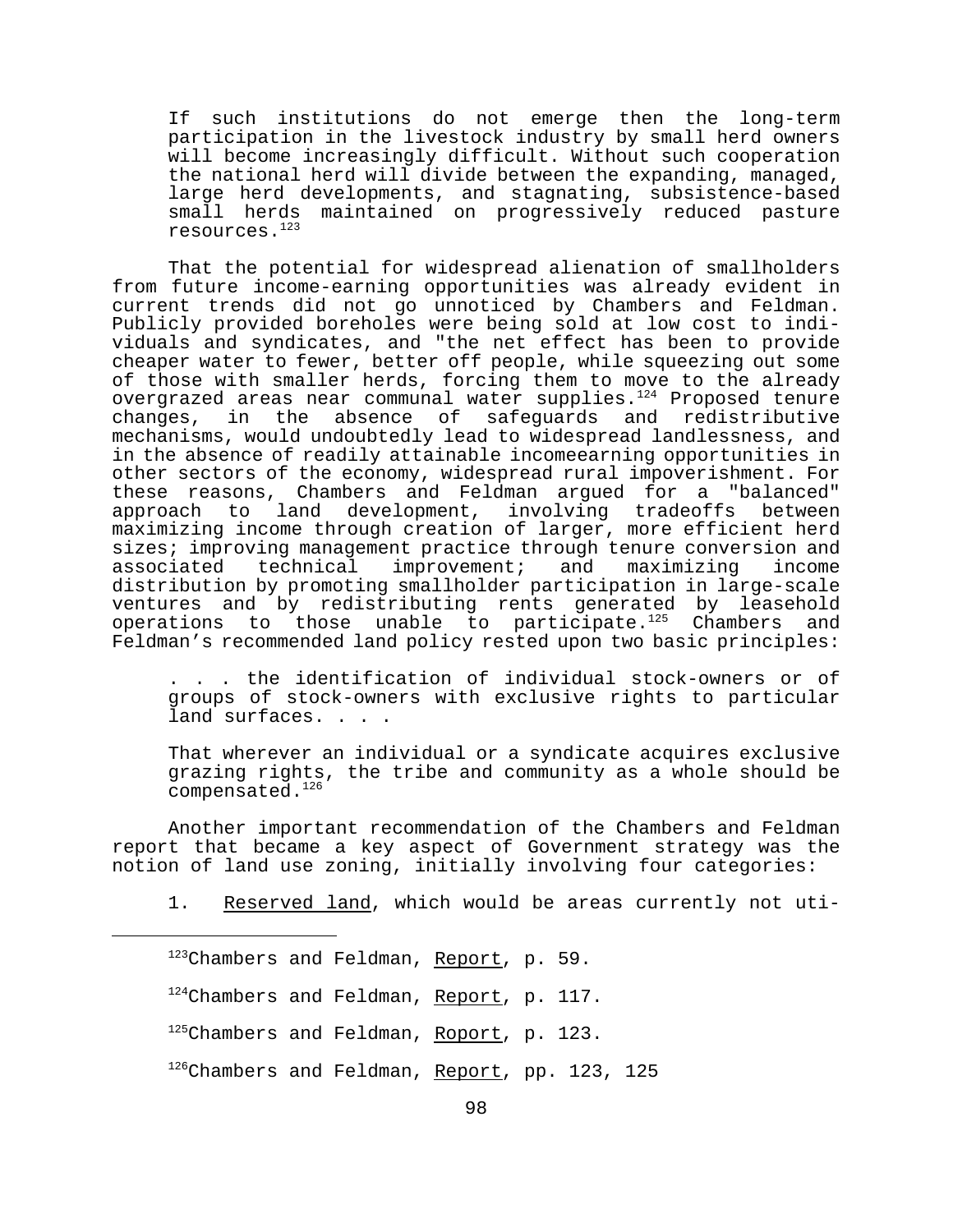lized that would be set aside for future use and reclassified among one of the following three categories.

- 2. Commercial ranching areas, which would be areas unsuitable for arable production. "Tenure would be leasehold, with payment of a rent, and ranchers would be eligible for National Development Bank loans."
- 3. Mixed farming areas, which would have a high proportion of land suitable for crop production as well as smallholder livestock production. "Tenure would be leasehold, perhaps with payment of a rent which might be subject to a rent-free 'allowance' of a certain standard acreage for each household," that is, that area of land necessary to support subsistence production.
- 4. Communal grazing areas, which would be areas near villages reserved for communal grazing or cooperative ranches. "Tenure would vest in groups, without payment of rent, and with subsidized services and inputs.  $"$ <sup>127</sup>

Louis Picard, in his detailed study<sup>128</sup> of the relationship between expatriate advisers and administrative elites in the formulation of Botswana's grazing policy, argues that the main outlines of that policy had in fact already been determined and enunciated in a Government White Paper<sup>129</sup> published in March 1972, a year before the Chambers and Feldman mission.

By 1973, [and previous to the Chambers and Feldman mission] policy directions had been set, though nuances of policy remained to be fleshed out. Of the three choices available, two were unacceptable politically. The first choice, radical redistribution of the land and a retention of communal land use, was unacceptable to the nation's socio-economic elite. The second choice, rapid commercialization of all land, was politically unacceptable for the vast majority of rural Botswana who were the cornerstone of Democratic Party support. Government's choice in the short run was to maintain the status quo in areas close to the major villages while

<sup>127</sup>Chambers and Feldman, Report, pp. 133-134.

128Louis A. Picard, "Bureaucrats, Cattle and Puublic Policy-- Land Tenure Changes in Botswana," Comparative Political Studies 13 (1980): 313-356.

<sup>129</sup>Government of Botswana, Ministry of Finance and Development Planning, "Rural Development in Botswana," Government White Paper No. 1 (mimeographed) (Gaborone, March 1972).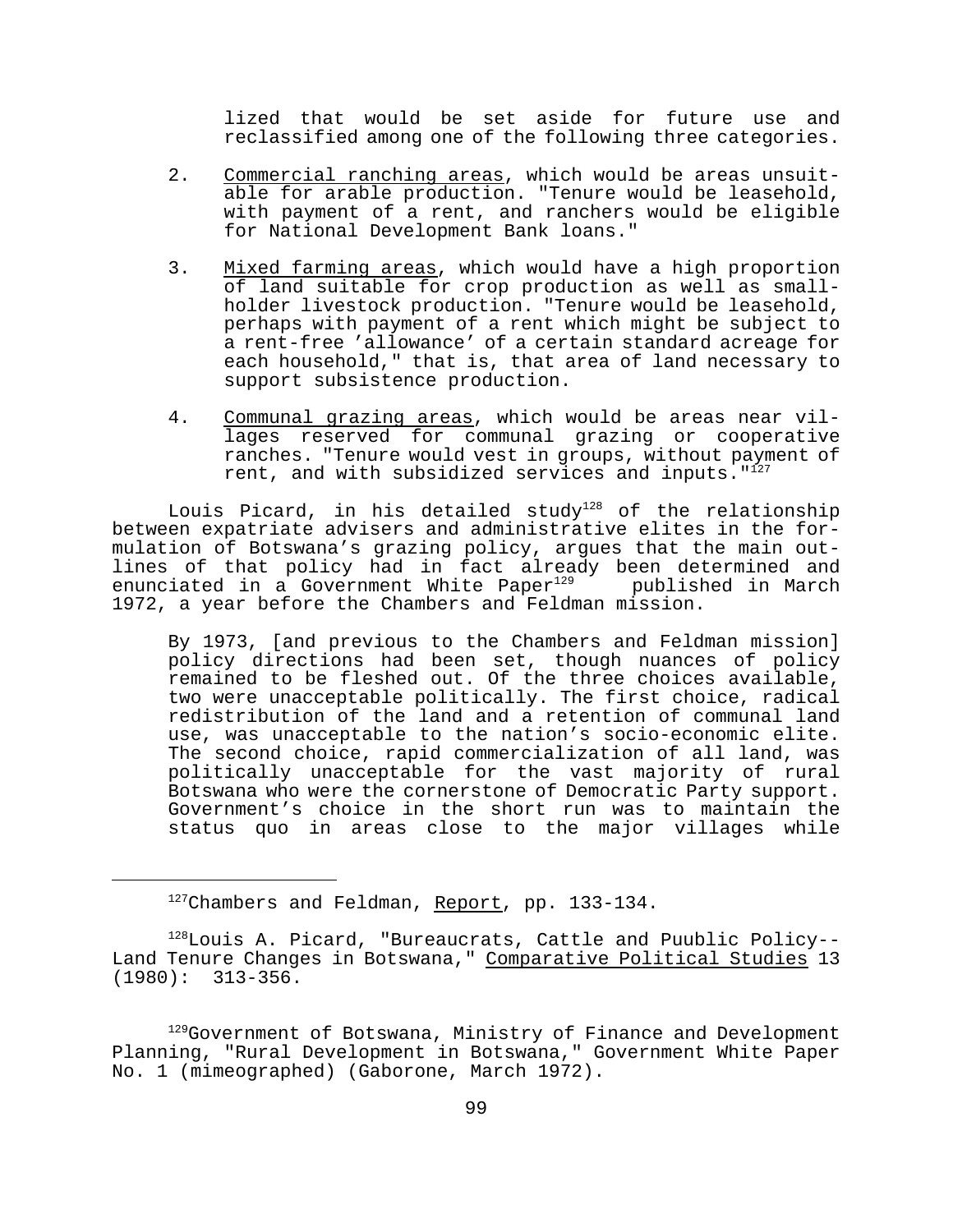providing for commercialization of land in the west. $130$ 

Commercial interests were elite interests, and Picard's central thesis is that the policy as framed bore little real political commitment to income redistribution or, for that matter, to range conservation, but rather was concerned with the creation of the legal framework and the extension of financial assistance necessary to a dvance essentially commercial interests. "At the heart of the new policy would be the creation of commercial land."<sup>131</sup> What Government thinking had lacked and the consultants had provided, however, was what Picard characterizes as a "rhetoric of policy" necessary to sell an essentially commercially oriented policy to a much wider political constituency.

In May 1973, the Government issues a response to the main recommendations of the Chamers and Feldman report. Predictably, granting of exclusive rights to "individuals or groups provided nobody else has valid claim over thhe areas they want to fence and can support their claim with evidence they have used the land in recent years, or have the capacity to uuse the land in the future,  $\overline{1}^{132}$ 

In addition, Government made two other provisions. First, fencing was also to be allowed to a limited extent in the communal areas (near the major villages) by syndicates as well as by other groups and organizations. Second, those who leased commercial land would still be allowed to keep a certain number of cattle in the communal areas. Chambers and Feldman had argued that those who leasedd commercial land should be required to remove all of theirr cattle except those borrowed by others (mafisa) from the communal areas. The White Paper of 1973, on the other hand, in effect gave wealthy cattle owners the best of both systems of grazing.<sup>133</sup>

As expected, the language of the forthcoming Government White Paper describing the new Tribal Grazing Land Policy adopted the rhetoric of balanced and even-handed development provided by the consultancy report. The real measure of commitment to a balanced policy may be discovered in an assessment of its implementation, to which we can properly turn only after a brief description of the

130Picard, "Bureaucrats," p. 327.

<sup>131</sup>Picard, "Bureaucrats," p. 327.

<sup>132</sup>Government of Botswana, National Policy for Rural Development: The Government's Decisions on the Report on Rural Development by R. Chambers and D. Feldman (Gaborone: Government Printer, 1973), cited in Picard, Bureaucrats, p. 329.

<sup>133</sup>Picard, "Bureaucrats," p. 329.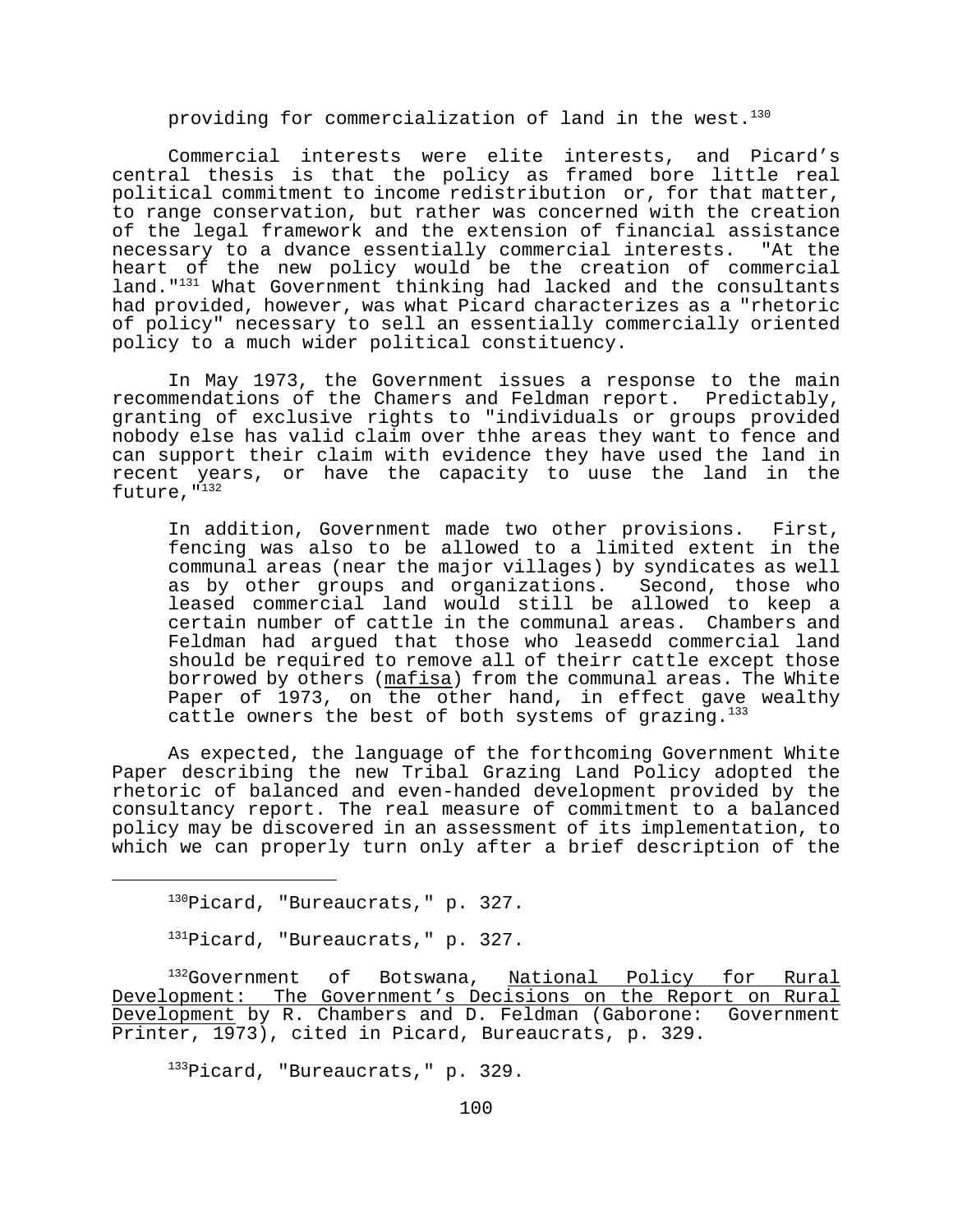official policy document.

The policy has three aims: "to stop over-grazing and degradation of the veld; to promote greater equality of incomes in rural areas; and to allow growth and commercialization of the livestock industry on a sustained basis.<sup>134</sup> Existing problems of overgrazing and low output are attributed to the communal grazing system. The policy paper opens with reference to a recent speech by the president.

Under our communal grazing system it is in no one individual's interest to limit the number of his animals. If one man takes his cattle off, someone else moves his own cattle in. Unless livestock numbers are somehow tied to specific grazing areas no one has an incentive to control grazing  $\ldots$ .<sup>135</sup>

Exclusive tenure is seen as only the first condition to the creation of more productive ranching enterprises, to be managed and improved along Ministry of Agriculture guidelines.

All that is needed is some fencing and some piping of water. Land can carry more cattle if it is fenced and watered than if it is open. Properly run group and individual ranches can carry twice as many head as under uncontrolled grazing. The improved system also provides more incentive and makes it easier to build firebreaks and control veld fires.<sup>136</sup>

According to the White Paper, the present system "is a free for all," and proper herd management and sustained land use practice will follow only when stockholders are "given complete control over the areas where they graze their animals."<sup>137</sup> This characterization of the existing system as essentially beyond repair, with but limited potential for improvement, appears to exclude Government action, at least in terms of TGLP, for improvement of grazing practices in the communal areas themselves. The policy, in its provision for land use zoning, admits that communal zones will have to be retained, but suggests, "Until stocking rates are brought into line with carrying capacity of the land in all communal areas, it will be impossible for farmers in

| <sup>135</sup> Government of Botswana, Tribal Grazing Land, p. 1. |  |  |  |  |
|-------------------------------------------------------------------|--|--|--|--|
| <sup>136</sup> Government of Botswana, Tribal Grazing Land, p. 5. |  |  |  |  |
| <sup>137</sup> Government of Botswana, Tribal Grazing Land, p. 5. |  |  |  |  |

<sup>&</sup>lt;sup>134</sup>Government of Botswana, Ministry of Finance and Development Planning, National Policy on Tribal Grazing Land, Government White Paper No. 2 (Gaborone: Government Printer, 1975), p. 1.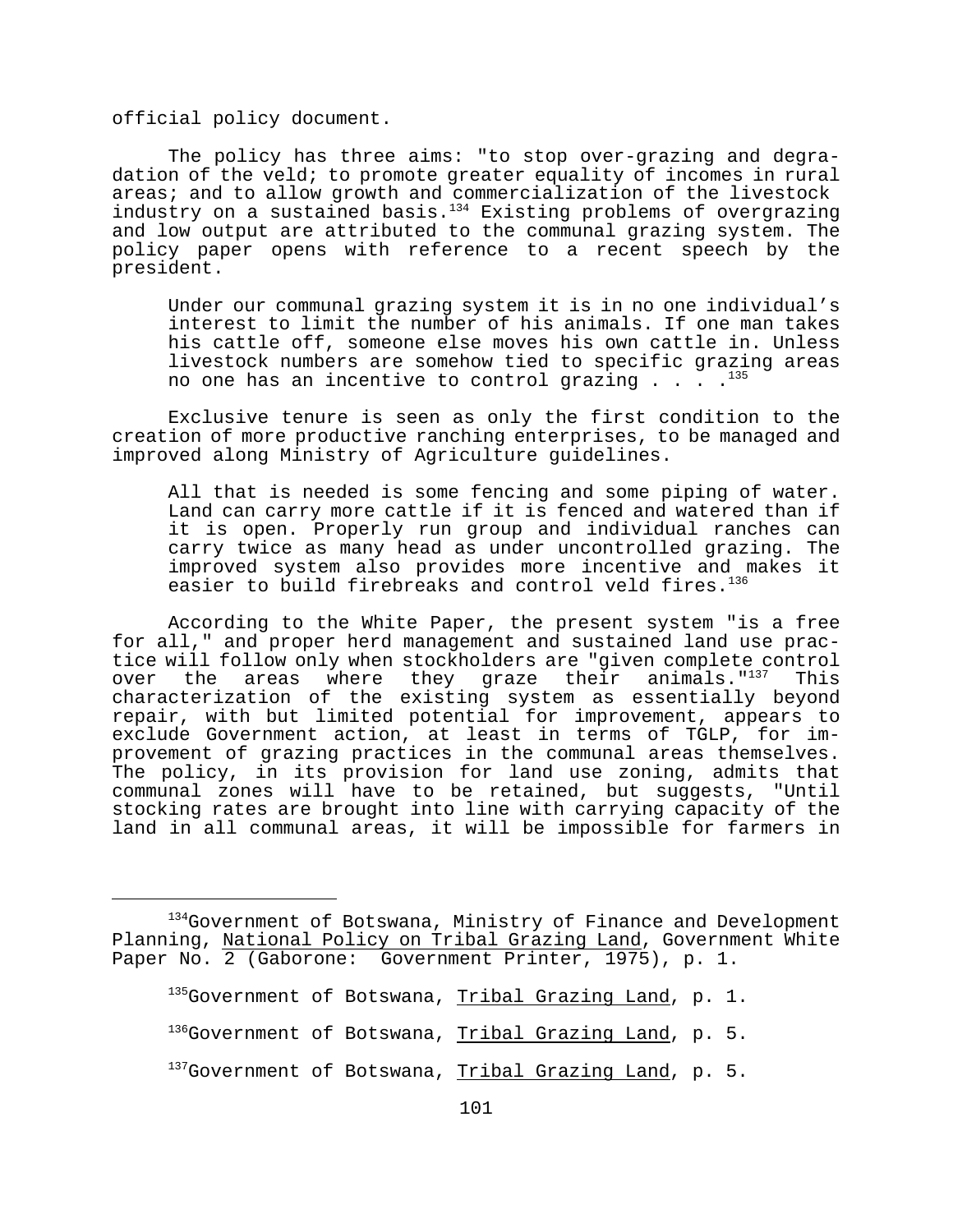these areas to make any real progress."<sup>138</sup> The policy provides for the dividing of grazing areas into the following three zones:

- 1. Commercial ranching areas, where traditional, communal rights will be alienated, and groups or individuals will be given exclusive rights to specific areas of grazing land. Leases will be granted, with rents accruing to local authorities (land boards). Allocation policy provides that commercial areas "are not meant only for the large individual cattle owner," but rather, "First priority will be to help groups of smaller owners to run commercial ranches."<sup>139</sup>
- 2. Communal grazing areas will be essentially those areas presently grazed near villages and in mixed farming areas. Here tenure will not change, and the policy provides no communal program beyond the rather vague suggestion that "We must find ways to teach people better management and how to solve the problem of overgrazing. $140$  It is hoped that the movement of large herds to commercial areas will bring about a decrease in grazing pressure in communal areas, but there is nothing in the policy to restrict large holders from keeping herds in both communal and commercial areas.
- 3. Reserved areas are areas that will "be reserved and guaranteed for future use by those who have only a few cattle at present," as well as for wildlife, mining, and cultivation.

Part V of the policy document roughly outlines planning procedures for land use zoning and allocation and for the granting of leases. Zoning is described foremost as a means to ensure continued access of smallholders to sufficient communal land to meet subsistence needs. Commercial zones would be delimited only after sufficient reserved lands to meet future smallholder requirements were identified and set aside. Furthermore, land boards were to establish maximum individual herd sizes permitted to remain in communal areas. Holdings that exceeded the limit "should move to commercial areas."141 New, privately owned boreholes would no longer be permitted in communal areas.

The primary objective of granting long-term leases to stock-

| <sup>138</sup> Government of Botswana, Tribal Grazing Land, p. 7. |  |  |  |  |
|-------------------------------------------------------------------|--|--|--|--|
| <sup>139</sup> Government of Botswana, Tribal Grazing Land, p. 6. |  |  |  |  |
| $^{140}$ Government of Botswana, Tribal Grazing Land, p. 7.       |  |  |  |  |
| $^{141}$ Government of Botswana, Tribal Grazingg Land, p. 11.     |  |  |  |  |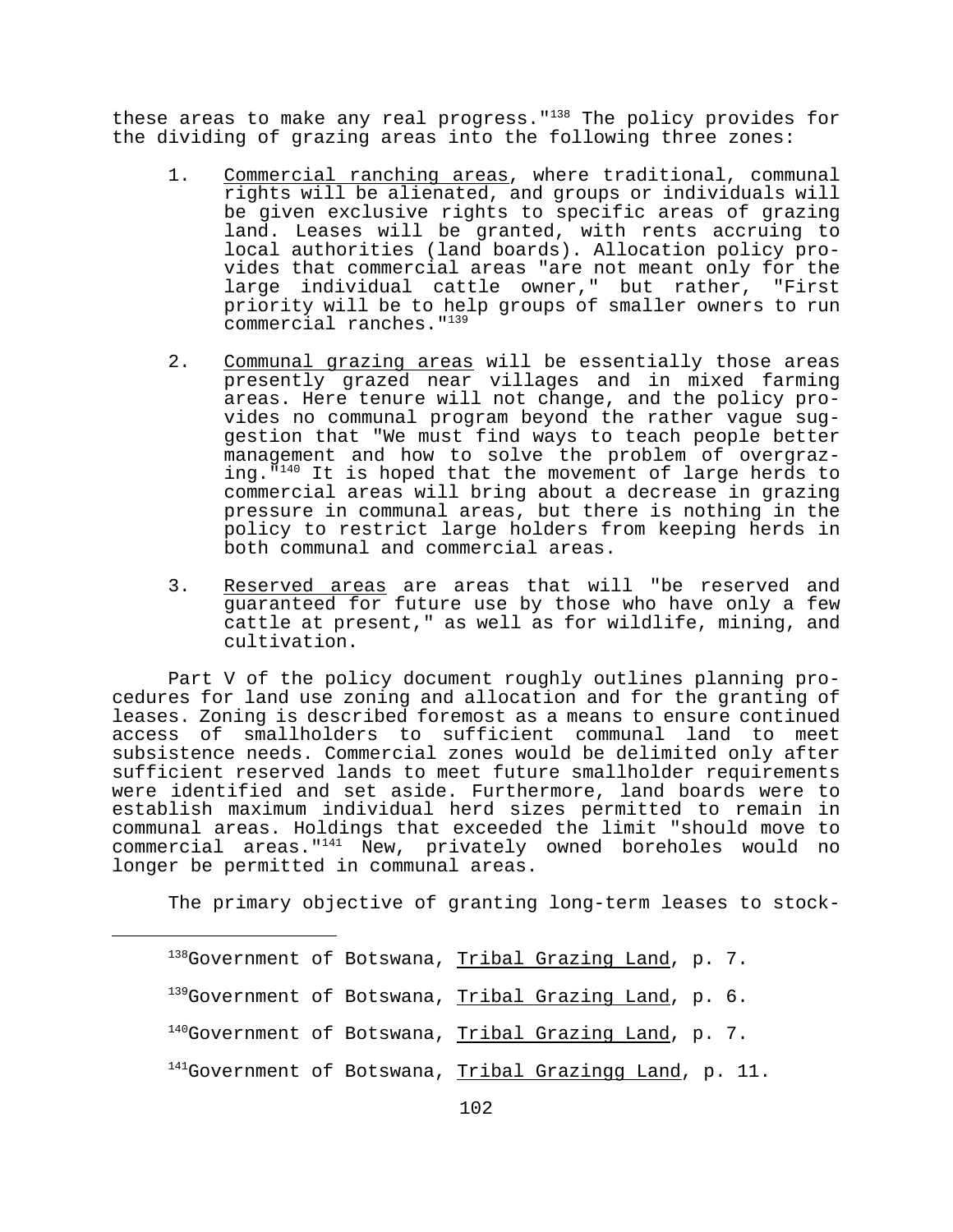holders in the commercial area is to "give the security of tenure necessary for the taking and granting of loans and for the introduction of improved management systems." Lease rents would "ensure that local authorities receive a return from those who acquire the privilege of exclusive use of tribal land."<sup>142</sup>

## 4.3 The Search for Smallholder Livestock Policies Under TGLP

#### 4.3.1 Background

Although various official policy statements have ascribed range conservation and improved income distribution as important goals of the TGLP, it is preeminently a program to promote beef output by way of more efficiently operated, large-scale ranch enterprises. In the course of program implementation, conservation and equity objectives have consistently given way to production objectives when decision-makers have judged them to be in conflict. At the heart of the policy is a model of efficient, commercial beef production, represented by a fenced ranch of about 6,400 ha, with a more or less standard package of ranch infrastructure, including at least one borehole, internal water reticulation, paddocks, bull and weaner pens, and firebreaks. Professional ranch managers would be trained at a Government training center. Rents would be charged for the exclusive, longterm lease right to the land.

The lease might include provision for stock limitations, set to proper stocking rates. Loans for ranch development would be available from the National Development Bank. A major portion of the financial costs of the TGLP was provided by a World Bank loan administered under the aegis of the Second Livestock Development Project, which began in 1977 and is scheduled to end in 1985. The Project extends "credit for the development of up to 100 TGLP ranches in the areas zoned 'commercial,' in addition to providing funds for group ranch development, trek routes, livestock related research, and  $f$  or ranch manager training,  $143$ 

The model ranch envisaged by the policy will support a herd of at least 500 cattle (400 livestock units), considered the minimum necessary to generate an offtake sufficient to finance private<br>water development and other ranch costs. That there were few water development and other ranch costs. privately held herds of that size outside of the small (but economically important) freehold production sector did not discourage project planners. Sufficient scale of operation would be achieved by amalgamation of smallholdings into large herds on

<sup>&</sup>lt;sup>142</sup>Government of Botswana, Tribval Grazing Land, pp. 14, 15.

<sup>&</sup>lt;sup>143</sup>Carl Bro International, An Evaluation of Livestock Management and Production in Botswana: Main Report, 2 vols. (Gaborrone and Brussels: Ministry of Agriculture, and European Developmentt Fund, 1982), pp. 328-329.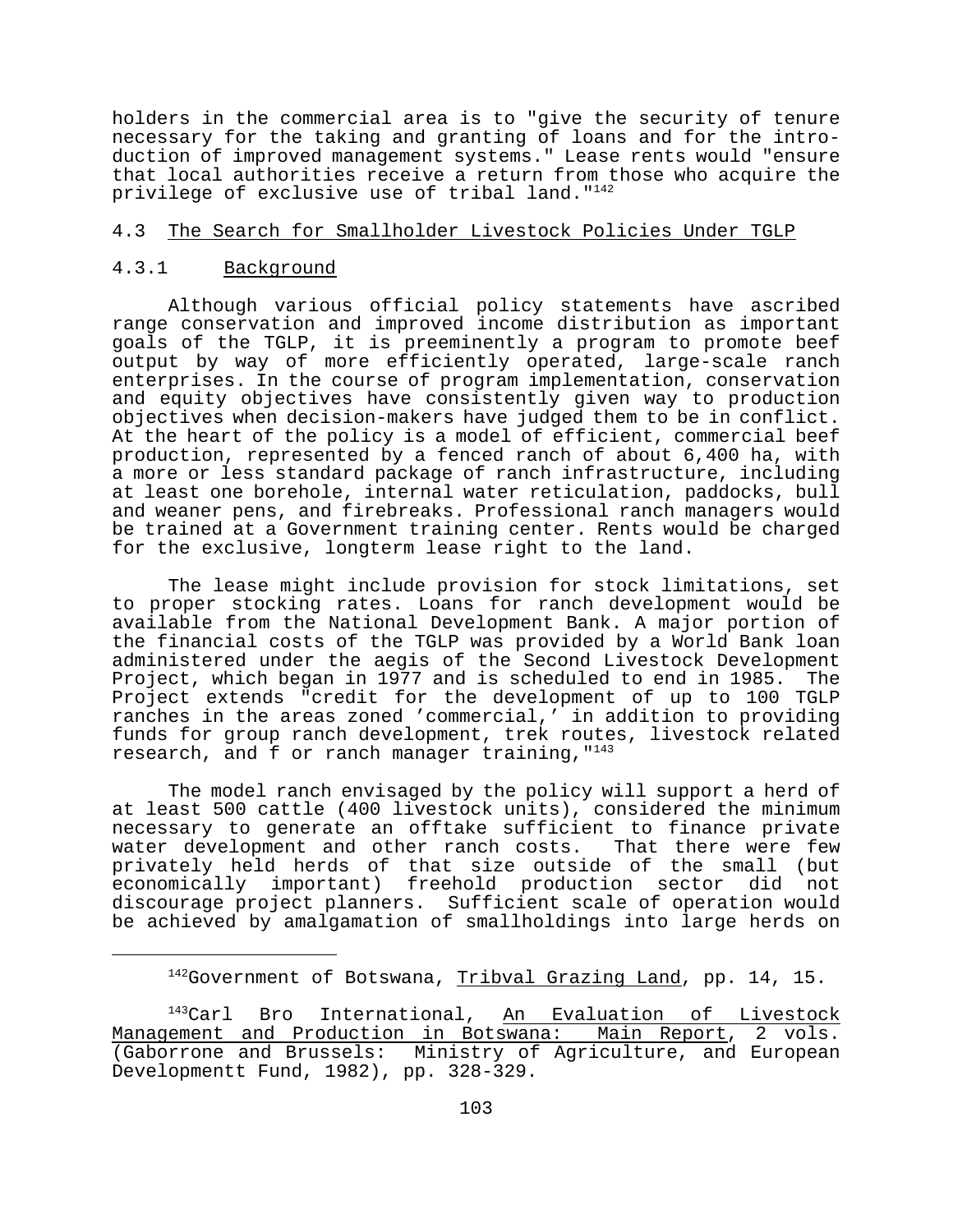group ranches. Largely negative experience with pilot group rances was becoming known to project planners only during the final stages of TGLP design.0

Virtually from the time of the formal announcement of the TGLP as Government policy, planners and policymakers have been concerned with the problem of how to extend assistance to small stockholders within an overall policy framework oriented to the commercial sectorr and attendant assumptions concerning such things as scale of operation and management practice. Eventually, many came to realize that the model of the leasehold commercial ranch was not, with rare exceptions, a realistic or appropriate production model given the overall land and labor use strategies of rural smallholding households. New policy paths were charted in the areas of extension and farmers organizations, land use planning, and cooperative resource management that took more realistic account of real world constraints and built upon the lessons of past mistakes.

This section examines some of the major efforts at smallholder livestock development in communal areas undertaken since 1975. It focuses on how new policies and strategies have dealt with the overarching problem of improving the management of pastureland under circumstances of communal land tenure.

## 4.3.2 The Environment of Smallholder Production

What is the environment in which smallholders of livestock develop their economic strategies, and how does this affect the applicability of TGLP prescriptions?

National data on the distribution of livestock holdings reveal a highly skewed pattern of ownership. As indicated in Table 6, in 1980 about 45 percent of farming households owned no or fewer than 10 head of cattle, while an additional 34 percent held between 11 and 40 head. Only 21 percent of farms held more than 40 head of cattle. As subsequent data will indicate, the approximately 80 percent of farms holding fewer than 40 head of cattle pursue livestock production strategies that do not conform to the production behavior required for widespread adoption of TGLP prescriptions. Table 6 reveals the relationship between increasing production of food crops and increasing herd size.

As would be expected, the freehold, or commercial sector, supplies a disproportionate share of market offtake. While cattle held by commercial enterprises represented about 16 percent of the national herd in 1980, about 33 percent of gross cattle sales were attributable to the commercial sector. Nonetheless, the total market share of the so-called traditional sector is impressive, and increasing at a fairly rapid rate.

In 1980, gross sales by the traditional sector accounted for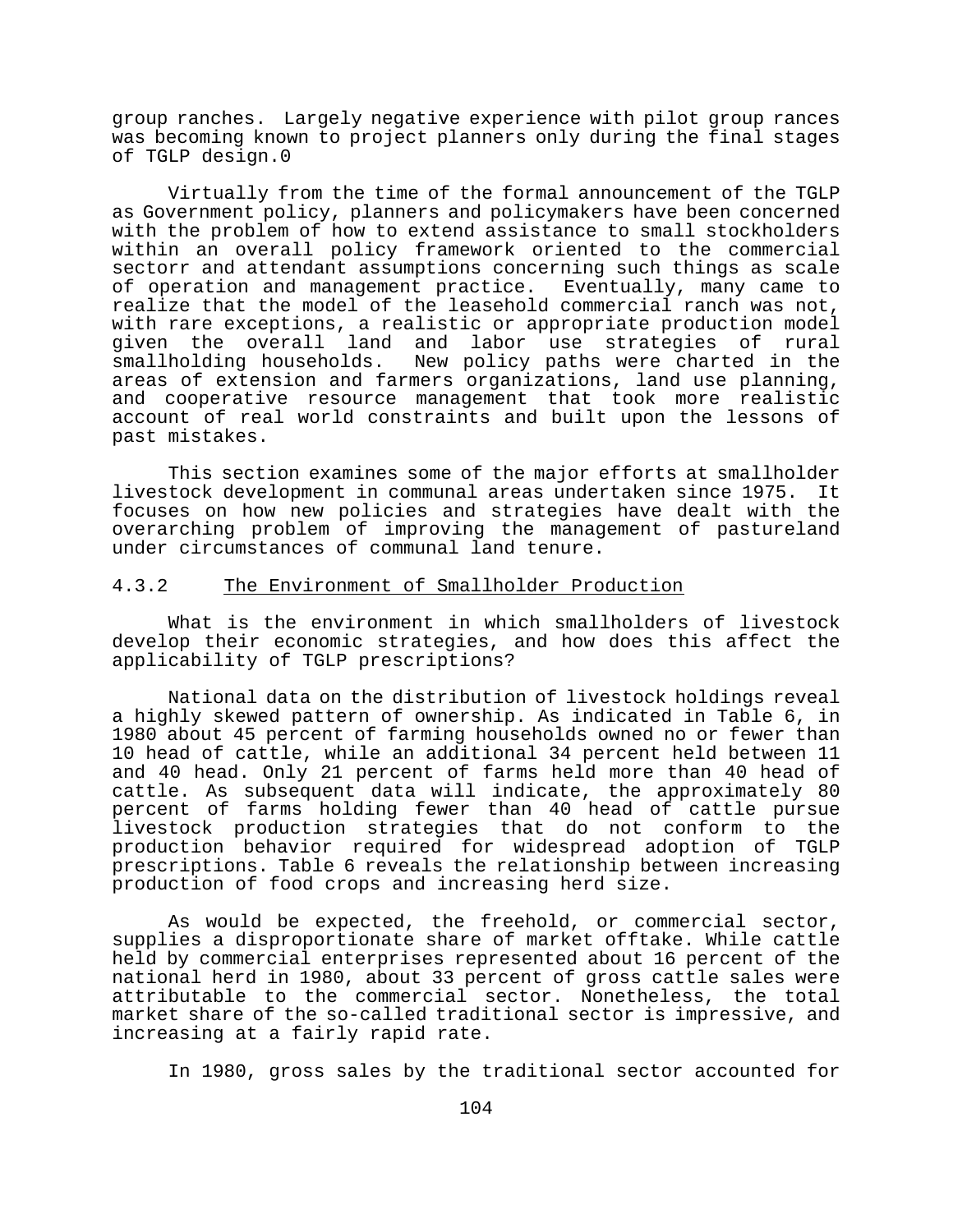190,000 of the 287,000 total animals sold. Thus, the traditional sector accounted for nearly twothirds (66.2 percent) of the gross sales of cattle in the country during this period. When these sales are placed on a net basis (i.e., purchases are deducted from gross sales), the traditional sector accounted for just over 73 percent of total net sales in the country--149,500 of 205,000 animals. $144$ 

- Table 6. Relationship Between Cattle Herd Size, Average Area Planted and Harvested in Food Crops, and Average Number of Smallstock Held, Traditional Farms, 1980
- Source: John G. Litschauer and William F. Kelly, The Structure of Traditional Agriculture in Botswana (Gaborone: Ministry of Agriculture, February 1981).

Average offtake for the national herd during the years 1978, 1979, and 1980 is an estimated 9.0 percent; the traditional sector had an estimated 8.1 percent offtake, compared with 15.6 percent for the commercial sector. (Offtake is calculated on the basis of gross sales plus home slaughter minus purchases, divided by ending inventory.)

A close examination of livestock ownership patterns reveals a typology of production orientations that limits the "commercial" management styles to the cohort with at least 40 and typically more than 80 head of cattle. Litschauer and Kelly develop a simple typology of production orientation, based upon an analysis of "different sized cattle holdings, average crop areas planted and harvested and average smallstock holdings,"<sup>145</sup> Households are classified among three groups:

- 1. For the smallest farmers--those with 10 or fewer cattle --primary emphasis is on crop production. However, as a result of input constraints--whether draft power, capital, or other--the average hectarage planted measures from 1 to 2 ha. Smallstock holdings are at best a peripheral production activity.
- 2. For medium-size farmers--those with from 10 to 40 cattle --there seems to be a definite indication of mixed production activities. Hectarage planted, on the average, may range from 1 to 7 ha, and the number of smallstock

<sup>145</sup>Litschauer and Kelly, Traditional Agriculture, p. iii.

 $144$ John G. Litschauer and William F. Kelly, The Structure of Traditional Agriculture in Botswana (Gaborone: Ministry of Agriculture, February 1981).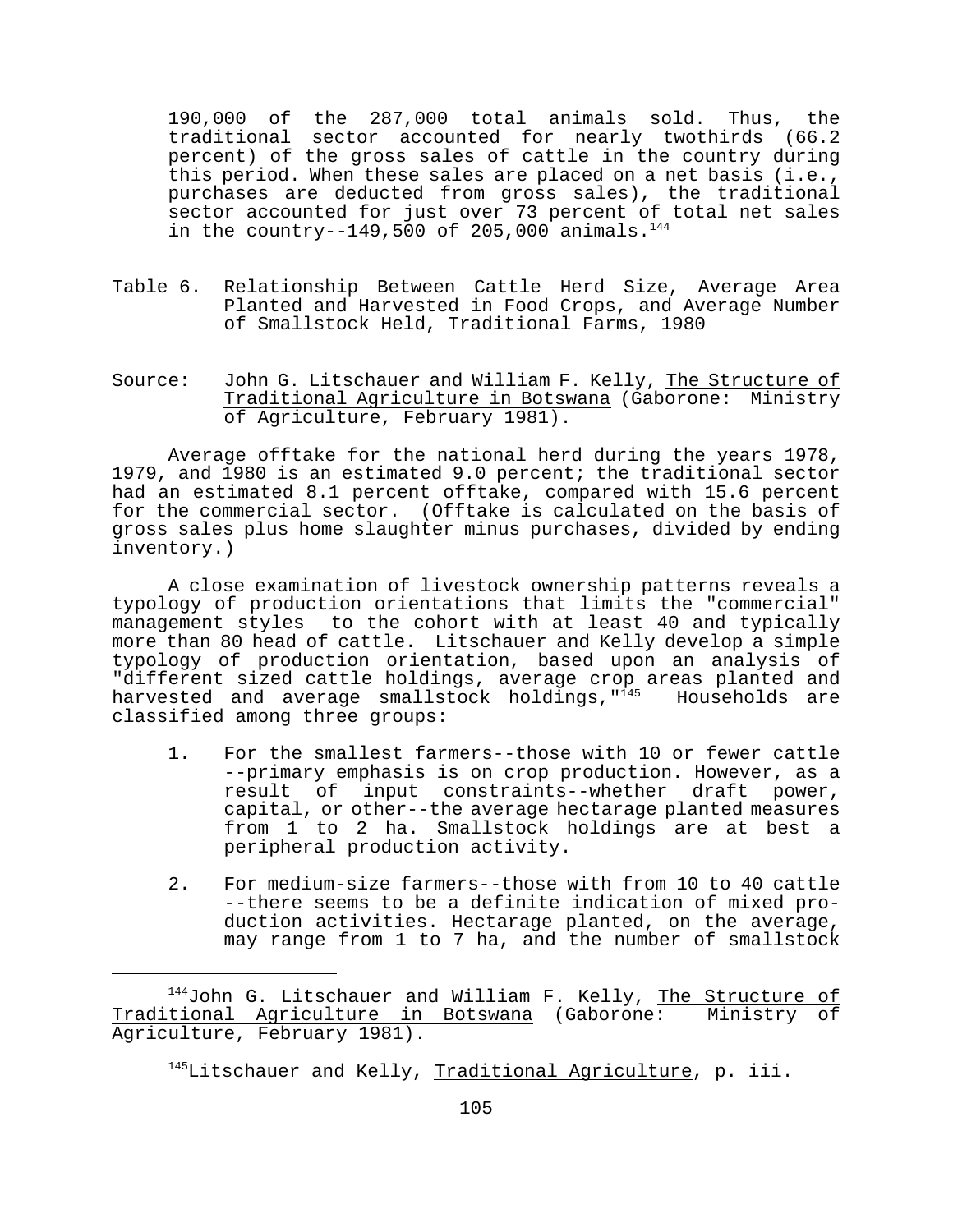held becomes more important in the overall production picture.

3. For large traditional cattle farmers--with more than 40 cattle--the production picture may be either specialized or mixed. A significant number of farmers in this size range plant little or no cropland. However, when crops are planted, the area planted tends to be larger than in the previous two farm-size groupings. At least a portion of this increase may be due to increased capital holdings and/or management skills. The number of smallstock held by this last group also tends to be larger than that held by the smaller farmers.<sup>146</sup>

Carl Bro Consultants, in reporting on the first year's findings of an extensive study of livestock management and production in communal areas, suggest that higher productivity values do not strongly correlate with increasing herd size, at least among herds held in communal areas.

The picture which emerges from the Management Study at this stage, roughly a year since its inception, is one of great diversity among the herds. It is in marked contrast to the orderly patterns which appear in the tables of statistical studies. For example, the Aaricultural Statistics Report for 1980 (Table 21) shows a strikingly close inverse relationship between herd size and mortalities and also between herd size and calving rate. Our own sample exhibits no such correlation, herd size being outweighed in its influence by other factors some of which are apparently accidental and some directly related to human fallibility.<sup>147</sup>

Though the study sample was small (17 herds totaling 1,200 head), there appeared to be no correlation between herd size and mortalities, or between herd size and net herd increase. Calving rates were found to be considerably better than the 47.3 percent rate "mentioned by the Animal Production Research Unit (APRU) as the norm for cattlepost herds.  $148$  Most significantly, increasing herd size "seems to act more as an enabling than a determining factor. The large herd owner is able to spend more (of his own time, labor, money, and so forth) and demand less (of milk and draft power) of his herd than the small one."<sup>149</sup> Many smallholders wishing to increase their herds to a level that provides a good

 $146$ Litschauer and Kelly, Traditional Agriculture, p. 25. <sup>147</sup>Carl Bro, Evaluation, p. 4.23. <sup>148</sup>Carl Bro, Evaluation, p. 4.56. <sup>149</sup>Carl Bro, Evaluation, p. 4.52.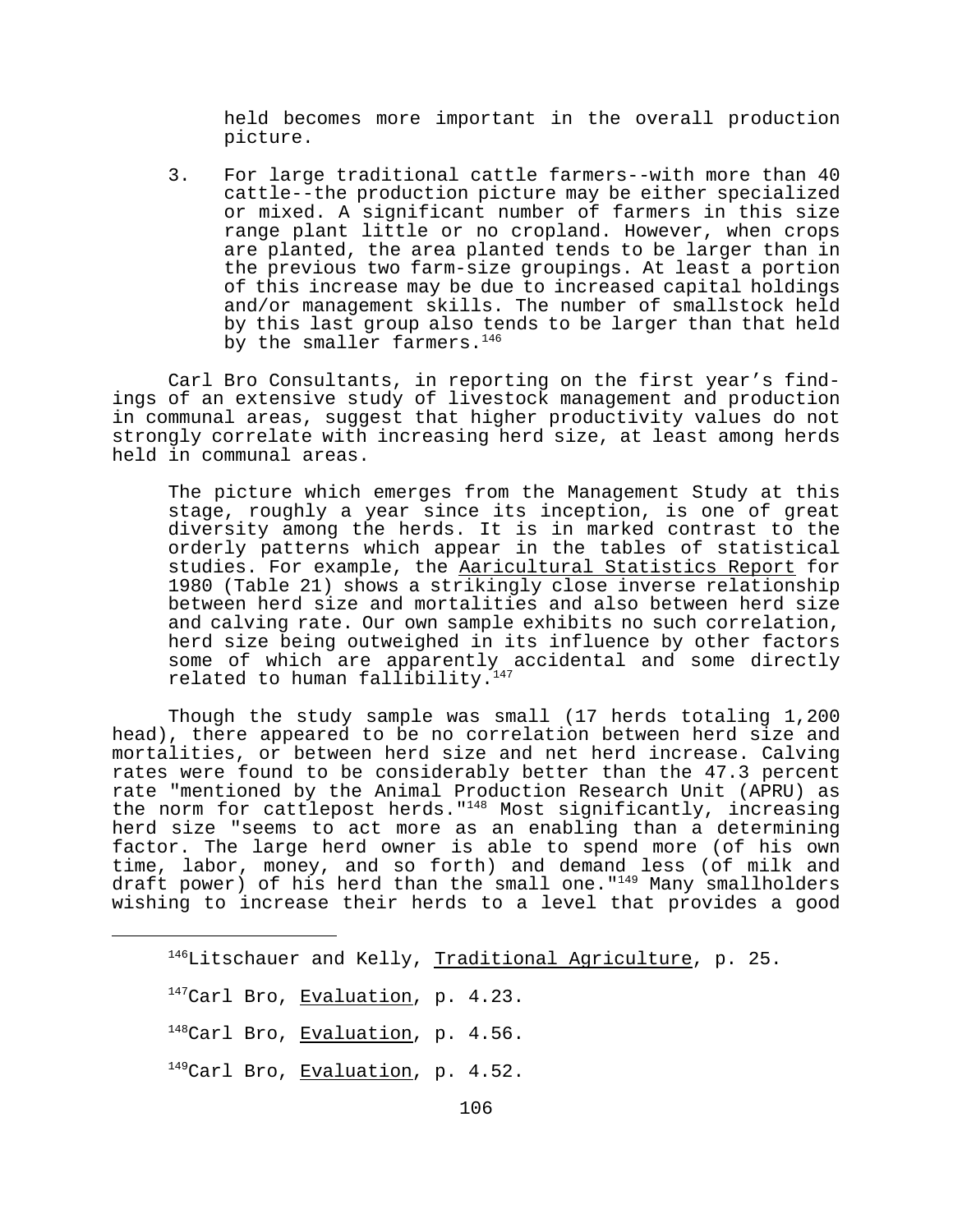team of draft oxen, permits a regular, sustainable surplus for market, and provides reasonable assurance of surviving a drought with breeding capacity intact encounter a threshold range of 20 to 30 head. Herd growth during this critical phase must be subsidized by the farmer, which typically requires household labor migration (often by the male household head). The resulting labor shortage detracts from the attention to herd management needed to sustain the desired growth rate, especially during the calving season. Most smallholders (and especially those owning fewer than 20 head) find themselves tottering between marginality and possible self-sustaining growth, although "it seems that a combination of management factors, economic pressures and natural disasters tend to erode the viability of the small herd."<sup>150</sup>

The important point is that a herd below a certain size, preliminarily set at 20-30 heads, is difficult to manage well, because it cannot provide its owner with enough to live on; therefore, he tends to make excessive demands on it, and he usually lacks the resources to care for it properly. It is a vicious circle, a poverty trap, in which men and cattle are caught.<sup>151</sup>

The Carl Bro study provides an extremely useful model of the evolution of management strategies through the family life cycle, equating age and general social and occupational status of the male household head and stockowner with changing herd size, labor use, and investment and management strategies. During the "early phase"<br>of family and herd development, interest is focused upon of family and herd development, interest maintaining at least a modicum of herd growth in the face of the kinds of high consumption pressures common to supporting grrowing households. For many the aim of herd accumulation, bough at the price off years of austerity at home and savinggs from migrant wages, is eventually to leave paid employment and return to the rural homestead. By age 40, most men have lost the strength for hard labor and are looking to return home permanently. "For this to be possible, they should already have laid the basis for their livelihood, and for the majority the possession of an adequate herd is the only feasible basis for an independent living."<sup>152</sup>

Those herders who enter a "mature phase," verry roughly defined in the study as that group which can secure an "independent living" from their herds, at present constitute a small minority off herders. Many herd owners aspire to this status, and, once achieved, may adopt a "traditional" or a "commercial" production style. But the orientation adopted--traditional or commercial--is

<sup>150</sup>Carl Bro, Evaluation, p. 4.77. <sup>151</sup>Carl Bro, Evaluation, p. 4.78. <sup>152</sup>Carl Bro, Evaluation, p. 4.83.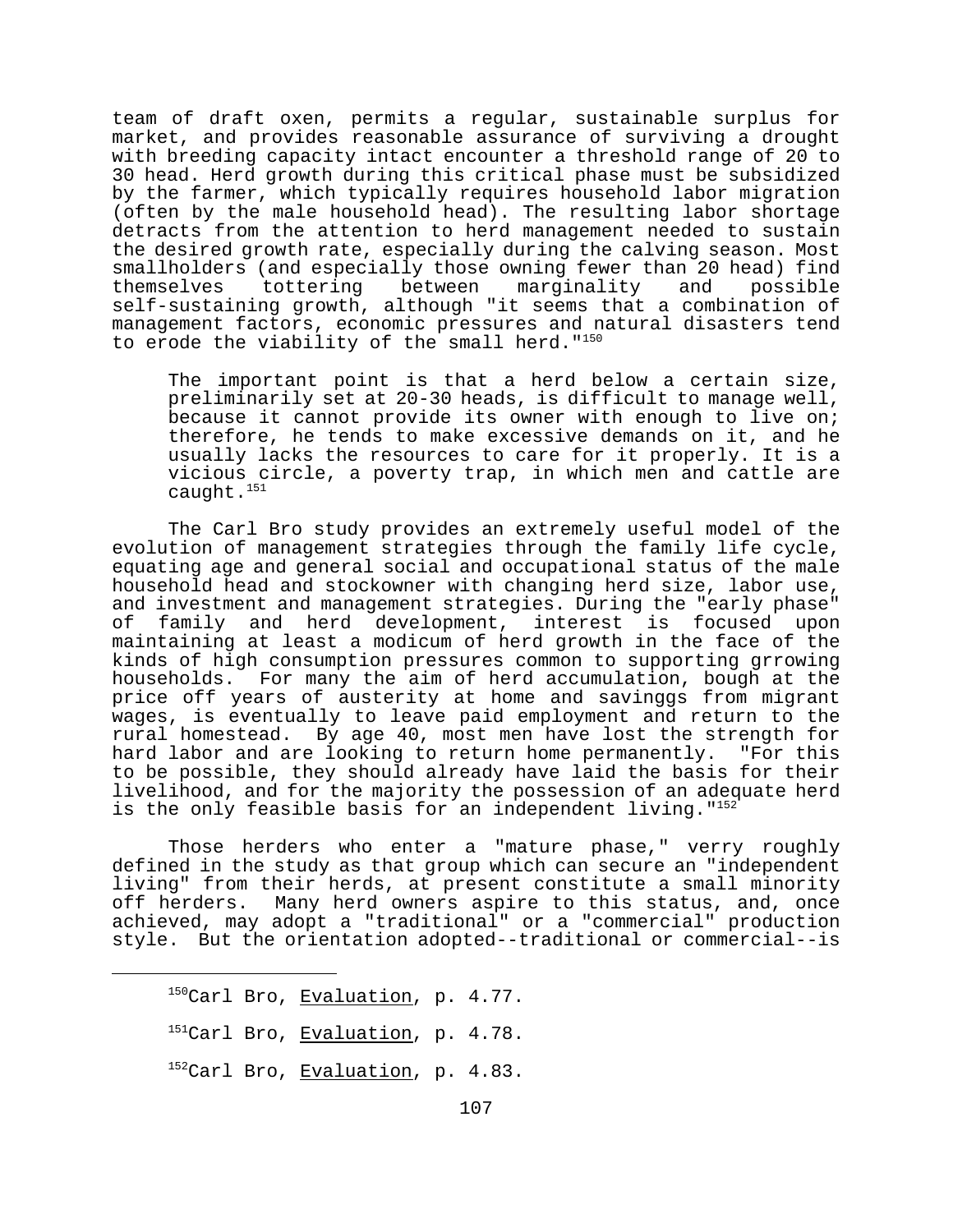less a function off actual herd management practice (from the point of view of calving rates or herd structuure) than a matter of willingness to make expenditures on livestock inputs and to make plaanned and fairly reggular market sales. Commercial herds have a higher offtake tthan traditional herds not because potential offtake (in terms of comparative herd growth) is significantly greater, but because commercial herders are predisposed to realizing a higher proportion of overal income from market sales than are traditional herders. The study draws an instructive distinction between the production orientations held by "traditional" and "commercial" herders in the nonfreehold sector:

Moreover, the production of cattle specifically for the market is a subsidiary aim to the provision of milk, drauught power, bogadi cattle for a son's marriage (or even a second wife for the owner), a store of wealth against the coming of evil days, the social status associated with a well established herd, the ability to help people with loans of cattle when they are in need and the sheer delight of owning cattle. The ability to select one orr more animals for sale without significantly reducing the herd's capacity to provide forr these needs is also valued, but that is the function of stock which are surpluc to immediate needs, not of stock reared specifically for the purpose. On the other hand, commercially oriented herd owners are those who are prepared to spend money on their herds, both in terms of capital invested (e.g., breeding stock, bulls, boreholes, etc.) and of recurrent costs in the expectation that they will reap the benefit financially and in the growth of their herds. They often share the objectives of the traditional owner, thus enjoying social and aesthetic as well as pecuniary rewards.<sup>153</sup>

TGLP failed to incorporate the circumstances and logical implications of smallholder livestock production into its prescriptions with three main results:

- 1. Livestock production orientations among smallholders are diverse and utilize livestock as inputs into the farming enterprise; for subsistence, consumption, and a depository of savings; and as a marketable commodity. Herd management styles are for the most part not consistent with the commercial models posited by TGLP. This has implications for policy assumptions concerning the willingness or ability of producers to incur the kind of capital or recurrent costs envisaged by commercial models, and to adopt the kinds of herd management strategies recommended to maximize beef production.
- 2. The TGLP ranch model is a rather idealized development

<sup>153</sup>Carl Bro, Evaluation, p. 4.85.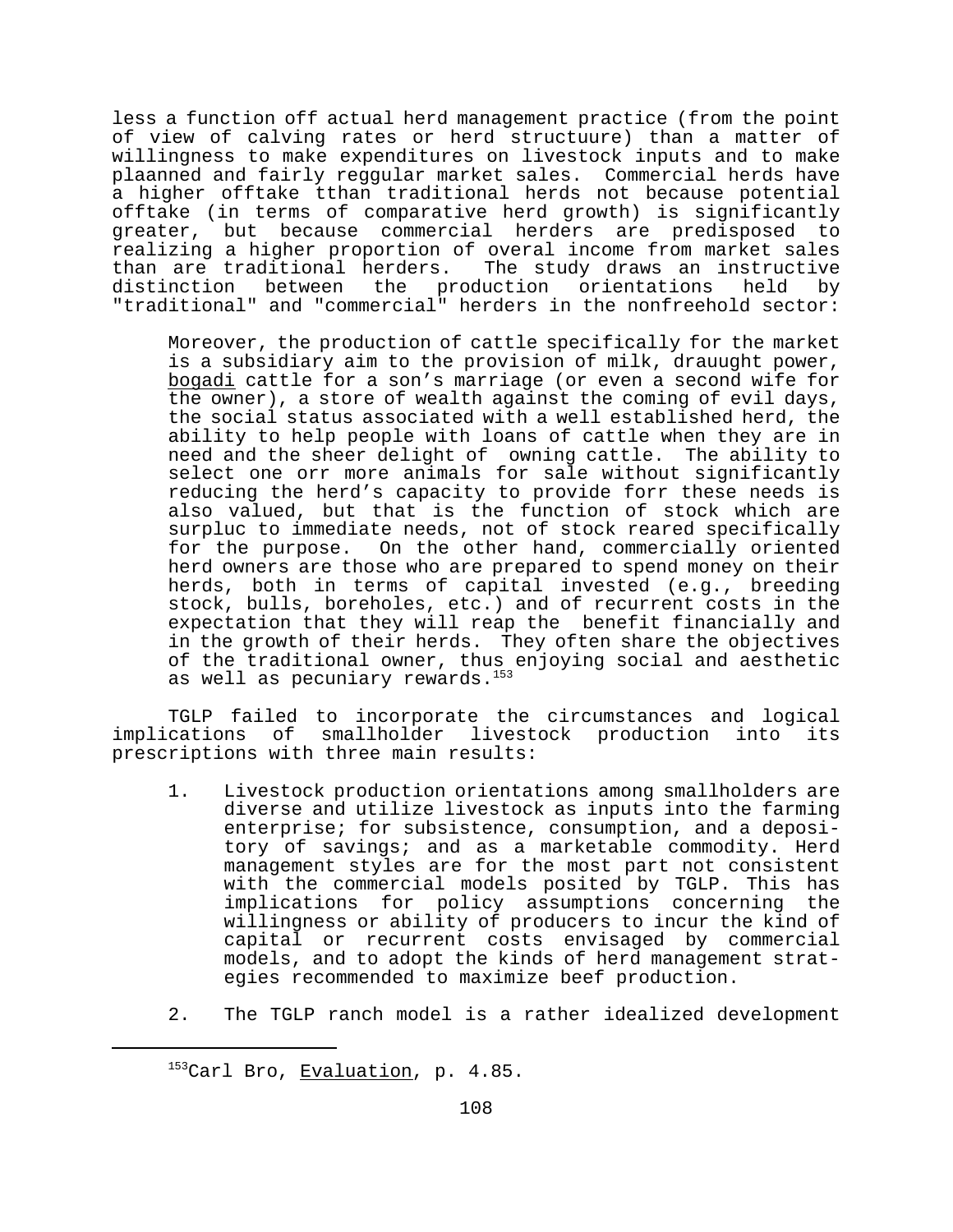package that a priori requires relatively high levels of commercial efficiency which are necessary to finance the capital improvements, which in turn promote the desired higher beef production levels. In fact, the economics of commercial beef production on the TGLP model may never favor the circumstances of the smallholder, insofar as it is generally agreed that holdings under 100 head cannot achieve the economies to finance private water development and other improvements necessary to achieving the measure of land and herd management control that would make commercial production viable over the long run.

3. "The distinction... drawn between 'traditional' and 'commercial' herd owners applies more to their methods of management and to their planning of sales than to their attitudes towards the market as such or to their levels of offtake."154 Smallholders do not consider the market unimportant. Rather, they are constrained from producing exclusively for the market by other demands on the herd and by the fact that small herd size precludes realizing more than a small fraction of total income requirements from cattle production alone. Small scale and the dispersion of herd uses that result combine to undercut the chances of the herd achieving the threshold size necessary for self-sustained growth, typically considered to require between 30 and 40 head. Even then, those herders owning fewer than 100 head will often act to "keep down expenses" by not making the kinds of investments in water development and range improvement recommended by the TGLP model.

For the great majority of livestock producers, a commercial production strategy is not economically feasible from the points of view of scale of operations, labor availability, and access to requisite investment capital. It is <u>not</u> an option to hope that smallholders will somehow adopt TGLP ranch-style solutions on a smaller scale. This is not to suggest that the development of livestock policy should be put in abeyance until the industry restructures itself along lines more amenable to conventional policy prescriptions. Rather, it suggests the need for a less deductive approach to the problems of smallholder production, and the design of policies more appropriate to the specific conditions and problems of that sector.

The most cursory examination of the circumstances of smallholder production would indicate that the priority concerns of the sector lie less in the area of increasing livestock productivity and output than in issues related to range management and

<sup>154</sup>Carl Bro, Evaluation, p. 4.88.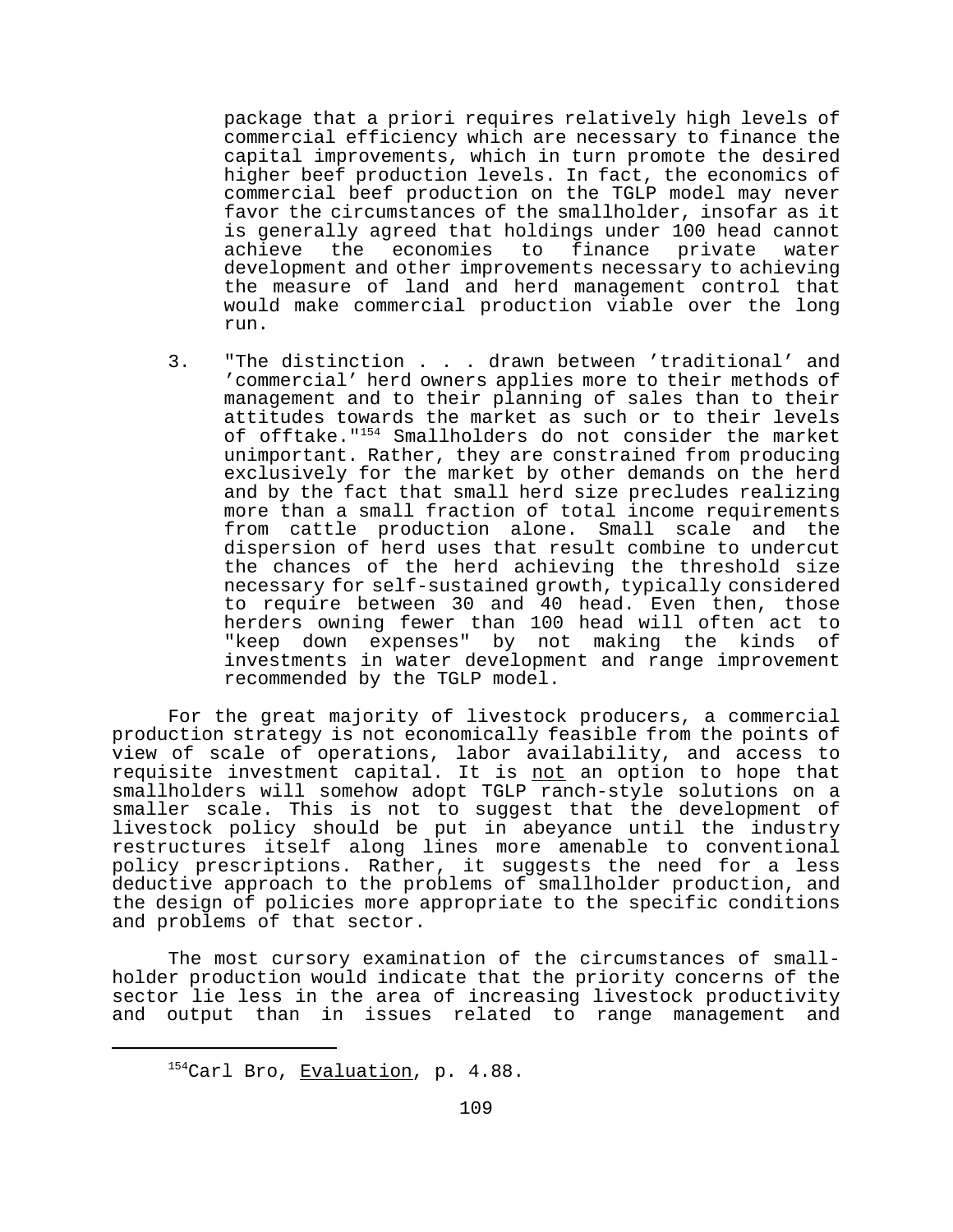conservation. Overgrazing and range degradation are encountered throughout the communal grazing areas of eastern Botswana. Losses of cattle due to localized drought are common each dry season in Botswana. More generalized drought, such as occurred in the middle and late 1960s, has devastating national effects. An estimated one-third of the national herd was lost between 1965 and 1967. In addition to being an ephemeral condition of belowaverage rainfall, drought under circumstances of overstocking has long-term implications to the resource base. The ecology of pasturelands is permanently degraded to lower levels of natural productivity with each successive drought.

Instability is the dominant feature of smallholder production because aggregate herd size surpasses the carrying capacity of the communal range during periods of low resource productivity. Individual herd owners are either unable or unwilling to coordinate their range use decisions such that carrying capacity is not exceeded or that an appropriate response (destocking) can be made in time of drought. Conventional approaches to livestock development only exacerbate the situation.

## 4.3.3 Improvement of Communal Resource Management

How in this environment, and given smallholder strategies, can communal resource management in Botswana be improved? The question of devising viable range management strategies for the communal areas has preoccupied policymakers and planners virtually since the inception of the Tribal Grazing Land Policy in 1975. We can categorize most "communal development" efforts among three differing approaches: incremental group development, best represented by the gradualist extension approach of the Ministry of Agriculture; communal area land use planning, fostered mainly by the Ministry of Local Government and Lands; and what may be called models for the collective management of communal grazing land, represented by a few special land use planning efforts and consultancy reports. Although the first and second type of approach are more of the mainstream, the third approach has engendered widespread interest and speaks most directly to the long-term problems of smallholder production in communal areas, and specifically to the question of how smallholder production, which from the point of view of land utilization requires some form of communal tenure, can be regulated so it accommodates resource management (stabilization) objectives. In broader terms, the question is classically one of how the nature of rights, private or communal, affects the management of grazing land.

Whereas questions of resource rights in the development literature have traditionally been limited to comparison of tenure models for effects upon output, resource distribution, and equity, the debate in Botswana has been expanded to include the comparative outcomes of differing tenure models on resource conditions. An important argument advanced in favor of TGLP (and other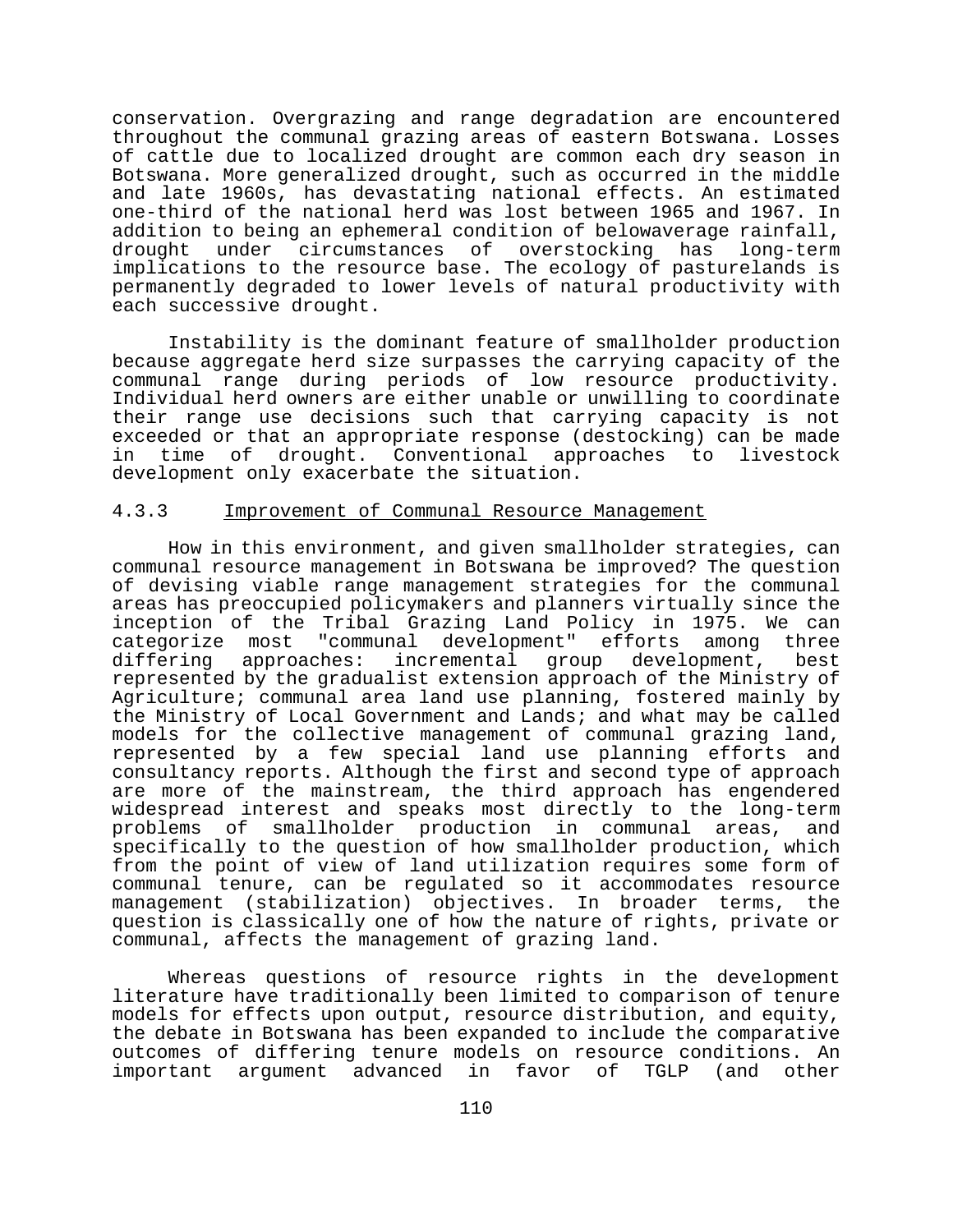privatization models) is the assertion that assigning private rights in land is a necessary precondition to achieving individual responsibility for resource condition. Under individual tenure, the cost of abusing the range will be fully assessed against the user, and his rights in grazing will be limited to the territorial unit over which he has exclusive jurisdiction. This tenure, it is argued, will lead to two desired outcomes. Herd management will become more efficient in terms of the ratio of inputs (grazing land) to outputs (cattle) because the full valuation of grazing costs will now be made against the individual production unit. And, second, the manager will feel compelled to regulate the intensity of resource use so as to ensure sustained production of grazing, finding that the options for exploiting grazing at a less-than-cost price have been finally constrained.

But assignment of individual smallholders to discrete areas of land is not feasible. Private grazing lands require individual water supplies, which cannot be capitalized by the modest offtake of smallholdings. Once again, market offtake from most small herds is not planned to meet a steady stream of variable costs associated with livestock production requirements per se. Sales are typically undertaken in response to extraordinary or irregular cash requirements, and every effort is made to keep variable costs associated with herd management tto a minimum. Finally, even normal, seasonal variations in rainfall require a much more extensive grazing range than could be easily accommodated by private grazing tenure. Private tenure would actually limit optimal utilization of the range, or would entail enormous information and transaction costs to permit anything like the easy adjustments to available ggrazing now accommodated by communal tenure. Indeed, TGLP does not require universal transformation of<br>tenure rights. Tenure in crowded communal grazing areas will Tenure in crowded communal grazing areas will remain communal. But the rationale in favorr of a new normative model of commercial production on privatized land strongly implies that communal tenure is an obstacle to economic development and inherently destructive of the resource base.

In recent years, several planners andd advisers have argued for modifying the communal tenure system to allow forr stricterr protection of the public's interest in sustained natural pasture production while assuring continued access of smallholders to the range. Not to work toward imaginative rresolution of communal tenure problems, it is argued, effectively condemns the vast majoritty of livestock enterprises to low levels of productivity, and probably to chronic instability in individual herd sizes. Designing feasible models for collective management of communal areas has proved, in Botswana and elsewhere, to be an extremely difficult undertaking, appropriate to the enormity of the problem.

Most approaches to the problem have begun with the assumption that the main challenge is one of identifiying existing or constructing new social institutional forms, at the level of the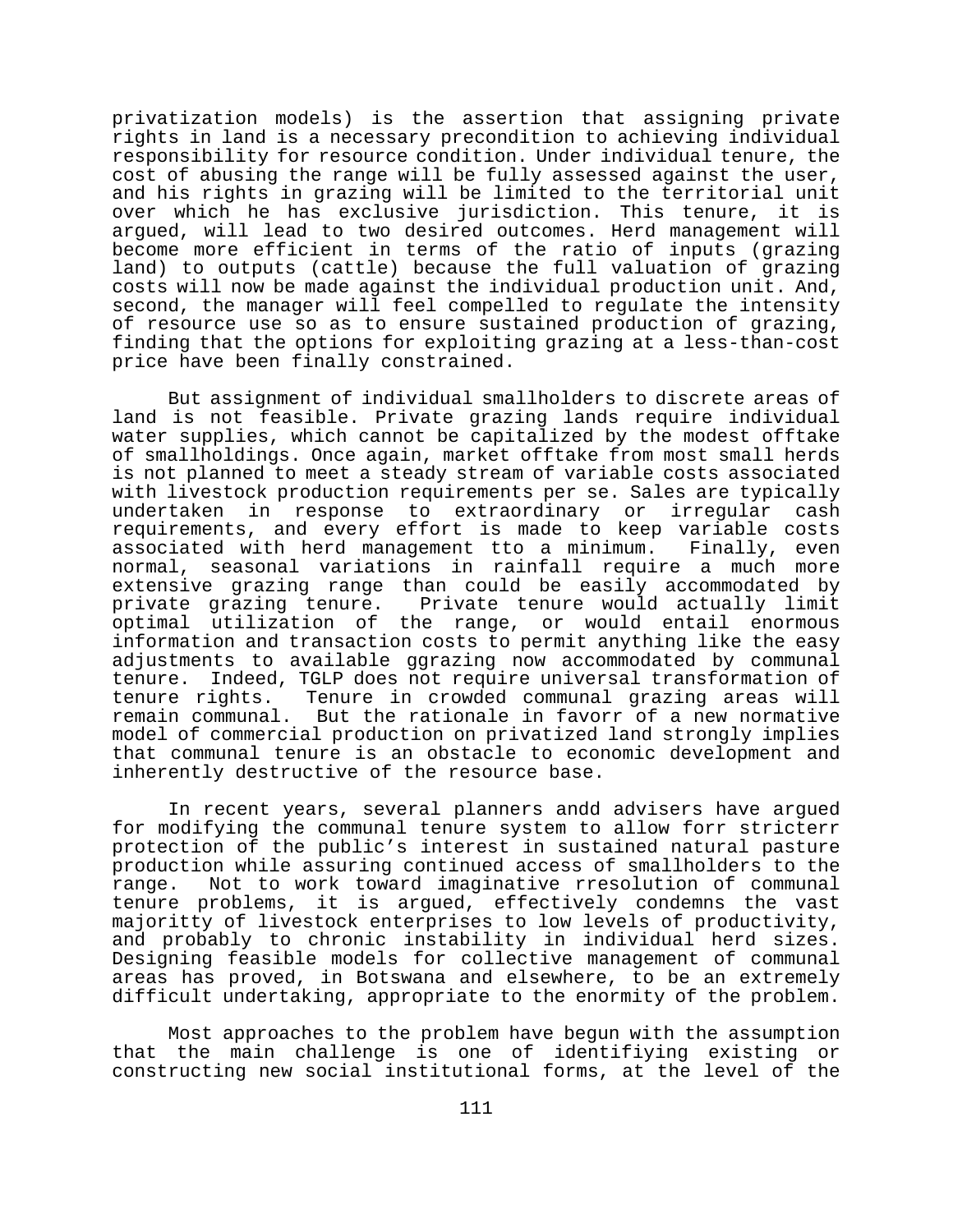local community, which possess the social legitimacy and can apply the sanctions required to enforce range use controls and management standards. The Carl Bro Consultants report provides a typical statement of the problem and a rather general solution.

It is the contention of the Evaluation Unit (EU) that under present circumstances communal grazing areas are inherently unmanageable and that nothing can be done about the problem of overgrazing, except to wait for the next drought, which is not a very imaginative or durable solution. It is therefore necessary to create the conditions under which communal range can be managed. The administration and continuous enforcement of the necessary controls cannot be undertaken by any agency other than the local community itself.<sup>155</sup>

In the following pages we examine two important and broadly representative approaches to the problem of creating effective community-level resource management rules and institutions: Ornulf Gulbrandsen's Agro-Pastoral Production and Communal Land Use: A Socio-Economic Study of the Bangwaketse, and relevant sections of the Carl Bro International consulting report, An Evaluation of Livestock Manaqement and Production in Botswana.156

The main body of Gulbrandsen's study is devoted to a description (based upon the analysis of survey data) of the circumstances of crop and smallholder livestock production in the Southern District, the home territory of a large Tswana subtribe, the Bangwaketse. Bangwaketse cultural and economic patterns are typical of those found throughout eastern Botswana. The picture of communal production that emerges is one of continued vitality in both small-scale crop and livestock sectors. (The two sectors are highly interrelated, with success at crop production largely dependent upon success at producing sufficient numbers of cattle to inspan a team of draft oxen.) But rural households are increasingly limited in the extent of agricultural enterprise by household labor shortages brought on by the need to migrate to towns to raise needed and reliable cash incomes. In fact, Gulbrandsen's and other studies of household labor use present a picture of a highly mobile workforce, combining urban wage employment and subsistence farming into an overall strategy for securing a sufficient aggregate (cash and subsistence) income. The strategy is not necessarily one of

<sup>&</sup>lt;sup>155</sup>Carl Bro, Evaluation, p. 2.13.

<sup>156</sup>Ornulf Gulbrandsen, Agro-Pastoral Production and Communal Land Use: A Socio-Economic Study of the Bangwaketse (Gaborone: Uuniversity of Agriculture, 1980); Carl Bro, Evaluation. Many of the ideas of the latter document appeared in somewhat different form in a report of the Evaluation Unit of the Ministry of Agriculture's Ranch Management Center at Ramatlabama (The Management of Communal Grazing in Botswana, Evaluation Unit, 1981).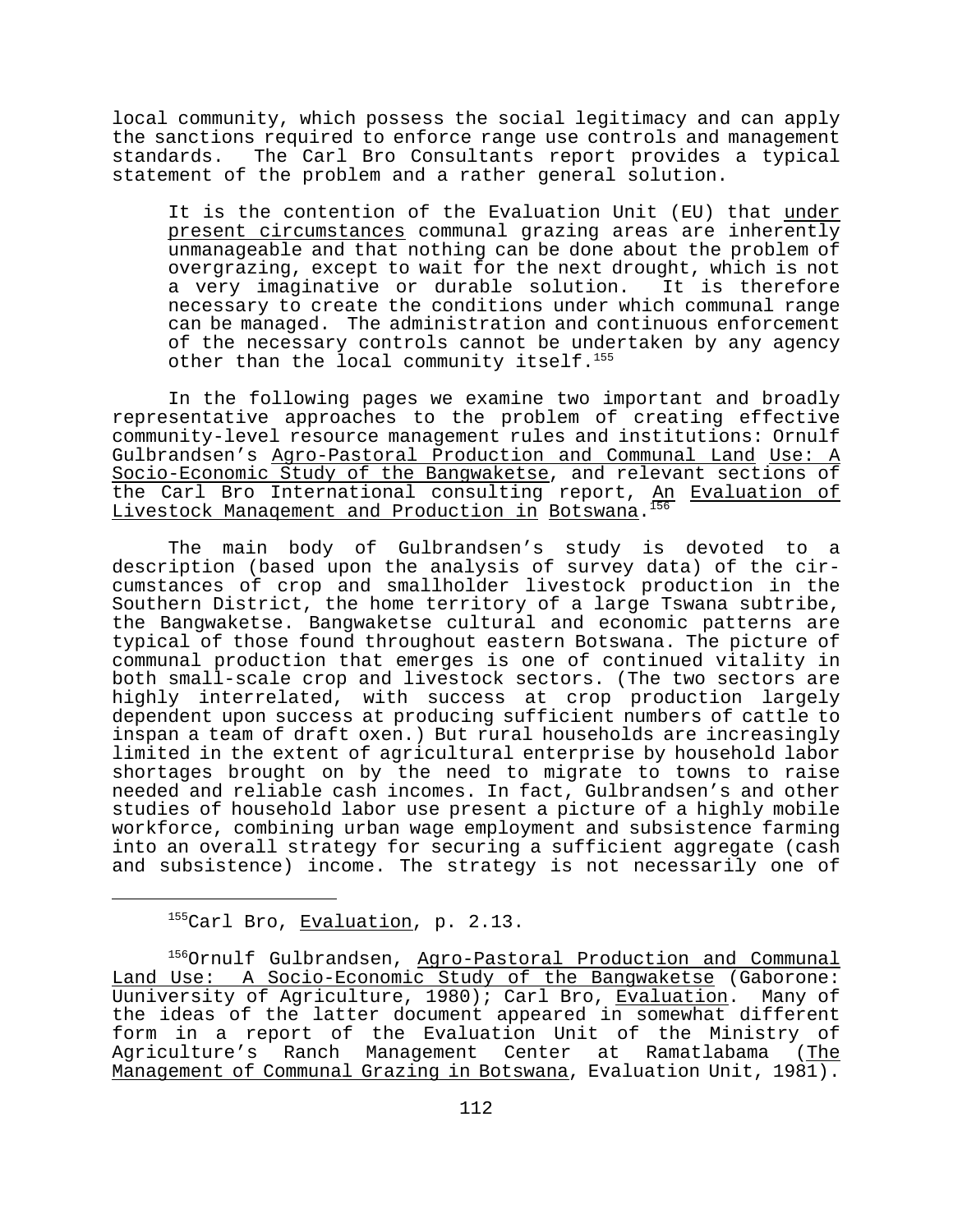maximizing total income, but rather one of satisfying a range of income demands in a fashion that matches the household's relative resource endowments.

Gulbrandsen's primary concern is the ability of the land base to sustain its critical portion of the household incomeearning strategy in light of relentless demographic pressures for more intensive use. The rural population is projected to increase by 56 percent between 1971 and 1991. Gulbrandsen estimates that "the number of households owning cattle will increase by no less than 40 percent by 1990." He deduces the latter conclusion from an expected increase in urban wage levels, in that cattle are a major area of investment for migrants in transferring savings to their rural households. Combining the population trends with the growth in livestock numbers, Gulbrandsen estimates that by 1990 the overall "stocking rate is likely to drop to 4.2 hectares per livestock unit (ha/lsu), whereas 12 ha/lsu represents the recommended rate." Gulbrandsen considers this a conservative growth estimate, and hastens to underline the importance of steady growth rates to the maintenance of the entire farming enterprise. "Let me emphasize that because the vast majority possess little or no stock, the conditions for raising the off-take rate are certainly not favourable. Most farmers need to save all the cattle they can in order to have enough draught power.<sup>157</sup>

An outcome of drought-induced ecological collapse can be averted, according to Gulbrandsen, only if one or both of two broad policy goals are adopted: "(a) to limit the cattle population of communal areas, and (b) to improve the organization of range utilization in the communal areas whereby grazing is exploited optimally without being degraded." He considers three strategic options for pursuit of these goals: increasing the offtake rate, transferring cattle from the communal areas to designated commercial areas, and "regulating the number of livestock units kept in communal areas by means of legislation."<sup>158</sup>

Under existing market and investment conditions, the prospects for increasing the offtake rate by means of price incentives are limited. Instead of producing cattle for cash income, many Botswana buy cattle as a sound investment and a hedge against inflation. The cumulative effect of interventions aimed at accommodating higher offtake rates by enhancing herd productivity is higher aggregate herd sizes, putting ever greater pressure on the communal range. The logic of this outcome becomes obvious when the household's overall income-earning strategy is analyzed in all its complexity, and not simply on the basis of an assumed dominant reliance upon livestock production for market sale.

<sup>157</sup>Gulbrandsen, Agro-Pastoral Production, p. 207.

<sup>158</sup>Gulbrandsen, Agro-Pastoral Production, pp. 212, 216.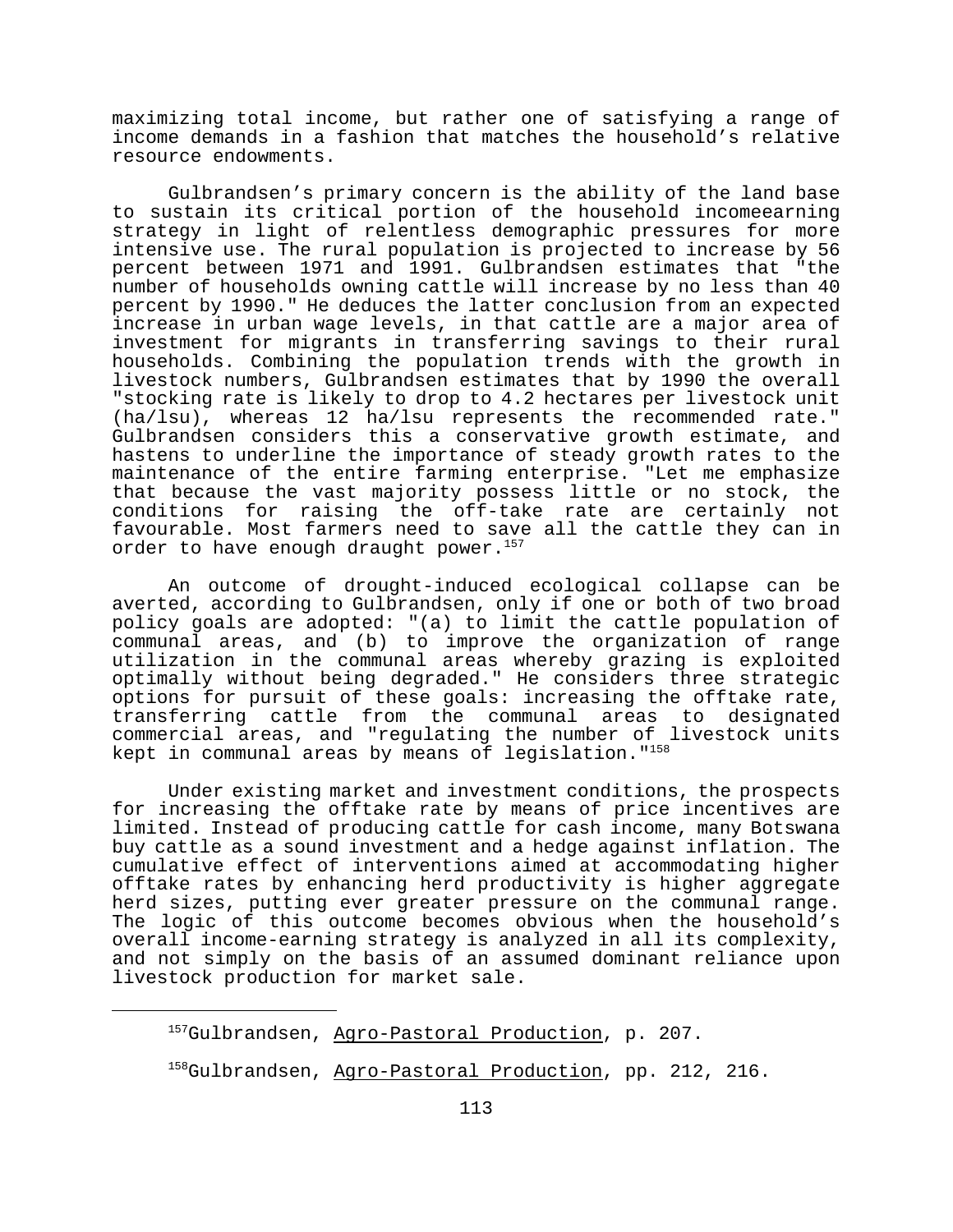One of the few immediate improvements envisaged by TGLP for communal areas was decreased grazing pressure resulting from the exodus of large, commercial herds to the newly developed commercial ranches in the sandveld hinterland. Gulbrandsen's analysis of the distribution of holdings in the Southern District leads to the conclusion that, in fact, "this strategy does not contribute much to protecting and improving communal ranges, because it does not mean significantly less pressure on the communal grazing areas, since only a small part of the total herd in the communal areas belongs to men who can afford to take part in commercial schemes." Gulbrandsen estimates that only about 10 percent of the communal cattle population belongs to herds larger than 70 head. Even in the unlikely event that all of those larger herds should leave the communal areas, the remaining 90 percent could breed up to and surpass previous population levels within 1 or 2 years. Furthermore, the TGLP does not include provision for restricting a single owner from keeping herds in both communal and commercial areas, or from transferring cattle between communal and commercial area holdings. Gulbrandsen is concerned that higher levels of cattle productivity achieved on commercial ranches might actually result in increased pressures on communal areas.<sup>159</sup>

Given the rather negative prognosis for market or other indirect measures for relieving grazing pressure, Gulbrandsen turns to the details and feasibility of his third alternative: regulating livestock numbers by applying limits to individual herd sizes. Gulbrandsen's discussion focuses upon the necessary economic and ecological preconditions for successful application of administered controls. Most commentators have approached stock limitations as an essentially technical problem of reforming administrative and allocative procedures so that desired stocking rates are achieved. For Gulbrandsen, circumstances of identifiable self-interest in range conservation at the level of the household must first appear before collective action can be pursued or external sanctions for resource control can become politically tenable. Gulbrandsen postulates two preconditions for pursuing local-level stock controls: the achievement of a widely held perception among stockholders that stock controls will pay off, relative to the likely devastating losses resulting from inaction; and the assurance to farmers who adopt stock-control measures that they will not "be carrying costs from which uncooperative farmers will benefit."160

Crucially, the assessment of payoff will vary from farmer to farmer as, once again, farmers pursue a variety of income-earning strategies, with the relative importance of livestock varying significantly in its contribution to individual household budgets.

<sup>159</sup>Gulbrandsen, Agro-Pastoral Production, pp. 219, 220.

<sup>160</sup>Gulbrandsen, Agro-Pastoral Production, p. 227.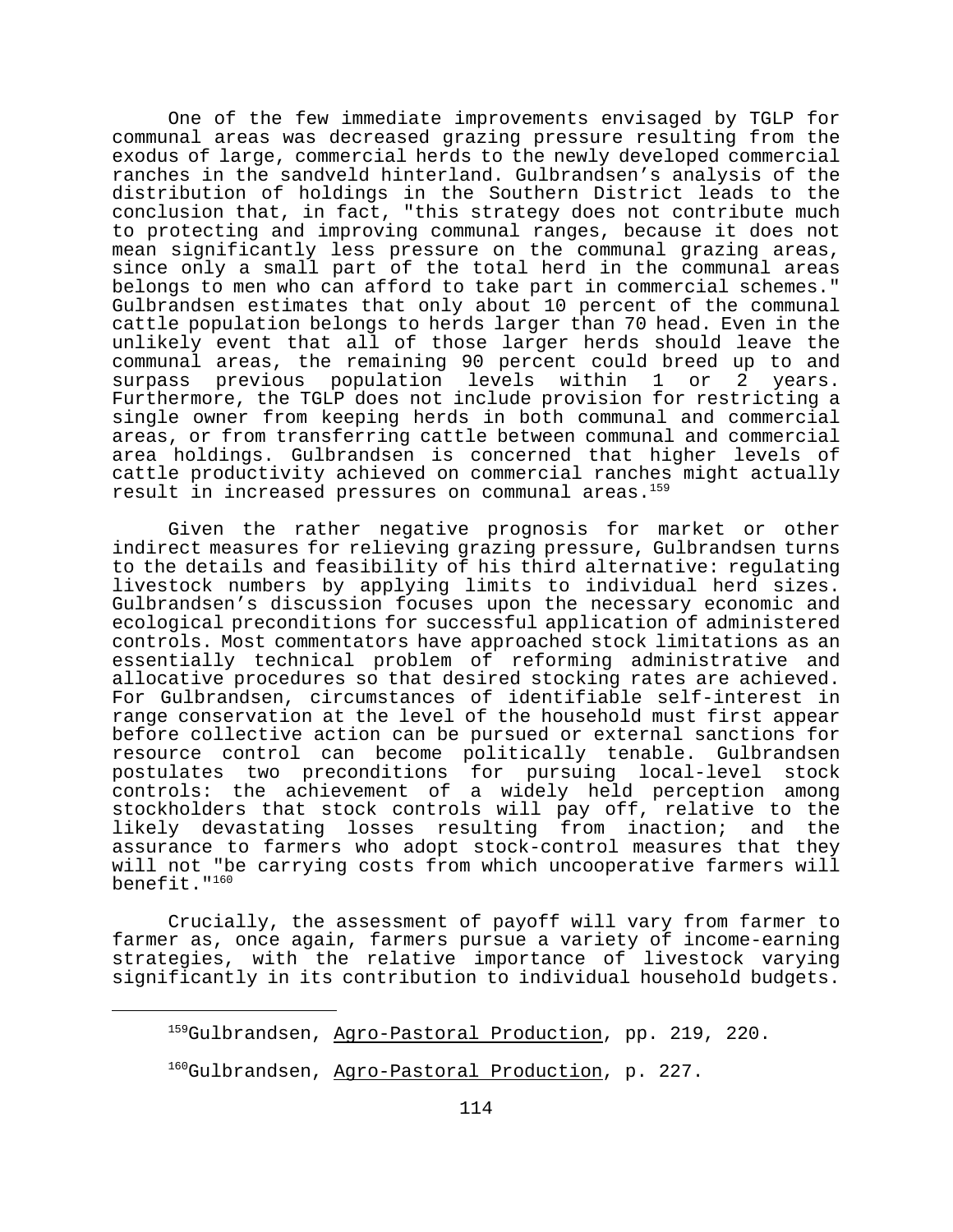Because control mechanisms which would provide the assurance of the second condition themselves involve costs, each and every farmer "is likely to try to compare the profitability of adapting an individual strategy to a strategy involving participation in a communal organization. "The matrix of cost and benefit factors would include the degree of overgrazing; the number of cattle a man owns (the more cattle, the greater the vested interest in local pastures); the size of the pasture unit utilized and its territorial coincidence with a potential coordinating institution (the larger the territory and the greater the number of cattle owners, the greater the problems of coordination); the household's dependence on animal husbandry; and the availability of manpower.<sup>161</sup> Gulbrandsen evaluates, in turn, the factors noted above, only to reach unpromising conclusions:

- 1. Because overgrazing is concentrated around water points, and because there remain effectively utilized but not overgrazed areas nearby, few farmers "express recognition that their area as a whole is overgrazed."
- 2. The majority of livestock holdings are very small (in Southern District, 51 percent are fewer than 30 head), underlining the fact that though cattle are critically important as a source of income and a factor of production, other aspects of economic life (for instance, arable agriculture, labor migration, housekeeping, food and beer production) compete for the household's attention. If anything, the demonstrated ability of cattle to pretty much fend for themselves, and, of course, reproduce themselves, has given rise to attitudes and practices that tend to detract from good animal husbandry. Other pastoral groups in Africa, less integrated into a wider network of economic activity and labor-use demands, would likely be dismayed by the apparent inattentiveness many Tswana demonstrate toward herding.
- 3. The basic organizational unit for possible collective action is today a very large one, "the tribe or the district numbering thousands of people."
- 4. As suggested in (2) above, the small size of herds and the shortage of labor due to migration indicate "that few families can depend to any significant extent on animal husbandry for consumption." Hence, the overriding economic interest and the obvious payoff presumed necessary to voluntary organization would appear not to exist.<sup>162</sup>

<sup>161</sup>Gulbrandsen, Agro-Pastoral Production, pp. 227-228.

<sup>&</sup>lt;sup>162</sup>Gulbrandsen, Agro-Pastoral Production, p. 228.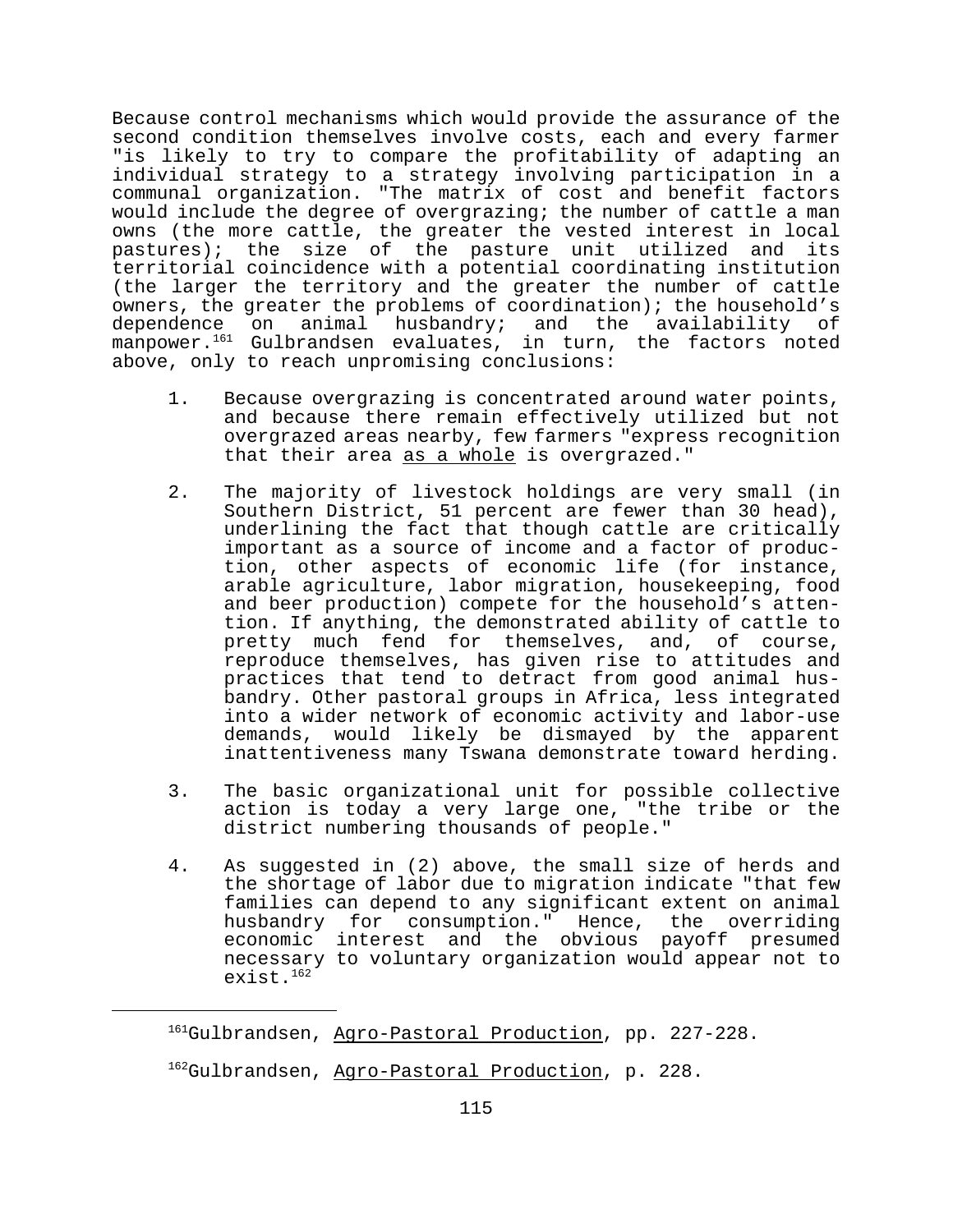Gulbrandsen concludes that "as far as the interest of the management units themselves is concerned, we can say that currently the conditions for spontaneous organizational processes and so-called group formation are not very favourable." Gulbrandsen then sets aside his practical skepticism concerning the current structure of incentives at the level of the household, and turns to the question of what political and economic resources might be mobilized to encourage cooperation for range management in the long run and what institutional framework might be devised to better regulate range use. In Gulbrandsen's words, what are "the possibilities of creating organizational conditions for stimulating the farmers themselves to take the responsibility for the pastures, and to act accordingly"? $163$ 

Gulbrandsen approaches the problem of institutional context by searching for an existing organizational framework with which nearly all farmers could identify. He properly rejects the efficacy of "village" or "village organizations," because the institutional authority and territorial integrity of these constructs have, in the main, given way to political and economic influences beyond the realm of the traditional social territorial unit. The decline of the chiefs' authority to regulate land use and coordinate agricultural patterns has resulted in extensive mixing of land uses and a mixing of places of farmer origin and traditional association.

While rejecting village-level associations, Gulbrandsen concludes that at the level of the tribe, members share a common cultural identity. His argument goes as follows: In past times, an attribute of traditional (trial) society was the office of modisa,<br>or grazing overseer, who had certain regulatory duties invested in him by the chief, over a naga, or demarcated grazing area. (This system was described in Section 4.1.2.) Because grazing territories came to be used by members of a variety of wards, "many of the cattle owners have nothing in common tother] than being under the administration of the same overseer." Gulbrandsen admits that "there are few indications that the overseer-system is functioning today," but claims that the grazing areas are still formally "supervised" by the chief or by his representatives. Gulbrandsen asks, "Since this system was simply a way of dividing the tribal territory into administrative zones, containing no corporate body of farmers (apart from some unrelated factions of kinship-groups), and since it does not seem to function today, can this system be at all useful for the organizational tasks in question here?" Gulbrandsen's answer is yes, although not without reservations. "Even though the system is not practiced today to any significant extent, it is based on a complex set of well-codified rules which,

<sup>163</sup>Gulbrandsen, Agro-Pastoral Production, pp. 229, 231.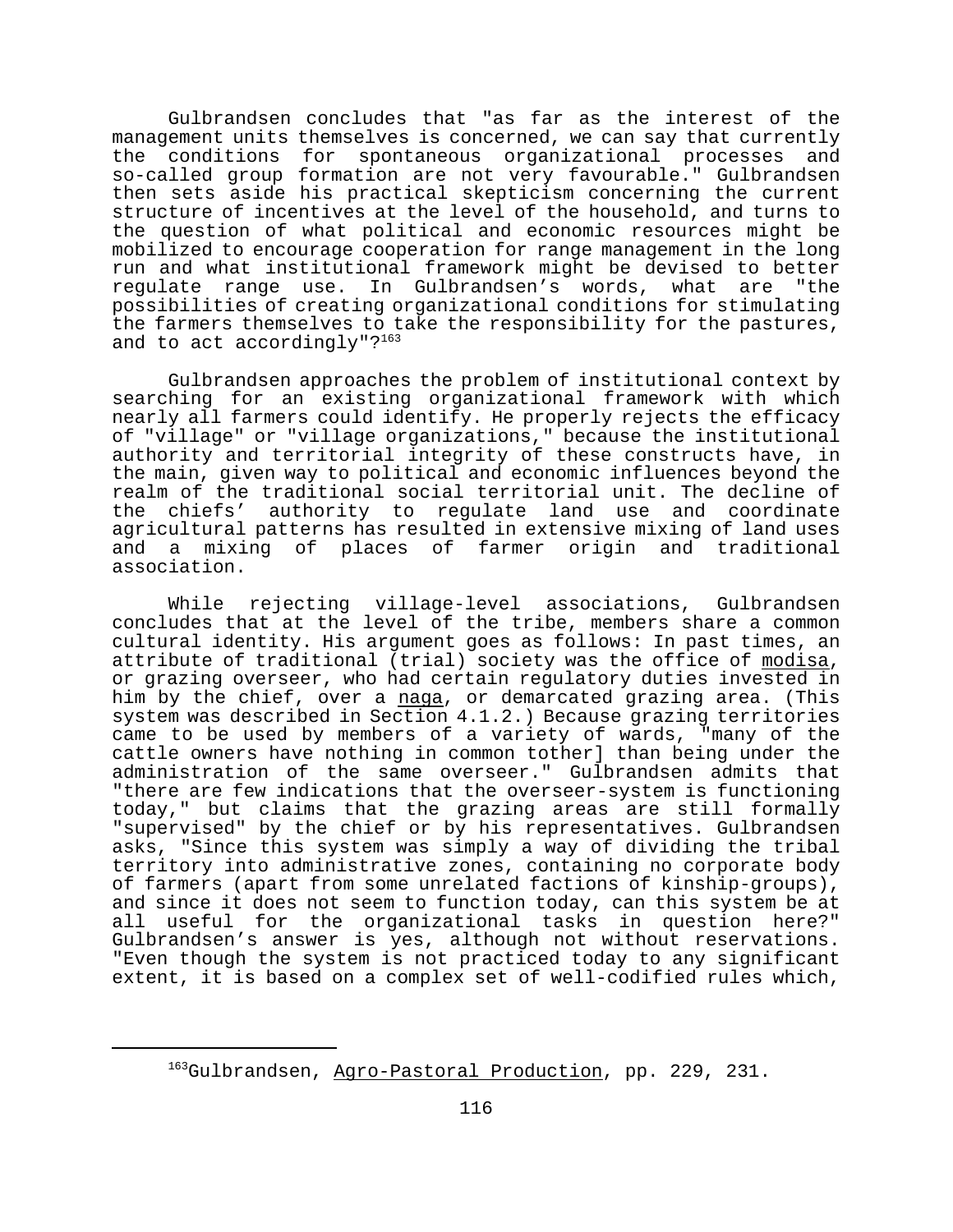as a part of the people's culture, still exists in their minds.<sup>164</sup> As evidence of the institution's potential usefulness, Gulbrandsen suggests that older members of the tribe are still familiar with the zoning of grazing areas, are aware of its purposes, and understand the responsibilities of the overseer. But more important than its former functions, the concept of dinaga, or grazing territories, provides an institutional framework for the pursuit of contemporary resource management objectives.

In other words, a conceptual framework is available which, in many respects, has previously facilitated just those organizational tasks which currently are being recognized as so crucial. It should be stressed that such a system is quite flexible. It is not necessary to follow the traditional territorial zoning literally, because this has certainly always been pragmatically adaptable. "Traditional" rules defining responsibilities, distribution of authority, and status relations have also been modified pragmatically, according to changing circumstances. This traditional system could thus be modernized according to the organizational demands and the ~resent politicalorganizational structures.<sup>165</sup>

Updating of the system would be achieved through legislation and by legally upgrading the authority of the chiefs to regulate land use. Critically, Gulbrandsen emphasizes "that it is difficult to see this traditional system, even in a modernized fashion, working properly unless the tribal authorities are given back some power to administer land. "166

Assuming establishment of an overall authority to administer and sanction resource use measures, Gulbrandsen next turns to a model for grazing control. "It is unlikely that people's shortterm interests in maximizing individual profit from exploitation of the pastures will be overruled by a long-term interest in preservation of it unless each farmer is assigned to one and only one specific zone."<sup>167</sup> Furthermore, more or less free flow between zones would defeat the purpose of establishing discrete grazing units. The units would be limited in area, and include a minimal number of stockholders. The overriding purpose of this recommendation is to create the conditions whereby farmers' attention will be drawn to the finite dimensions of theirr grazing area, thereby inducing them to apply self-generated control measures to keep other oeople's

| <sup>164</sup> Gulbrandsen, Agro-Pastoral Production, pp. 233, 234. |  |  |  |
|---------------------------------------------------------------------|--|--|--|
| <sup>165</sup> Gulbrandsen, Agro-Pastoral Production, p. 235.       |  |  |  |
| <sup>166</sup> Gulbrandsen, Agro-Pastoral Production, p. 235.       |  |  |  |
| <sup>167</sup> Gulbrandsen, Agro-Pastoral Production, p. 236.       |  |  |  |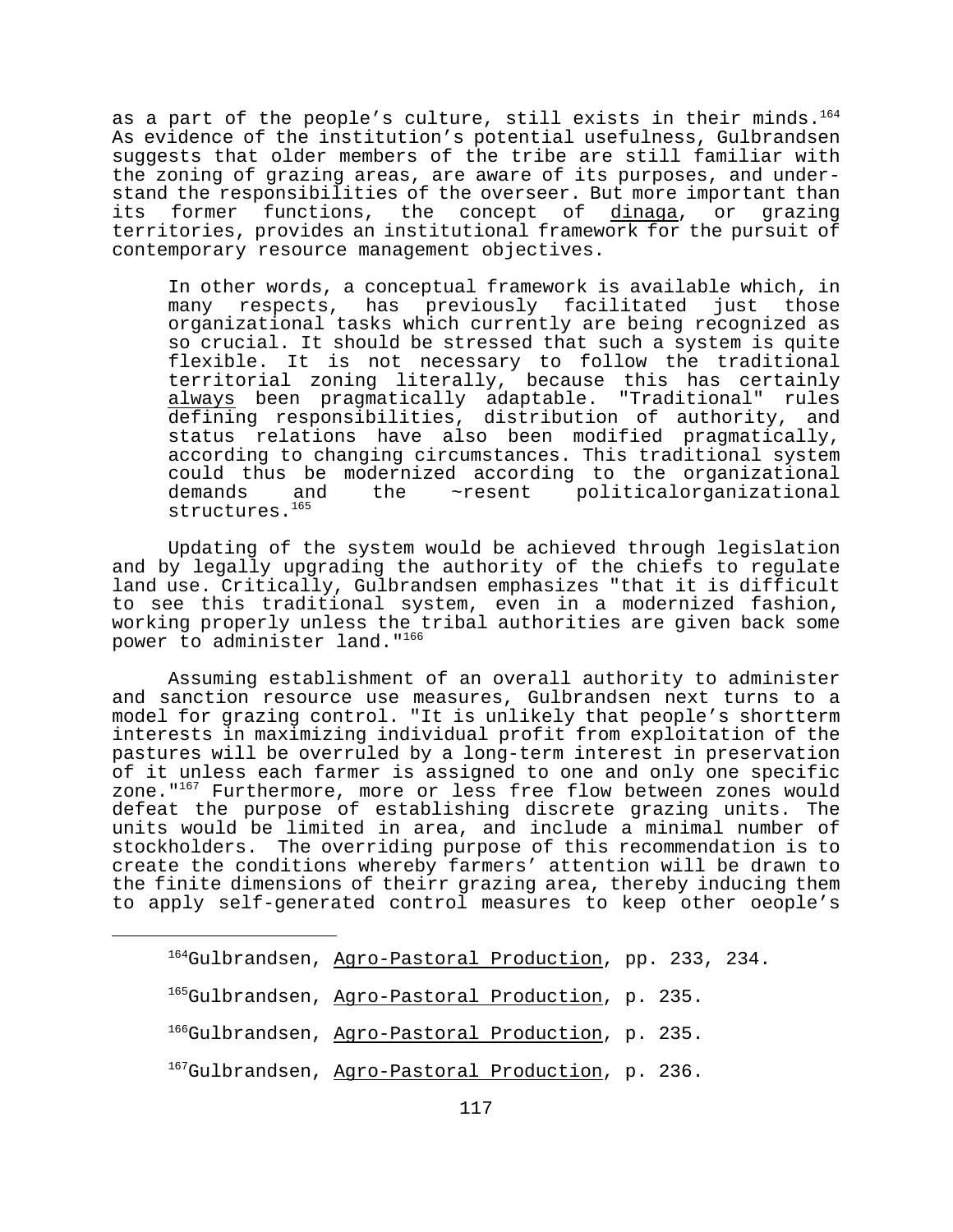cattle out and to control their own stock numbers.

It will be in every farmer's interest to ensure that other farmerrs keep as few cattle as possible in theirr zone, and they will . . . be greatly interested in establishing an upper limit for the number of cattle a farmer can keep in a zone. If a farmer reaches such a ceiling, the others would benefit from noting it and demanding that he should not exceed the limits agreed upon.<sup>168</sup>

Some of Gulbrandsen's conclusions may be queried. First, by requiring that "each farmer be assiggned to one and only one specific zone," Gulbrandsen overlooks the importance of the "fallpoints (and grazing areasd) in the course of a year in response to variable seasonal rainfall.<sup>169</sup> This is a critical ecological adaptation to highly seasonal, and seasonally variable, rainfall patterns typical of savanna regions such as Botswana's. To restrict stock numbers to single, presumably small territories, would require drastic cuts in the current stocking rate to levels that could be supported at the lower levels of estimated range productivity. This is not practical, or even advisable from an optimum resource use point of view. The alternative would be to delimit grazing territories of sufficient size to incorporate "fallback" grazing requirements. The disadvantage of this approach is that by so doing the large numbers of stockholders that would be included in the unit would defeat a major purpose of keeping the territorrial unit small: minimizing the number of herding units that would have to be coordinate.

Second, the kinds of farmer responses to a finite resource situation predicted by Gulbrandsen ruun counter to what his earlier profiles of farmer income strategies indicate. Those profiles give a strong impression of diversity of strategy and of ddiverse interests in the utility of livestock. Gulbrandsen does not explain how a presumed sense of common interest in the welfare of the resource base will be translated into the practical assignment of rights to those resources, simultaneously scaled to an infinite combination of legitimate economic (subsistence and market) interests in cattle. This, of course, is an awkward issue often leading to cumbersome administrative constraints, and Gulbrandsen's instinctive reaction is to defer to the local group in making these kinds of valuations.

Third, the conscious realization of imminent ecological

<sup>168</sup>Gulbrandsen, Agro-Pastoral Production, p. 237.

<sup>169</sup> See D.G. Sisler, Some Economic Aspects of Managing Land, Cattle, Waterpoints, and Arable Agriculture in Botswana: A Report to Cornell Waterpoint Survey Team (n.p., 1980), for a full description of the fallback strategy.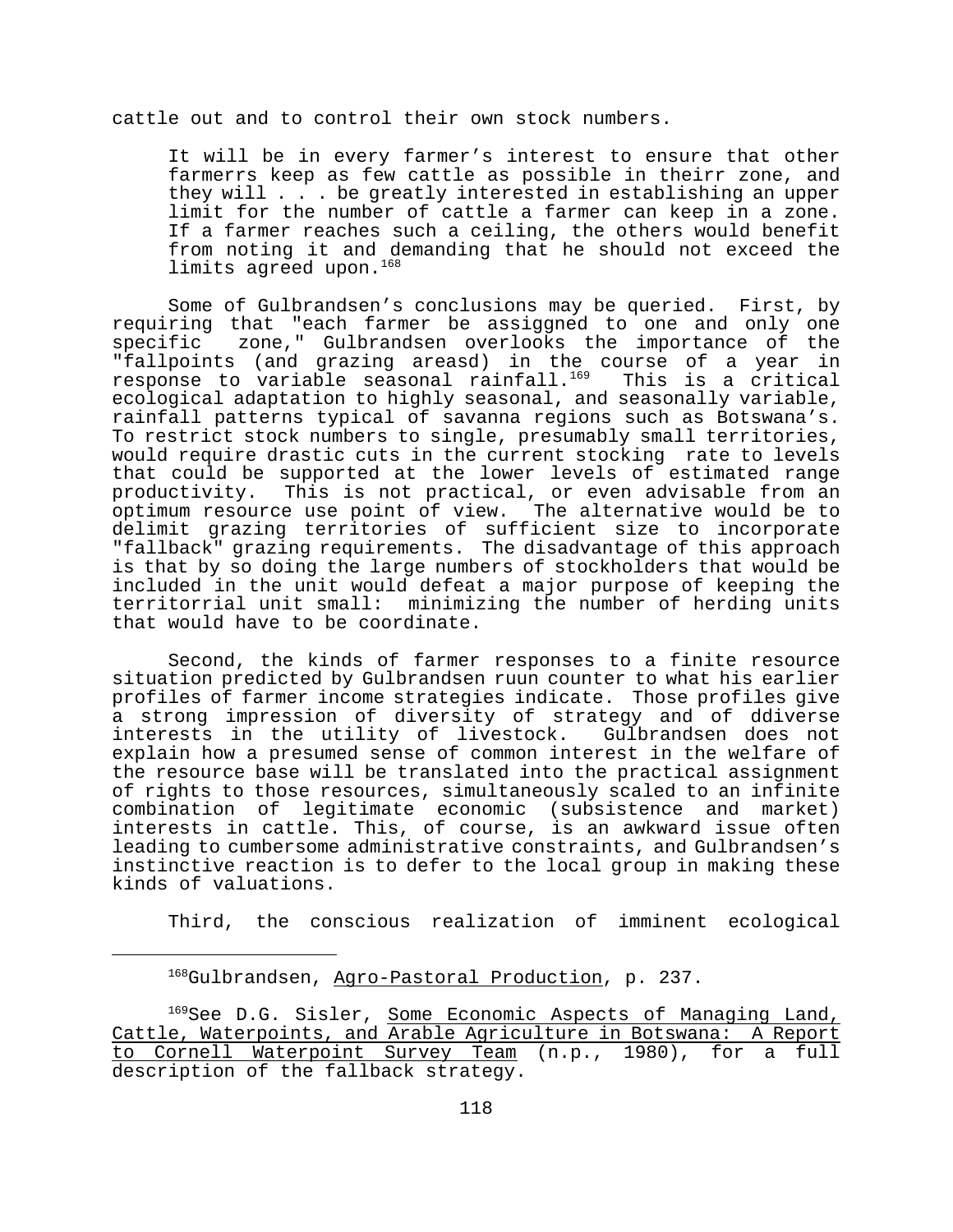collapse at the level of the locality will not necessarily provide the catharsis for action that Gulbrandsen predicts. This might have been the case if the economic interests of individual households were commensurate with those of the group. But a unity of interests no longer exists, as a large portion of household income is (or can be) derived from sources other than local economic networks and other than from cattle. Indeed, all farmers, to differing degrees, share a basic common interest in a productive resource base. But those who derive a larger portion of their income from cattle may be motivated to act sooner and in ways different from those who are less reliant upon cattle for current income needs. The challenge becomes one of reconciling an obvious group interest in sustained pasture production with a multiplicity of individual perceptions of what action is appropriate given individual needs and constraints.

A publication of the Evaluation Unit of the Ranch Management Centre in Ramathabana provides a model for communal resource management similar in many respects to Gulbrandsen's.<sup>170</sup> The paper summarizes cases of communal pasture management, existing and no longer functioning, in the Hebrides of northwest Scotland, Lesotho, Central and Southern Districts in Botswana, and among the Herero of western Botswana. The Hebrides example is the most elaborate and is the only case which provides for the assignment of specific and limited grazing rights to individual farmers. The African examples are somewhat idealized and general in presentation, and appear to rest on circumstances of social structure, political control, and modes of production characteristic of traditional society and economy, but which have been transformed as a result of interaction with now dominant, new economic factors beyond the village level. Nevertheless, the examples are offered in support of the principle that "the commonage is not inherently unmanageable. $171$  The critical lesson drawn from the comparative analysis of communal management systems is the importance of scale to the success of the group management endeavor.

A common factor in all the cases mentioned is that small communities control small grazing areas. The people live close to each other, many are related, and there are strong informal, as well as formal, pressures within the group to urge conformity on its members. The examples therefore strongly endorse the arguments of Hitchcock and Gulbrandsen that communal grazing management is possible only when the scale of operations is small by the contemporary standards of

<sup>&</sup>lt;sup>170</sup>Government of Botswana, Range Management Centre, Ramathabana, The Management of Communal Grazing in Botswana (Gaborone: Ministry of Agriculture, 1981).

<sup>&</sup>lt;sup>171</sup>Range Management Centre, Communal Grazing, p. 26.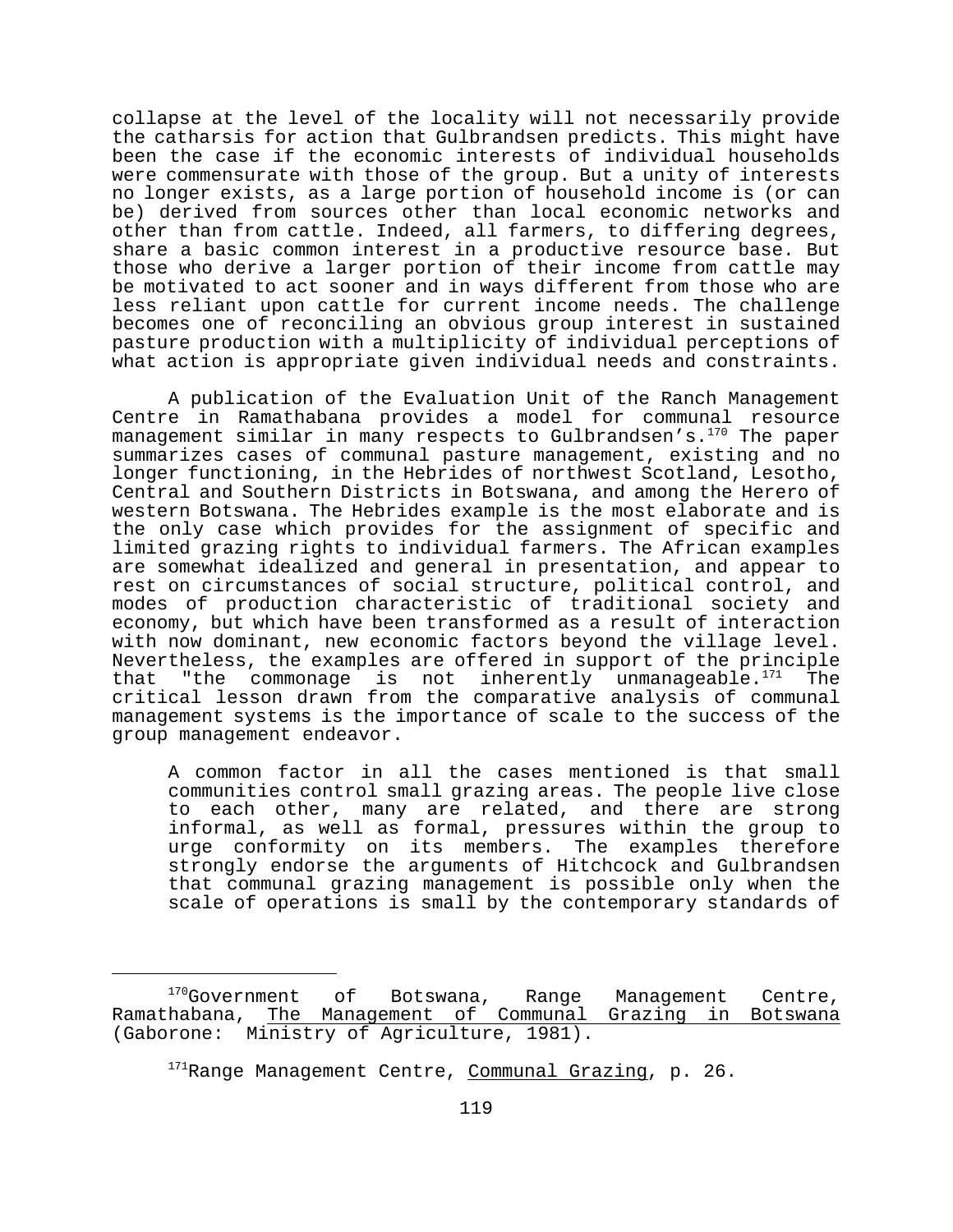Botswana.172

The author of the report (Paul Devitt, a sociologist and planning consultant) is skeptical of the group ranching approach to range management, arguing that it would lead to increased inequities among communal stockholders. There are many factors which mitigate against participation in groups, especially among the poor. He is also dubious about the notion that specialpurpose organizations, such as borehole syndicates, drift fencing groups, and the like, can be transformed into ranching groups.

Such transformations occur but they can seldom be relied upon to endure, unless the objective the group has set is essential for survival. Despite enormous financial, logistic, and organizational problems, borehole syndicates, for example, are remarkably resilient, largely because the stakes of the members are very high and the consequences of failure are immediate and drastic. The direct connection between non-cooperation and lack of water is usually sufficient to keep syndicates working. This is not the case where the resource to be managed in common is a tract of land and its vegetation. No direct connection between lack of management of the range, depletion of forage and death of cattle can be observed. Thus, the incentive for individuals to accept painful and onerous restrictions in herd movement and growth is not present. $173$ 

Although the inability to relate management practice to range condition would appear to mitigate against the group ranch as a model for cooperative range management, the author does not see an equivalent obstacle in his own model of resource management based upon another, still larger corporate body, the village. The model appears to be drawn from two critical first conditions: the necessity of smallness of scale, and the need to instill an institution with jurisdiction over the delimited territory with the authority to enforce management standards. The minimum size geographical unit with an institutional apparatus coincident with boundaries of the territory is the village. "It seems that the most appropriate 'local community' to deal with is the 'village,' with its headman or chief's representative and kgotla.<sup>174</sup>

The village is in no sense a small-scale unit, and would normally encompass a few hundred square kilometers, when including, as the author himself does, residential, arable, and grazing areas,

<sup>172</sup>Range Management Centre, Communal Grazing, p. 26.

<sup>&</sup>lt;sup>173</sup>Range Management Centre, Communal Grazing, p. 29.

 $174$ Range Management Centre, Communal Grazing, pp. 30-36; the quotation is from p. 32.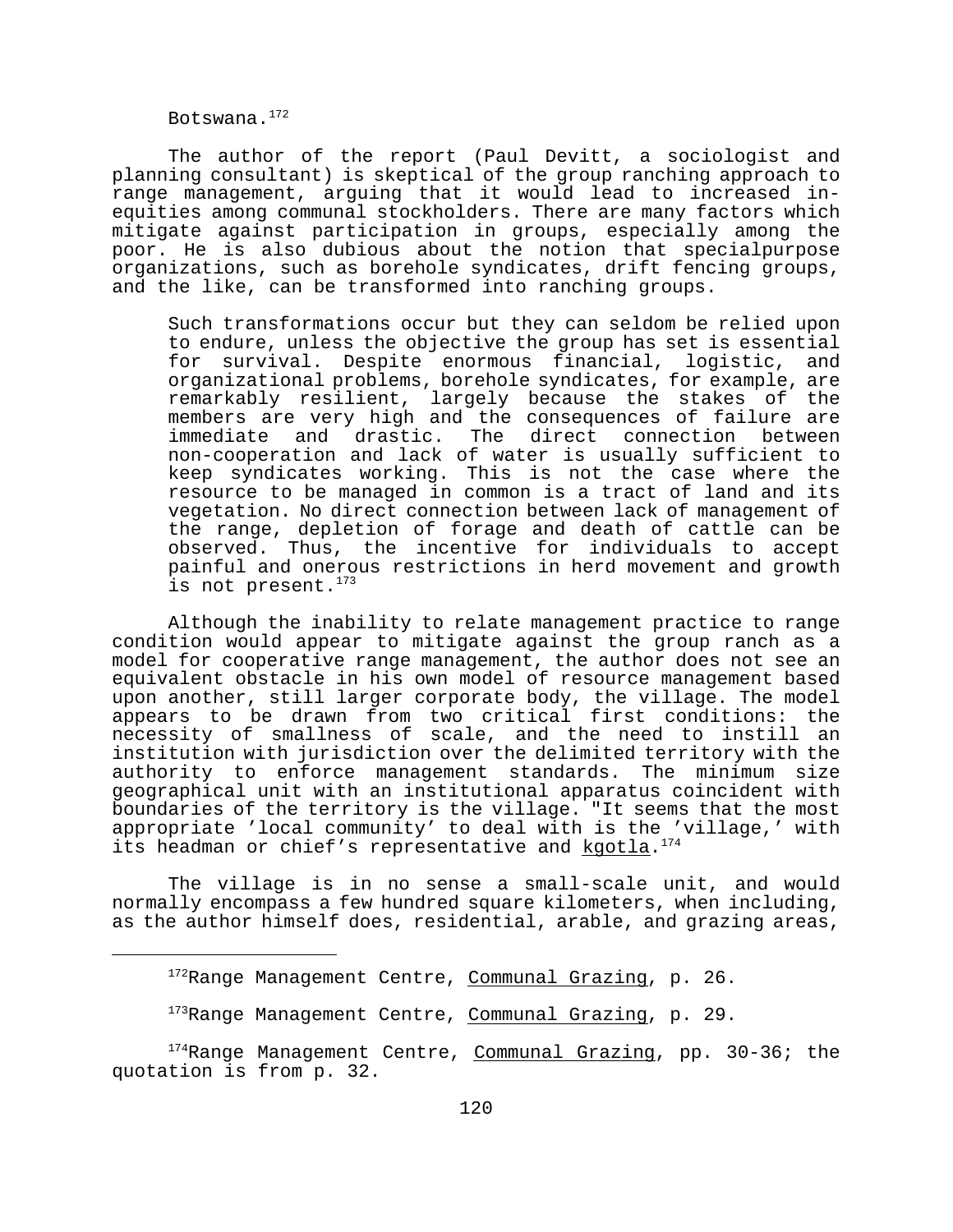and from two to three thousand citizens, and as many as fifteen thousand cattle. It quickly becomes clear that the essential ingredient to the author's plan is not smallness of scale, but an effective, overall institutional apparatus that can (ultimately) regulate range use while ensuring the continued rights of all members of the community to land for small-scale livestock and crop production.

The actual process of assigning individual rights to a portion of the commonage would be modeled roughly on the Hebrides practice of distributing equal shares of grazing rights to community members, which in turn could be freely traded within the community so that grazing rights could be adjusted to individual grazing needs.

There are at present no local institutions experienced in pasture management and stock control. Some years ago Reynolds (1977) suggested that the local community be given the status of a "company," with its shares corresponding to the carrying capacity of the communal grazing area. In current terms this company would resemble an Agricultural Management Association, except that all community members would be members and shareholders. Each household with grazing rights in the area would be allocated equal shares. The sum total of shares (i.e., the current carrying capacity) would be reassessed each year at a public meeting, and at the same time those with shares in excess of their current requirements would put the year's lease on their surplus shares up for auction. At the end of that year the shares would revert to their owners. $175$ 

This model would appear in broad outline to meet the requirement of assigning individual grazing rights "so that overstocking is avoided, social and economic equity is upheld, and individual progress is possible." It assumes the existence and viability of a local authority to manage and police the allocative process. On the latter point, Devitt believes "the kgotla would provide the forum for these decisions and transactions and a sub-committee (called the Grazing Committee?) could deal with registration of shares and their lease, and the administration of the system."<sup>176</sup>

Gulbrandsen and Devitt, as well as a number of other analysts of smallholder grazing management, have drawn attention to the need for action at the institutional level and have significantly advanced the thinking on possible models of collective resource

<sup>&</sup>lt;sup>175</sup>Range Management Centre, Communal Grazing, p. 34.

<sup>&</sup>lt;sup>176</sup>Range Management Centre, Communal Grazing, p. 34.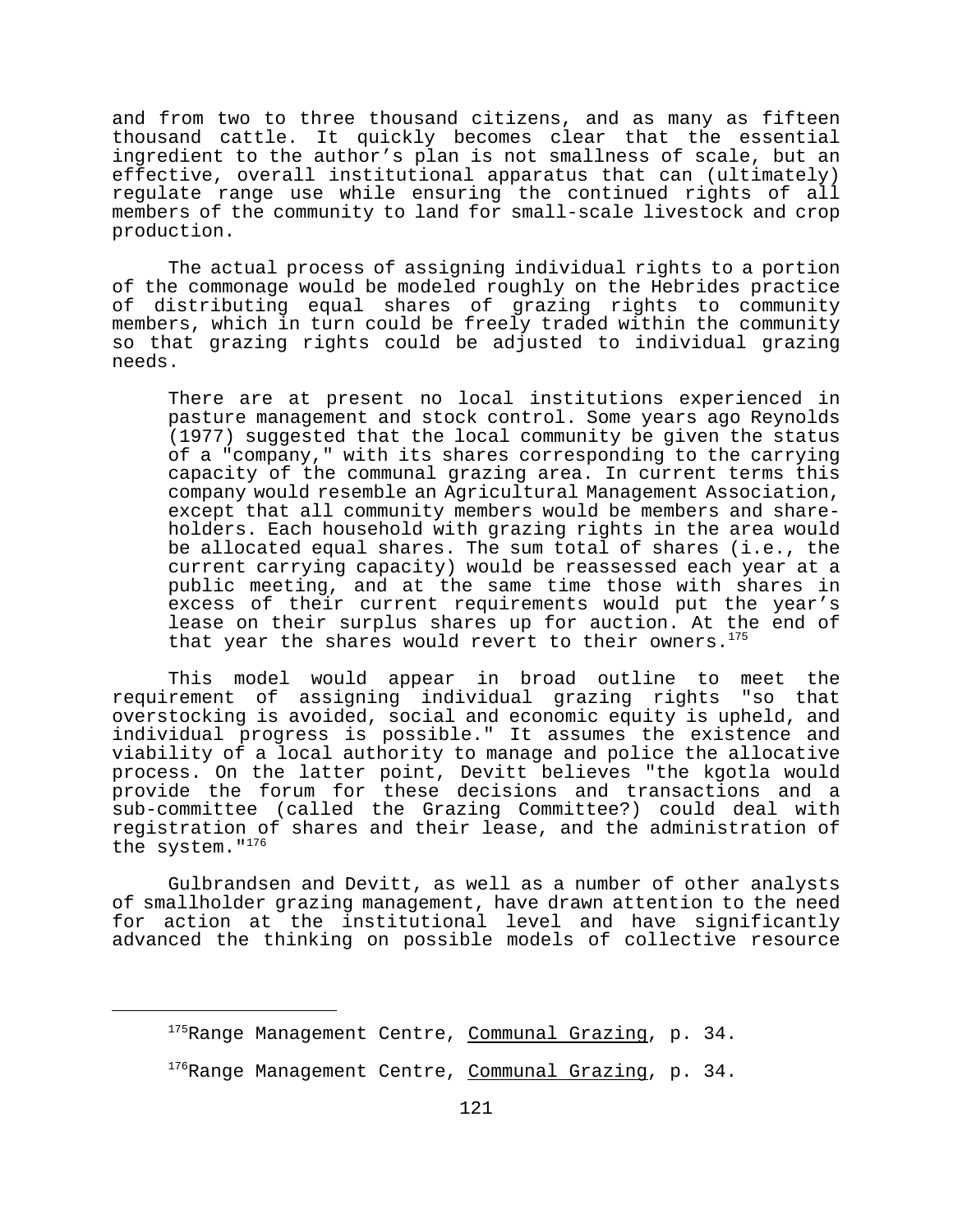management.<sup>177</sup> They have been motivated by the obvious need to find practical solutions to problems that are fundamental to the economic welfare of Botswana's rural majority. They have recognized the critical importance of identifying a social institutional form that can regulate individual behavior within an overall framework of community interest. They also have recognized that smallholder land rights will be preserved in the long term only if some form of cooperative resource management is put in place. The recommendations have in common the following themes: (1) reinvesting traditional authorities at the local level with control over land allocations and over land use management; (2) assigning communities or groups to designated resource territories; and (3) establishing grazing territories that are small in area.

It is suggested that cooperative management models as currently constructed are flawed and will probably not succeed in creating the kinds of institutional and management conditions required to meet the goal of sustained smallholder production on communal ranges. The models have failed to take proper account of the changed economic circumstances of smallholder livestock production, of the implications of economic change to the traditional institutional order, and of the extent to which economic and institutional changes have redefined the set of practical policy options. Furthermore, enhancing the authority of traditional institutions over land matters is not only politically infeasible but perhaps even socially undesirable. It will also be argued that because range condition, and for that matter smallholder livestock production, is peripheral to the sustained operation of the overall economic system, there exists no automatic mechanism within the system to enforce "self"-conservation of communal grazing. If conservation is to be achieved, it must be imposed by a legislatively sanctioned institution that is the product of a perceived state interest in sustaining a smallholder livestock sector.

# 4.4 The Limits to Collective Action at the Village Level

An important aspect of social and economic organization relevant to consideration of the role of traditional management models has been overlooked in the debate concerning modern roles for traditional institutions. This is the extent to which traditional authority was largely based upon a network of local economic interdependencies, many related to the allocation and management of common resources, which have declined in importance commensurate with the emergence of powerful economic institutions beyond the political jurisdiction of local communities. Put another way, the economic frame of reference of individual households today is

<sup>&</sup>lt;sup>177</sup>See especially Odell, Livestock Development; Stephen Sandford, Keeping an Eye on TGLP (Gaborone: National Institute of Research, 1981); and Hitchcock, "Tradition, Social Justice."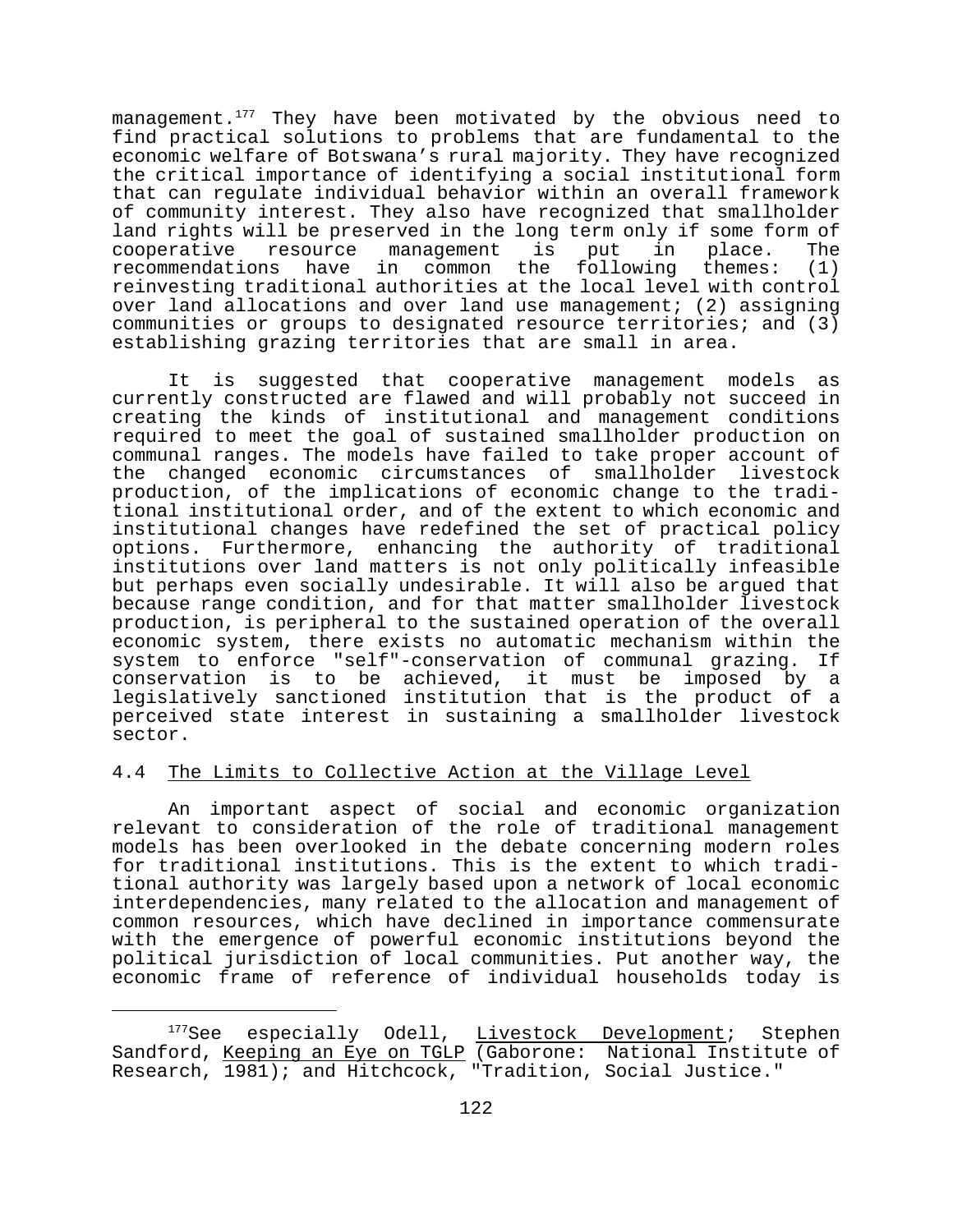predominantly oriented toward networks of production and exchange at the regional and national levels. This fundamental reorientation of economic interest has made moribund community-level institutions which had acted to ensure individual economic security in the context of locally derived agricultural and material production. The new, dominant economic institutions are wage labor markets, commercial livestock and grain markets, and commodity markets.

The new economic order has had far-reaching implications for the authority of the traditional leadership. Schapera traces the decline of the effective political power of chiefs:

The breakdown of the tribal system has been further stimulated by other factors [in addition to labor migration]. Of these not the least significant was the decay of the chief's economic functions. This is partly the result of a policy deliberately carried out by the administration since the middle of the last century. The chiefs were still recognized by the Europeans as a means of government, but their jurisdiction, more particularly in criminal matters, was gradually transferred to European magistrates and commissioners. They were induced to accept fixed salaries from the government, in return for which they had to surrender their right to fines imposed on their people. They were also deprived of the power of making war against rival tribes, and were thus discredited in the eyes of their people, who looked to war as one of their principal means of acquiring cattle. In this way chiefs were deprived both of their most important functions in native life and of the chief source by which they derived revenue from their people.<sup>178</sup>

Substantial and reliable sources of income earned outside of subsistence farm production and intragroup exchange had the effect of supplanting the traditional role of chiefs in coordinating land use, regulating the agricultural cycle, and redistributing surpluses in rough harmony with individual requirements.

Instead of working for their chief they now worked for themselves: the accumulation of wealth became a motive in the life of every native. Travel and the absence for longer or shorter periods from their home environment widened the breach between the chief and his subjects. The economic reciprocity which entered so strongly into the relations between chief and subjects, and which formed one of the vital features of the native economic system, has broken down almost completely. The chief no longer plays the part of tribal banker: his function as the holder and distributor of all the surplus wealth has

<sup>178</sup> Schapera, Native Land Tenure, p. 150.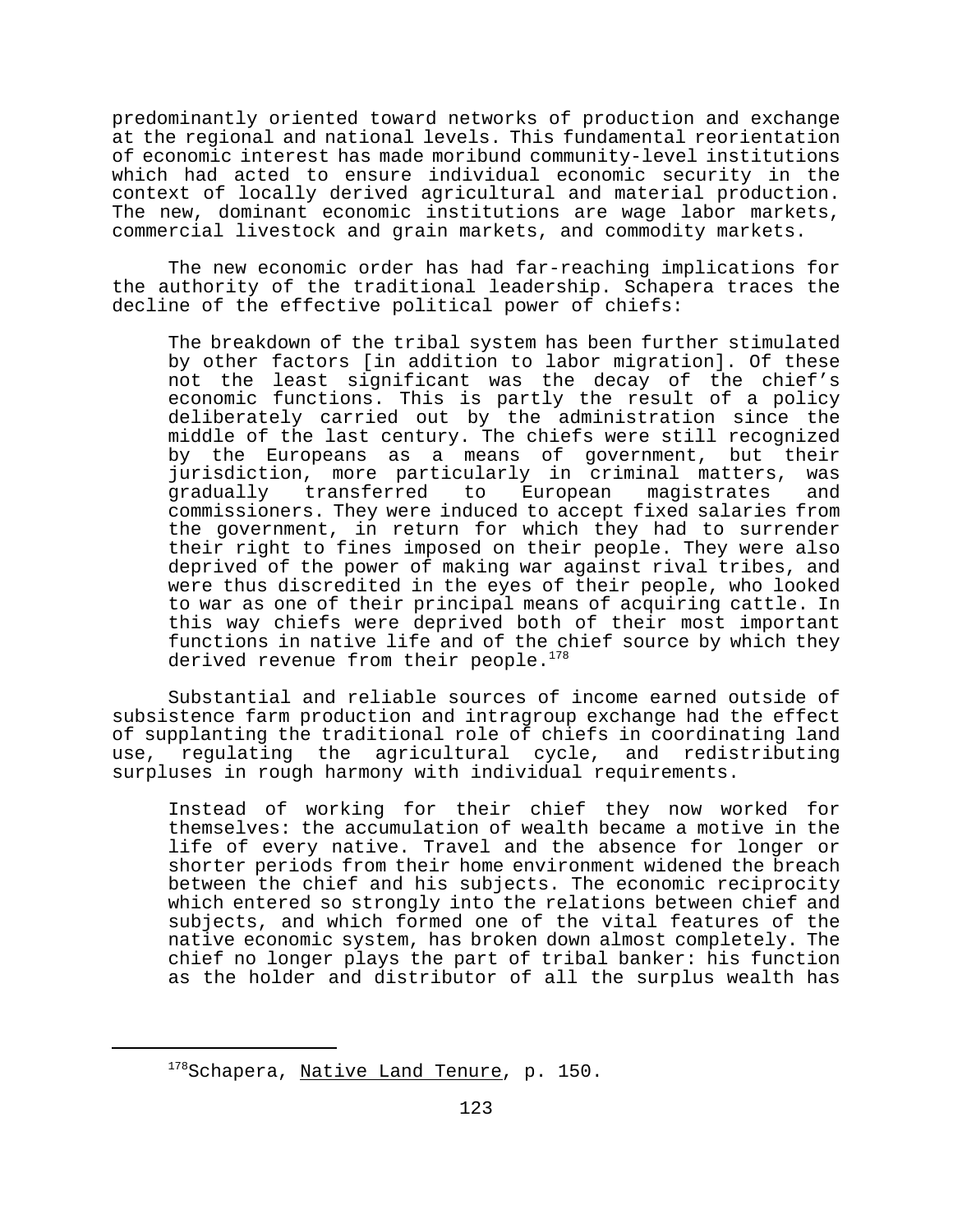# been obliterated by the new economic forces.<sup>179</sup>

Although enhancing local-level powers might in fact promote desirable resource management practices at the community level, the arguments in favor of such reforms typically fail to recognize the extent to which the social and economic aspects of resource use and agricultural production are of a totally different order today than they were under the "traditional" dispensation. Not to account for these changes may result in the design of institutional reforms not scaled to the relevant factors which policy aims to affect.

A second change which renders ineffective resort to traditional institutions for range management concerns the changing role of livestock in household income strategies. Most analyses of communal range management in Botswana begin with an empirical examination of the household enterprise--its land, labor use, and herd management practices--as the primary decision-making unit in matters of resource use and factor allocation. This emphasis is a sound one, as households are relatively autonomous economic entities, in the sense that they form discernible units of production and consumption interacting with a larger economy. These descriptions, including those provided by Gulbrandsen and Devitt, tend to present a picture of relative heterogeneity among farming families, in terms of their income mixes, asset distribution, and degree of dependence upon wage labor migration.

Indeed, the household was relatively autonomous as a production unit under the traditional dispensation. As noted, chiefs performed critically important redistributive functions and appeared to coordinate resource use by assuring the fair distribution of grazing rights among tribesmen, but the chiefs did not coordinate production decisions in the sense that the tribe formed a corporate, or communalistic, production unit. Rather, the redistributive function operated at the margin, essentially as a tax on a portion of the surplus production of households for reallocation to the less fortunate, or as reward to the loyal.

It has already been noted that the production strategies of different households differ considerably. One can outline some of the generally relevant, known varieties in smallholder production strategy:

1. The economic uses of cattle vary among households, as does the relative importance of livestock in contributing to the total household budget. Production objectives, and hence resource use strategies, are anything but homogeneous. This is important for at least two reasons. First, a plan that allocates grazing rights among members of a community cannot assume shared objective functions with respect to cattle-keeping. A household's reasons for

<sup>179</sup> Schapera, Native Land Tenure, p. 150.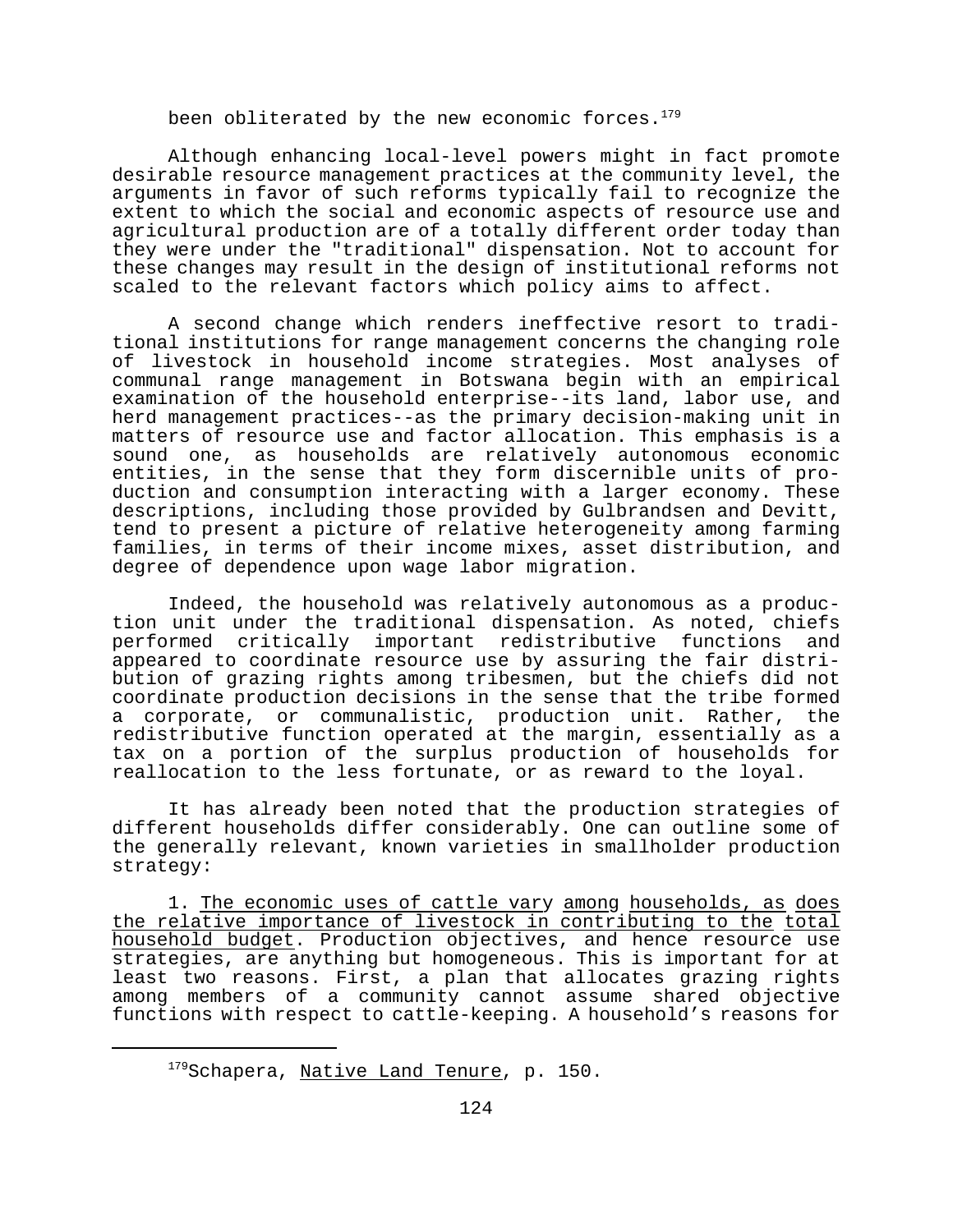keeping cattle, and hence its perceived minimal requirements in terms of numbers and market offtake, will vary by a number of factors, such as stage in life cycle, proportion of income met by other sources, extent of involvement in crop production, and overall reliance upon cattle for subsistence and/or cash income. And as the extent of reliance upon livestock varies, so will the household's real interest in resource conservation. Gulbrandsen has noted the increased significance of this latter phenomenon in Southern District.<sup>180</sup>

2. Households adjust their overall land and labor use allocations and resource use strateqies in response to variable opportunities in several sectors of the economy. Households, through time, shift their factor allocations among a number of income-earning sectors, with the net effect that decisions relative to cattle-keeping are determined by weighing the availability and<br>relative importance of modern sector wage opportunities, relative importance of modern sector wage opportunities, agricultural product prices, and comparative savings functions, among others. For example, Gulbrandsen suggests that rising urban wages and successful policies for increasing cash crop production will lead increasingly to treatment of cattle as an investment good, rather than as a source of current income (assuming the continued paucity of alternative investment opportunities providing comparable returns).

The point to be drawn from the preceding discussion is that household decisions with respect to cattle-keeping are not simply defined by relative resource endowment and attitude toward the livestock market, but by a much larger decision matrix determined by parameters of risk and income opportunities in other sectors of the economy. We can see the particular importance of this to the Botswana case, where data indicate that very few households ever achieve a significant measure of economic independence based upon earnings from their herds, and less so from crop production.<sup>181</sup> This suggests that, if all of the critical factors affecting resource use are to be captured, resource management policy must be approached, in part, from the perspective of national economic policy. Effective policy measures at this level are difficult to implement in Botswana, not least of all because several important aspects of economic policy are beyond the direct influence of the Government. But the Government does have some choice of action, as will be suggested in the following section of this paper.

4.5 An Institutional Framework for Resource Management

<sup>180</sup>Gulbrandsen, Agro-Pastoral Production, p. 245.

<sup>&</sup>lt;sup>181</sup>See especially Government of Botswana, Ministry of Finance and Development Planning, Central Statistics Office, The Rural Income Distribution Survey in 1974/75 (Gaborone, 1976).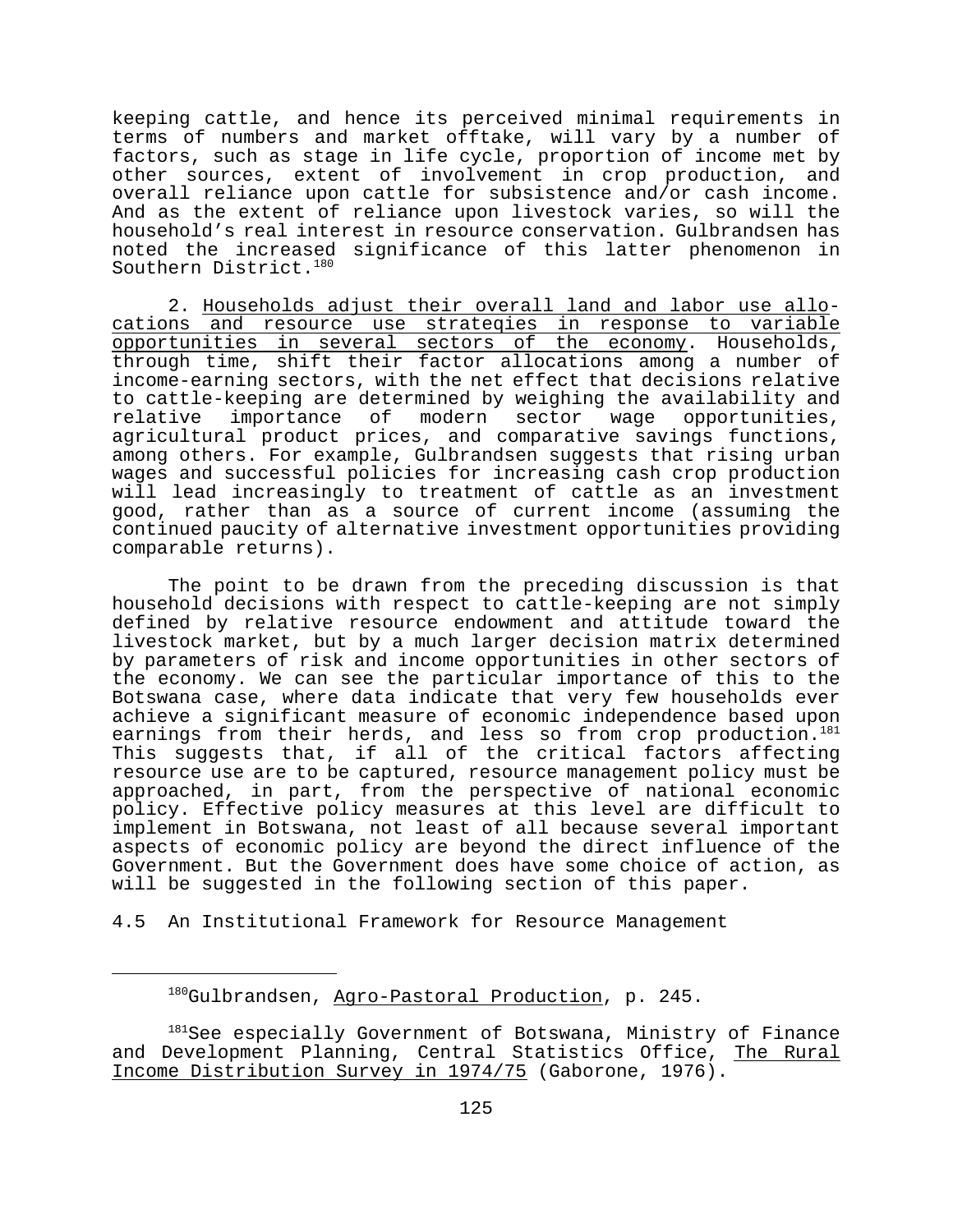Land tenure reform has an important role to play in the process of institutional change, especially in the long run. In the short and immediate term, the circumstances of smallholder production (e.g., insufficient herd size to capitalize a private water source, the need to preserve a "fallback" option in light of environmental variability) require that forms of collective tenure be retained. Although the long-term trend should be toward more specific formulation and assignment of rights to grazing land, the pace of change should be flexible. Even the Taylor Grazing Act of 1934, which had as its main thrust the granting of exclusive leasehold grazing rights to qualified ranchers, provided that the privatization process itself would be a long-term process. In the early years of implementation, upward of 50 to 60 private herds were assigned to individual pasture allotments. The managers of the act sought to build upon existing patterns of land use, and through new rules and regulations to incrementally improve management standards.

Contrary to the arguments brought forward in support of TGLP, tenure conversion is not necessarily a precondition to the introduction of recommended management practice. Many of the necessary conditions can be created through judicious land use planning and by the applications of range use controls.

Only action in the political and institutional spheres can provide the necessary impetus. Tradeoffs between unleashing entrepreneurship and assuring universal access are political tradeoffs, with the ultimate choice expressed through tenure policy. We have argued here for a long-term commitment to smallholder entrepreneurship, with tenure reform implemented at a rate commensurate with the widespread adoption of entrepreneurial management styles and with the growth of absorptive capacity in other sectors of the economy. This will require direct institutional action on at least three fronts. First, some institutional form will be necessary to provide rules and procedures for collective range use. This has always been needed, but never more so than now. Next, only direct institutional intervention can establish standards of management practice and impose the land use plans and controls necessary to encouraging (and accommodating) improved resource management and increased entrepreneurship. Finally, only formal supralocal institutions can provide the authority and sanction required to enforce the kinds of interventions needed.

The conditions of smallholder production, and of the potential limits of authority in traditional and modern institutions, delimit a set of political and economic circumstances upon which some promising institutional relationships can be constructed. The main constituent parts of an institutional strategy are the following:

1. Preservation of individual sovereignty over herd management decisions. In some special instances, group ranching can work, but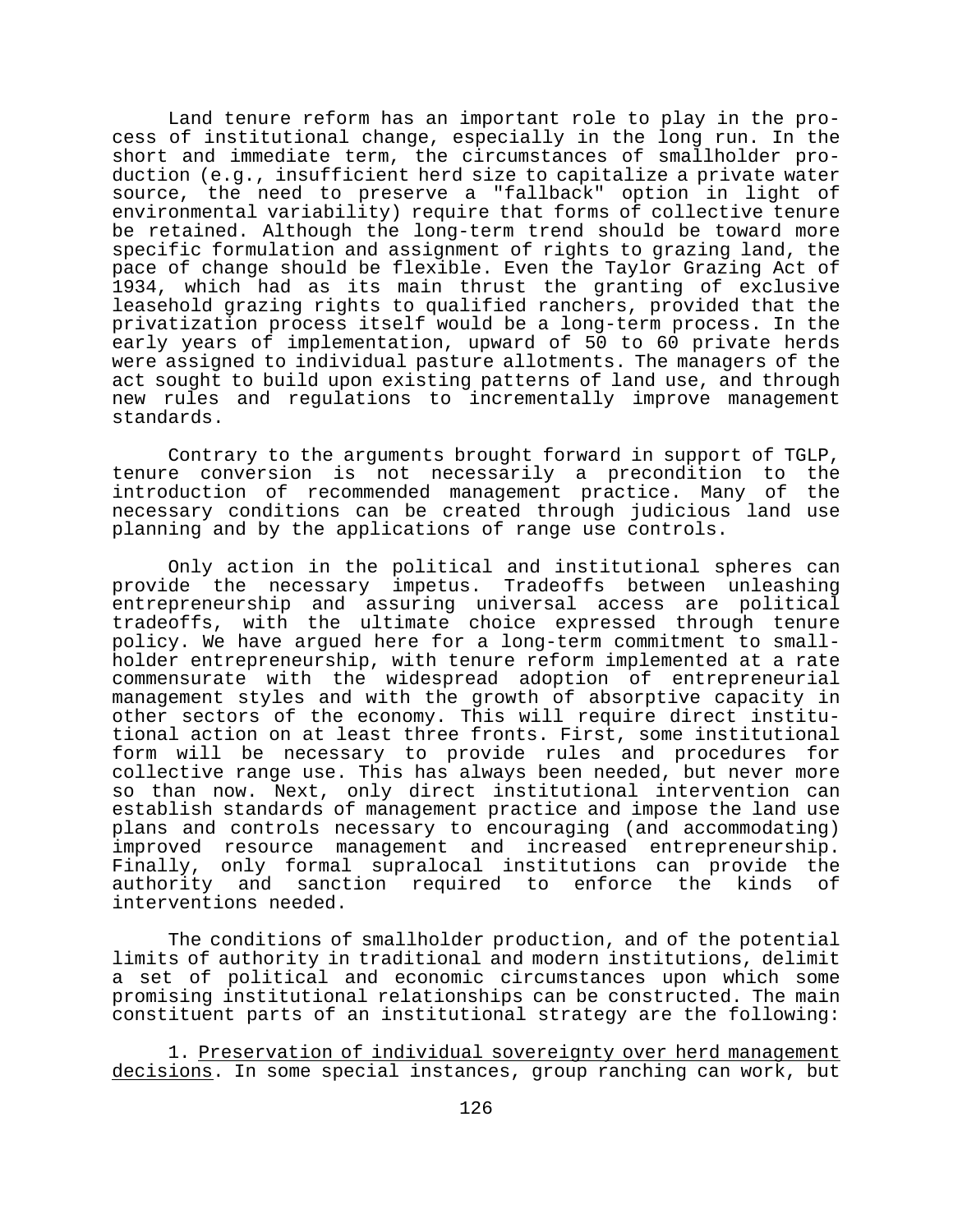most coproduction models do not normally permit participating households the flexibility of herd use and disposition characteristic of smallholder strategies. While coproduction is in most cases not feasible, smallholders do share a sufficient range of common interests (especially with respect to maintaining a productive grazing base) to facilitate a variety of comanagement efforts. Drift fencing projects and dam and other water projects are examples of comanagement. Experimentation with various comanagement projects can go far toward developing workable range conservation and entrepreneurial models. The experience afforded by comanagement endeavors may in the long run actually lead to the kinds of cooperation characteristic of group ranches. But presently, household sovereignty over the daily management of herds is virtually sacrosanct.

2. Enhancing community or village-level cooperation on range management. We are speaking here of a whole range of collaborative efforts between households, alluded to above, which will have the effect of improving the productive capacity of the communal rangeland. A number of area plans provide good examples of sometimes voluntary activities, often originated by farmers' groups, for coordinating range use. The potential for this kind of effort is quite great. Some examples would include periodic stock rotations to relieve grazing pressure in selected grazing areas during critical periods in the grass-growth cycle, and much more vigorous land use zoning within communal areas. Suggestions made by Devitt, Gulbrandsen, and others for delimiting grazing areas on the basis of village territories, thereby focusing community attention on the finite character of the resource, constitute another example. Local-level institutions, including the headmen and the kgotla, do have an important role to play here in providing a forum for agreement on how communal plan guidelines might best be applied in each community. The headmen might also act to administer certain aspects of plan implementation and to monitor the progress of management controls and innovations on behalf of the land trustee, the land board.

3. Creating the authority and applying the sanctions necessary to enforce improved management practices. This is the essential element that is so rarely included in planning constructs. Traditional leaderships structures lack the authority necessary to enforce management standards. Real authority can be reinvested in traditional offices, but Botswana has made a commitment to another institution, the District Land Board, as the instrument of land administration. It is likely that this commitment will be sustained. Despite the obvious appeal of reinvesting authority over land matters in traditional, village-level leadership structures, there are a number of arguments in favor of concentrating authority in land boards. A major consideration in the application of resource management controls is the problem of enforcement. Village-level leaders are too directly subject to the vicissitudes of local-level pressures to apply a firm hand. Furthermore, an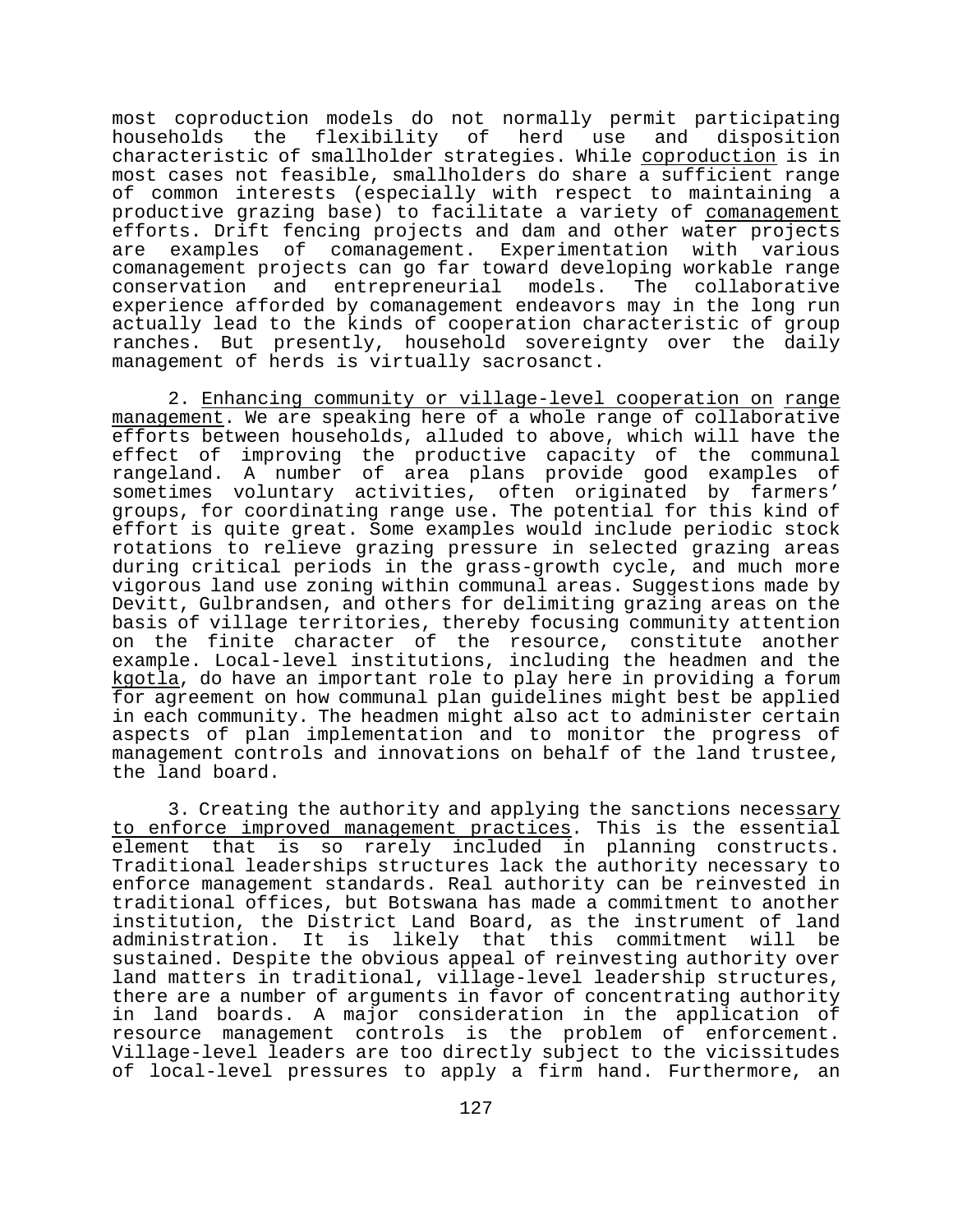important element of communal development should be to implement a communal management program that has certain common elements nationally. Most important among these would be the pursuit of longer term policy goals for the development of family agriculture, especially for the modernization of smallholder livestock production. Finally, land boards are in a position to adjudicate intervillage disputes over grazing rights and to credibly enforce grazing boundaries between groups and between villages.

What is being advocated here is the active involvement by land boards in matters relating to resource management, a role which goes well beyond the traditional allocative functions which the boards inherited from traditional authorities. This assumes, however, the development of new land board capacities in communal area resource management. Some of the key demands which appear necessary are the following:

1. Elaboration of an integrated institutional structure that specifies the responsibilities and rights of land boards in relation to stockholders, as well as to village institutions and national agencies would be needed to constrain the range use behavior of stockholders within a set of rules and management practices which, as far as possible, are worked out at the village level. Local-level plans would be required, however, to incorporate a variety of management standards prescribed by the land board, with land board guidelines themselves taking into account local variations in resource endowment, social structure, and so forth. Land boards would enforce new rules and would encourage adoption of new management practices through appropriate use of police powers and incentives.

2. Imaginative land use planning would be a key element in promoting improved management practice. Land use planning is capable of establishing a spatial framework within which desirable management practices can be promoted, while at the same time assuring land for other management styles (for instance, fodder for draft oxen, and itinerant livestock keeping). Likewise, it may be possible to introduce stock limitations in some of the zones, if it were understood that excess herd numbers could be kept in other zones where limits are not applied. This approach might permit the progressive introduction of improved pasture management techniques in a fashion that minimizes the contentiousness usually associated with stock limitations.

3. Enabling legislation and administrative rules would be needed to legally expand the scope of land board responsibility for resource management.

4. Strong political oversight would be necessary to ensure that land boards, in making plans and enforcing regulations, work to a development policy that advances national economic policy goals, and not to a limited set of special interests.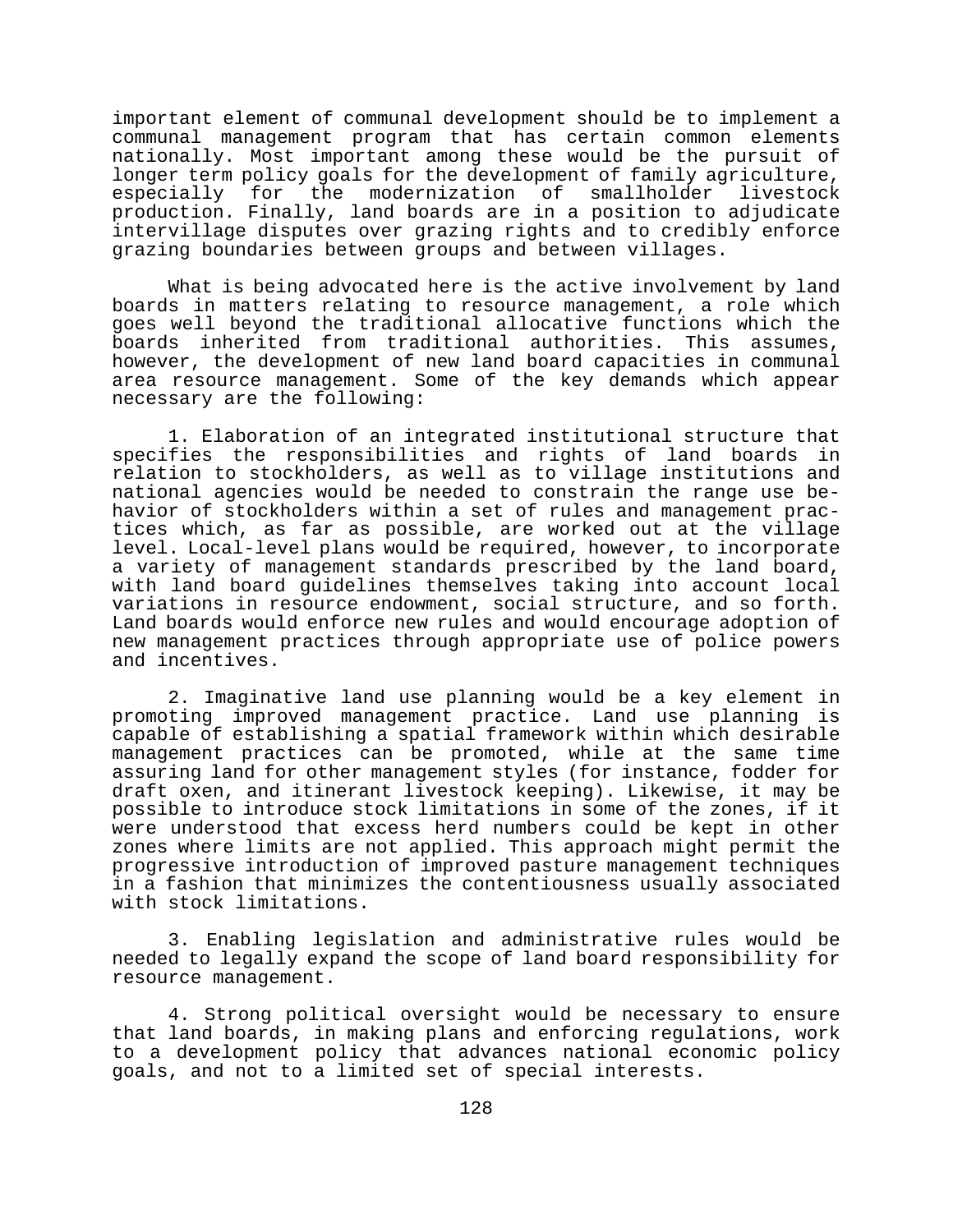## 4.6 Framing New Policies: Their Institutional Implications

The following discussion focuses upon the role of institutional structures in regulating and managing the interrelationships among what appear to be the three critical policy components: resource management practices, household income strategies, and land tenure. It is the judicious framing of policies and strategies with respect to the interplay among these three policy components that should constitute the basis for any effective overall policy on resource management and for the stabilization and development of smallholder livestock production.

# 4.6.1 Institutional Structure

The viewpoint expressed here is that traditional authorities, that is, chiefs, headmen, and bodisa (grazing overseers), offer little promise for asserting the kind of authority necessary for regulating communal herd management practices under current social and economic circumstances. Traditional offices appear historically to have exercised a modest measure of coordination in grazing behavior during a time of relative resource plenty. However, the ability to perform these functions did not stand up to population pressures, human or livestock.182 More important, the economic functions of traditional authority dissolved in the face of a substantial reorientation of household economic interest away from primary dependence upon subsistence modes toward a much larger economic system incorporating distant wage-labor and livestock markets. It is with reference to nontraditional economic institutions that household land and labor use decisions are for the most part made today. Combined with a deliberate government policy of neutralizing any potential political challenges by the traditional leadership to modern government authority, chiefs have lost whatever effective political power they once possessed over land and resource allocation matters.

District Land Boards were established in 1970 to take over the land allocation function from traditional authorities. Technically, land tenure did not change, insofar as customary rights in land were retained. Changes of a more subtle character did result, some of which were expected and considered desirable, as well as others which were unanticipated. More important, the establishment of land boards provided a direct political and administrative link between the making of land policy by modern political institutions at the national level and the detailed planning and execution of policy at the local (district) level. Also, land board members tended to be drawn from nontraditional institutions and to represent models of agricultural enterprise and economic behavior more representative of "modern" political and economic interests.

<sup>182</sup>Schapera, Native Land Tenure.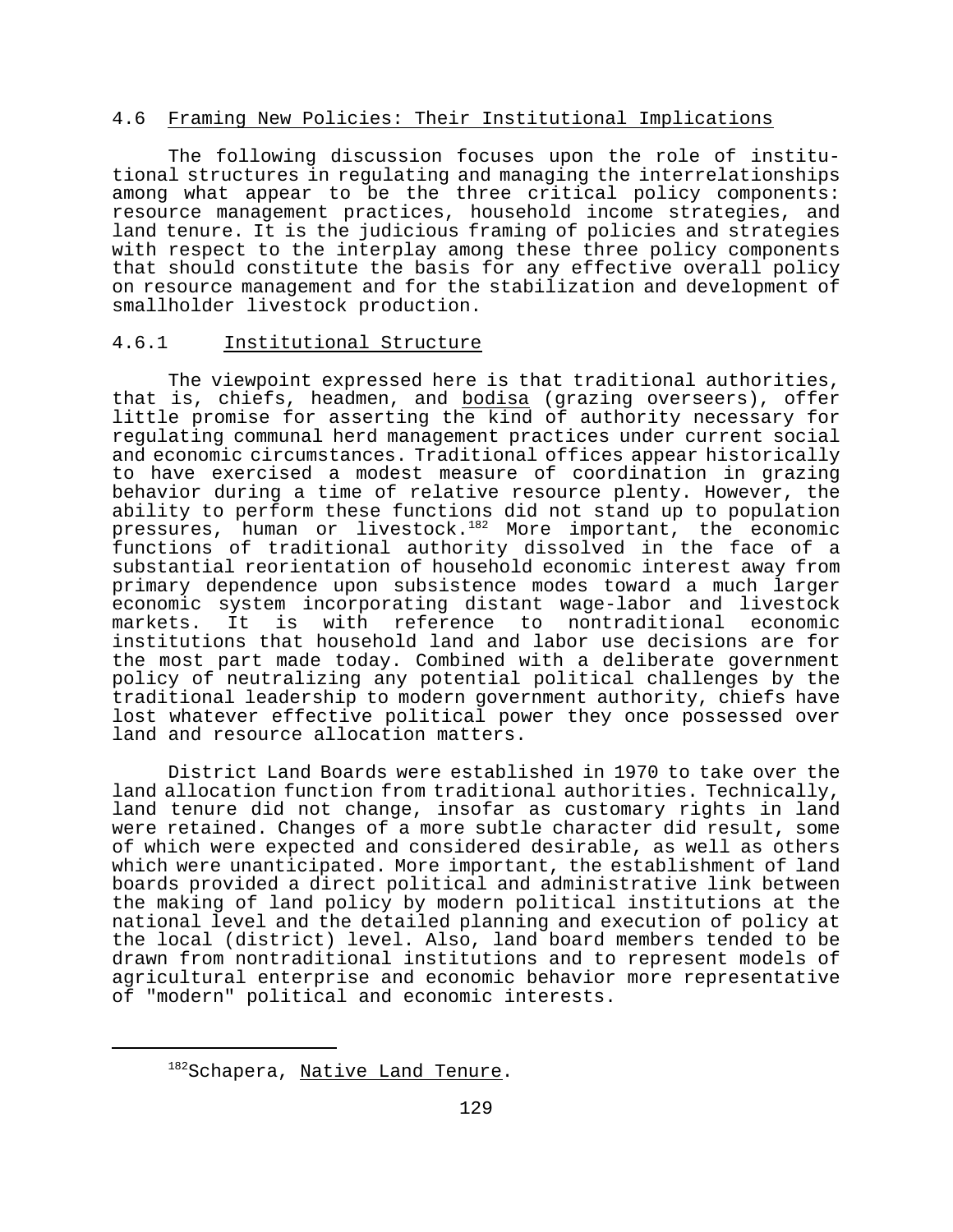Levels of land board efficiency, in terms of staying apace with applications for customary land grants and in maintaining land records, have been fairly low. At their establishment, land boards lacked trained staff and administrative experience. Furthermore, the infeasibility of a single, relatively centralized body making informed judgments on the merits of thousands of individual applications for land quickly became clear. This problem was in part redressed by the establishment in each district of a network of Subordinate Land Boards, but these bodies still lacked the on-site knowledge that the chiefs' network of village headmen brought to the task of customary land allocations. These largely administrative shortcomings are being addressed by a number of training and infrastructure projects designed to improve land board capacities.

Land boards have not come to grips with problems of resource management, and least of all with problems of communal grazing management. There are several reasons for this. First, there has been little official impetus, at the district or national level, for a land board role in this area. Second, there has been little historical precedent, even under the traditional dispensation, for the body in which land is held in trust, whether chief or land board, to undertake a resource management function. The role of the land trustee was and is essentially an allocative one. Finally, land boards would surely encounter similar sorts of organizational and control problems that traditional authorities would encounter in attempting, for instance, to impose areal stock limitations against individual herding unlts .

But the fact remains that land boards, as the trustees of all tribal land and administrators of customary and common law land rights, have a potentially large role to play in resource management. They probably have greater potential in this regard than do traditional authorities, for the civil and political reasons already mentioned. They have demonstrated an increasing ability to zone general land uses on the basis of carefully considered land use plans. In time, land board administrative and planning capacity should improve.

# 4.6.2 Household Income Strategies and Economic Policy

Compared to most other rural economies in Sub-Saharan Africa, Botswana has achieved a high level of integration between previously independent, subsistent household producers and communities, and national labor and product markets. Few households are capable of achieving a main proportion of their household income from home production of subsistence foods.<sup>183</sup> Most households secure their cash requirements through variable combinations of labor migration and production for market. We have seen how

<sup>183</sup>Government of Botswana, Rural Income.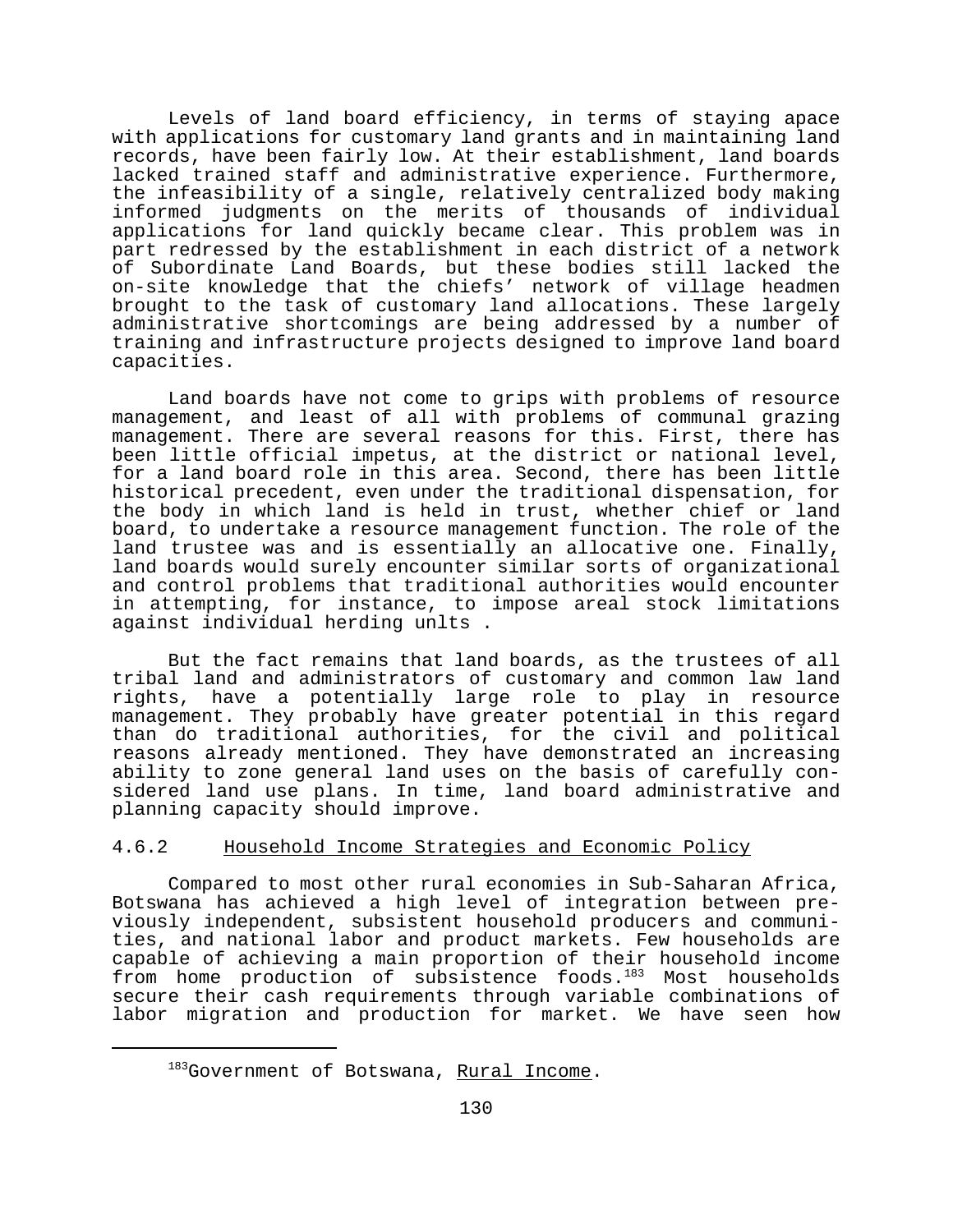households are variously endowed to meet their income requirements on the basis of agricultural production alone and have reviewed the breakdown of rural producers into three groups depending upon the diversity of their income sources.

On the whole, Botswana's agricultural policy has been framed at the macrolevel, relative to conditions in the major commodity markets, and has considered farming system constraints only in a deductive sense. That is, policy has been targeted toward promoting those farming models that are seen as conducive to pursuing commodity production and output criteria, in this case, beef. Official agricultural policy has tended to ride the crest of favorable developments in commodity markets and has only of late come around to recognizing that economic policy must be more active in accounting for structural implications of growth and development, particularly as they affect income distribution and employment.

An appropriate point of departure for constructing a more complete agricultural strategy might be with the question: How can the agricultural sector contribute to higher levels of GNP through more efficient production of greater quantities of produce, while also absorbing a larger proportion of the rapidly growing labor force and assuring the fairly equitable distribution of income? This appears to be a difficult challenge, especially given the low labor-to-land and -product ratios characteristic of livestock production. But even granted that in the aggregate and over the long term an increasingly smaller proportion of the population can be directly reliant upon livestock, can agricultural policy make a continuing contribution to the development of a livestock sector that provides higher levels of income to more people than would otherwise be the case if the market, accommodated by largeholder interests, is allowed to unilaterally define the terms of trade and circumstances of production? The challenge to policy lies in taking deliberate steps to sustain and enhance the conditions of smallholder production. A basic precondition for pursuit of that goal is the development of land tenure rules which protect smallholder rights of access to the range while instilling a greater measure of control over management practice.

We have devoted a major portion of this report to demonstrating that the economic and demographic conditions for traditional institutional regulation of grazing practices no longer exist. Furthermore, the empirical data on range condition indicate a steadily deteriorating situation with respect to range condition in communal areas, where it is all too true that drought is the only effective means of stock limitation. TGLP's single most significant tenure innovation, the privatization of grazing land by means of conversion of communal customary rights to individual leaseholds, was not applied to crowded communal areas. Under the circumstances, the decision not to move toward a general privatization of land was politically and economically sound. But the fact remains that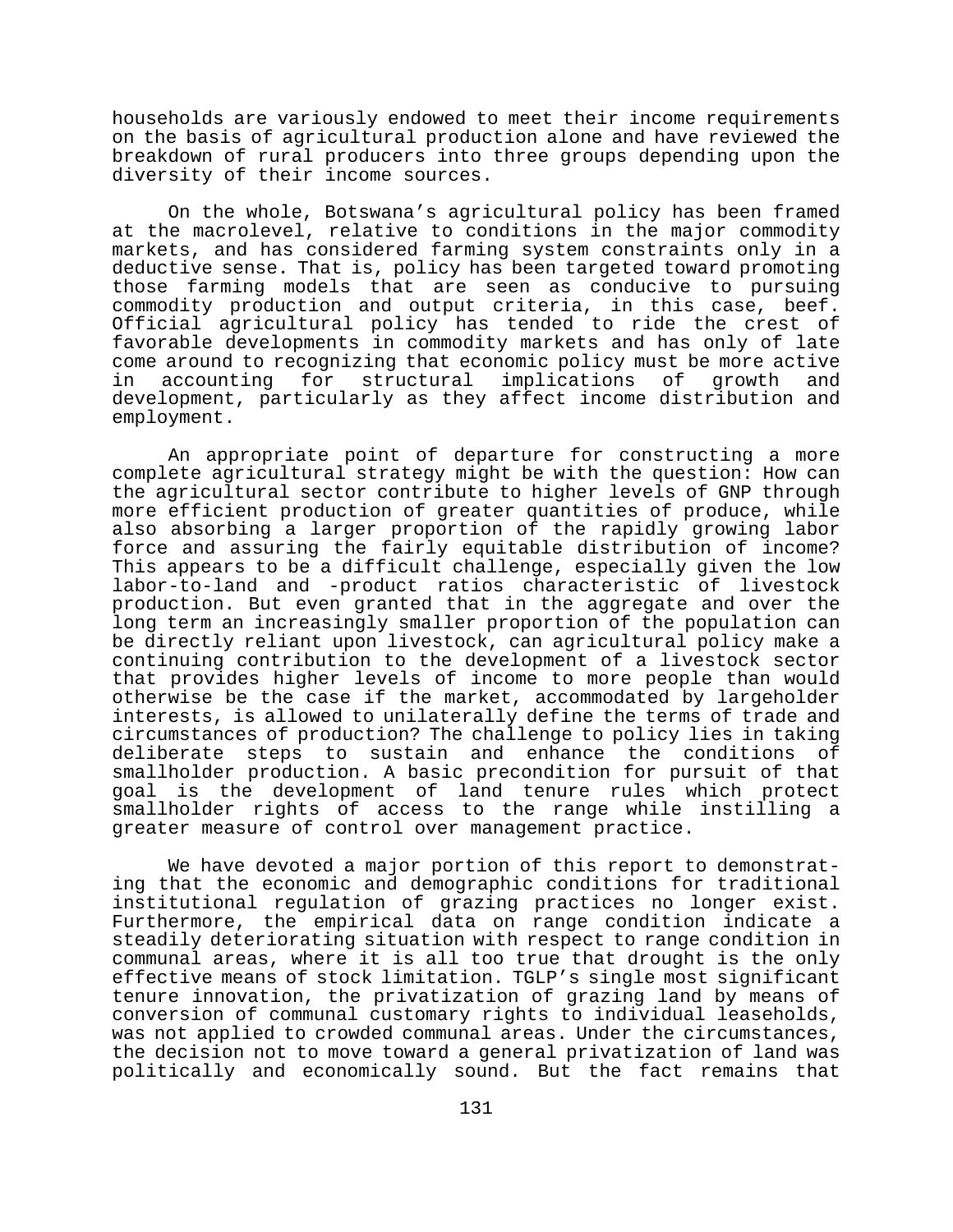Botswana is in a policy impasse over how to approach land tenure in communal grazing areas. Basic questions of institutional form and income and employment policy are very much dependent upon satisfactory resolution of the tenure problem.

Is it possible to reconcile, or at least define a defensible balance between, the socially desirable attributes of relatively open access inherent in the existing system with the need for a new structural dispensation that would lead, directly and indirectly, to improved standards of management practice? A first step in answering this question is to recall the socioeconomic and ecological origins of communal pasture systems. "Natural constraints," especially naturally occurring water supplies and rainfall, limited livestock production. Drought led to widely varying herd numbers and created a need for wide-ranging herd movement over extensive pastures. In such environmentally variable circumstances, the preoccupation of farmers was to build up herds after drought or in preparation for anticipated drought. The dominant condition with respect to production was uncertainty, specifically uncertainty as to expected future levels of cattle wealth given high natural variance in the availability of the most important factor of production, grazing land.

Communal land tenure provided flexibility, allowing for two important resource use and economic accommodations to environmental variability. First, communal tenure permitted herd movement in response to variable rainfall conditions. Second, opportunities for building up herds after large-scale loss were not limited by a set allocation of grazing land. Conversely, land "underutilized" due to a decrease in certain herds could be readily put to use by other herds.

Two important historical factors have contributed to contemporary pressures to change the basis of grazing tenure from communal to private. These are (1) the growth in entrepreneurship and market relations in cattle, and (2) new water technologies, which to a certain extent reduce the scope of flexible environmental adaptation necessary to sustain a stable herd, and which involve a measure of fixed private investment and an attachment to a particular place not possible under the former system. The growth in entrepreneurship has received less attention than technological change as a factor in tenure change. Typically, market orientation is a precondition to making the kinds of financial investments involved in expensive borehole development. But entrepreneurial behavior as a management style has significant implications to tenure itself, quite apart from technology. In entrepreneurial models, annual variations in herd size are less tolerable, as household income requirements, which remain fairly constant, are more directly dependent upon steady flows of cash income generated by planned levels of cattle offtake. Furthermore, the farmer may face a stream of financial obligations, often in the form of debt incurred through infrastructure development, that cannot be easily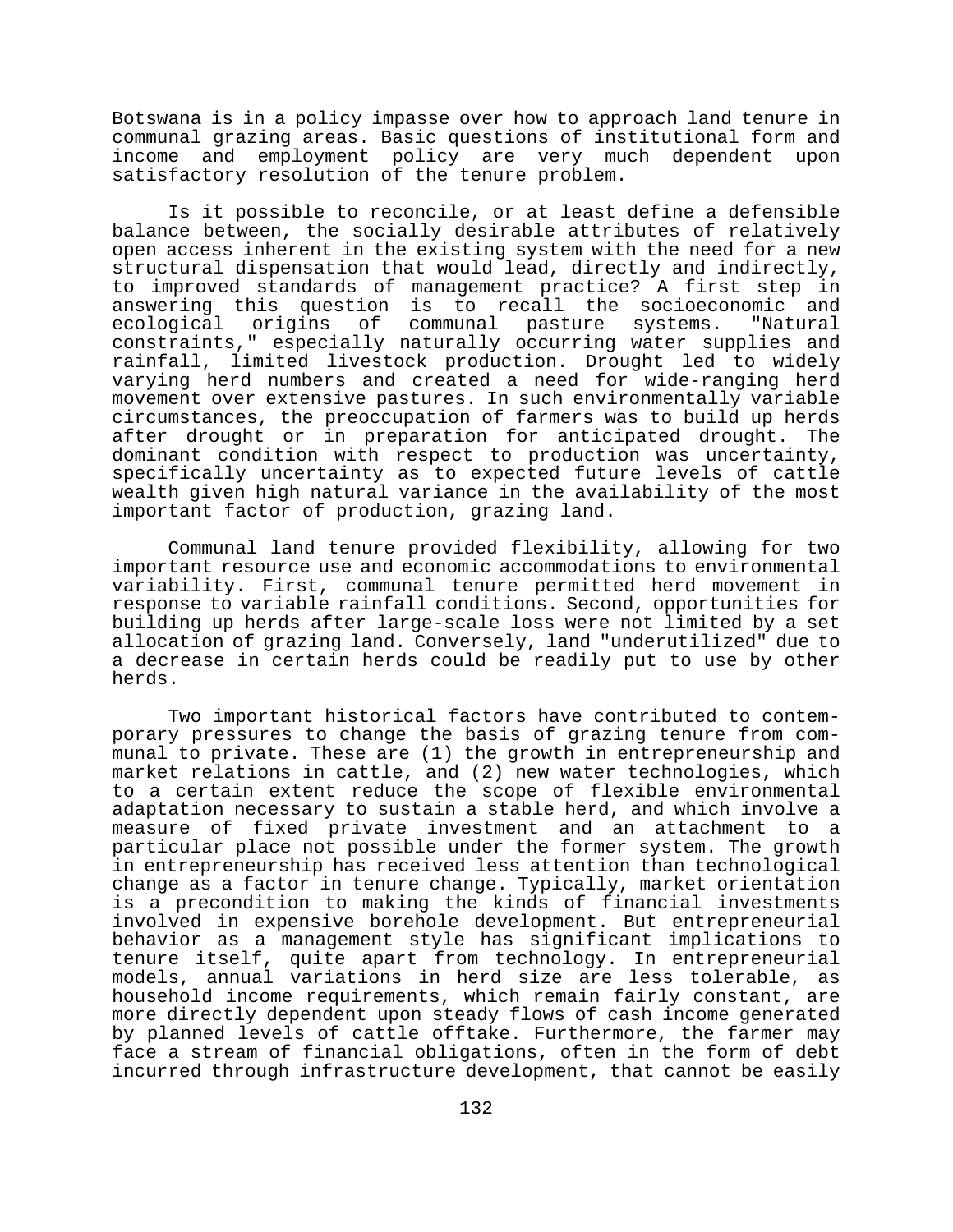postponed. These factors give rise to pressures for making rights in land more "rigid." The new ranching system described above no longer requires the flexibility inherent in the communal system; in fact, certain attributes of the communal system are seen as impediments to the full development of efficient ranching systems.

This idealized model of how changes in production orientations give rise to changes in tenure does not provide a complete picture of the process of change as experienced in Botswana. It was the rise of an entrepreneurial class, and not a general process of commercialization, that has spearheaded tenure change, and only in essentially de facto ranching areas. A general privatization of land, as indicated by the preceding model, would not be appropriate to the current circumstances of production in communal areas where the original environmental and organizational constraints still apply, only with important differences. Individual herd sizes have, in the vast majority of cases, not succeeded in reaching the numbers necessary to engage in an entrepreneurial, ranching style of production. Aggregate communal herd sizes have, however, steadily increased to higher levels, mainly as the result of development of large numbers of private and permanent water supplies. Some private water development in communal areas has been spearheaded by small groups of producers who band together to share the costs of operating a borehole. Possessing an entrepreneurial production orientation, these groups have nonetheless been unable to achieve exclusive rights to communal land because of the great number of coincident claims to the grazing area by other stockholders. Thus, the actual situation in relatively densely settled communal areas is characterized by dangerous increases in stock numbers accommodated by private and public investment in water development; but the kinds of entrepreneurial styles which had room to develop in relatively unsettled sandveld areas have been constrained by the necessity to provide land for mixed farming and smallholding enterprises.

Has traditional, communal land tenure been adaptive to changing economic circumstances and demands? Communal land tenure has not limited the development of ranching style enterprises in sandveld areas. In fact, the recognition in customary law of private rights to underground water supplies has accommodated a certain de facto exclusivity of tenure in these areas. On the other hand, communal tenure in hardveld grazing (and mixed agricultural) areas has checked the tendency for large-scale cattle operations to completely displace the multitude of smallscale producers unable, for a variety of reasons, to pursue the production styles characteristic of strictly commercial operations.

It would appear that the potential for adapting communal tenure to contemporary circumstances and needs should receive greater attention than it has, especially given the very real reliance of thousands of smallholders upon communal range. But it should be clear that making communal tenure work under high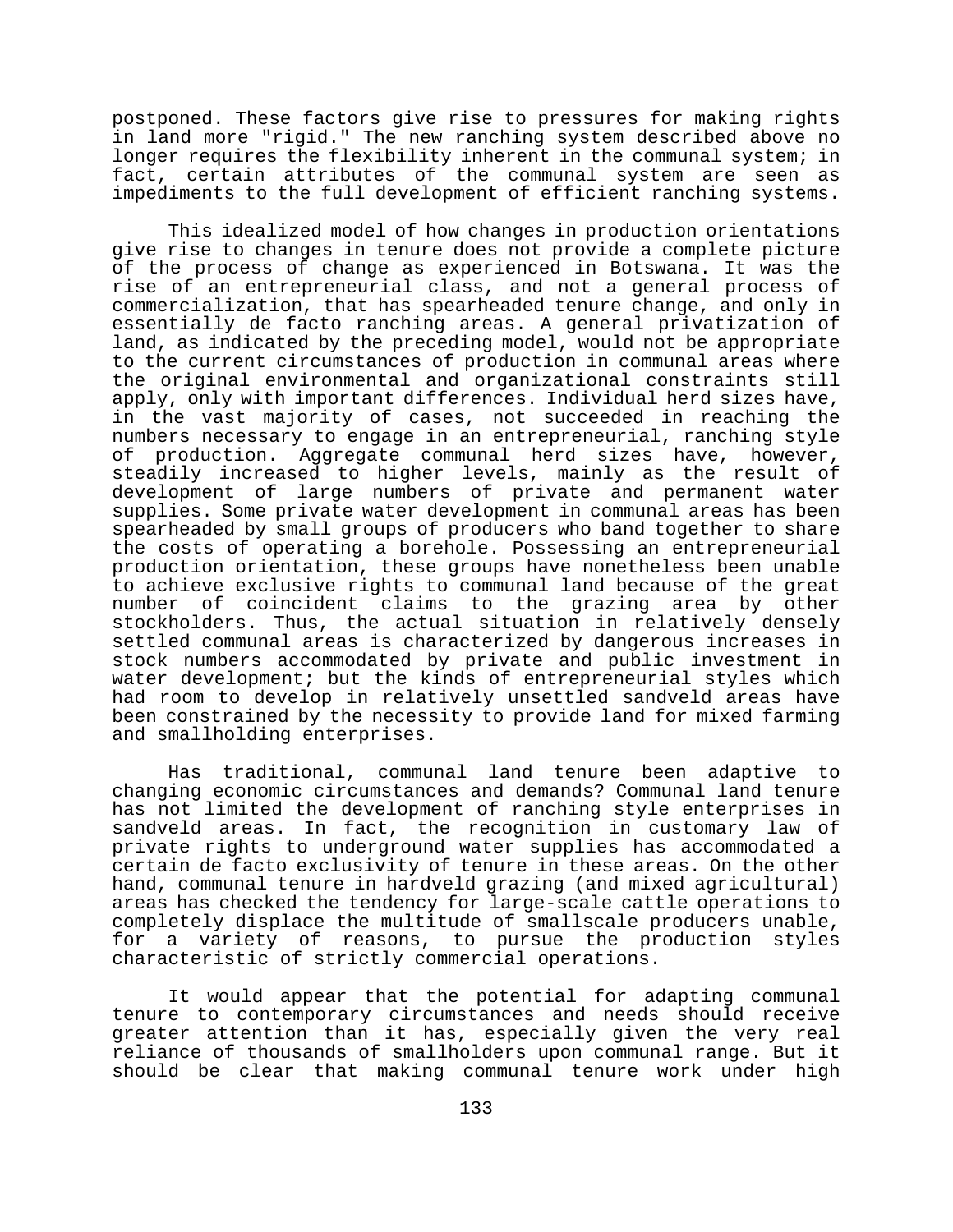population density and dynamic economic circumstances is not just a matter of adjusting the principles of tenure but of imposing effective controls on individual actions.

### 5. LAND TENURE POLICY IN AFRICAN LIVESTOCK DEVELOPMENT

### 5.1 An Overview

With very few exceptions, livestock development in SubSaharan Africa has had two broad policy objectives: increased animal output for market, and range conservation. Land tenure reform in some guise has often been seen as instrumental to the pursuit of these objectives. On the simplest (but most widely accepted) level, it is communal land tenure that has been pointed to as a major constraint. Thus, it is not surprising that many programs and projects have tried to introduce tenure reforms which involve, in one way or another, a reduction of multiple claims to and uses of specific grazing areas.

This tendency towards "individualization" is especially apparent in projects which emphasize range conservation. The rationale for establishment of individual rights to discrete grazing territories is often provided by (and attributed to) the "tragedy of the commons" paradigm popularized by Hardin, whose rather simplified parable of what are in fact highly complex processes has frequently been taken much too literally by project planners.184 This criticism applies especially to an uncritical adoption of Hardin's policy solution. Only under individualized tenure, Hardin argues, would the individual herder be assured that self-restraint in balancing herd size with range carrying capacity will not be exploited by the actions of other range users.

The "tragedy of the commons" paradigm found its way into African land tenure policy in remarkably explicit ways. Seretse Khama, the late President of Botswana, used the following variant of the "tragedy of the commons" in introducing the Tribal Grazing Land Policy to Botswana's parliament in 1975:

Under our communal grazing system it is no one individual's interest to limit the number of his animals. If one man takes his cattle off, someone else moves his own cattle in. Unless livestock numbers are somehow tied to specific grazing areas no one has an incentive to control grazing  $\ldots$ .  $1^{185}$ 

 $184$ Garrett Hardin, "The Tragedy of the Commons," Science 162 (1968): 1243-48. Hardin recognized the danger, and his subsequent work edited with Baden (1977) more fully elaborates the multitude of intervening variables. (Garrett Hardin and John Baden, eds., Managing the Commons [San Francisco: W.H. Freeman, 1977].)

<sup>185</sup>Government of Botswana, Tribal Grazing Land, p. 1.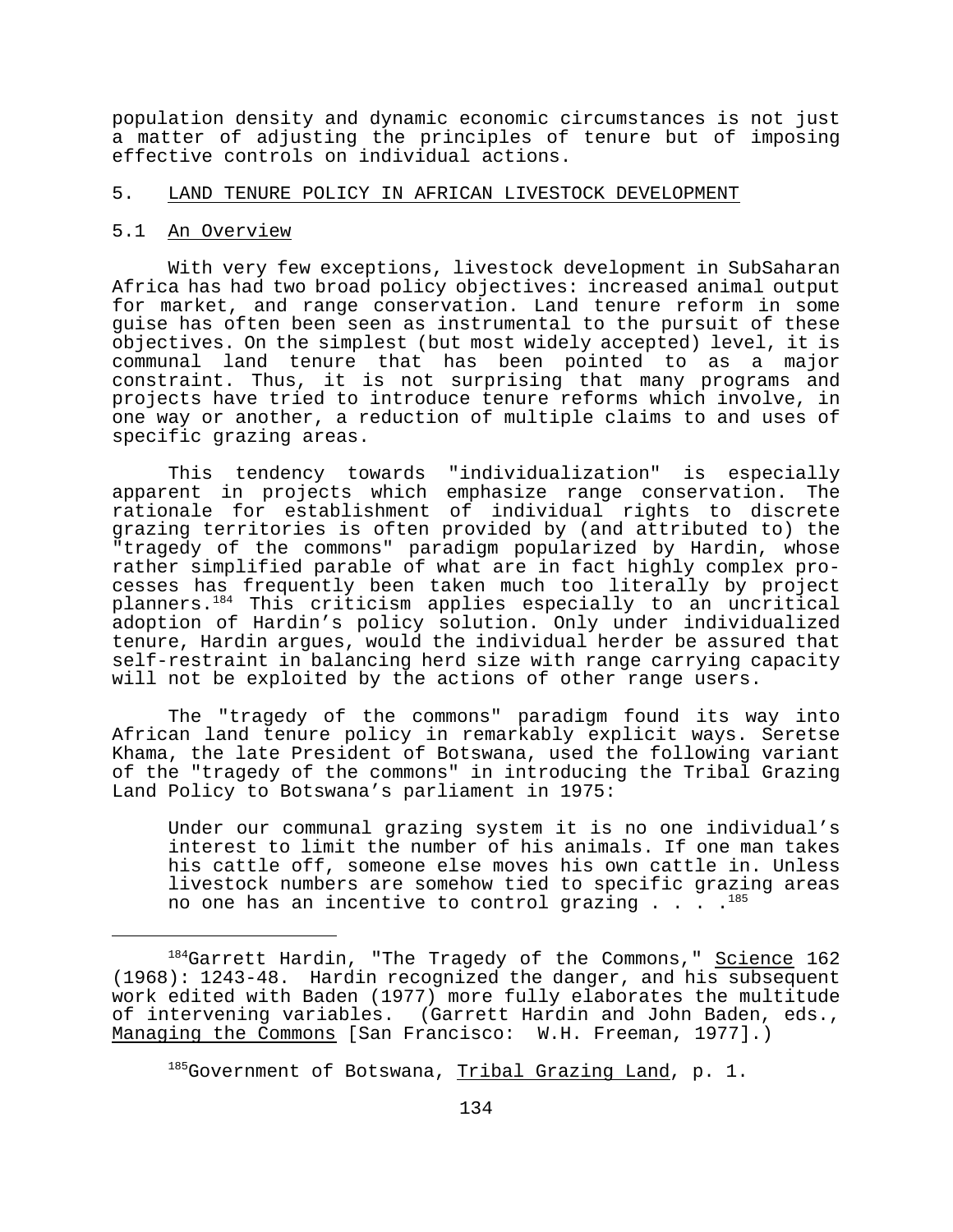Individual land rights have been held to promote conservation for other reasons.<sup>186</sup> Since a first principle of managing animal production on natural range is the establishment of appropriate herd size, some analysts see limiting the available grazing territory as an essential preliminary step to limiting animal numbers. Only then will the herder be able to comprehend the implications of running excessive numbers of livestock on what would presumably be that person's only possible range. Under open access, not only is the responsibility for range abuse shared, and thereby diluted among the community of herders, but the individual herder does not suffer in a proportionate or unique way from his or her contribution to range degradation. Also, under individual tenure, it is held, herders will become disabused of the notion that pastures are available elsewhere when the local range is depleted.<sup>187</sup>

Assignment of leasehold rights to individuals or small groups is the more common approach to tenure reform. A leasehold agreement is often seen as an appropriate instrument for specifying legally binding stock limitations, usually under the rubric of the "good husbandry" conditions typical to leases for stateowned agricultural land. Stock limitations specified in leases are almost never enforced nor are they, for that matter, practicably enforceable. Reluctance or inability to invoke penalties against violations of lease agreements is attributable to the same kind of political realities that militate against implementation of more general statutory prohibitions against resource abuse.

Individualized tenure has also been advanced as a reform that will accommodate growth policies. Two arguments are typically offered. First, circumstances that favor conservation will also favor growth, as sustained development and growth in market offtake depend in part upon the steady introduction of improved production techniques and, perhaps most important, a stable production environment. Both of these conditions are facilitated, it is argued, by the increased control that individual producers will have over grazing land. Second, individual rights will provide greater assurance to investors that landholders are in sufficient control of ranching assets to warrant confident extension of greater loan financing. Even though repossession of leased state land is usually not an option available to private loan

 $186$ We use the terms "individual," "private," and "exclusive" rights more or less interchangeably.

<sup>&</sup>lt;sup>187</sup>This issue has recently been applied to the Botswana case by Paul Devitt (Carl Bro, Evaluation,d Vol. 2). That there are in fact "greener" pastures elsewhere has been the basis of traditional range use strategy. Loss of land to competing users, demographic growth, and the like, has made such solutions to range degradation increasingly unviable.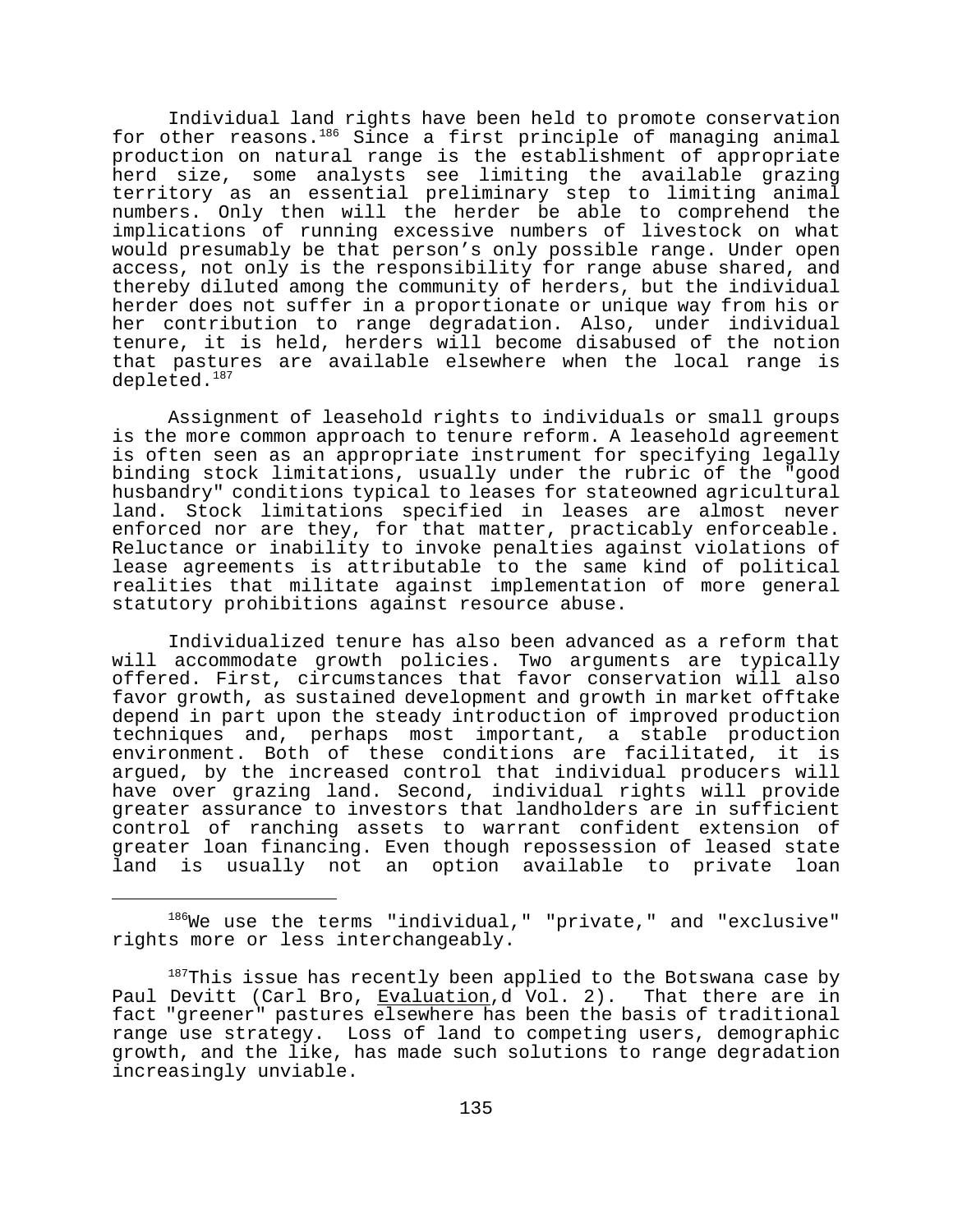institutions, a legally recognized exclusive land right by the ranching enterprise is a signal to banks and other lending agencies that the rancher has made certain entrepreneurial management commitments to commercial production.

While individualization of tenure rights has been seen as the solution for most effectively handling large herd owners in Botswana, for example, governments and projects have recognized that it is inapplicable to many livestock management situations elsewhere on the continent, and for mallholders in Botswana. There has been a growing tendency for tenure reform to specify the exclusive rights of a particular group to a definite grazing territory. The best known examples of this approach are the group ranches of Kenya and Tanzania, but the principle in one form or another is found in most Sahelian and East African project designs.188

Government and project planners have cast group rights in terms that provide a legal context for corporate range investment. The data, however, indicate that many herders welcome group ranches in countries like Kenya, not because they are anxious to limit stock numbers or curtail traditional strategies, but rather because the new legal machinery gives them a less ambiguous route to follow in protecting their range from invasion by cultivators.  $189$ 

In point of fact, experience has shown that tenure reform has often not been an effective instrument in the pursuit of either growth or conservation policy objectives. It can be argued that the tenure reforms offered have not taken adequate account of the broad economic and ecological environment of pastoral systems or of the nature of the changes that are underway in the organization of livestock production. Some of the more salient structural aspects of pastoral production and their implications for policy are examined below, but for purposes of the present discussion of conventional tenure policy, the following observations are offered.

While tenure policies have tended to emphasize assignment of exclusive rights to discrete land areas, the circumstances of livestock production for the vast majority of cattle producers require maintenance of some form of communal tenure. In fact, in most pastoral economies, livestock production and use of grazing

189Galaty, "The Maasai Group-Ranch," pp. 157-172.

<sup>188</sup> See, for example, James C. Riddell, Land Tenure Issues in West African Livestock and Range Development Projects, Research Paper No. 77 (Madison: Land Tenure Center, University of Wisconsin, 1982); John W. Bennett, <u>The Political Ecology and</u> Economic Development of Pastoralist Societies in East Africa, Research Paper, No. 80 (Madison: Land Tenure Center, University of Wisconsin, 1984).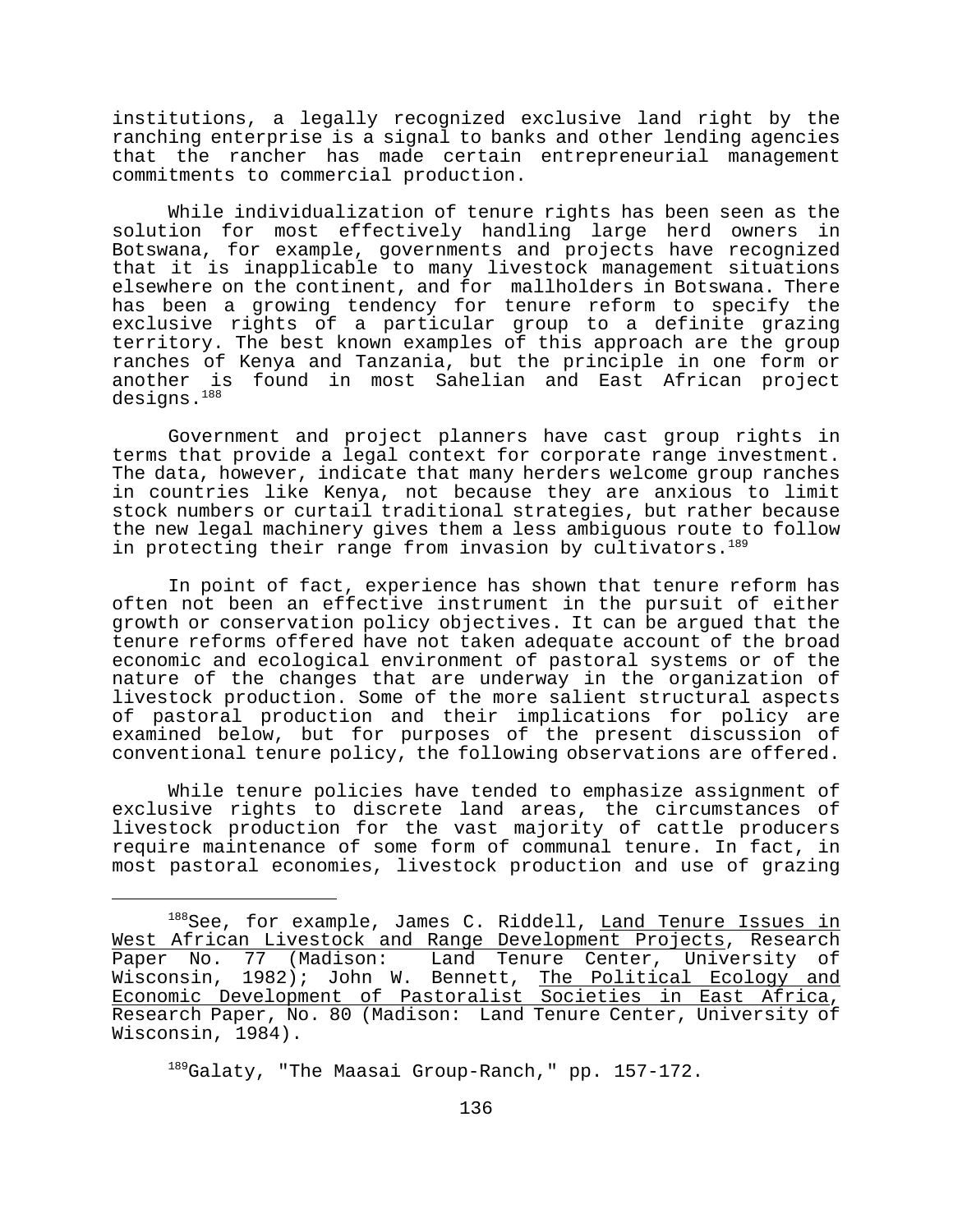commons are still inseparable for two main reasons, the first of which is related to problems of herd size. The great majority of livestock holdings in Africa are small, fewer than 100 head of cattle.190 No single production unit could capitalize a ranching operation, including water supply, with such small holdings, especially given the noncommercial orientation of many producers. Of course, the group ranch concept offers the economies of scale necessary to finance ranch development, but in most cases critical issues of asset management and herd disposition have not been successfully resolved.

Second are ecological reasons that militate against imposition of systems of individual land rights to replace communal tenure. Livestock production in semiarid savanna areas is a land-extensive enterprise, typically requiring quick response to highly variable rainfall patterns. Land tenure must take into account the variable environmental base. Hence, we should not be surprised that transience of resource use is a near universal condition, as specific landed resources can normally be expected to have use value only for limited amounts of time each season. The timing of this use will depend on type of animal, seasonal variation, and so forth, which in the Sahel, for example, results in different groups utilizing the same resource base at different times during the year.<sup>191</sup> Transiency will remain de facto an essential component of most tenure systems, if not de jure.

The transiency component means that intensity of use on any given landed resource will vary by time, space, and social group. Planning will have to come to grips with the time-thing-person relationships that make life possible in these arid rangelands. Individual tenure is not easily made compatible with regular, transhumant movements between seasonally available water supplies, especially where dry season pasture conditions are not predictable. Exclusive tenure requires, in most cases, a technical infrastructure that is not economically feasible given present and foreseeable market conditions.

The conclusion is that while the number of options for making production more efficient are severely limited, existing circumstances virtually dictate that some form of communal tenure will have to continue, at least for some time, regardless of the tenure reforms proposed. But, we hasten to add that the existing situation, characterized by a virtual absence of grazing controls, widespread land degradation, and growing impoverishment and

<sup>190</sup>Food and Agriculture Organization, "Conférence FAO/PNUE sur l'Aménagement Ecologique des Parcours Arides et Semiarides d'Afrique et du Proche-Orient, 3-8 février 1975" (Rome: FAO, 1975).

 $191$  For a project design that explicitly tries to deal with this factor, see Gallais and Boudet, Projet de code pastoral.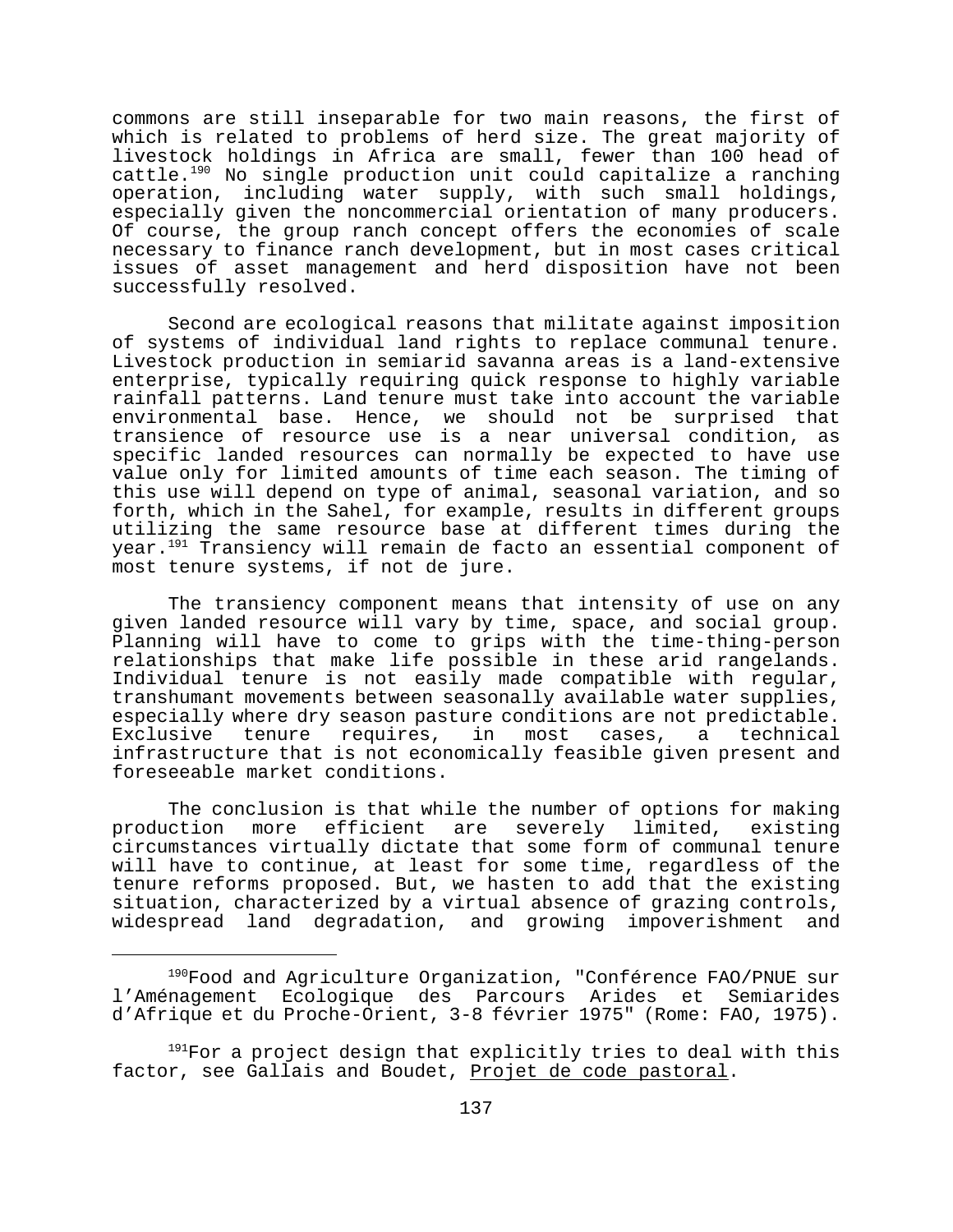inequality among producers, does not provide the elements of a long-term communal tenure model of great inherent promise. Furthermore, the changes affecting African pastoralism are not well dealt with by the institutional resources of traditional society. In fact, the decline of traditional management rules is but another symptom of the changes that are overtaking the pastoral sector. Thus, new models of communal tenure must be designed to meet emergent circumstances of pastoral production and resource use. In the following section, several relevant aspects of the changing pastoral environment in relation to tenure policy are examined.

## 5.2 Transitional Economies and Tenure Policy

The economic organization of livestock production and resource management practices are changing in response to a general reorientation of household economic interests away from subsistence production and local exchange toward increasing market-oriented production and engagement with more cosmopolitan economic institutions. This process has two important implications for pastoral production.

First, resource management tends to become abusive. Especially today, herders have even less incentive to maintain or initiate agreements pertaining to resource allocation and control. The local-level institutions that traditionally have performed that function have yielded to supralocal market institutions as an important new factor in gauging production decisions. This dissolution of local-level controls is further accommodated by other phenomena that accompany rapid economic change, such as population growth, income diversification, technological changes, and, of course, development projects. The latter, including those that aim solely to reestablish ecologically sound management practices, are cast with reference to the emergent, market-oriented economic institutions.

The second key aspect of economic change is the emergence of entrepreneurship, a term used in the broadest possible sense. Simply stated, as herd ownership becomes less constrained by collective economic and managerial controls, private rather than collective benefits are maximized. Or, put another way, the economic interests of the household or herd ownership unit are pursued with increasing reference to external market institutions and commensurately less so to local social obligations. This process of increasingly autonomous decision-making reinforces the breakdown of local-level management controls.

There are three major attributes of the economic change process that are relevant to the development of tenure policy. First, the process of adjustment to the new economic reality has been a tremendously uneven one, not only among pastoral groups, but within groups as well. In fact, the highly differential character of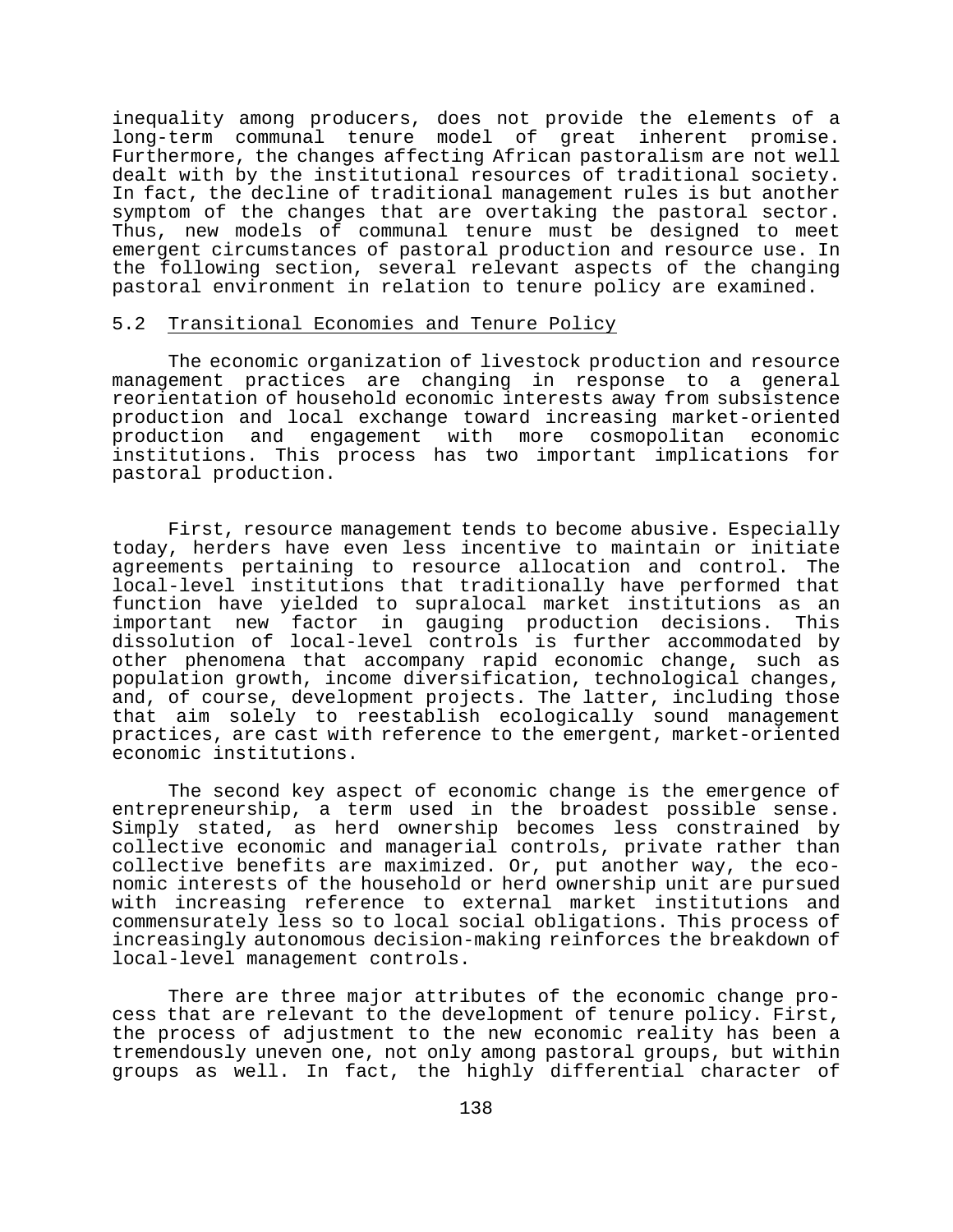producer adaptation and response to economic change is perhaps the single most important attribute of the change process from the tenure reform viewpoint. ~reater decision-making autonomy, coupled with a wider choice of technologies and product outlets, has given rise to what we choose to call differential production orientations and management style.<sup>192</sup> On the most general level, "production orientation" divides along the lines of market and nonmarket production, but the actual situation is one of a broad continuum between these two extremes. "Management style" refers to the kinds of herd management and enterprise investment practices typically characteristic of each production orientation. For example, a "commercial" production orientation would normally indicate a management style characterized by relatively high capital investment in water supply and ranch infrastructure, hired labor, and fairly large herd size. A small subsistence producer, on the other hand, would probably act to minimize expenditure on the herd, given that household cash requirements might be more efficiently secured by applying limited assets and labor to other activities, perhaps involving labor migration. These distinctions are important for tenure policy because production orientation and management style indicate general tenure models appropriate to the prevalent production systems.

A second major attribute of the process of economic and structural change is its implications for local-level resource control practices, including formal and informal regulatory institutions. Recent research has led to an approach that has many appealing implications for institutional development for range conservation, buttressing traditional institutional controls over<br>the range use practices of local herders.<sup>193</sup> Traditional the range use practices of local institutions hold promise as broad organizational frameworks for extension and planning programs, but it is doubtful that they alone retain the essential attributes and authority necessary for achieving conservation objectives for several reasons. First, the authority of traditional institutions (as vested in chiefs, ward heads, and lineage heads) is mainly derived from the exercise of political and economic functions that have atrophied as institutions external to the traditional order have gained ascendance. As stated above, household production and labor allocation decisions are increasingly less confined by local conventions. Market conditions, external employment opportunities, and new technologies have all resulted in a fundamental reorientation of economic interest and herd management almost everywhere on the continent.

 $192$ John W. Bennett, Of Time and the Enterprise (Minneapolis: University of Minnesota Press, 1982).

<sup>&</sup>lt;sup>193</sup>Horowitz, "The Sociology of Pastoralism; Gulbrandsen, Agro-Pastoral Production.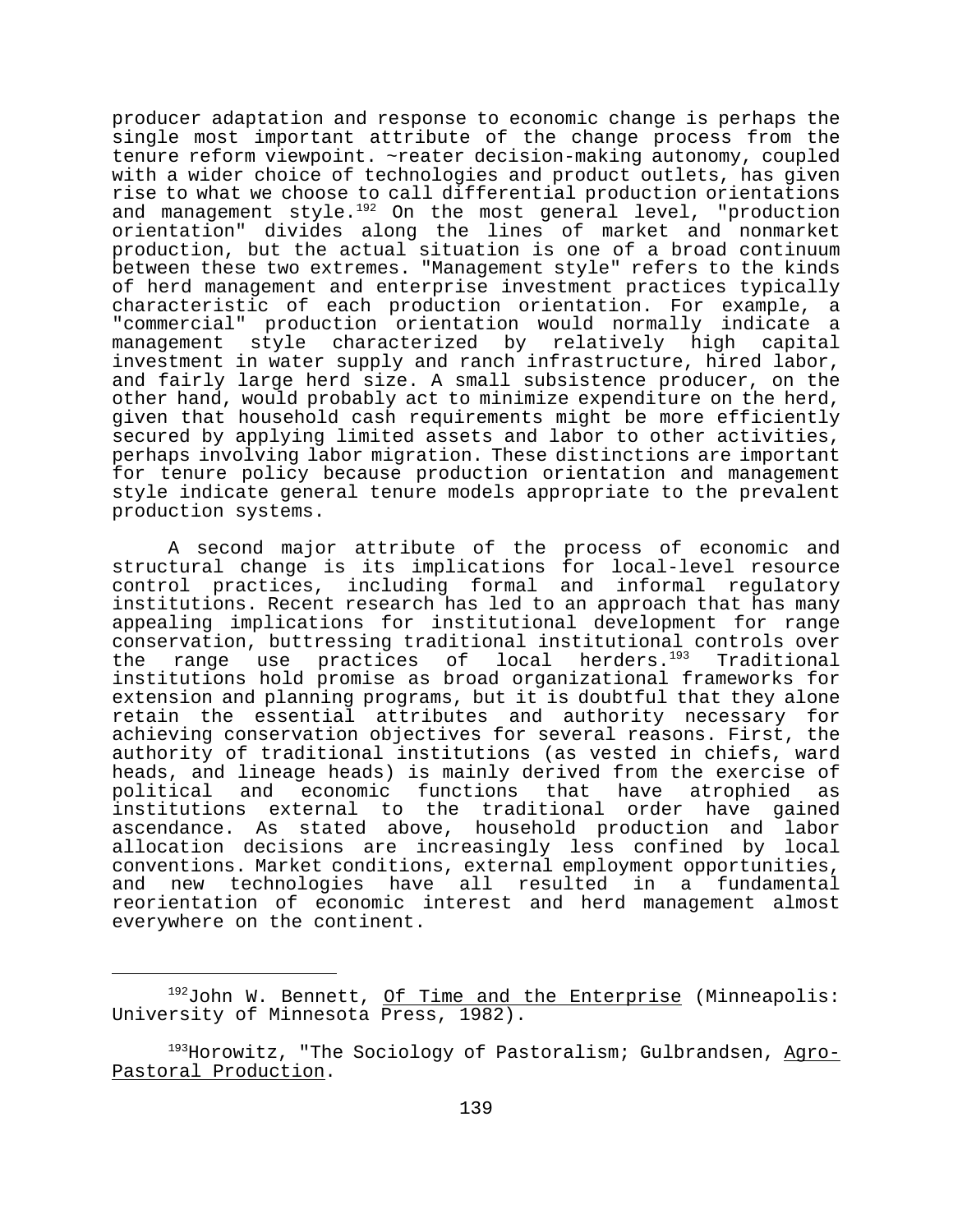In some parts of Sub-Saharan Africa, such as Botswana, the process of change from traditional subsistence-oriented production toward more commercialization is well advanced, while in others, such as among the Dinka and the Nuer in the southern Sudan, it has barely begun. The Masai and the Fulani are probably at an intermediate stage in the process. The decline of traditional authority has often been promoted by modern political elites as part of the program for nation-building, and often as a means of consolidating their own positions. Reinvesting traditional authorities with control over important land matters would be considered a step backward by most modern political leaders as well as by many herders. Finally, there has even been a tendency by some analysts to exaggerate the extent of controls formerly exercised by traditional authorities over community resource use. Those controls that were in place were tailored to the requirements and circumstances of relative resource abundance and were largely concerned with assuring equitable access to resources by group members.

Range use has truly become a chaotic situation in many areas, and the prospects for local institutions alone maintaining control of the situation are not very good. This is happening because the processes of structural change described above imply that the relevant economic institutions affecting the production and resource use decisions of pastoralists are increasingly situated beyond the level of local exchange and redistribution networks. To be effective, resource control institutions must somehow be scaled to these new influence "jurisdictions." Typically, some measure of state-level control is necessary for the effective regulation of economic activity integrated by national markets. This is not to deny, in the least, a role for local-level institutions in the management of resources, but it does suggest that the power and authority of such bodies will probably have to be supported by, and integrated into, higher levels of state authority.

Institutions, only part of the equation, must be seen as arbiters of what is absent in most communal tenure situations today: a body of consistent and accepted common property law that defines the terms, conditions, and rights of access to common resources.

Arriving at effective common property law is a matter of interpreting customs and practice, combined with considerations of desirable public policy toward economic development and land use. In effect, taking into consideration both national and individual goals, common property law must be restated at the level of the nation, taking cognizance of local variations in custom and practice. The evolution and formal restatement of common property law will in most cases be a long-term process.

A third major attribute of the changes affecting pastoral production is the transitional character of the new economic and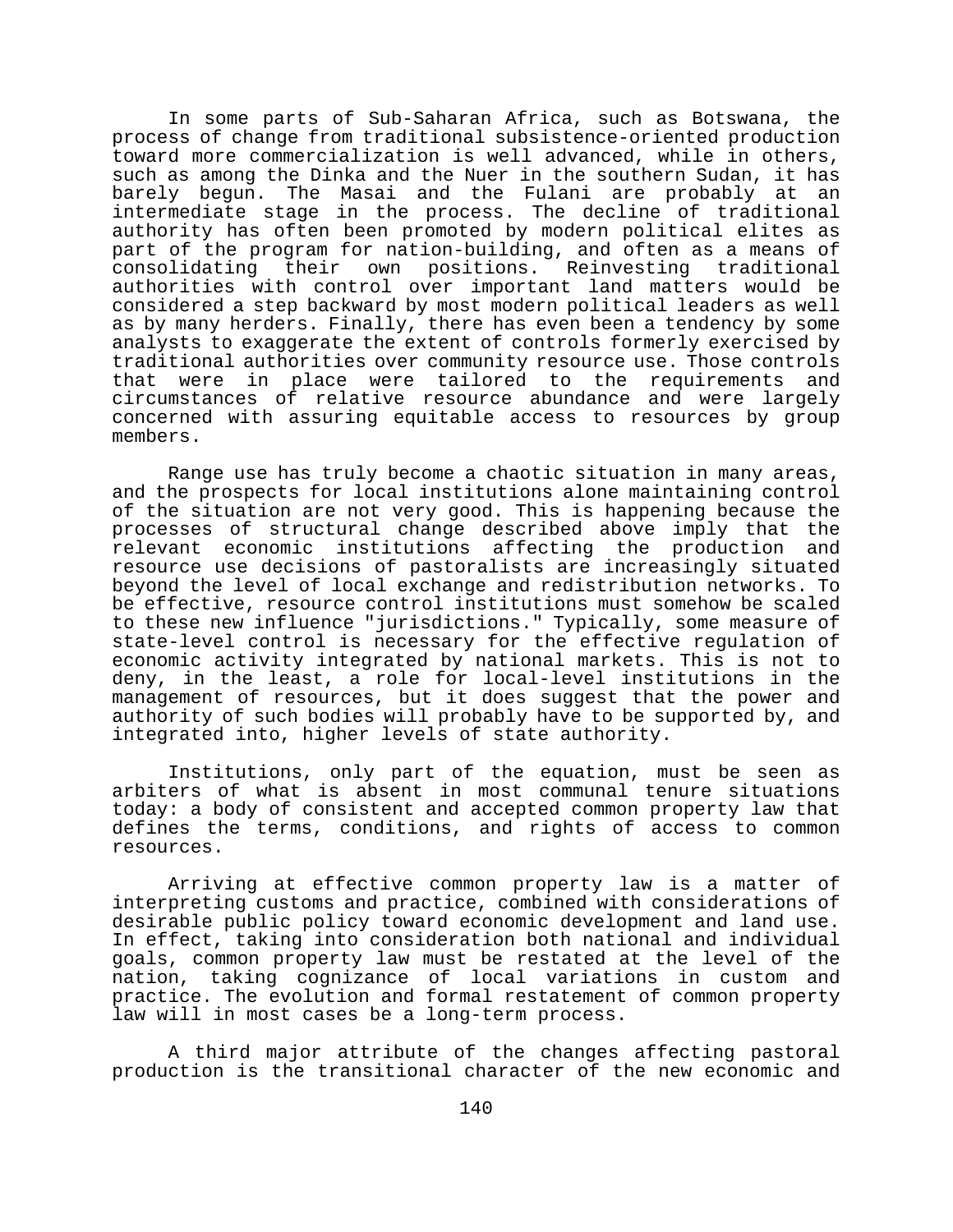ecological relationships facing the producer at any given time, which makes for an inherently unstable policymaking environment. Producers assume fundamentally new economic and social attitudes while simultaneously attempting to retain old ones. Official institutional resources are weak and poorly defined. Rules of behavior and definitions of rights tend to be vague and uncertain. Projects themselves push objectives, both production and conservation, that appear contradictory to the producer. Signals are mixed, detracting from the already weak credibility producers grant modern sector authorities.

Such problems are endemic to situations of rapid economic and social change. But the implications of inherent institutional weakness and widespread public uncertainty over resource rights regarding the efficacy of proposed tenure reforms are rarely considered. Economic change is a dynamic process, putting severe limits on the ability of usually static legal rules to maintain relevancy. This is a problem not easily dealt with under any circumstances, especially by policy planners who are faced with a multitude of tradeoffs.

# 5.3 A Model of Tenure Policy for Pastoral Systems

The changes presently underway are characterized by divergent responses of animal producers to a changing economic environment, especially in the area of commercialization of the herd and by increasing individualization of decisions about resource use, accommodated in part by a decline in the efficacy of local-level range use controls. For reasons discussed above, grazing land is still primarily communal, as necessitated by the intrinsic requirements of smallholder animal management on low productivity range of seasonally variable carrying capacity. These characteristics of production with respect to land use require that communal tenure be retained, in one form or another, as an essential feature of most pastoral production systems. Once the necessity of communal tenure is accepted, the key policy issues center upon the design of communal tenure rules and institutions appropriate to the needs and potentialities of producers of varying production orientations and management capabilities.

A policy model which holds promise for Sub-Saharan Africa is summarized in Table 7. It should be emphasized that as a general model it is meant to be illustrative of the principles that underlie the policy relationships that are discussed below. That is, we attempt a theoretical framework for approaching the specific details of any number of tenure policy problems. The model appears to assume a large measure of spatial separation between large commercial holdings and smaller noncommercial enterprises. This, of course, is typically not the case, and a key question in most tenure reform programs will be how to tailor specific reforms for specific groups utilizing shared range. This will be difficult under the best of circumstances, and the evolution of greater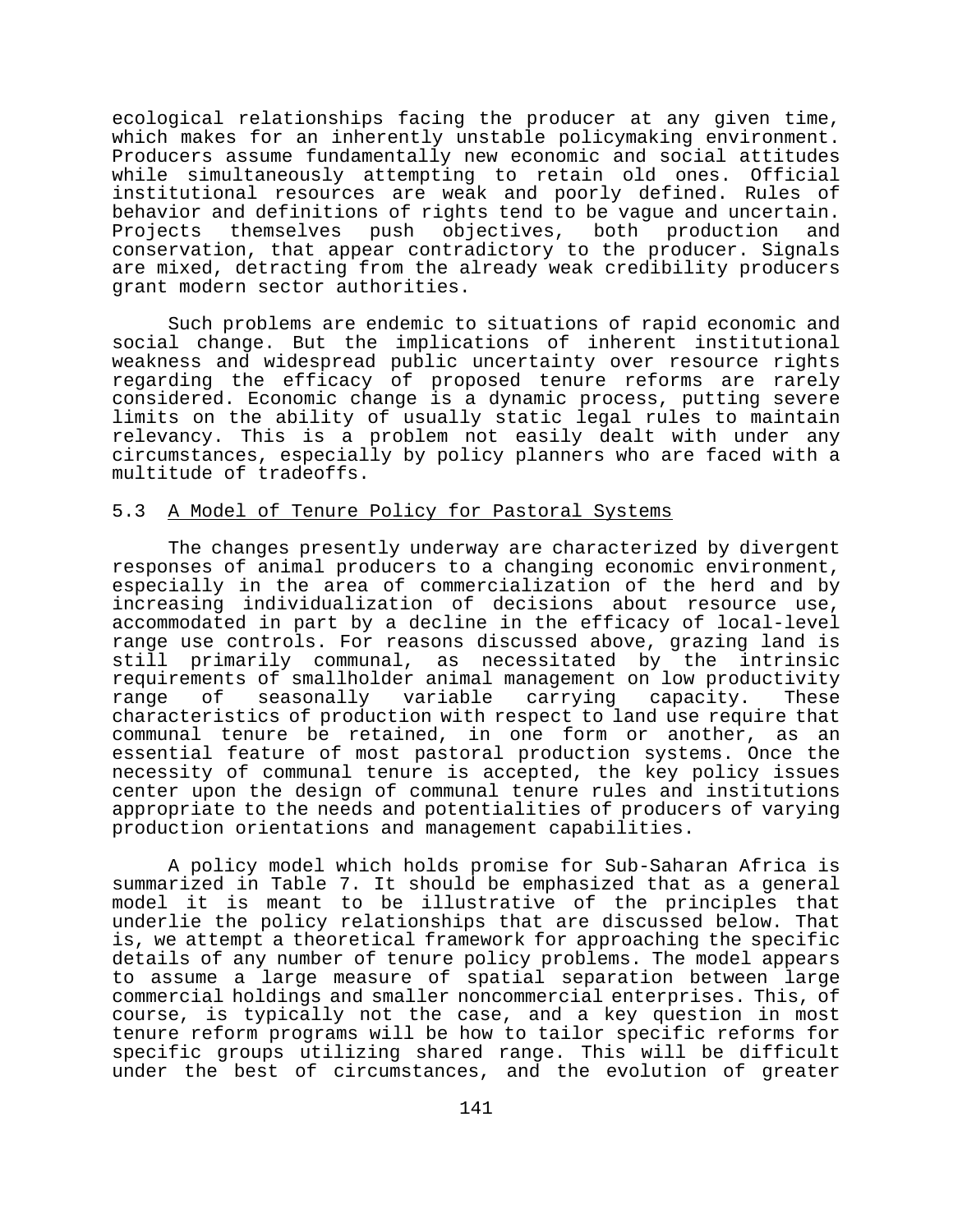spatial separation may be necessary in the long run. Also, the model applies to semiarid and arid production environments.

Tenure is treated in the model essentially as a dependent policy variable. Tenure rules and institutions normally should be scaled to the circumstances of livestock production, as indicated by the role of livestock in the household economy, and the production orientations and management styles of the producing units. The first measure is the role of livestock in contributing to the overall income requirements of the producing unit. This provides an indirect measure of the relative economic interest of the household in livestock, and the willingness (and ability) of the household to make available labor and other productive assets necessary for the adoption of certain types of tenure-dependent management practices.

"Production orientation" refers to attitude of the livestock enterprise to the market. Most herders produce both for subsistence consumption and for the market, so it is the proportional mix that is really important. A potentially useful measure for classifying mixed production units as either predominantly subsistence oriented or predominantly commercial oriented is whether sales are undertaken on a regular and planned basis. This would not, of course, be fail-safe, but it exemplifies the qualitative considerations that are involved in assessing changes in production orientation.

"Production orientation" is important to tenure policy for two reasons. First, the degree of production for sales indicates the general potential for undertaking private investments in water development and other range improvements. Second, production orientation provides an indirect measure of producer integration in national economic (and public) institutions, including marketing networks. These institutions provide a structure, or medium, for the conveyance of production and resource management incentives. In the absence of a reasonably high measure of producer integration, in terms of overall political and economic interdependency, it is unlikely that the supralocal land authorities necessary for the negotiation and administration of tenure rules will be effective. "Management style" is derivative of "production orientation," and is used here as a measure of the willingness and ability of producers to undertake expenditures on herding operations. It is a supplementary measure of producer reliance upon livestock and susceptibility to public incentives.

## 5.4 Implications for Land Tenure Policy

The large-scale commercial operations described in the first row of the model may often warrant granting of exclusive leasehold rights to qualified producers, although implementation of such a radical tenure reform should be approached with great caution as competing rights must be thoroughly adjudicated. Rights of stock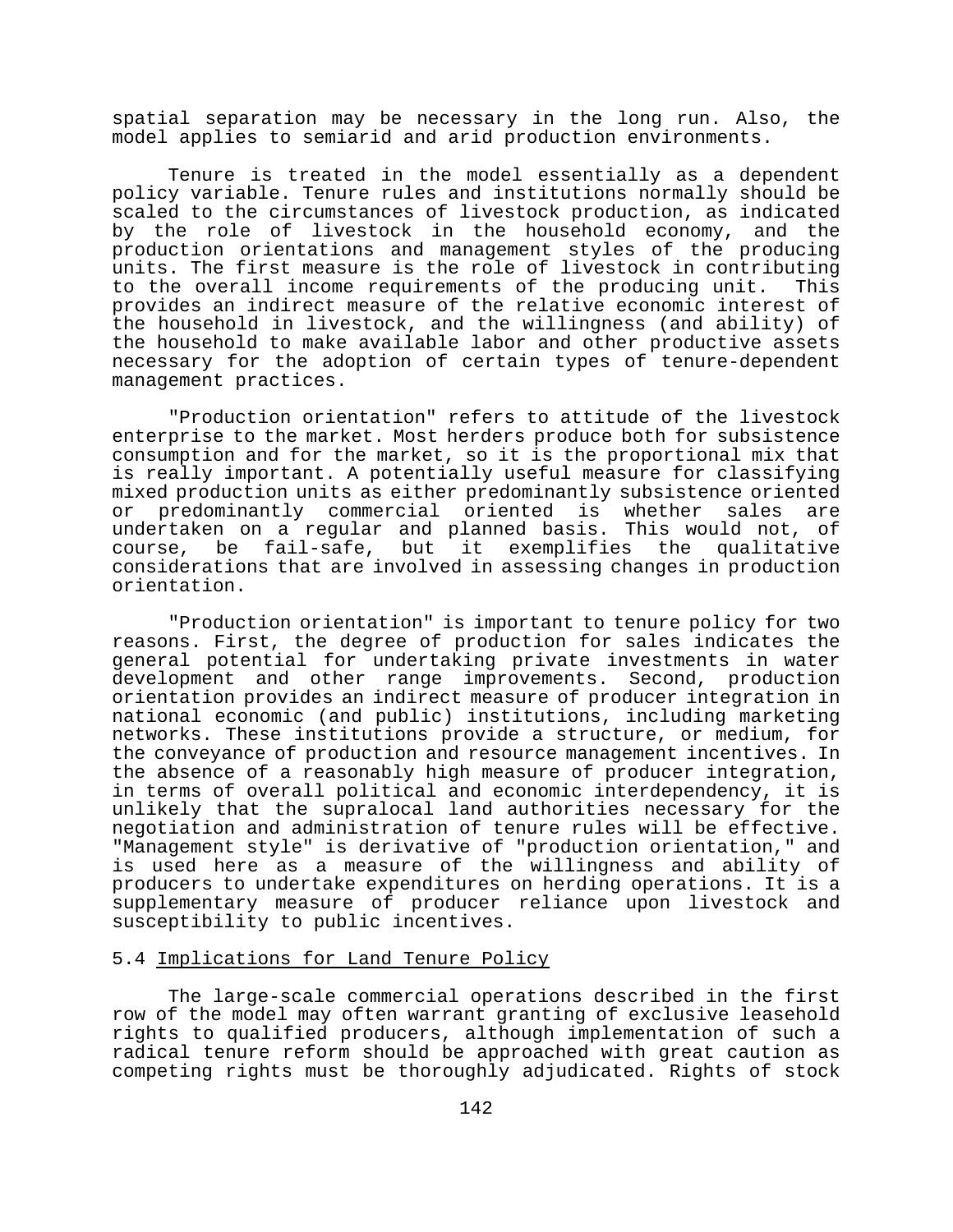movement should normally be preserved. Planning for the Tribal Grazing Land Program in Botswana incorporated an overestimation of the commercial orientation and management capabilities of many largeholders originally believed qualified for the special rights and privileges involved in leasehold agreements. Instead of ensuring a production environment conducive to the investment and improved management practices characteristic of commercial ranches, the program provided an opportunity for wealthy and influential large holders to claim exclusive rights to land without being obliged to make the improvements appropriate to commercial enterprise. Granting of exclusive rights to individual stockholders should be undertaken only when there is reasonable expectation that the benefits that will accrue to society, in terms of increased output, income, and improved resource guardianship, outweigh the loss of societal welfare involved in the displacement of other producers utilizing the land.

Most livestock producers fall within the category of smallto medium-size herders. Communal tenure is an essential aspect of this sector's production environment. Policy development must accept communal tenure as a given and undertake to develop rules and promote institutions capable of making livestock production on common range work in the interests of producer welfare and environmental conservation. Policy emphases to date have not given sufficient direct attention to the problems of communal tenure.

Two elements have been suggested in the preceding section as essential elements of a workable communal tenure. First is a specific body of law governing rights and limits of access to communal resources; second is an institutional framework for allotting land rights and policing land use. What is needed is the creation of institutions at both local and supralocal levels, the first under the control of influence of stockholders, the latter responsible for implementing range use standards and assuring equitable participation. Communal range policies would evolve out of a process of negotiation, compromise, and regulation, which in the long term may lead to the reasonable satisfaction of most interests. The group ranch model is illustrative of a local-level organization broadly representative of herder interests. Though it has typically, and appropriately, been promoted by planners for its advantages as a production unit, greater attention should be given to its potential as an organization for engaging regulatory institutions in negotiations over range use standards. Supralocal bodies must be backed up by suitable administrative resources, regulatory authority, and, of course, political commitment. To be effective, any supralocal institution must enjoy a wider political legitimacy, achievable only from a general public appreciation of the need for a formal institutional role in regulating resource use. This latter requirement has probably not been adequately met anywhere in SubSaharan Africa. Establishing institutional legitimacy on matters involving the regulation of resources is perhaps the single most difficult resource development constraint.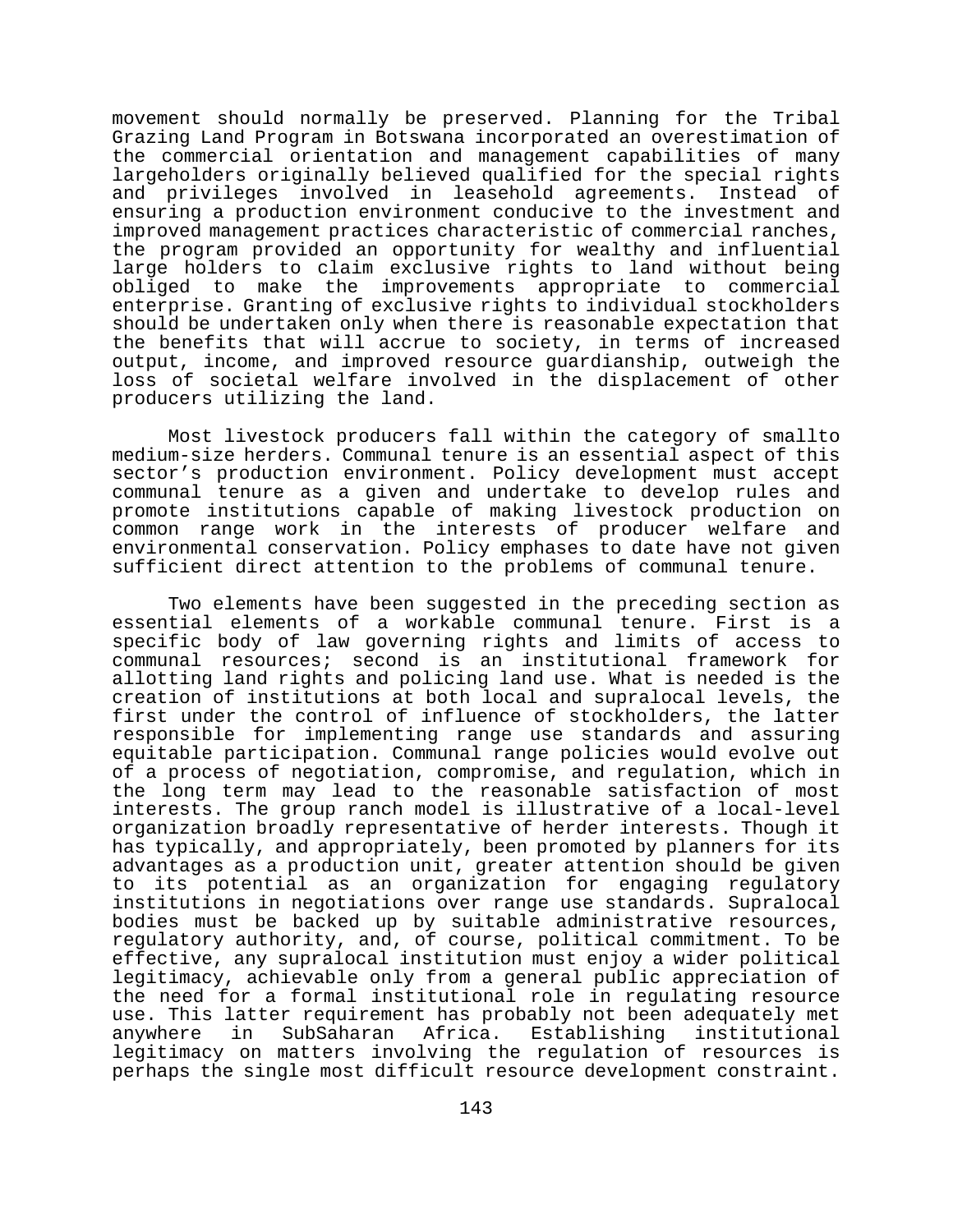The third group in the model presents very different policy problems. These small to very small holders typically secure only .<br>a small portion of total household income from cattle in the form of milk, blood, and only very occasional cash sale. For them, the small family herd may be an important input to other aspects of the farming enterprise and may also serve as the household's only significant form of savings.

It is just because the smallholder is so often unable to provide either the labor or the capital to effectively manage the few animals owned that special difficulties are presented. Often the very animals that cause the greatest damage and are unattended or only casually cared for belong to this category of owner. Yet at the same time, the owner is frequently incapable of providing more animal supervision. In addition, these small holdings are the only secure form of "wealth" possessed by this lower stratum of the pastoral community. In the aggregate, the number of animals on the African range belonging to this category is substantial, and unless we address the property rights involved, there is little hope of effective management. The land rights of smallholders are probably best provided in the framework of relatively sedentary mixed farming areas. These areas need to be identified and secured for smallholders as a first step in any tenure reform program.

#### 5.5 Conclusions

In most pastoral production areas of Sub-Saharan Africa, communal tenure makes economic and ecological sense. Although communal tenure systems throughout the continent are undergoing severe stress in the face of rapid economic and institutional change, individualization of rangeland will only in the rarest cases solve the problems characteristic of communal tenure systems today. At the same time, establishment of communal tenure systems that accommodate growth, conservation, and equity objectives presents formidable challenges. In any given situation, analysts must be prepared to rigorously assess the environment of livestock production and producer decision-making in terms of what it implies for land tenure, producer cooperation, and forms of administrative regulation. Although traditional institutions may in some circumstances retain sufficient legitimacy to play a role in range management, the economic and political bases for traditional authority are becoming increasingly tenuous across Africa. The contemporary production environment presents several unique problems unfamiliar to traditional institutional experience.

The continuing importance of communal land use to pastoral production indicates that, over the long run, increasing attention should be given to the development of policies in the areas of common property law (including the relationship between individual and corporate rights and responsibilities, as well as arrangements such as group ranching) and regulatory and community management institutions for communal land usage. These two institutional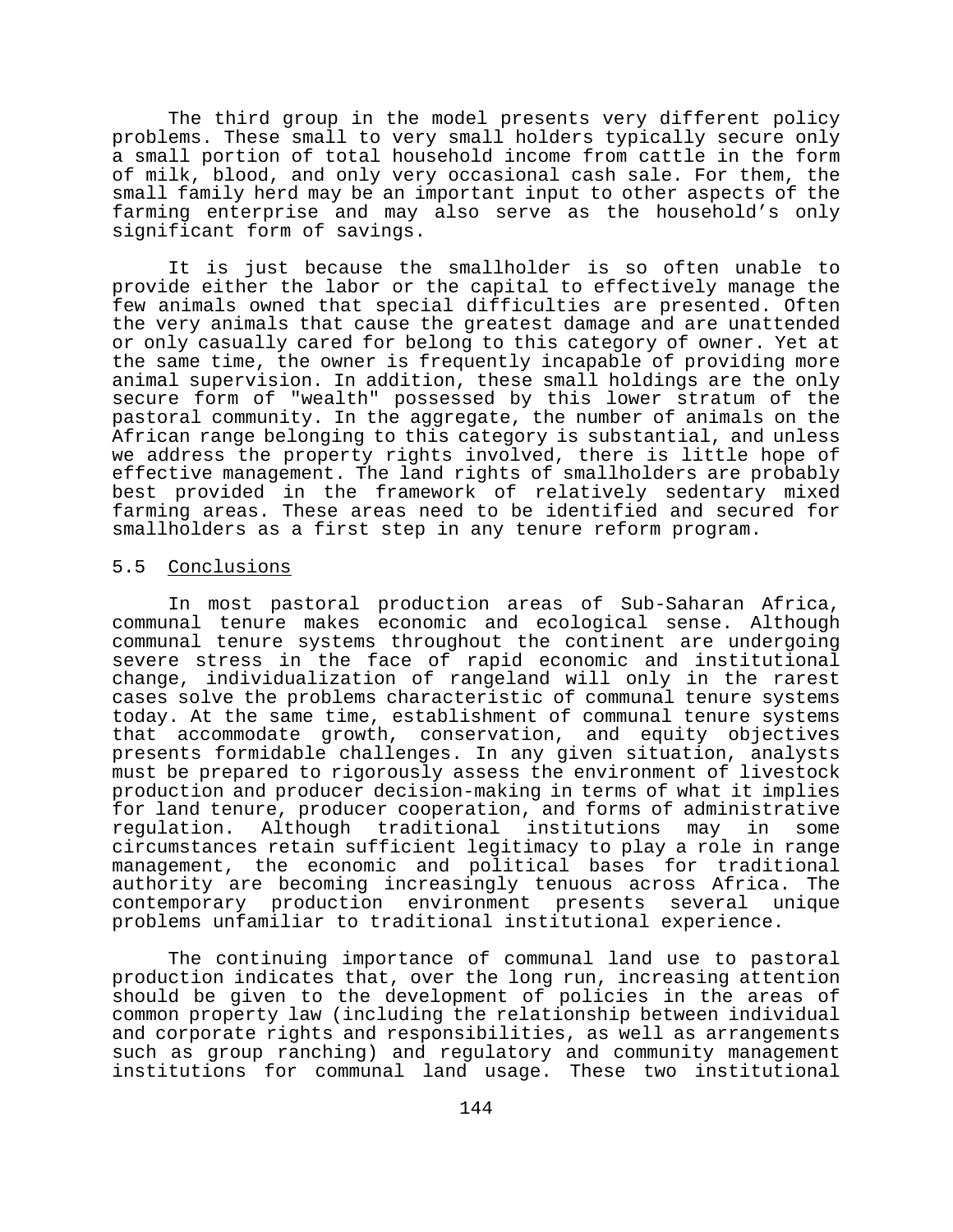realms will provide the working rules for communal tenure. The latter area, regulatory and community management institutions, has some implications for technical assistance, for it suggests greater emphasis on approaches to resource management similar to the tradition of public lands management as known and practiced in North America.<sup>194</sup> This tradition, with its predominant emphasis upon the negotiation, assignment, and regulation of grazing rights to common pastures, has been remarkably absent in providing even the most general background to pasture management in Africa.

Achieving efficient administration of public, communal range will be a long and difficult undertaking. Land management agencies will become factors to be reckoned with at a rate roughly commensurate with two important developments in Africa's political economy: the economic integration of pastoralists and their livestock production into the national economies, and the public recognition of the state's legitimate interest in matters affecting the use of natural resources. The former is proceeding rapidly; the latter will be granted only grudgingly.

#### BIBLIOGRAPHY

- Adams, Adrien. Le long voyage des gens du fleuve. Paris: F. Maspero, 1977.
- Aldige, E. Situation d'elevage et disponibilite en viande de l'Afrique Oriental Francaise. Paris: Libraire Emile Larose, 1919.
- Allan, W. The African Husbandman. New York: Barnes and Noble, 1965.
- Amin, Samir. Imperialism and Unequal Development. New York: Monthly Review Press, 1977.
- Amin, Samir, ed. Modern Migrations in West Africa. London: Oxford University Press, for International African Institute, 1972.
- Anderson, A.H. "Space as a Social Cost." Journal of Farm Economics 32 (1950): 411-429.
- Aronson, Dan R. "Development for Nomadic Pastoralists: Who Benefits?" In The Future of Pastoral Peoples, edited by J.G. Galaty, D. Aronson, and P.C. Salzman. Proceedings of a Conference Held in Nairobi, Kenya, 1980. Ottawa: International Development Research Center, for the Commission on Nomadic Peoples, International Union of Anthropological and Ethnological Sciences, 1981.

<sup>194</sup>Wesley Calef, Private Grazing and Public Lands (Chicago: University of Chicago Press, 1960.)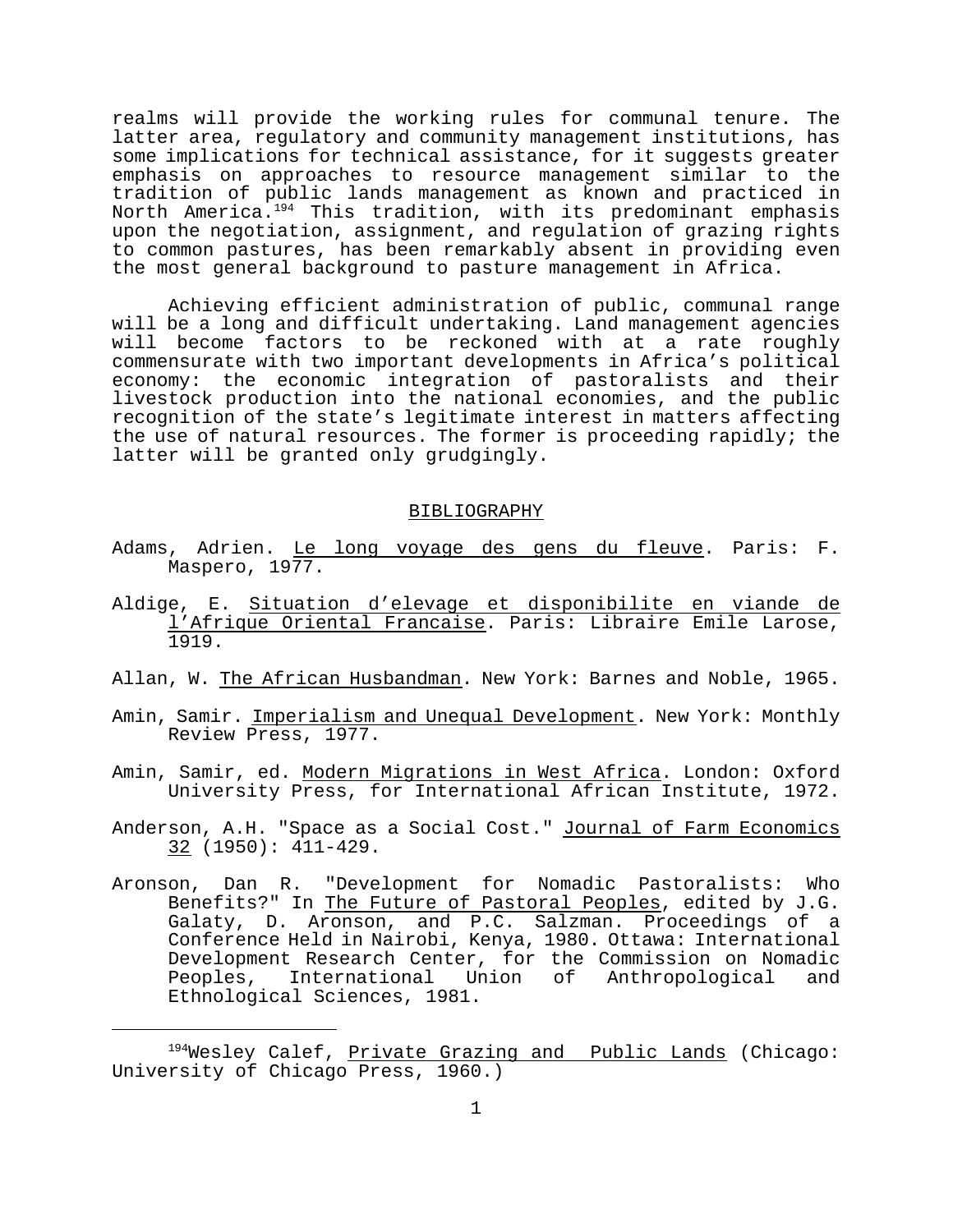- . "Must Nomads Settle: Some Notes Toward Policy on the Future of Pastoralism." In When Nomads Settle: Processes of Sedentarization as AdaPtation and Response, edited by P.C. Salzman. New York: J.F. Bergin and Praeger, 19 8 0.
- . "Pastoralists: Losing Ground in Somalia." Anthropology Resource Center, Newsletter, March 1982, p. 3.
- Association Fransaise des Instituts de Recherches sur le Développement (AFRID). "Un document d'introduction aux debat." Prepared for Journees d'etudes sur les problemes fonciers en Afrique noire, held in Paris, Septembre 22-25, 1980.
- Ayuko, Lukas J. Organization, Structures, and Ranches in Kenya. Pastoral Network Paper llb. London: Overseas Development Institute, Agricultural Administration University, 1981.
- Azarya, Victor. Domination and Change in North Cameroon: The Fulbe Aristocracy. Series No. 90-030. Beverly Hills, CA: Sage Publications, 1976.
- Bachelet, M. Systemes fonciers et reformes agraires en Afrique noire. Paris: Pichon et Durand-Auzia, 1968.
- Baier, Stephen. "African Merchants in the Colonial Period: A History of Commerce in Damagaram (Central Niger), 18801960." Ph.D. thesis, University of Wisconsin-Madison, 1974.

Baier, Stephen, and David J. King. "Drought and the Development of Sahelian Economies: A Case Study of Hausa-Tuareg Interdependence." Land Tenure Center Newsletter, no. 45 (1974), pp. 11-21.

- Baier, Stephen, and Paul Lovejoy. "The Desert Side Economy in the Natural Sudan." In Politics of a Natural Disaster, edited by M.H. Glantz. New York: Praeger, 1976.
- Baker, Randall. "Innovation, Technology Transfer and Nomadic Pastoral Societies." In The Politics of Natural Disaster, edited by M. Glanz. New York: Praeger, 1976.
- . Perceptions of Pastoralism. Edinburgh: Centre for Tropical Veterinary Medicine, 1974.
- Balandier, Georges. Anthropologie politique. Paris: Presses Universitaires de France, 1967. (English translation, London: Penguin, 1970.)
- . "Remarques sur les regroupements politique africains." Revue FranSaise de Science Politique 10 (1960): 841-844.
- Baxter, P.T.W. "Some Consequences of Sedentarization for Social Relationships." In Pastoralism in Tropical Africa, edited by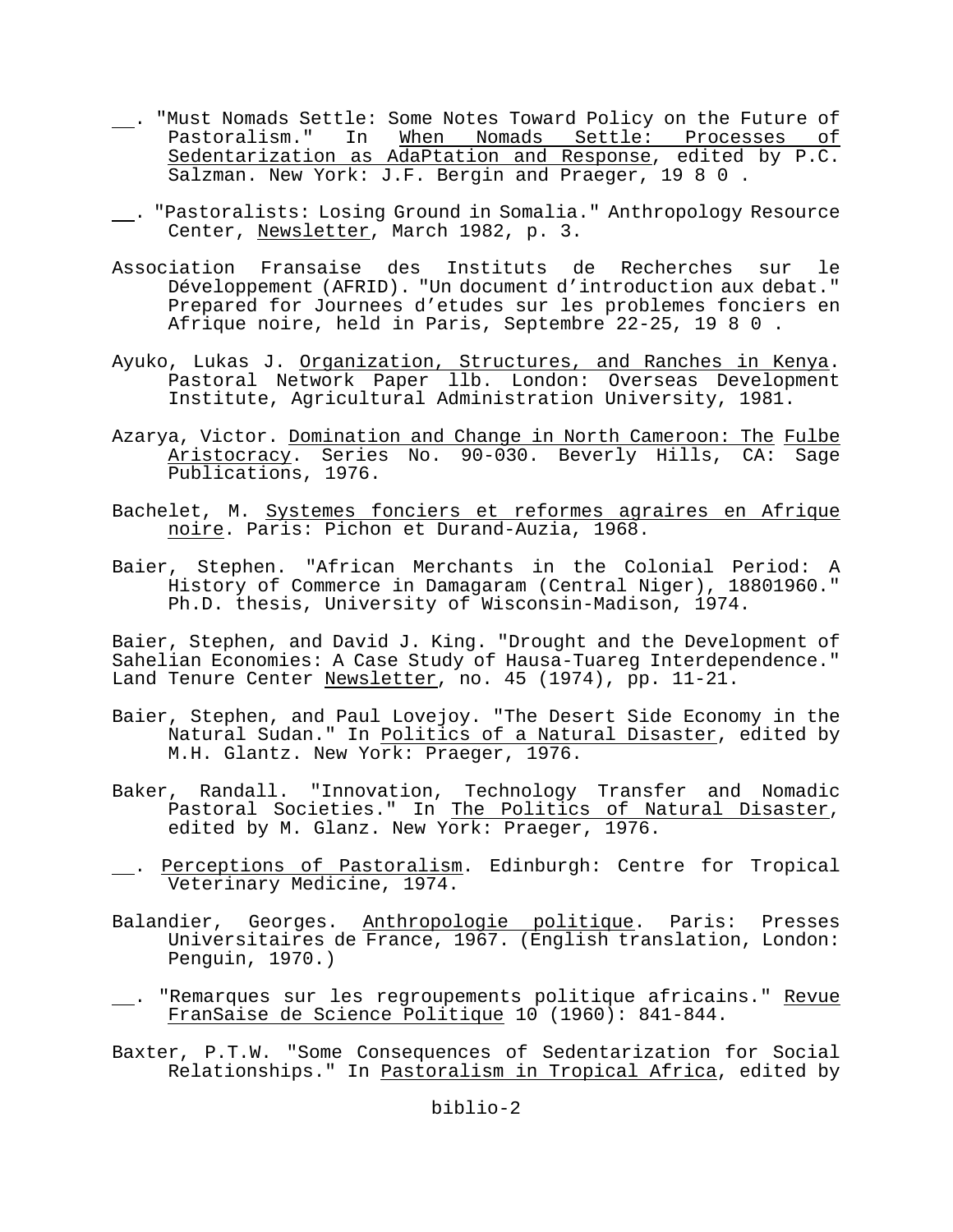Theodore Monod. London: Oxford University Press, for International African Institute, 1975.

- Beaudet, G.; P. Michel, D. Nahon, P. Oliva, J. Riser, and A. Ruellan. "Formes, formations superficielles et variations climatique recentes du Sahara occidental." Revue de Geographie Physique et de Geologie Dynamique 18 (1976):
- Bennett, John W. Of Time and the Enterprise. Minneapolis: University of Minnesota Press, 1982.
- . The Political Ecology and Development Projects Affecting Pastoralist Peoples in East Africa. Research Paper No. 80. Madison: Land Tenure Center, University of Wisconsin, 1984.
- . "A Rational-Choice Model of Agricultural Resource Utilization and Conservation." In <u>Social and Technological</u> Management in Dry Lands, edited by Nancie L. Gonzales, pp. 151-185. AAAS Selected Symposium No. 10. N.p.: American Association for the Advancement of Science, 1978.
- Bernus, Edmund. "Le controle du milieu naturel et du troupeau par les eleveurs Touareg Saheliens." In Pastoral Production and Society, edited by Claude Lefebure. Cambridge: Cambridge University Press, for l'Equipe Ecologie et Anthropologie des Societes Pastorales, 1979.
- . Les Illabakan (Niger): une tribu Touaregue et son aire de nomadisation. Paris: Office de la Recherche Scientifique et Technique Outre-Mer, 1974.
- Birindelli, Marie-Helene. "Fonds Europeen de developpement, 1960-1975: 15 ans de cooperation au developpement. Precis." In Courier 37 (1976): 55-56.
- Bonte, Pierre. L'elevage et le commerce du betail dans l'Ader Doutchi-Majya. Etudes Nigeriennes No. 23. Niger and Paris: IFAN and CNRS, 1967.
- . Etude du changement social: evolution des modes d'accumulation et transformations sociales en Mauritanie. Nouakchott: USAID/Rural Assessment and Manpower Surveys (RAMS). Available in French and English, 1980.
- . "Organisation economique et sociale des pasteurs d'Afrique orientale." Etude sur les societes de pasteurs nomades No. 2. Cahiers du Centre d'Etudes et de Recherches Marxiste 110  $(1974): \overline{1-95}$ .
- . "Pastoral Production, Territorial Organization, and Kinship in Segmentary Lineage Societies." In Social and Ecological Systems, edited by P.C. Burnham and R.F. Ellen. London: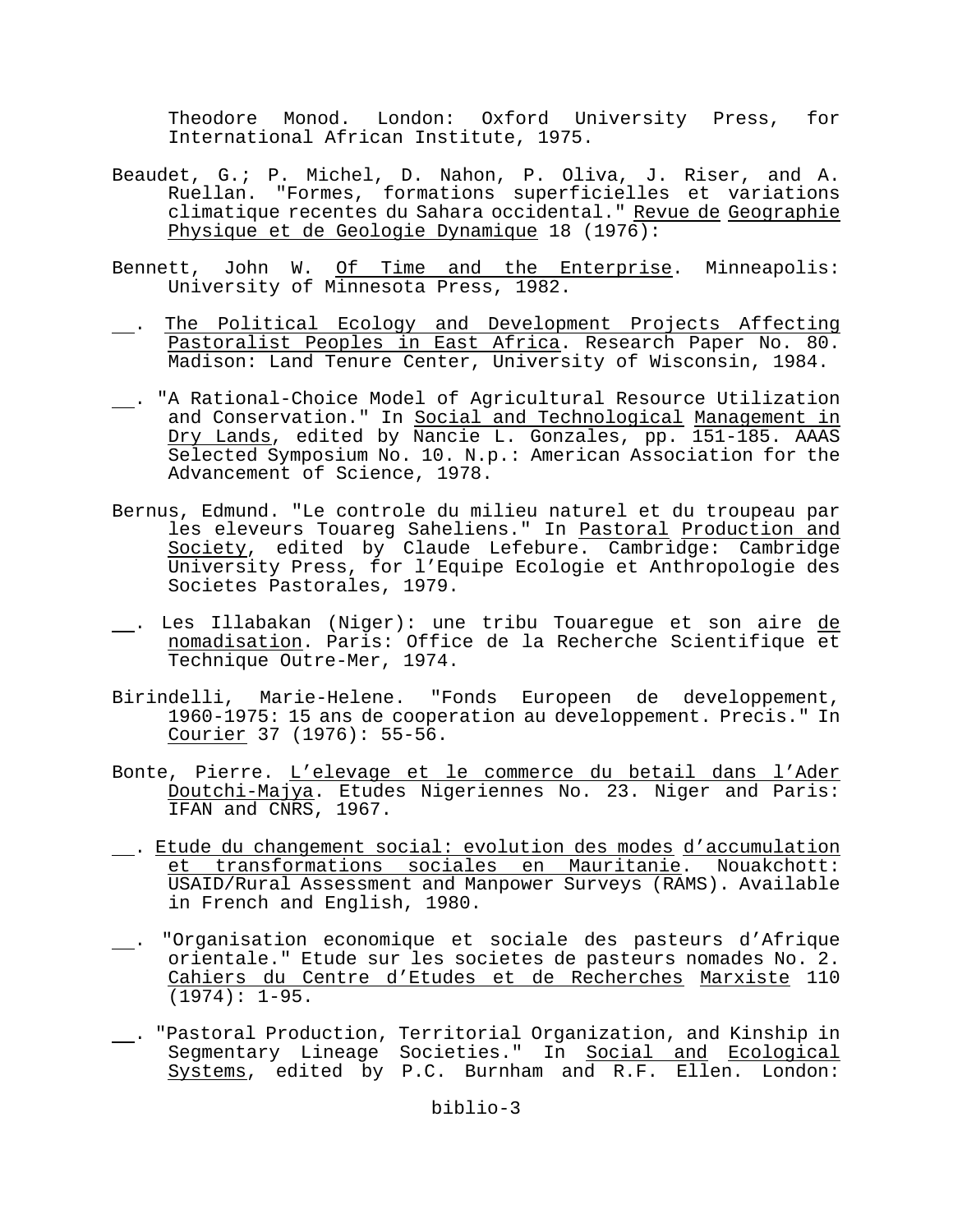Academic Press, 1979.

- Boserup, Ester. The Conditions of Agricultural Growth: The Economics of Agrarian Change Under Population Pressure. Chicago: Aldine, 1965.
- Boudet, George G. "Quelques observations sur les fluctuations du couvert vegetal Sahelien au Gourma malien et leurs consequences pour une strategie de gestion sylvo-pastoral." Bois et Forets des Tropiques 184 (1979): 31-44.
- Bourgeot, Andre. "Analyse des rapports de production chez les pasteurs et les agriculteurs de l'Ahaggar." In Pastoralism in Tropical Africa, edited by Theodore Monod. London: Oxford University Press, for International African Institute, 1975.
- . "Structure de classe, pouvoir politique et organisation de l'espace en pays Touareg." In Pastoral Production and Society, edited by Claude Lefebure. Cambridge: Cambridge University Press, for l'Equipe Ecologie et Anthropologie des Societes Pastorales, 1979.
- Bousquet, G.-H. Precis de droit musulman. 3rd ed., 2 vols. Algiers: Maison des Livres, 1950.
- Box, Thadis W. "Nomadism and Land Use in Somalia." Economic Development and Cultural Change 19 (1971): 222-228.
- Box, Thadis W. and Dean G. Peterson. "Carrying Capacity of Renewable Resources Related to Desertification." In <u>Deser</u>-<br>tification Papers, edited by P. Reining. Washington, DC: American Association for the Advancement of Science, 1978.
- Brokensha, David W., Michael M. Horowitz, and Thayer Scudder. The Anthropology of Rural Development in the Sahel. Binghampton, NY: Institute for Development Anthropology and U.S. Agency for International Development, 1977.
- Calef, Wesley. Private Grazing and Public Lands. Chicago: University of Chicago Press, 1960.
- Campbell, David J., and George H. Axinn. Pastoralism in Kenya. Africa: Report No. 30. Hanover, NH: American Universities Field Staff, 1980.
- Campbell, David, and James Riddell. "Ecological Consequences of Population Growth and Land Use Change in the Mandara Mountains of North Cameroon." East Lakes Geographer 17 (1982): 5-16.
- Capot-Rey, R. "The Present State of Nomadism in the Sahara." In The Problems of the Arid Zone. Paris: UNESCO, 1962.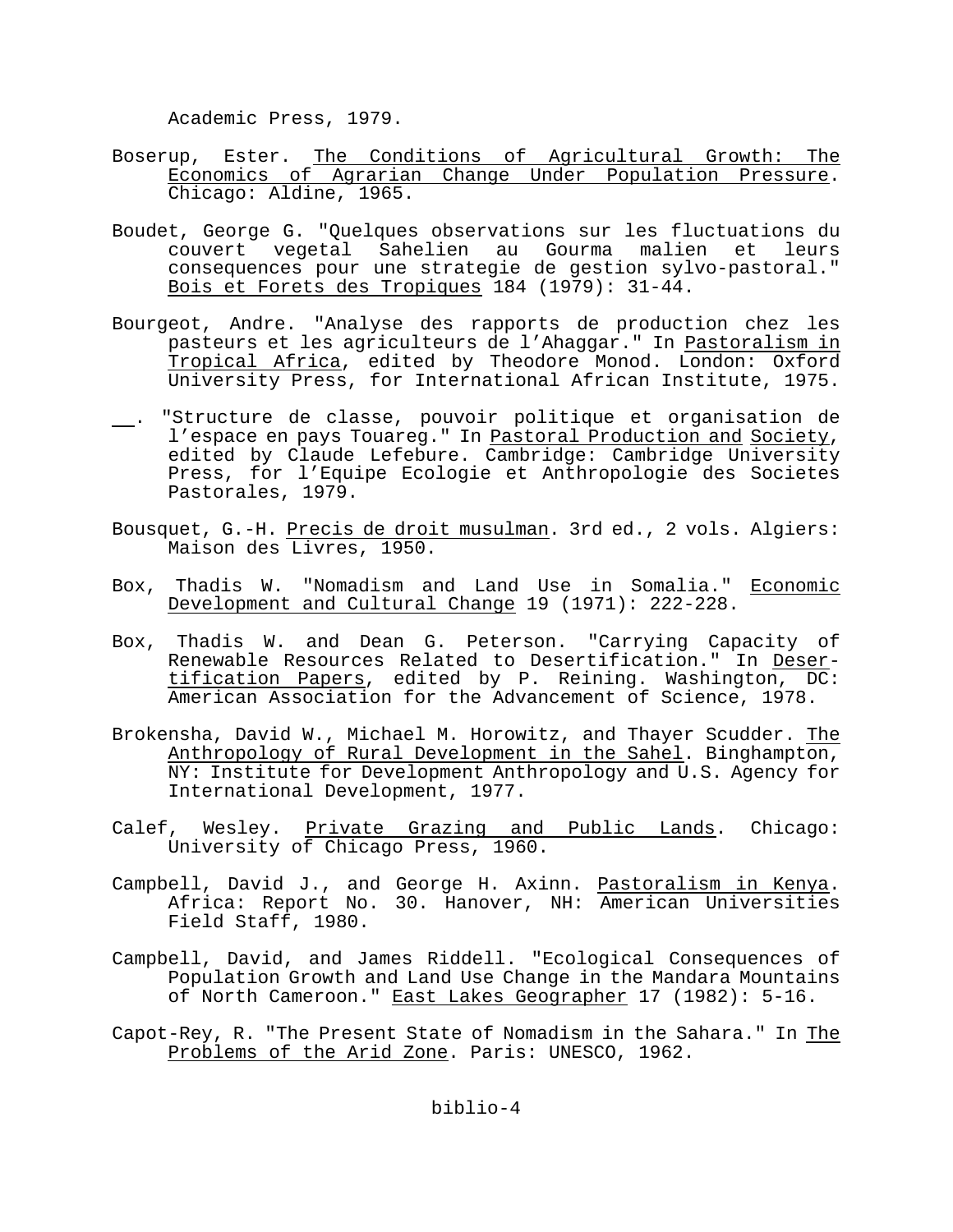- Carl Bro International. An Evaluation of Livestock Management and Production in Botswana: Main Report. 2 vols. Gaborone and Brussels: Ministry of Agriculture, and European Development Fund, 1982.
- Carr, Claudia J. Pastoralism in Crisis: The Dasanetch and Their Ethiopian Lands. Research Paper No. 180. Chicago: Department of Geography, University of Chicago, 1977.
- Carvalho, Cruz de E. "'Traditional' and 'Modern' Patterns of Cattle-Raising in Southwest Angola." Journal of Developing Areas 8 (1974): 199-225.
- Chambers, R., and D. Feldman. Report on Rural Development. Gaborone: Government Printer, 1975.
- Chehata, Ch. Etudes de droit musulman. 2 vols. Paris: Presses Universitaires de France, 1973.
- Ciriacy-Wantrup, S.V., and Richard C. Bishop. "Common Property as a Concept in Natural Resource Policy." Natural Resources Journal 15 (1975): 713-727.
- Clark, Andrew. "The Impact of Exotic Invasion on the Remaining New World Mid-Latitude Grasslands." In Man's Role in Changing the Face of the Earth. Chicago: University of Chicago Press, 1956.
- Cliffe, Lionel, and R. Moorsan. "Rural Class Formation and Ecological Collapse in Botswana." Review of African Political Economy no. 15/16 (1979): 35-52.
- Colclough, C., and S. McCarthy. The Political Economy of Botswana. London: Oxford University Press, 1980.
- Commons, John R. Legal Foundations of Capitalism. New York: Macmillan, 1924.
- Cooley, Charles H. Social Organization. New York: Charles Scribner's Sons, 1929.
- Council on Environmental Quality and U.S. Department of State. The Global 2000 RePort to the President. Vol. 2, Technical Report.<br>Washington: Government Printing Office, 1980.
- Curasson, Georges. "L'animale au Soudan francais." In VIe Conqres International d'Argiculture Tropicale et Sub- tropicale. 3 Vols. Paris: Secretariat General de l'Association Scientifique Internationale d'Agriculture des Pays Chauds et de son Comite, 1932.
- Curtin, Philip; Steven Feierman, Leonard Thompson, and Jan Vansina. African History. Boston: Little, Brown, 1978.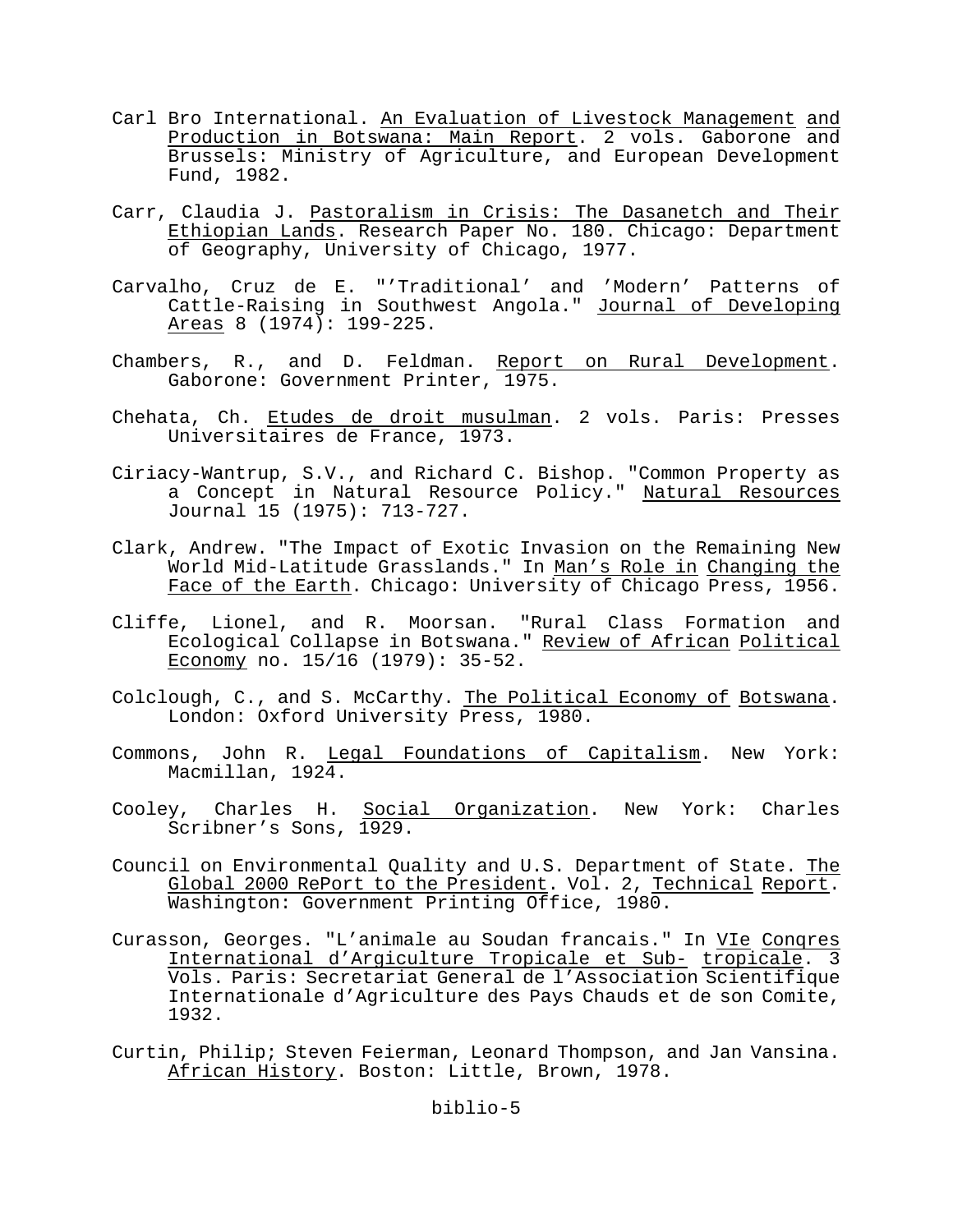- Daget, J., and Amadou Hampate Ba. L'empire Peul du Macina. Bamako: IFAN, 1955. Reprint, Paris: Mouton, 1962.
- Dahl, Gudrun. "Ecology and Society: The Boran Case." In Pastoral Production and Society, edited by C. Lefebure. Cambridge: Cambridge University Press, for l'Equipe Ecologie et Anthropologie des Societes Pastorales, 1979.
- Dahl, Gudrun, and A. Hjort. Having Herds: Pastoral Herd Growth and Household Economy. Studies in Social Anthropology No. 2. Stockholm: Department of Social Anthropology, University of Stockholm, 1976.
- Dalton, George. "Symposium: Economic Anthropology and the Work of Karl Polanyi." In Research in Economic Anthropology, vol. 4, edited by G. Dalton. Greenwich, CT: JAI Press, 1981.
- Dalton, George. "Traditional Production in Primitive African Economies." In Tribal and Peasant Economies, edited by G. Dalton. Austin: University of Texas Press, 1967.
- Dandekar, V.M. Economic and Social Problems of Tribal Populations in the Period of Individualization of Tenure. Fort Portal, Kenya: Development Center on Land Policy for East and Central Africa, 1960.
- Darling, F. Fraser, and Mary A. Farvar. "Ecological Consequences of Sedentarization of Nomads." In The Careless Technology, edited by M.T. Farvar and J.P. Milton. Garden City, NY: Natural History Press, 1972.
- Davis, Kingsley. Human Society. New York: Macmillan, 1949.
- De Crozals, J. Les Peuls: etude d'ethnologie africaine. Paris: Mai tonneure, 1883.
- Delgado, Christopher L. The Southern Fulani Farming System in Upper Volta: A Model for the Integration of Crop and Livestock Production in the West African Savannah. African Rural Economy Paper No. 20. East Lansing: Department of Agricultural Economics, Michigan State University, 1979.
- Demsetz, Harold. "Toward a Theory of Property Rights." American Economic Review (Papers and Proceedings) 57 (1967): 347-359.
- Derrick, Jonathan. "The Great West African Drought, 1972-74." African Affairs 76 (1977): 537-586.
- De Vos, Antoon. Africa, the Devastated Continent? Hague: Dr. W. Junk b.v. Publishers, 1975.
- Dorner, Peter, and Don Kanel. "Introduction: Some Economic and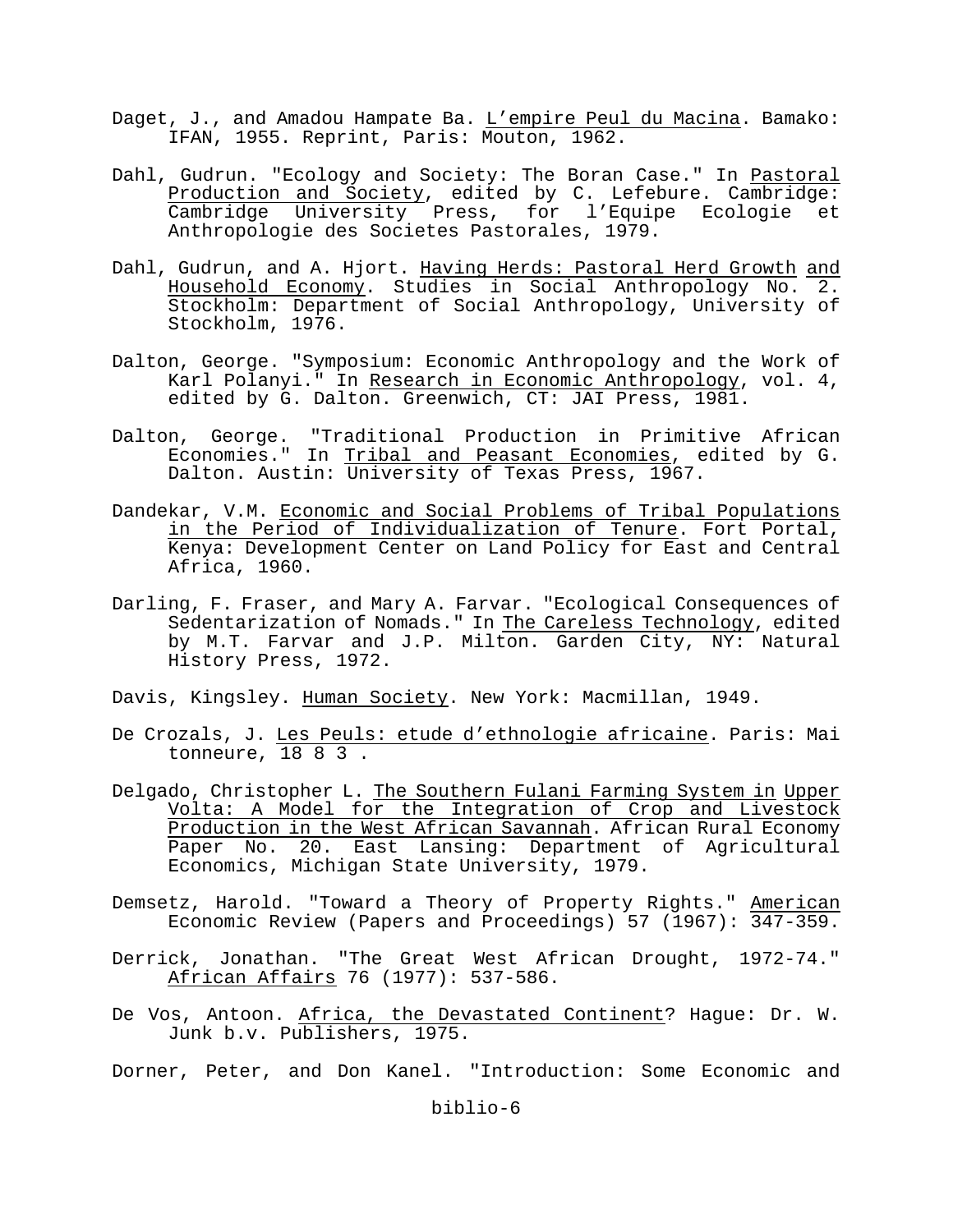Administrative Issues in Group Farming." In Cooperative and Commune: Grou~ Farminq in the Economic Develo~ment of Aqriculture, edited by P. Dorner. Madison: University of Wisconsin Press, 1977.

- Dregne, Harold E. Arid Lands in Transition. AAAS Publication No. 90. Washington: American Association for the Advancement of Science, 1970.
- Dresch, Jean. "Reflection on the Future of the Semi-Arid Regions." In African Environments, edited by Paul Richards. London: International African Institute, 1975.
- Dubie, P. "La vie materielle des Maures." IFAN Memoires [Dakar] 23 (1953): 111-252.
- DuBois, Victor D. "Food Supply in Mali." American Universities Field Staff Reports, West Africa series, vol. 16, no. 1. Hanover, NH: AUFS, 1975.
- Dumont, Rene. False Start in Africa. New York: Praeger, 1969.
- Dupire, Marguerite. Organisation sociales des Peul: Etude d'ethnographie comparee. Paris: Plon, 1970.
- . Peuls nomades: Etude descriptive des Wo'daa'be du Sahel nigerien. Travaux et memoires No. 64. Paris: Institut d'Ethnologie, 1962.
- . "Trade and Markets in the Economy of the Nomadic Fulani of Niger (Bororo)." In Markets in Africa, edited by P. Bohannan and G. Dalton. Evanston, IL: Northwestern University Press, 1962.
- Dyson-Hudson, Neville. "The Study of Nomads." In Perspectives on Nomadism, edited by W. Irons and N. Dyson-Hudson. Leiden, Netherlands: Brill, 1972.
- Elias, T.O. The Nature of African Customary Law. Manchester: Manchester University Press, 1956.
- . Nigerian Land Law, 4th ed. London: Sweet and Maxwell, 1971.
- . Nigerian Land Law and Custom. N.p.: Routledge and Kegan Paul, 1951.
- El Sammani, M.O. "Involvement of Rural Communities in Water Resource Planning and Management, in the Sudan." M.A. thesis, Reading University, 1972.
- Equipe SEPH [Secretariat d'Etat a la Promotion Humaine]. "Etudes socio-economique de les zones Toulekedi et Sarre." Promotion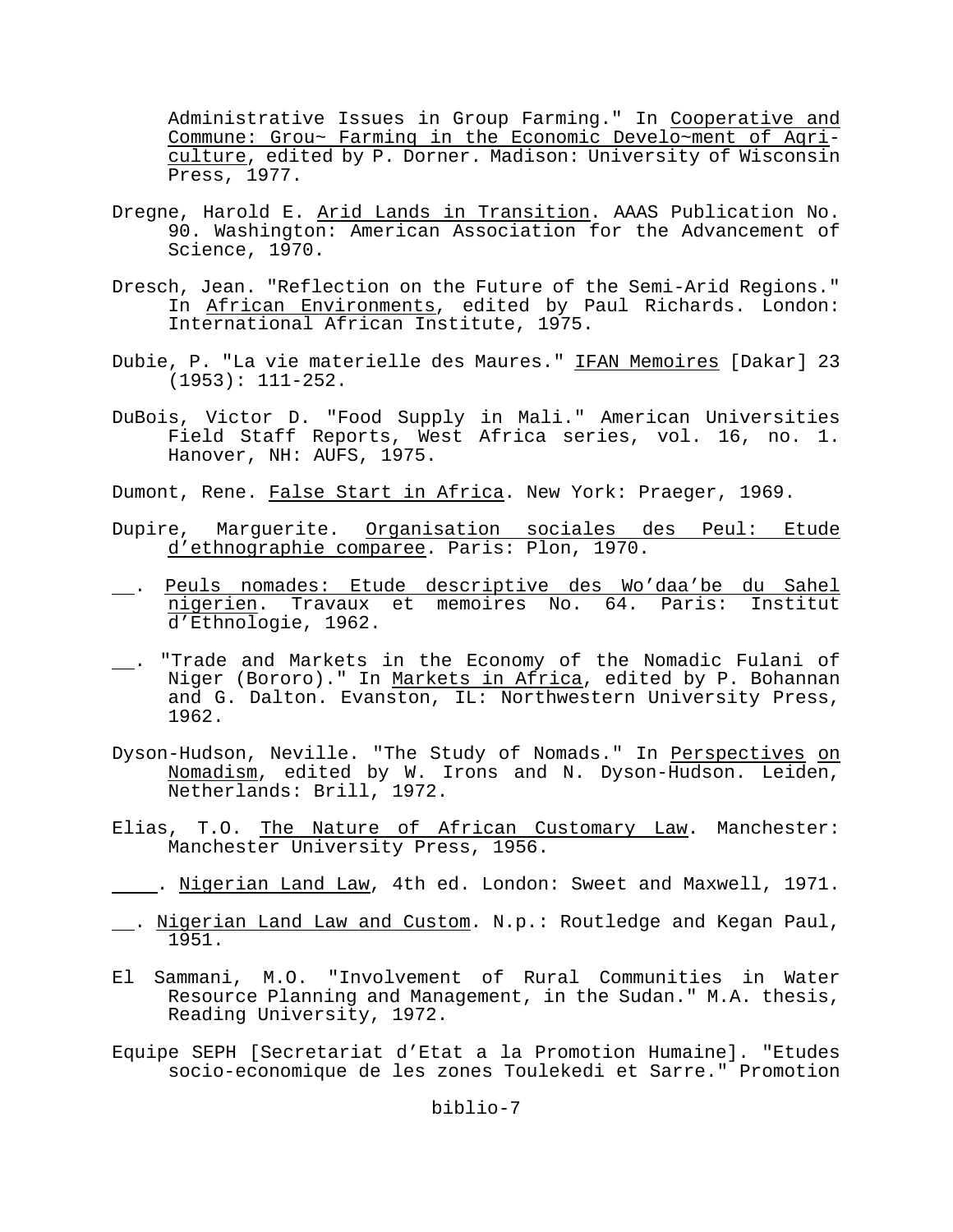Humaine. Mimeographed. Dakar: Secretariat d'Etat, 1980.

- Evans-Pritchard, E.E. The Nuer. Oxford: Oxford University Press, 1940.
- Evenari, M., et al. "Ancient Agriculture in the Negev." Science 133 (1961): 796-797.
- Faure, Hugues, and Jean-Yves Gac. "Will the Sahelian Drought End in 1985?" Nature 291 (1981): 475-478.
- Fell, A.M. Administrative Reform in Senegal: The Rural Community. Paris: Club du Sahel, 1978.
- Ferguson, Donald T. A Conceptual Framework for the Evaluation of Livestock Production Development Projects and Programs in Sub-Saharan West Africa. Ann Arbor: Center for Research on Economic Development, University of Michigan, 1980.
- Fikri, Mona. "Social Change: Social Organization of Agricultural Production." Mimeographed. Nouakchott, Mauritania: USAID/RAMS, 1980.
- Food and Agricultural Organization. "Animal Husbandry, Production and Range Management in the Near East." 1972.
- . "Conference FAO/PNUE sur l'amenagement ecologique des parcours arides et semiarides d'Afrique et du Proche-Orient, Rome, 3-8 fevrier 1975." Rome: FAO, 1975.
- . FAO Production Yearbook. Rome: FAO, 1980.
- . "Food Composition Tables for Use in Africa." Rome: FAO, 1976.
- . "Provisional Food Balance Sheets." Rome: FAO, 1977.
- . "Settlement in Agriculture of Nomadic, Semi-Nomadic, and Other Pastoral People." FAO-TA 2810. Group Fellowship Study Tour Reports. Near East Regional Study. n.p.: n.d.
- . "The Settlement of Nomads in Africa and the Near East." FAO-RP20. Expert Consultation. Rome: FAO, 1972.
- Ford, J. "The Influence of Tsetse Flies on the Distribution of African Cattle." In Proceedings of the First Federal Science Congress. Salisbury, Rhodesia, 1960.
- . The Role of the Trypanosomiases in African Ecology. Oxford: Clarendon Press, 1971.
- Forde, C. Daryll. Habitat, Economy and Society. New York: Harcourt Brace, 1934.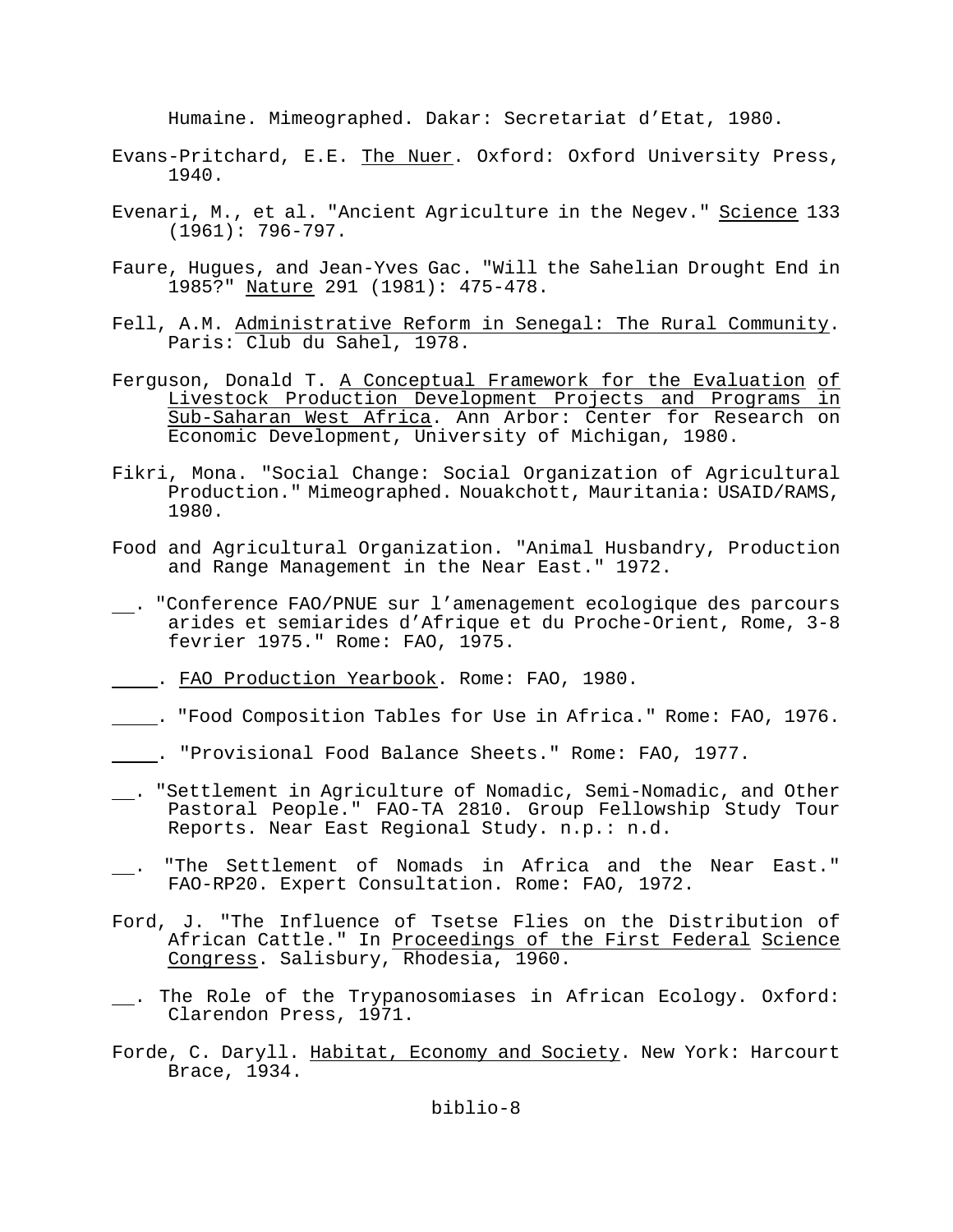- Fumagalli, Carl T. "An Evaluation of Development Projects Among East African Pastoralists." Special Issue, "The Social Sciences and African Development Planning." African Studies Review 21 (1978): 49-63.
- Fransois, George. L'Afrique occidentale Francaise. Paris: Payot, 1920.
- . "Les productions de l'Afrique Orientale Fransaise." Meluni Imprimerie Administrative, 1918.
- Franke, Richard W., and Barbara H. Chasin. "Peanuts, Peasants, Profits, and Pastoralists." Peasant Studies 8(3) (1979): 1-30.
- . Seeds of Famine. Montclair, NJ: Allanheld, Osmun, 1980.
- Galaty, John G. "Introduction: Nomadic Pastoralists and Social Change." In Change and Development in Nomadic and Pastoral Societies, edited by J.G. Galaty and P.C. Salzman. Leiden, Netherlands: J. Brill, 1981.
- Galaty, John G. "The Maasai Group-Ranch: Politics and Development in an ~frican Pastoral Society." In When Nomads Settle: Processes of Sedentarization as Adaptation and Response, edited by P.C. Salzman, Chapter 11. New York: J.F. Bergin and Praeger, 1980.
- Galaty, John G., Dan R. Aronson, and Philip C. Salzman. The Future of Pastoral Peoples: Proceedings of a Conference held in Nairobi, Kenya, 1980. Ottawa: International Development Research Center, for the Commission on Nomadic Peoples, International Union of Anthropological and Ethnological Sciences, 1981.
- Galaty, John G., et al. "Organizations for Pastoral Development: Contexts of Causality, Change, and Assessment." In The Future of Pastoral Peoples, edited by J. Galaty, D. Aronson, and P.C. Salzman. Ottawa and Montreal: Published with the assistance of the International Development Research Center and McGill University, 1981.

Gallais, Jean. Le delta interieur du Niger. Dakar: IFAN, 1967.

- Gallais, Jean, and G. Boudet. Projet de code pastoral concernant plus specialement la region du delta central du Niger au Mali. Maison-Alfort, France: IEMVT, 1980.
- Ganon, M.F. "The Nomads of Niger." In Population Growth and Socioeconomic Change in West Africa, edited by J.C. Caldwell. New York: Columbia University Press, 1975.

Gattimara, Giancarlo Castelli, El Joud Ould Saleck, and ~hmed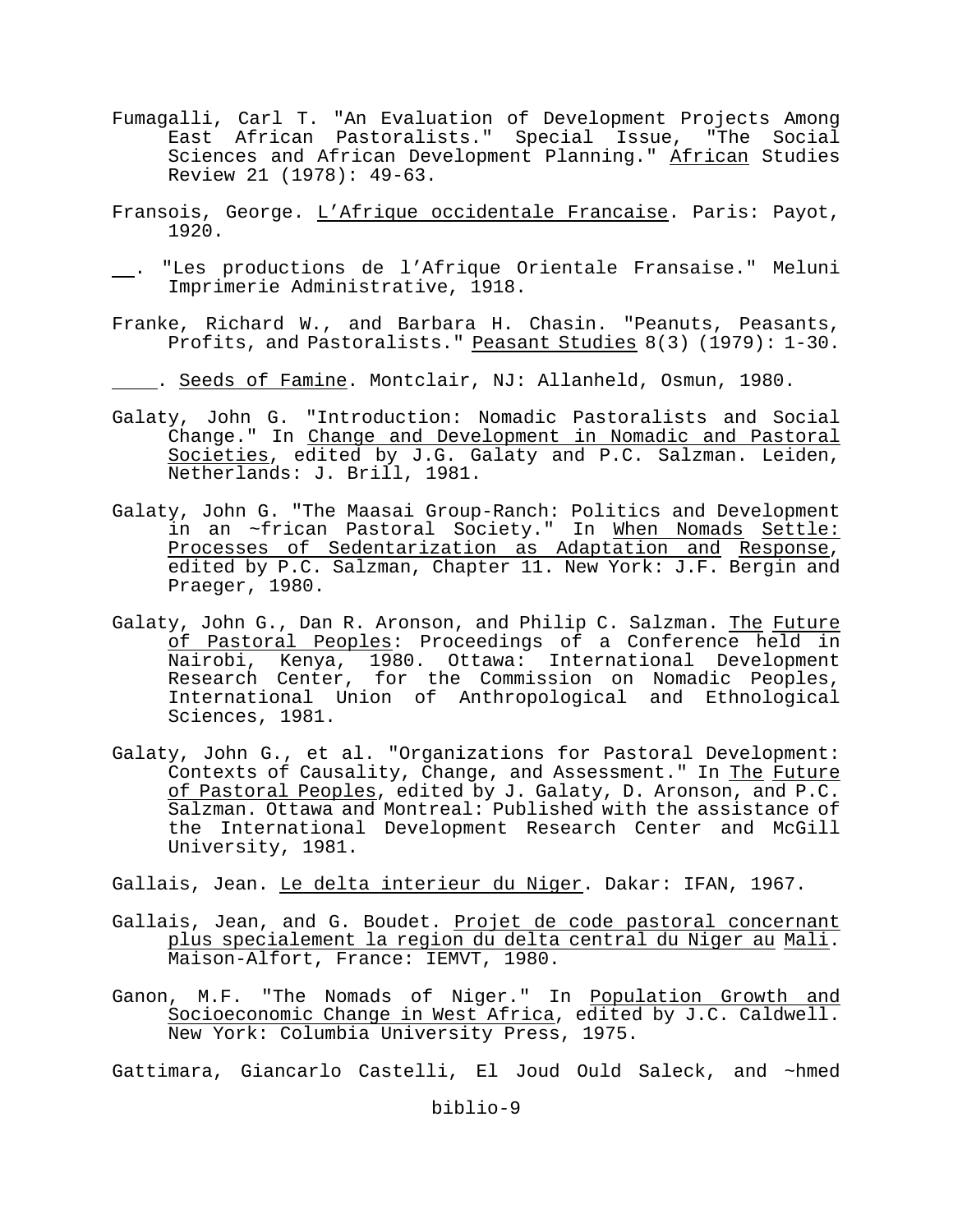Aidara. La culture et la societe Pastoral Maure dans une dynamique de developpement. Nouakchott, Mauritania: Food and Agriculture Organization and Government of Mauritania, 1979.

- Giraud, Henry. "L'elevage au Soudan: son avenir." Thesis, Ecole Veterinaire, Maison-Alfort, France, 1946.
- Glantz, Michael H. "Man, State and the Environment: An Inquiry Into Whether Solutions to Desertification in the West African Sahel Are Known But Not Applied." Canadian Journal of Development Studies 1 (1980): 75-97.
- Glantz, Michael H., ed. Desertification: Degradation in and Around Arid Lands. Boulder, CO: Westview Press, 1977.
- Glauber, Joseph W. "National Development and the Malian Pastoralist: An Analysis of Fulbe Land Use." Paper presented at Land Tenure Center, University of WisconsinMadison, 1980.
- Government of Botswana. National Policy for Rural Development: The Government's Decisions on the RePort on Rural Development by R. Chambers and D. Feldman. Gaborone: Government Printer, 1973.
- . National Policy on Tribal Grazing Land. Government White Paper No. 2. Gaborone: Government Printer, 1975.
- Government of Botswana. Ministry of Finance and Development Planning. "Rural Development in Botswana." Government White Paper No. 1 of 1972. Mimeographed. Gaborone: Ministry of Finance and Development Planning, 1972.
- Government of Botswana. Ministry of Finance and Development Planning. Central Statistics Office. The Rural Income Distribution surveY in 1974/75. Gaborone, 1976.
- Government of Botswana. Range Management Centre. Evaluation Unit (EU). The Management of Communal Grazing in Botswana.<br>Gaborone: Ministry of Agriculture, 1981.
- Government of France. Ministere de la Cooperation. Role possible de la Vallee du Senegal dans les economies de la Mauritanie et du Senegal. Paris: Le Service, 1976.
- Government of France. Ministere de la Cooperation/Societe Centrale pour l'Equipement du Territoire (SCET). Projet de developpement de l'elevage dans le Mugamba (Province de Mwaramoya). Paris: Ministere de la Cooperation/SCET, 1975.
- Government of Kenya. Development Plan: 1974-1978. Nairobi: Government Printer, 1974.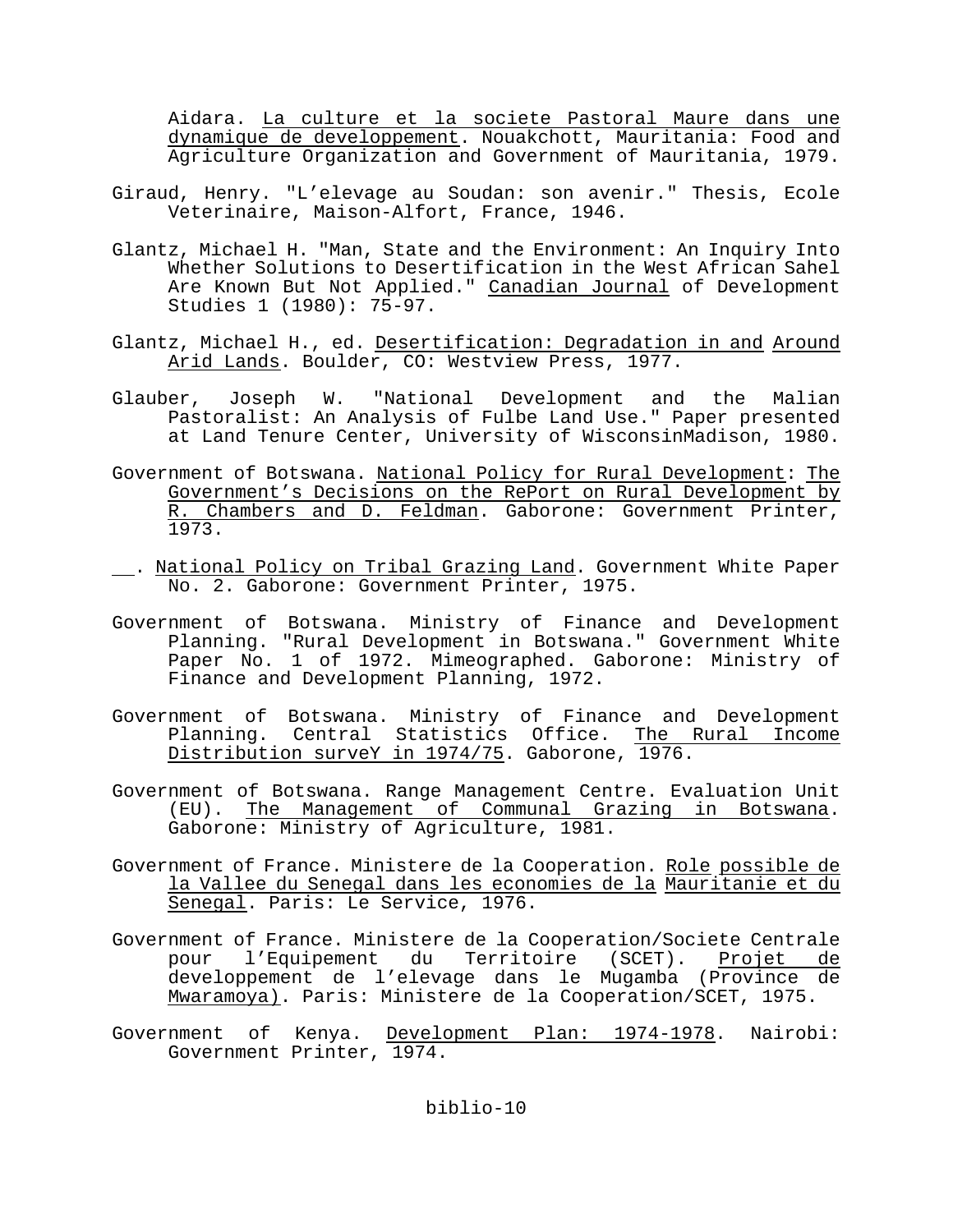Government of Mauritania. Third Plan of Development. Nouakchott, 1981.

- Government of Mauritania. Commission Chargee de l'Etude des Problemes Fonciers. Rapport de terrain de la mission d'enquete. Nouakchott: Ministere Charge de la Permanence, Gouvernement de Mauritania, 1980.
- Government of Senegal. Code de l'administration communale. Rufisque: Imprimerie Nationale, 1974.
- Green, R.H. "Gale Warnings: Fragments of Charts and Guides for Navigators." Development Dialogue no. 1 (1980): 35-59.
- Griffin, Keith. "Increasing Poverty and Changing Ideas About Development." Development and Change 8 (1977): 491-508.
- Groupement d'Etudes et de Recherches pour le Developpement de l'Agronomie Tropicale. "Localisation des intervention hors de France metropolitaine." Mimeographed. Paris: GERDAT, 19 7 9.
- Gulbrandsen, Ornulf. Agro-Pastoral Production and Communal Land Use: A Socio-Economic StudY of the Banqwaketse. Gaborone, Botswana: Ministry of Agriculture, 1980.
- Gulliver, P.H. The Family Herds: A Study of Two Pastoral Tribes in East Africa: Jie and Turkana. London: Routledge and Kegan Paul, 1955.
- Haaland, Gunnar. "Nomadism as an Economic Career Among the Sedentaries of the Sudan Savannah Belt." In Essays in Sudan Ethnography, edited by I. Cunnison. London: C. Hurst, 1972.
- . "Pastoral Systems of Production: The Socio-Cultural Context and Some Economic and Ecological Implications." In Land Use and Develo~ment, edited by Phil O'Keefe and Ben Wisner. African Environment Special Report No. 5. London: International African Institute, 1977.
- Hall, D.O. "Biomass for Energy--A Worldwide View." In Renewable Resources, edited by E. Campos-Lopez. New York: Academic Press, 1980.
- Hardin, Garrett. "The Tragedy of the Commons." Science 162 (~968): 1243- 1248.
- Hardin, Garrett, and John Baden. Managing the Commons. San Francisco: W.H. Freeman, 1977.
- Hatfield, C.D. "Masai Range Development Pro]ect, August 1973August 1975: End of Tour Report." Arusha, Tanzania, 1975.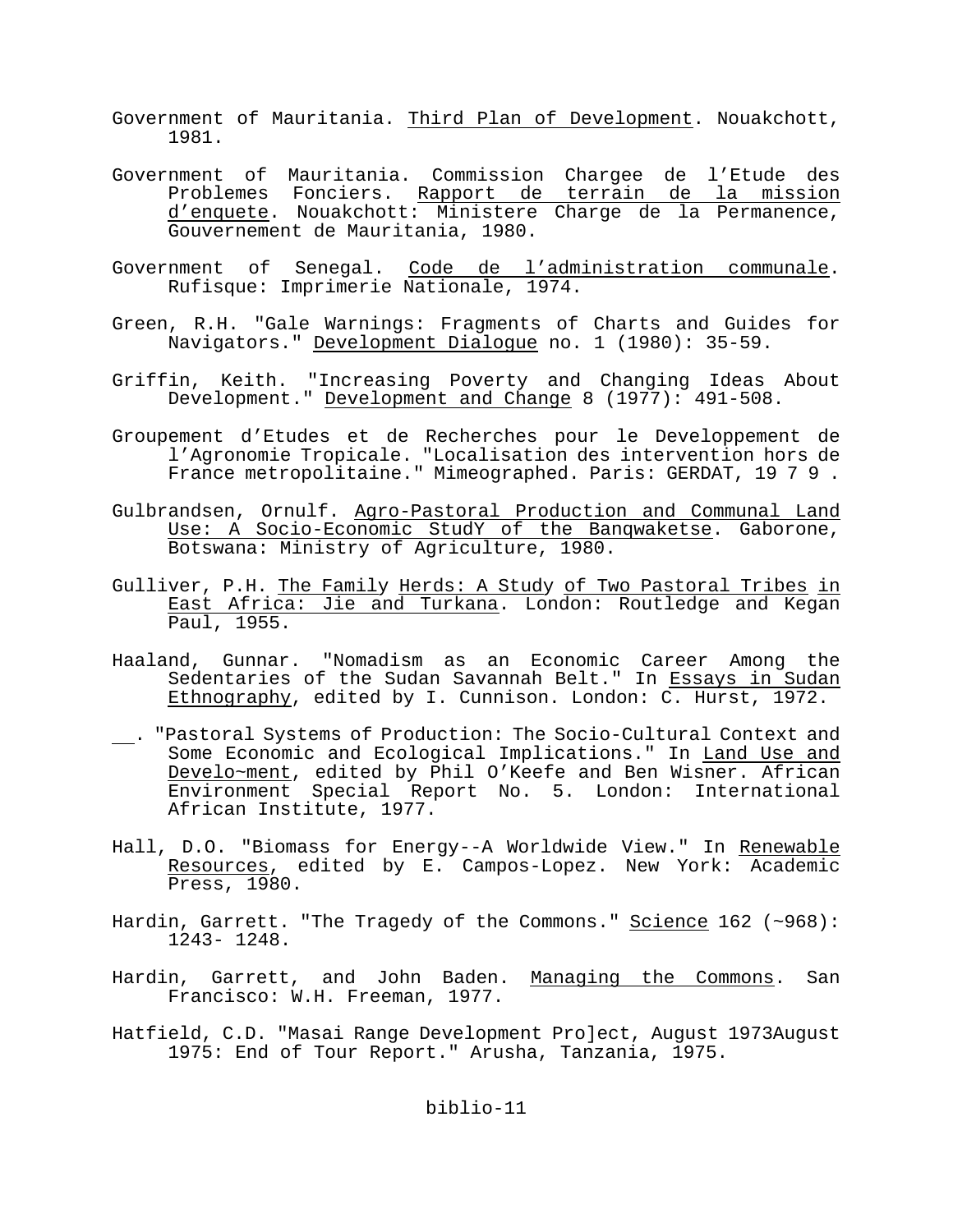- Hedlund, G.B. The Impact of Group Ranches on a Pastoral Society. Institute for Development Studies Paper No. 100. Nairobi: Institute for Development Studies, University of Nairobi, 1971.
- Helland, J. An Anthropologist's View of Group Ranch Development.<br>Livestock Development Course Note No. 24. Nairobi: Livestock Development Course Note No. 24. Nairobi: International Livestock Centre for Africa, 1978.
- . An Outline of Group Ranching in Pastoral Maasai Areas of \_ enya. Working Document No. 24. Nairobi: International Livestock Centre for Africa, 1980.
- ... Some Aspects and Implications of the Development of Grazing Blocks in Northeastern Province, Kenya. Working Document. Nairobi: International Livestock Centre for Africa, 1980.
- Henri, Bruno. Regime des eaux en droit musulman. Paris: Librairie Nouvelle de Droit et de Jurisprudence, 1913.
- Herskovits, Melville J. "The Cattle Complex in East Africa." American Anthropologist 28 (1926): 230-272, 361-388, 494-528, and 633-644.
- Hess, Oleen. The Establishment of Cattle Ranching Associations Among the Masai in Tanzania. Occasional Paper No. 7. Washington, DC: U.S. Agency for International Development, 19 76.
- Hickey, Joseph. "Fulani Nomadism and Herd Maximization: A Model for Government Mixed Farming and Ranching Schemes. "In Proceedings of the First International Rangeland Congress, edited by Donald N. Hyder. Denver, CO: Society for Range Management, 19 78.
- Hill, Polly. Studies in Rural Capitalism in West Africa. Cambridge: Cambridge University Press, 1970.
- Hirschman, Albert O. Development Projects Observed. Washington, DC: Brookings Institution, 1967.
- Hitchcock, Robert K. "Tradition, Social Justice and Land Reform." In Land Reform in the Making: Tradition, Public Policy and Theology in Botswana, edited by Richard P. Werbner . London : Rex Collings, 1982 .
- Hjort, Anders. "Herds, Trade and Grain: Pastoralism in a Regional Perspective." In The Future of Pastoral Peoples,

edited by J.G. Galaty, D. Aronson, and P.C. Salzman. Proceedings of a Conference Held in Nairobi, Kenya, 1980. Ottawa: International Development Research Center, for the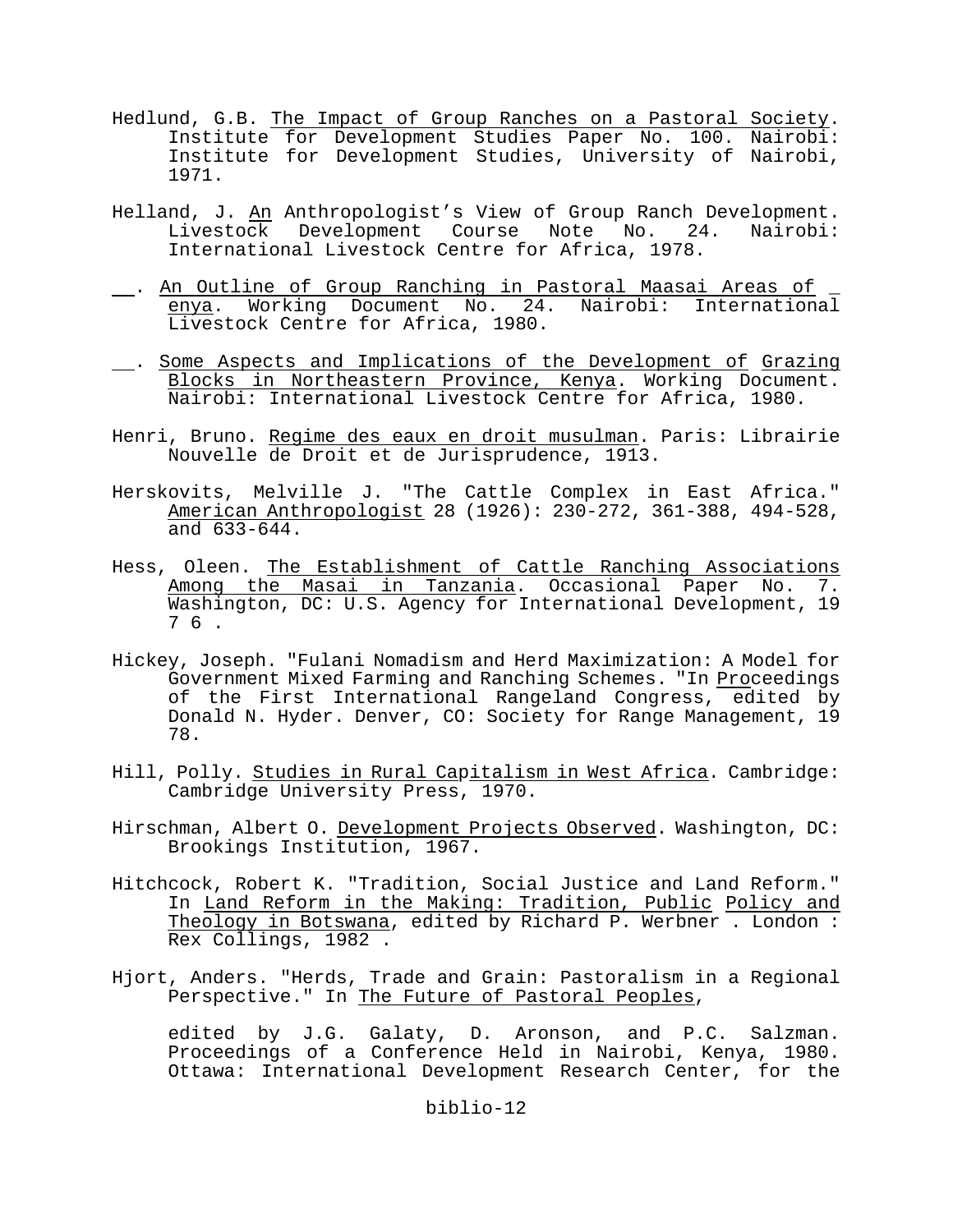Commission on Nomadic Peoples, International Union of Anthropological and Ethnological Sciences, 1981.

- Hoben, Allan. Lessons From a Critical Examination of Livestock Projects in Africa. AID Program Evaluation Working Paper No. 26. Washington, DC: U.S. Agency for International Development, 1979.
- Hodder, B.W. "A Note on Not Perpetuating the Status Quo." African Affairs 73 ( 1974 ): 159-161 .
- Hopcraft, Peter N. "Economic Institutions and Pastoral Resources Management: Considerations for a Development Strategy." In The Future of Pastoral Peoples, edited by J.G. Galaty, D. Aronson, and P.C. Salzman. Proceedings of a Conference Held in Nairobi, Kenya, 1980 . Ottawa : International Development Research Center, for the Commission on Nomadic Peoples, International Union of Anthropological and Ethnological Sciences, 1981.
- Hopen, C. Edward. The Pastoral Fulbe Family in Gwandu. London: Oxford University Press, 1958.
- Horowitz, Michael M. "Ethnic Boundary Maintenance Among Pastoralists and Farmers in the Western Sudan (Niger)." Journal of Asian and African Studies 7 ( 1972 ): 105-114 .
- . "Herdsmen and Husbandmen in Niger: Values and Strategies." In Pastoralism in Tropical Africa, edited by Theodore Monod. London: Oxford University Press, for International African Institute, 1975.
- . "The Sociology of Pastoralism and African Livestock Projects." Background paper for USAID Workshop on Pastoralism and African Livestock Projects, Harper's Ferry, West Virginia, September 24-26, 1979. Binghamton, NY: Institute for Development Anthropology, 1979.
- Hyden, Goran. Beyond Ujamaa in Tanzania. Berkeley: University of California Press, 1980.
- Hyder, Donald N., ed. Proceedings of the First International Rangeland Congress. Denver, CO: Society for Range Management, 19 7 8 .
- Ichefegh, Attoujani. Problemes economiques, sociaux et politiques du developpement chez les Touaregs Iwellemmedan de la Republique du Niger. Ottawa: Institut de Cooperation Internationale, University of Ottawa, 1976.

Ingham, Kenneth. A History of East Africa. London: Longmans, 1962. Ingram, Helen; R. Nichols; A. Gault; and P. Rosenfield. Management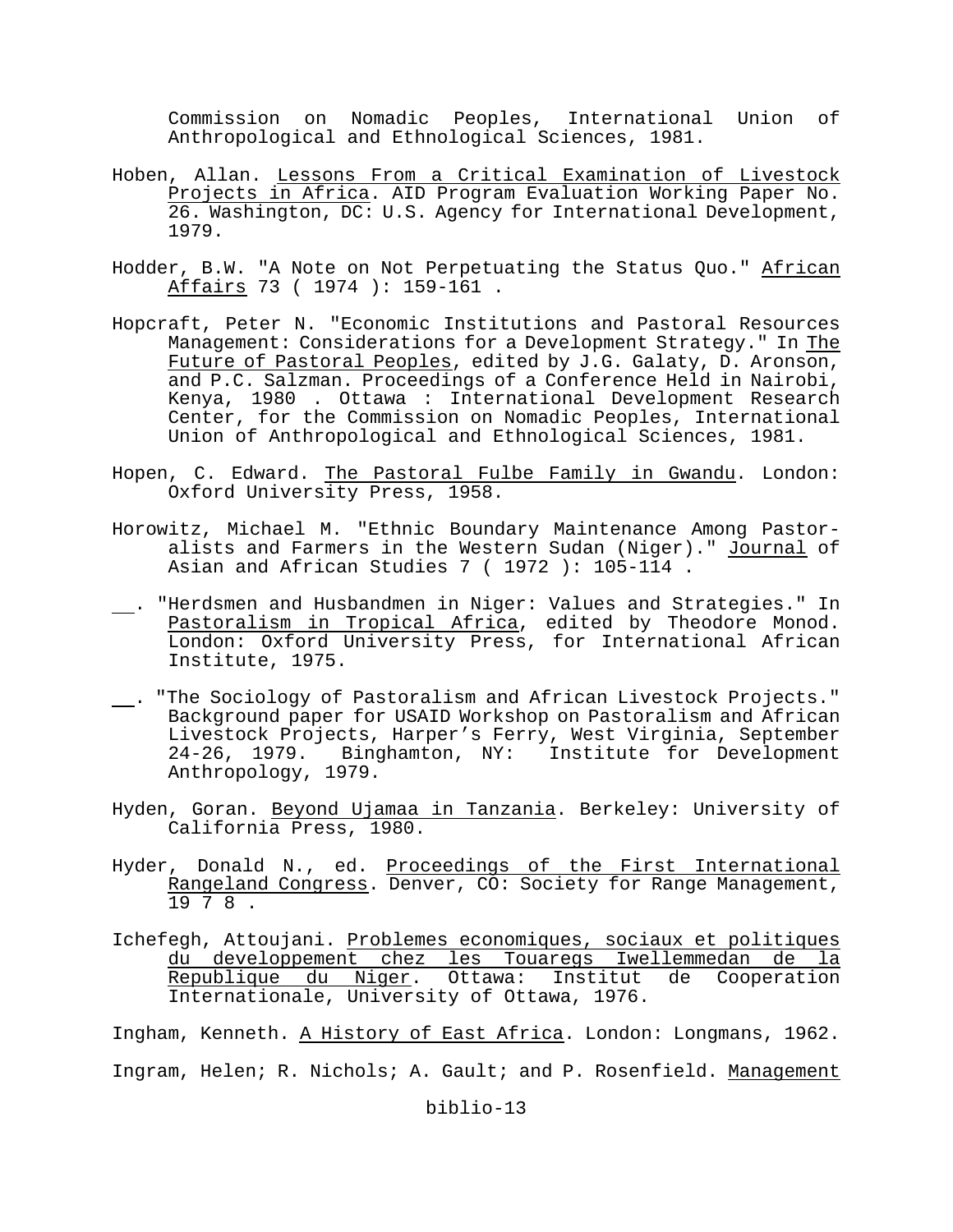of Arid Lands: An Aqenda for Research. Discussion Paper No. D-42. Report prepared under a grant from the National Science Foundation, Applied Research and Science Applications Directorate. Tucson: University of Arizona, 19 8 1.

- International Bank for Reconstruction and DevelopmentInternational Development Association. Appraisal of Livestock Development Project: Kenya. Report No. 193a-KE. N.p.: IBRD-IDA Agricultural Credit and Livestock Division, Eastern Africa Regional Office, 1974.
- . Appraisal of Second Livestock Development Pro]ect: Ethiopia. Report No. PA-136a. N.p.: IBRD-IDA Projects Department, Agriculture Division, Eastern Africa, 1972.
- . Appraisal of Second Livestock Project: Tanzania. Report No. 51a-TA. N.p.: IBRD-IDA Agriculture Projects Department, Eastern Africa Regional Office, 1973.
- . Appraisal of the Trans-Juba Livestock Project: Somalia. Report No. 261-SO. N.p.: IBRD-IDA Agricultural Credit and Livestock Division, Eastern Africa Project Department, 1974.
- . Tanzania: Appraisal of Dairy Development Project. Report No. 765-TA. N.p.: IBRD-IDA Agricultural Credit and Livestock Division, Eastern Africa Region, 1975.
- . Tanzania: Second Livestock Development Project: Report of the Review Mission (Nov. 6-Dec. 2, 1976; Mar. 8-Mar. 12, 1977). Report No. 382-TA. N.p.: IBRD-IDA Agricultural Credit and Livestock Division, Eastern Africa Region, 1977.
- International Livestock Centre for Africa. Range Livestock Production Systems. Botswana Working Document No. 6. Nairobi, 1982.
- Irons, William, and Nevelle Dyson-Hudson, eds. Perspectives on Nomadism. Leiden, Netherlands: E.J. Brill, 1972.
- Jacobs, Alan H. "Maasai Pastoralism in Historical Perspective." In Pastoralism in Tropical Africa, edited by Theodore Monod. London: Oxford University Press for International African Institute, 1975.
- Jacoby, Erich H. Man and Land: The Fundamental Issue in Devel- opment. London: Andre Deutsch, 1971.
- Jahnke, H.E. A Historical View of Range Development in Kenya. Livestock Development Course Note No. 23.1. Nairobi: International Livestock Centre for Africa, 1978.

Jarvis, L.S. "Cattle as Capital Goods and Ranchers as Portfolio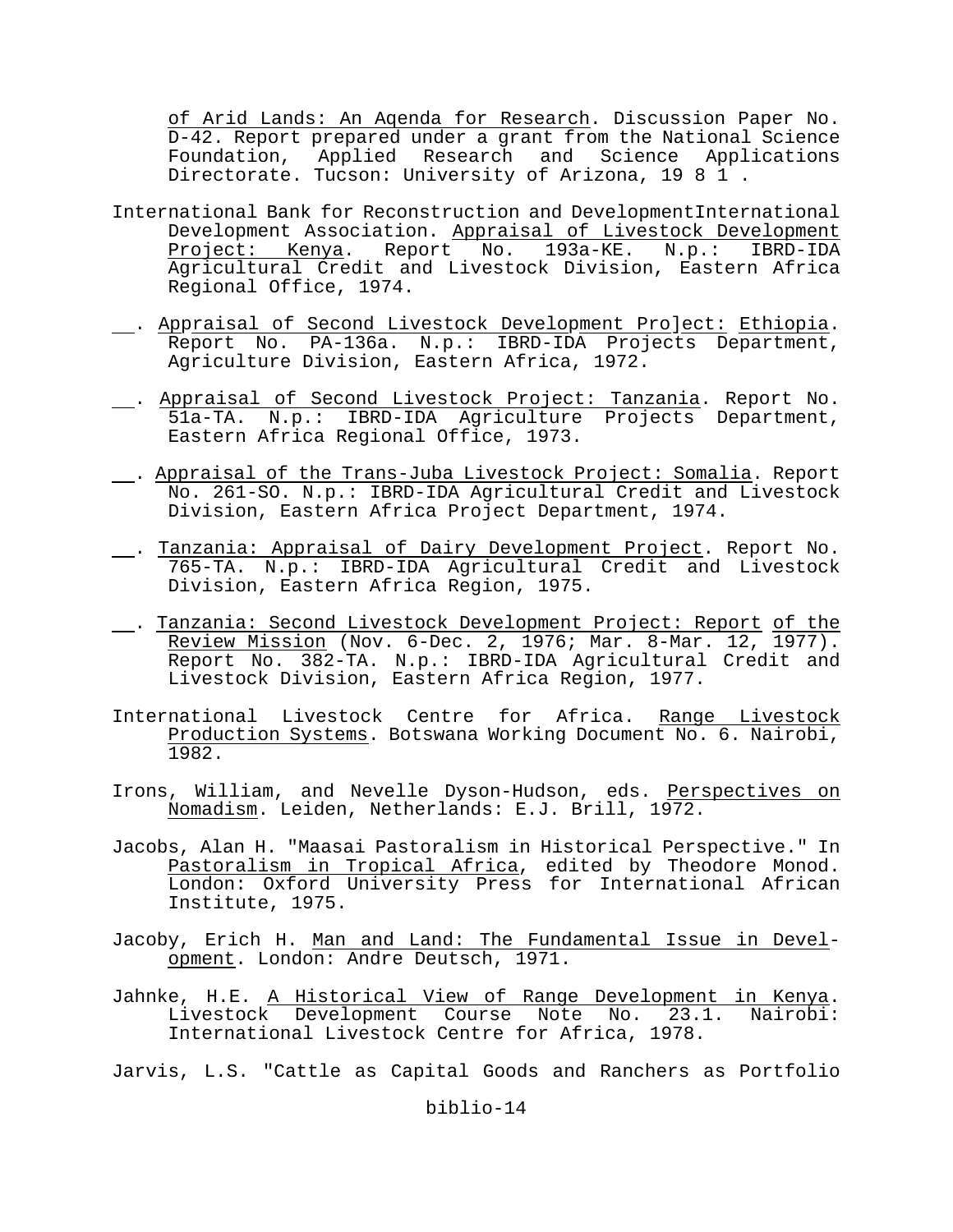Managers: An Application to the Argentine Cattle Sector." Journal of Political Economy 82 ( 1974 ): 489-520 .

- Johnson, Douglas L. The Response of Pastoral Nomads to Drought in the Absence of Outside Intervention. New York: United Nations Special Sahelian Office, 1973.
- Johnston, Sir Harry Hamilton. A History of the Colonization of Africa by Alien Races. Cambridge: Cambridge University Press, 1899.
- Kane, C. "Rapport." Mimeographed. Bakel, Senegal: USAID, 1980 .
- Kanel, Don. "Land Tenure as a Policy Issue in the Modernization of Traditional Societies." In Land Reform in Latin America: Issues and Cases, edited by Peter Dorner, pp. 23-35. Land Economics Monograph No. 3. Madison: Land Economics for the Land Tenure Center at the University of Wisconsin, 1971.
- Kassapu, Samuel. \_s depenses de recherche agricole dans 34 pays d'Afrique tropicale. Paris: Centre de Developpement de l'OCDE [Organisation de Cooperation et de Developpement Economique], 1976.
- Keay, R.W.J., ed. Vegetation Map of Africa South of the Tropic of Cancer. Oxford: Oxford University Press, 1959.
- Khama, Seretse. National Policy on Tribal Grazing Land. Government White Paper No. 2 of 1975. Gaborone, Botswana: Government Printer, 1975.
- Kjekshus, Helge. Ecology Control and Economic Development in East African History. London and Nairobi: Heinemann,
- Konczacki, Z.A. The Economics of Pastoralism: A Case Study of Sub-Saharan Africa. London: Frank Cass, 1978.
- Korten, David C. "Social Development: Putting People First." In Bureaucracy and the Poor: Closing the Gap, edited by D. Korten and Felipe B. Alfonso. Singapore: McGraw-Hill, 1980.
- Kouassigan, Guy-Adjete. "Agrarian Reform and Institutional Innovation in the Reconstruction and Development of Agri-

culture in French Speaking Africa." Paper presented at the International Seminar on Agrarian Reform, Institutional Innovation, and Rural Development: Major Issues in Perspective, held in Madison, Wisconsin, 14-22 July 1977. Madison: Land Tenure Center, University of Wisconsin 1977.

. L'homme et la terre. Paris: Office de la Recherche Scientifique et Technique Outre-Mer, 1966.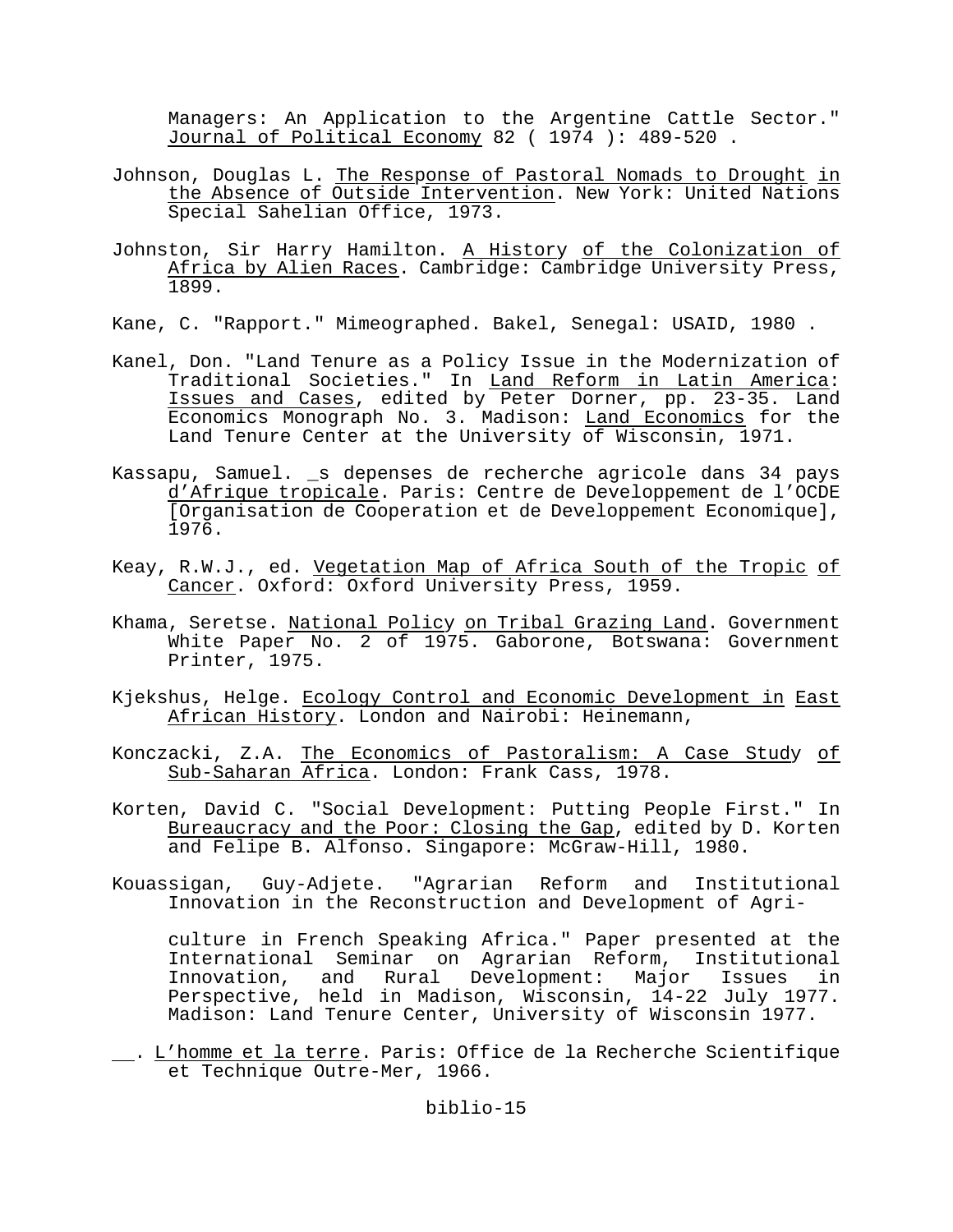- Lamphear, John. "Aspects of Turkana Leadership During the Era of Primary Resistance." Journal of African History 17 (1976): 225-243.
- Lateef, Noel V. Crisis in the Sahel: A Case Study in Development Cooperation. Boulder, CO: Westview Press, 1980.
- Lawrance, J.C.D. Report of the Mission on Land Consolidation and Registration 1965-1966. Nairobi: Republic of Kenya, 1966.
- Lawry, Steven W. Land Tenure, Land Policy, and Smallholder Livestock Development in Botswana. Research Paper No. 78. Madison: Land Tenure Center, University of Wisconsin, 1983.
- Le Houerou, H.N. Le developpement agricole et pastoral de l'Irhazer d'Agades. Rome: Food and Agriculture organization, 1972.
- Lefebure, Claude, ed. Pastoral Production and Society. Proceedings of the International Meeting on Nomadic Pastoralism, held in Paris, 1976. New York: Cambridge University Press, for l'Equipe Ecologie et Anthropologie des Societes Pastorales, 1979.
- Lele, Uma. The Design of Rural Development. Baltimore: Johns Hopkins University Press, 1975.
- . "Rural Africa, Modernization, Equity and Long-Term Development." Science, 211 (1981): 547-553.
- Levi, John. "Traditional Agricultural Capital Formation." World Development 7 (1979): 1053-1062.
- Lewis, B.A. The Murle. Oxford: Clarendon Press, 1972.
- Lewis, John van D. "Range Use and Fulbe Social Organization: The View from Macina." Mimeographed. Los Angeles: American Anthropological Association, 1978.
- Litschauer, John G., and William F. Kelly. The Structure of Traditional Agriculture in Botswana. Gaborone: Ministry of Agriculture, February 1981.
- Little, Peter D. Pastoralism and Strategies: Socio-Economic Change in the Pastoral Sector of Barinqo District, Kenya. Working Paper No. 368. Nairobi: Institute of Development Studies, University of Nairobi, 1980.
- Livingstone, Ian. "Economic Irrationality Among Pastoral Peoples: Myth or Reality?" Development and Change 8 ( 1977 ): 209-230.
- \_. "The Socio-Economics of Ranching in Kenya." In Research in Economic Anthropology, vol. 2, edited by George Dalton.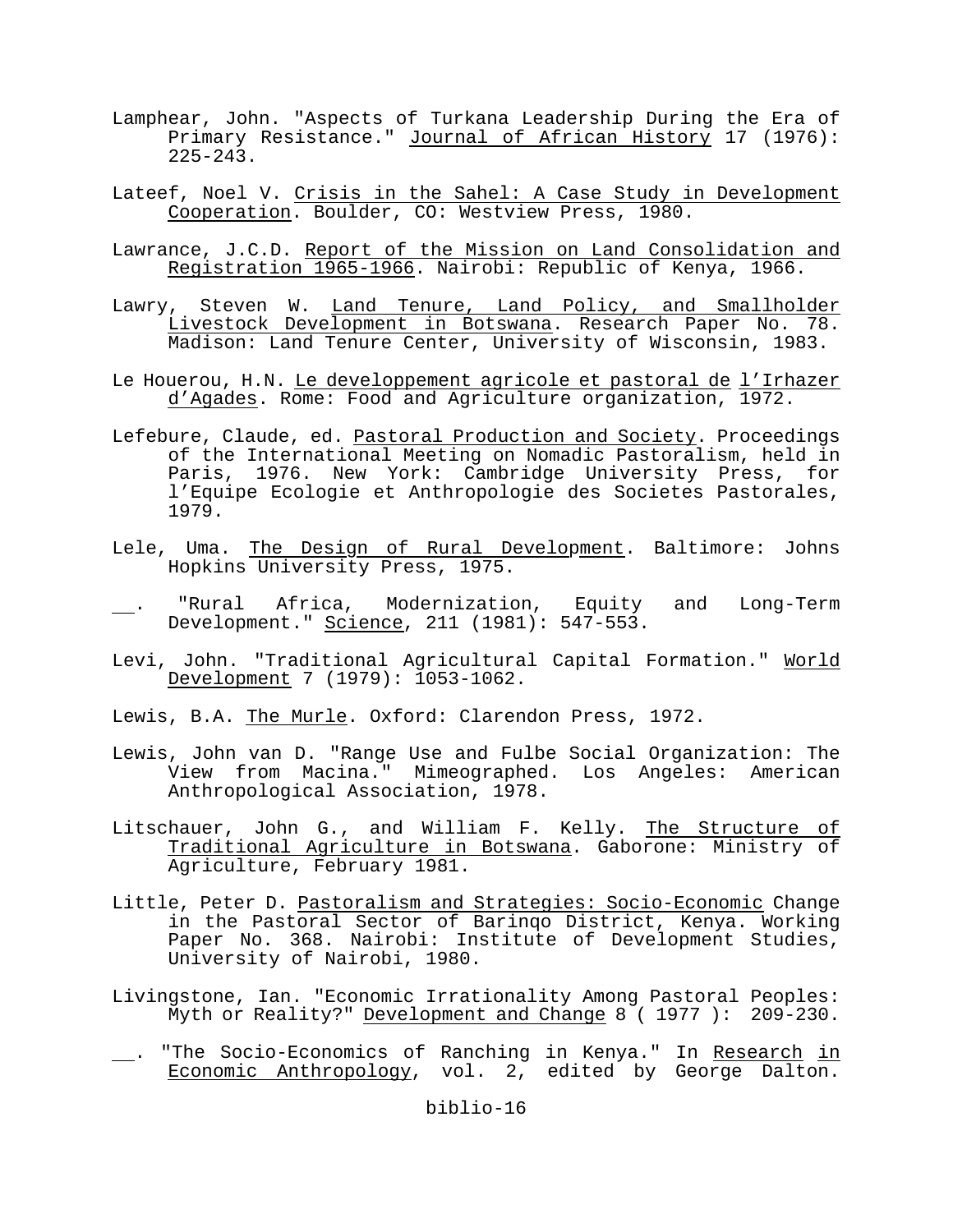Greenwich, CT: JAI Press, 1979.

- Long, Norman. An Introduction to the Sociology of Rural Development. London: Tavistock Publications, 1977.
- Lonsdale, John, and Bruce Berman. "Coping with Contradiction: The Development of the Colonial State in Kenya." Journal of African History 20 (1979): 487-505.
- Low, Allan. The Estimation and Interpretation of Pastoralists' Price Responsiveness. Pastoral Network Paper No. 10c. London: Agricultural Administration Unit, Overseas Development Institute, 1980.
- Lundgren, Bjorn. Land Use in Kenya and Tanzania. Stockholm: International Rural Development Division, Royal College of Forestry, 1975.
- M'Baba Diallo et al. Tradition historique Peul. N.p.: Organisation de l'Unite Africaine, Centre d'Etudes Linguistique et Historique pour une Tradition Orale, 1974.
- Mainet, G. "L'elevage dans la region de Maradi." Cahiers d'Outre Mer 18 (1965): 32-72.
- Malinowski, Bronislaw. A Scientific Theory of Culture, and Other Essays. New York: Oxford University Press, 1944.
- Marsh, Zoe, and G.W. Kingsnorth. An Introduction to the History of East Africa. Cambridge: Cambridge University Press, 1966.
- Martin, L.J., and R. Haack. "Beef Supply Response in North America." <u>Canadian Journal of Agricultural Economics</u> 25 (1977): 29-47.
- Mason, Philip. A New Deal in East Africa. London: Royal Institute of International Affairs, 1955.
- Maurel, A. Etude socio-economique du Lac R'Kiz. Nouakchott: Ministere de Developpement Rurale, Gouvernement de Mauritania, 1972.
- McCauley, E.H. "Aide aux petits eleveurs: experiences menees avec succes. " Rev. Mond. Zootech. 17 (1976): 28-32.
- McDowell, R.E. "Are We Prepared To Help Small Farmers in Developing Countries?" Journal of Administrative Science 47 (5) (1978): 1184-1194.
- McPherson, M. Peter. "Remarks Before Meeting of National Association of State Universities and Land Grant Colleges, Held 10 November." Mimeographed. Washington, DC: USAID, 1981.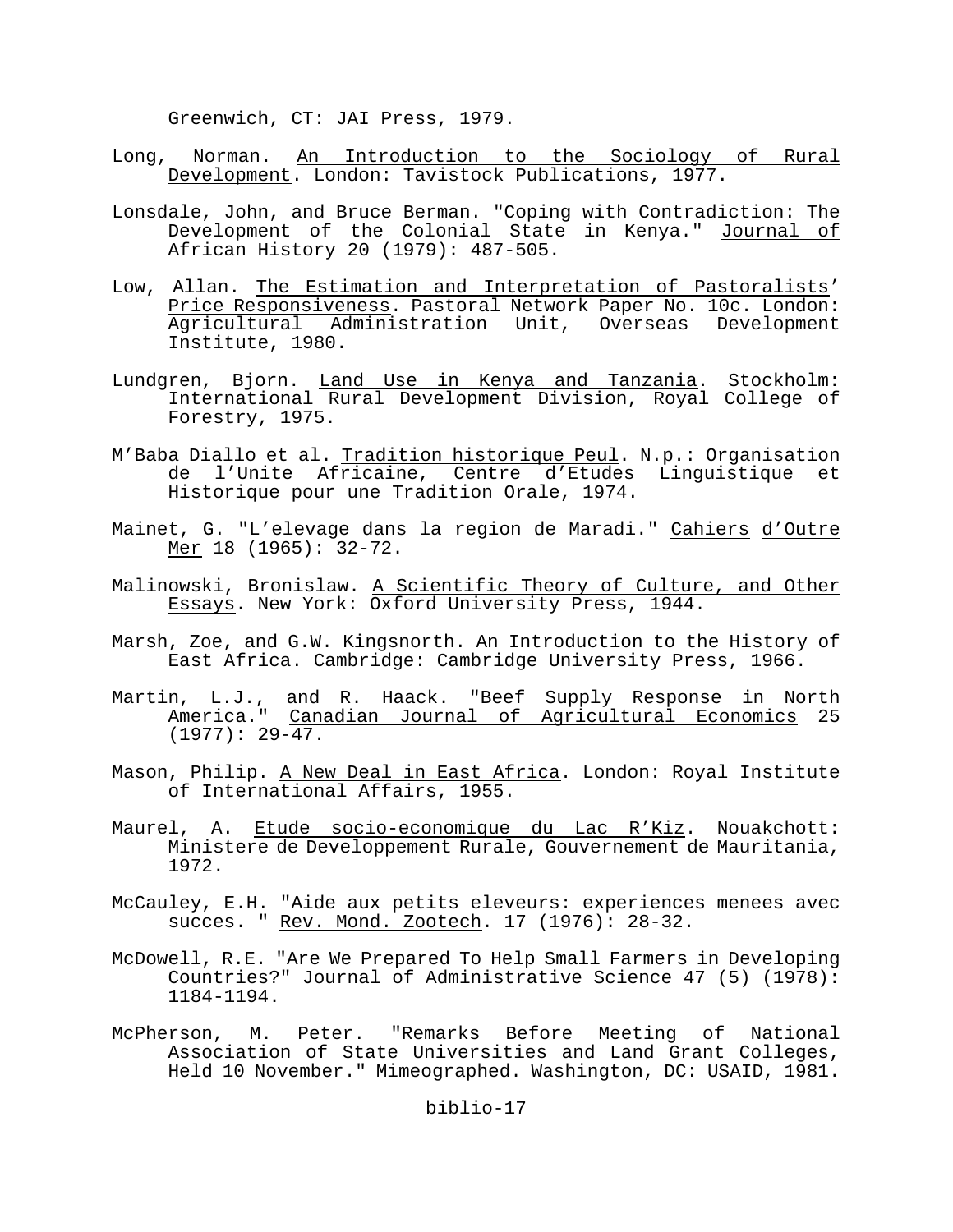- Meadows, S.J., and J.M. White. Structure of the Herd and Determinants of Offtake Rates in Kajiado District in Kenya: 1962-1977. Pastoral Network Paper No. 7d. London: Design and Management of Pastoral Development, Agricultural Administration Unit, Overseas Development Institute, 1979.
- Meyn, K. A Proposed Livestock Development Strategy for West Africa. Washington, DC: Projects Department, World Bank, 1977.
- Mighot, Adholla S.E., and Peter D. Little. "Evolution of Policy Toward the Development of Pastoral Areas in Kenya." In The Future of Pastoral Peoples, edited by J.G. Galaty, D. Aronson, and P.C. Salzman. Proceedings of a Conference Held in Nairobi, Kenya, 1980. Ottawa: International Development Research Center, for the Commission on Nomadic Peoples, International Union of Anthropological and Ethnological Sciences, 1981.
- Mohammadou, Eldridge, ed. L'histoire des Peuls Ferobe du Diamare, Maroua et Pette. Tokyo: Institute for the Study of Languages and Cultures of Asia and Africa, 1976.
- Monod, Theodore, ed. Pastoralism in Tropical Africa. London: Oxford University Press, 1975.
- Morawetz, David. "Twenty-Five Years of Economic Development." Finance and Development 14 (1977): 10-13.
- Moyon, P. "Un exemple de structure precooperative: le centre de modernisation des production animales (de) Fort Lamy." Mimeographed. N.p., 1972.
- Ngutter, L.G.K. "Kenya Government Policy in Semi-Arid Areas: Its Evolution." Paper presented at Workshop on the Development of Kenya's Semi-Arid Areas, 1979. Typescript. Nairobi: Institute of Development Studies, University of Nairobi, 1979.
- Nicholson, Sharon. "Climatic Chronology of West Africa: Synthesis of Geological, Historical, and Meteorological Information and Data." Ph.D. thesis, University of Wisconsin-Madison, 1976.
- . "Saharan Climate in Historic Times." In The Sahara and the Nile, edited by Martin ~.J. Williams and Hugues Faure. Rotterdam: Balkema, 1980.
- Nkinyangi, John A. "Education for Nomadic Pastoralists." In The Future of Pastoral Peoples, edited by J.G. Galaty, D. Aronson, and P.C. Salzman. Proceedings of a Conference Held in Nairobi, Kenya, 1980. Ottawa: International Development Research Center, for the Commission on Nomadic Peoples, International Union of Anthropological and Ethnological Sciences, 1981.

Nye, P.H., and D.J. Greenand. The Soil Under Shifting Cultivation.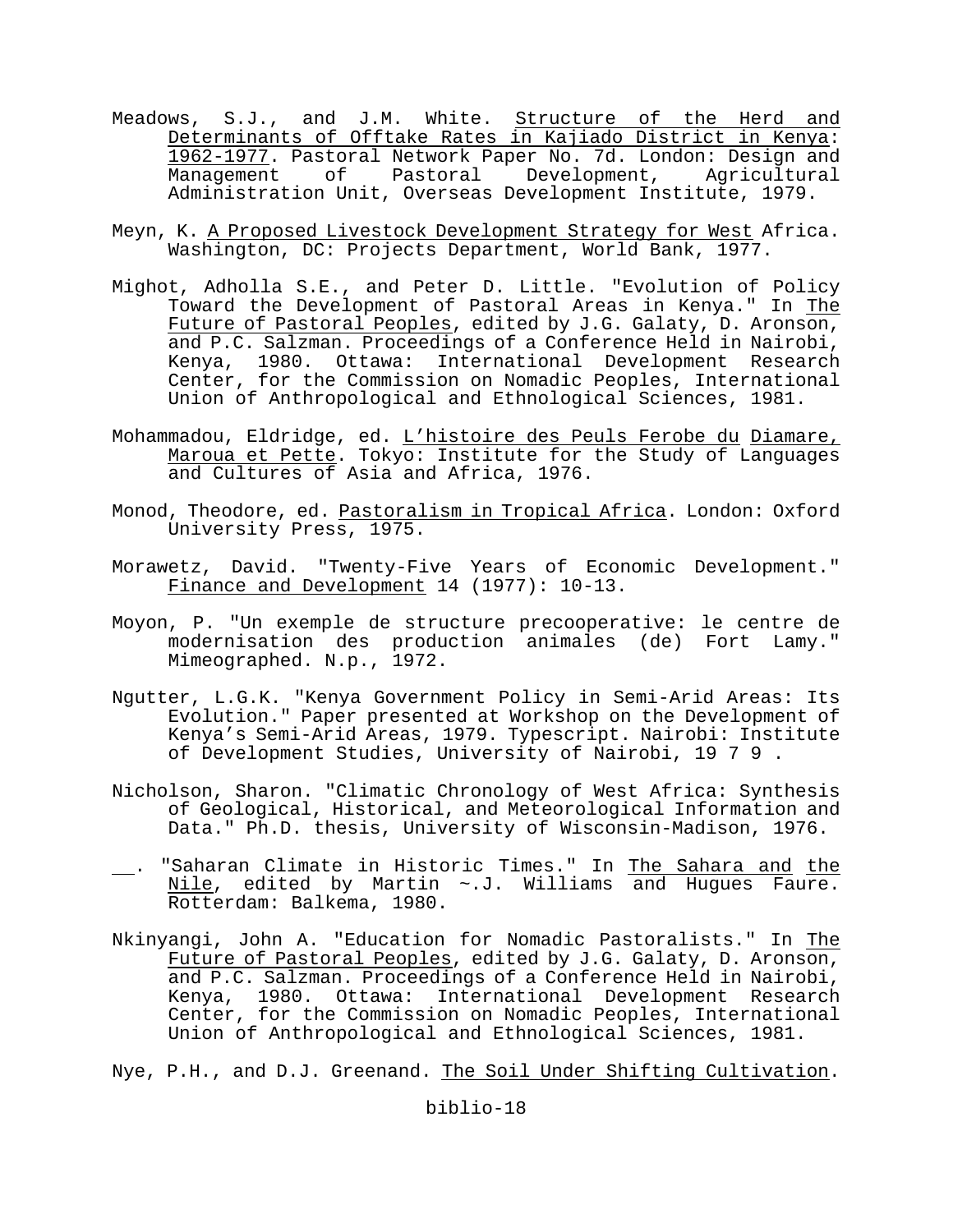Commonwealth Bureau of Soils Technical Communication No. 51. London: Farnham Royal, Bucks, 1960.

- Odell, Marcia L. Botswana's First Livestock Development Project: An Experiment in Agricultural Transformation. Gaborone: Government Printer, 1980.
- Okediji, Florence A.B. The Cattle Industry in Northern Nigeria. Bloomington: Indiana University Press, 1973.
- Olang, Moses. Organizations and Procedures in Group Ranch Development in Kenya. Pastoral Network Paper No. 13c. London: Agricultural Administration Unit, Overseas Development Institute, 1982.
- Ole Saibull, S.A. "Social Change Among the Pastoral Masai of Tanzania in Response to the Ujamaa Vijijini Policy." Duplicated Report. Dar es Salaam: Faculty of Arts and Social Sciences, University of Dar es Salaam, 1974.
- Oxby, Clare. Group Ranches in Africa. W/P3098. Rome: Food and Agriculture Organization, 1981.
- . Pastoral Nomads and Development. London: International African Institute, 1975.
- Paccou, Yves. Le recensement des nomades Mauritaniens. Paris: Groupe de Demographie Africaine, 1974.
- Palebroux, R. Developpement de la production animale et des resources en eau dans l'est du Niger. Rome: Food and Agriculture Organization, 1972.
- Papadakis, Juan. Agricultural Geography of the World. Buenos Aires: Papadakis, 1952.
- ... Climates of the World and Their Potentialities. Buenos Aires: Papadakis, 1975.
- Parkipuny, Ole M.L. Maasai Predicament Beyond Pastoralism: A Case Studv in the Socio-Economic Transformation of Pastoralism. Dar es Salaam: Institute of Development Studies, University of Dar es Salaam, 1975.
- Parsons, Kenneth H. Customary Land Tenure and the Development of African Agriculture. FAO Report No. RP 14. Rome: Food ~Ad ~griculture organization, 1971.
- . "Economic Citizenship on the Land." <u>Land Economics</u> 30 (1954): 21-31.
- . The Political Economy of Agricultural Development. LTC Paper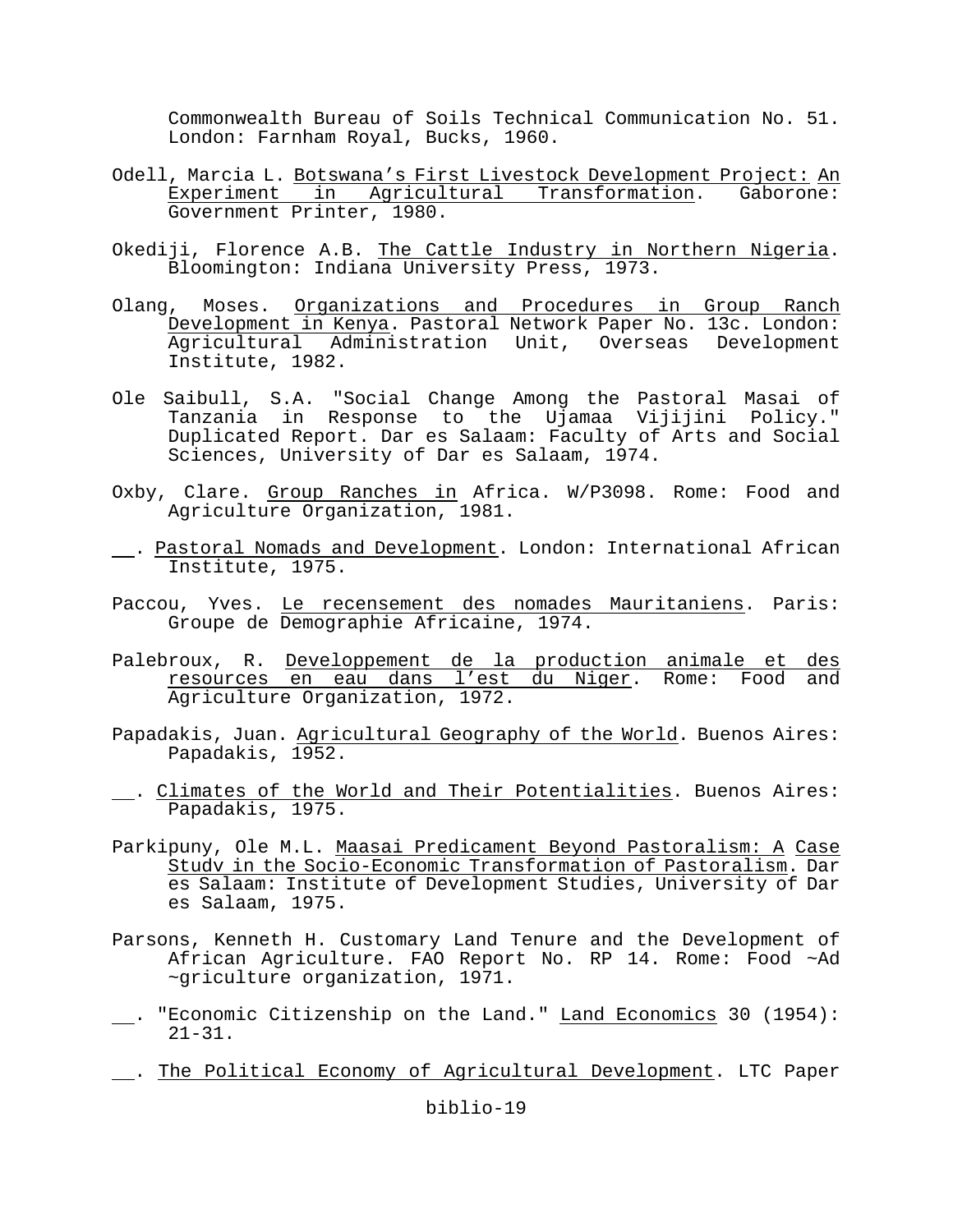No. 116. Madison: Land Tenure Center, University of Wisconsin-Madison, 1978.

- Parsons, N. "The Economic History of Khama's Country in Botswana, 1844-1930." In The Roots of Rural Poverty in Central and Southern Africa, edited by N. Parsons and R. Palmer. Berkeley: University of California Press, 1977.
- Pere, M. Animation feminine dans une societe villageoise traditionelle, le centre de Gaoua en pays Lobi, Haute Volta. Paris: Centre de Recherches Cooperatives, Ecole Pratique des Hautes Etudes, 1973.
- Picard, Louis A. "Bureaucrats, Cattle and Public Policy--Land Tenure Changes in Botswana." Comparative Political Studies (1980): 313-356.
- . "Rural Development in Botswana: Administrative Structures and Public Policy." Journal of Developing Areas 13 (1979): 283-300.
- Picardi, A.C. A Systems Analysis of Pastoralism in the West African Sahel: Evaluating Long-Term Strategies for the Development of the Sahel-Sudan Region. Annex 5. Cambridge, MA: Center for Policy Alternatives, Massachusetts Institute of Technology, 1974.
- Pierre, C. Les produits de l'elevage en A.O.F. Paris: A. Challamel, 1906.
- Piettre, M. Les bases d'un grand elevage colonial. Paris: IEMVT (files), 1929. Later published in Recueil de Medecine Veterinaire Exotique, no. 3 (July-September 1930): 125-137.
- Pitte, Jean-Robert. Nouakchott, capitale de la Mauritanie. Paris: Department de Geographie, Universite de Paris-Sorbonne, 1977.
- Planhol, Xavier de. "Saturation et securite: sur l'organisation des societes des pasteurs nomades." In Pastoral Production and Society, edited by Claude Lefebure. Cambridge: Cambridge University Press, for l'Equipe Ecologie et Anthropologie des Societes Pastorales, 1979.
- Podlewski, M. "Etude demographique de trois ethnie paiennes: Matakam, Kapsiki, Goude." Recherches et Etudes Camerounaises 1 (1961): 1-70.
- Pollock, Sir F., and F.W. Maitland. History of English Law Before the Time of Edward I. 2nd ed. Cambridge: Cambridge University Press, 1898.

Reboul, C. "Danger d'oasis? Aleas d'une politique de seden-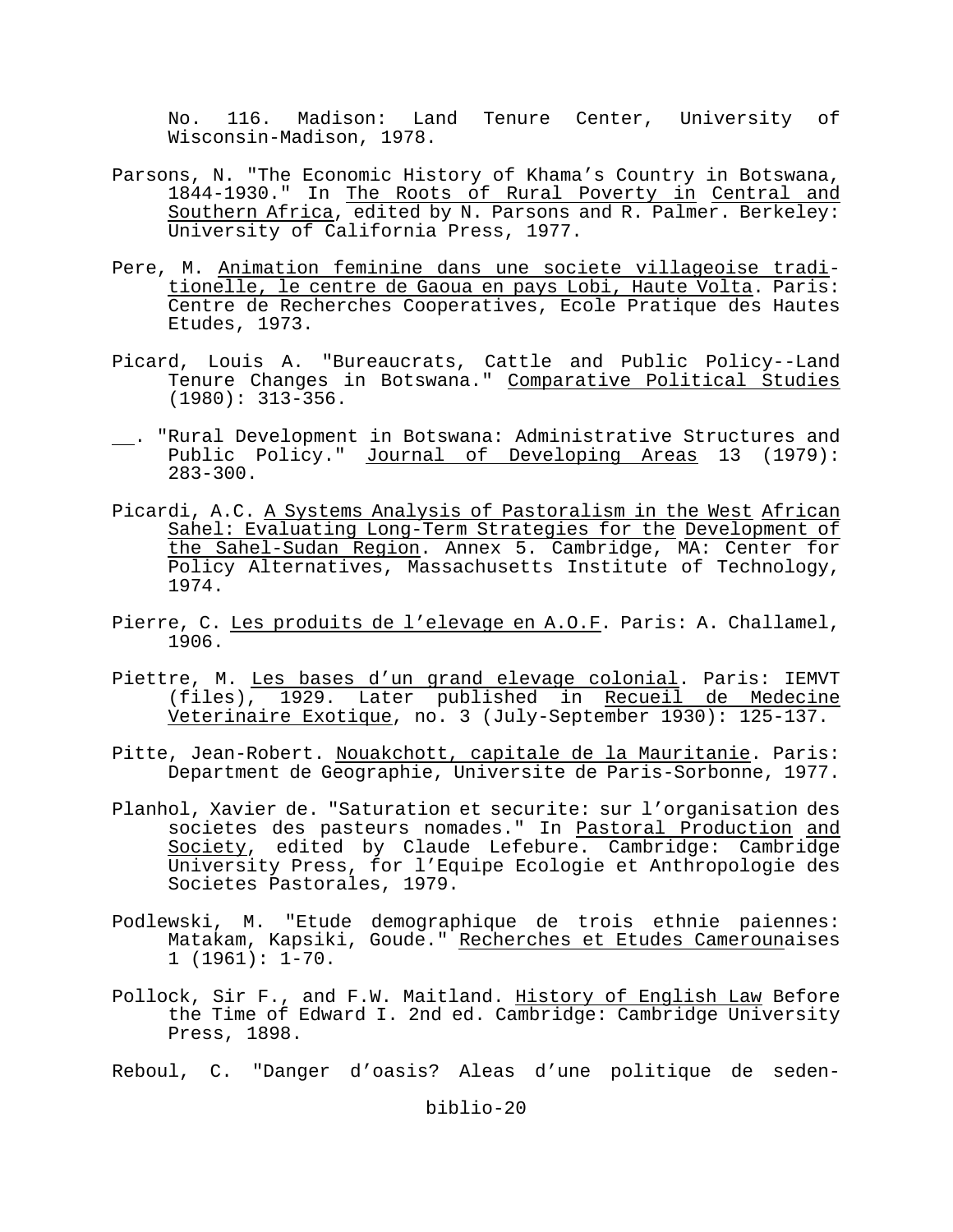tarisation: le forage de Labqar au Senegal." Civilisation 28 (1978): 120-139.

- Renard, P. Project for the Protection of the Lake Chad Kuri Cattle and the Extension of Its Breeding Throughout the Lake Chad Perimeter. Fort Lamy: Lake Chad Basin Commission, 1973.
- Reutlinger, S. "Short-Run Beef Supply Response." American Journal of Agricultural Economics 60 (1966): 909-919.
- Riddall, John. Introduction to Land Law. London: Butterworth, 1974.
- Riddell, James C. Land Tenure and Access to Land in the Maqui-Wandala Project Area. MSU/USAID Mandara Mountains Research Report No. 3. East Lansing: Michigan State University, 1980.
- . Land Tenure Issues in West African Livestock and Range Development Projects. Research Paper No. 77. Madison: Land Tenure Center, University of Wisconsin, 1982.
- Riesman, Paul. Freedom in Fulani Social Life: An Introspective Ethnography. Chicago: University of Chicago Press, 1977.
- Rigby, Peter. "Pastoralism and Prejudice: Ideology and Rural Development in East Africa." In Society and Social Change in Eastern Africa, edited by P. Rigby. Nkanga Editions No. 4. Kampala: Makerere Institute of Social Research, 1966.
- . "Pastoralist Production and Socialist Transformation in Tanzania." In Jipemoyo (2/1980), edited by A.O. Anacleti.

Helsinki and Dar es Salaam: University of Helsinki, for Ministry of National Culture and Youth, Dar es Salaam, and Finnish Academy, 1980.

- Robinson, Joan. Aspects of Development and Underdevelopment Cambridge: Cambridge University Press, 1979.
- Roe, E. Development of Livestock, Agriculture and Water Supplies in Botswana Before Independence A Short History and Policy Analysis. Cornell University Occasional Papers. Ithaca, NY: Cornell University, 1980.
- Rognon, P. "Essai d'interpretation des variations climatiques au Sahara depuis 40,000 ans." Revue de Geographie et de Geologie Dynamique 18 ( 1976 ): 251-282.
- Rouchy, J.Y., and J. Tyc. Projet de modernisation de l'elevage en zone pastorale: creation d'une section statistique au service de l'elevage. Paris: Societe d'Etudes pour Developpement Economique et Social, 1973.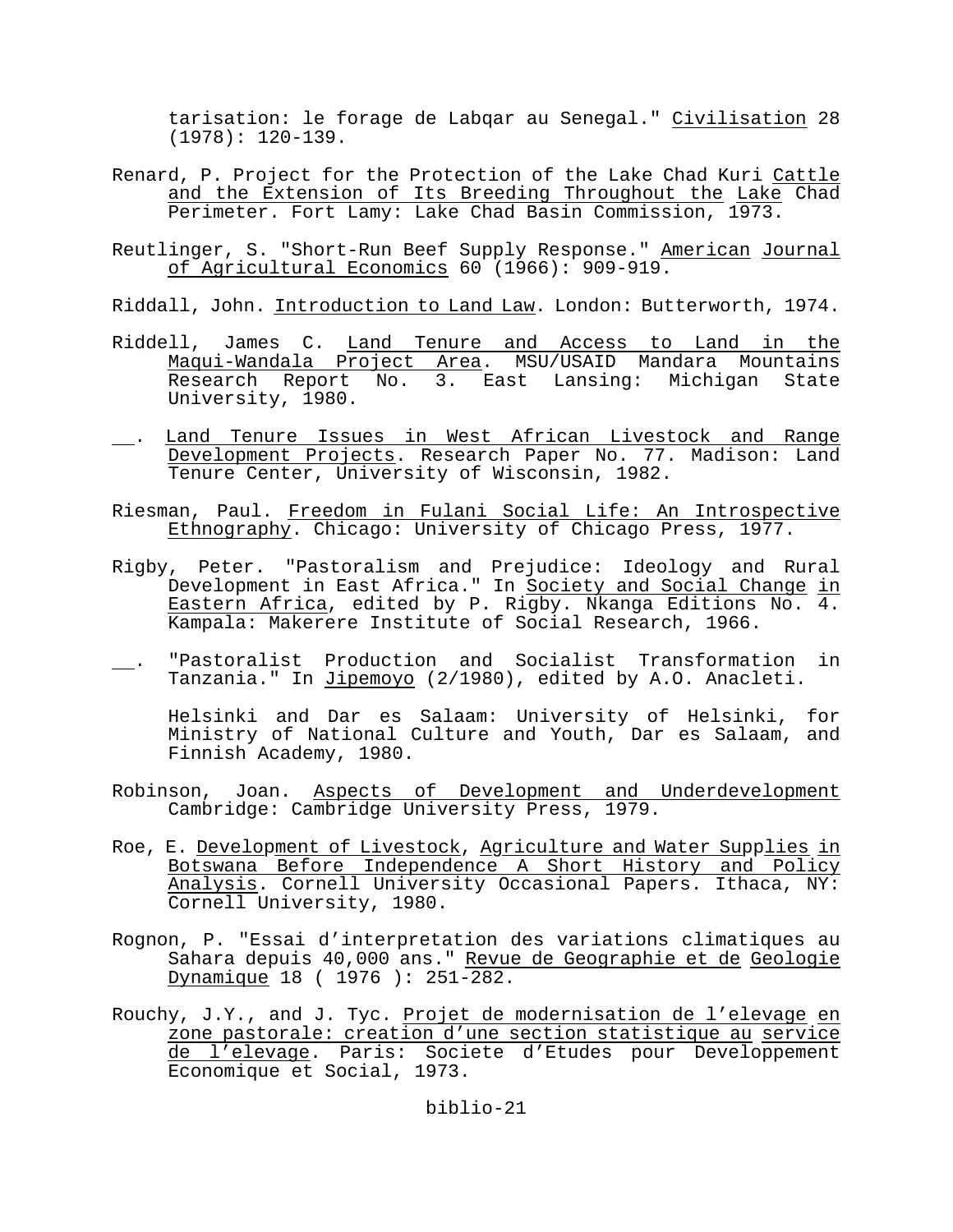- Rubel, P.G. "Herd Composition and Social Structure: On Building Models of Nomadic Pastoral Societies. " Man 4 (1969): 268 -27 3 .
- Sachs, I. Pour une economie politique du developpement. Paris: Flamarion, 1977.
- . "Styles de vie et planification." Canadian Journal of Development Studies 1 ( 1980 ): 306-326.
- Sall, Alioune. Elements pour un programme d'intervention dans le milieu pastoral: Nord Ferlo. Dakar: Secretariat d' Etat, Promotion Humaine, 1977 .
- ... "Quel amenagement pastoral pour le Sahel." Tiers Monde 19 ( 1978 ): 161-169 .
- Salzman, Philip C. "Movements and Resource Exploitation Among Pastoral Nomads. " Anthropological Quarterly 44 (1971): 18 5  $-19$  7.
- . "Multi-Resource Nomadism in Iranian Baluchistan." In Perspectives on Nomadism, edited by W. Irons and N. Dyson-Hudson . Leiden, Netherlands : Brill, 1972 .
- Salzman, Philip C., ed. When Nomads Settle: Processes of Sedentarization as  $Ad \sim$ . New York: J.F. Bergin and Praeger, 1980.
- Sandford, Stephen. Keeping an Eye on TGLP. Gaborone, Botswana: National Institute of Research, 1980.
- . Management of Pastoral Development in the Third World. New York : John Wiley and Sons, 1983 .
- . "Welfare and Wanderers: The Organization of Social Services for Pastoralists." ODI Review [Overseas Development Institute, London ], no.1( 1978 ), pp. 70-87 .
- Santoir, C.J. Les societes pastorales du Senegal face a la secheresse (1972-73). Dakar, Senegal: Office de la Recherche Scientifique et Technique Outre-Mer, 1976.
- Sarraut, Albert. La mise en valeur des colonies francaises. Paris: Payot, 1923.
- Schapera, Isaac. "Economic Changes in South African Native Life." Africa 1 (1928): 170-188.
- ... A Handbook of Tswana Law and Custom. 2d ed. London: Frank Cass, 1970.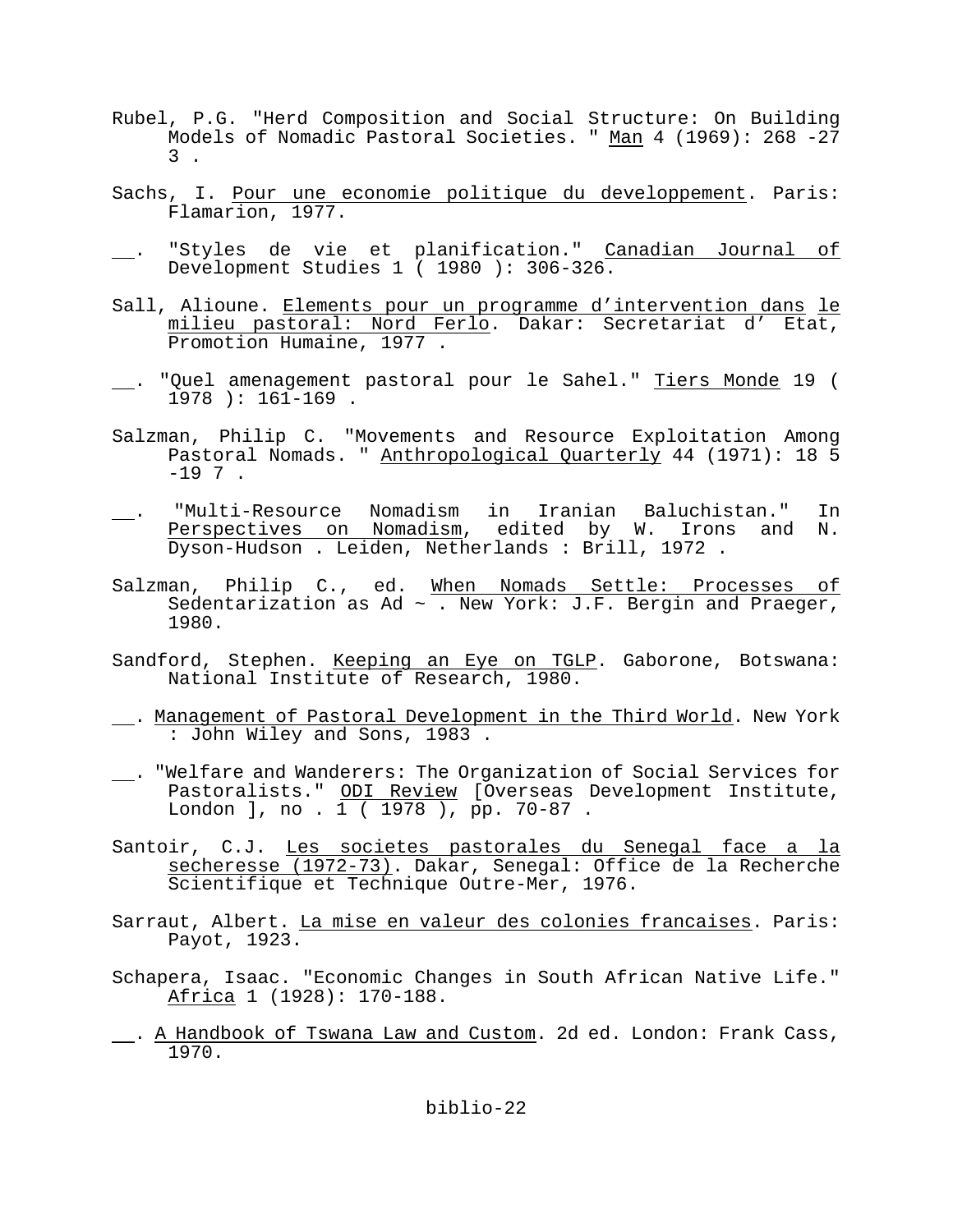- .Native Land Tenure in the Bechuanaland Protectorate. Johannesburg: Lovedale Press, 1943.
- Schneider, Harold K. Economic Man: The Anthropology of Economics. New York: Free Press, 1974.
- . "Livestock as Food and Money." In The Future of Pastoral Peoples, edited by J. Galaty, D. Aronson, and P. Salzman. Proceedings of a Conference held in Nairobi, Kenya, 1980. Ottawa: International Development Research Centre, for the Commission on Nomadic Peoples, International Union of Anthropological and Ethnological Sciences, 1981.
- Servant, Michel, and Simone Serait-Vildary Servant. "L'environment quaternaine du Basin du Tchad." In The Sahara and the Nile, edited by M.A.J. Williams and Hugues Faure. Rotterdam: Balkema, 1980.
- Shaw, Thurstan. "Hunters, Gatherers, and First Farmers in West Africa." In Hunters, Gatherers, and the First Farmers Beyond Europe, edited by J.V.S. Megaw. Leicester, England: Leicester University Press, 1977.
- Shorter, Aylward. "Conservative Pastoral Societies." In East African Societies, edited by A. Shorter. London: Routledge and Kegan Paul, 1974.
- Sisler, D.G. Some Economic Aspects of Managing Land, Cattle, Waterpoints and Arable Agriculture in Botswana: A Report to Cornell Waterpoints Survey Team. N.p., 1980.
- Smale, Melinda. "Women in Mauritania: The Effects of Drought and Migration on Their Economic Status and Implications for Development." Mimeographed. Nouakchott, Mauritania: USAID, 1980.
- Smith, A.B. "The Neolithic Tradition in the Sahara." In The Sahara and the Nile, edited by M.A.J. Williams and Hugues Faure, pp. 451-466. Rotterdam: Balkema, 1980.
- . "A Note on the Flora and Fauna from Karkarichinkat Nord et Sud." West African Journal of Archaeology 5 (1975): 201-204.
- Smith, Susan E. "The Environmental Adaptation of Nomads in the West African Sahel: A Key To Understanding Prehistoric Pastoralists." In The Sahara and the Nile, edited by M.A.J. Williams and Hugues Faure. Rotterdam: Balkema, 1980.
- Societe d'Etudes pour le Developpement Economique et Social (SEDES). Projet de developpement de l'elevage dans la zone d'elevage sedentaire du Mali. Paris: SEDES, 1977.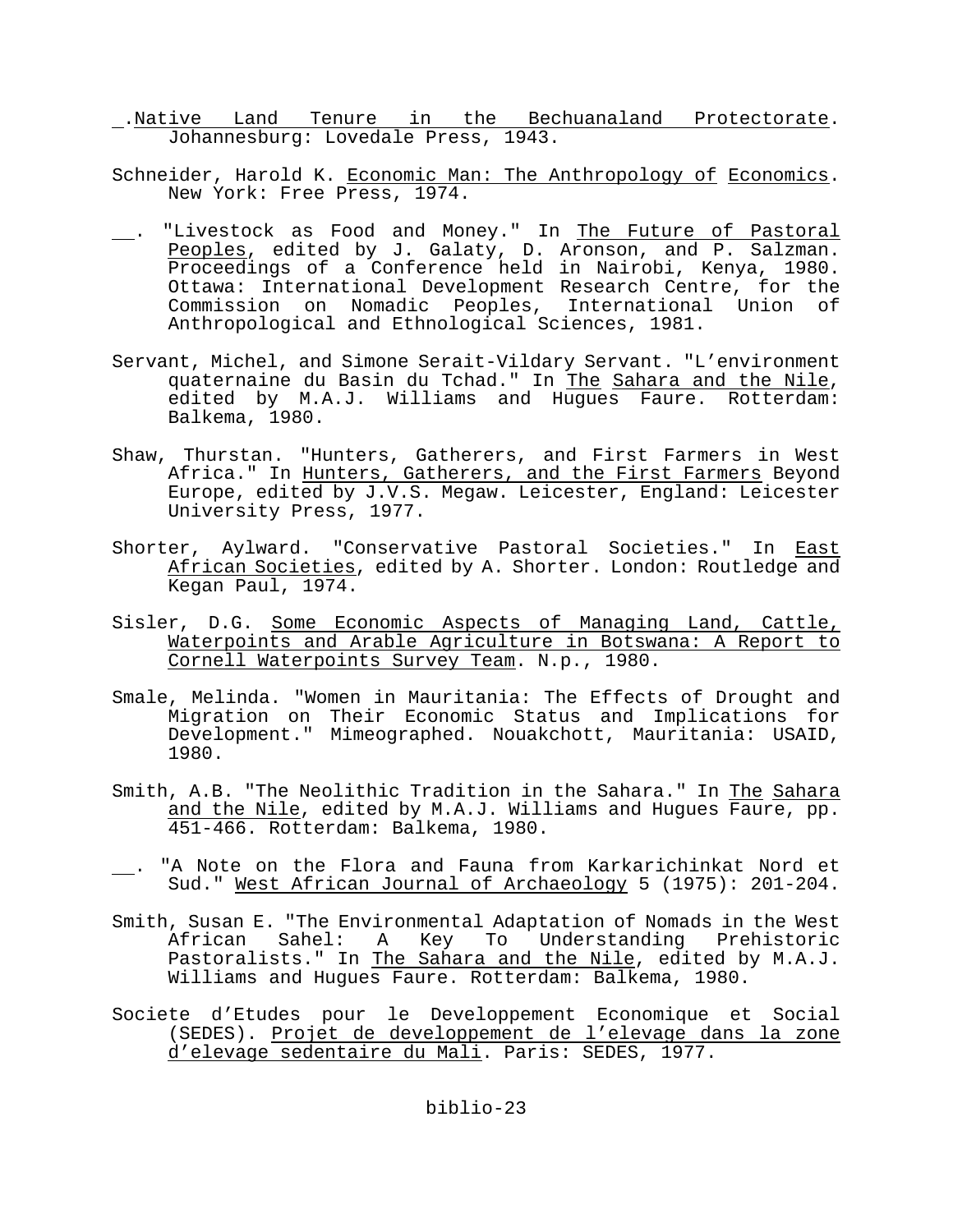- ... Projet de developpement de l'elevage dans la region de Mopti. Paris: SEDES, 1972.
- . Projet d'execution pour la creation du centre d'embouche de NIONO SEDES. Paris: SEDES, 1972.
- Soleille, M. Projet de developpement dans la region de Dogoun Doutchi. Paris: Ministere de Cooperation/SCET, 1969.
- Sorenson, M.P.K. Origins of European Settlement in Kenya. Nairobi: Oxford University Press, 1968.
- Spencer, Paul. \_ omads in Alliance: Symbiosis and Growth Among the Rendille and Samburu of Kenya. London: Oxford University Press, 1973.
- Spooner, Brian. "Towards a Generative Model of Nomadism." Anthropological Quarterly 44 (1971): 198-210.
- Spray, P.R. Botswana As a Beef Exporter. Gaborone, Botswana: National Institute for Research, 1981.
- Staatz, J. The Economics of Cattle and Meat Marketing in the Ivory Coast. London: International African Institute, 1959.
- Stenning, Derrick J. "Africa: The Social Background." In Man and Cattle, edited by F.E. Zeuner and A.E. Mourant. London: Royal Anthropological Institute, 1963.
- Stewart, C.C., with E.K. Stewart. Islam and Social Order in Mauritania. Oxford: Clarendon Press, 1973.
- Stryker, J. Dirck. "The Malian Cattle Industry and Dilemma." Journal of Modern African Studies 12 ( 1974 ): 441-457.
- Sutter, John W. "Commercial Strategies, Drought, and Monetary Pressure: Wo'Daa'Be Nomades of Tanout Arrondissement, Niger. " Prepublication draft, 1980.
- "Pastoral Herding in the Arrondissement of Tanout." ~imeographed. Zinder, Niger: USAID and Ministry of Rural Development, 1978.
- Swidler, Nina. "Sedentarization and Modes of Economic Integration in the Middle East." In When Nomads Settle, Processes of Sedentarization as AdaPtation and Response, edited by P.C. Salzman. New York: J.F. Bergin and Praeger, 1980.
- Swift, Jeremy. "Pastoral Nomadism as a Form of Land Use: The Twareg and Adrar or Iforas." In Pastoralism in Tropical Africa, edited by Theodore Monod. London: Oxford University Press, for International African Institute, 1975.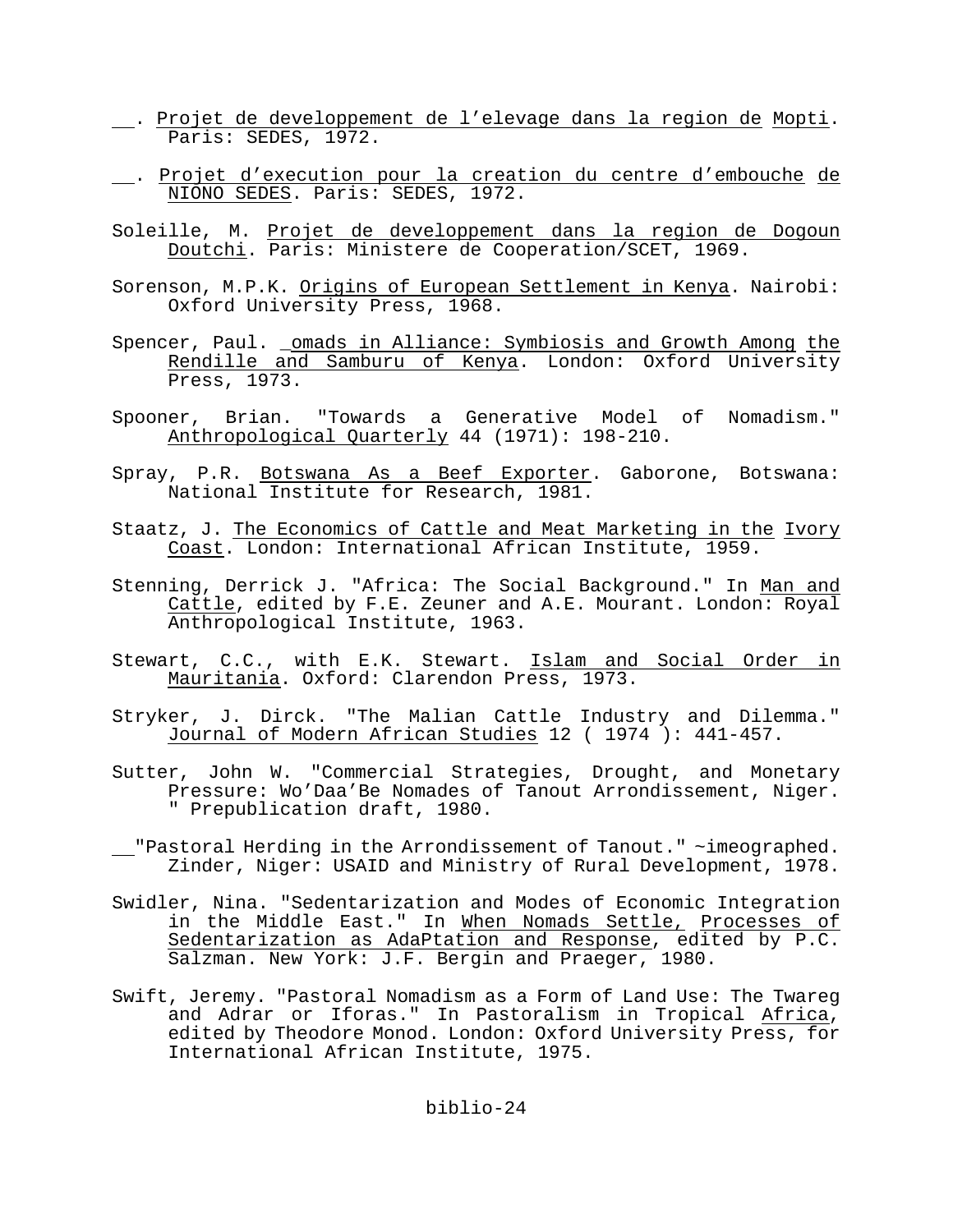- . "Sahelian Pastoralists: Underdevelopment, Desertification, and Famine." Annual Review of Anthropology 6 (1977): 471-472.
- Talbot, L. "Ecological Consequences of Rangeland Development in Masailand, East Africa." In The Careless Technology: Ecology and International Development, edited by M.T. Farvar and J.P. Milton. Garden City, NY: Natural History Press, 1972.
- Tendler, Judith. Inside Foreign Aid. Baltimore: Johns Hopkins University Press, 1975.
- Thema, B.C. "The Changing Pattern of Tenure of Tswana Social and Family Relations." Botswana Notes and Records 4 (1972): 39-43.
- Toupet, Charles. "La sedentarisation des nomades en Mauritanie Centrale sahelienne." Thesis, Universite de Paris VII. Paris: Librairie Honore Champion, 1977.
- Turton, D. "Response to Drought: The Mursi of Southwestern Ethiopia." In Human Ecology in the Tropics, edited by J.P. Garlick and R.W ~ tudy of Human Biology, vol. 16. New York and Toronto: Halsted Press, 1976.
- United Nations. Demographic Yearbook. Rome: United Nations, 1980.
- ....Patterns of Urban and Rural Population Growth. Population Studies No. 68. New York: United Nations, 1980.
- . Statistical Yearbook. Rome, 1980.
- United Nations Economic and Social Council/UNDP/FAO. Tropical Grazingland Ecosystems. Natural Resources Research. Paris: UNESCO. 1980.
- U.S. Agency for International Development. Eastern Senegal Livestock Project. AID Project No. 685-11-120-202. Washington, DC: USAID, 1974.
- . Mauritania: and Recommendations. Sahel Recovery and Rehabilitation Program. Washington, DC: USAID, 1974.
- . "North Cameroun Livestock and Agriculture Development." Project No. 631-0004. Mimeographed. Washington, DC: USAID, 1978.
- . Somalia: Central Rangeland Development. AID Project No. 649-0108. Washington, DC: AID, 1979.
- . [USAID/Dellum.] Tanzania Livestock Marketing and Development Project: An Evaluation. Washington, DC: A.L. Dellum and Associates, 1979.
- . [USAID/Devres.] Evaluation of the Kenya National Range and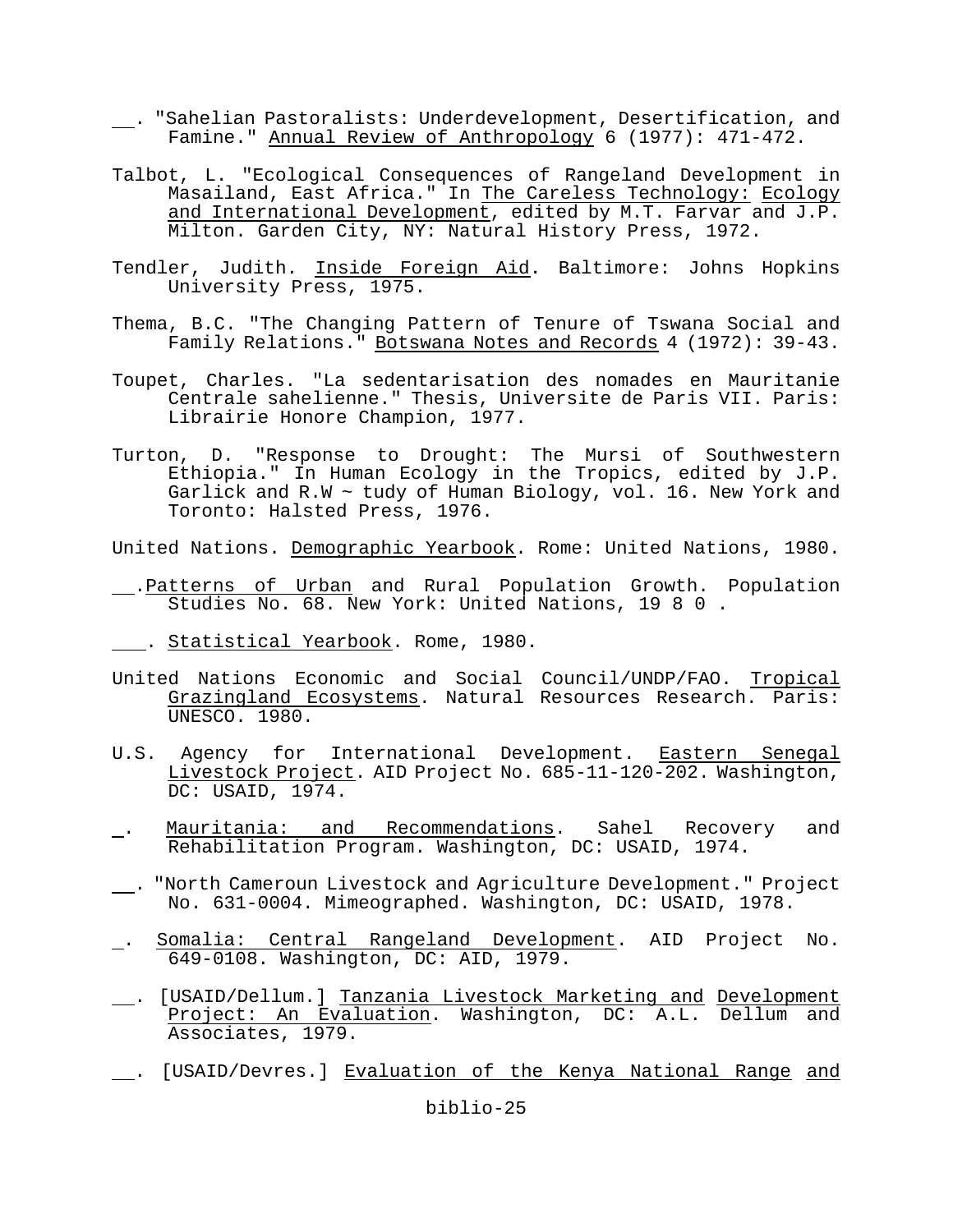Ranch Development Project. AID Project No. 615-0157. (Devres Contract No. AID/AFR-C-1558.) Washington, DC: G.H. Axinn et al., 1979.

- . [USAID/Devres.] Terminal Evaluation of the Masai Livestock and Range Management Project. AID Project No. 621-11-130-093. (Contract No. AID-soD-pDc-c-ol87.) Washington, DC: Devres, 1979.
- U.S. Agency for International Development/Bakel. "Niger Range and Livestock Management Project Paper." Mimeographed. Niamey and Washington: USAID, 1978.
- U.S. Agency for International Development/Bakel. The Workshop on Pastoralism and African Livestock Development. AID Program Evaluation Report No. 4. Washington, DC: USAID, 1980.
- U.S. Agency for International Development/Senegal. Joint Assessment of U.S. Assistance Programs in Senegal. Final Report and Annexes. Dakar: USAID, 1980.
- Vaillant, J.R. La gestion d'un service des eaux. Ouagadougou, Upper Volta: CIEH, 1969.
- Vennetier, Pierre. Les villes d'Afrique tropicale. Paris: Masson, 1976.
- Viguer, Pierre. L'Afrique de l'ouest. Paris: Maison Rustique, 1961.
- Wadoud, O. Changements sociaux: le devenir du pastoralisme. Nouakchott, Mauritania: USAID/RAMS, 1980.
- Waller, Richard. "The Masai and the British 1895-1905: The Origin of an Alliance." Journal of African History 17 (1976): 529-553.
- Walls, James. <u>Land, Man and Sand: Desertification and Its Solution</u>.<br>New York: Macmillan, 1982.
- Wane, Yaya. Les Toucouleur de Fouta Tooro (Senegal). Dakar: IFAN, 1969.
- Ward, Lester F. Pure Sociology. New York: Macmillan, 1970.
- Widstrand, Carl G. "Pastoral Peoples and Rural Development: A Case Study." Vetenskapssamhallet I (Uppsala) Annales 17 (1973): 35-54.
- Willet, A.B.J. "Agricultural Group Development in Botswana." Gaborone, Botswana: Ministry of Agriculture, 1981.

Williams, Martin A.J., and Hugues Faure, eds. The Sahara and the